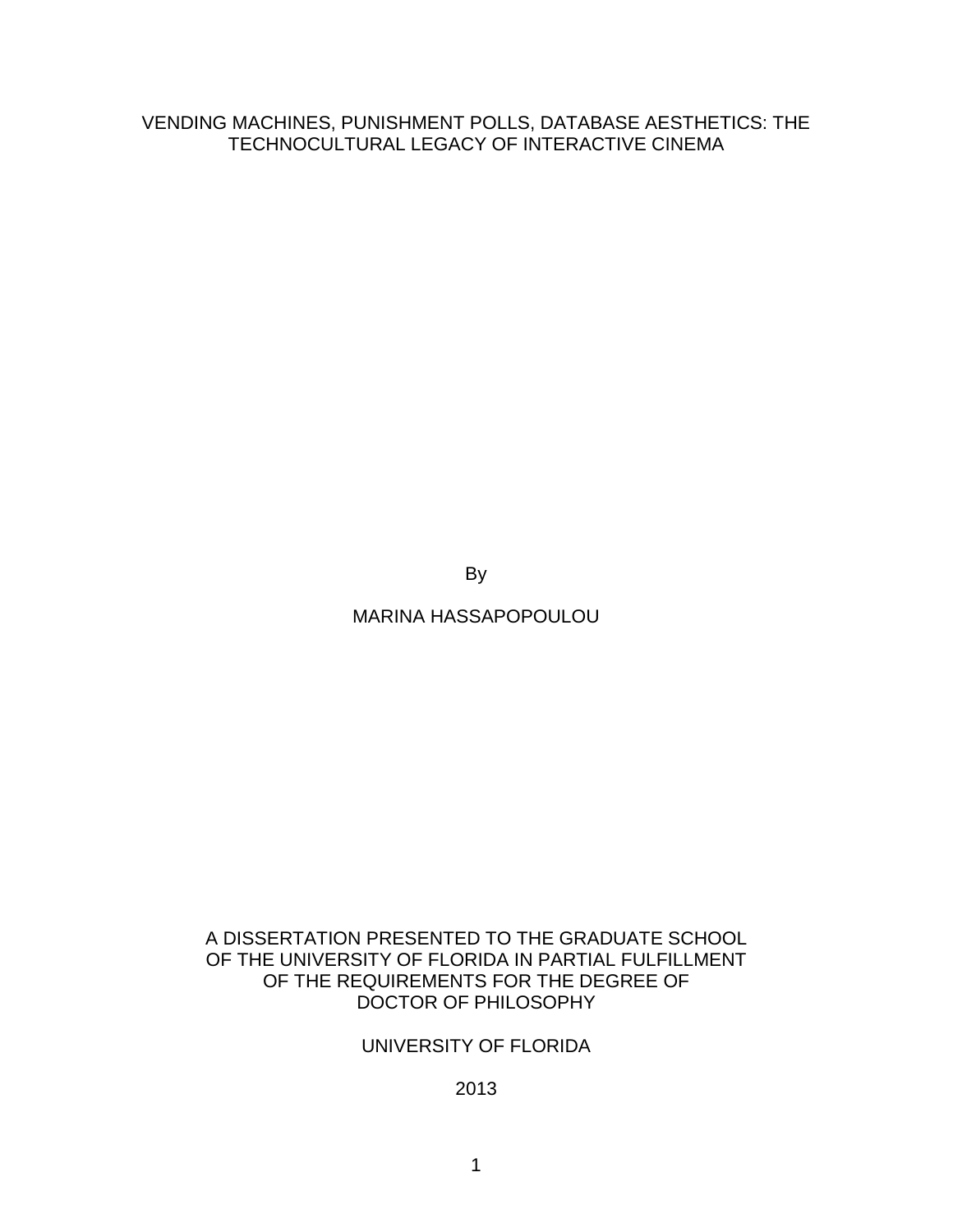© 2013 Marina Hassapopoulou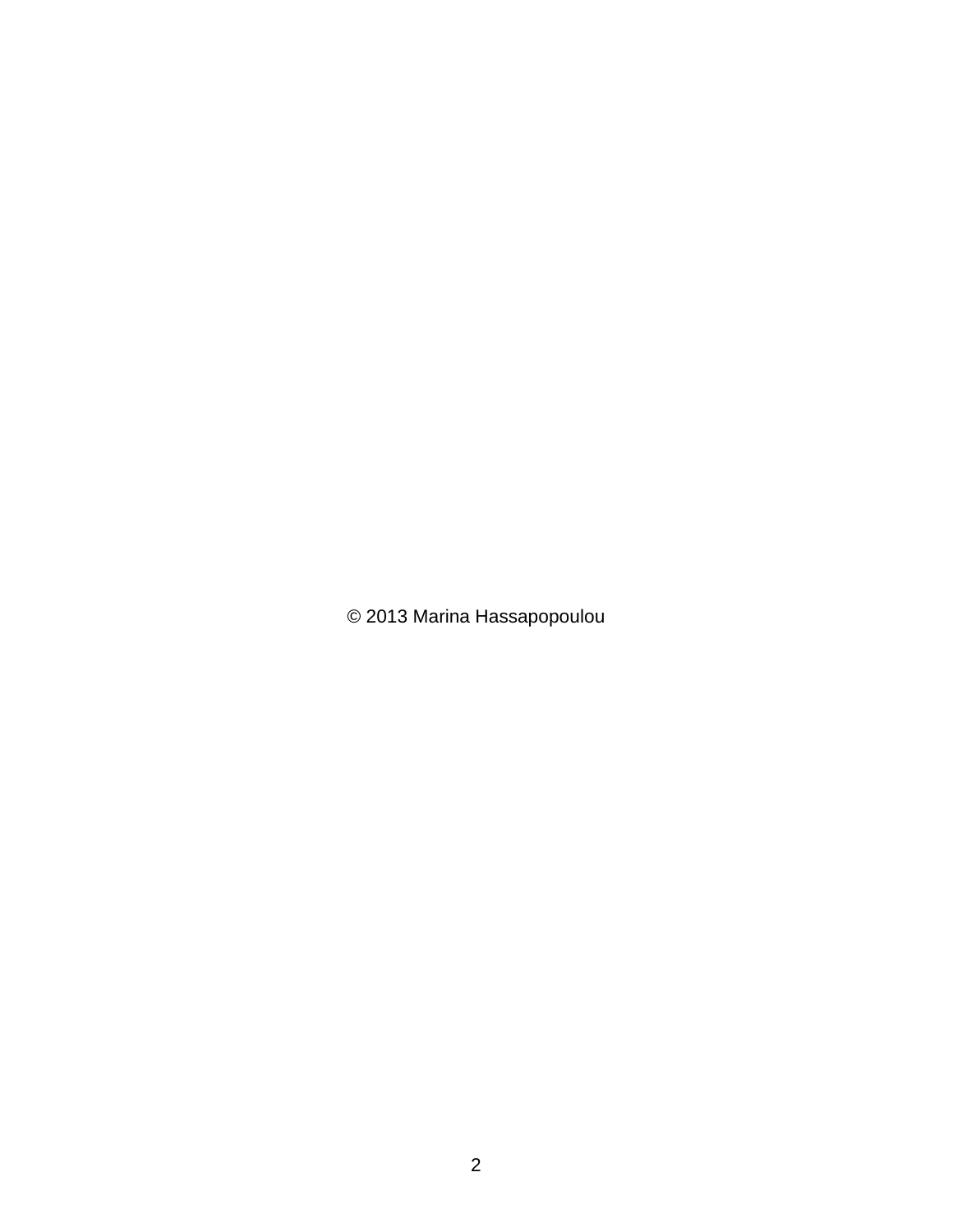To my family and committee members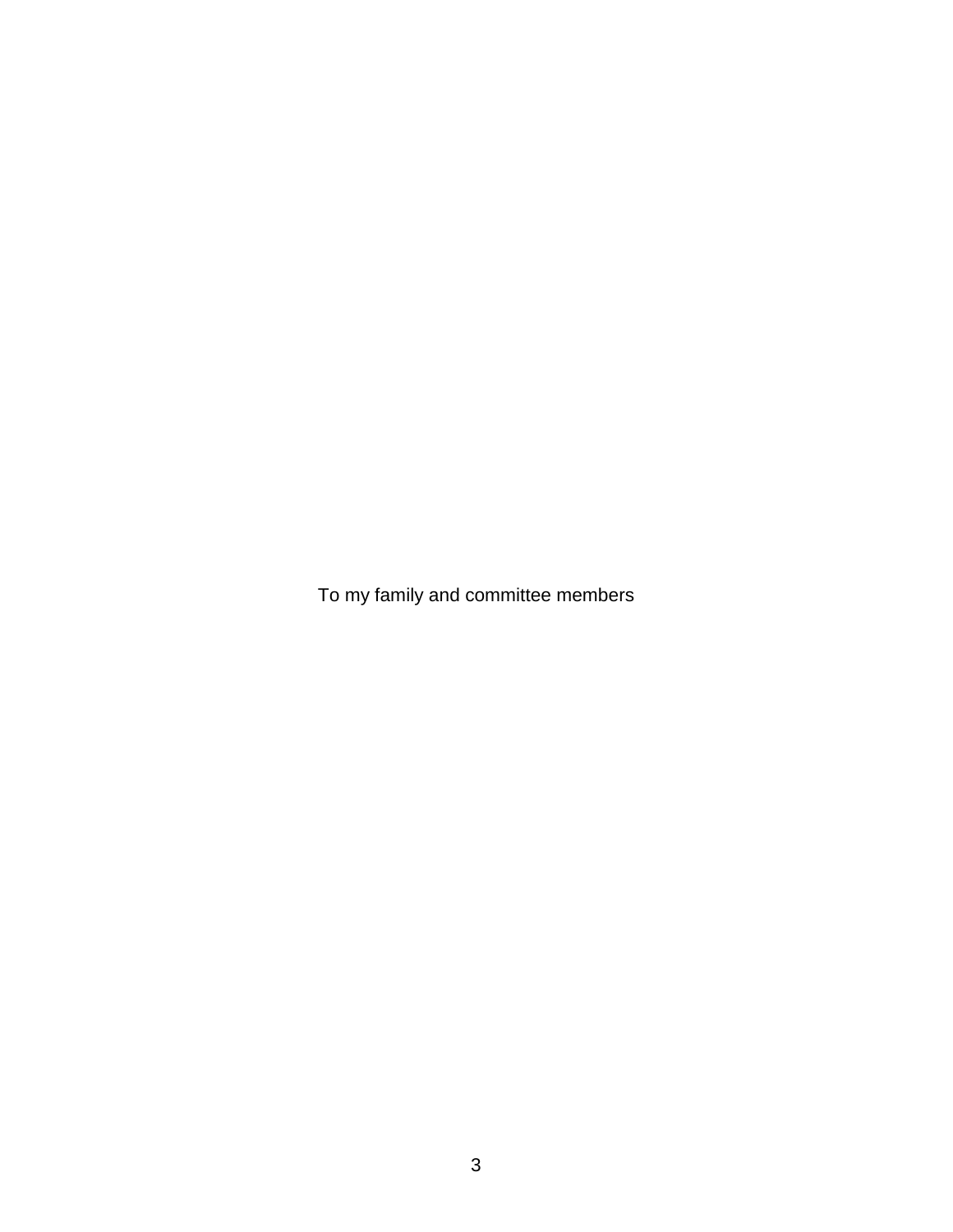## ACKNOWLEDGMENTS

<span id="page-3-0"></span>I would like to thank the Chair of the project, Terry Harpold, for his support and guidance. I would also like to thank the rest of the committee members, Barbara Mennel, Roger Beebe, and Jack Stenner, for their helpful feedback and suggestions for revision. Finally, I would like to thank the English department for its ongoing support for research and travel funding.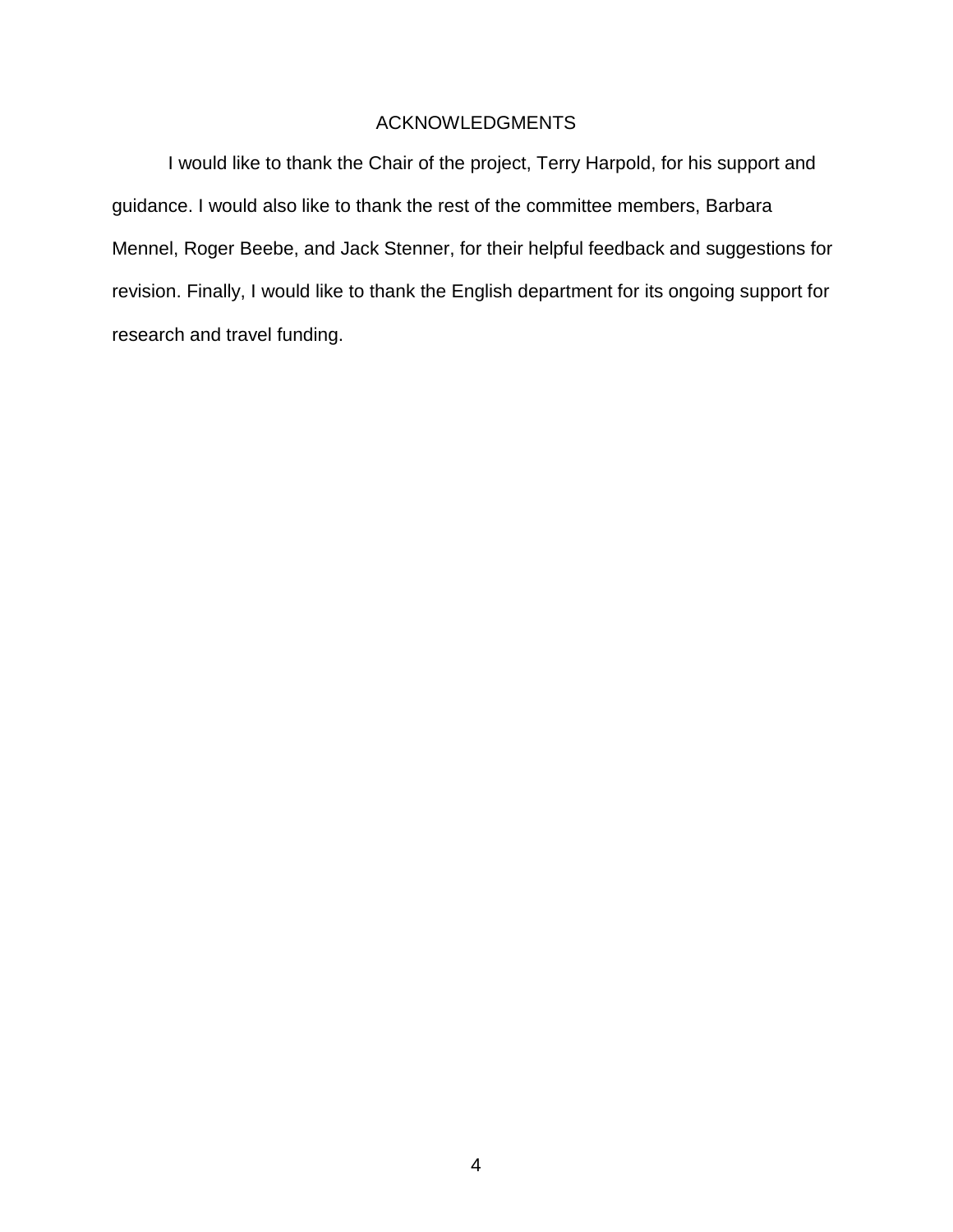# TABLE OF CONTENTS

|                | <b>CHAPTER</b>                                                                                                                                                                                                           |        |
|----------------|--------------------------------------------------------------------------------------------------------------------------------------------------------------------------------------------------------------------------|--------|
| 1              | <b>INTERACTIVE CINEMA: EXPANDING THE FIELD OF FILM AND MEDIA</b>                                                                                                                                                         |        |
|                |                                                                                                                                                                                                                          |        |
| $\overline{2}$ | <b>INTERACTIVE CINEMA FROM VENDING MACHINE TO DATABASE  48</b>                                                                                                                                                           |        |
|                | Transnational or Non-historicized? Hypercontextual Film Analysis  49<br>Kinoautomat as Case Study for Hybrid Analytical Frameworks 62<br>From Kinoautomat to Digital Repository? An Applied Study of Media Excavation 83 |        |
| 3              | PARTICIPATORY INTERACTIVITY, ISOLATIONIST CONNECTIVITY, AND                                                                                                                                                              |        |
|                | Interactive Fan Practices and Participatory Culture Theories  106<br>Face to (Inter)face: Algorithmic Authorship and Generative Cinema 116                                                                               |        |
| 4              | AUDIENCE PARTICIPATION, COLLECTIVE AUTHORSHIP, AND PSYCHE-                                                                                                                                                               |        |
|                | "Now Prepare to Fawk up Someone Else's Life": Responsibility, Behavioral<br>The Collective Consciousness: Public Interaction and Conformist Behavior  155                                                                | …… 148 |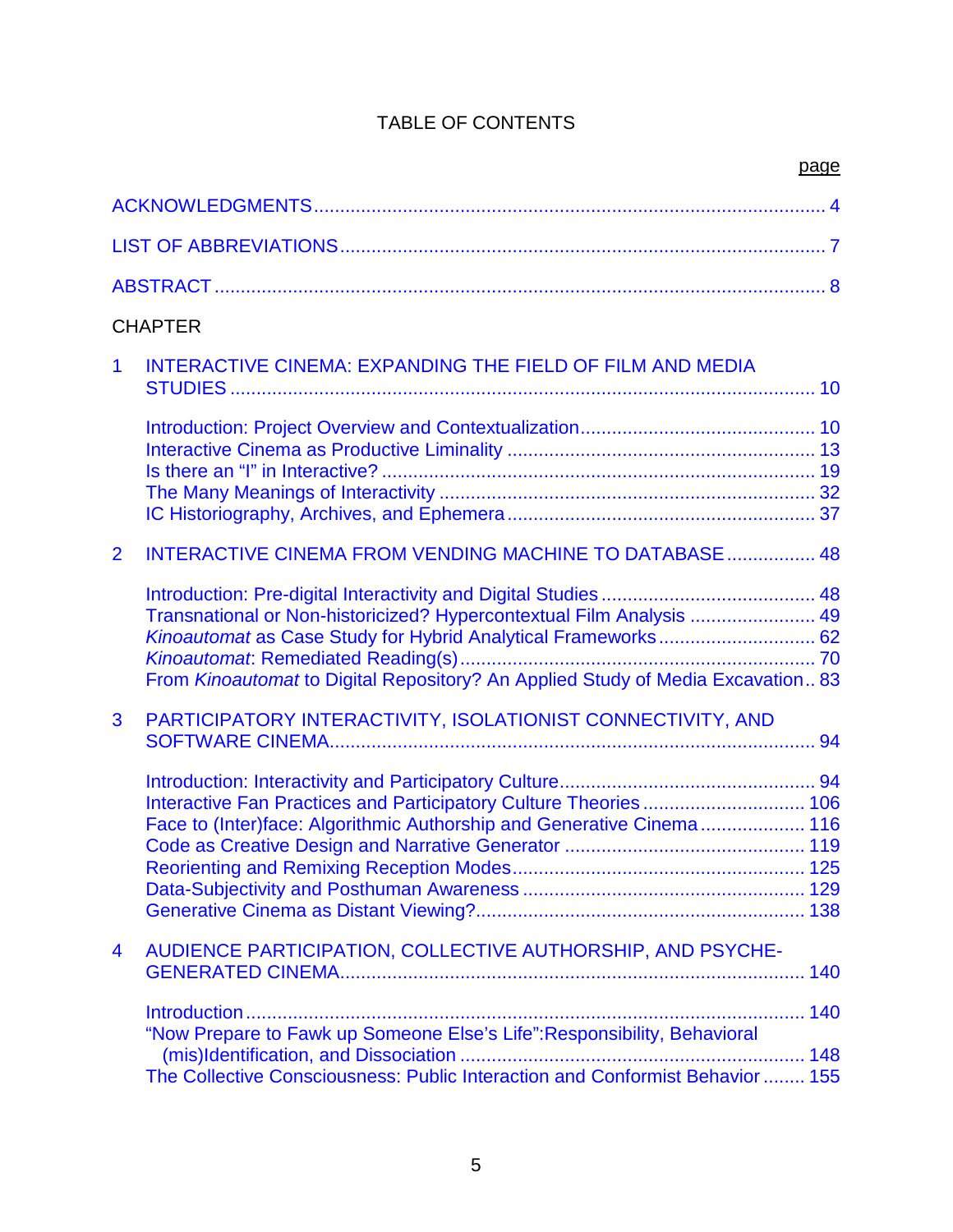|             | History is in Your Hands: Terminal Time as Collective and Subjective |  |
|-------------|----------------------------------------------------------------------|--|
|             |                                                                      |  |
| $5^{\circ}$ | DIDACTIC INTERACTIVITY AND SUBVERSIVE FANTASY  181                   |  |
|             | Crime and (Virtual) Punishment: Sociopedagogical Interactivity 181   |  |
|             |                                                                      |  |
|             |                                                                      |  |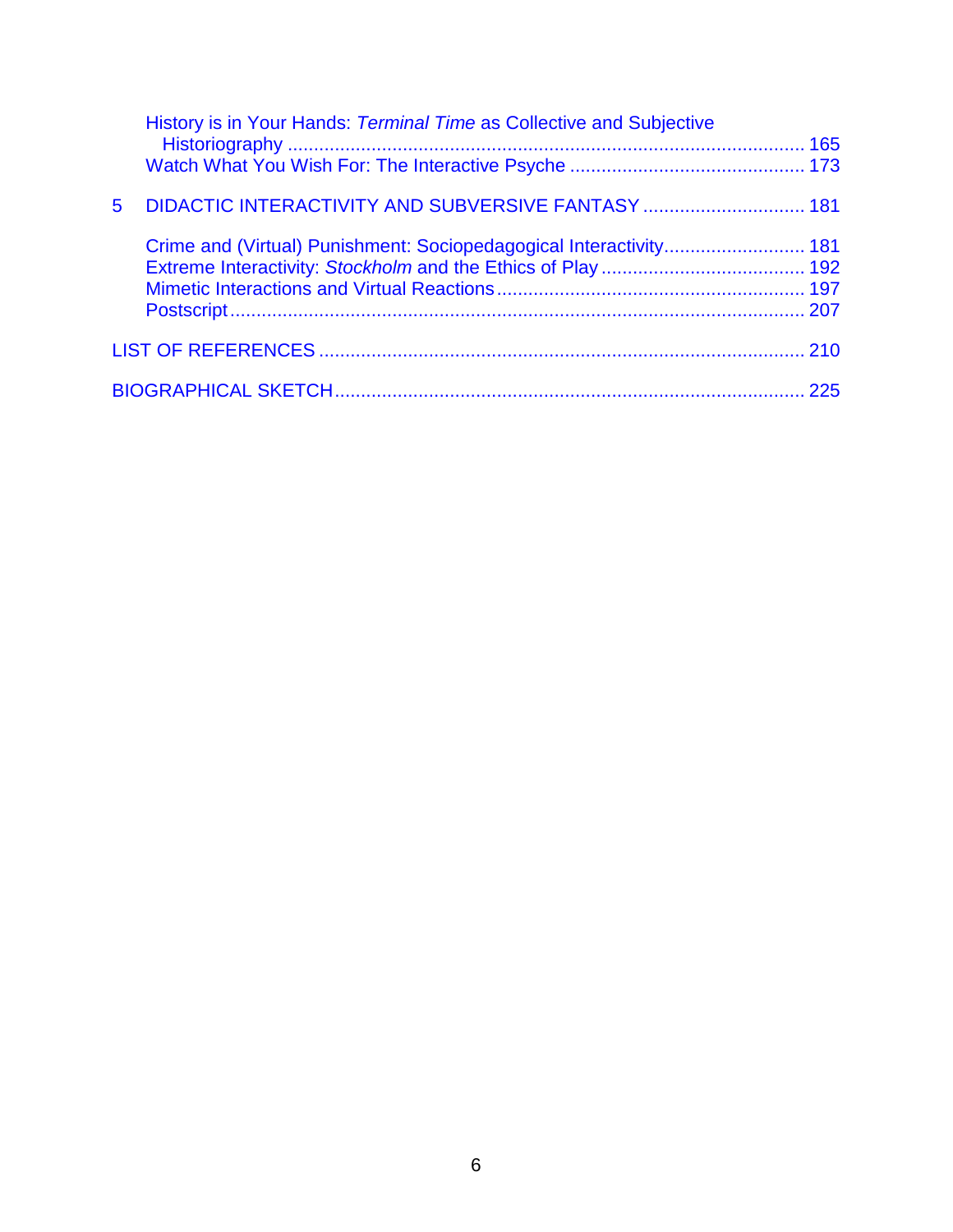# LIST OF ABBREVIATIONS

<span id="page-6-0"></span>

| IC         | Interactive cinema                                 |
|------------|----------------------------------------------------|
| <b>TLC</b> | Tender Loving Care (David Wheeler, 1998)           |
| <b>TWU</b> | The Weathered Underground (David N. Donihue, 2010) |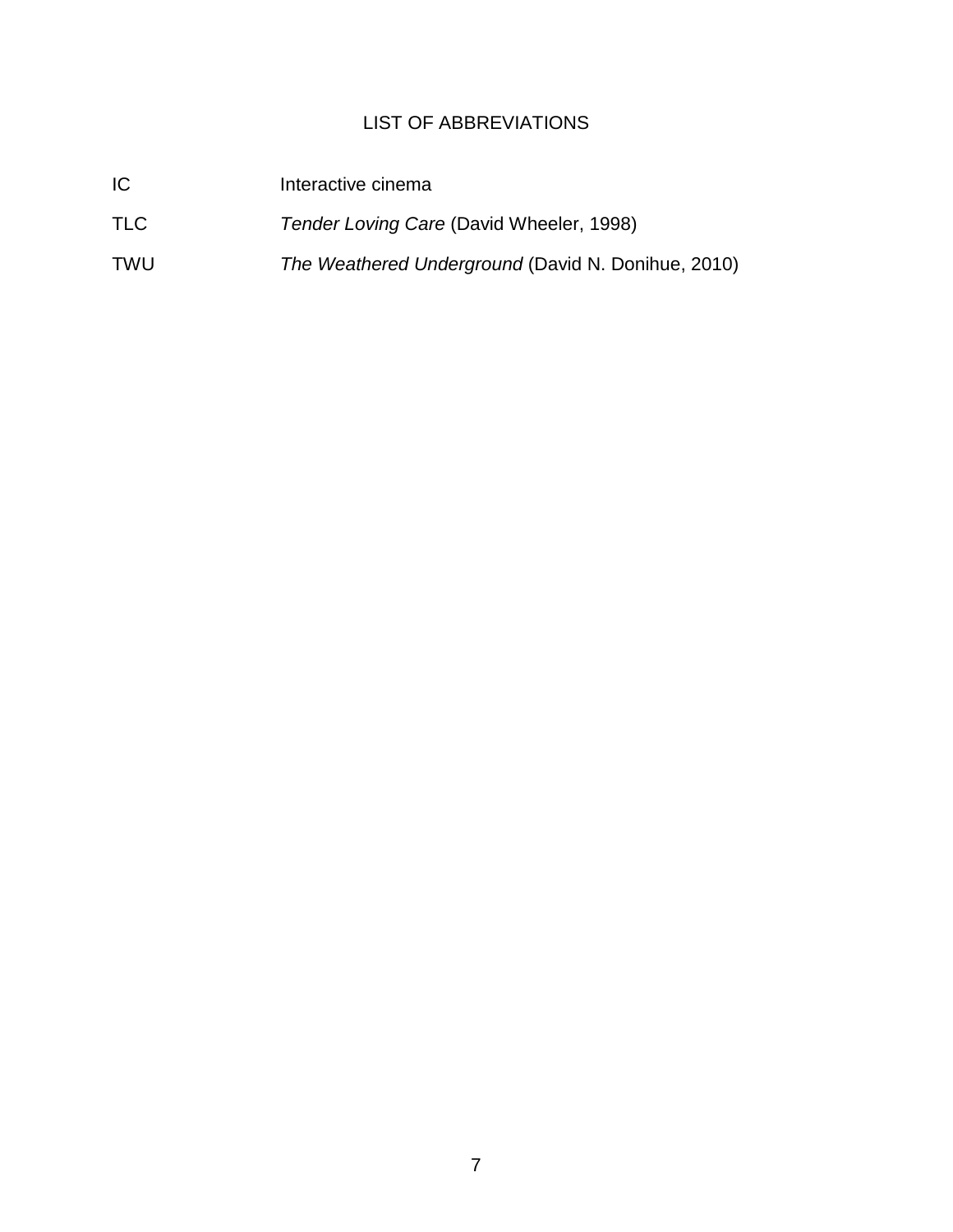Abstract of Dissertation Presented to the Graduate School of the University of Florida in Partial Fulfillment of the Requirements for the Degree of Doctor of Philosophy

### VENDING MACHINES, PUNISHMENT POLLS, DATABASE AESTHETICS: THE TECHNOCULTURAL LEGACY OF INTERACTIVE CINEMA

<span id="page-7-0"></span>By Marina Hassapopoulou

#### August 2013

#### Chair: Terry Harpold Major: English

This project proposes new ways of interrogating the largely unexplored terrain of interactive cinema (IC), and identifies their place in the development of cinema and media culture at large by analyzing their varying reception contexts. These new frameworks are particularly effective for analyzing IC's hybrid and liminal modes of spectatorship, and for rethinking the role of film narrative in contexts of national economies, transcultural exchange, and globalization.

Interactive media attempt to empower their consumer by promising more creative control; by contextualizing major genres of IC, I expose how this democratizing fantasy is deeply rooted in contemporary sociopolitical responses to media. I also explore how IC's reception practices reflect the spirit of collaboration as well as the (paradoxical) individualism and exclusionary politics of contemporary media culture, which I compare to related media behaviors such as crowdsourcing, collective intelligence, groupthink, and taboo role-playing. My subsequent analysis of the ways in which IC attempts to train and reorient viewer behavior offers insight into the pedagogical potential of interactivity, especially through extreme examples that test the boundaries of both interactivity and representational images.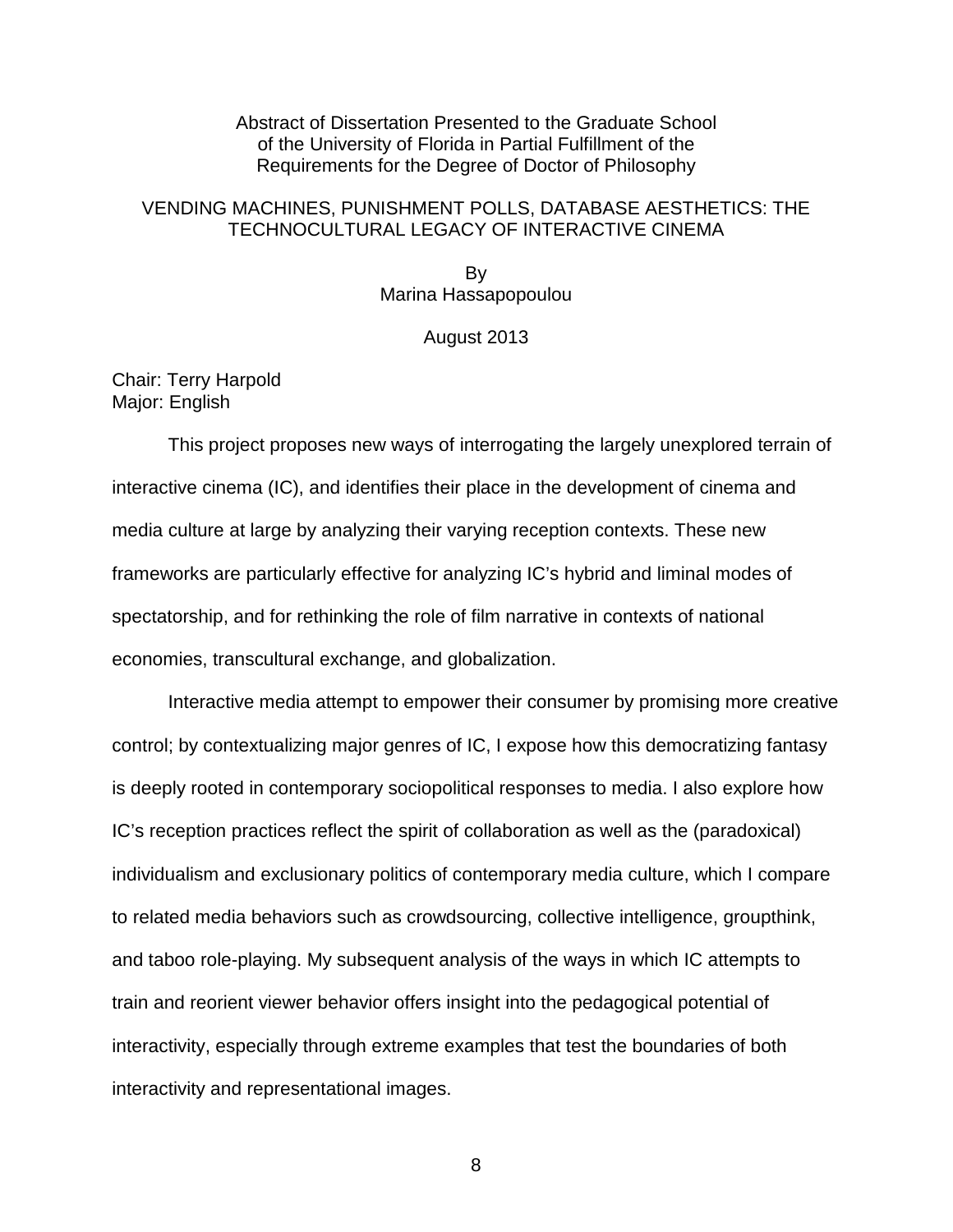While concepts of interactivity are generally bound to mythologies characterized by rhetoric of empowerment and/or user manipulation, I focus on historically, socially, and politically specific sub discourses associated with interactivity. These particularities enable me to approach interactivity as more than a technologically oriented phenomenon, and–significantly–to understand it outside of the developmental path that leads to (and typically ends with) digital media. The close analysis of site-specific installation work and performance-oriented cinema raises crucial questions about the marginalization of certain aspects of the piece, historical determinism, and the lack of emphasis on heterogeneous viewer responses.

Ultimately, I find that my own process of rediscovering and contextualizing ephemeral interactive media makes a powerful case for considering the inherently political nature of film preservation and restoration, and for regarding the practices of archiving and digitization (creating digital versions of older media) as cultural processes that produce and codify cinematic heritage.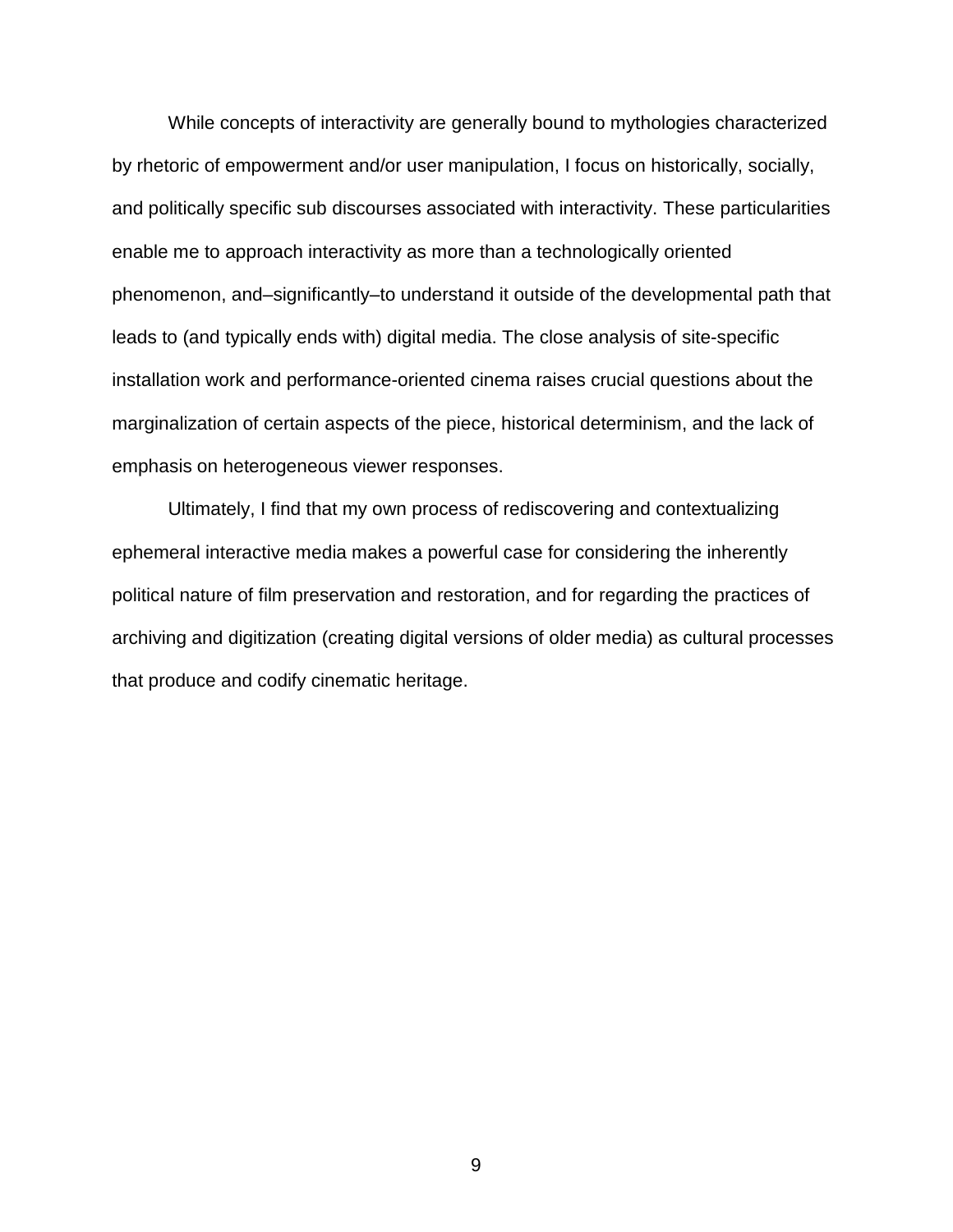### <span id="page-9-0"></span>CHAPTER 1 INTERACTIVE CINEMA: EXPANDING THE FIELD OF FILM AND MEDIA STUDIES

#### **Introduction: Project Overview and Contextualization**

<span id="page-9-1"></span>"A unique cinematic experience," "a breakthrough," "not just a movie," "cinema with a twist," and the now clichéd "the first interactive film ever." These are catchphrases commonly used to promote the novelty of the media hybrid interactive cinema (IC). Despite significant differences with regard to when they have been released (mid-20th century up to the present), production and marketing (big budget, avant-garde, B-picture), and the media involved (celluloid, video, digital formats, theater, and more), interactive films make use of diverse strategies to differentiate their performances from other kinds of viewing experiences. Interactive films attempt to incorporate the audience into their execution by integrating elements such as live performance, audience voting, and motion sensors to create a participatory multimedia experience. Such practices are evident in IC endeavors ranging from: experimental works (such as Radúz Činčera's *Kinoautomat*, 1967, which incorporates audience voting to generate a choose-your-own-adventure narrative), to Expanded Cinema (Roman Kroitor's *Labyrinth*, 1967, featuring a traversable architectural space for viewers to walk through), to art installations (Lynn Hershman's *Lorna*, 1979-83, which lets visitors interact with media to uncover the story of an agoraphobic woman), to popular commercial movies (William Castle's *Mr. Sardonicus*, 1961, featuring a punishment poll that decides the villain's fate at the film's end).

IC is a notably productive area of inquiry for contemporary film and media studies that has not yet been explored in depth. It has the potential to not only generate new ways of thinking about cinema and its relationship to other media, but also to elicit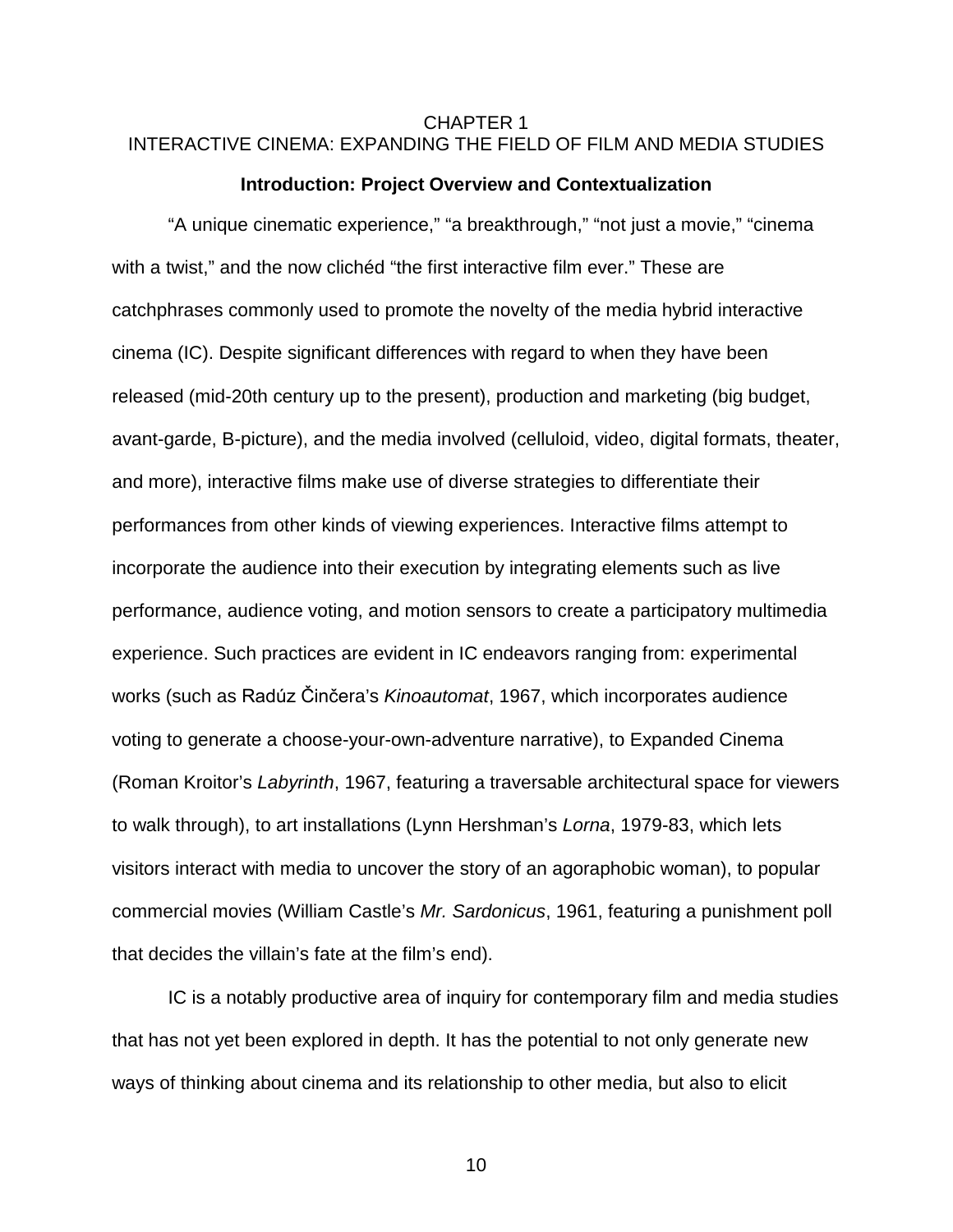reconsiderations of established paradigms and canons in media theory and history. This project investigates new modes of interactive filmmaking and interactive spectatorship, looking back at the most productive historical approaches to cinema and to emerging analytical frameworks that relate to aspects of IC's hybridity. I propose new ways of theorizing and interrogating this largely unexplored set of practices, and identify their place in the development of cinema and media culture through analysis of their reception contexts. These new perspectives are particularly effective for analyzing IC's hybrid and liminal modes of spectatorship, and for rethinking the role of film narrative in contexts of national economies, transcultural exchange, and globalization.

Interactive media purport to empower their viewer by offering him/her more creative control. By recontextualizing major genres of IC, I expose how this democratizing fantasy is deeply rooted in contemporary sociopolitical responses to media. Specifically, the human longing for a sense of belonging and the simultaneous desire for autonomy are at the core of our interactions with all forms of media; these are the foundations of media's social meaning and expression, and IC is based on these in distinctive ways. I also explore how IC's reception practices (audience behavior during interactive screenings) reflect the spirit of collaboration as well as, paradoxically, the individualist and exclusionary politics of contemporary media culture. On the one hand, interactive media facilitate the emergence of collective intelligence and grassroots communities; on the other, they place the individual at the center of the interaction by foregrounding individualized content and features of customization. These contradictory tendencies are reflected and amplified during interactive screenings, and I compare them to related media behaviors such as crowdsourcing, collective intelligence,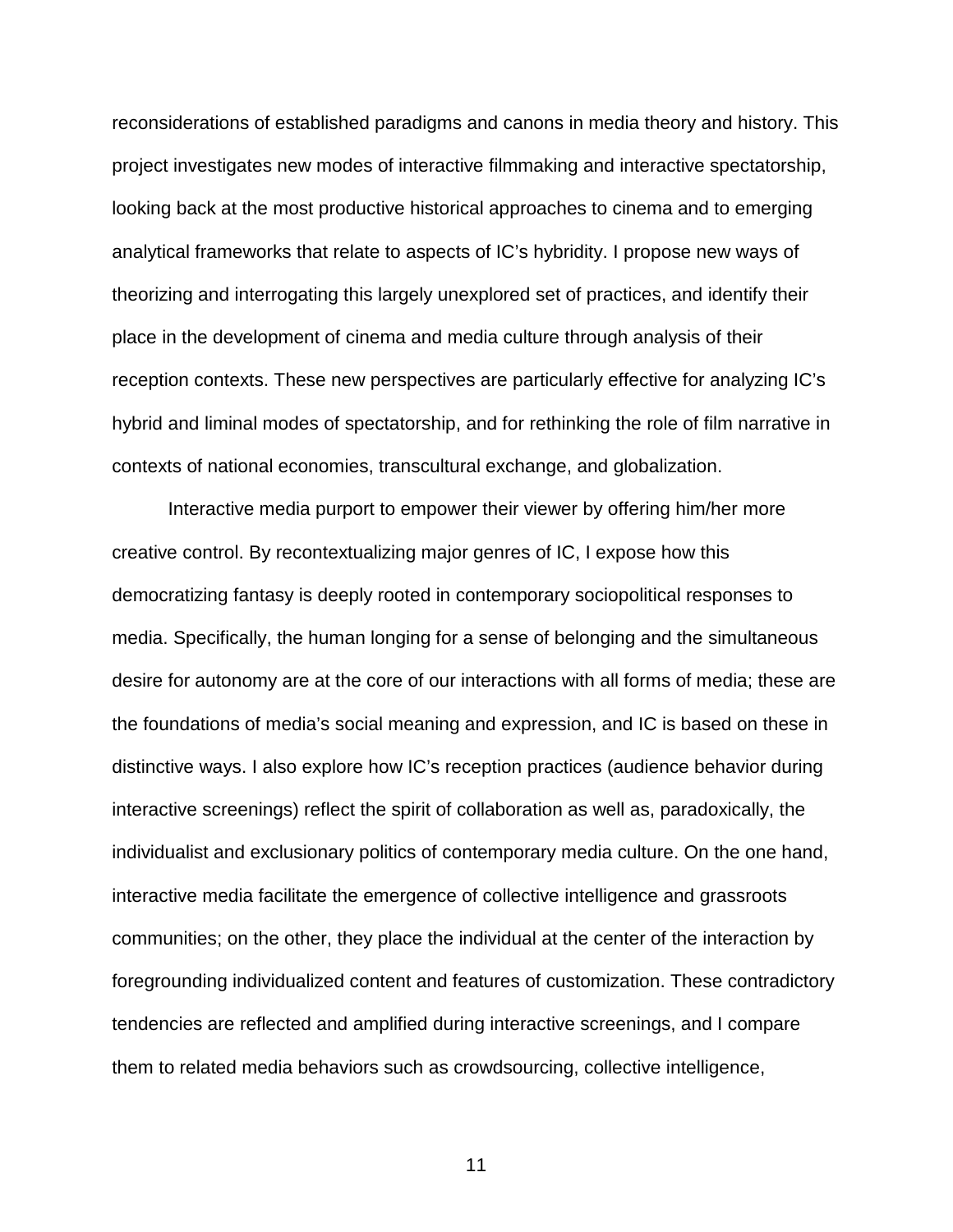groupthink, and taboo role-playing to indicate the ways in which a study of IC may inform other areas of media culture.

My analysis of the ways in which IC attempts to train and reorient viewer behavior offers insight into the pedagogical potential of interactivity, especially in the extreme examples of IC that test boundaries of both interactive and representational images. Ethically problematic interactive works such as Stanton Audemars's interactive rape video *Stockholm: an exploration of true love* (2008), and humorous choose-yourown-adventure films like David Donihue's *The Weathered Underground* (*TWU*, 2010) present moral and didactic aspects of interactive play in relation to theories of identification, affective/ somatic spectatorship, the sociology of virtual acts, and the psychosomatic (re)conditioning of the interactive spectator.

In my research, I focus on historically, socially, and nationally specific sub discourses associated with interactivity, which transcend the typical discourses on interactivity centered on rhetoric of empowerment and/or user manipulation. These particularities enable me to approach interactivity as more than a technologically defined phenomenon, and thus to consider its cultural and ethical implications. Through cross-contextual and cross-disciplinary analysis, I approach IC from productive areas in established frameworks in film and media studies, and also through newer critical paradigms from the digital humanities and other fields. The aim of this approach is to establish connections between marginalized practices and canonical approaches to film and media studies, and also to indicate the relevance of IC to the study of digital culture.

The retrospective aspect of my method includes relating IC to the history and sociology of other cinemas such as Expanded and early cinemas. These have arguably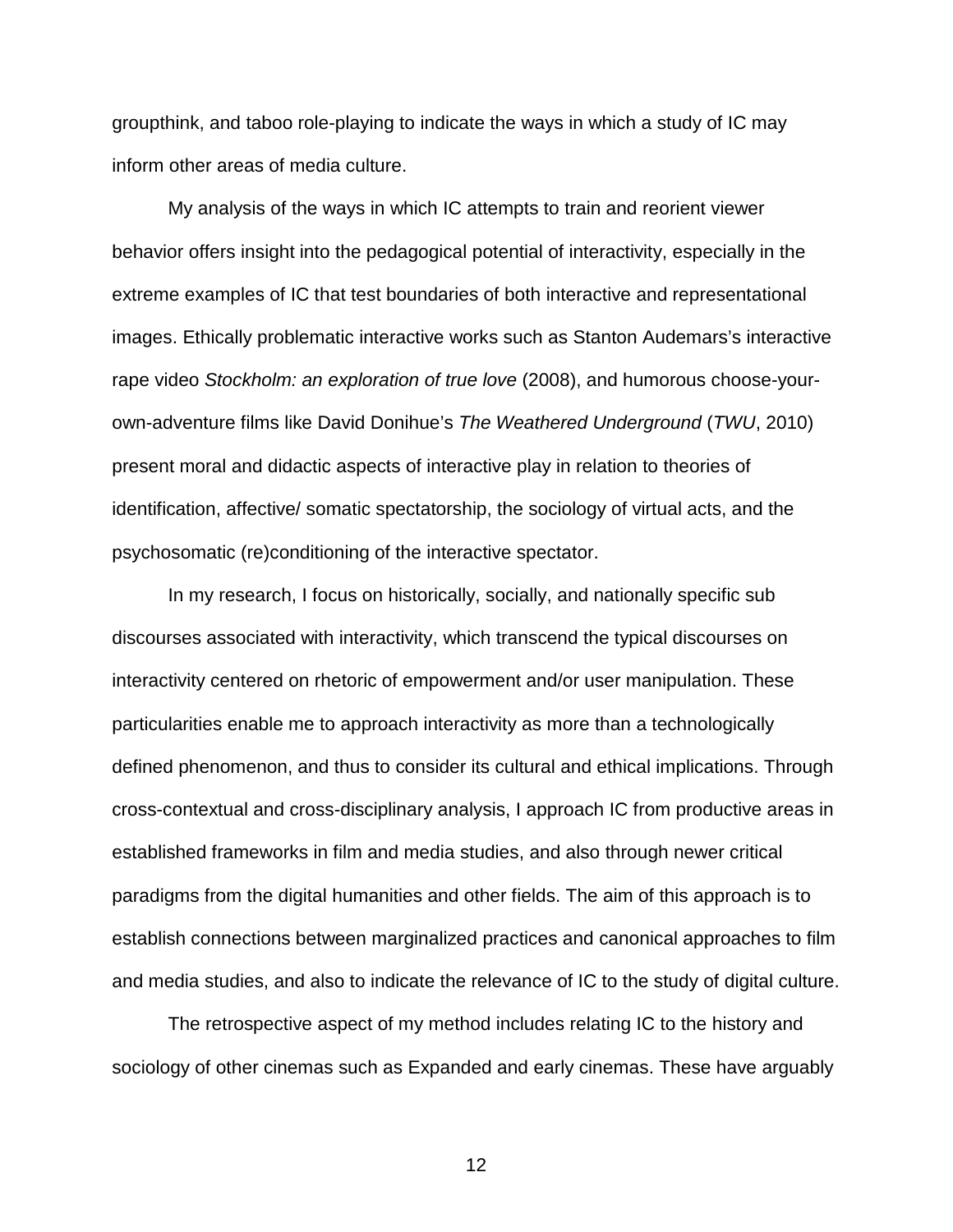aimed to condition through repetition (among other techniques) the viewers' bodies to new forms of sensations, acknowledging thus the importance of bodily training in the formation of modern citizens. An exploration of cinema and interactivity's potential for training and reorienting user behavior offers profound (and, at times, disturbing) insights into the pedagogical ethos of interactivity. This project also addresses new forms of software-generated cinema that blend interface/screen reading and web navigation with audiovisual processing to create hybrid modes of spectatorship and interaction. These new forms are particularly useful in rethinking the role of narrative, materiality and, more broadly, human creativity in the digital age.

#### **Interactive Cinema as Productive Liminality**

<span id="page-12-0"></span>Interactive films interrogate and expand conventions of filmic language and spectatorship. They compel us to conceptualize cinema beyond traditional definitions, as well as beyond established theoretical approaches. Rejecting the marginalization of IC from mainstream film theory and history, as I do in this project, challenges traditional canons and compels us to conceptualize alternative trajectories in the development of cinema. Noah Wardrip Fruin and Nick Montfort, in their discussion of the 1950–60s New York Happenings, consider critical uncertainty as a positive attribute, saying that "perhaps this ambivalence and influence is the mark of true 'intermedia' work" (Wardrip-Fruin & Montfort 2003: 83). While most forms of IC do not strictly fall under the category of intermedia–a term first used by Fluxus member Dick Higgins to describe work produced during the specific cultural moment of the Happenings–they do inhabit a comparably liminal space. Wardrip-Fruin and Montfort conclude that intermedia work was "greeted with ecstasy *and* rejected with horror as it threatened to overflow, and even wash away the boundaries between disciplines that the 'total forms' (such as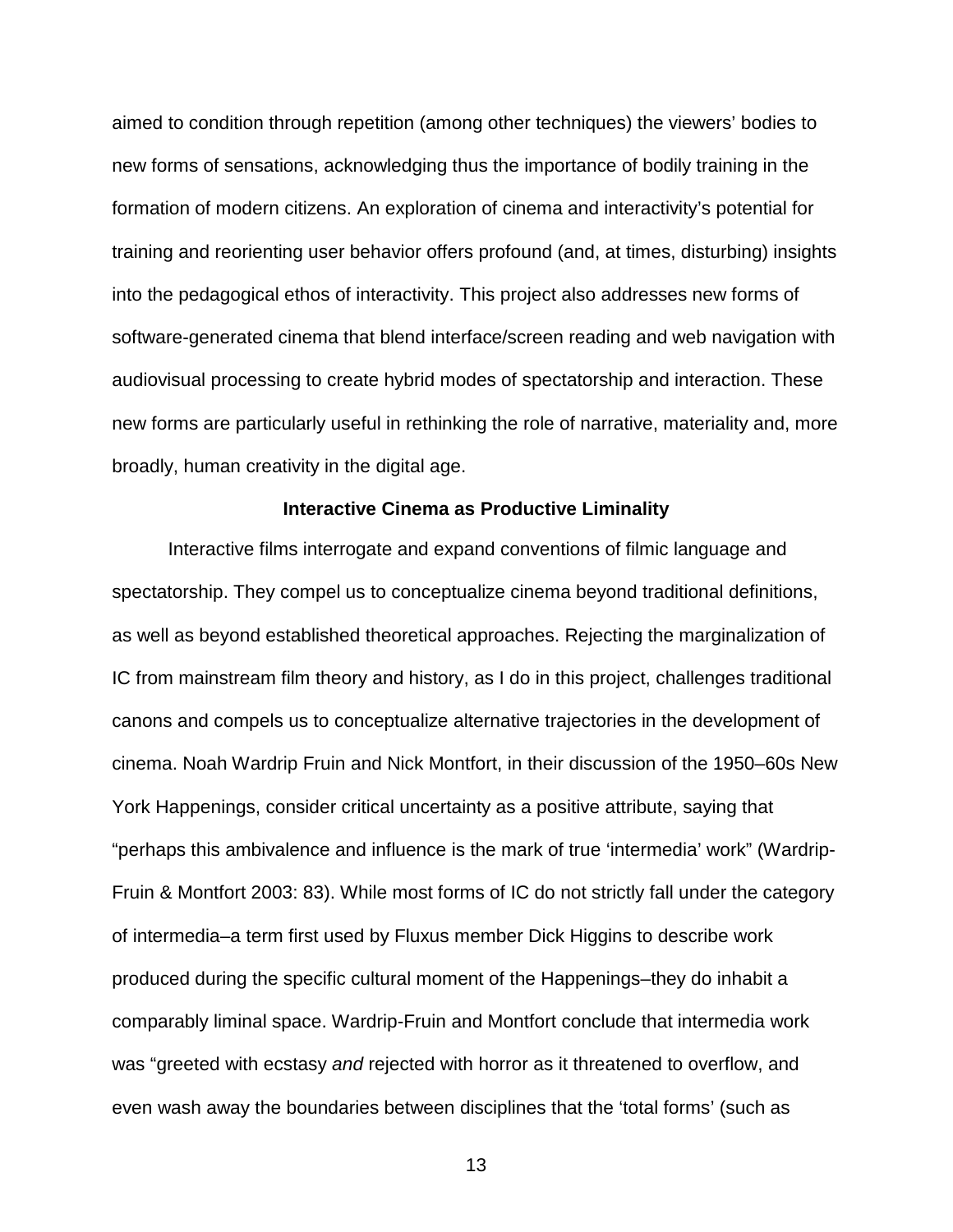opera) had only subsumed and reinforced" (Wardrip-Fruin & Montfort 2003: 83). Along similar lines, the media hybridity and variability of ICs makes it difficult to classify them into familiar categories of genre, form, and historical contexts.

That IC occupies a liminal space in its hybrid form, materiality, mediation, aesthetics, reception practices, and exhibition contexts, should make us, in fact, more aware of its demonstration of the "impure" nature of the cinematic medium generally. As André Bazin has pointed out, cinema has been a complex and derivative medium from its inception, borrowing freely from traditional arts such as literature, photography, and theater; cinema is in this sense an irreducibly remediated art form (Bazin 2004). Now, I would add, cinema is particularly mixed because it also appropriates elements from newer media such as the graphical user interface (GUI), video games, and immersive computing technologies. A study of IC is therefore useful in investigating the complex connections between film and its relationship to earlier and newer media.

Theorists and artists interested in alternative cinemas, such as Gene Youngblood, typically see the digital field as an expansion of cinematic language and epistemology, rather than a departure from these aspects. In his essay "Cinema and the Code," Youngblood combines his own thoughts on the cinematic implications of digital imaging with input from artists Peter Weibel, Woody Vasulka, and Steina Vasulka (Youngblood 1989). The artists observe that "it is important [for them] to separate cinema from its medium, just as we separate music from particular instruments." The tentative definition of cinema they propose is that of "the art of organizing a stream of audiovisual events in time." Youngblood argues that, even though the ontology and epistemology of the image change according to the medium which contains/ projects it,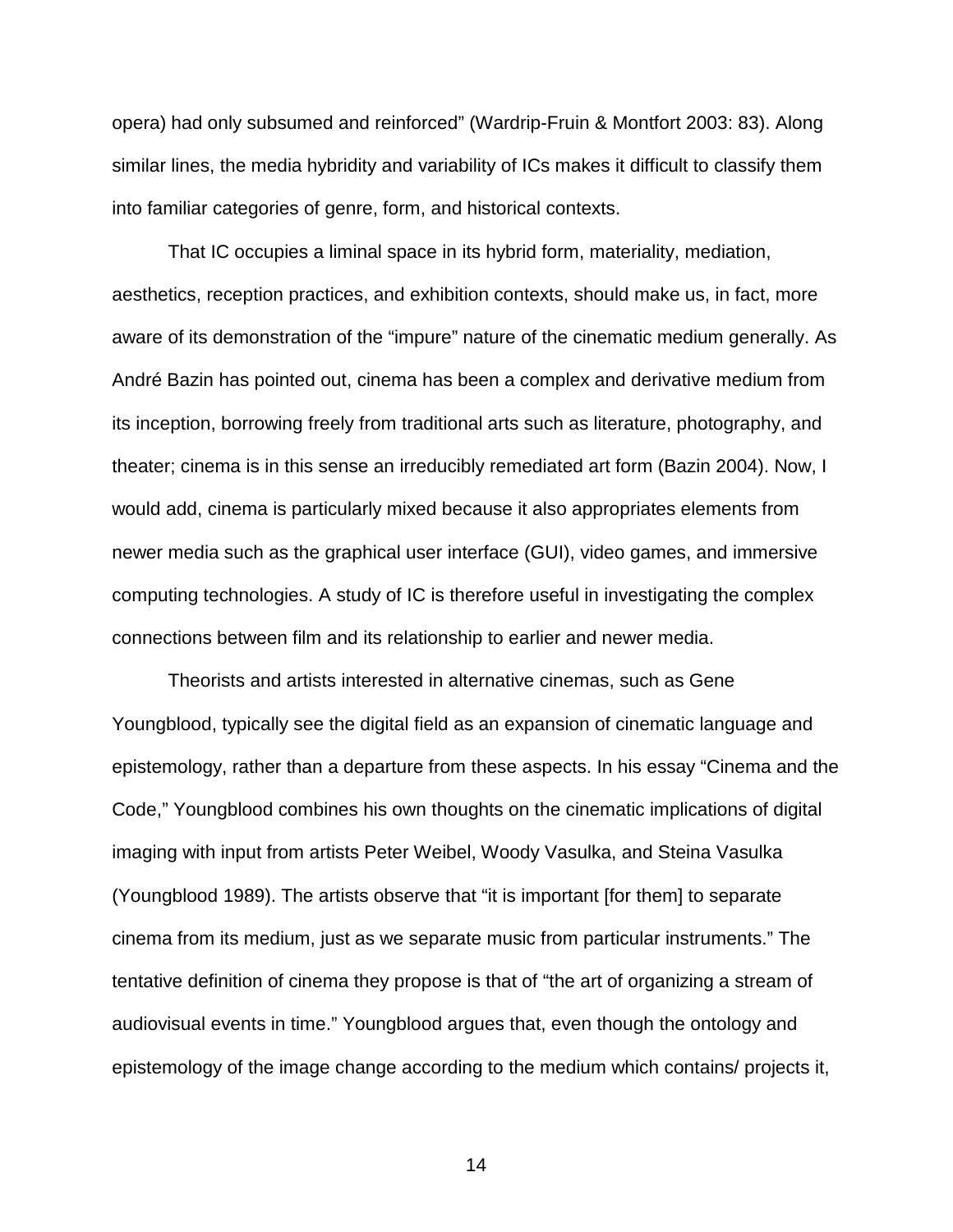its phenomenology–what Vasulka identifies as "the performance of the image on the surface of the screen"–remains constant across media, even as its emphases change with each new medium (Youngblood 1989: 27). This definition aims at a distillation of the essence of cinema into tangible characteristics that remain constant despite technological and material changes.

Accordingly, IC's interactive dimension offers us an expanded definition of cinema. The convergence of multiple modes of communication in IC–such as celluloid with cell phones, and live performance with multi-screen projection–allows us to reconsider the notion of medium specificity, and redefine it in terms of multiple materialities irreducible to an invariable essence. Metaphors that draw attention to the malleability and algorithmicization of film, such as *software cinema* (a term used by Lev Manovich, Richard Maltby, and many others), and concepts that draw attention to a non-spatially confined concept of spectatorship, such as Anne Friedberg's "mobilized gaze," shift the critical focus from ontological questions about cinema (what cinema *is*) to reception contexts (what cinema *does*) (Friedberg 2004).

The term "interactive" is widely applied nowadays, making it difficult to understand what exactly it means. I would argue that the term "cinema" is similarly problematic, which is why I feel it necessary to outline the scope of the objects of study in this project. All of the films I will analyze fall under the broader category of motion picture narrative experiments with an expanded component–where the interaction enters the picture, as it were–ranging from prosthetic devices (such as data gloves and voting consoles), to theatrical props essential to the narrative, to multi-screen projection.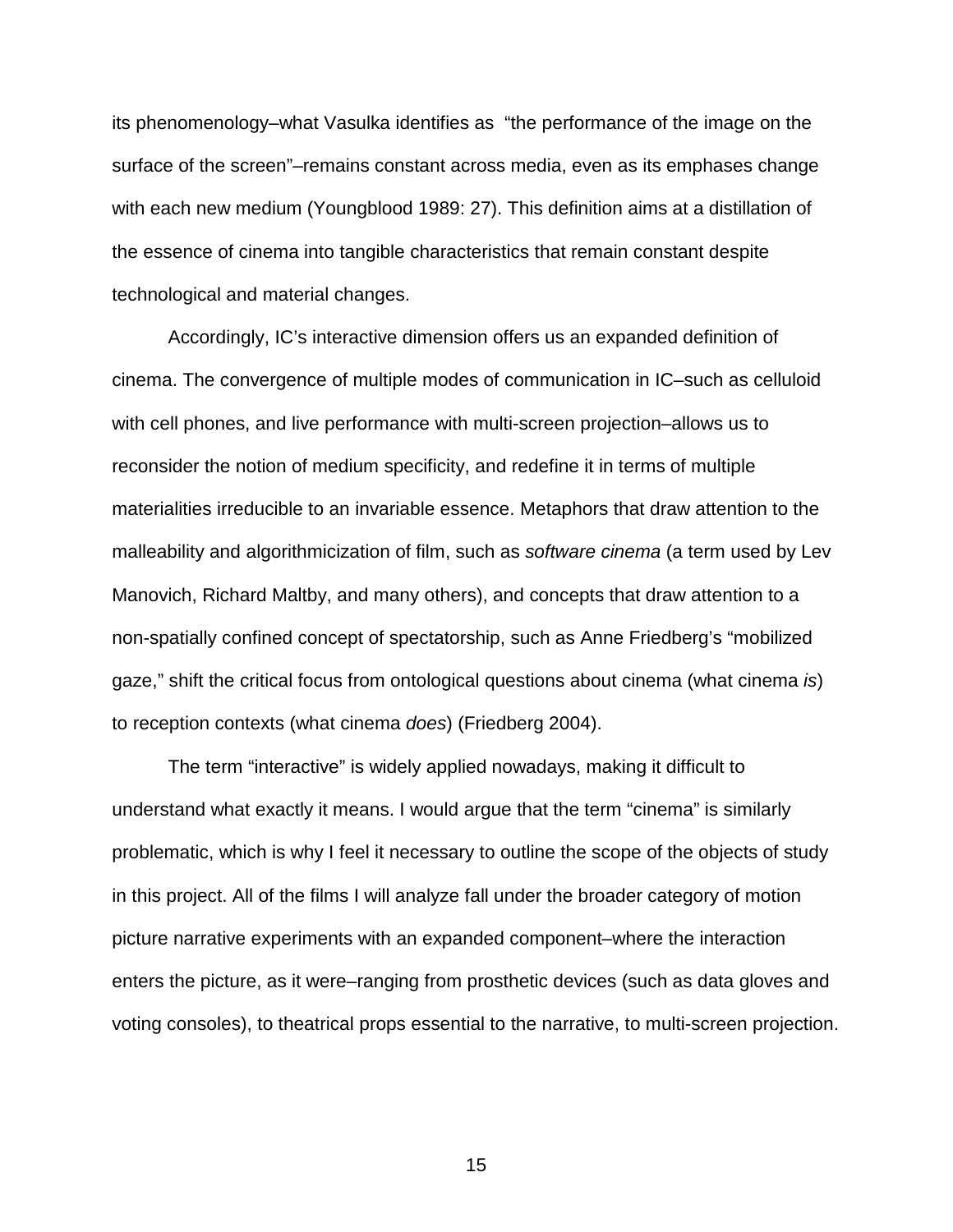In this project, "narrative" in the context of IC is used to refer to storytelling methods and to means of organizing audiovisual (and sometimes tactical) information in the context of cinema. Cinematic narrative is understood as the reflective manner in which meaning, comprehension, and structure are organized and interpreted in cinematic encounters. In broader terms, narrative is understood as "a dynamic process that constitutes both the way that we organize the events and experiences of our lives to make sense of them and the way we participate in creating the things we make sense of, including ourselves" (Anderson 1997: 212). By analyzing film narrativity–that is, the presentation and interpretation of a story by way of film–we can arrive at conclusions regarding the existential significance of narrativizing; I will be analyzing this argument in relation to new paradigms of film authorship and spectatorship in digital realms. In the conclusion to my analysis of software cinema and generative cinema, I will ultimately consider the transcultural, transnational, and posthumanist potential of digital filmmaking tools (such as databases, interfaces, and artificial intelligence engines) that aim to universalize–by perhaps de-humanizing–the language and experience of storytelling.

At the onset of this project, it seems imperative to at least propose a tentative and broad definition of IC, although such a definition can only be conditional; some attributes of it will inevitably be challenged by some examples, while others will be reworked and nuanced as more forms of IC are examined. Found footage remix, Expanded Cinema, narrative-based video games, and certain virtual reality environments are just a few of the modes which have been identified by their creators and by critics as IC. By this point it becomes obvious that IC runs the risk of being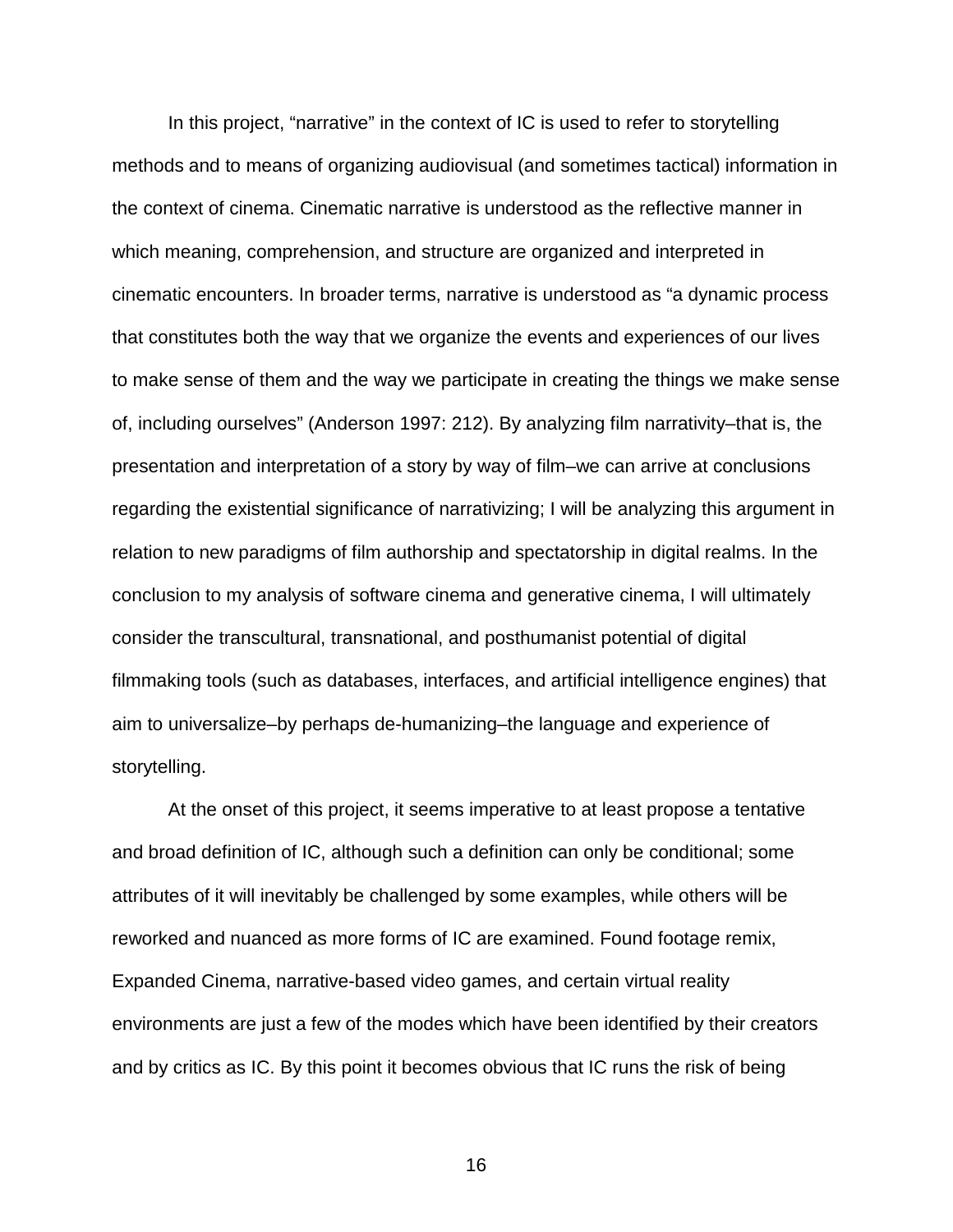mistaken for nearly anything outside of the most conventional cinematic production, reception, and exhibition practices. Even a simple online search under the keywords "interactive cinema" generates a multitude of seemingly irreconcilable definitions and an overwhelming array of cited examples.

What I am proposing is not so much a comprehensive definition of IC, as a bare outline of the range of interactive practices in particular on which this study will focus. My primary emphasis–in addition to recent digital forms–will be on remediated versions of originally publicly screened narrative fiction films that extend beyond single-screen projection and–especially–openly invite viewers to interact with the work (that is, to influence its narrative logic) in various ways. Such films expand the screening space by adding elements such as theatrical performance, audience voting, and motion sensors, and integrating those components into the cinematic experience. To further clarify the scope of the project, I am using the term "remediated" as shorthand (and for lack of a more adequate term) for secondary or intermediate versions of these films; my use of the term overlaps with Jay David Bolter and Richard Grusin's definition of remediation as a process of collation or convergence of mixed media films into a definite work in a digital medium, such as a DVD or a CD-ROM (Bolter & Grusin 2000). The remediation of these often large-scale and site-specific interactive films is meant to facilitate their accessibility and their distribution to a wider market.

The remediation of theatrical releases and works from other screening environments (including festival and museum showings) into digital formats such as DVDs and streaming media should lead us to question whether this "marks a fundamental change in the aesthetic status of the cinematic artifact. This digital cinema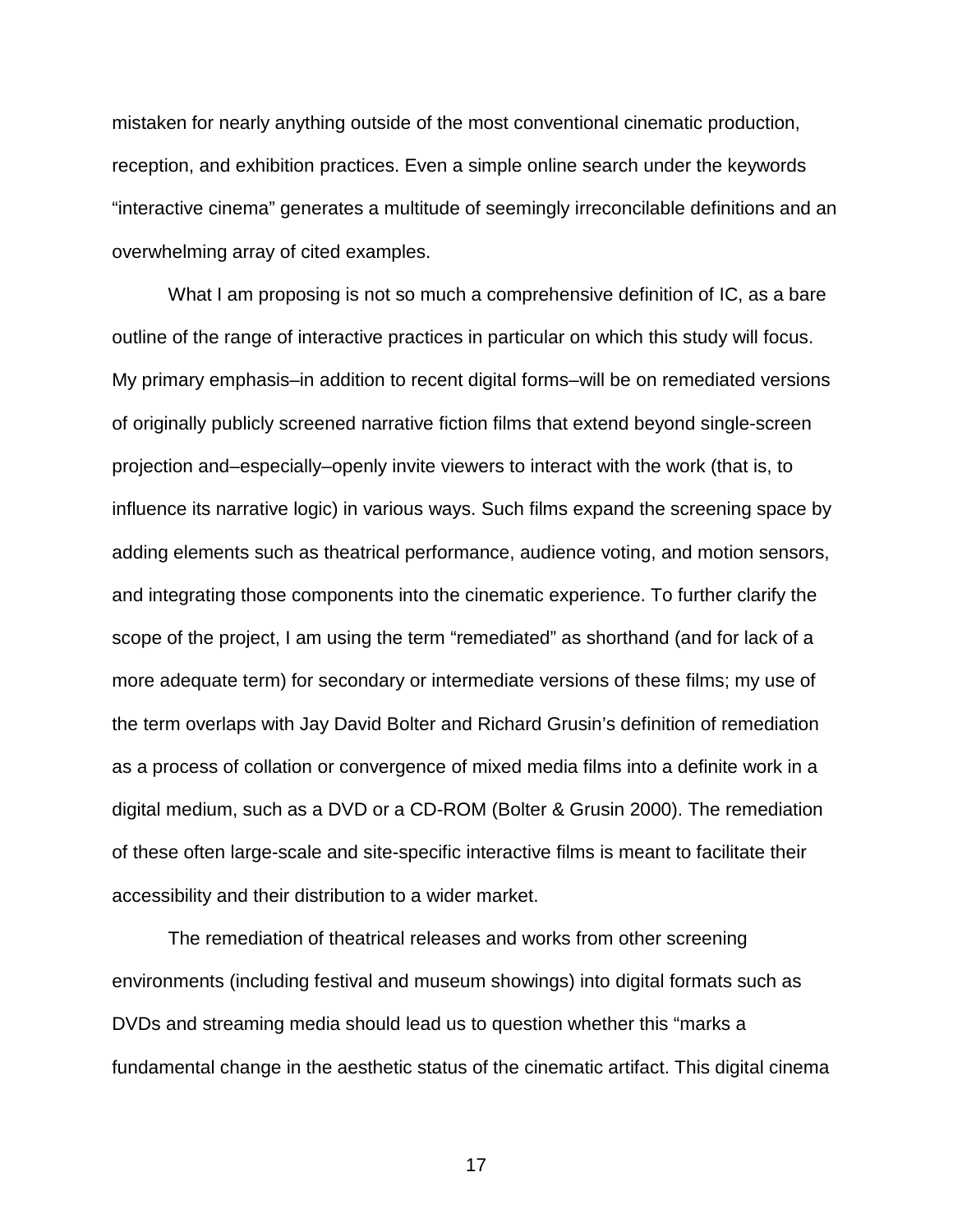of interactions is not a pure, new digital, interactive medium but a distributed form of cinema" (Grusin 2009: 76). Considering this alongside the concept of trans/cross-media production, we can detect a change not only in the technological foundation of contemporary cinema, but–perhaps more importantly–"a change that is distributed across practices of production, screening, exhibition, distribution, interaction, use, and spectatorship" (Grusin 2006: 214). Therefore, discussion of remediated versions of interactive events can provide fertile ground for inquiry into potentially novel cinematic objects and mobile audiences.

In order for my analysis of IC's variant forms to remain as current as possible, I will also discuss recent interactive film releases, such as *TWU* and Dawid Marcinokowski's *Sufferrosa* (2010), which exist only in digital form and were released with a nontheatrical context in mind. These films are treated as partially an extension of pre-digital and mixed media ICs, and partially as belonging to a distinctively digital category of IC. Paradoxically, the distinguishing characteristics of such films are achieved through transparent appropriation and pastiche of earlier forms and aesthetics. Close analysis of these new types of IC might therefore cause us to radically revise, expand, or even completely abandon the notion of film specificity in the context of increasingly diverse filmmaking practices and reception. Conversely, practices of reappropriation and pastiche can help us define an aesthetic philosophy for digital cinema, where the reflexive and playful amalgamation of past traditions serves as the future digital equivalent of the index. Moreover, the software glitches and web navigation tools associated with these new cinemas add elements of contingency and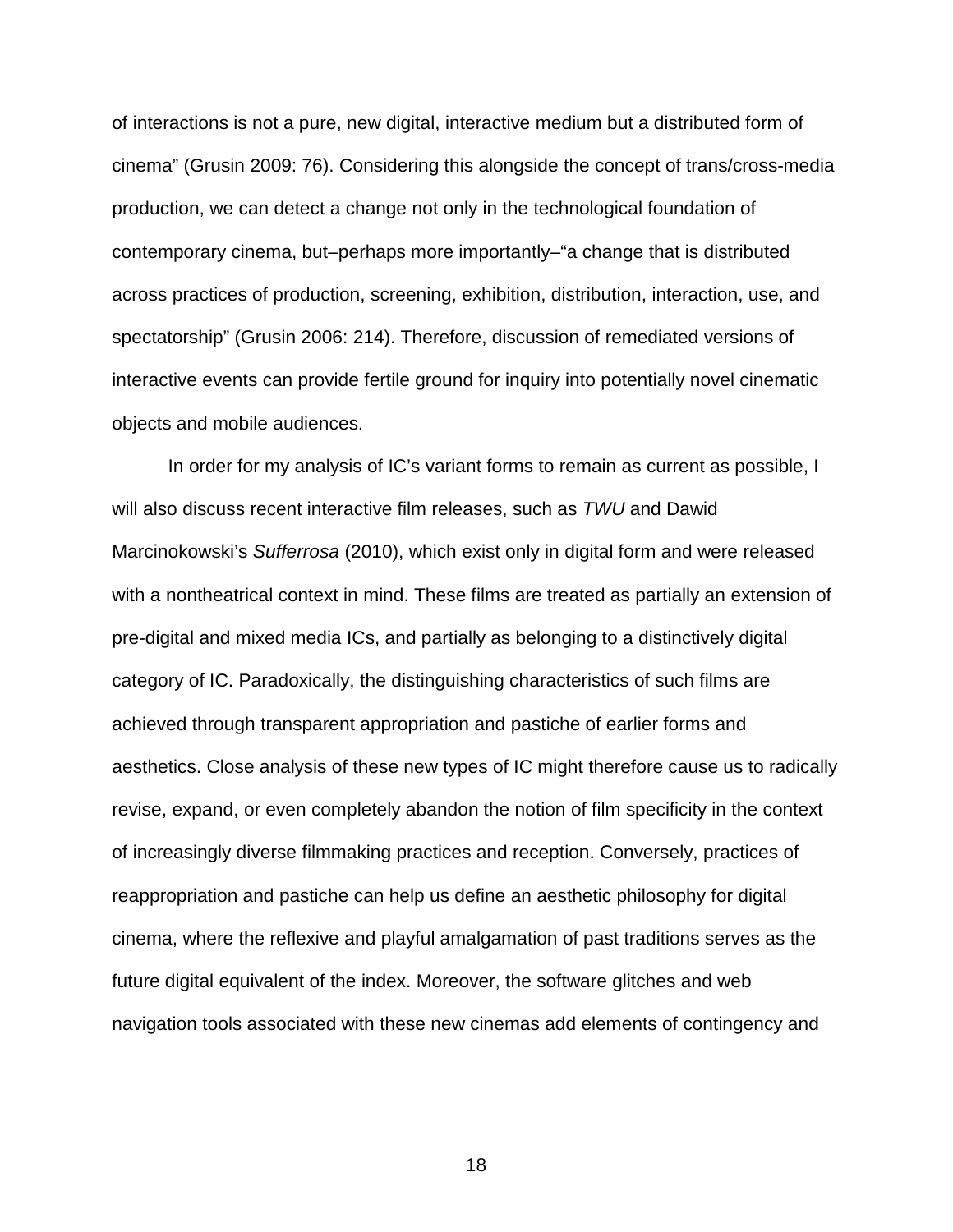randomness into domestic spectatorship that may even become the primary mode of interaction in some contexts of spectatorship.

A central yet, surprisingly, seldom noted problem regarding the study of IC is how we may interrogate site-specific interactive works and public IC screenings when opportunities to (re)experience them are limited. Even though these works can be accessed through websites, photographs, and video-recordings, original aspects of interactivity in their performances are difficult, if not impossible, to convey through typical practices of archiving. In remediated versions, interactivity is often transformed into a different type of interaction, as the considerations shift from public screening to private viewing. Part of my study will reflect on difficulties of gaining access to such works, and what is lost and gained when accessing them indirectly through the frameworks of other media (websites and DVDs) and from a remote context. My own research materials are mostly remediated versions (primarily DVDs and CD-ROMs) of originally mixed media films.<sup>[1](#page-18-1)</sup> As these versions are more accessible to a global market, readers of my project can more easily obtain access to these films if they wish to study them directly.

#### **Is there an "I" in Interactive?**

<span id="page-18-0"></span>This project also investigates the ways in which remediated forms of IC may function as digital archives of events, cultural experiences, and even obsolete technologies. As scholars and educators, we often have to rely on information about these works that cannot be verified directly. This complicates the task of writing about

<span id="page-18-1"></span> $1$  The only exceptions are interactive exhibits (including one at the Zentrum für Kunst und Medientechnologie Karlsruhe, ZKM, in Germany) that I have had the chance to personally attend in order to compare different means of gaining access to these works.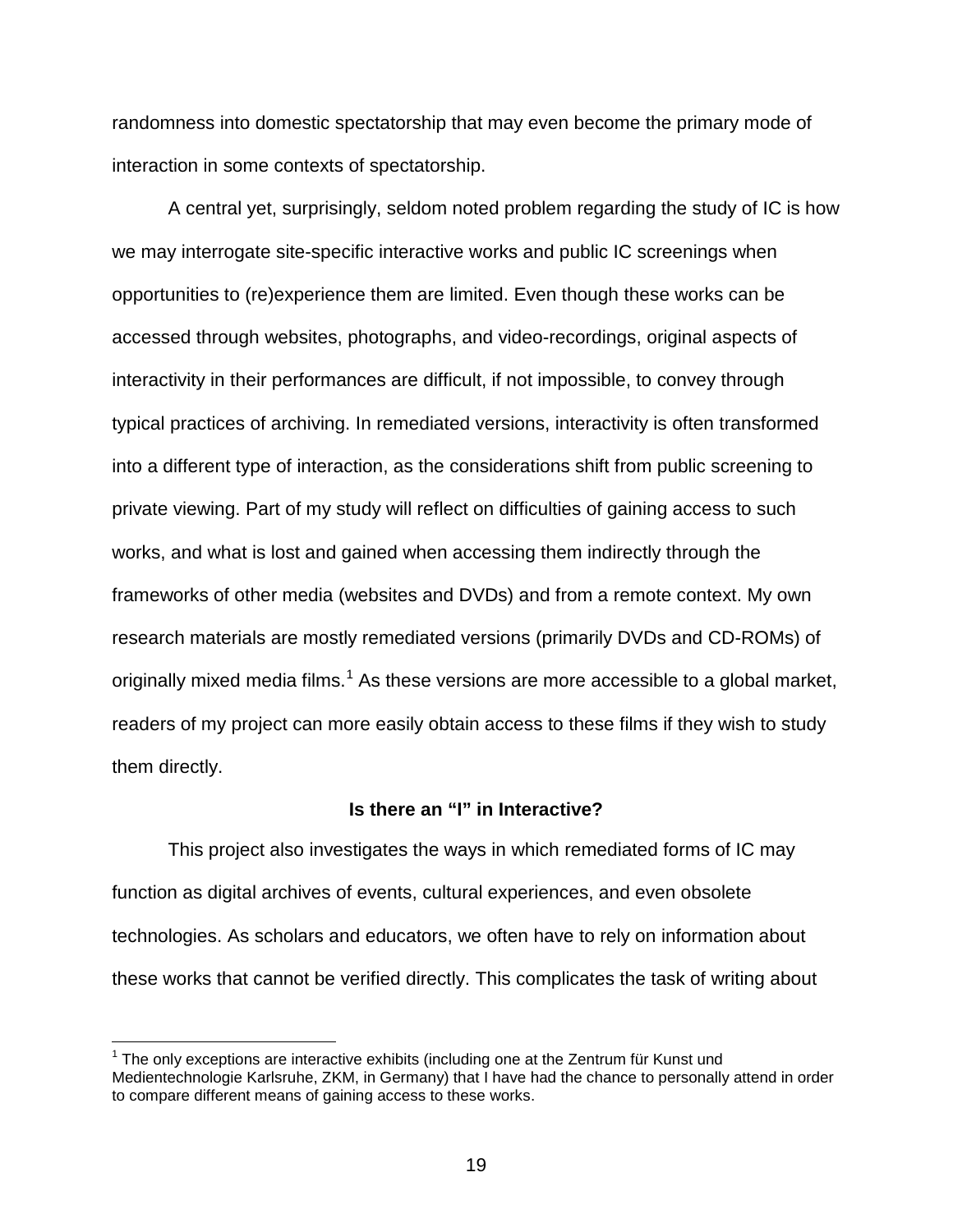IC, and of trying to convey an interactive experience to an audience of readers that have not had the opportunity to encounter the work. Moreover, each interactive encounter is meant to be unique, either in the manner by which each body phenomenologically responds to the work, or in each viewer's mental assessment of what is presented to him/her. This puts subjectivity at the forefront of the IC experience, both during the screening and in retrospective meditations.

The fact that the majority of interactive works emphasize the uniqueness of each encounter directly challenges a general theorization of IC, which is why I examine varying contexts in IC practices–including public, domestic, and web-based interactive settings–to explore different tendencies and circumstances. IC makes literal and obvious what is at the core of all film viewing in general: that each experience is singular and unrepeatable. This shifts the focus from the film content to the film experience, and more specifically to the non-uniformity of spectator responses.

Dawid Marcinokowski's *Sufferrosa* (2010) is an apt example of an interactive film that reflexively reminds us that what we bring into the filmmaking experience–as both viewers and users–shapes our responses to the film, in addition to more general ideological or auteurist considerations. *Sufferrosa* is a neo-noir non-linear movie that expands the definition of film narrative by amalgamating animation, videos, literature, music, and the Internet into a customizable story. The viewer is placed in the position of a detective trying to find a missing woman. The viewer has to navigate a youth rejuvenation clinic located on a secluded island in hopes of finding answers to an elusive mystery, as the goals of the interactive experience are never fully disclosed. In essence, the viewer pursues his/her own quest as he/she absorbs and interacts with a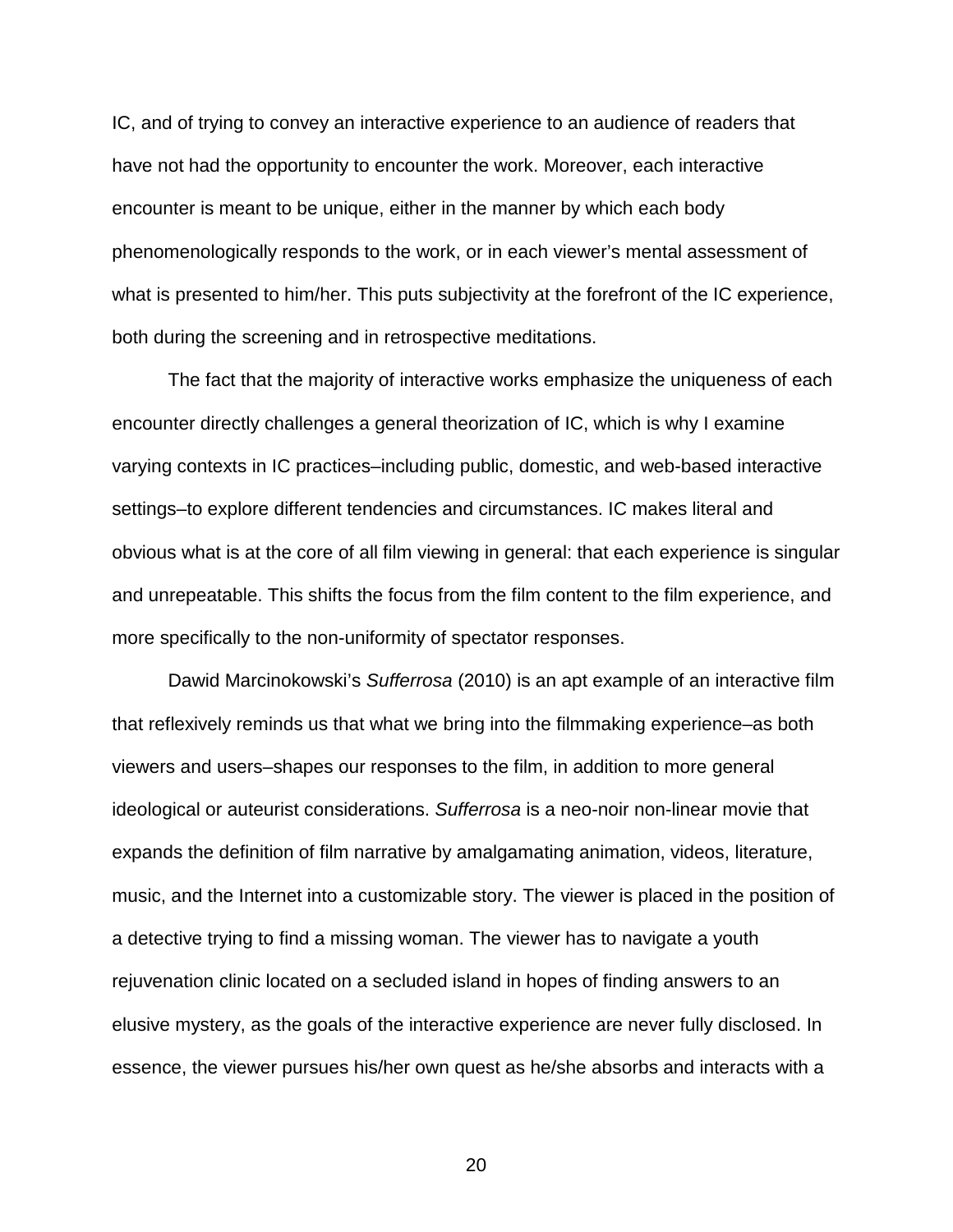work that pastiches diverse influences, ranging from French New Wave cinema to pop cultural icons, and a variety of media ranging from videos to three-dimensional puzzles.

The viewer of *Sufferrosa* is made aware of the intertextual layers of meaning to different extents depending on his/her prior knowledge of art, music, history, and pop culture. For instance, viewers unfamiliar with Jean-Luc Godard's *Alphaville* (1965) are inevitably unaware of all the intertextual references to this film. In this respect, the ephemera of each viewing–such as the navigation sequence and the random discovery of hyperlinks–mark each version of *Sufferrosa* as inimitable. Applying to *Sufferrosa* Malcom Le Grice's view of narrative as a representational model of existential modes, Jenna Ng sees "the form of *Sufferrosa* in its *modus operandi* of chance and randomness as a plangent echo of how we might perhaps understand the world today" (Ng 2011). The influences from which the content of the film is derived speaks to contemporary culture's emphasis on remix and appropriation as prominent forms of expression and communication. The interactive viewer is, in a sense, remixing the film's content on the spot, to create new forms and stories, and thus actively partakes in the production of meaning.

The emphasis on the film's impact on the individual viewer does not just pertain to recent interactive narratives. The first 3D and immersive film trailers (mostly B-movie horror and action films), for instance, do not focus on a summary of the film's plot and are thus similar to trailers of interactive DVDs from the 1990s and 2000s. These films directly acknowledge the presence of the spectator, and focus–albeit in a reductive way–on viewer reaction the films are meant to trigger. A look at the promotional material of early Warner Bros 3D films, for example, indicates the different ways in which these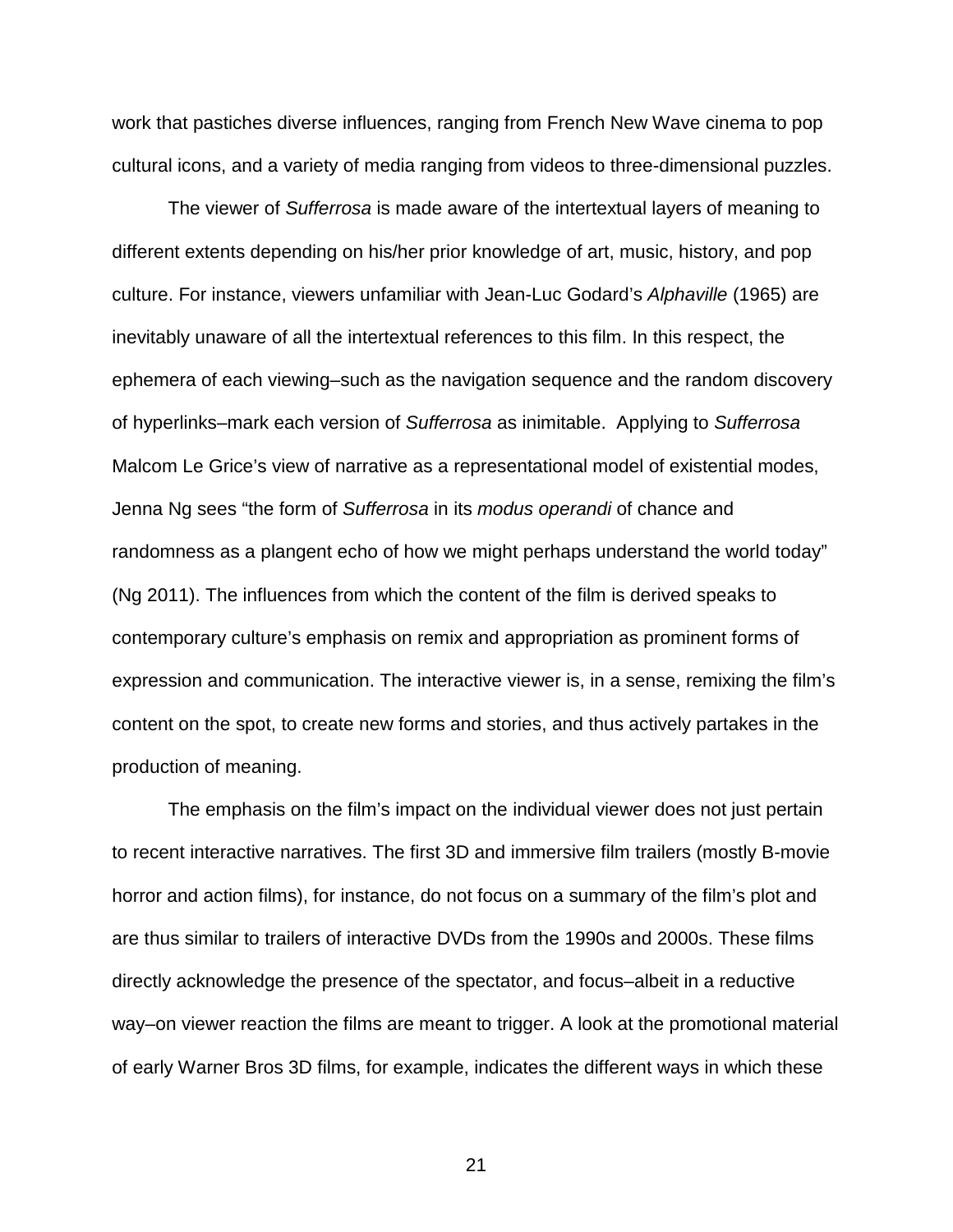works purported to incorporate the viewer into the mechanisms of the film–mostly through immersion, rather than interaction. André De Toth's *House of Wax* (1953) was the first feature-length 3D film with stereoscopic sound produced by a major studio, and is a useful case study in the evolution of a viewer-oriented–rather than narrative-based or auteur-oriented–approach to film reception. Some of the promotional posters and the trailer for the film emphasize the "astounding" picture that comes "straight at you" and makes "YOU… part of the living drama." Robert Montgomery's *Lady in the Lake* (1947) used a different technique to achieve viewer immersion–an approach that was hailed by MGM a "startling and daring new method of storytelling… Mysteriously starring Robert Montgomery and YOU!" Using a constant POV vantage point, the film tries to involve the spectator in the action by encouraging the viewer to identify with the male protagonist's perspective, rather than his bodily form. (Although we as viewers become acutely aware of what Marlowe looks like through occasional glimpses of his reflection and through how people, especially women, respond to him). In essence, viewers are literally seeing things through Robert Montgomery/Marlowe's eyes, but the mixed audience reactions to the narrative technique indicate that not everyone sees (or wants to see) the same.

William Castle's *The Tingler* (1959) took identification to the level of psychosomatic immersion by implicating the spectator's body into the narrative development, thus creating the illusion of a back-and-forth interaction between the screen/film and the viewer. *The Tingler*, like many of Castle's (in)famous gimmick-based films, attempts to immerse the audience in the world of the film by adding a somatically interactive component to the screening. Reportedly, some seats in the movie theater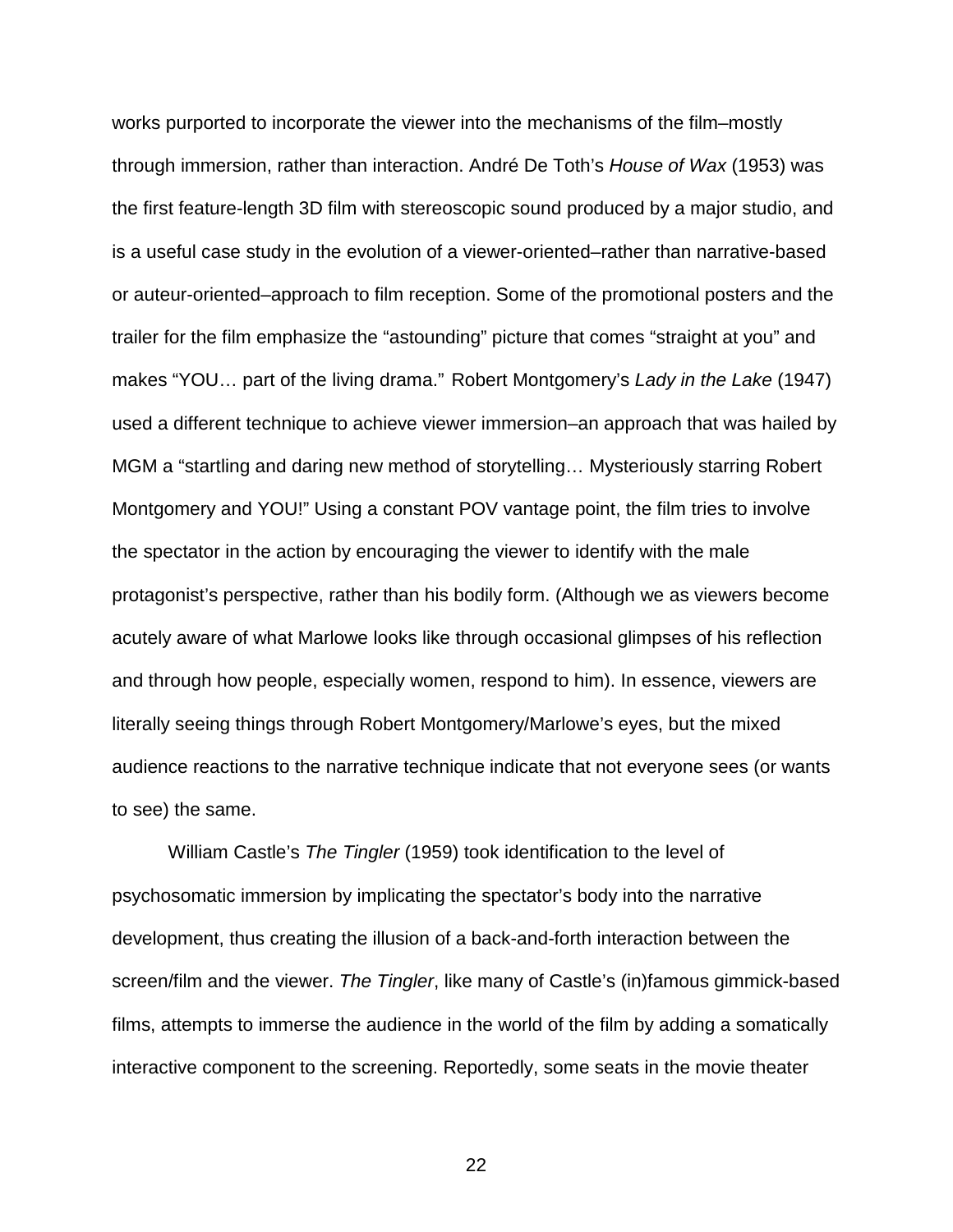were equipped with electric buzzers attached to their undersides. Whenever the Tingler in the film tried to attack the audience, the buzzers were activated and the audience was encouraged (through a voiceover) to "Scream for your lives!" to ward off the Tingler, which allegedly manifests inside people who suppress their fear.

While the audience's reaction could not influence the narrative direction of the film, the film still encouraged audience members to vocally–that is, *bodily*–respond to what they saw on the screen in hopes of avoiding the impending electrical shock that prompted the desire to scream in the first place. This kind of audience involvement was meant to immerse spectators psychosomatically in the narrative of the film, and was made even more prominent through the narrative significance of the Tingler: the monstrous manifestation of suppressed psychosomatic trauma. At the same time, encouraging audiences to scream completely goes against conventional movie theater conduct, which discourages patrons from making loud noises and interacting with each other. The film encourages the audience to adopt a synergistic approach to film interaction typical of participatory ICs: everyone working together to accomplish a common goal. In this case, the audience is collectively screaming loud enough to scare off the Tingler, even though the "real time" of the action is not in sync with the pre-filmed movie sequence and thus the screams have no real impact.

The physically and psychologically immersive type of interactivity that films such as *The Tingler* try to accomplish brings up questions regarding the concept of immersion. As the example of *The Tingler* demonstrates, affective immersion does not automatically imply interactivity – at least in the sense of a back-and-forth interaction between the medium (film) and the consumer (audience). In any case, and at this point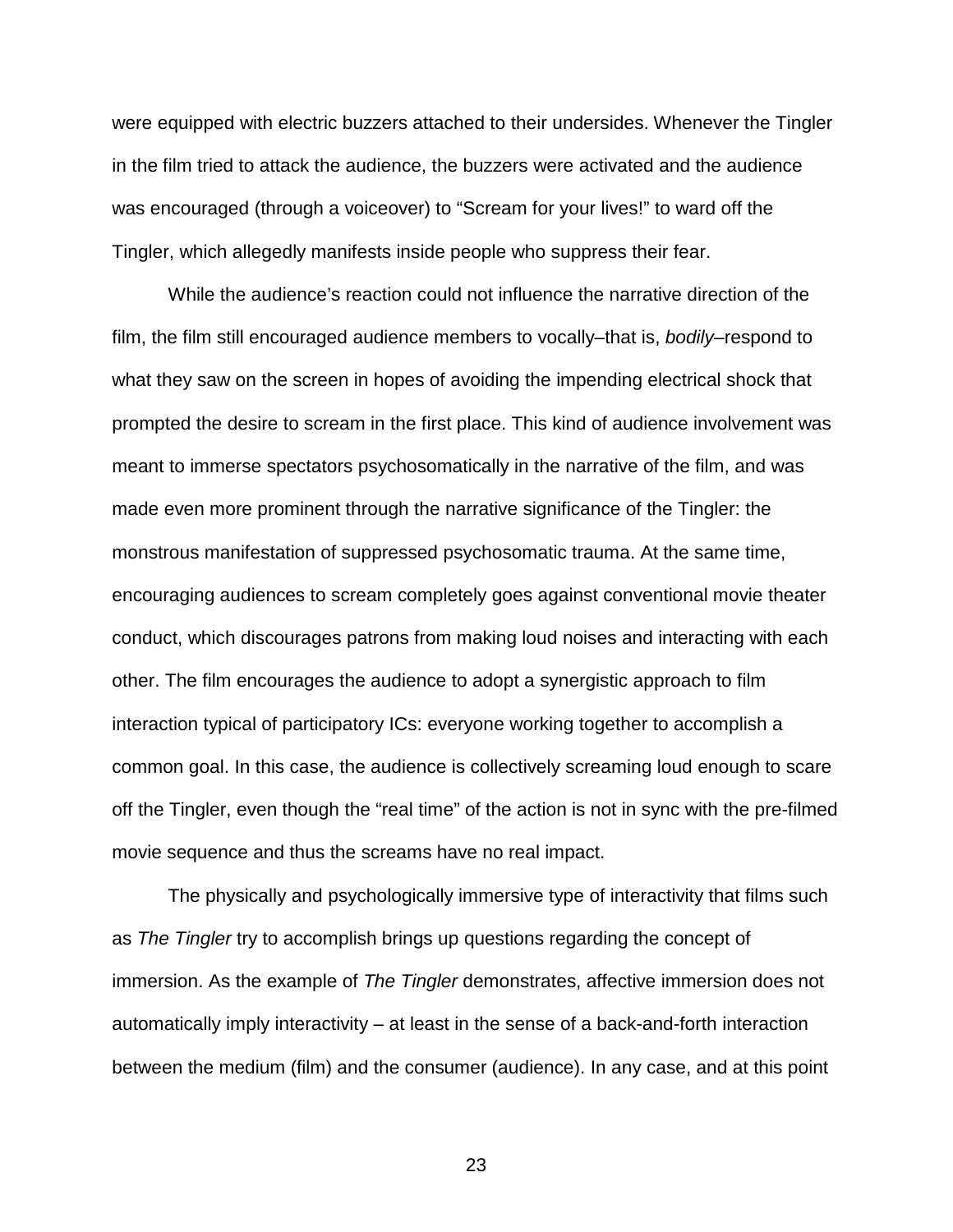in time, it could be argued that Hollywood, in particular, is more inclined towards producing immersive, rather than participatory, works. This can be seen, for example, in the proliferation of 3D films in the first decade of the 21st century. This reasoning is also manifest in the work of critics that review the film adaptations of video games. For instance, in discussing the film adaptations of video games such as *Lara Croft: Tomb raider* (Simon West, 2001) and *Final Fantasy: the spirits within* (Hironobu Sakaguchi & Motonori Sakakibara, 2001). Sabine Himmelsbach argues that the "participative potential" of such games cannot be emulated in cinematic adaptations of the same texts because "Hollywood cinema remains trapped in the tradition of illusory spaces that per se exclude participatory strategies, for participation destroys the perfection of the illusion" (Himmelsbach [2](#page-23-0)003: 533). $<sup>2</sup>$ </sup>

In light of the above, works that strive to achieve bodily immersion have an essentially unrealistic goal, not just because identification is a challenging engineering problem, but also because our bodies and cognition restrict our total immersion into an external sphere of artificial consciousness. This argument overlaps with much of the criticism of the immersive potential of Virtual Reality (VR) and the biological fact that human bodies cannot be fully physically and psychologically immersed in even the most realistically mimetic environments.

Video artist Woody Vasulka asserts that the "radical" dimension of interactive works is located in the "idea of giving the space, the art, the narrativity, the storytelling to the audience, apart from your own personal position as author." He notes that a

<span id="page-23-0"></span> $2$  Conversely, though, there are plenty of examples (especially outside Hollywood) that experiment with counter-illusory techniques that deliberately break the myth of narrative totality and closure. *Run Lola Run*  (Tom Tykwer, 1998) and *Rashômon* (Akira Kurosawa, 1950) are just a few examples that play with forking narratives and various vantage points that deconstruct a master narrative and draw attention to the construction of the work (which could be interpreted by some as a "narrative" in itself).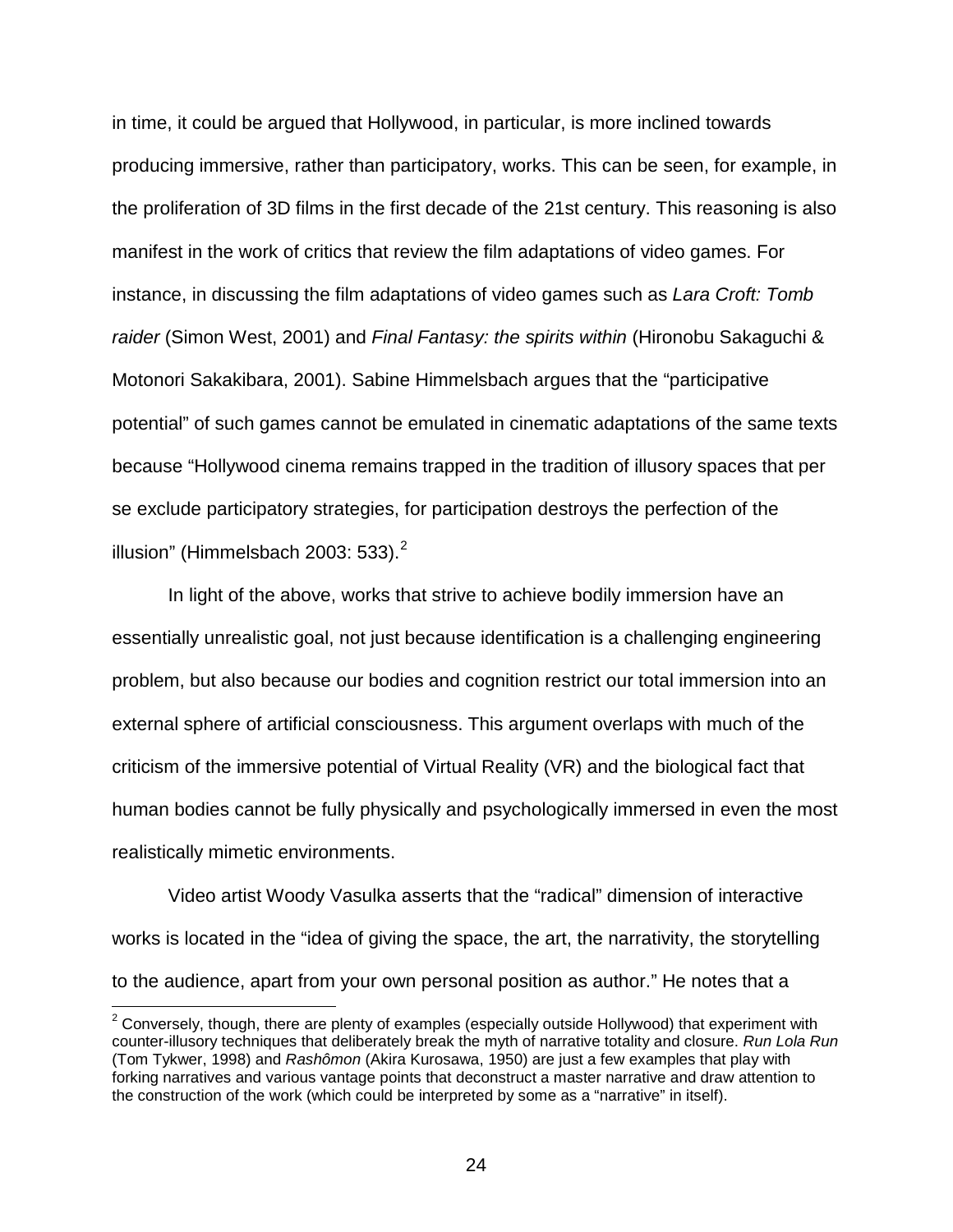relinquishing of authorial control is not only something that the audience may desire (the marketing of these films promises such a turnabout), but also an "inevitable" goal for artists (Vasulka 2008: 396). Could this relinquishing of control also signal a relinquishing of certain traits of the cinematic, at least in how they have been generally defined? Paradoxically, despite its emphasis on co-authorship and of relinquishing narrative control to the viewer, IC also emphasizes how central unpredictability is to the cinematic experience. In the same vein, interactive artist Tony Dove points out that if the viewer is given complete control over a work's construction then the outcome will be boring because the element of surprise will be lost (Dove 2003: 236). After all, if the viewers were able to control every aspect of the film, then they would become filmmakers.<sup>[3](#page-24-0)</sup>

Through close analysis of various examples of IC, some binary categories associated with film reception, including the commonly held distinction of passive/active spectatorship, will need to be re-assessed in terms of the liminal space in which the interactive viewer responds to the work. Similarly, the IC viewing experience fluctuates between a participatory state and a state of recognized (and even self-willed) passivity. In light of this, the viewer occupies multiple fluid subject and object positions in a complex process of identification, automation, and alienation. Distinctively, IC acknowledges that every interaction with cinema varies from individual to individual viscerally, cognitively, psychologically, culturally, and so on.

Vivian Sobchack has argued for the integration of phenomenology into meditations on the cinematic experience. Her phenomenological reflections remind us

<span id="page-24-0"></span> $3$  In fact, some types of IC promise viewers the chance to step in the director's or the actors' shoes by providing affordable editing and filming tools. Yoostar Entertainment Group's commercial failure YooStar: Be Scene (2009-2011) was an entertainment system that allowed viewers to insert themselves into iconic film and television scenes using green screen technology. The product website is now obsolete.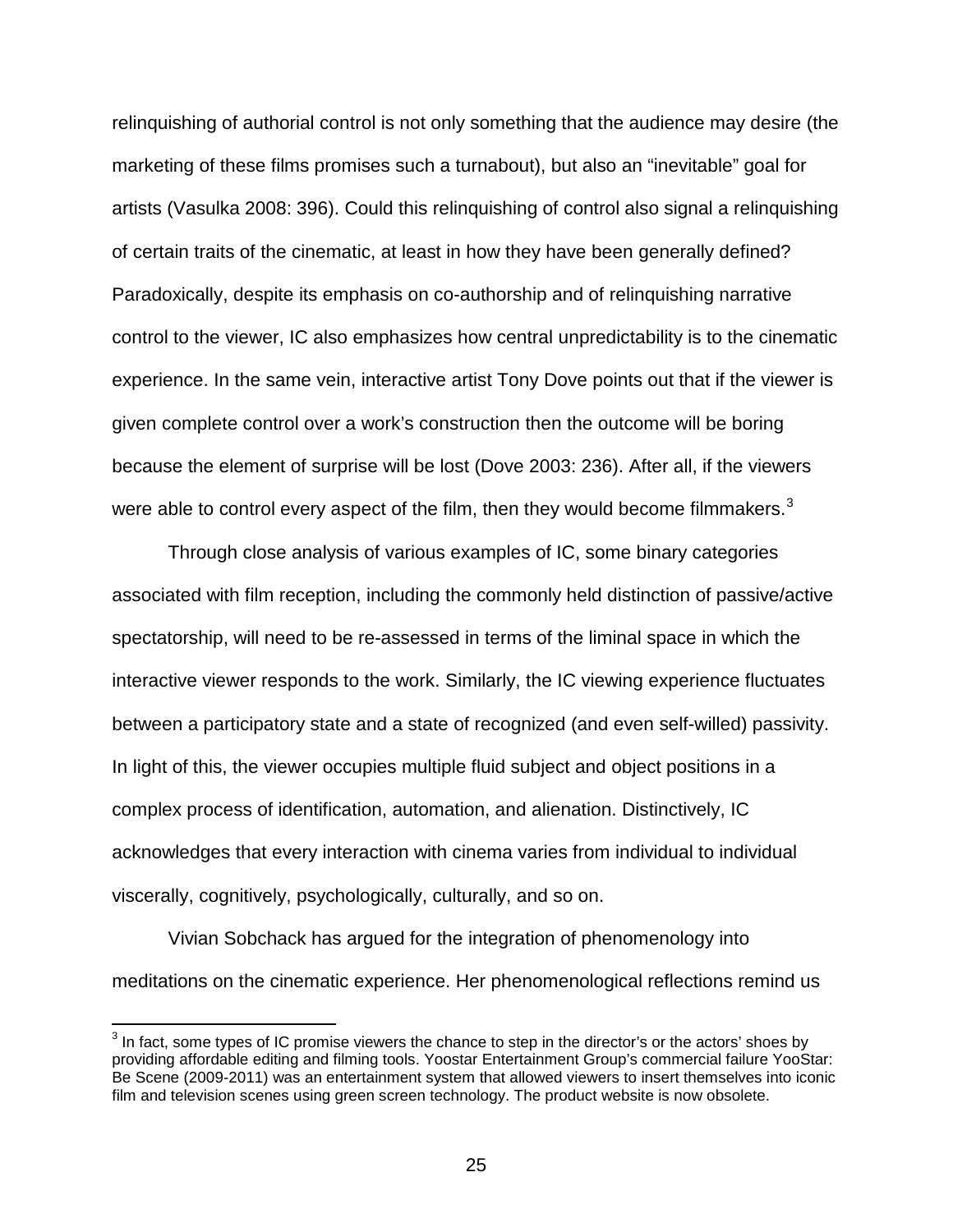of what is typically neglected in mainstream film theory: "the film's lived-body," that stretches beyond concerns of materiality, and "the spectator's uniquely situated and embodied consciousness." Sobchack ultimately asserts that:

any objective description of the experience of phenomena cannot be truly objective unless it also accommodates the subjective mode of that experience and addresses the life-world in which we live as sensible and significant beings.

(Sobchack 1992: 308)

This philosophy alerts us to the existence of a network of multi-directional filmic encounters (prereflective, reflective, embodied) and to the impossibility of a uniform and completely predictable mode of interaction.

However, in many cases, the possibility of multiple and diverse interactions is downplayed for the sake of privileging the author's interaction with the film as the primary, or even the only, locus of interaction. New media theorist Mark Hansen is one of the authors who use their experience with interactive artworks to aid in the application of their theory. Though Hansen's analysis of his affective responses to the works is useful in supporting his theory, it also makes the reader aware that he/she is unable to replicate (and verify) this response because he/she is only indirectly accessing these works by way of Hansen's analysis (and possibly by looking them up on the Web and in other sources). The impossibility of direct access means that we can only experience these works vicariously, through a record (textual, photographic, moving-image) of someone else's encounter with them. Hansen's insistence on the precedence of affectladen embodied experience is, in a way, subverted by the impossibility of his reader's having the very encounter that Hansen asserts as the basis for his claims. In analyzing Jeffrey Shaw's interactive and immersive projects, for example, Hansen's analysis presupposes that all bodies will affectively and haptically respond to the work in a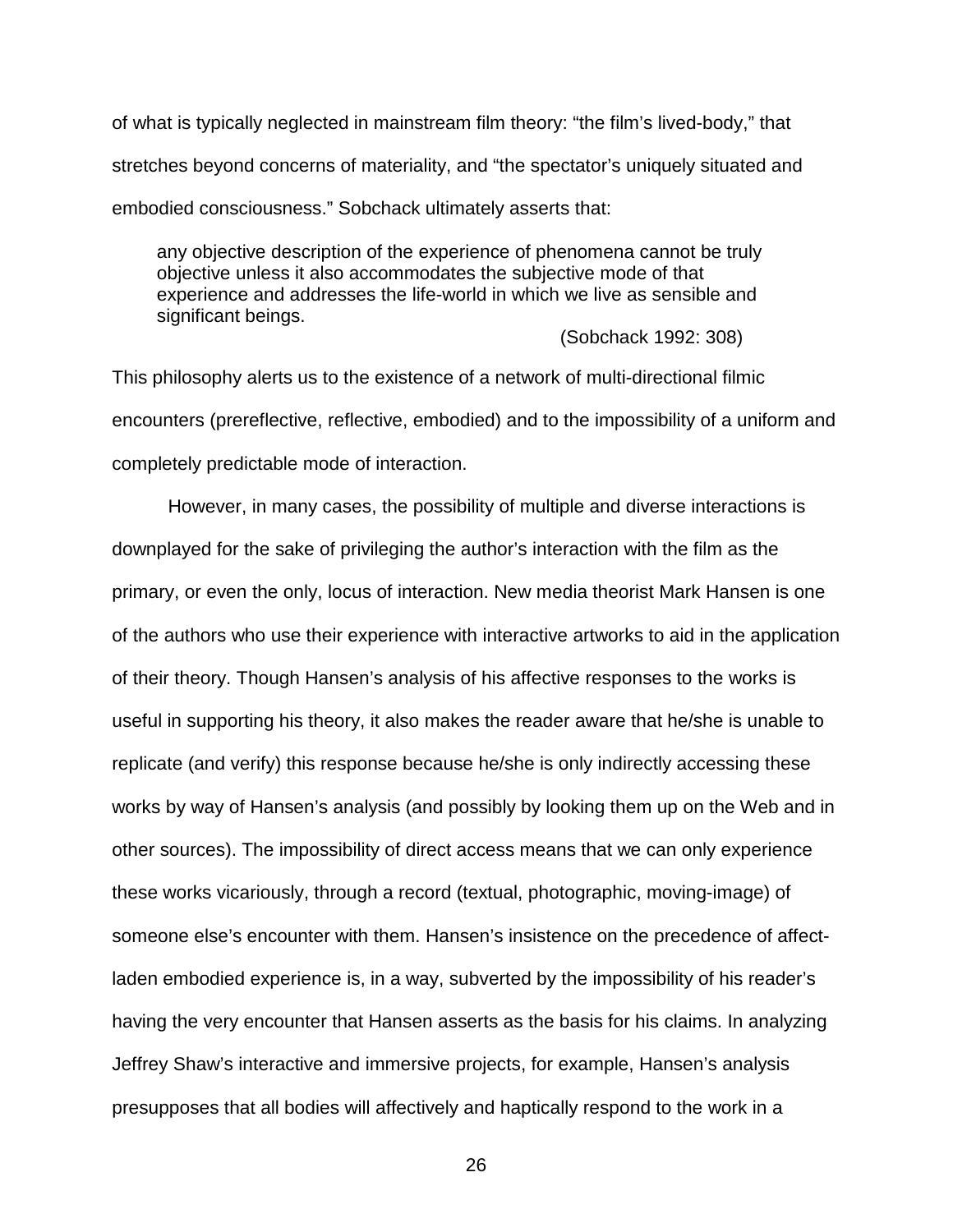uniform (and even predictable) way. Hansen states that: "the body is the precondition not just for vision, but for sensation as such. This is where there is sensation at all" (Hansen 2006: 27). And yet, how can we effectively and collectively analyze corporeal/ haptic/ visceral/ affective response, given that our bodies–that even our experience and understanding of embodiment–are irreducibly varied, and may respond inconsistently at different times and places?

The unavoidable argument that all cinematic encounters must seem incomplete once they are translated into words or images is countered by a relatively recent wave of theories that advocate somatic intelligence–that is, the possibility of the body making sense of films before the mind does (albeit without fully explaining how or what exactly falls into the realm of prereflective reception). Sobchack's pioneering amalgamation of phenomenology with theories of corporeal vision and cinesthetics paved the way towards an embodied approach to spectatorship. Sobchack's work, while groundbreaking in many respects, is usually revised and reworked in ensuing theoretical models.<sup>[4](#page-26-0)</sup> Part of the reason why theories of embodied (cinematic) perception are often unsatisfactory has to do with an issue many film studies scholars face: that of not having the scientific background to explain how the organism of the body works– biologically, neurologically, cognitively, and so on. Consequently, any discussion of somatic intelligence from a film studies perspective is bound to contain more philosophical insights than scientific or empirical observations on how cinema might actually engage the physical senses. But, with any theoretical discussion of the

<span id="page-26-0"></span> <sup>4</sup> Barbara Kennedy's book *Deleuze and Cinema: the aesthetics of sensation* (2000) is an example of such revisionist approaches.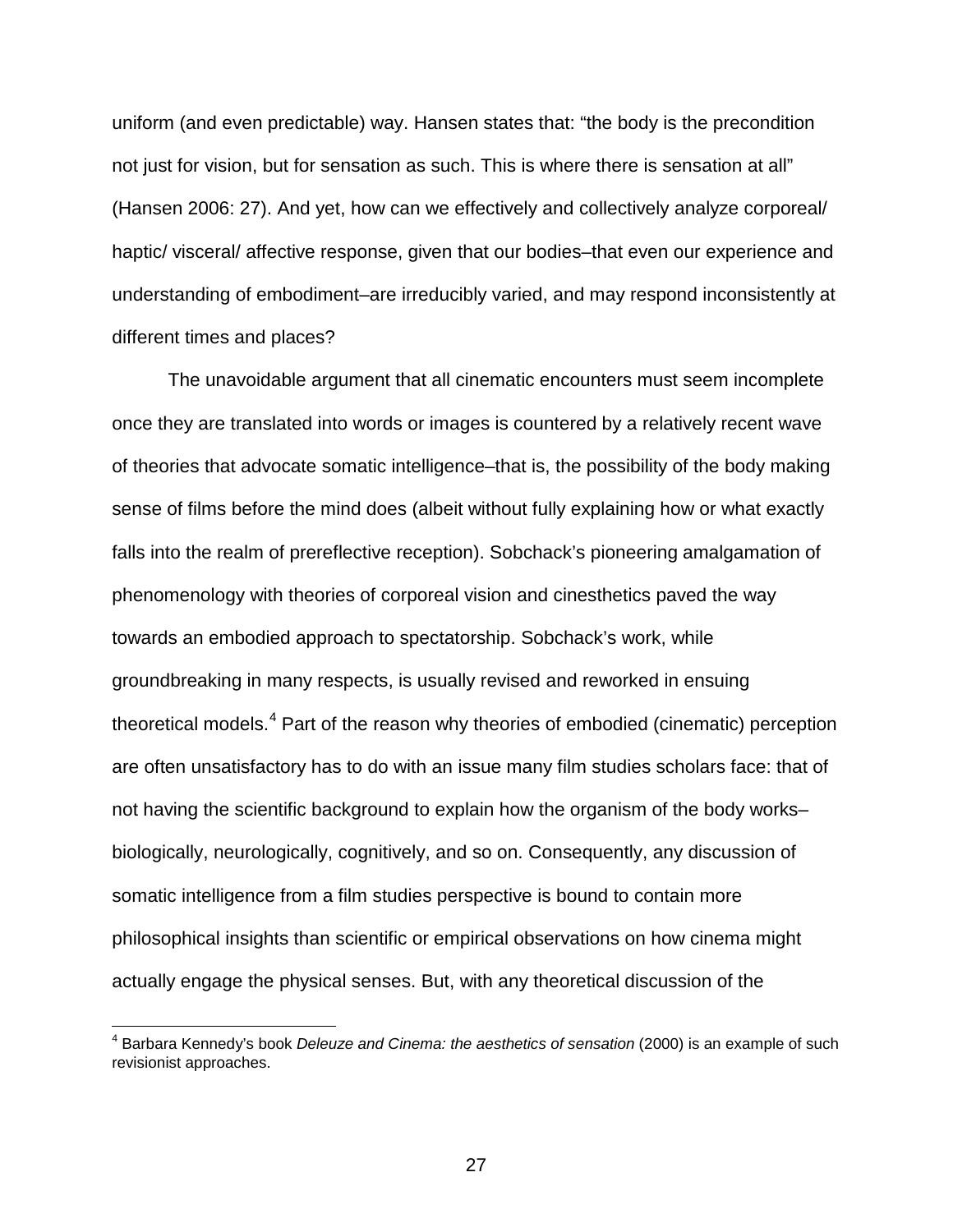relationship between the body and cinema, there is bound to be some abstraction and approximation because sensation cannot be adequately expressed or recaptured through words. Nevertheless, Sobchack's ventures into insufficiently theorized aspects of film reception, as well her foray into unusual areas of film inquiry, offer valuable leads for further exploration, especially when combined with other models that privilege nontraditional approaches to film analysis.

On the surface, theories of embodiment seem well suited to ICs that directly invite the spectator's body into the performance of the film. However, I would argue that many types of IC deconstruct the notion of embodiment by either taking the role of embodiment to the extreme, or by using interactive formats to challenge the very possibility of an embodied experience. In these cases, the body plays a central role, while the mind is often neglected, as the emphasis is typically placed on the viewer's physically active role in the composition of the work. In goal-oriented interactive films, the viewer can become too invested in trying to complete the task of piecing together all the narrative fragments to engage with other dimensions of the film such as its aesthetics and subject matter. In films where narrative closure is seen as the ultimate– and often frustratingly elusive–objective, other aspects are undermined. Conversely, the spectator's hypothetically active body–or, more specifically, active hand in cases of interaction via the remote–is rendered re-active by a process of interactivity that requires automation, memorization of the same moves, or a type of conditioning that trains the viewer in specific modes of repetitive interaction. This adds complexity to a discussion of aesthetics of embodiment where the body is the existential ground of (and for) perception, the result of "the relationship between vision and the body, the role of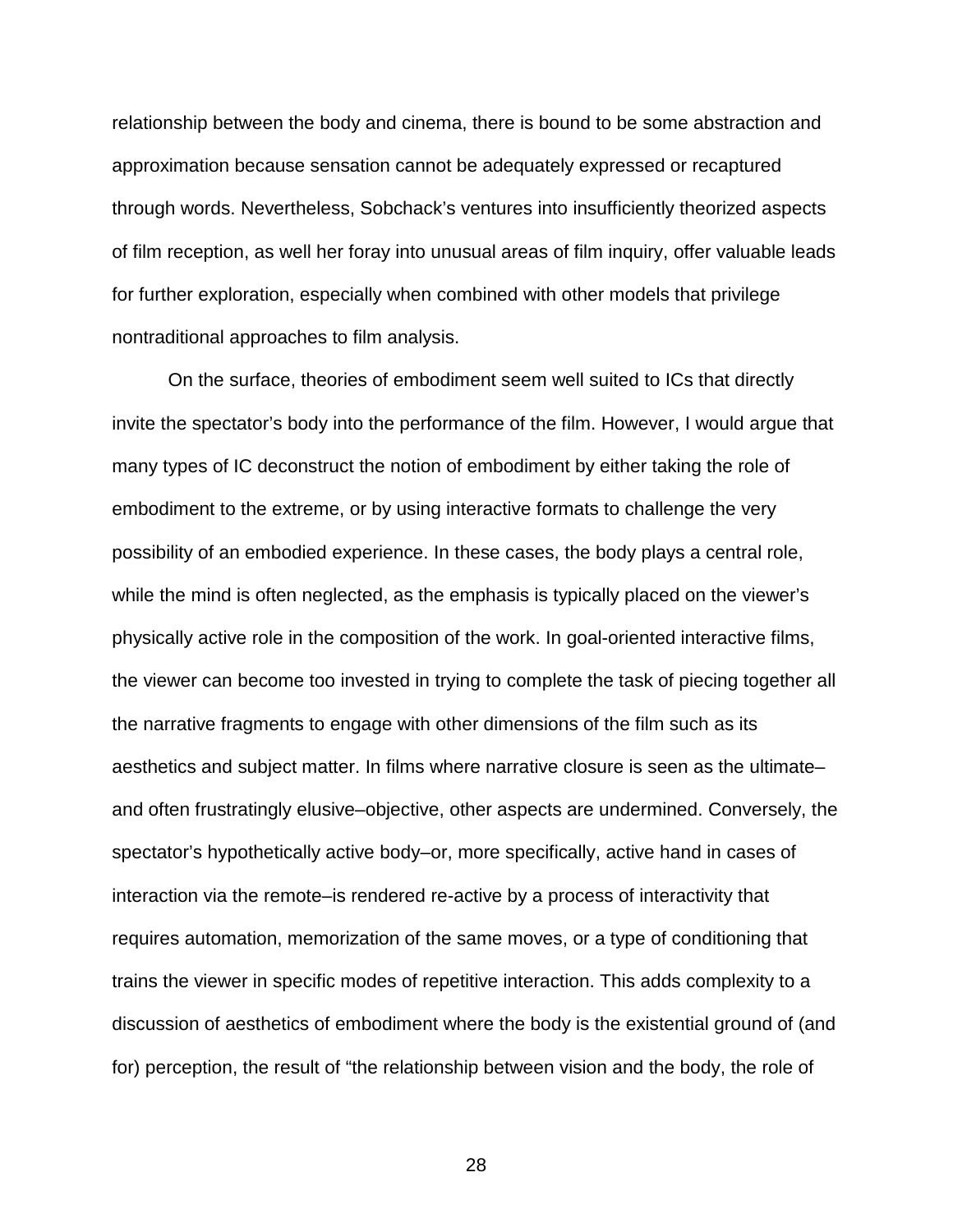movement and tactility in that relationship, and the connection of this complex to affective experience" (Rutherford 2003).

The majority of classical film theory has taken for granted the spectator's physical immobility before the screen of conventional cinema, and has equated it with the state of passive reception. Jean-Louis Baudry's theory of the cinematic apparatus, for example, is limited in the sense that it places the "dream-screen" of the darkened theatre at the core of all film experiences. According to this theory, the conditions of exhibition "evoke the conditions of dreaming and virtually assure that spectators will abandon their critical faculties" (Kepley 1996: 534). Apparatus theory takes into account one specific version of film exhibition–that of the darkened theatre and its mechanisms of projection–and formulates it into a universalized archetype for cinematic experience at large, without taking into consideration historical conditions, cultural contexts, and bodily variations that must play a role in embodied reception, and alternative screening sites such as installation spaces, televisions, and mobile interfaces.<sup>[5](#page-28-0)</sup>

Nevertheless, Baudry's and, subsequently, Christian Metz's approach to the institution of cinema helped expand the notion of identification. For Baudry and Metz, primary identification in cinema does not have to do with relating to the characters or situations on the screen, but with the mechanisms of projection. According to Metz, the spectator primarily "identifies with himself, with himself as a pure act of perception"

<span id="page-28-0"></span> <sup>5</sup> See for example Christian Metz's *The Imaginary Signifier: Psychoanalysis and the cinema* (1982). With regards to historical conditions, Judith Mayne posits that "the ease with which the cinematic apparatus fits into the broad lines of the culture of consumption and consumerism suggests that the problem is not a *lack* of historical specificity per se, but rather the *kind* of historical specificity that is implied" (Mayne 1993: 50). Mayne is here referring to the debatable historical coincidence of the birth of cinema coinciding with the popularity of psychoanalysis and the emergence of consumer culture. However, even Mayne herself is unsure whether historicization alone can challenge apparatus theory's "appeal to mechanistic homologies" (21). She is more preoccupied with apparatus theory's attempt to propose a "master discourse" in the form of a theory that explains and demystifies everything (51).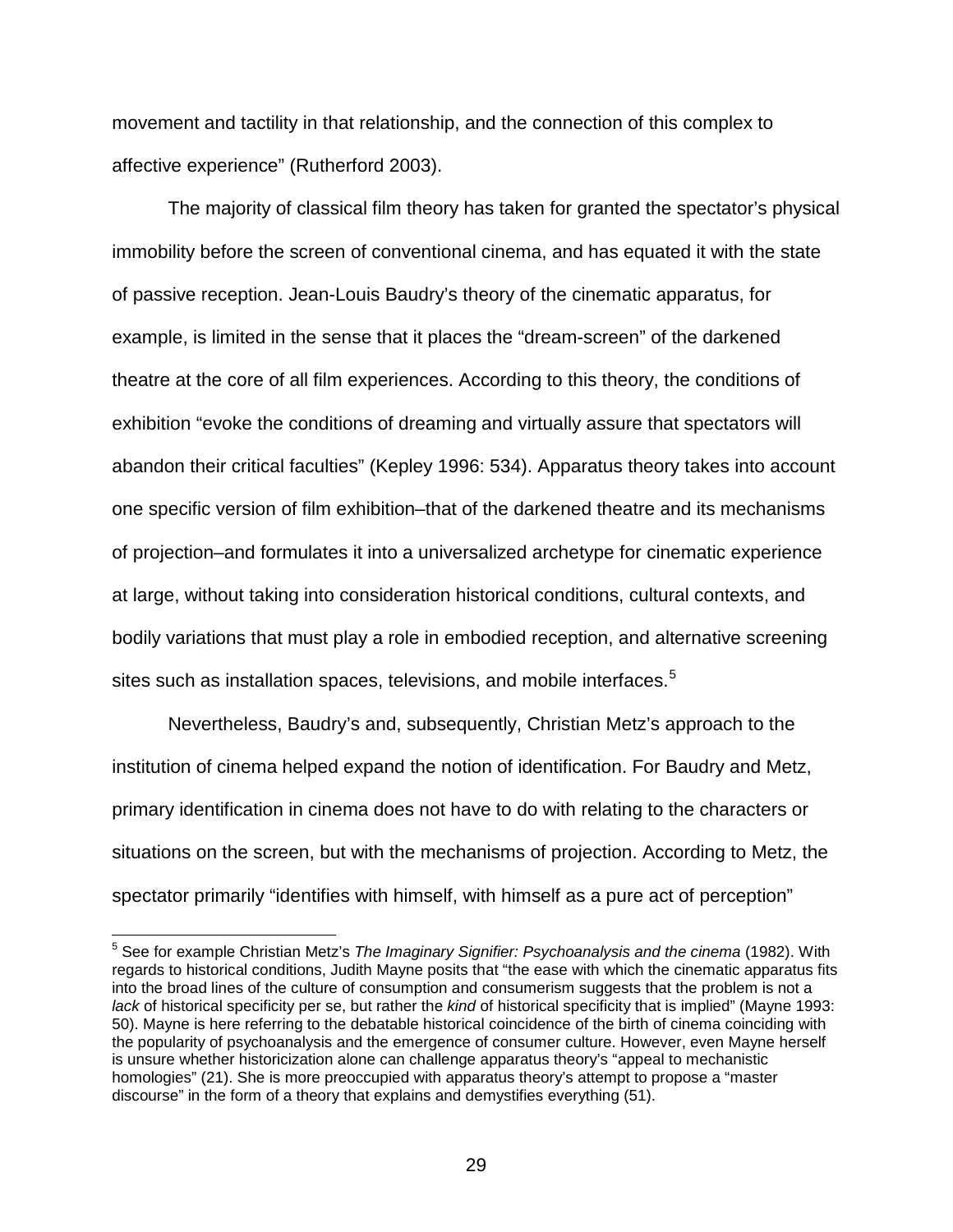(Metz 1982: 49). By problematizing film theory's fixation on representational analysis and questioning the primacy of the text in film studies, apparatus theory shifted the focus to perception and materiality, albeit in a mechanistic manner of inquiry that ultimately undercut its productive potential. Despite its flaws, apparatus theory acknowledges the instability of the object of study, and emphasizes the interplay of technology, spectators, and filmic texts. Apparatus theory served to highlight the importance of reception and material conditions in film studies, even though its methodology lacked substantial empirical research and consideration of audiences beyond a universalized and homogenizing model of spectatorship. In addition, apparatus theory did not allow room for the possibility of cross-identifications that go beyond bodily limits and psychic mechanisms, as that would challenge some of its psychoanalytically oriented assumptions.

The common objection to apparatus models like Braudy and Laura Mulvey's is that they assume a mostly homogenous or even a collectively shared spectator response. As Judith Mayne rightly points out, "what is not altogether clear is the critical and theoretical difference that a heterogeneous, as opposed to a homogenous concept of spectatorship, would make" (Mayne 1993: 53). As the work of Mary Ann Doane has demonstrated, even many films that encourage strong female spectatorial investment actually confirm, instead of contest, the institutional qualities outlined by Mulvey. In a similar way, Baudry's theory can be criticized for presuming a cinematic institution so prevalent and dominating that it homogenizes all spectatorial responses, or that the implied spectator is too immersed (or even complicit) in the myth of cinema that apparatus theory aims to dismantle. Adding more variables to the definition of the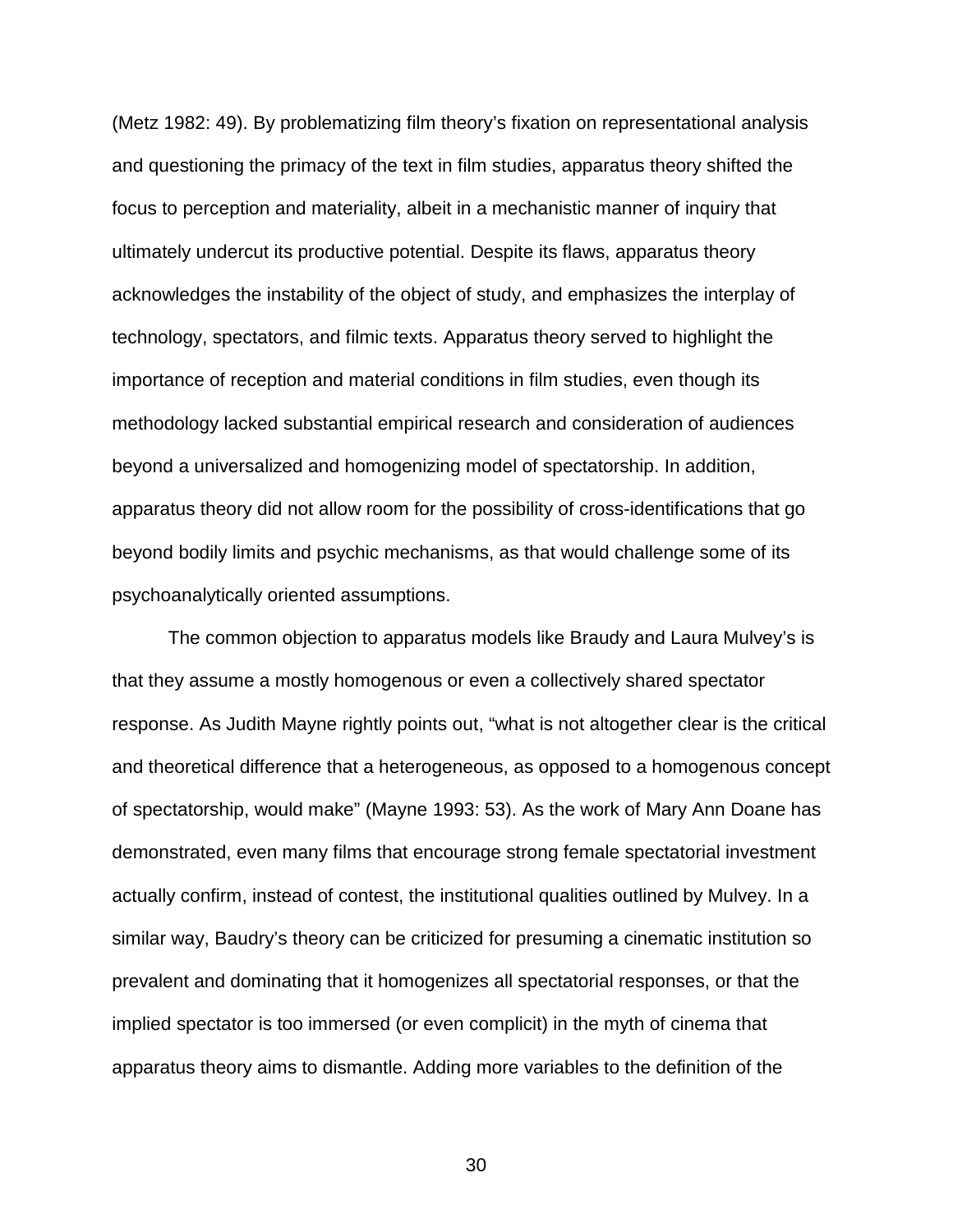cinematic institution does not, therefore, guarantee the dismantling of fantasies of fusion and regression.

The majority of ICs–whether of mainstream or experimental origin–attempt to appeal to viewers who are searching for something outside of conventional cinematic exhibition and reception modes.<sup>[6](#page-30-0)</sup> IC usually denounces conventional cinematic experiences as unsatisfactorily passive, and frequently alludes to the darkened theater and the immobilized spectator as the culprits for this passivity. In a crucial sense, though, this description of IC's advantages over other forms of cinema supports the same fantasies of fusion and regression as apparatus theory, just as it is attempting to deconstruct some of them by providing alternatives. The introductory clip to Bob Bejan's *I'm Your Man* (1992), for example, promises that "what you are about to see is completely different from any cinematic experience you ever had" and juxtaposes images of powerless spectators futilely yelling at the screen with promises of viewer empowerment through interactivity.<sup>[7](#page-30-1)</sup> In this regard, IC accepts some of the conditions and conclusions of apparatus theory by positioning itself as radically contrary to (a reductive version of) traditional cinema. Material engagement with the interactive film– by way of the mediation of the IC interface–does, however, encourage us to examine the body as more than a site of reception. Ironically, though, cinemas catering to mobile

<span id="page-30-0"></span> <sup>6</sup> For instance, Roman Kroitor's *Labyrinth*, featured during Expo '67 in Montreal, is one of the many examples in which Kroitor attempts to develop new forms of storytelling. In Kroitor's words, "people [were] tired of the standard plot structure," which is why he decided to construct a cine-labyrinth were visitors could physically traverse his work's architecture in order to gain access to the multiple screens and projections of the expanded cinema installation (Kroitor in Martin & Zapp 2002: 39).

<span id="page-30-1"></span> $7$  A noteworthy similarity between these promotional campaigns and the art circuit is manifest in the promotional rhetoric of interactive art exhibits. ZKM's promotion of the "YOU\_ser: The Century of the Consumer" exhibition (Karlsruhe 2007-09), for instance, emphasizes the empowering potential of interactivity. The exhibition's pamphlet features curator Peter Weibel's essay, "User Art", that ends with Weibel proclaiming that: "The visitor is at the center of the exhibition as user, as emancipated consumer. YOU are the content of the exhibition!" (Weibel 2007: 6).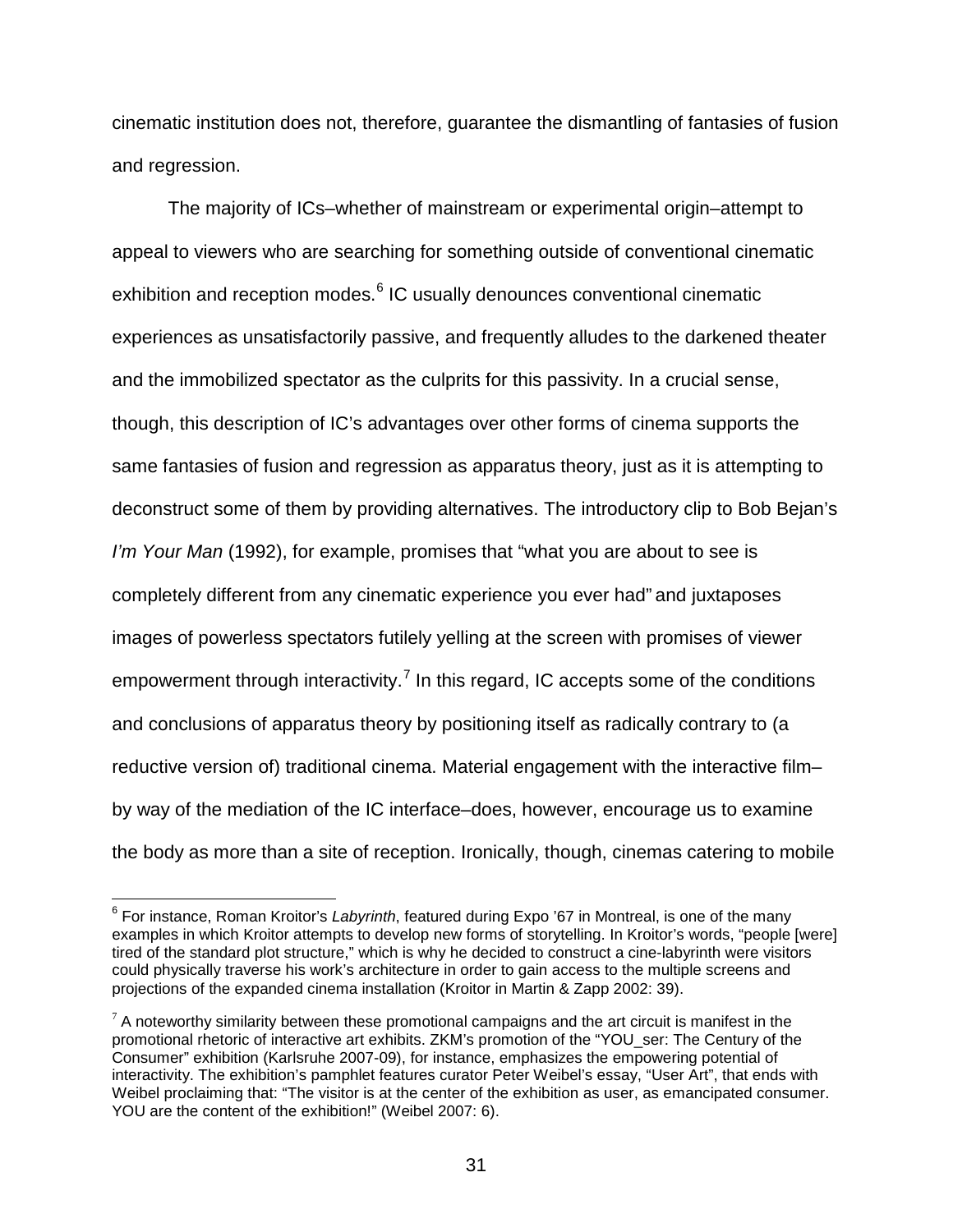viewers are still prone to being criticized for rendering audiences passive, albeit in a different sense than classical film theory defines passivity.

#### **The Many Meanings of Interactivity**

<span id="page-31-0"></span>In some definitions, the meaning of interactivity overlaps with that of mental inertia. Lev Manovich argues that interactivity is a problematic or reductive term, because we tend to associate it with externalized interactivity, rather than psychological interaction (Manovich 2001). In other words, interactivity is arguably thought of as more of a physical than cognitive interaction with a product. Applied to some kinds of IC, interactivity often entails users physically interacting with the work: pushing buttons, using a remote control to navigate through different narrative fragments, and other types of somatic involvement. This kind of interaction is standardized in the sense that all users have to use the same medium or instrument for that interaction (e.g., a remote control or a touch screen). In such cases, interactivity is not only confined (at least empirically) to its instruments, but also to instrumentality–the purposive use of a mechanism without consideration of the complex psychological and somatic feedback system of the body and mind that is enacted by way of the mechanism.

In this respect, interactive narratives make users aware of the construction of the work, but usually only in superficial ways, directly as a consequence of their standardized actions. That is, some works let the viewer choose from pre-existing choices in order to determine the development of the storyline, but do not allow him/her to actually construct the pool of narrative options from which a particular sequence may be selected. Tactile interactivity can shift the user's awareness of what is taking place from a purely cognitive realm: thinking about what she or he sees and hears, to the physical dimension of interaction: thinking about which buttons to push and thus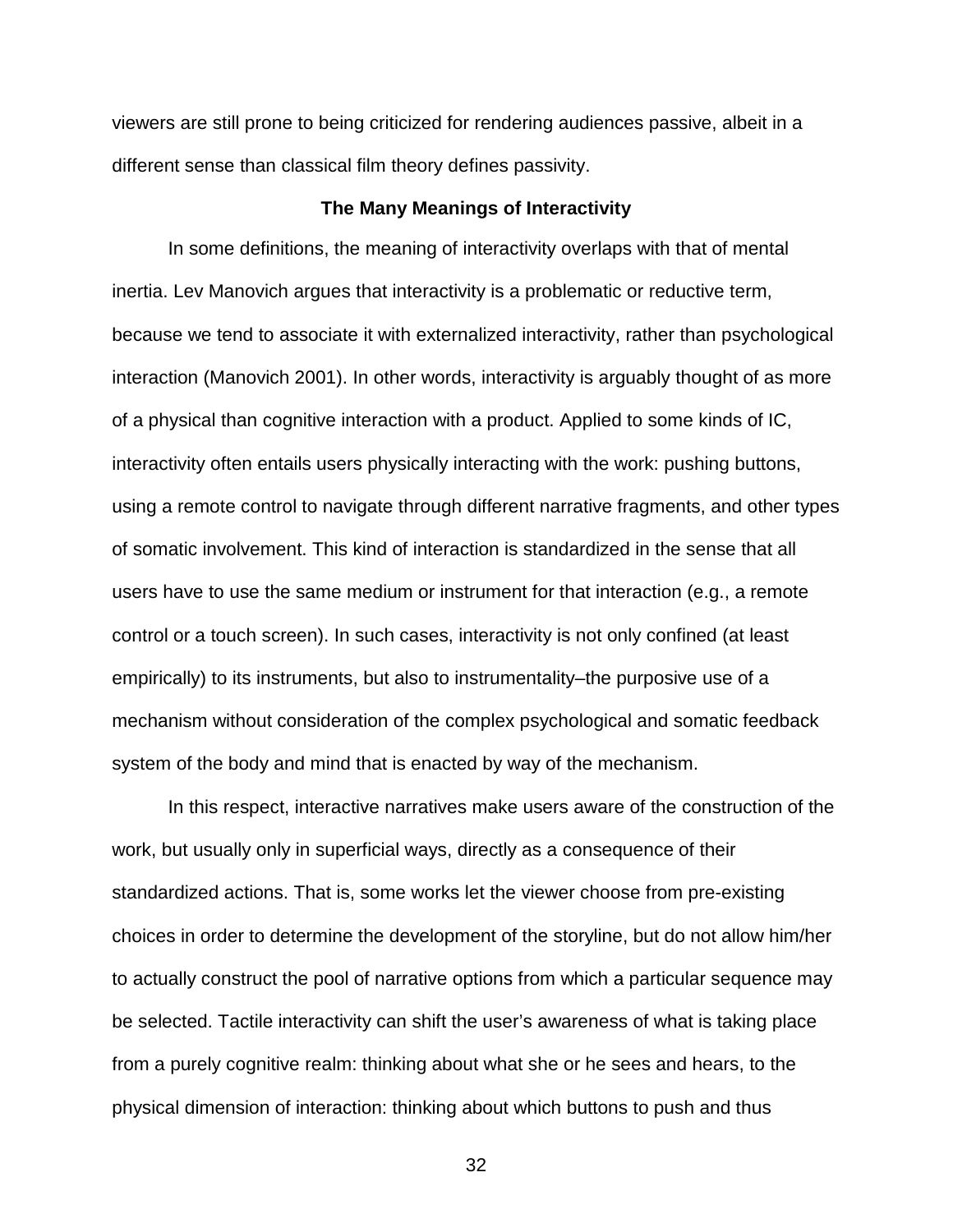adapting to a more game-like structure where outcomes of these operations are more important than the narrative(s) they may also produce.

However, this quasi-automated or conditioned response to some types of interactive films does not necessarily support models of object-oriented subjectivity (or *object*ivity), where the human element is eventually taken out of the equation and replaced by processes of automation. Such software-machine interaction is envisioned but not fully executed in the experimental projects of Lev Manovich and his design team. Manovich and his team call these works "soft(ware) cinema:" a form of recombinant narrative where audio and picture tracks are inserted into a database, and are then automatically remixed to generate movies. In this case, the software becomes the enabler for the interaction between humanly programmed algorithms and an initially indiscriminating database interface.

Interactivity has been studied in various disciplines, ranging from psychology to computer science (e.g., Manovich 2001; Vorderer et al. 2001). Yet, the extensive multidisciplinary critical discourse on interactivity has not arrived at a consensus as to how it can be defined and measured. Various scholars propose an understanding of the concept of interactivity through differences between human and medium interactivity (e.g., Stromer-Galley 2000; Chung & Yoo 2008). As Deborah S. Chung and Chan Yun Yoo summarize, medium interactivity is determined by communication through the medium and the ways in which users can exercise control over the communication process and how they make choices through the medium; an example of this are usercustomizable news headlines (Chung & Yoo 2008). Conversely, human interactivity refers to the communication between individuals that occurs through a medium; for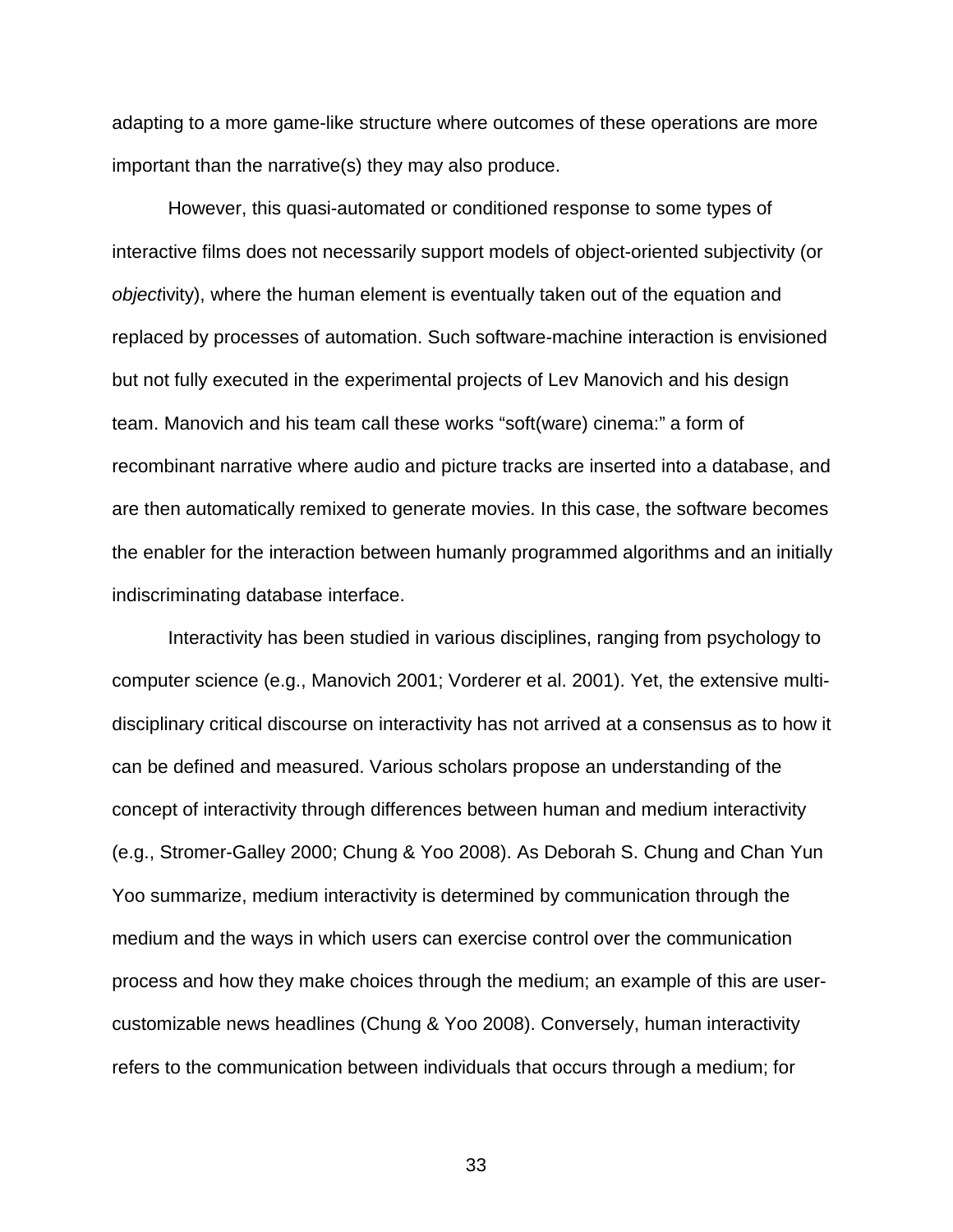example, online chatrooms that allow users to virtually connect with each other from a distance. Chung, among others, assigns different degrees of interactivity to each of these categories. Middle-ground interactivity, for instance, is comprised of features that facilitate both interpersonal and medium interactivity and is the kind of interactivity that usually applies to IC works (Chung 2008).

Another contested aspect of these problems in the literature is how to effectively measure the degree of interactivity. Some criteria that have been proposed are: frequency of user activity, the importance of the impact of such activity, and the number of effective choices offered to the user (Bucy 2004). From this, another concern arises: that of how to decide which kinds of interactivity are more interactive. Jennifer Stromer-Galley (2000), for instance, sees human-to-human interactivity as more interactive than human-to-medium interactivity, especially when it can provide the basis for public reflection (Stromer-Galley 2000). According to Stromer-Galley's reasoning, then, subjectivity seems to be the condition of "true"–as in, meaningful and psychologically fulfilling–interaction, where the interaction takes place between subjects, not between an inanimate object and a subject. Erik Bucy similarly proposes that interactivity be measured within a socio-psychological context (Bucy 2004). Jenkins advocates a hypercontextual approach that does not focus exclusively on technological activity. Instead, he argues, the focus should be on interactions on several different but overlapping registers: those that take place among and between media consumers, the exchanges between producers and consumers, and the interactions between consumers and media texts (Jenkins 2002).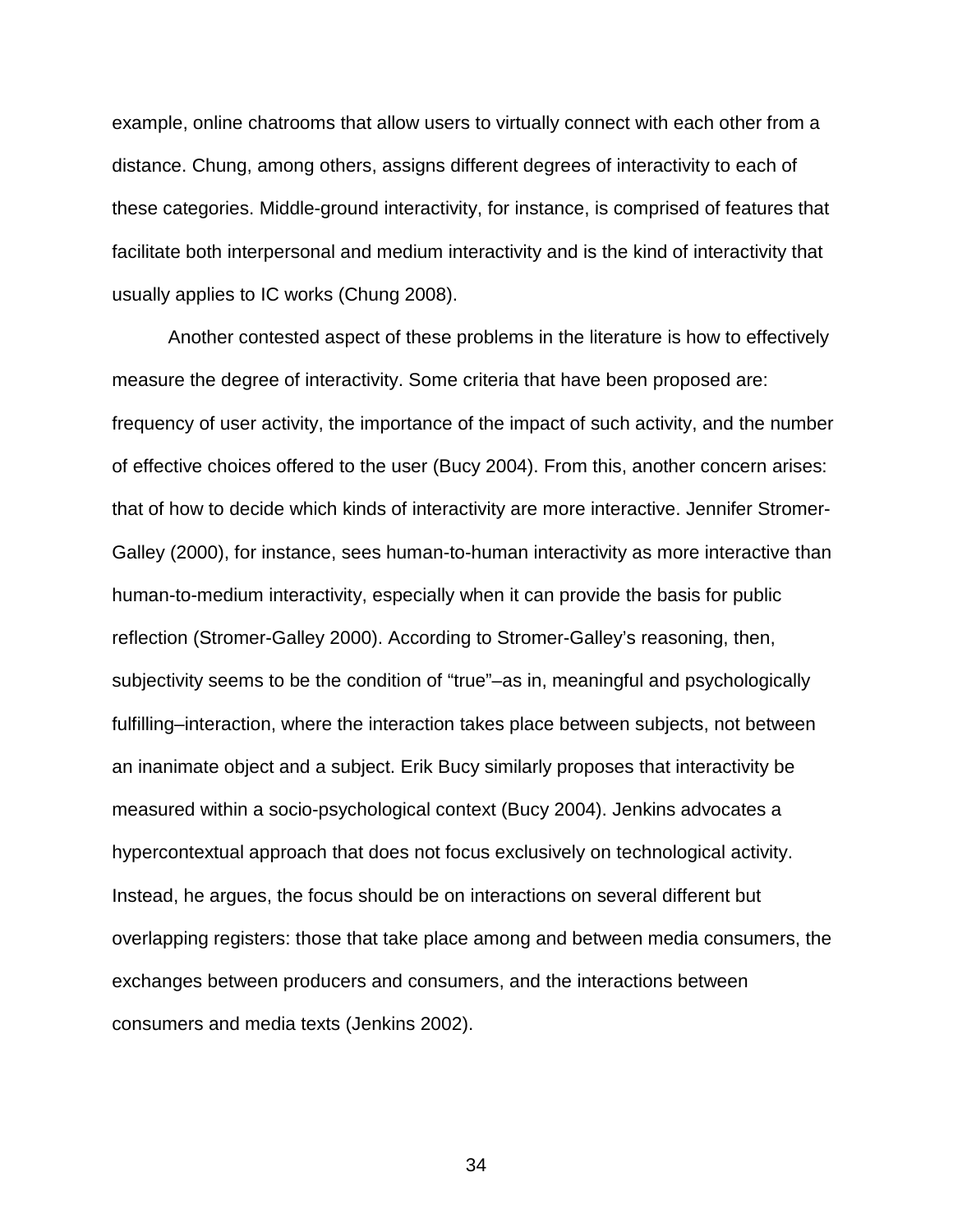Following Jenkins' hypercontextual approach, I will be studying the social impact of interactivity in public screenings to explore the audience dynamic and individual behavior during interactive encounters. The critical focus on audiences becomes more pronounced if we think of IC as moving pictures and audio that respond to actions. Accordingly, Wardrip-Fruin and Montfort propose that an analysis of interactive media must transcend theories about image representation and explore images as "procedural" (Wardrip-Fruin & Montfort 2003: 626).

Torben Grodal argues that the primary objective of interactivity is "changing the mental states of the experiencer, whether that occurs through changing certain objects in the world or by altering his or her point of view or experience" (Grodal 2009: 175-6). Grodal's argument shifts the focus from the mechanisms of interactivity to the human experiences created in interactive contexts. This perspective offers a broader understanding of interactivity that is not technologically oriented or technically determined.

It should be noted that what users associate with interactivity may not coincide with manufacturers' or producers'–or, for that matter, media theorists'–definitions of the concept and its applications. Even though Oliver Quiring and Dominik Leiner state that users mostly relate the interactivity of media to marketing terms, it has also been suggested by critics such as Jenkins that some users define interactivity in social and individual terms, for example associating the word with what can be achieved through activities they characterize as interactive, such as participation (Quiring & Leiner 2008; Jenkins 2002). Although researchers like Bucy insist that social and unmediated interaction is not of the same kind as mediated interactivity, others extend the definition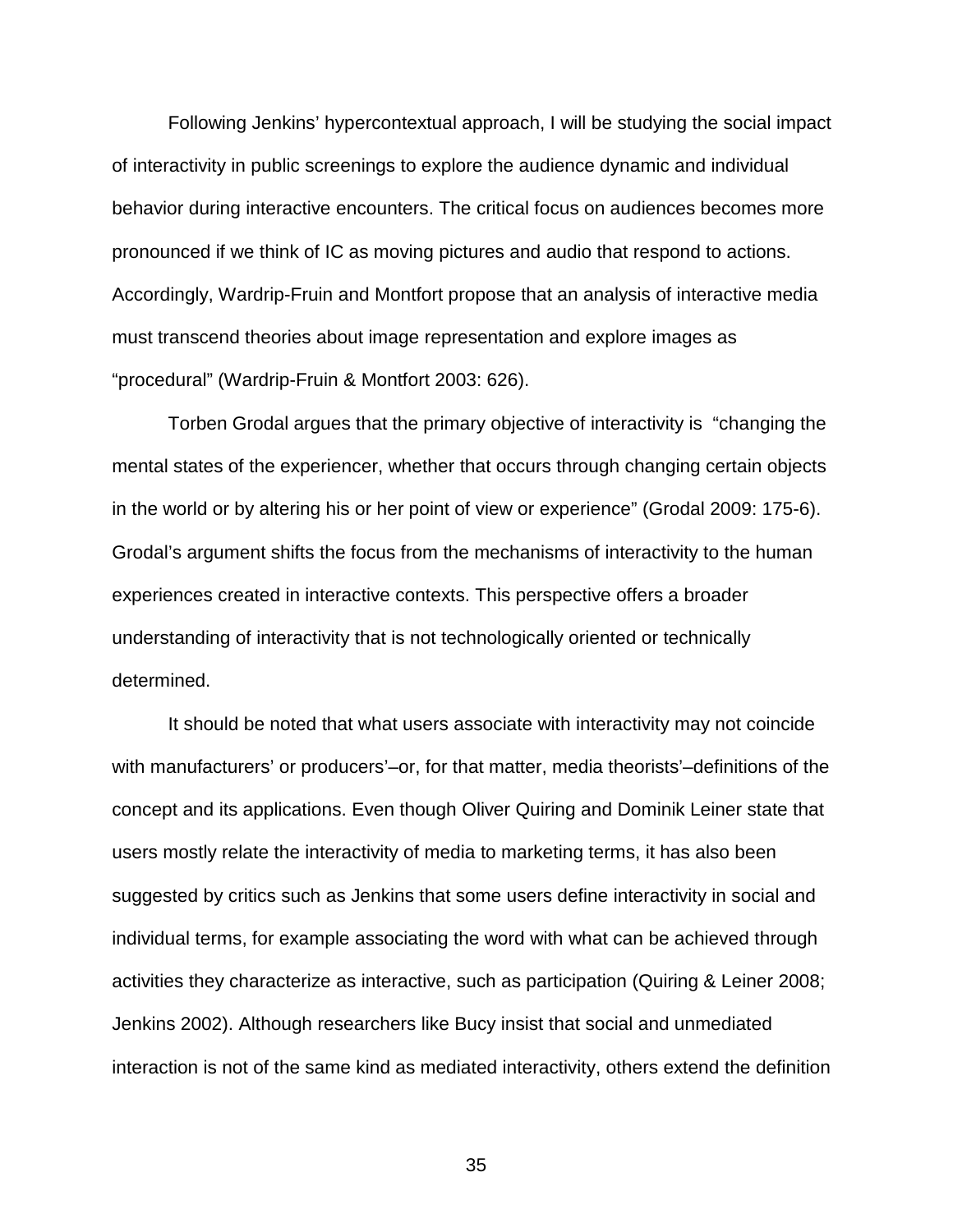of interactivity to include social and inborn desires (Bucy 2004). For example, Sundet and Ytreber suggest that people are naturally inclined to participate, so interactive media can help fulfill the inborn desire for participation and communication. According to this reasoning, three main motives for interacting emerge: socialization, emotional engagement, and experimentation with new technology (Sundet & Ytreber 2009). Basic principles of IC would seem to support the above-mentioned reasoning. Although many works of IC are digitally based, examples in analog film also emphasize social and psychological performativity.

Furthermore, there are many levels and definitions of interactivity in contemporary varieties of cinema, such as computer-generated, software-driven, physical interactivity, cognitive interactivity, and immersive interactivity. A single definition of any of these kinds can, of course, be contested. Another criterion that complicates the measuring of interactivity is the different degrees of participation: installation artist Miroslaw Rogala points out that the viewer is sometimes not in control, "but simply aware of his or her complicity" (Martin & Zapp 2002: 112). If the viewer is implicated as a participant in the performance of the film, then this type of viewer is akin to the viewer that is the subject of reception theory and cultural studies. Reception and cultural studies presume that audience response is and has always been active: viewers are always interacting with the film on some level–cognitive, physical, emotional, and so on. Even in non-interactive forms of cinema, audiences mentally construct heterogeneous meanings from elements of a given text and thus assume an active role in the meaning-making process (even though, of course, this role is often limited and response is determinately guided by aspects of the filmic text and its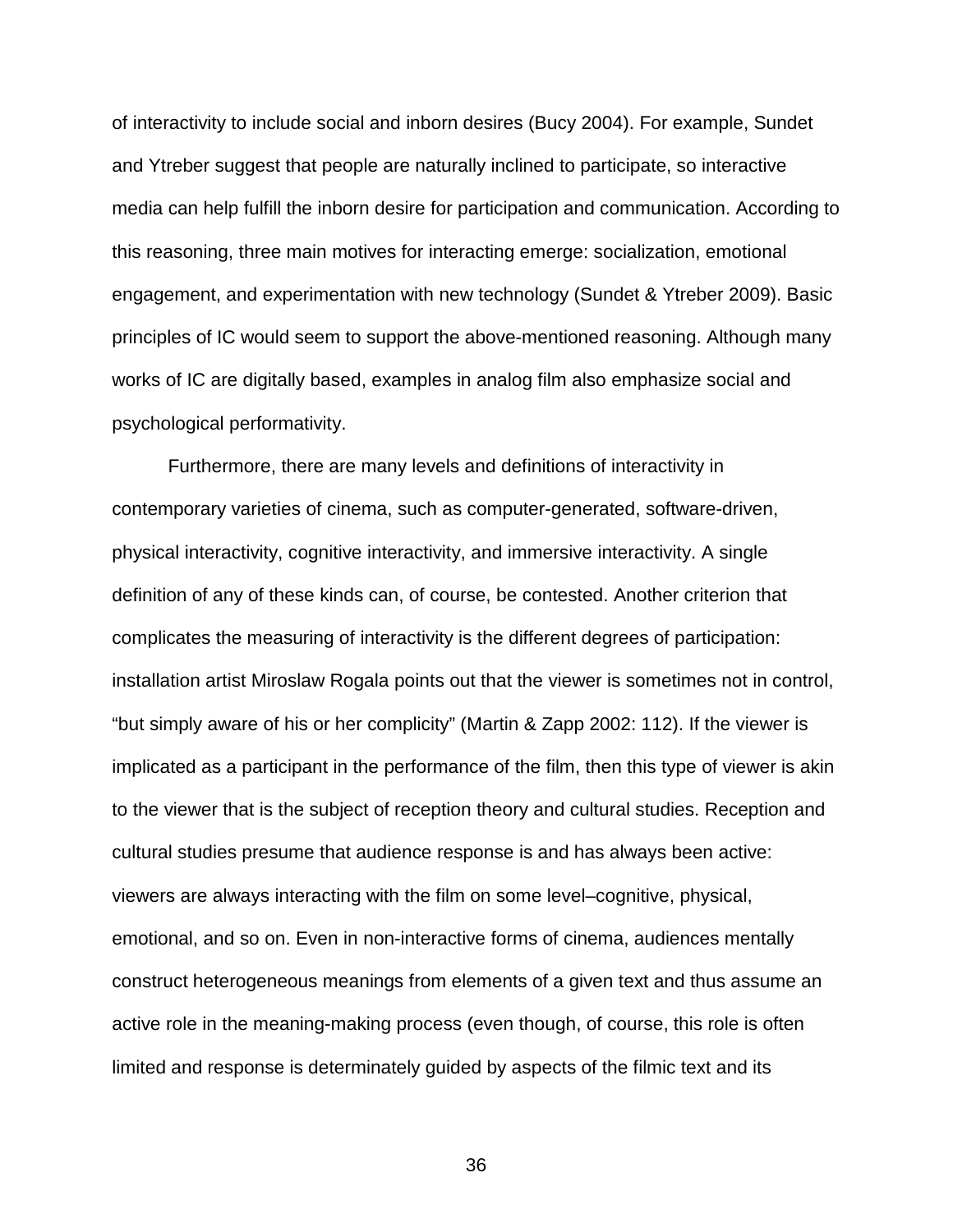ideological intertexts). When the notion of interactivity is generalized to this extent, then there is the risk of reducing the usefulness of the term and overlooking the particularities of IC in relation to other forms of cinema.

# **IC Historiography, Archives, and Ephemera**

The promotion of IC as a novel experience, bordering in important respects on other experiences of contemporary computer culture such as gaming or immersive user interfaces, mistakenly implies that IC also marks a radical break from prior forms of cinema. The tendency to brand IC as absolutely distinct from non-interactive cinema is evident in both the promotional hype surrounding ICs, and in much of the scholarly discourse devoted to IC, and in related speculations about the future of cinema. Film theorist Edward Small, for instance, speculates that the future will produce a product distinct from film and video (Small 1994). Small's prediction confirms Grusin's observation that "academic discussions of interactive cinema often indulge the desire for a radically new cinema along the lines of hypertext fiction and other new media art" (Grusin 2006: 213).

In reality, however, most forms of IC adhere to a general logic that Bolter and Grusin have termed *remediation*, in which no new(er) medium operates as a discrete entity, but instead derives from, reworks, and absorbs elements of earlier media (Bolter & Grusin 2000). Consequently, the history of one medium is inextricably tied to the development of other media–not just in technical terms, but also in terms of aesthetics and sociocultural reception. Grusin proposes that new forms of cinema "will not be marked (as many digital enthusiasts contend) by the emergence of a distinctly new digital medium… but rather by the emergence of multiply networked, distributed forms of cinematic production and exhibition" (Grusin 2006: 209). This model of remediation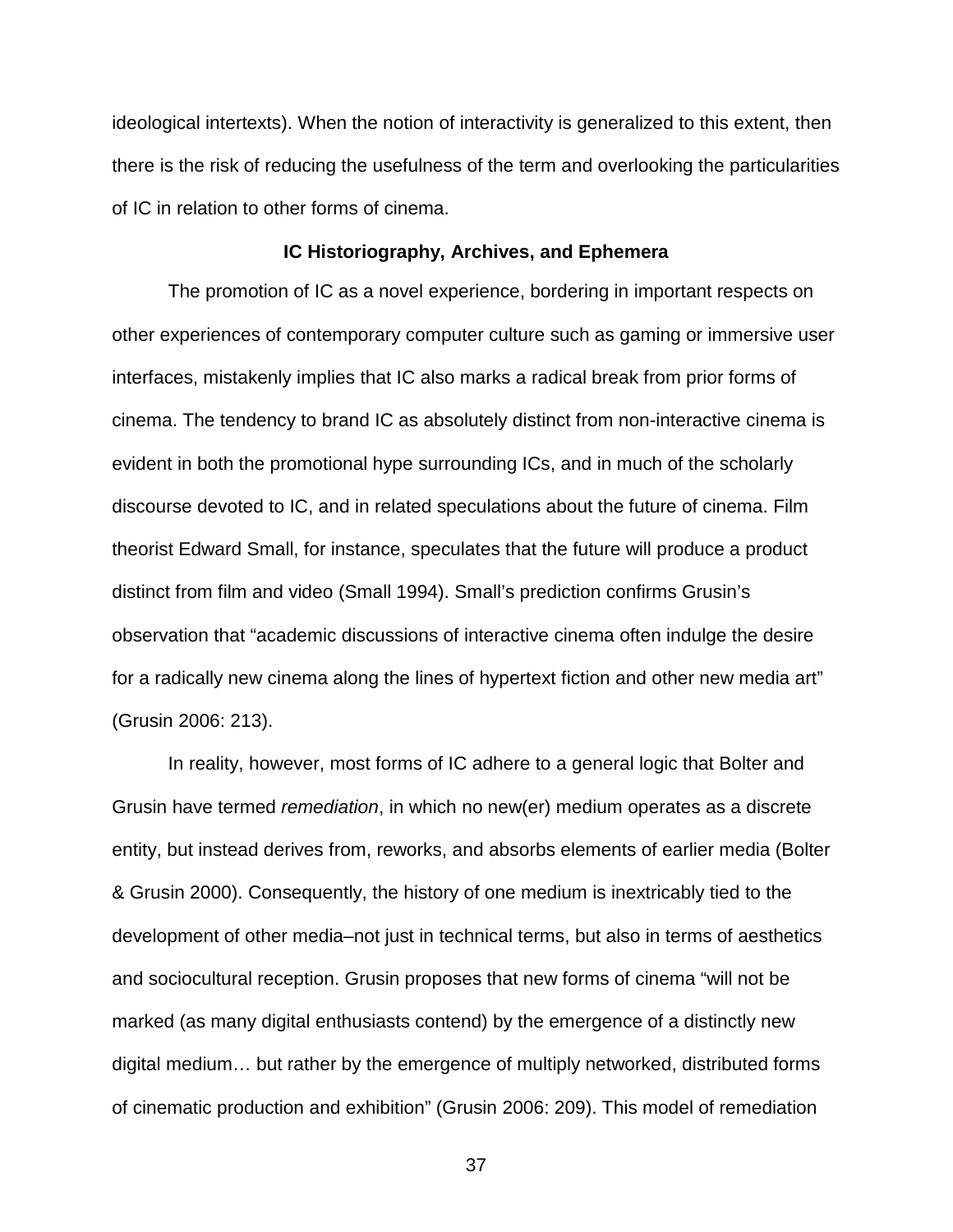signals that forward-looking criticism also has to retrospectively acknowledge the complex and mixed origins of media hybridity. In light of this, IC's development could be traced back to influences of earlier media, such as pre-cinematic serial media, the introduction of stereoscopic techniques in photography and early cinema, the Happenings, and Expanded Cinema.

IC is often treated as a progeny of digital video and computer gaming, and thus a medium that is distinct from cinema. However, the fusion of interactivity with cinema was envisioned long before the advent of digital technologies of recording and projection, as is evidenced in mixed media performance works during the 1950s and 1960s. Going even further back in time, IC's development can also be traced within the tradition of immersive art (such as German panoramas in the 1800s), as art historian Oliver Grau reminds us (Grau 2002). Because I am primarily trying to locate IC's place within the development of the cinematic medium, as well as within the purview of cultural studies and film theory, the period of development covered in this project will begin with some of the first publicly screened self-proclaimed interactive movies of the 1950s and 1960s (in both mainstream theaters and experimental film festivals), and will conclude with recent digital releases up to 2011.

This project partly arises, therefore, from the need to properly trace the influence of IC on the development of cinema at large as well as on current trends in digital culture. This will inevitably force us to reconsider the rubric of "new media" and associated misleading claims of novelty and digital (non)materiality.<sup>[8](#page-37-0)</sup> That said, we

<span id="page-37-0"></span><sup>&</sup>lt;sup>8</sup> Notable books that redefine new media beyond digital origins include Lisa Gitelman and Geoffrey B. Pingree's *New Media, 1740–1915* (2003), and Jonathan Crary's *Techniques of the Observer: on vision and modernity in the 19th century* (1992).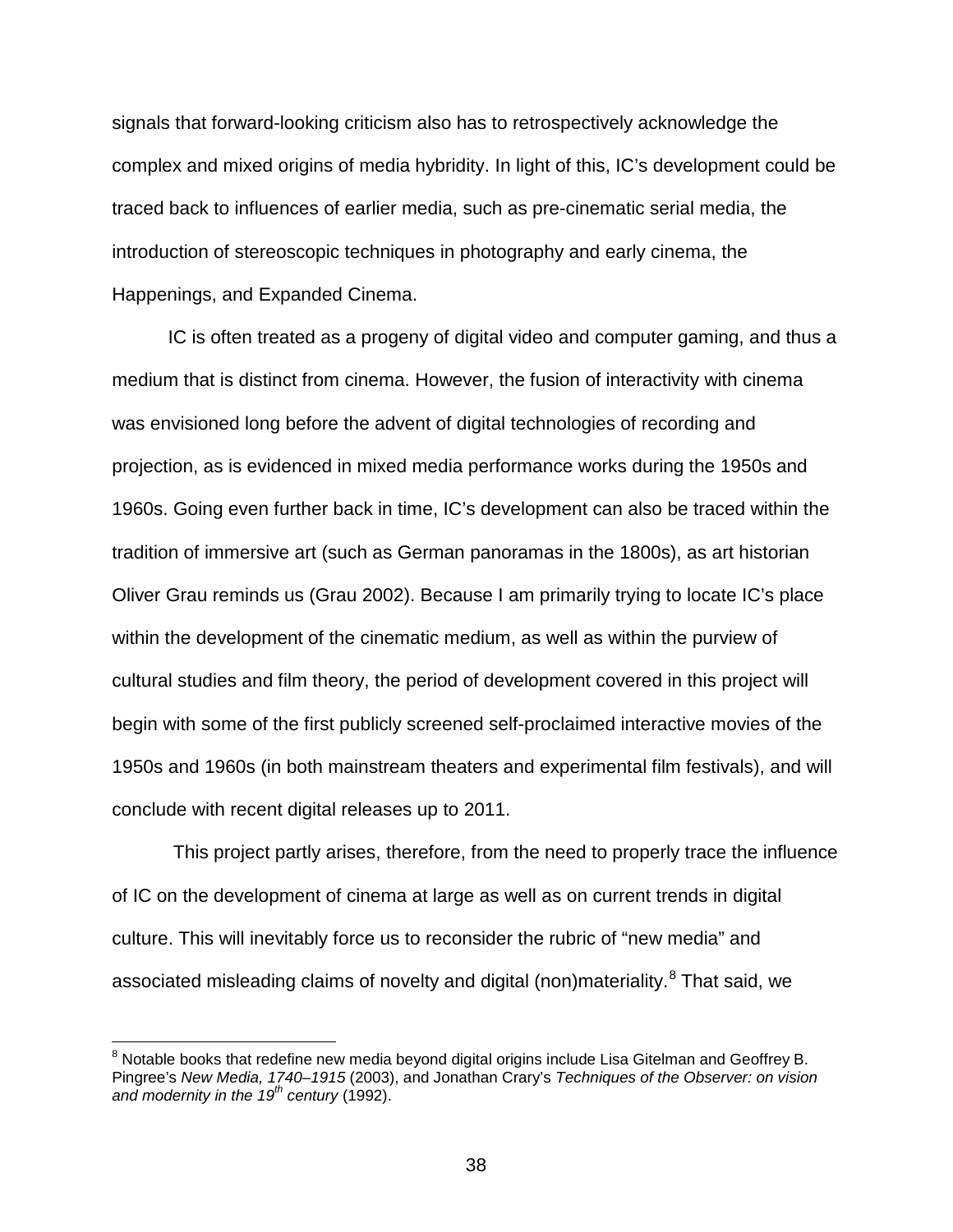should bear in mind that a complete developmental path of IC is, for the most part, impossible to fully reconstruct. There have been a variety of ICs, branching out into diverse areas of artistic practice, and the historical documentation of important early examples of IC is difficult find because of a lack of rigorous archival practices. Consequently, the interpretive communities and rituals built around the production and consumption of IC *sui generis*–including its sharing and distribution–have not amounted to a significant or influential cross-section deemed worthy of thorough investigation, apart from cases where IC is studied under the umbrella of digital media.

The marginalization of IC from mainstream film theory and history is exacerbated by increasing skepticism regarding the reliability of archives, particularly in light of an ongoing deconstruction of the critical-historical status of archives and databases. The reliability of the archive and its relationship to the past has been repeatedly contested by theorists, which consequently shifted the analytical focus from the storage potential and institution of the archive to its function as an catalog of evolving attitudes towards subjective time in art and science. $9$  Inevitably, nineteenth and early twentieth century confidence in the archive's objectification of historical progression was challenged by an increasing skepticism of historiographical methodologies in general. In media studies, media historiography has been criticized for its favoring of implausible causality and for progressively narrativizing the inconsistencies of media development. Theorists like Bolter and Grusin suggested that finding "historical affiliations or resonances" is a more realistic goal for media theorists than searching for elusive origins to explain instances of media convergence and remediation (Bolter & Grusin 1999: 21).

<span id="page-38-0"></span> $9$  An essav anthology edited by Charles Merewether that chronicles these changing attitudes and criticism is *The Archive* (2006).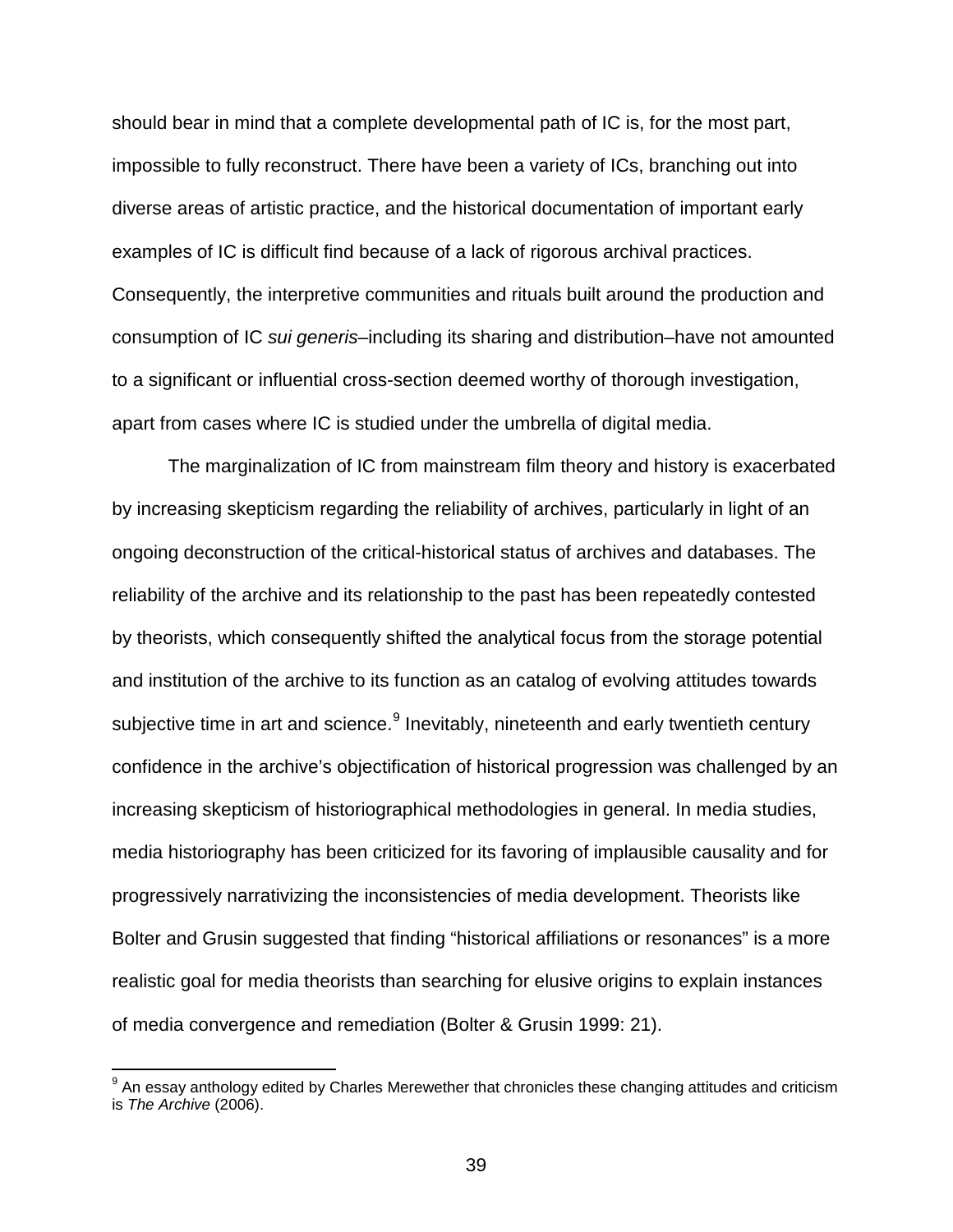Erkki Huhtamo proposed the less problematic notion of "media archeology" as an alternative methodology to historiography that draws attention to the fragmentary and incomplete record of the past histories of media (Huhtamo 1997). Media archeology has become a more realistic approach for theorists and media historians, and has even been advocated as part of a new historiographical model by theorists such as Thomas Elsaesser (Elsaesser 2004). More than a decade after Huhtamo's suggestion, Chris Funkhouser used the term "archeological excavation" to describe his efforts to obtain and operate prototypical digital poetry that had not yet been historicized through archival records and documentation (Funkhouser 2007: 6). Funkhouser's use of the term excavation resonates with Huhtamo's understanding of media archeology. However, there is inevitable overlap between historiography and archeology, even if in theory they have contrasting objectives. Once the paths of an archeological excavation have been documented–as in Funkhouser's collection of previously undiscovered digital poetry–then the focus is on what has been found, instead of on what else could have been discovered. Although archeology does not try to recreate events in a strict sequence of development and impose causality, it is concerned with chronology in more subtle ways. Funkhouser's record of digital poetry, for instance, forges its own canon in the technological periodization of computer-generated poetry prior to the advent of the WWW. While Funkhouser allows room for other non-historicized works to enter the canon of pioneering forms of digital poetry, the analytical focus is inevitably dictated by what he was able to retrieve through emulators, second-hand documentation, and other methods of recovery.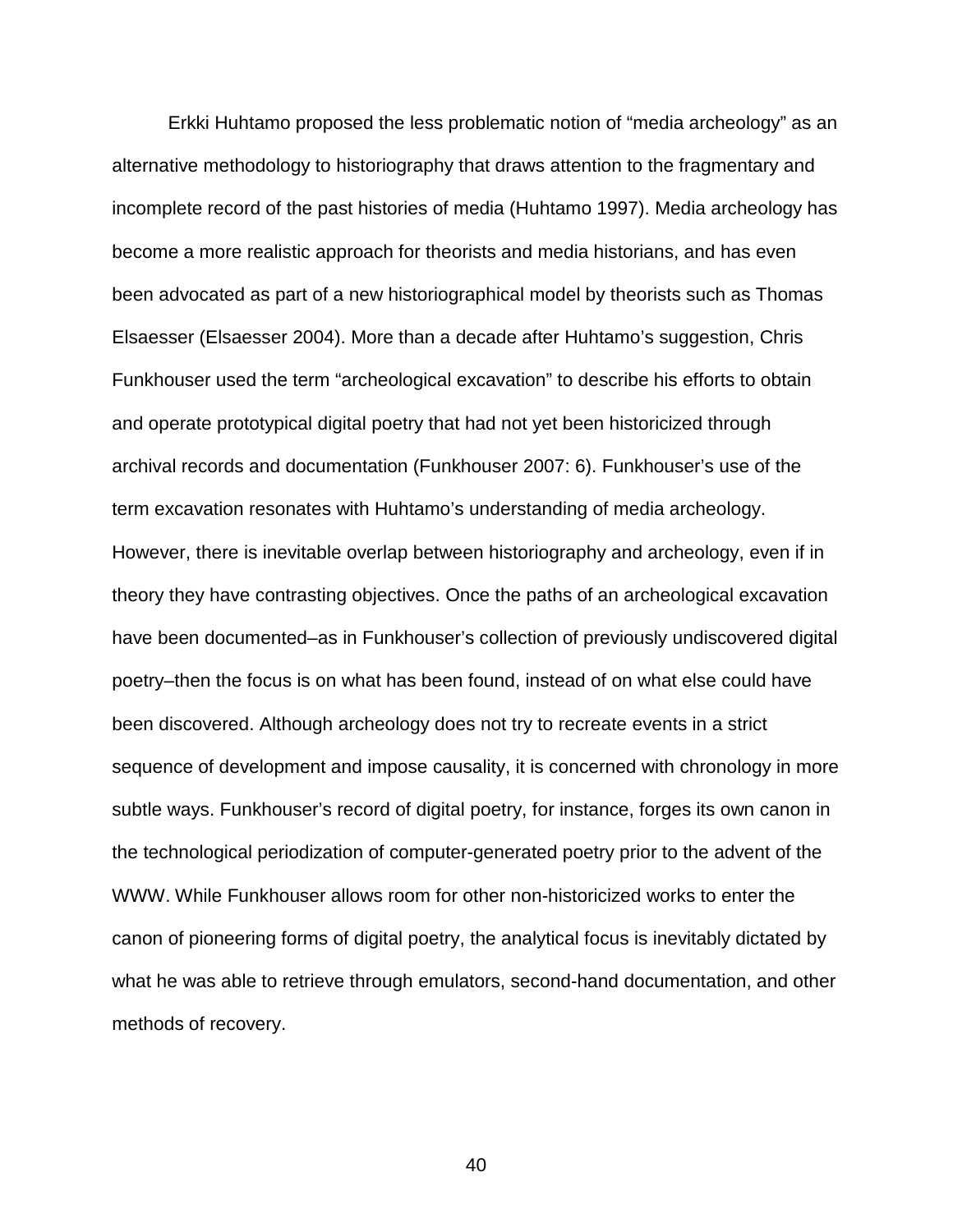The retrievable–that which is accessible, especially in a reproducible form–is often what ends up being historicized through the process of canonization. Admittedly, the close analyses in my own research have been largely structured around the objects –or, the reproductions and remediations of those objects– I have been able to obtain and study firsthand. My objects of study serve to highlight ruptures in film history and forgotten discourses (or, in Foucaultian terms, discursive objects) that can inform contemporary media theory, regardless of their commercial and/or critical success or their artistic merit. Along these lines, inventions such as Smell-O-Vision and Percepto are often dismissed as commercial and technological failures, but if they are alternatively regarded as dream machines then they resonate within discourses related not just to immersion, but also to earlier frameworks of cinematic embodiment. As Huhtamo argues,

registering false starts, seemingly ephemeral phenomena and anecdotes about media can sometimes be more revealing than tracing the fates of machines which were patented, industrially fabricated and widely distributed in the society, let alone the lives of their creators, if our focus is on the meanings that emerge through the social practices related to the use of technology.

(Huhtamo 1997: 221)

Huhtamo proposes a fairly convincing counterargument to periodization as chronological coherence in claiming that media archeology entails the study of "recurring cyclical phenomena which (re)appear and disappear and reappear over and over again in media history and somehow seem to transcend specific historical contexts" (Huhtamo 1997: 222). These phenomena are oriented by their representation in discourses rather than being materially grounded in artifacts. Huhtamo proposes we think of these discursive formulations and media traditions as "webs of signification" that encompass, in a non-hierarchical manner, the social and ideological dimensions that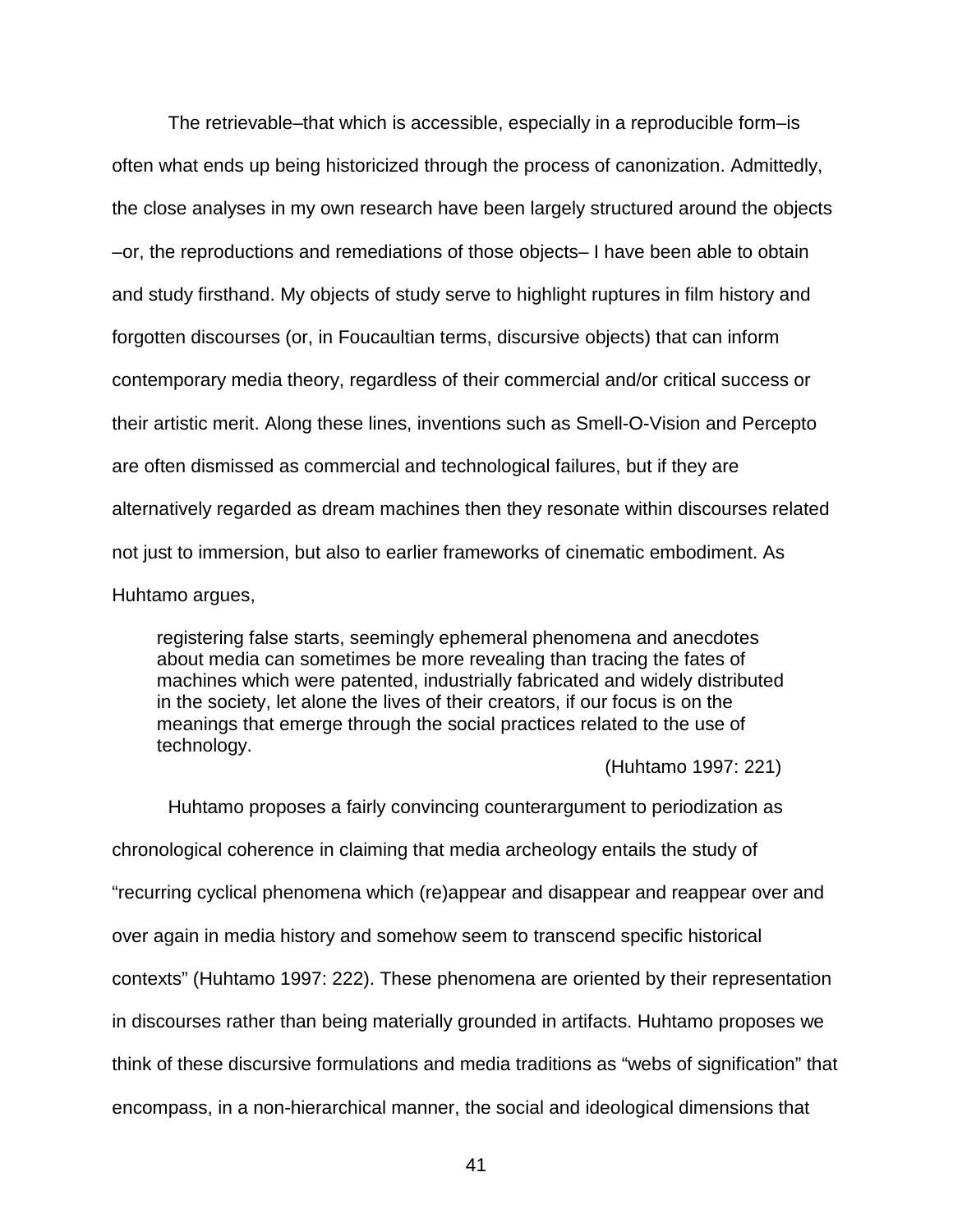contribute to our multifaceted understanding of them (222). While this proposal appears tenable in theory, in practice–as my case study of *Kinoautomat* in Chapter 2 will illustrate–it is very difficult to weave together the contradictions (methodological, ideological, critical, and so on) that often accompany the excavation of media relics into a unified web of signification. The challenge is acutely felt when some significations consciously attempt to nullify others, or when some significations are so rigidly bound to their historical context that they resist being co-opted into the arguably cyclical logic of a media history that transcends historical specificity–with the concept of history in this case encompassing considerations of culture, ideologies, and social contexts.

The above issues complicate the task of media analysis. As media scholars, should we focus on problems of technological obsolescence, the analysis of the retrieval part, the recovery of the primary object, or some balance of all three (and probably other aspects besides these)? Writing with classic video games and hypertext narratives in mind, Terry Harpold and Matthew Kirschenbaum add more questions to the mix, such as: how do we take into account effects of the operating system of the computers on which interactive media is run, and how do we distinguish between versions and builds of successive releases of executable code? (Harpold 2009: 177–79; Kirschenbaum 2008: 22). These kinds of information are frequently documented in fan writing (as in online gaming sites), but they are often ignored in scholarly analysis. Some of these considerations must also apply to the executable code of IC – do we need to be aware of them when analyzing the potential convergence of IC with gaming?

Kirschenbaum argues that "new media cannot be studied apart from individual instances of inscription, object, and code as they propagate on, across and through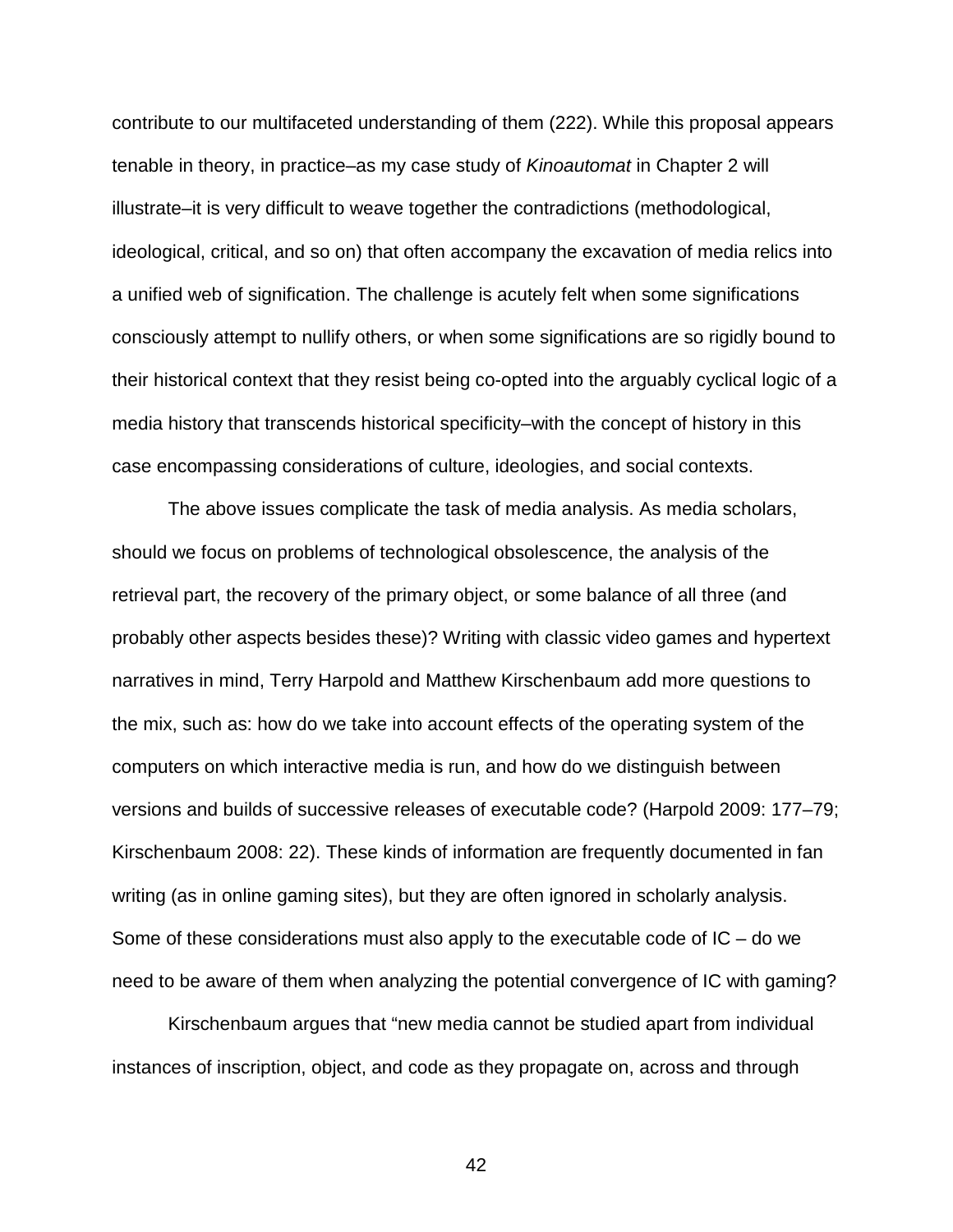specific storage devices, operating systems, software environments, and network protocols" (Kirschenbaum 2008: 23). At the same time, Lev Manovich proposes that we should examine new media objects not only in "the way twentieth century critics would examine a novel, a movie, or a TV show, [as that] will only tell us some things about the experience that we would get when we interact with this [object] via software" (Manovich 2008: 17). Others, such as N. Katherine Hayles, argue for a media-specific response that pays attention to the particularities of the object's medium (including details of its hardware, applications, and operating system) only when it can enhance our understanding of that object. And then there is the critical position that asks for a distinction between the contributions of artists and creative software engineers to any given work of digital art. Huhtamo, for example, privileges the "cultural consciousness, ethics and the politics of representation" surrounding particular works over technical aspects such as digital code (Huhtamo 1995: 85).

Alternatively, Terry Harpold suggests that "it is not necessary to track every change in the conditions of reading in order to grasp salient differences between how a work signified then and how it may signify now. But," he adds, "it seems advisable at least to register these differences where that can be done, and to attend to what they might reveal of the historical arc of our reading" (Harpold 2009: 3). Harpold's proposal that it is necessary to attend to the specific, material "conditions of reading" could very well apply to how we read indirect versions or partial remediations of interactive installations. This also applies to the mutable "reading surface" emphasized by Harpold, which–for the digital archive–includes the screen layout, scrolling controls, and navigation tools. But, should the reading surface be a secondary concern, or is it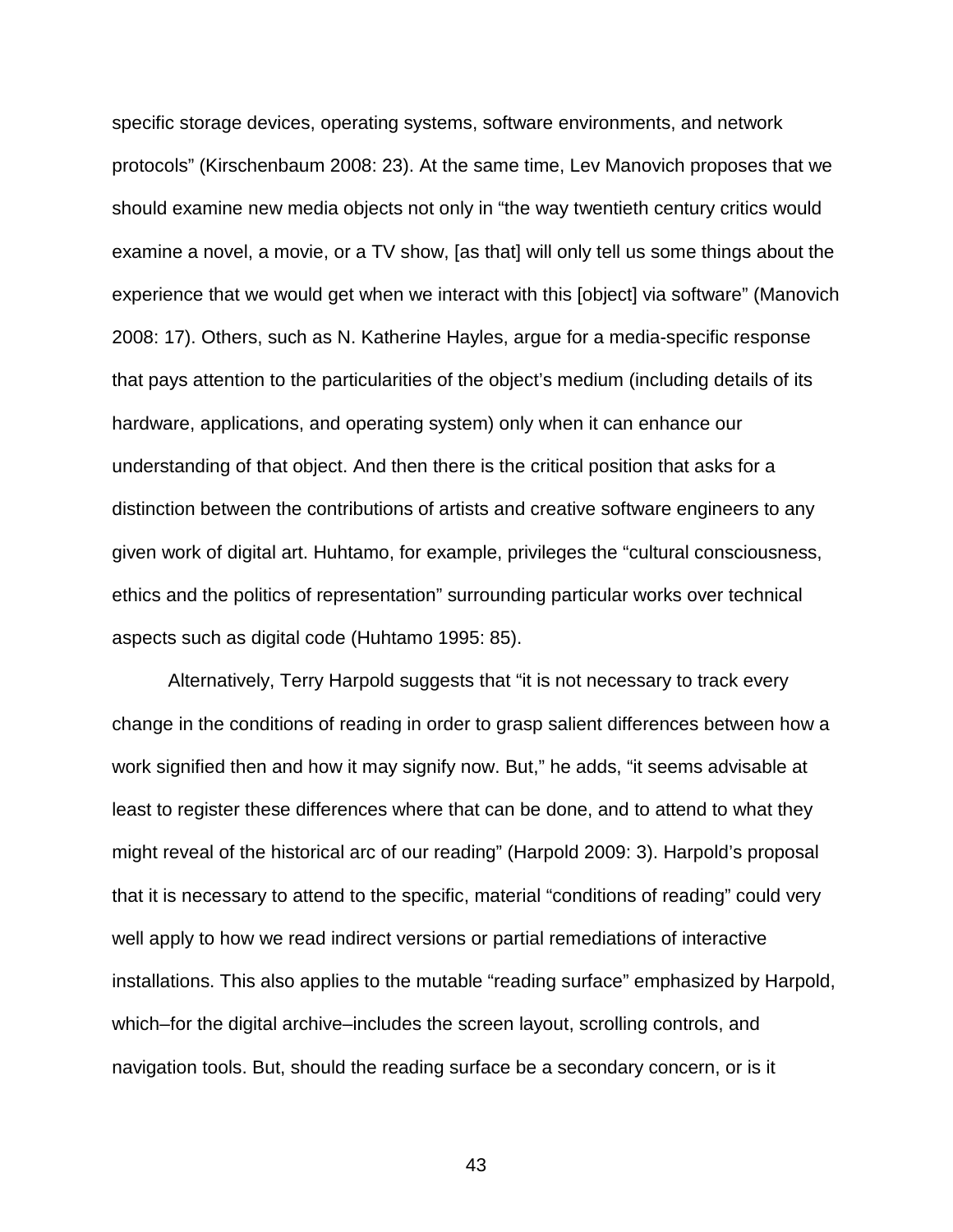already–in the case of online remote access–one of our primary concerns since we can never fully attain the primary objective (i.e., direct and physical experience)? The reading surface in digitized versions of large-scale or performance-based interactive works not only provides indirect access to the original work, but also creates a new interactive encounter, where navigation tools become part of the interactive experience.

In attempting to address these concerns, we face yet another problem: what happens to ephemeral, mixed or intermedia events that cannot be recaptured through documentation? This is where an archive of digital works can be useful, even if only as an inventory or a record of ephemeral traces. As Sven Spieker states:

archives do not record experience [nor the memory of experience] so much as its absence; they mark the point where an experience is missing from its proper place, and what is returned to us in an archive may well be something we never possessed in the first place.

(Spieker 2008: 3)

In light of this comment, should archives of interactive experiences function as placeholders for something–an irreducible element of the performance of the work–that can never be recaptured? Wendy Hui Kyong Chun suggests that, in the digital, there is a "conflation of memory and storage that both underlies and undermines digital media's archival promise" (Chun 2008: 148). The attempt to archive the remnants of an experience – whether through writing, blogging, photographs, or videography–helps remind us that that experience actually happened. I argue that it helps us remember (or learn) that that experience *was*, even if it does not fully explain *how* that experience was.

Paolo Cherchi Usai argues that the disappearance of the objects of study–not just in the sense of material erosion but also in terms of contextual proximity–is what drives historicization, because "history can only explain why these images had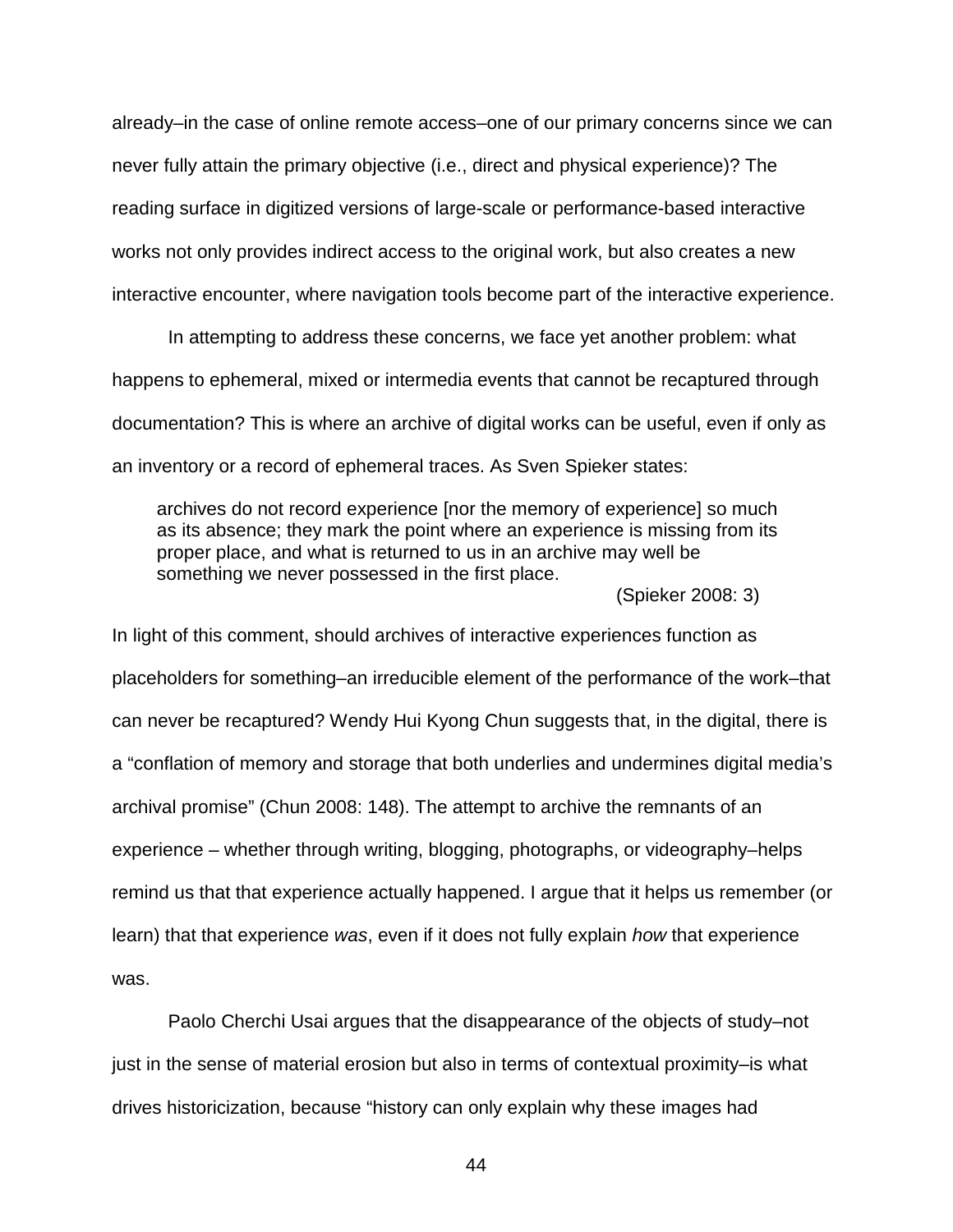disappeared, and their hypothetical value in the cultural memory of an epoch; it is their manner of disappearance that induces a periodization" (Marks 2002: 93). In some ways, disappearing objects call for new forms of remembrance through periodization or canonization more so than readily available media, which explains why digital media are often seen as either ahistorical (existing in the now) or as potential archives of older media.

Siegfried Kracauer argues that memory aids or perceived mnemonic prosthetics such as photographs simultaneously enact and destroy mnemonic experience. Overly documented objects not only tend to lack historical depth because of their constant availability, but also–according to Kracauer–deprive memory of its selective function (Kracauer 1995: 58). His argument aptly applies to the digital era and the increasing obsession with documenting every mundane detail of our lives for others to see; the frequent lack of selectivity and filtering that accompany this act obscure its potential as a process of self-archiving. Kracauer goes on to conclude that "the resemblance between the image and the object effaces the contours of the object's 'history' […because] the *contiguity* of these images systematically excludes their contextual framework available to consciousness" (58).

Kracauer therefore sees the productive aspect of emphasizing gaps over other aspects such as traces and excess. In juxtaposition, Elsaesser's perspective on historical gaps complements Kracauer's views on excessively photographed objects, and extends his theory to other archival methods that prompt historical writing and discovery. Elsaesser notes that sometimes gaps in our understanding of the past are seen as gaps in our knowledge but, he warns, "one would be careful not simply to fill in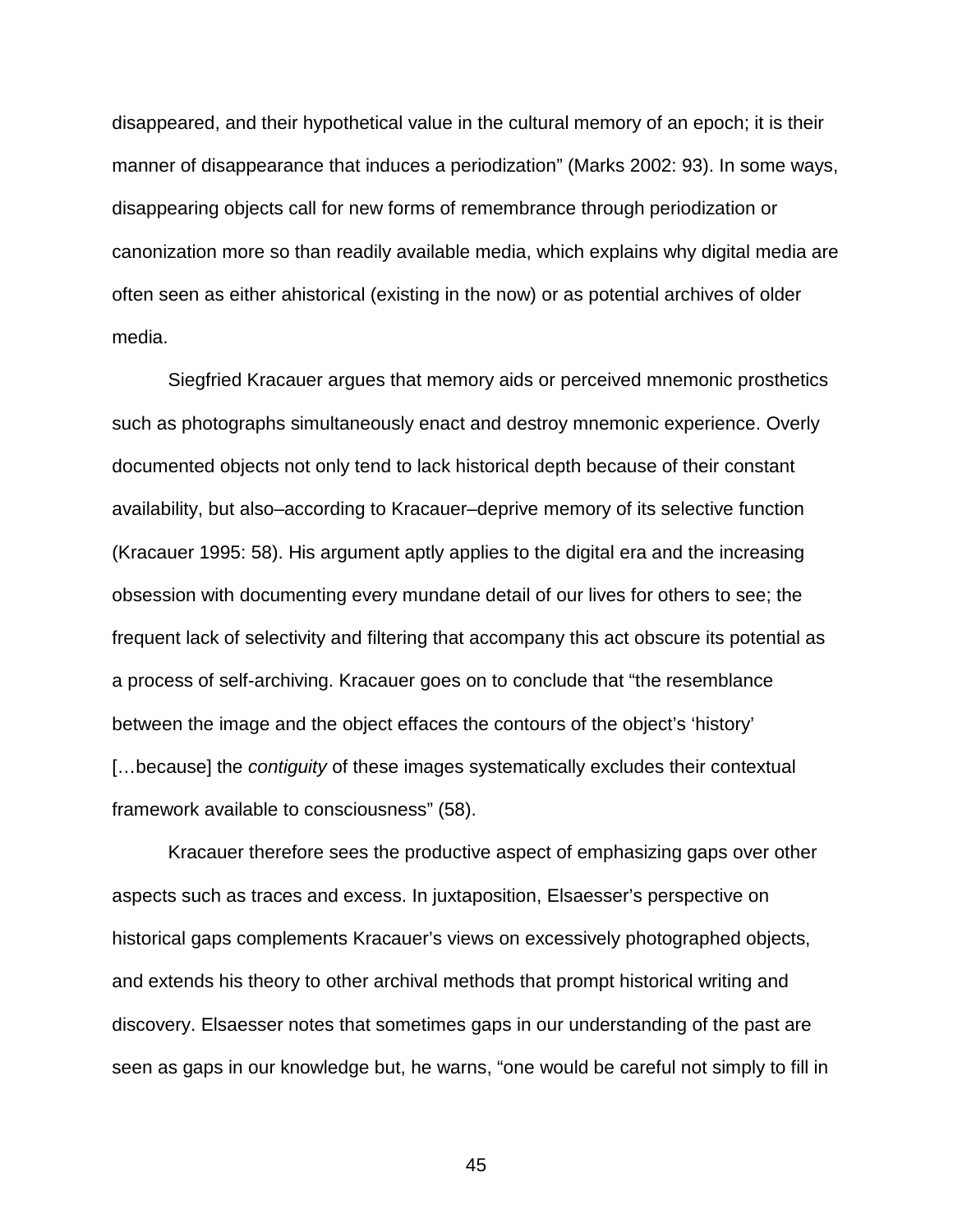the blanks with new 'facts' before considering that a 'missing link' may well have its own meaning–as a gap" (Elsaesser 2004: 104). This consideration will become particularly useful in my close readings of important interactive films, and will help justify their resistance to full coherence within existing frameworks.

Within the study of digital media, IC theoretically coheres as the next logical step in the convergence of cinema with interactive technologies. IC is often linked to new media genealogically, rather than archeologically. Although genealogy and archeology can be seen to have overlapping objectives (discovering the past, to put it simplistically), their ultimate goals–if archeology even has an ultimate one–oppose each other: genealogy "tries to trace back a continuous line of descent from the present to the past," while archeology "knows that only the presumption of discontinuity and the synecdoche of the fragment can hope to give a present access to its pasts" (Elsaesser 2006: 18).

Wolfgang Ernst–an historian, classicist, and archeologist–posits that "even when we claim to perform media-archeological analysis, we easily slip back into telling media stories" (Ernst 2006: 105). However, these media stories can be insightful if we consider the underlying objectives, agendas, and ideologies that generate them. Consequently, this conceptual move would bring the notion of chronology closer to its etymological roots. In Classical Greek, chronology is derived from words χρόνος (= "time"; extended to also mean "period" in Modern Greek) and λόγος. The word λόγος has multiple meanings, but, when combined with χρόνος, it encompasses the acts of inquiry and discourse, as related to the *study* (rather than the *organization*) of time. The etymology of chronology thus reminds us to look beyond the historical determinism that often becomes erroneously bound with chronological notions and processes.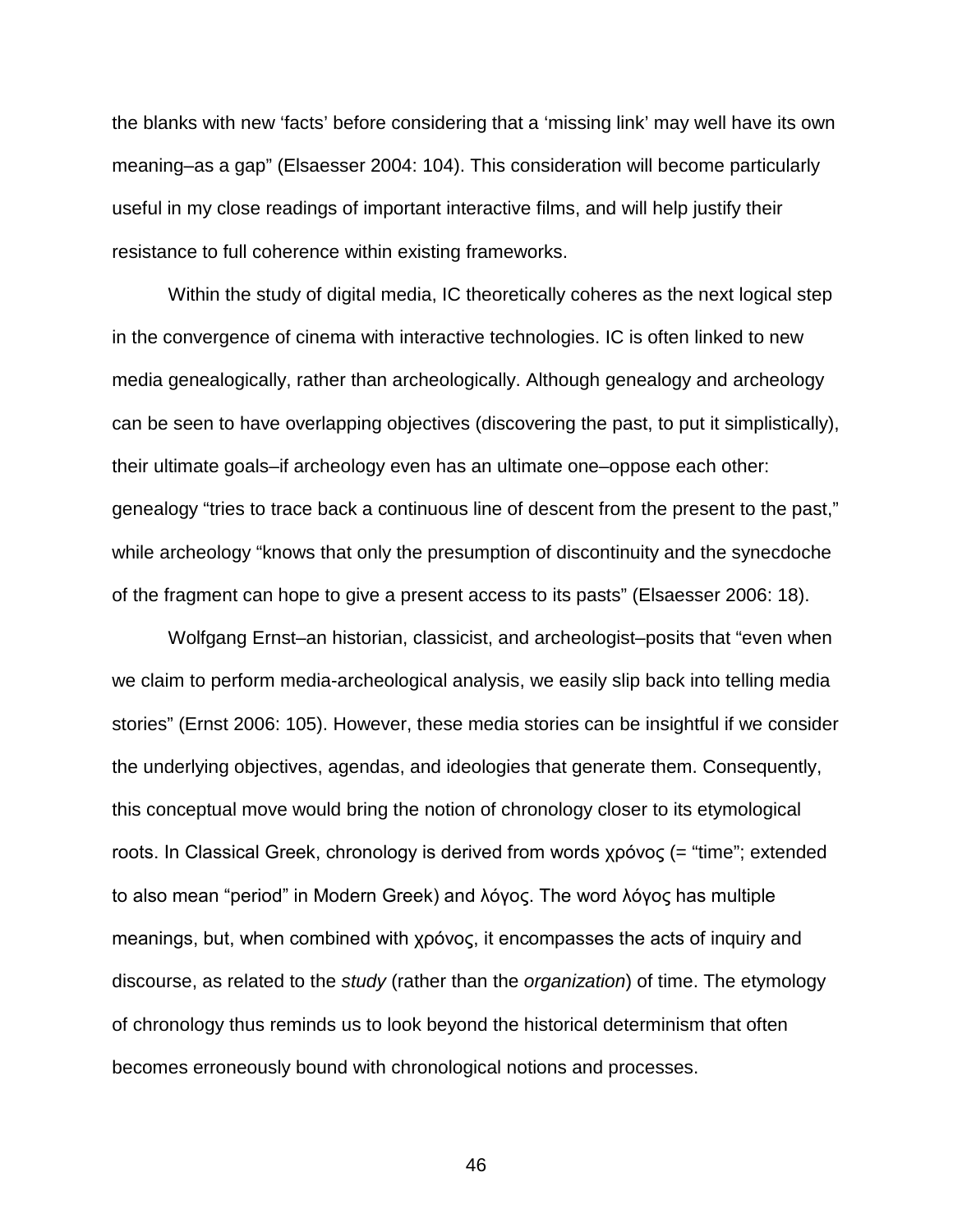In culmination, Harpold's notion of *historiation* proposes a multilayered notion of contextual analysis that takes into account varying reading conditions. As previously mentioned, Harpold incorporates the reading surface/interface as well as the varied individual textual encounters into a broader understanding of a media(ted) object's history. By insisting on the uniqueness of each medial interaction, Harpold highlights the overall inconsistency of an interactive object's meaning, which is bound to the irreducibly subjective character of each interaction, paradoxically carried across other interactions:

each moment of the reading encounter is the inconsistent aggregate of other moments, stimulated – consciously and unconsciously – by marks and patterns of marks that evoke others and thus generate meanings that are specific to the encounter. I propose to characterize these operations, which are bound to, and capable of anticipating and generating new responses to, visual-textual traits of the reading surface, by the term historiation.

(Harpold 2009: 56)

Historiation is useful in the analysis of cross-contextual, cross-platform, and interpersonal modes of media encounters, and informs my development of an analytical framework that takes into consideration the inconsistent and multilayered nature of IC experiences in social, domestic, and virtual reception contexts. While concepts of interactivity are generally bound to mythologies characterized by rhetoric of empowerment and/or user manipulation, I focus on historically, socially, and politically specific sub discourses associated with interactivity. Such an approach is instrumental in examining overlooked paths in the development of cinematic spectatorship and reception contexts, and compels us to ponder other omissions in consensual canonization and media historiography.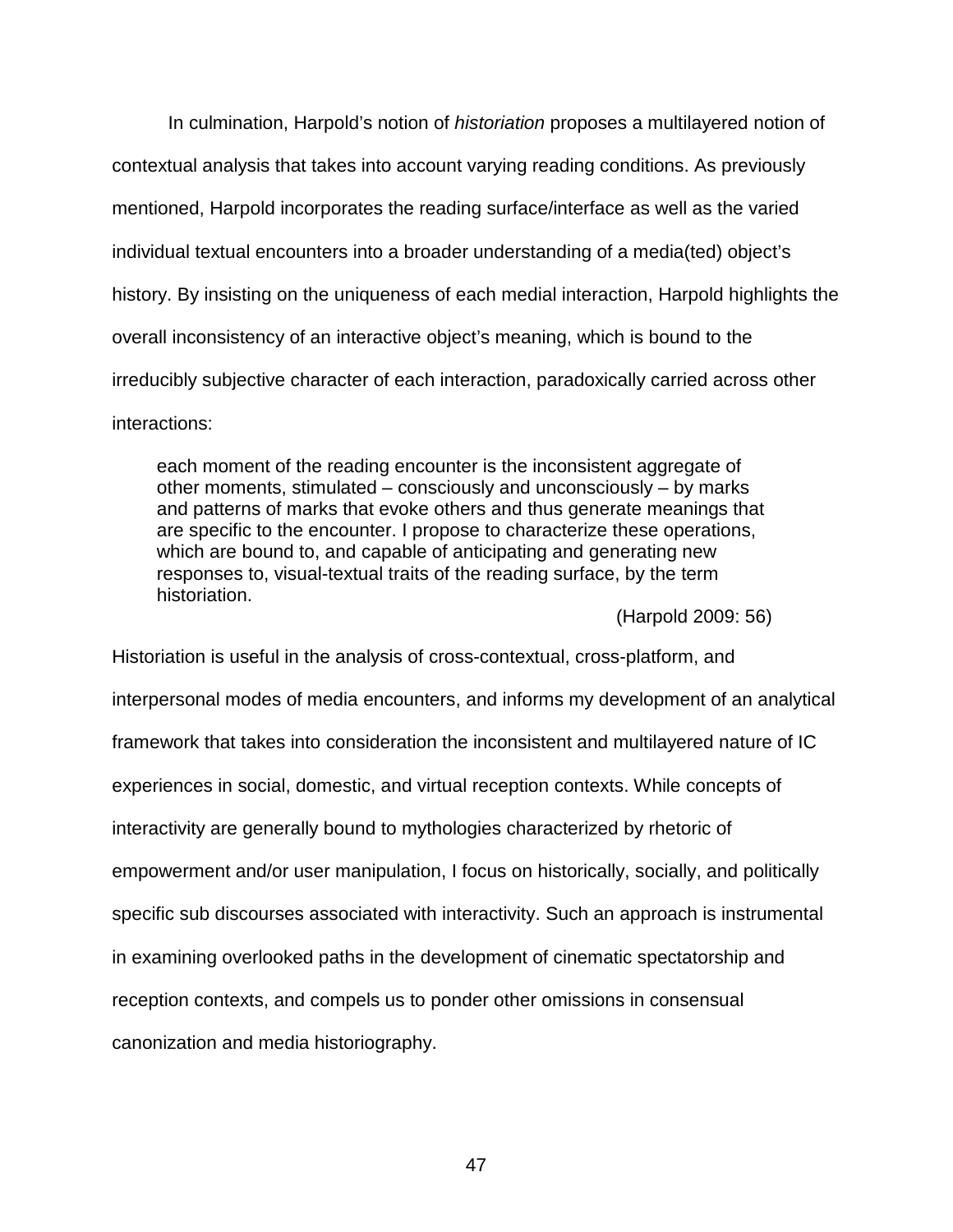# CHAPTER 2 INTERACTIVE CINEMA FROM VENDING MACHINE TO DATABASE

# **Introduction: Pre-digital Interactivity and Digital Studies**

The study of ICs–ranging from mixed media prototypes to those in digital formats –is gradually becoming integrated into contemporary media studies, especially digital studies and new media theory. Since interactivity is, arguably, one of the distinguishing characteristics of new media, it is no wonder that IC is being rediscovered within the scope of digital studies, and is becoming associated with the form of database cinema<sup>[1](#page-47-0)</sup> –a cinema that renders transparent the processes of selection and recombination characteristic of digital databases in an arguably similar manner as the selection and recombination processes characteristic of pre-digital  $\text{ICs.}^2$  $\text{ICs.}^2$  However, what is often neglected in this rediscovery of database narrative's supposed archetypes are the actual narrative aesthetics and reception contexts of these works, which often convey  $invalvable$  cultural and social insights. $3$  Although some of these works lack substantial records of contemporary viewers' impressions of the experience, close readings and formal analysis of such works can still provide useful information about their contexts of reception, as well as insight into sociopolitical ideologies driving the use of the

<span id="page-47-0"></span> $1$  Marsha Kinder defines database narratives as structures that expose or thematize "the dual processes of selection and combination that lie at the heart of all stories and that are crucial to language: the selection of particular data (characters, images, sounds, events) form a series of databases or paradigms, which are then combined to generate specific tales" (Kinder 2002b: 6). Mike Figgis's *Timecode* (2000), as an example, illustrates the database aesthetic in the form of four split screen sections displaying overlapping actions shot in the style of real-time surveillance footage.

<span id="page-47-1"></span> $2$  Lev Manovich identifies interactivity as one of the traits of new media, and argues that this interactive nature is what allows the user to become "the co-author of a work" (Manovich 2001: 49). But, later on in his book, Manovich admits that "to call computer media 'interactive' is meaningless-it simply means stating the most basic fact about computers" (55).

<span id="page-47-2"></span><sup>&</sup>lt;sup>3</sup> Edward Branigan's definition of narrative as "a way of organizing spatial and temporal data into a causeeffect chain of events with a beginning, middle and end" is a useful starting point for thinking about narrative as a mode of cultural production and a means of comprehending the world (Branigan 1992: 3).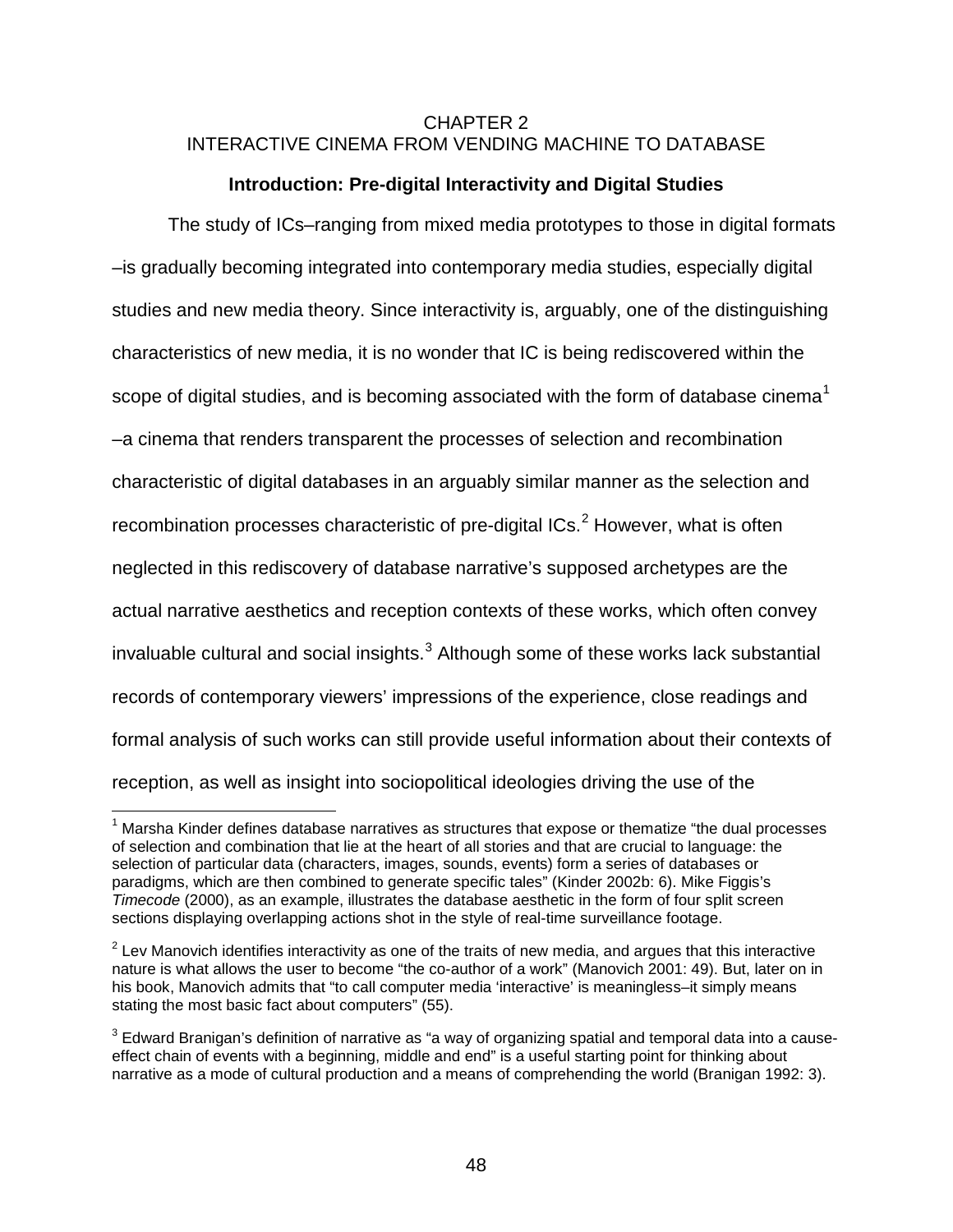interactive format. Such an approach problematizes the typical reading of interactivity as a transhistorical, transnational, and digitally defined phenomenon.

Approaching interactivity as more than a technologically oriented phenomenon helps us understand it outside of the developmental path that leads to (and typically, too often, ends with) digital media. In this Chapter, I expand the concept of discontinuous and variable media(ted) history through rigorous cross-contextual analysis of both undiscovered and pioneering interactive films such as the aforementioned Czechoslovakian film *Kinoautomat*. This film is an early example of Expanded Cinema: it attempted to expand the cinematic space through a live performance component, and to promote an expanded consciousness of cinema by redefining the role of the spectator to that of an active participant. As a retrospectively acknowledged example of the 1960s Czechoslovakian New Wave, the film and its interactive performance simulated a powerful critique of the Communist Party's democratic pretensions. Through multifaceted analysis of *Kinoautomat* and consideration of both its nationallyspecific and (post)humanist implications, I develop a framework for approaching a diversity of other interactive projects such as the artificial intelligence documentarygenerator *Terminal Time* (Steffi Domike, Michael Mateas & Paul Vanouse, 1999–2003) and the practice of software-generated cinema to be analyzed in Chapters 3 and 4.

#### **Transnational or Non-historicized? Hypercontextual Film Analysis**

In the rediscovery of IC through the lens of new media theory, close analysis of formal and narrative elements is often neglected for the sake of focusing on mechanisms of interactivity and mediation. Undoubtedly, it is easier to apply new media theory to the recent digital films I will analyze in Chapters 4 and 5 (e.g., *Stockholm* and *TWU*), as they can be productively examined under the rubric of digital cinema (i.e.,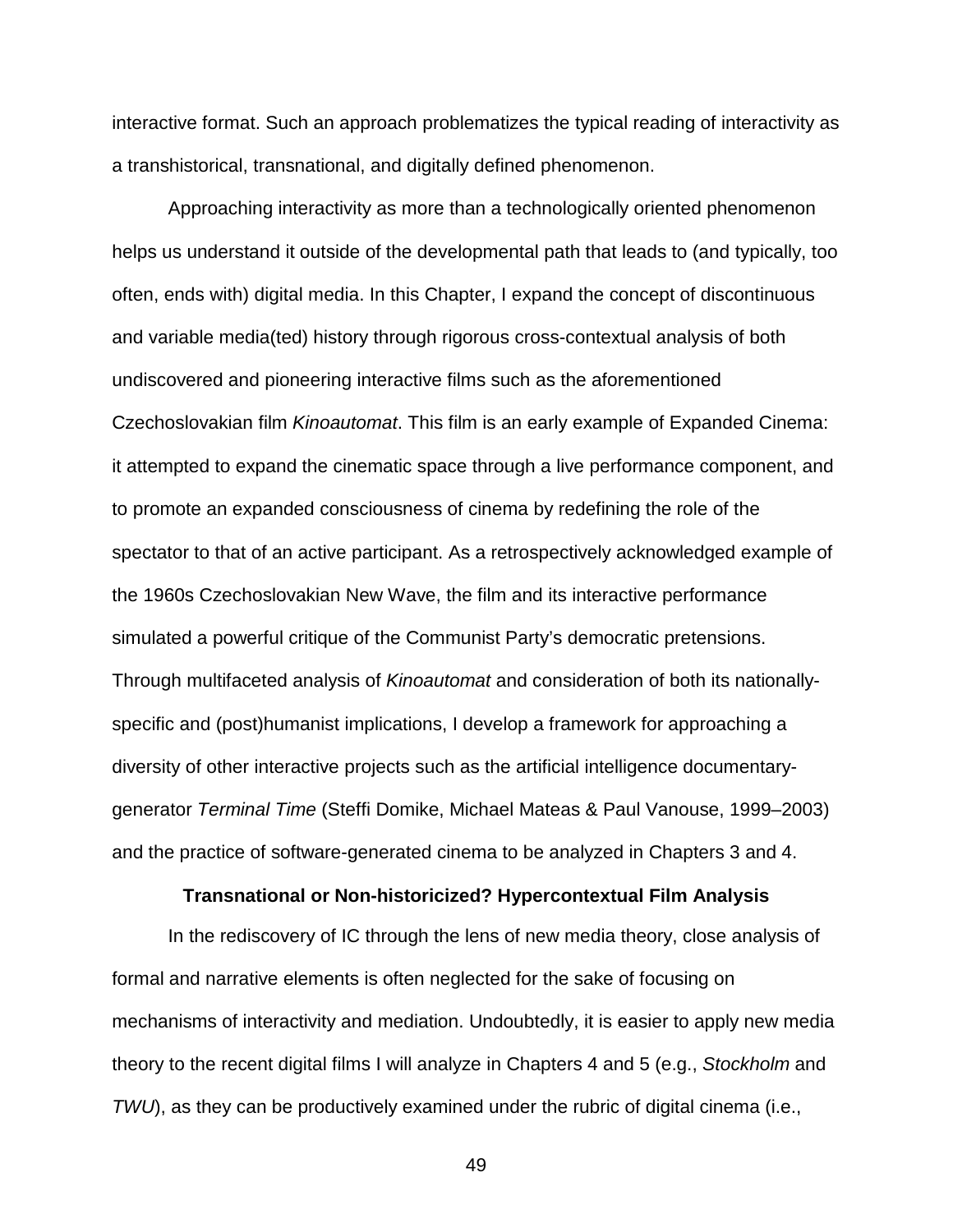distinct from IC). Contemporary feature-length Hollywood films such as Christopher Nolan's *Memento* (2000)–as well as some internationally acclaimed films such as Tom Tykwer's *Run Lola Run* (*Lola rennt*, 1998)–evoke aspects of gaming in the way the film conveys its narrative to the audience. Although these films do not directly implicate the audience into the expression of the filmic narrative to the degree that IC does, they are interactive in other ways. $4$  In some cases, these films can be classified as interactive by virtue of their thematic content; for instance, interactivity is seen as a dehumanizing operation in *Run Lola Run*, particularly felt in the audiovisual parallels drawn between the characters and avatars or automata.<sup>[5](#page-49-1)</sup> Alternatively, some contemporary films are considered interactive in terms of the intellectual engagement they require of the viewer; for instance, *Memento* demands that an alert viewer reassemble elements of the narrative together while trying to keep up with the film's suspended temporality.<sup>[6](#page-49-2)</sup>

It is even more tempting to see interactive films as adhering to a videogame or hypertext logic, especially ones that turn actors into viewer-controlled avatars, and/or

<span id="page-49-0"></span> $4$  Perhaps the most obvious cases of evoking a sense of interactivity through filmic techniques are cinematic adaptations of video games, such as *Lara Croft: Tomb Raider*, and *Doom* (Andrzej Bartkowiak, 2005). Notably, Gus Van Sant's use of the subjective POV characteristic of first-person shooter games in *Elephant* (2003)–a film mostly about a high school shooting–reveals the ominous undertones of the shooter-mode and turns the playful technique into something of a cultural taboo, especially in the midst of multiple incidents of high school shootings in the U.S.

<span id="page-49-1"></span><sup>5</sup> These films can also be called inter*acted* because the viewer gets to see how the narrative(s) play out– and is thus made acutely aware of the films' resemblance to video games (primarily console, first-shooter, and MMORPG)–but the pseudo-player in this case has no control over how narrative paths evolve. The majority of criticism regarding such films sees them as symptomatic of an increasingly digital age, and as paradigmatic of the hype/skepticism dichotomy of discourses of interaction from the 1990s onwards. However, this time period (reflecting a 1990s mentality) seems precarious if we consider earlier films that draw inspiration from computer games (like Steven Lisberger's *Tron*, 1982) and arcade games (like Agnes Varda's *Kung-Fu Master!,* 1988). My point here is that the comparison to video games should not be the only, or the primary, lens through which IC is examined, especially when the gaming aspect tends to become conflated with a reductive understanding of contemporary medial identity and dubious arguments about how new technologies rewire the human brain and introduce new modes of interaction.

<span id="page-49-2"></span> $6$  In "Narrative Equivocations between Movies and Games," Marsha Kinder discusses cinematic adaptations of video games such as *Tomb Raider*, and also reminds us that video games borrow from cinema just as cinema borrows from video games (Kinder 2002a).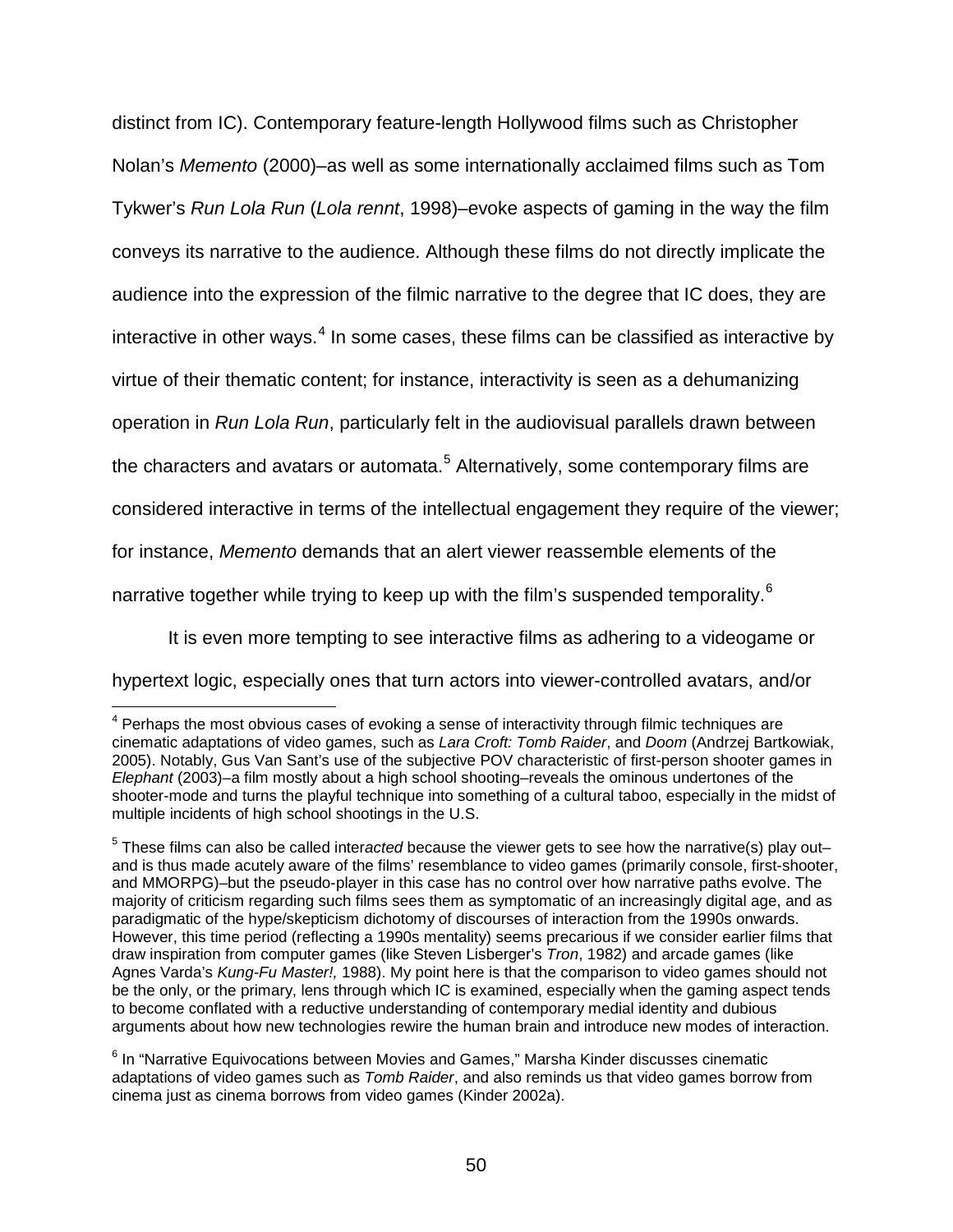focus on goal-oriented or choose-your-own adventure-style interactions. The critical reception of David Wheeler's interactive movie *Tender Loving Care* (1999) in Australia is indicative of the tendency to categorize interactive films as games, especially those films which are released in DVD-ROM or CD-ROM format: the CD-ROM version of *TLC*  was banned in Australia because it was considered a computer game in which noneducational nudity is unjustifiable. A further reason why IC remains under the radar is that some interactive films are reviewed on gaming websites rather than featured on film websites and databases. Granted, sometimes it is hard to draw the line between film and game, as well as between viewer and player–hence the prevalence of portmanteau terminologies that draw awareness to a multi-layered interactive process of image consumption.

And certainly, in many recent interactive films, interactive aspects of the film's projection and consumption take precedence over otherwise unremarkable narrative or aesthetic content. *Cinema 3.0*, a phrase coined by Kristen Daly, is identified as "a form of cinema where navigating, intertextual linking, and figuring out the rules of the game provide the primary pleasures" (Daly 2010: 83). According to this definition, narrative pleasure is derived chiefly from interactions with cinematic objects; much of that pleasure for viewers lies in the active discovery of narrative(s) instead of narrative comprehension and other conventional modes of spectatorship. In her definition of cinema 3.0, Daly primarily has in mind examples of Web cinema for which the viewer is also the navigator. Films that demand the viewer to interact intellectually with the story also share attributes she describes; such films fall into the *mind-game film* category, wherein how the story is told is (at least initially) more important than the story itself.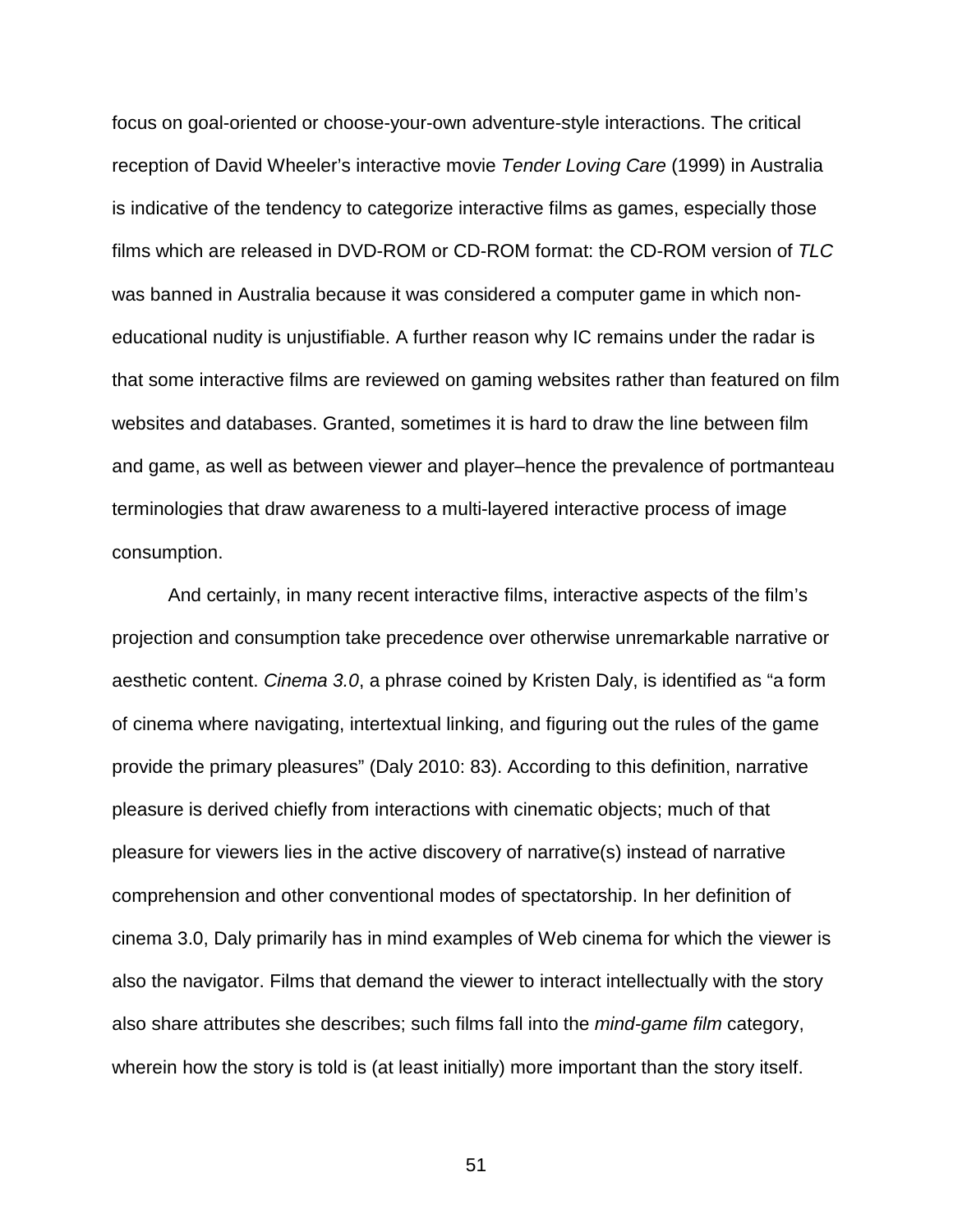Thomas Elsaesser asserts that, in mind-game films, "the spectator's own meaningmaking activity involves constant retroactive revision, new reality-checks, displacements, and reorganization not only of temporal sequence, but of mental space, and the presumption of a possible switch in cause and effect" (Elsaesser 2009: 21).

Mind-game films, like cinema 3.0, are mostly commended for the unusual ways in which they tell stories and engage viewers. Mind-game films such as the paradigmatic *Memento* and *The Sixth Sense* (M. Night Shyamalan, 1999) are more remembered for their manipulations of conventional cinematic temporality, cause and effect, and parallel planes of reality, than their often derivative plots. Elsaesser goes as far as to suggest that mind-game films transcend national cinema because they can raise universally resonant epistemological doubts and ontological concerns. Mind-game films address philosophical issues on the fringes of human perception, and therefore their sometimes disorienting formal structures could be tied to the uncertainty on how to organize and adequately convey such unresolved concerns. Mind-game and cinema 3.0 films have in common with interactive films that they are all frequently regarded as symptomatic of the role of the moving image in an increasingly networked and digital world; the demands they make on the viewer are consonant with the "new multitasking personality" emerging out of an arguably postmodern or posthuman condition (Elsaesser 2009: 29).

Therefore, even if these films do not fully cohere causally and temporally within conventions of narrative cinema, historical reception and cultural formations can make accessible, at least on some level, even those films most resistant to interpretative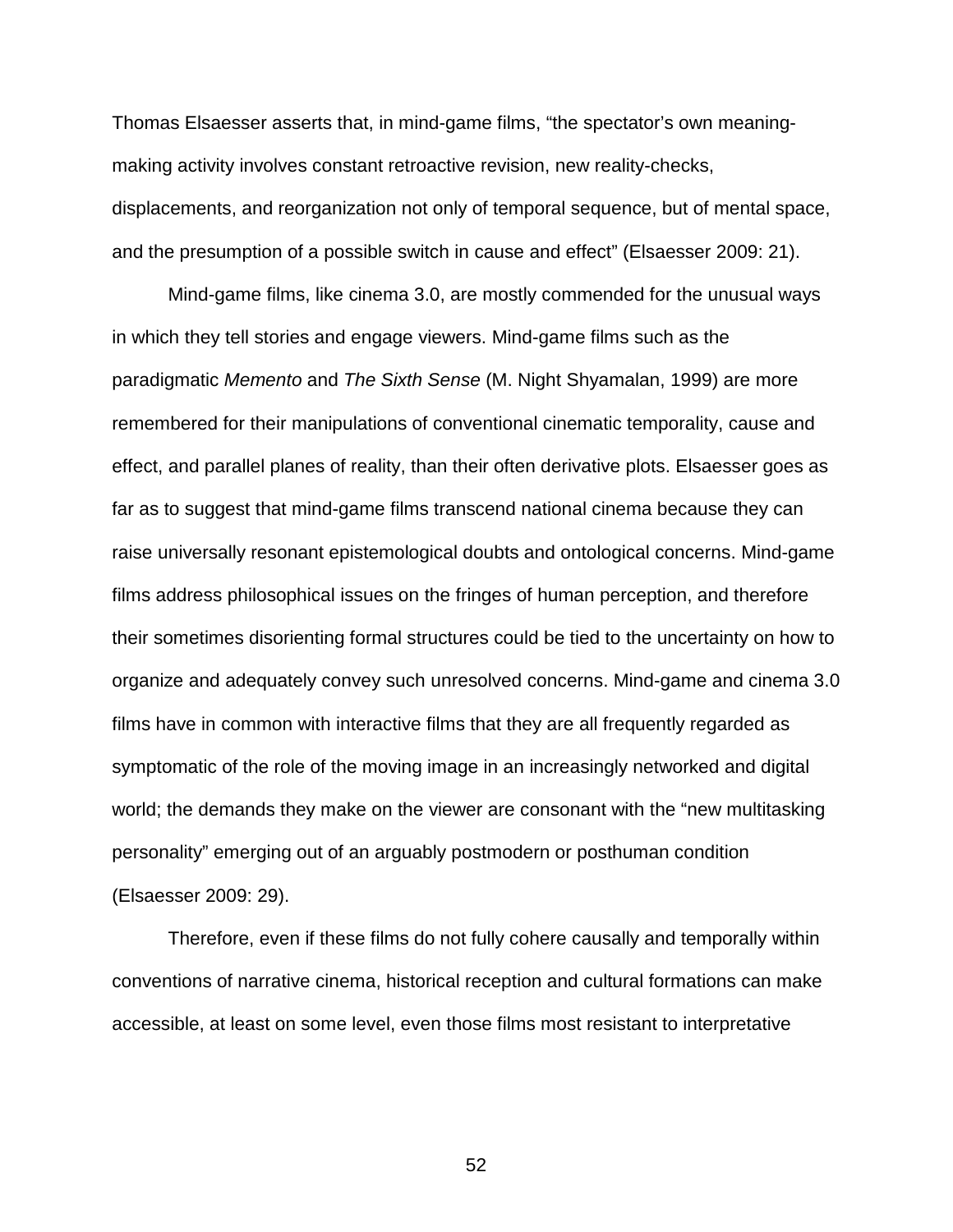legibility.<sup>[7](#page-52-0)</sup> In the case of interactive films as well as cinema 3.0 and mind-game films, their debatable reflection of universal sensibilities and conditions (including pathologies such as schizophrenia and obsessive-compulsive disorders, which are usually amplified by erratic editing patterns and style) makes them engaging on a human level that is capable of transcending aspects of reception such as national heritage or gender. However, the contextualization of these filmmaking trends and themes within the evolutionary framework of technological developments can lead to deterministic assumptions about the impact of technology on the aesthetics of cinema and on cultural or global perception at large. Moreover, such interpretations contribute to a limited understanding of contemporary identities, whereby the medial distinction of the "digital" is used to reconcile variants of human experience and expression, such as national, cultural, and phenomenological differences.

Timothy Corrigan suggests that historical and cultural distance can produce new interpretations of films (Corrigan 1991). However, in the case of IC prototypes such as *Kinoautomat*, it seems that the justification of their contemporary relevance in retrospective analysis actually reveals an ahistorical and depoliticized excavation of these works for the sake of (retroactively) historicizing the roots of digital media. In attempting to place digital media within the broader context of media evolution, purported precursors of these media run the risk of being reductively re-historicized (or *miscontextualized*) in that they are valued primarily for their relation to new(er)–that is, subsequent–media, and for the way they illuminate current media trends and discourses. Ironically, in trying to provide a broader understanding of new media by

<span id="page-52-0"></span> $7$  For instance, contemporary reception, contextual information, and aesthetic or narrative-formal understandings of a film can stimulate possible reading approaches.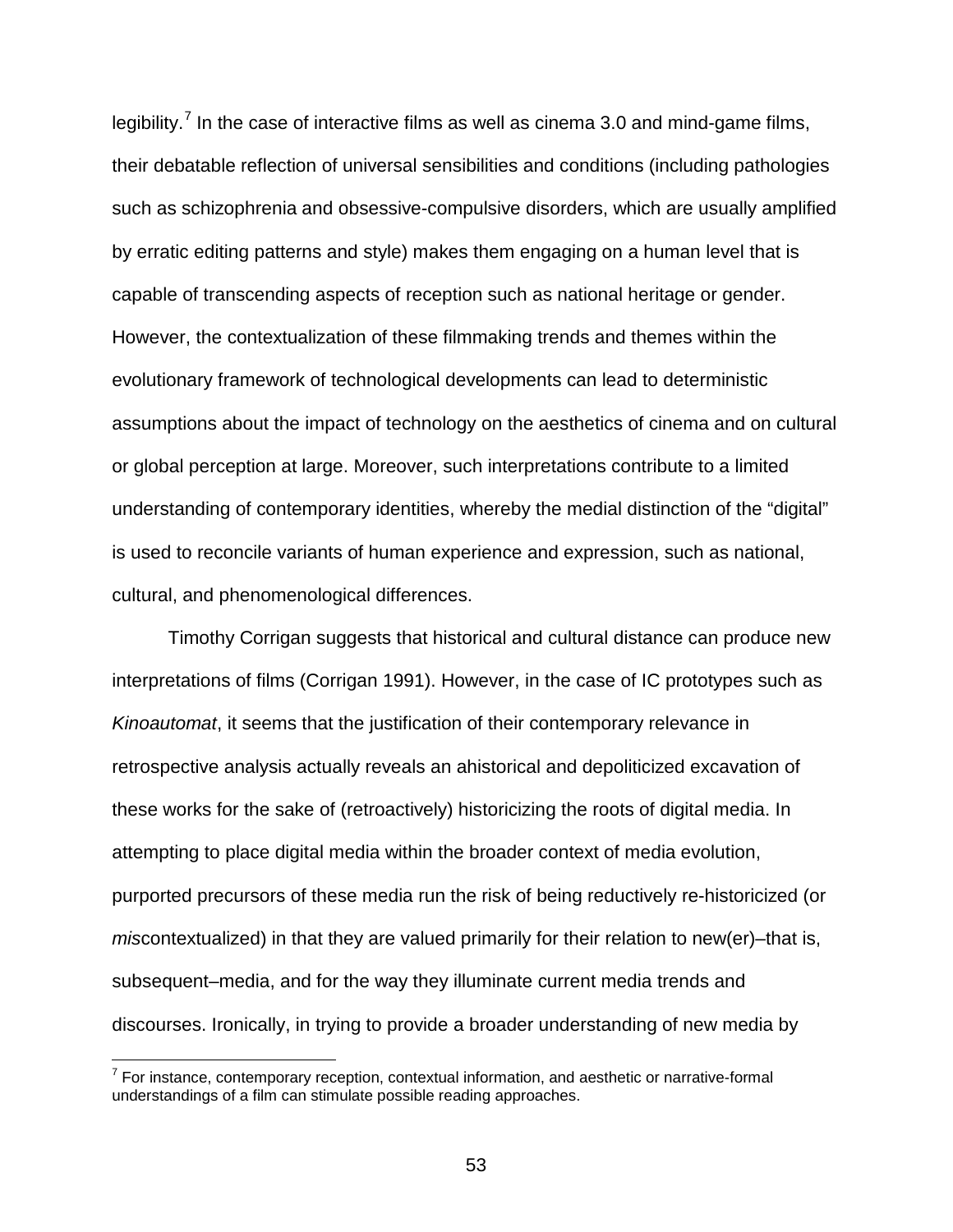locating their roots in earlier traditions, the particularities and distinct traditions of older media are often distorted or overlooked.

Consider, for instance, what is at issue in recent digital media theorists' "rediscovery" of avant-garde and Surrealist directors like Dziga Vertov and Luis Buñuel as database filmmakers. Manovich and Marsha Kinder, among others, argue that the methods of these visionary filmmakers adhere to a database logic that is paradigmatic of the ways in which the digital culture organizes and interacts with information.<sup>[8](#page-53-0)</sup> In forging such a parallel between older, (contested) equivalents to database logic and to digitally oriented ways of structuring the selection and combination of information, the database metaphor risks losing its contextual particularity in both historical periods. If indeed what is now identified as database logic can be traced back to pre-digital methods, then it is more indicative of a sociocultural evolutionary process of relating to information than an emblem of the ways we now interact with new media.

Lev Manovich describes Vertov's landmark *Man with a Movie Camera* (1929) as "a database of new interface operations that together aim to go beyond simple human navigation through physical space," declaring that "the avant-garde became materialized in a computer" (Manovich 2001: xxx–xxxi). While we can agree that commands like cut, copy, and paste are homologous in some respects with analog practices such as the Dadaist cut-up technique and avant-garde collage, the association between them is not as straightforward as Manovich proposes; an algorithmic approach to filmmaking undermines the traditions from which distinct and interrelated cinematic movements arise. Manovich likens the montage practices of Vertov and the New Vision

<span id="page-53-0"></span><sup>&</sup>lt;sup>8</sup> Marsha Kinder cites Buñuel's cut and paste method of non-linear screenwriting as exemplary of the mechanism of the digital database (Kinder 2002b).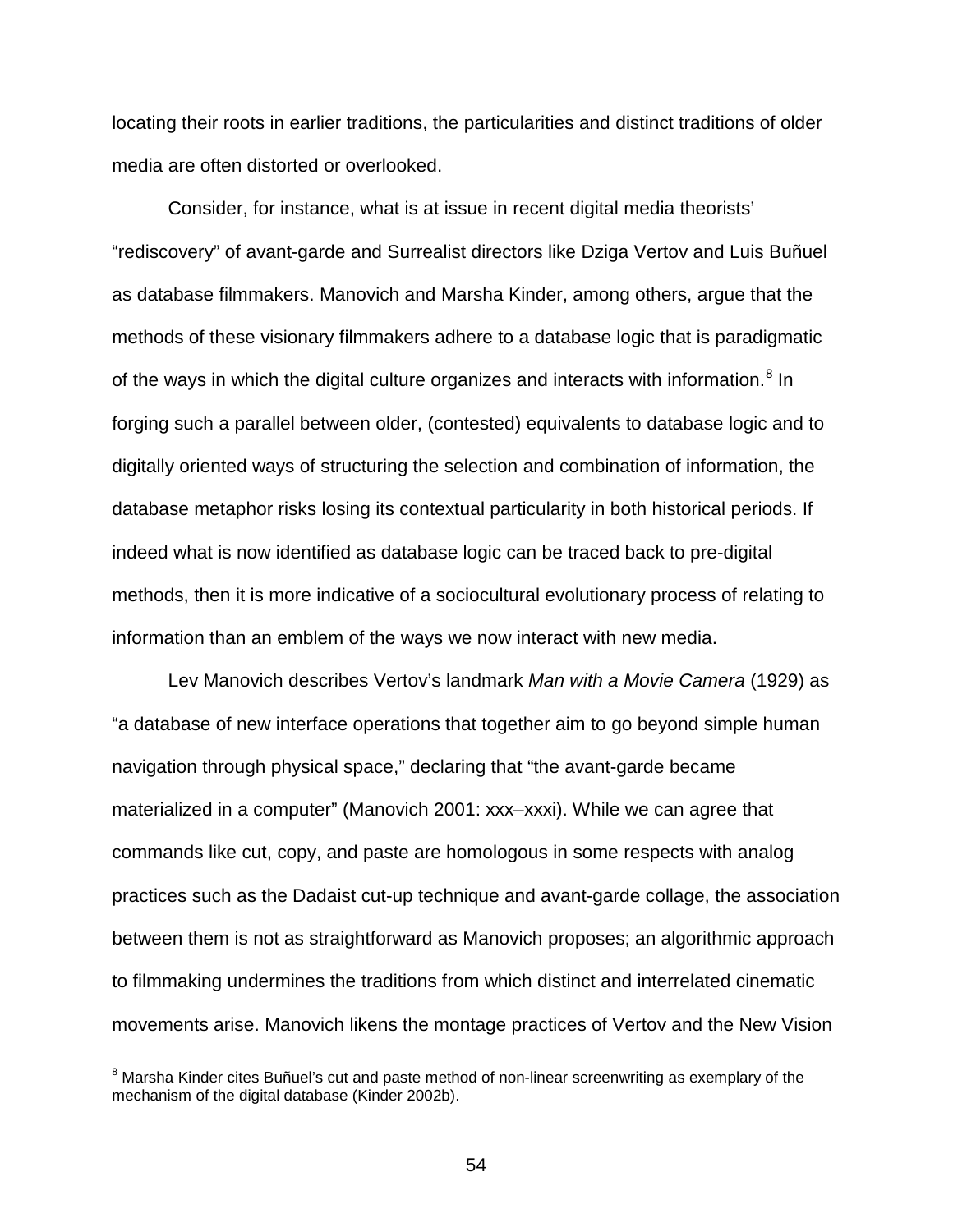movement of the 1920s to the arguably transcultural, globalized database interface of contemporary, post-GUI computing. He claims that the only area in which the connection between storage media and database forms is universal is cinema, whereby "the storage media support the narrative imagination" (233). $9$ 

In classifying *Man with a Movie Camera* as predominantly database cinema, and hence proclaiming it the "most amazing catalog of film techniques," Manovich underrepresents other aspects of the film's historical and political particularity (241). The only reference Manovich makes to the socio-political context of the film in his analysis of the film's organizational techniques is when he cites, in passing, Vertov's philosophy of the kino-eye as "the communist decoding of the world" (241). Even though the film was not intended to be a conventional realist documentary, it nonetheless retains part of its referentiality to an external reality of early twentieth century Soviet life. Admittedly, it is difficult to distinguish between certain tenets of socialist realism, indexical value, and artistic experimentation in Vertov's work, but by limiting analysis of the film to its database-like qualities we run the risk of distorting its historical significance and reception. Manovich speculates that "the original viewers of Vertov's film probably experienced it as one long special-effects sequence," but he does not elaborate on how these effects acquire meaning in light of Vertov's *Kino-Glatz* [Cine Eye] sensibility (241). Manovich's reductive interpretation of the film's contemporary reception undermines crucial factors such as the film's resonance within the industrial-urban mythology of Communist Russia, and the film as a testament to–and commentary on–technical

<span id="page-54-0"></span> $9$  It should be noted that Manovich's views on the relationship between narrative and database are not consistent if we take his entire body of work into account. Sometimes he sees the two as contradictory, while other times he sees them as supplementary.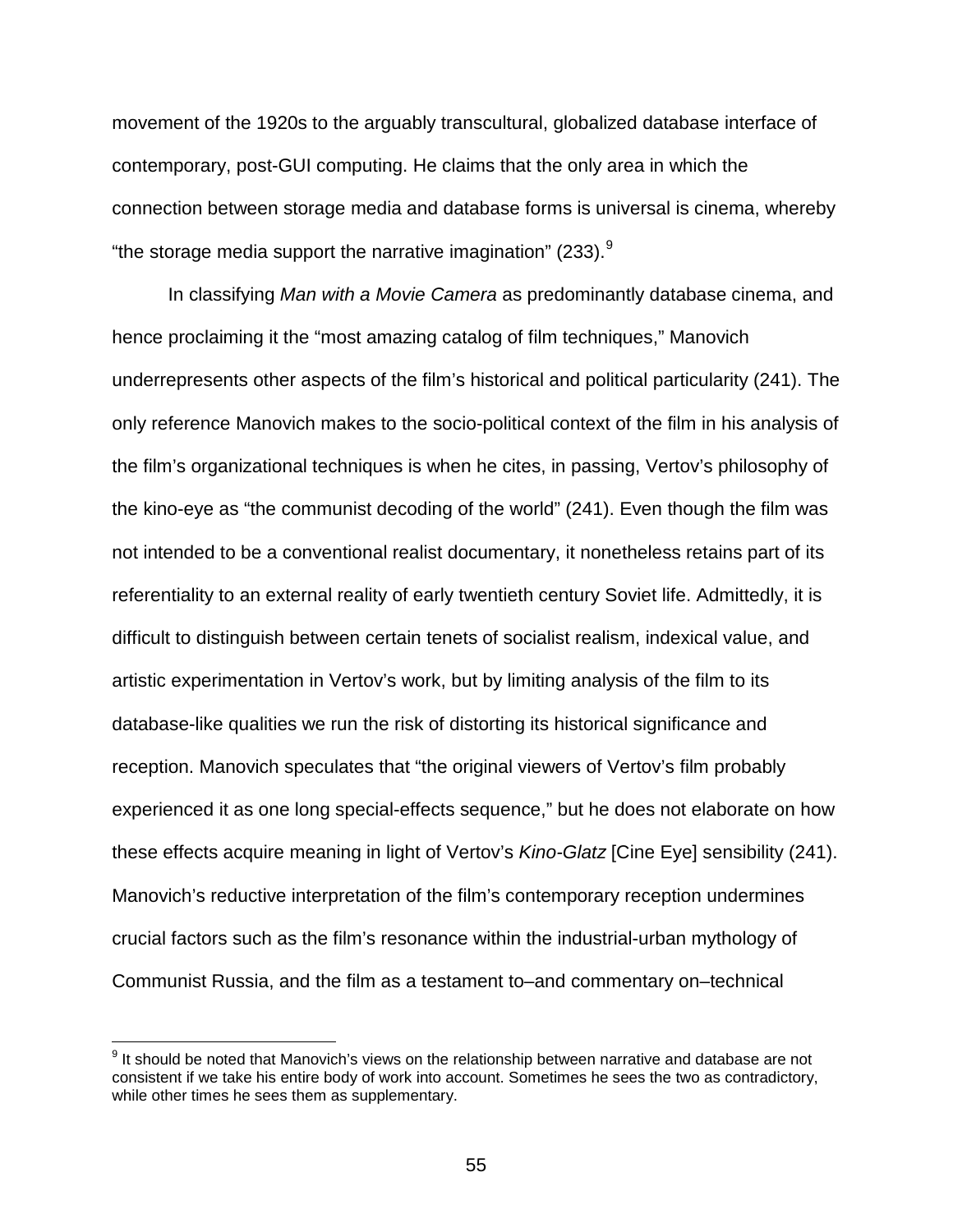modernization. Furthermore, the anachronistic assertion that the film looked like "one long special-effects sequence" undermines other possible interpretations of its contemporary reception, such as the uncanny effect experienced by local audiences when seeing familiar city places in a possibly new light. Although Manovich could be mentioning the "special effects" of the film in order to propose an expanded definition of the digital, he myopically approaches the stylistic and technological innovations of avant-garde filmmaking by only considering them in relation to their contemporary digital parallels.

The database metaphor also undermines the film's distinctive temporality, as the database is largely seen as atemporal or possessing a malleable temporality. However, even in *Man with a Movie Camera*, there is a sense of temporally motivated progression. The sequences amounting to a day in a Soviet city (actually, various cities) in the late 1920s are framed or intercut by mise en abyme sequences of audiences watching the film and of the film being edited, but this does not interrupt the temporal flow from dawn to dusk that motivates the film-within-a-film's narrative progression. Regarding database cinema as a cinema that "forces the viewer to imagine there could be other configurations" can be a productive analogy, but only if we go beyond the computing metaphors of the filmic text and explore the polysemic text itself and–by extension–its multiple reception contexts (Daly 2010: 90).

Surprisingly, Umberto Eco's proposed subcategory of "work in movement"–a category of the open work in art–has not been extensively applied to hypertext or interactive works, despite the fact that it appears to be a more apt description than database narrative or the broader category of the open work. Work in movement refers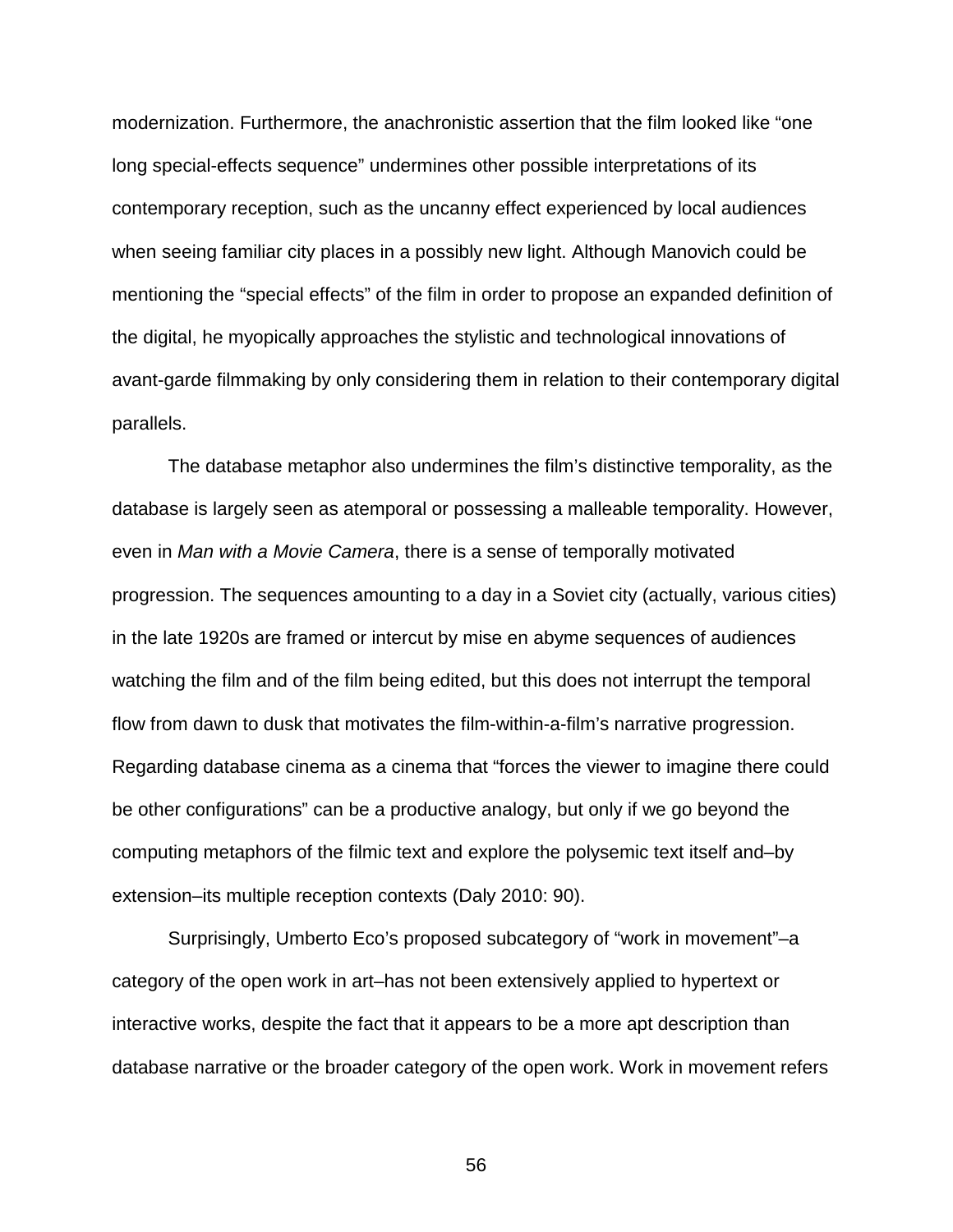to works where the author "offers the performer the opportunity for an oriented insertion into something which always remains the world intended by the author ….the author offers the interpreter, the performer, the addressee a work *to be completed*" (Eco 1989: 19). Keeping in mind the presence of an author(s) reminds us that interpretations and narrative trajectories are finite, not unlimited or automatically generated.<sup>[10](#page-56-0)</sup>

Used in similar contexts as the notion of the open work in academic categorizations of interactive art, Deleuze and Guattari's rhizome is another popular concept that is often used to envision the web-like structure of interactive works. Deleuze and Guattari posit the rhizome as different than arborescent structures that branch out from a single point. They state that "there are no points or positions in a rhizome, such as those found in a structure, tree, or root" (Deleuze & Guattari 1987: 8). The most important characteristic of the rhizome is that "it has multiple entryways" and is comprised of plateaus that "can be read starting anywhere" and can be related to each other at any point (Deleuze & Guattari 1987: 12, 22). This definition has inspired new media theorists to speculate on the unlimited creative potential of digital media, and has also given rise to speculations on new modes of film production and reception. D.N. Rodowick, for instance, argues that, "with respect to digital technologies, cinema is reinventing itself–just as it has done in previous periods of technological transition–by producing stylistic innovations" (Rodowick 2007: 30). Rodowick, along with other film theorists, asserts that these new advancements render the "spectator no longer a passive viewer yielding to the ineluctable flow of time" (177). This coincides with Eco's mention of Belgian composer Henri Pousseur. According to Eco, Pousseur has

<span id="page-56-0"></span> $10$  "Author" here is used in a hypothetical sense to remind us that these works originate from somewhere and someone.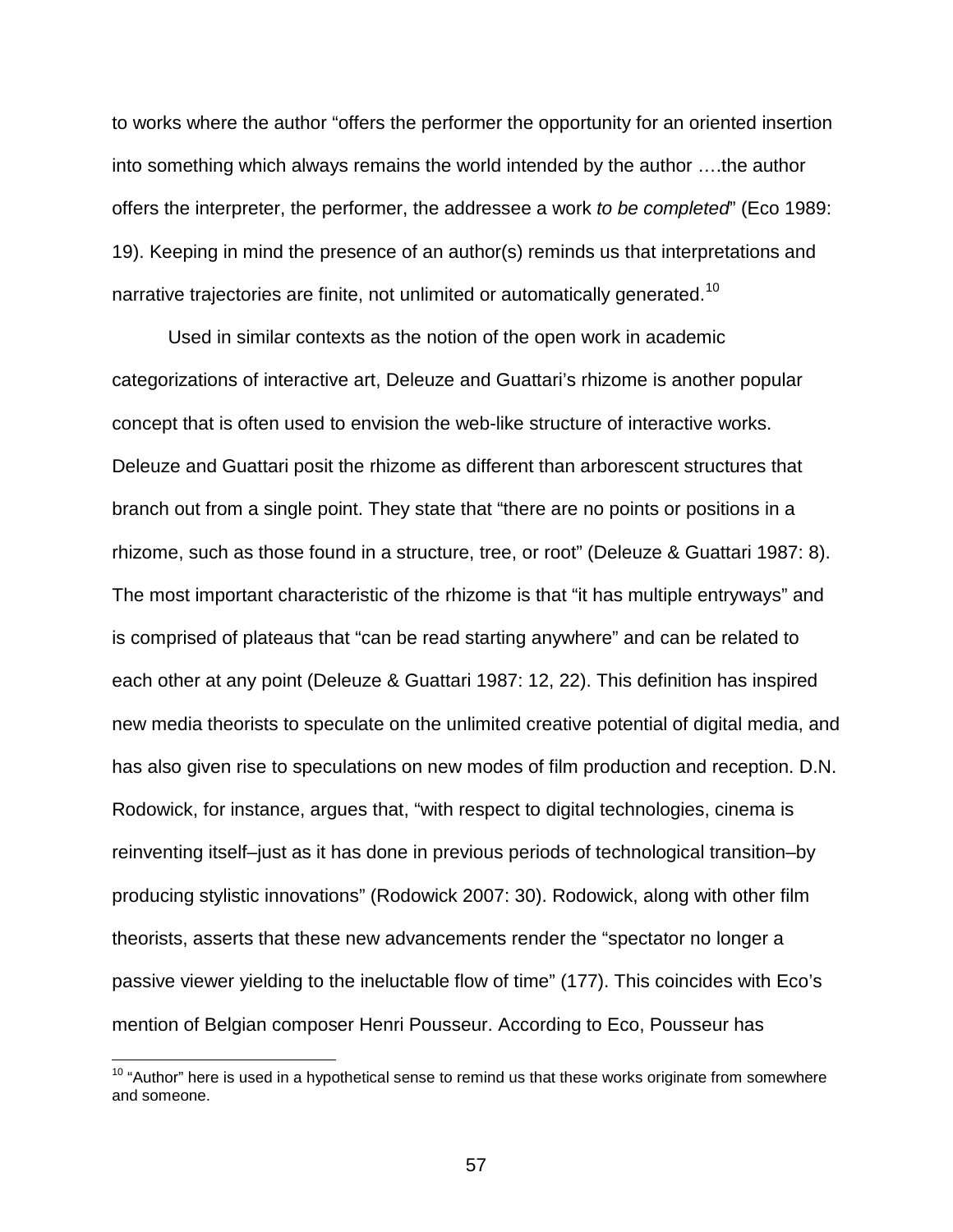observed that the poetics of the open work tends to encourage "acts of conscious freedom" on the part of the performer, and place him at "the focal point of a network of limitless interrelations" (Eco 1989: 4).

The allusion to "limitless interrelations" certainly has rhizomatic undertones, and may lead us to the conclusion that both the open work and the rhizome might describe the navigation and reception of interactive films and other artworks. However, Deleuze's concept of the rhizome seems more aptly suited to forms of new media that are *not* cinematic. It characterizes the hypertextual and multi-tasking mode of surfing the Web, but cannot be neatly applied to existing forms of IC (or even to most genres of digital literature).<sup>[11](#page-57-0)</sup> Most interactive films must, in fact, begin from a specific place–typically an introductory clip and/or instructions that orient the viewer on how to interact with the film. Remote-controlled interactive works, for example, usually begin with an instructional video on how the viewer must repurpose the control buttons of their remote control in order to successfully navigate the ensuing film.

A suitable example that does not quite fit into the above-mentioned paradigms is North America's first interactive film, *Late Fragment* (2007), directed by Daryl Cloran, Anita Doron, and Mathieu Guez. The film centers on three main characters whose lives

<span id="page-57-0"></span><sup>&</sup>lt;sup>11</sup> Peter Weibel's paraphrase of the Deleuzian rhizome sums up its appropriateness within the logic of new media. Weibel sees the rhizome as synonymous to a network, and argues that "a network in which every point can be connected with any other point is a precise description of communication in the multiuser environment of the World Wide Web and the allusive, open-ended image and text systems derived from it. These narrative systems have a rather algorithmic character" (Weibel 2002: 50). The only erroneous aspect of Weibel's analysis is that the words "narrative" and "communication" become conflated–a common mistake that has led to the equating of all forms of digital communication with that of new media narratives. This conflation is also evident in Eco's *The Open Work* (1987), where he applies information theory to the aesthetics of some open works to test whether "in the end, a work of art can be analyzed like any other form of communication" (Eco 1987: 68). Deleuze and Guattari's rhizomatic structure is actually more applicable to the film and media studies discipline as a whole, rather than specific objects of study. Like a rhizome, the discipline "ceaselessly establishes connections between semiotic chains, organizations of power, and circumstances relative to the arts, sciences, and social struggles" (Deleuze & Guattari 1989: 7).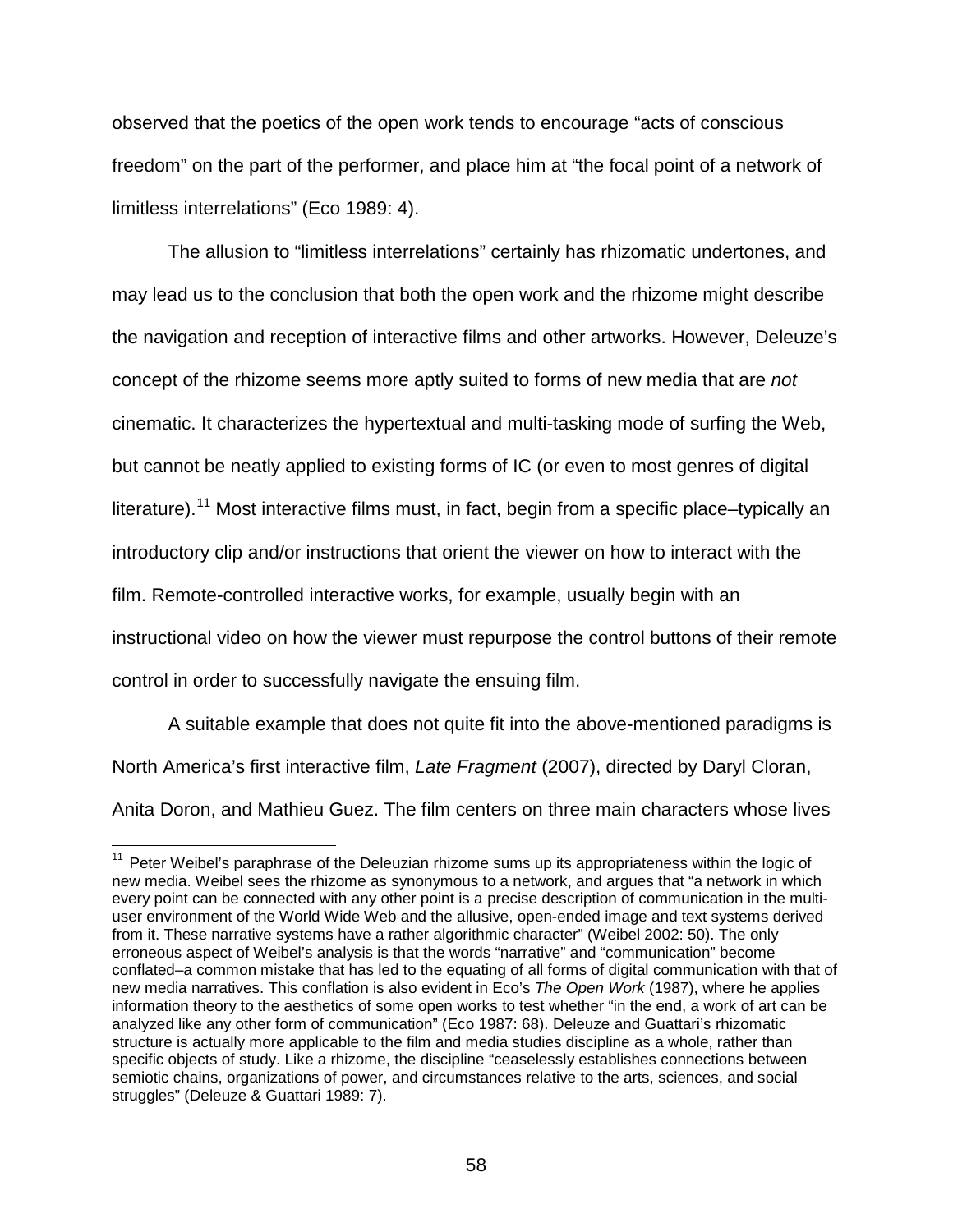loosely interlock during a restorative justice meeting. The viewer is put in the position of uncovering their backstories in order to find out how and why they ended up at the meeting. In home viewing, the viewer uses the remote control to unlock additional scenes involving the character(s) whose story the viewer wishes to learn more about. Viewers may "enter" scenes from different points, which can lead to the omission of significant details.<sup>[12](#page-58-0)</sup> Although some narrative information may escape the viewer– especially if the viewer is not patient and methodical enough to devote several hours interacting with the DVD–all the pieces of the narrative puzzle have been planted by the writers/ directors. The interpretation of some events in the film might vary in its profundity, but the film is still less open-ended than the metaphors of the open work and the rhizome suggest.

In *Late Fragment* and many other interactive films, the viewer must assemble a predetermined sequence of events. In some cases, if the viewer fails to accumulate the information planted by the directors, the film loops back to decisive moments that the viewer must not miss, thus further undermining the freedom of the viewer to control the reconstruction of the story. In addition, *Late Fragment*'s navigational scheme disempowers the viewer more than straightforward choose-your-own-adventure-style films such as the children's animated film *Choose Your Own Adventure: the abominable* 

<span id="page-58-0"></span> $12$  An example is the recurring scene where a daughter and father are watching TV together in the family living room. At some points, the scene begins and/or ends with a static shot which only shows the two of them. However, the complete, longer version of the scene reveals that the mother, Faye, is actually standing by the doorway, listening in on their conversation. This is a subtle hint that the mother is aware of the father's sexual harassment of her daughter, but chooses to take no action to prevent it. The more scenes from Faye's story the viewer watches prior to the full version of the aforementioned scene, the more meaningful this interaction becomes. However, the scene selection appears to be somewhat random (even if the viewer consciously clicks on specific moments in a scene to change the trajectory), as the full scene may occur towards the beginning of the film, thus not allowing the viewer to read more into the editing and mise-en-scène.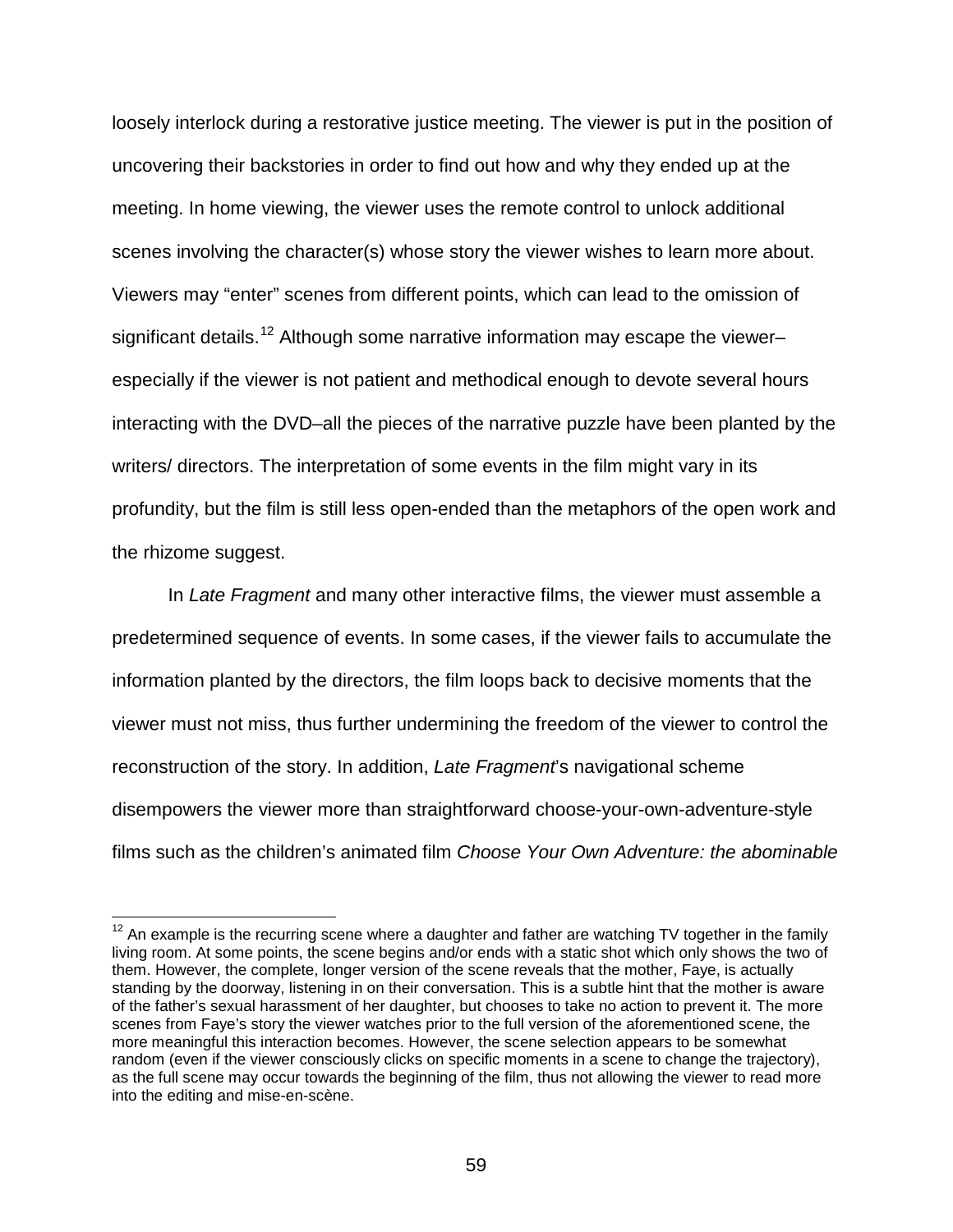*snowman* (Bob Ducette, 2006). *Late Fragment*'s viewer is never fully aware of how his/her interaction determines the narrative sequence. In the instructional video preceding the film, the viewer is simply told to click on the character(s) she or he wishes to learn more about; by clicking on a character as she or he appears on the screen, the viewer accesses more of that character's back-story scenes. If the viewer does not use the remote during a character's scene, then she or he is shown a scene from another character's story right after. However, if the viewer continues to favor one character over the others by clicking Enter on the remote control during that character's scenes, then after a while (typically after 2–4 scenes) the film automatically switches to another character's scene. Thus, the instructions on how to navigate film (as laid out in the introductory video) are provisional, and not always applicable to the overall structure of the film. Perhaps this is where the rhizome metaphor would be appropriate: the viewer does not create a rhizome through interactions with the film – the viewer simply navigates a pre-existing rhizomatic or maze-like structure. Unlike digital media such as the Internet, where the user can actually *add* branches (or plateaus) to an expanding rhizome (for example, by building a web site and linking it to other web sites), the majority of interactive films do not allow the viewer to add to the film's content.<sup>[13](#page-59-0)</sup>

For theorists such as Lunenfeld and Jenkins, a rhizomatic structure is better suited to distribution and reception patterns of open works, rather than their aesthetics. Lunenfeld points out that there is too much focus on interactivity within narrative, and within the vehicle of the narrative (i.e., its medium), rather than on the hypercontexts

<span id="page-59-0"></span> $13$  Fan practices that often involve remixing existing content to create new narratives constitute an exception to this, and also expand the definition of interactive cinema (although they are more willingly accepted as "interactive" than "cinema" by traditional film theorists). In addition, Thomas Elsaesser uses the Deleuzian term "rhizomatic" to describe films that gain an online fan following (Elsaesser 2009: 11, 23).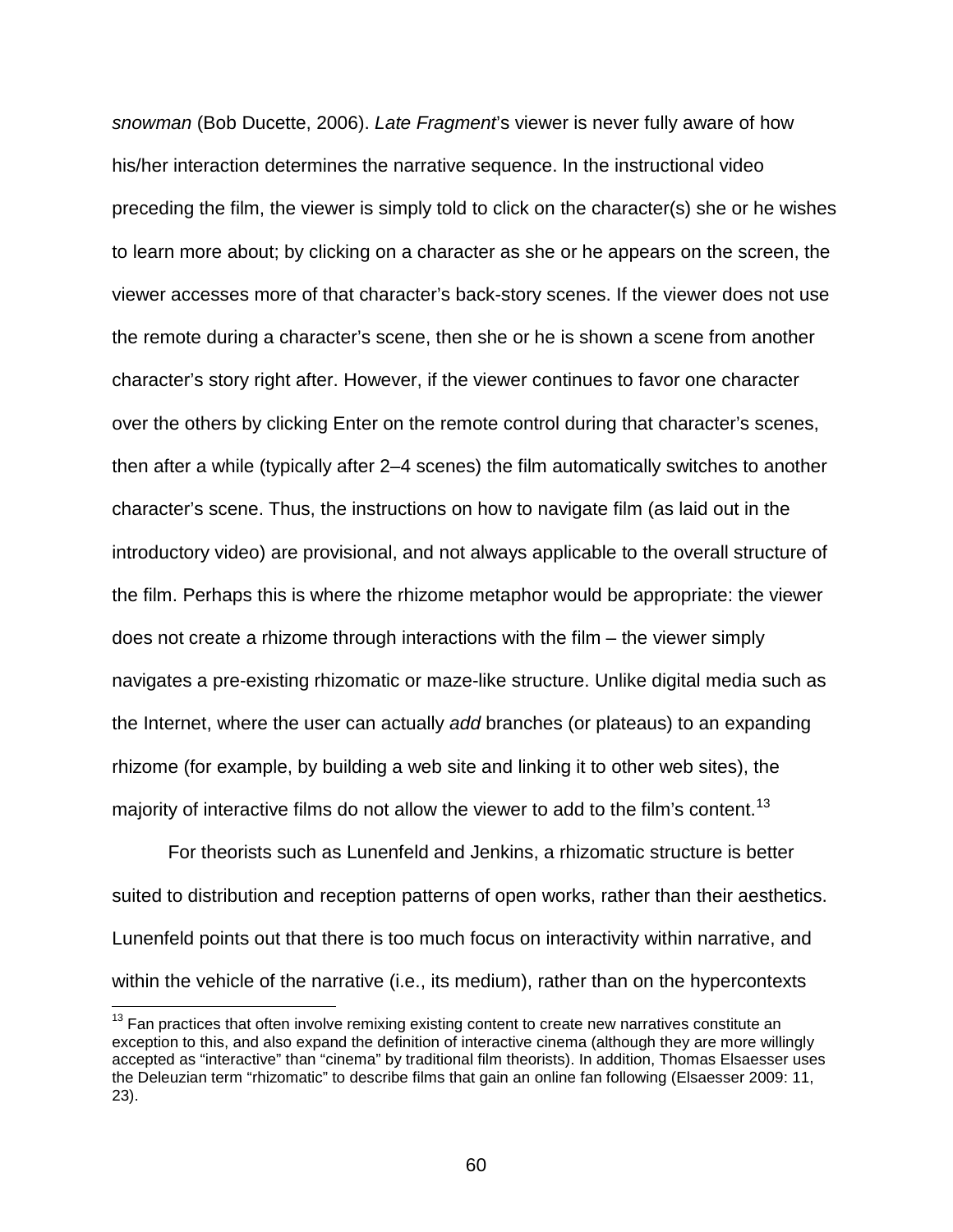that demonstrate how a text interacts with "a rhizomatic and dynamic interlinked communicative community" (Lunenfeld 2004: 383). This approach inevitably expands the definition of interactivity to include non-interactive cross-media works such as *The Blair Witch Project* (Daniel Myrick & Eduardo Sanchez, 1999) [Lunenfeld's case study] and *The Matrix* (Andy Wachowski & Lana Wachowski, 1999) and *Star Wars* (George Lucas, 1977) franchises [Jenkins' case studies].<sup>[14](#page-60-0)</sup> Hypercontexts draw attention to paratextual and extra-textual dimensions of a film or television show, such as promotional products, varied fan communities, and systems of distribution. Erkki Huhtamo similarly argues that if we are to use interactivity to define our relationship to technology, then we must relate this notion to wider social and ideological formations that succeed modernity (Huhtamo 2000).

In order to dispel the ahistoricity that is characteristic of some new media theories of interactivity, we must ground our critical discourses materially and contextually rather than just theoretically. Contextually here does not refer to a chronological framework consisting of simply identifying the predecessors of new media to argue that they are not actually *new* (and thus point to the obvious fact that the time frame implied by the term "new media" is precarious). As Huhtamo states, "we should resist the temptation to look at things in the past merely as an extended prologue for the present" (Huhtamo 2000: 110). Rosemarie Scullion's argument that "films can display their historicity by capturing and conveying the sensibility of a certain age" is too simplistic to account for multivalent plural notions of film histories that inevitably include teleological, historiographical, and temporal considerations (Scullion 2011: 128).

<span id="page-60-0"></span><sup>&</sup>lt;sup>14</sup> According to Jenkins, cross/transmedia storytelling refers to the unfolding of a narrative across various media platforms that aid the concurrent development of various facets of that narrative (Jenkins 2006b).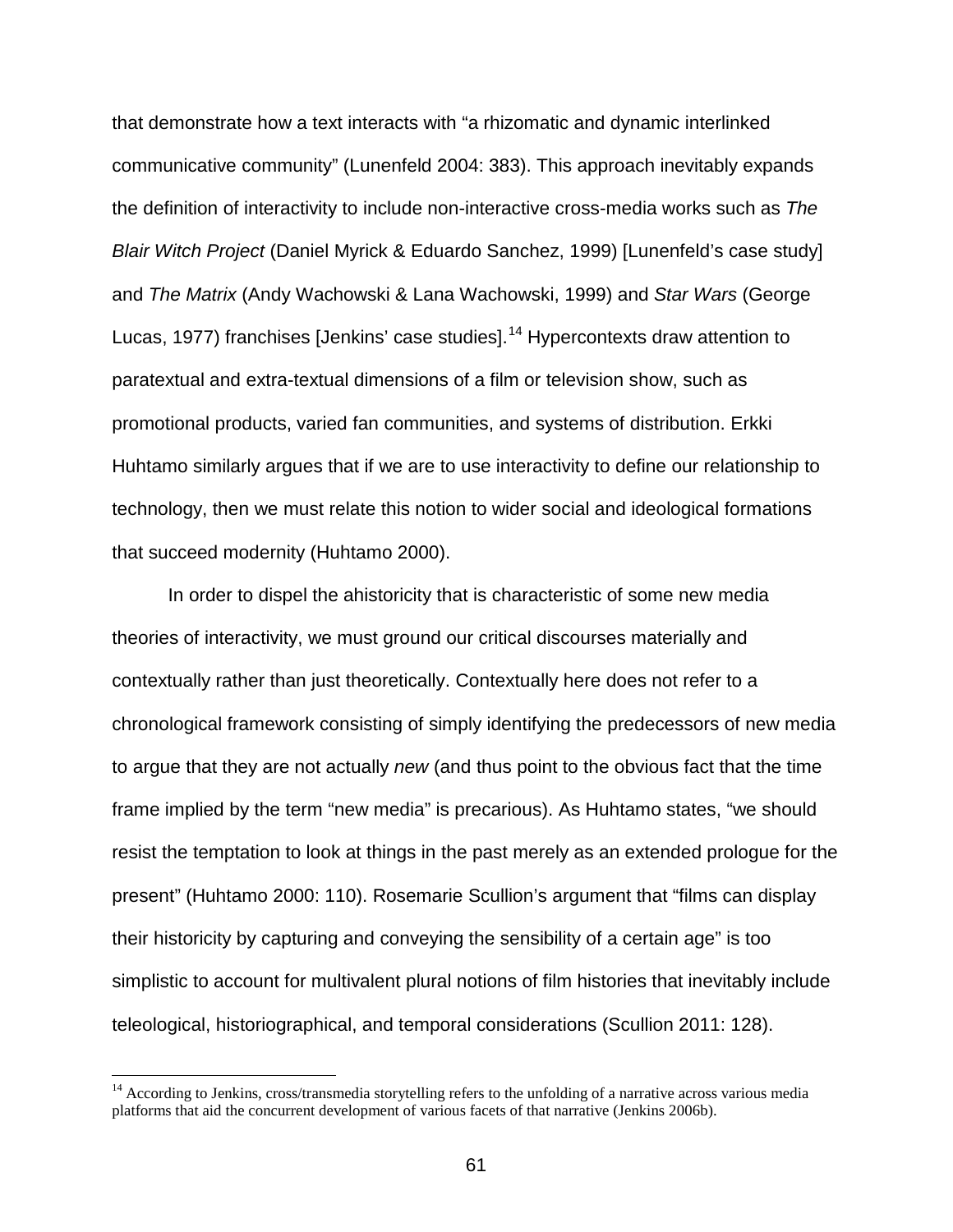Nevertheless, films should not be denied their potential for historical specificity just because it is now becoming customary–and easier–to privilege newer methodologies that resonate with emerging fields such as the digital humanities (such as distant reading and data text mining methods, to be discussed in Chapter 3).

With the objective of fully grounding the discourse of IC historically, we must also investigate the specificity of socio-cultural contexts and philosophies of interactivity. In other words, while there is a consistent–and, even, transnationally and transhistorically resonant–mythology attached to the term interactivity, there are also subordinate discourses associated with the term that have historical, social and/or political particularities. These particularities enable us to regard interactivity as more than a technologically oriented phenomenon, and to examine interactivity beyond the deterministic developmental and ontological path that leads to–and typically ends with– digital media. Such an approach would also enable us to conceptualize media history as more than the history of media: as the history *in* media, a history that encompasses much more than just the technological development of media, and–above all–a discontinuous history that allows for contradictory or non-compatible visions of the past.

# *Kinoautomat* **as Case Study for Hybrid Analytical Frameworks**

A productive place to begin establishing early IC's variable and inconsistent nature is *Kinoautomat: Člověk a jeho dům* (*Kinoautomat: One Man and His House*). The film was originally produced in 1966–7 by a Czech team led by the filmmaker Radúz Činčera and is significant for a number of reasons. First of all, it is often cited as one of the prototypes of IC because of its use of an interactive voting system that allowed the audience to use their green  $(= Yes)$  or red  $(= No)$  buzzers (or sometimes voting cards)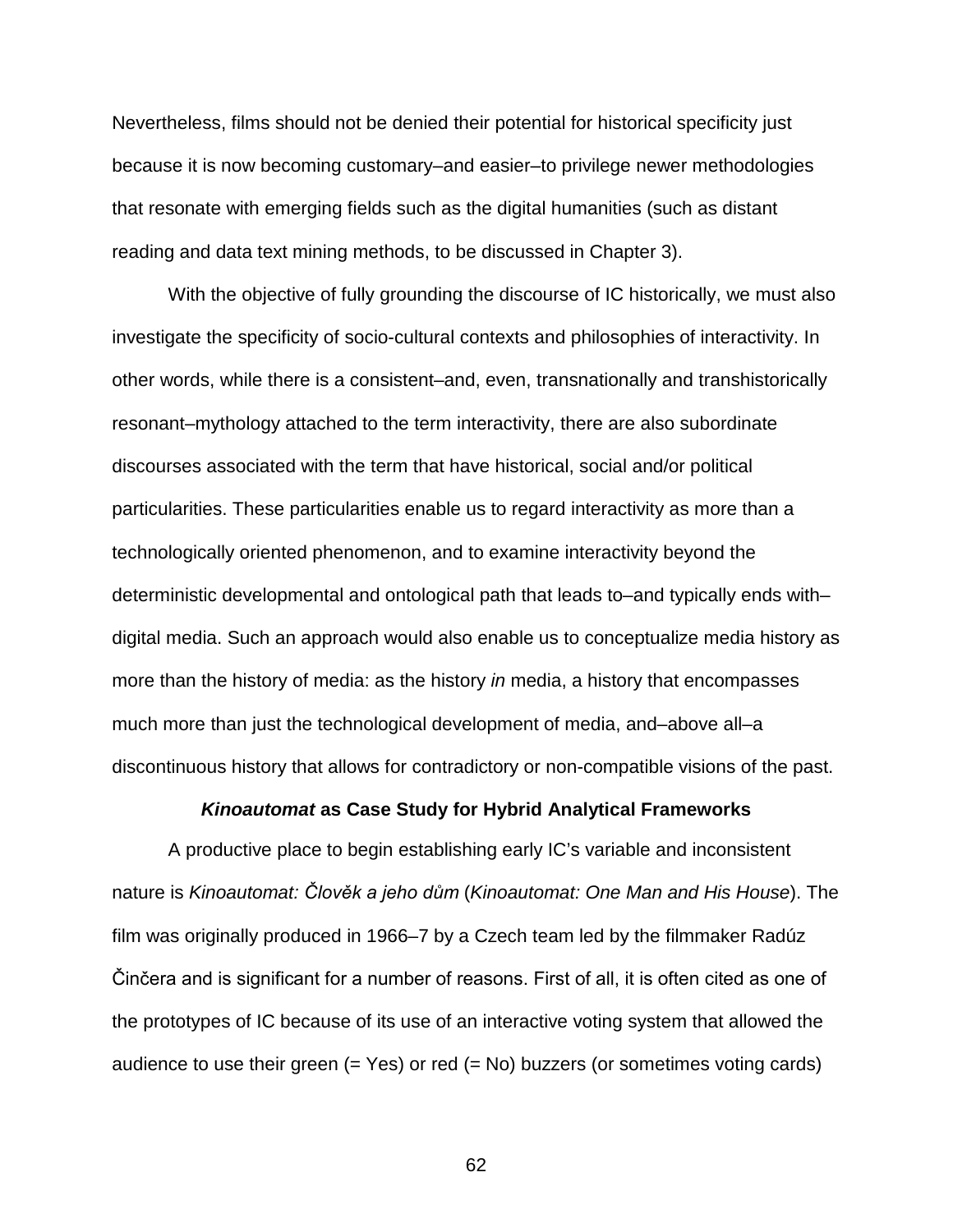to determine the development of the story.<sup>[15](#page-62-0)</sup> The film is retrospectively acknowledged as an early example of Expanded Cinema: it attempted to expand the cinematic space through a live performance component, and to promote an expanded consciousness of cinema by redefining the role of the spectator. The 1967 International and Universal Exposition (Expo 67) in Montreal, where *Kinoautomat* was showcased along with other influential works, inspired Gene Youngblood's *Expanded Cinema* manifesto (1970), which proposed his synaesthetic notion of cinema as expanded consciousness. *Kinoautomat* is also an early demonstration of the myths associated with interactive technologies, anticipating ahead of its time the mainstream hype surrounding interactivity in the 1990s.

*Kinoautomat* is regarded as a prototypical example of the database logic of IC. The name *Kinoautomat* draws inspiration from the idea of a movie (*kino*) vending machine (*automat*), from which a narrative trajectory is selected out of a store of options. Vending machines let the consumer see the options available (either through a glass or as images) prior to making a selection. Today, movie vending machines such as the ubiquitous Redbox are perhaps an example of the modern convergence of database and vending machine because they present all the options available to the viewer visually and in an informational database through which the user makes a selection. Therefore, it is easy to make superficial connections between the database and the vending machine, even though the analogy is problematic. Perhaps the only critic who openly notes the connection is Chris Hales, in observing "the often raised

<span id="page-62-0"></span> $15$  In theaters equipped with custom electronic voting consoles (including the space at Expo 67, and more recent screening locations), the viewers' color-coded votes were displayed along the periphery of the screen. In conventional theaters, including Prague screenings, the voting was done using color-coded cards.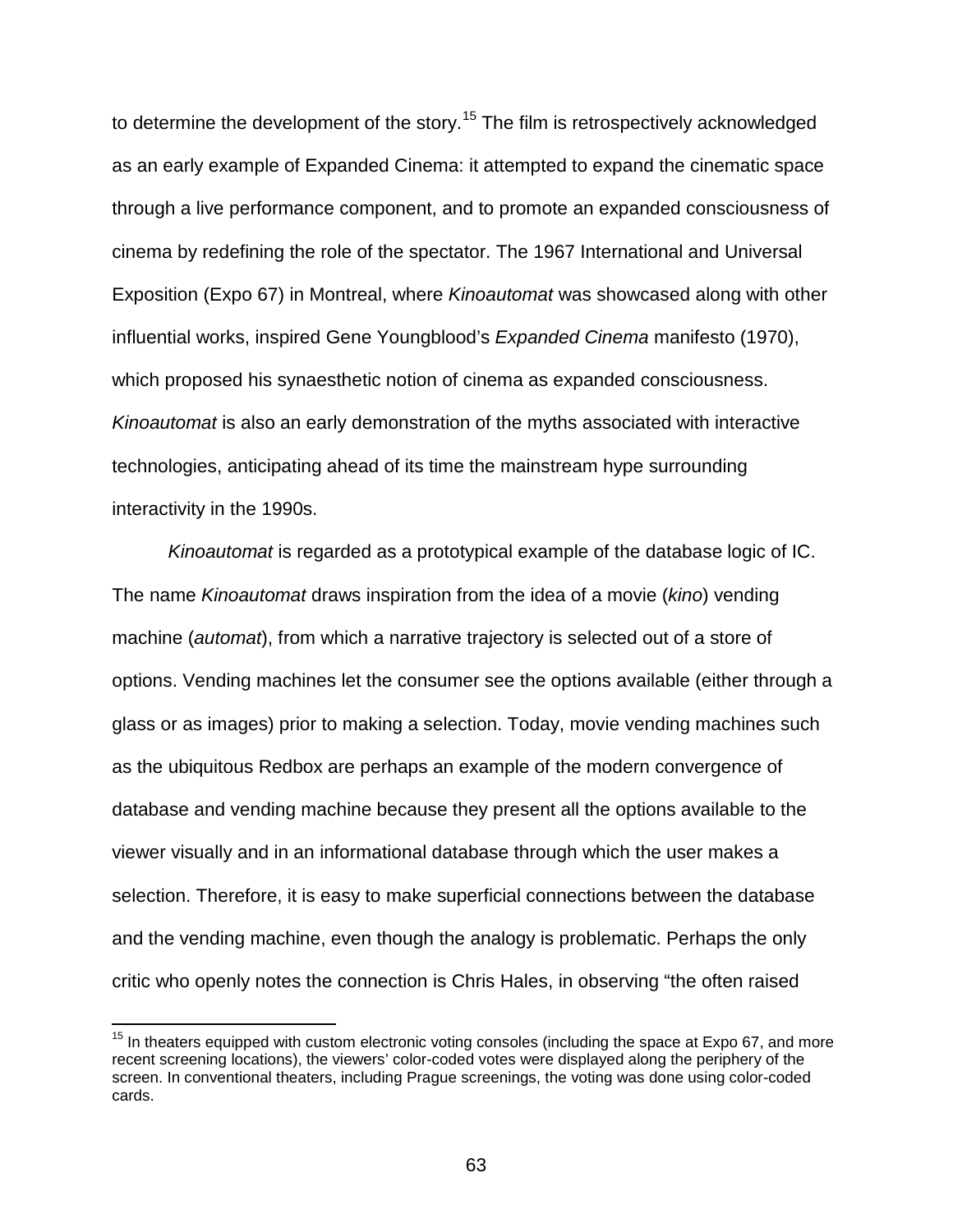criticism that making choices in an interactive narrative made from pre-made segments is hardly more sophisticated than pressing the required combination of buttons on a hotdrink vending machine" (Hales 2005: 64). Hales does not equate the organizing principles of the vending machine with the logic of a narrative database, but instead draws a parallel between the limited (inter)actions they both allow their users. Thus, Hales taps into another Czech meaning for kino-automat, one that centers on the process of automation; in this respect, the user's role is either that of a bystander in the automated narrative-vending process, or that of a component in the automation (in that he/she is needed to insert currency and push buttons to initiate the vending process, but has no control of the mechanisms behind the delivery of the product). The possibility of the user executing (or becoming part of) the machine's logic resonates with Huhtamo's view of interactive media as a type of convergence of the "two earlier models of the human-machine system: they adopt from mechanized systems the constant interplay between the 'worker' and the machine, sometimes to the point of 'hybridization' " (Huhtamo 2000: 107).

*Kinoautomat*'s interactive connection not only makes the film relevant to recent discussions of new media interactivity, but also is the defining trait that made it internationally appealing in the context of Expo 67. Expo 67 in Montreal, Canada, featured cutting-edge artworks from several countries, and assigned different locations (pavilions) for each country's display. The overall theme of the Expo was cosmopolitanism, and was materialized in networked projects that encouraged mobile spectatorship and stimulated new worldviews. Paradoxically, the geographical locale of the exhibit caused the Expo to become inextricably associated with Canadian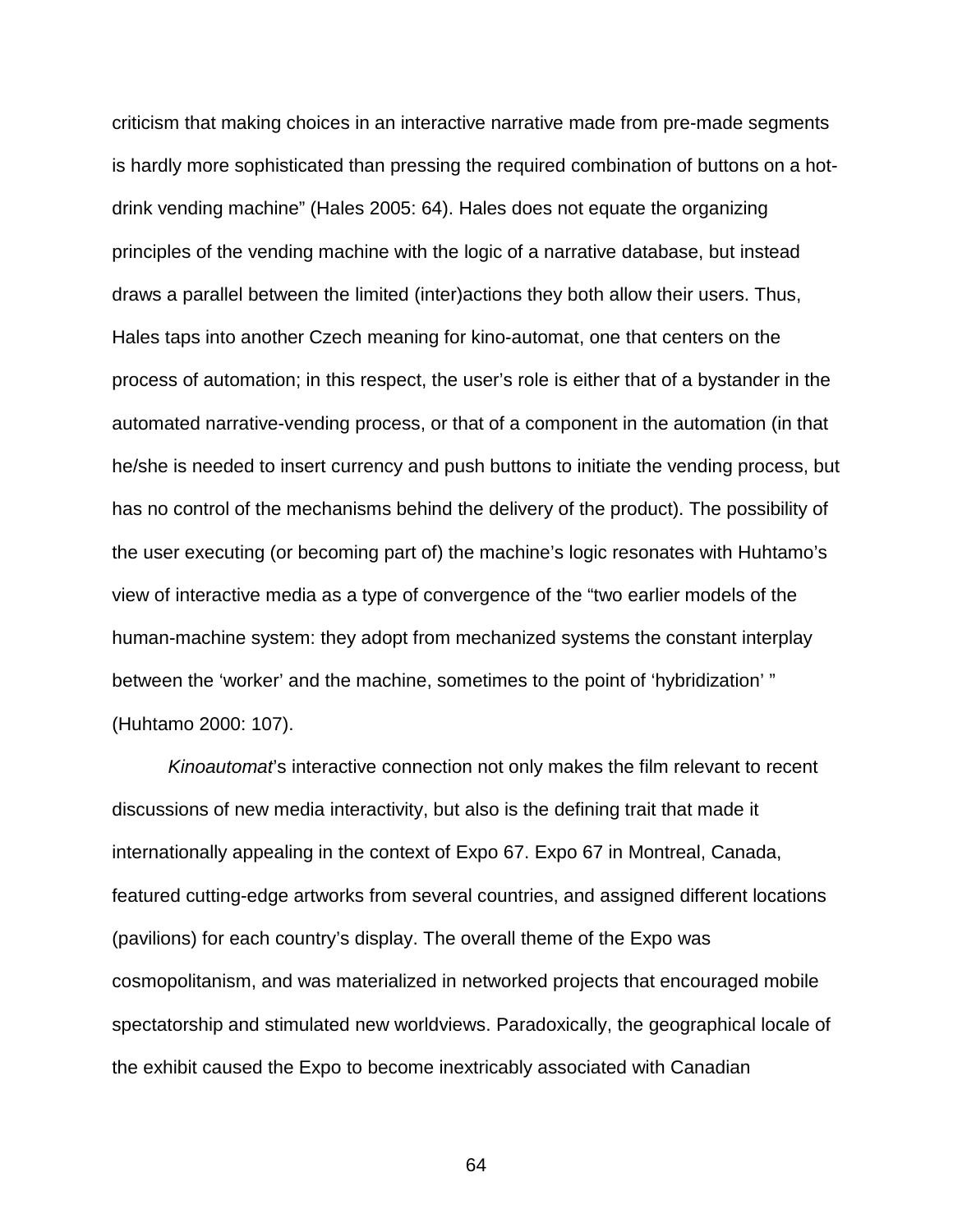nationalism and localism. The impact of the Expo on Canadian cultural citizenship has been the focus of recent rediscovery projects of Canadian origin and sponsorship. Such projects either tend to marginalize the international contributions to the Expo by emphasizing Canadian aspects of the showcase, or examine the rest of the contributing countries' films *in relation to* Canada's emerging cosmopolitan identity.

The term "Canadian cosmopolitanism" seems oxymoronic, and yet this inherent contradiction enables us to examine the emerging notion of transnational cinema in the context of Expo 67. Much like Canada was treated as nationally distinctive *and* a globalized nation, the films at the Expo were regarded as national products (symbolically displayed in each country's assigned pavilion) and also transnationally appealing. In theory, a transnational film is one that is able to reach international audiences while retaining its national flavor. Theorists Elizabeth Ezra and Terry Rowden envision a collectively referenced transnational cinema that "imagines its audiences consisting of viewers who have expectations and types of cinematic literacy that go beyond the desire for and mindlessly appreciative consumption of national narratives that audiences can identify as their 'own'" (Ezra & Rowden 2006: 5).

Ezra and Rowden's definition allows for the possibility of multivalent film reception, but – at the same time – suggests that, for local audiences, transcending the national might also mean denying the aspect of the personal that is inextricably linked to the national, and thus denying an aspect of the political that is entwined with the national. In trying to avoid the fetishism or exoticization that comes with the "mindlessly appreciative consumption of national narratives" that are not our "own," Ezra and Rowden unintentionally contribute to the *othering* of the national. The possibility of a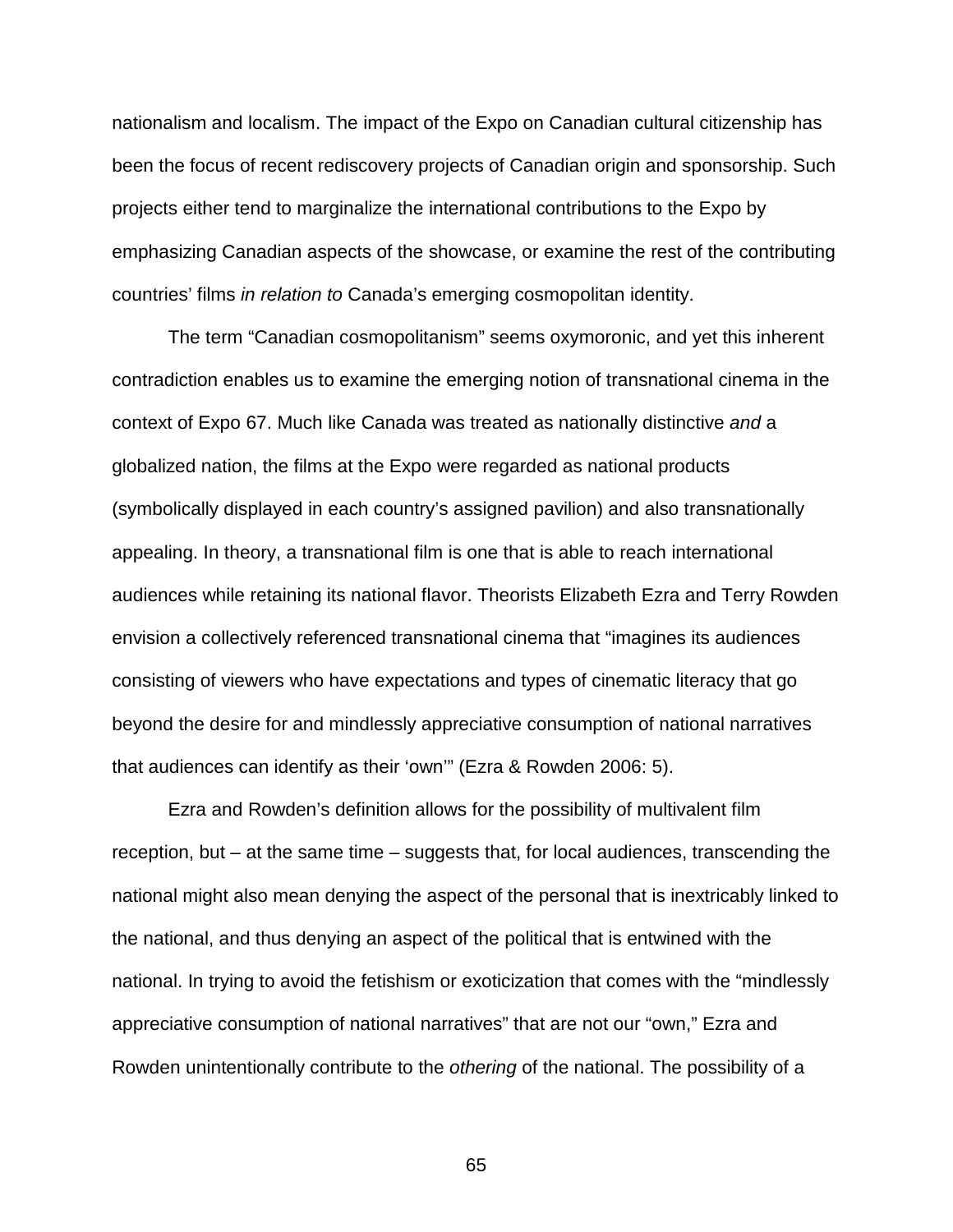transnational audience (or even the validation of the theoretical notion of transnationalism) rightfully indicates that the national is a category that is prone to oversimplification and generalization. The conceptualization of the term transnational also tends to imply some kind of homogenization–in methodology, theorization, categorization, geopolitical scope, and so on. Arguably, many films are conceived as transnational precisely because they downplay, either consciously or in their reception contexts, the nationalism and political character of their production for the sake of crossing economical and geographical boundaries.

At first sight, *Kinoautomat* fits into a multifaceted understanding of transnational cinema in the sense that it has been framed as a national product of Czechoslovakia, while its conventional and light-hearted story, as well as the novelty of the interactive format, render it appealing to a potentially global audience. The film expands on the Czech-originated tradition of the Laterna Magika that began in Prague in the late 1950s. To this day, Laterna Magika is considered a distinctively Czech theater experience that uniquely amalgamates dance performance, nonverbal film, and visual effects. In turn, *Kinoautomat* fused live performance, audience participation and film to create a hybrid cinematic experience.[16](#page-65-0) *Kinoautomat*'s avant-garde approach to cinema has helped the film become acknowledged as part of the 1960s Czechoslovak New Wave.<sup>[17](#page-65-1)</sup> *Kinoautomat* may be rooted in Czechoslovakian art traditions, but the diachronic appeal

<span id="page-65-0"></span> <sup>16</sup> Historical information paraphrased from Chris Hale's article, "Cinematic Interaction: From *Kinoautomat*  to *Cause and Effect* (2005).

<span id="page-65-1"></span> $17$  I chose to cite the New Wave movement as "Czechoslovak," rather than the more internationally common "Czech" New Wave, for reasons of historical accuracy. Film historian Peter Hames's authoritative book, *The Czechoslovakian New Wave* (1985) draws attention to the political correctness of using Czechoslovak instead of Czech to collectively refer to the movement. I prefer to use the term Czechoslovak because it more accurately encompasses both the Czech and Slovak counterparts to this movement, even if Czech is the language used in the majority of these New Wave films.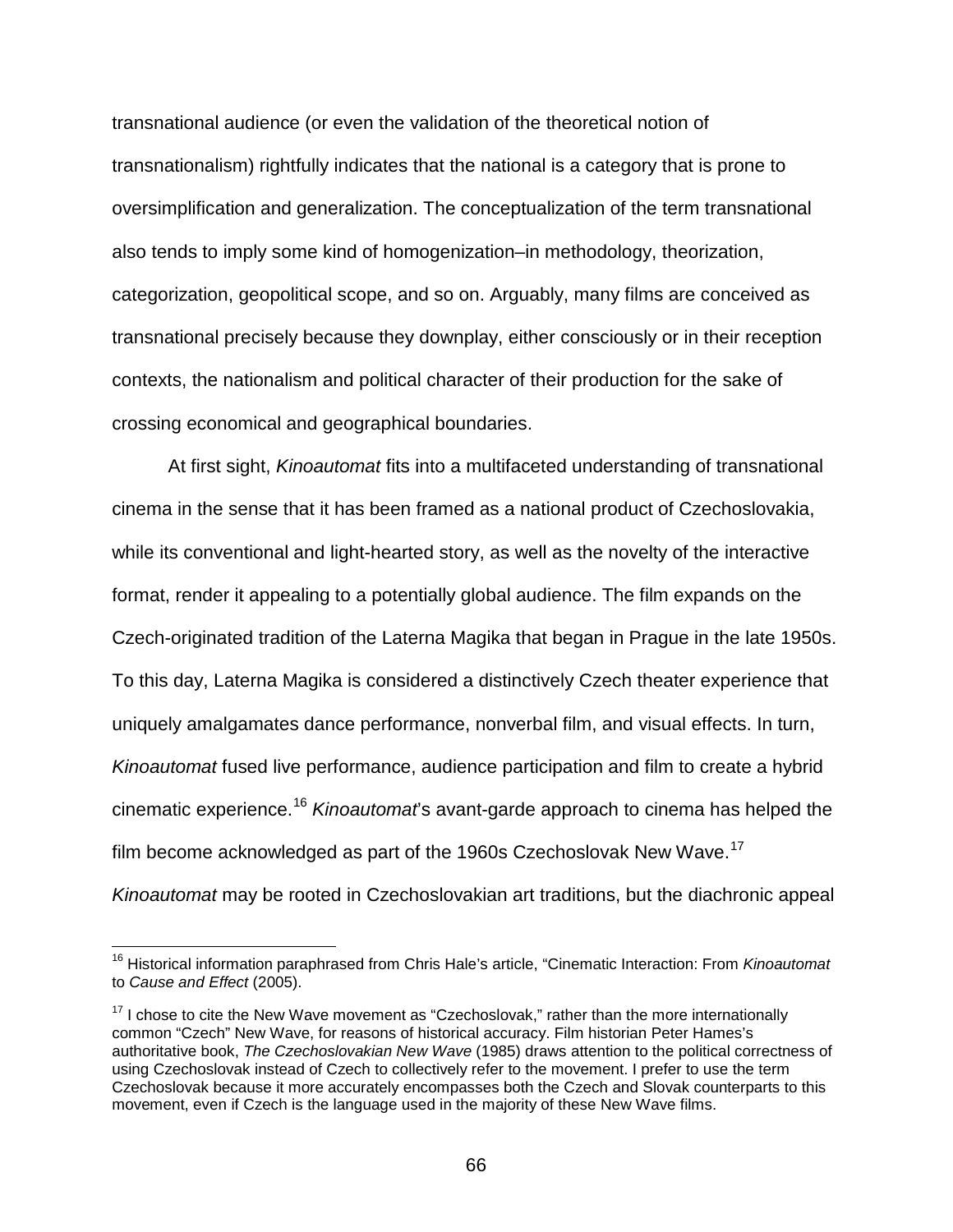of interactivity enables it to transcend national and even historical boundaries. However, a closer examination of the sociopolitical context in which *Kinoautomat* was made not only reveals a more complex condition of its narrative, but also suggests the possibility of a more varied and nuanced understanding of interactivity and of the notion of nationhood expressed by way of an interactive format.

*Kinoautomat*'s film, titled *One Man and his House*, revolves around Mr. Novak– played by the famous Czech personality Miroslav Hornicek–and his interactions with other tenants that live in his building. In the film, Mr. Novak is several times caught up in morally ambivalent situations. During public screenings, the audience was asked to take a vote and pick one out of two proposed options to tackle Mr. Novak's dilemmas. At several climactic moments in the film, the live performer/moderator would ask audience members to press the green or red button on their seats, and the majority vote would determine how the narrative proceeded. Both contemporary and recent Englishlanguage accounts of *Kinoautomat* mostly focus on the general outcome of the film's interactive format, and assign it universally applicable motives. Anne Jagemann from the Art Margins Online journal, for instance, observes that the film was "rooted in its time" because it reflected the "general movement of the society, politics, and culture of the 1960s to democratize everyday life and, along similar lines, to create possibilities for greater participation in art." In the same article, the lesser-noted sociopolitical interpretation of *Kinoautomat* is also mentioned: Jagemann exposes the film's converging narrative paths, a structure that undermines the illusion of choice because all trajectories ultimately lead to the same conclusion that allows Mr. Novak to be morally acquitted for allegedly setting his building on fire. Voting whether or not to let a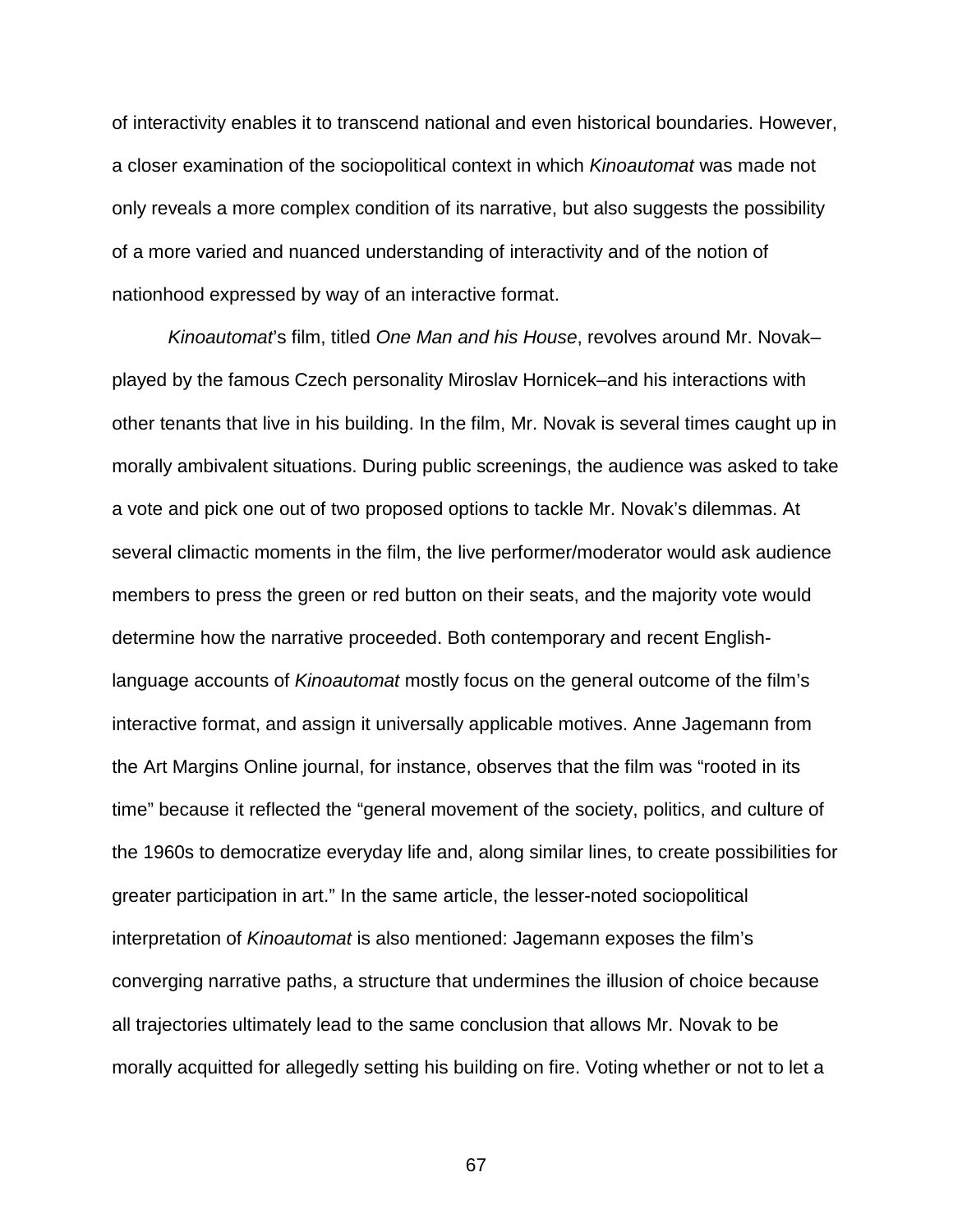semi-clothed female neighbor Vera Svobodova into Mr. Novak's apartment, for example, does not change the fact that Mr. Novak's wife still suspects him of infidelity. Jagemann rightfully argues that the illusion of choice can be assigned a "specifically political" purpose because it acts as "an ironic parable of the socialist system that was still possible in 1967 Czechoslovakia, a year before its brutal end" (Jagemann 2009). This contextually specific meaning of interactivity is something that most critics gloss over in their analyses of *Kinoautomat* because they are more concerned with how the film fits into the conjectural development and critique of interactivity, rather than with how its specific historical and ideological context complicate the problematically universalized connotations of the term.<sup>[18](#page-67-0)</sup>

The tendency of assigning universal and digitally centered meanings to interactivity is also manifest in the ways other works from Expo 67 have been treated. While the nationalist elements in the films clearly identified as Canadian have been highlighted in subsequent critiques (with perhaps the most nationalist being the Circle-Vision 360 degree film *Canada 67*), the localism in certain international films at the Expo has not been fully explored. An example of selective interpretation pertains to *We Are Young*, a six-screen short film by the Czech avant-garde filmmaker Alexander Hammid and the American painter and filmmaker Francis Thompson. The film was overtly marked as Canadian by being displayed in the CPR/ Cominco pavilion, and sponsored by The Consolidated Mining and Smelting Company of Canada (controlled by the Canadian Pacific Railway). Surprisingly, local elements of the film have been

<span id="page-67-0"></span> <sup>18</sup> A notable exception to this tendency is Nico Carpentier's book, *Media and Participation: A site of ideological-democratic struggle* (2011), which contains a well-rounded analysis of *Kinoautomat*.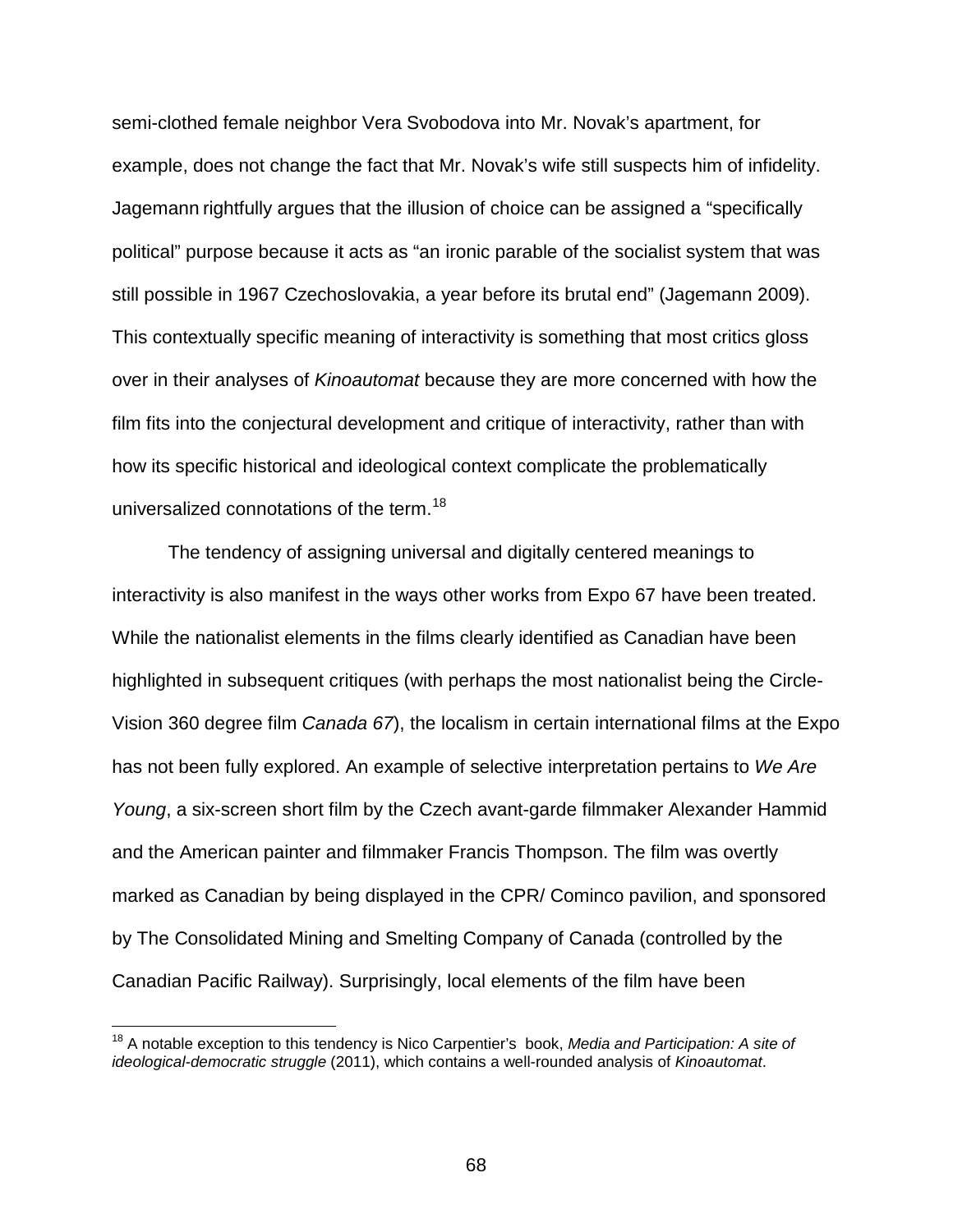downplayed for the sake of promoting a more positive and universal interpretation of 1960s youth culture. Most other Canadian-associated films at the Expo have been analyzed in terms of their discussion of the challenges faced by urbanization in the 1960s, and the ones that featured the Expo's host city of Montreal have been additionally associated with preoccupations that specifically relate to Montreal, rather than solely valued for being anticipatory of the digital architectures of the late  $20<sup>th</sup>$  and early 21<sup>st</sup> centuries (Marchessault 2007).

*We Are Young* has been discussed in terms of its multi-screen aesthetic and Cubist connotations, as well as in terms of how its free-spirited content fit the form. Critics have related the depictions of Canadian youth to more globally applicable youthrelated themes and concerns. Anthony Kinik has recently pointed out a significant oversight in the retrospective analysis of the film: the fact that it takes place in Montreal. Kinik posits that the locale of the film contributes in the subversion of the optimistic message that many audiences and critics have taken from the film (Kinik 2012). The localism in the film is not limited to the indexical footage of Montreal in the 1960s; it extends to local concerns pertaining specifically to that city. Kinik argues that, beneath the universal theme of the vitality of youth, the film betrays somber anxieties regarding accelerated modernization that undercut Montreal's urban dynamism in the 1960s. Kinik's localized focus contributes to a more problematic interpretation of the film, the Expo's globalizing aspirations and, by extension, the retrospective rediscovery of expanded cinema projects. Kinik's case study demonstrates what is at stake when films are rediscovered under broad-ranging discourses (for instance, relating to modernity, urbanization, globalization, and technological experimentation) that tend to overlook the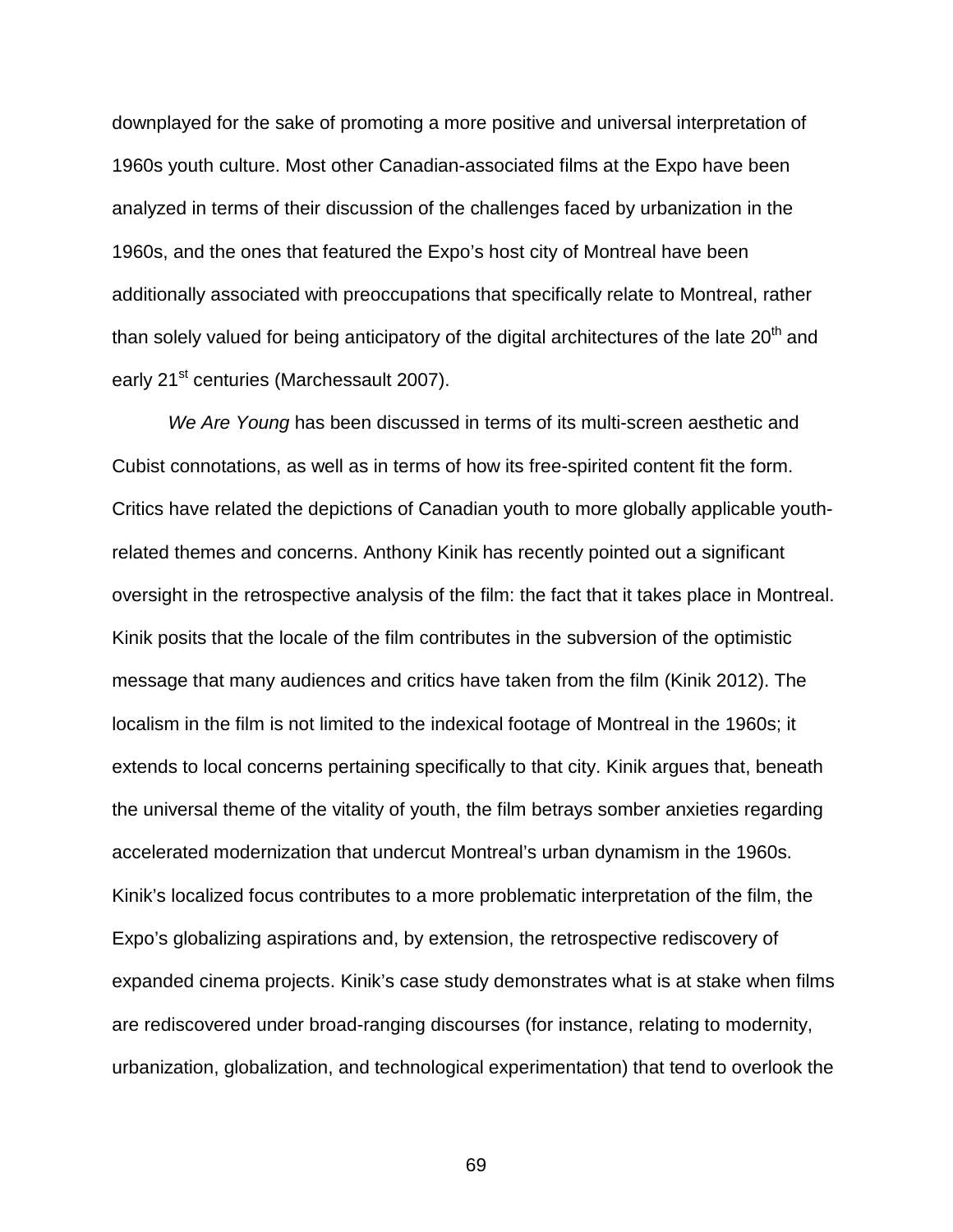local–or, the local within the national–for the sake of proposing universally resonant (or academically popular) concerns.

Kinik's consideration of the content, context, and locale of *We Are Young* acknowledges the significance of narrative and formal aesthetics for problematizing overarching discourses that may ignore smaller-scale specificities. It should be noted, however, that many of the retrospective sweeping generalizations about the narrative content and formal aesthetics of works featured at Expo 67 are prefigured in the difficulty of gaining access to them now, especially those works that were site-specific, large-scale and multi-part installations. In the case of *Kinoautomat*, the initiative to restore and digitally remediate the film originated from the filmmaker's daughter, who had a personal investment in the resurrection of a multi-mediated film that was in danger of becoming orphaned and possibly forgotten.

# *Kinoautomat***: Remediated Reading(s)**

A closer analysis of the ethical dilemmas posed by *Kinoautomat's* narrative reveals that it is not only the film's interactive format that serves as a critique of the Communist Party's impact on Czechoslovakian society. As Mr. Novak's apartment building grows increasingly chaotic, there is mention in the film of the need for practical systems to run things smoothly, which could be read as an allegory for the inefficient government organization in Czechoslovakia at the time. Questions about the right to intrude upon someone's privacy, posed by the moderator to the audience, might also serve as a thinly veiled reference to police surveillance. If the audience chose to have Mr. Novak intrude the privacy of his neighbors by forced entry into their apartment, then Mr. Novak met his punishment in the form of his neighbors falsely accusing him of having an affair.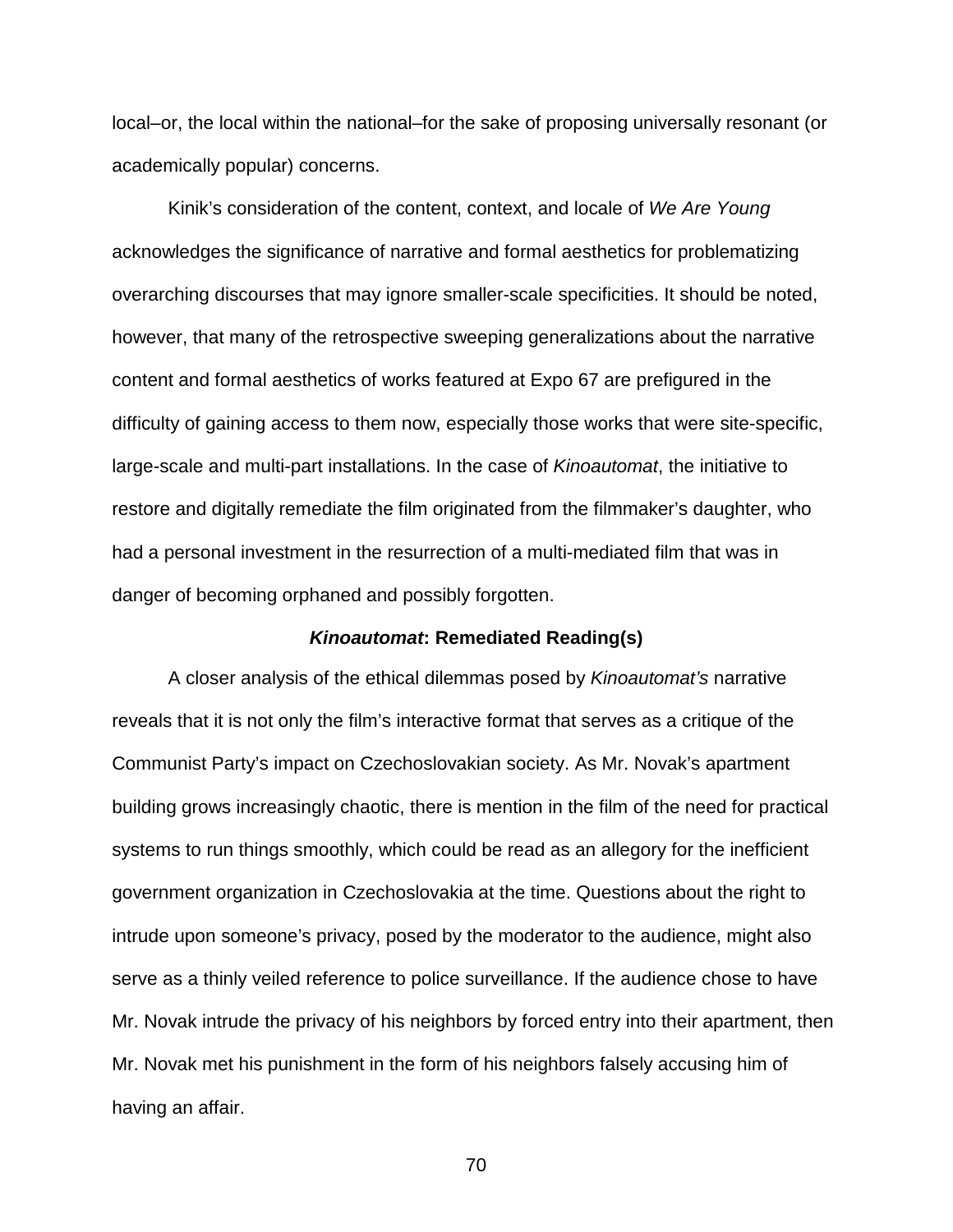Nevertheless, the moral code underlying the film is not consistent, and the didactic potential of the film is superseded by the semi-looping structure that governs it. For example, when Mr. Novak is chasing after his wife in his car, a policeman tries to pull him over for speeding. Whether the viewer decides to have Mr. Novak ignore the policeman or not, Mr. Novak gets into trouble with the law. The film's converging paths bring to the surface a fatalism behind the apparent freedom of narrative possibility; this is particularly felt towards the end, when *Kinoautomat* autonomously (that is, without the viewer's control) fast forwards through various alternative combinations to show the viewer that the fire would have happened anyway, and thus exposes the viewers' agency as an illusion. The performer/live actor in the digitally restored English dubbed version commends the viewer(s) in the usual tongue-in-cheek manner, proclaiming that, out of the "thirty two different stories that could be told, you have picked the nicest combination," before admitting that she says that to everybody. This is in contrast to how Mr. Novak in the original film would introduce each newly selected scene by telling the audience: "You have made an excellent choice. I'm not just saying this. I do this every day and you really did make an excellent choice" (Naimark 1998).

Conversely, by allowing the vending machine to take over–essentially allowing *Kinoautomat* become a kino-*automat*–and reveal in fast motion what are supposedly other possible narrative configurations, the film also perpetuates the illusion of agency. A viewer would have to watch the film at least twice to confirm that the "alternative" endings revealed in fast motion near the end of the filmic performance are, indeed, not built into the pool of options from which the viewer may choose in the interactive segments the film. Nevertheless, even a first-time viewer may be clued into the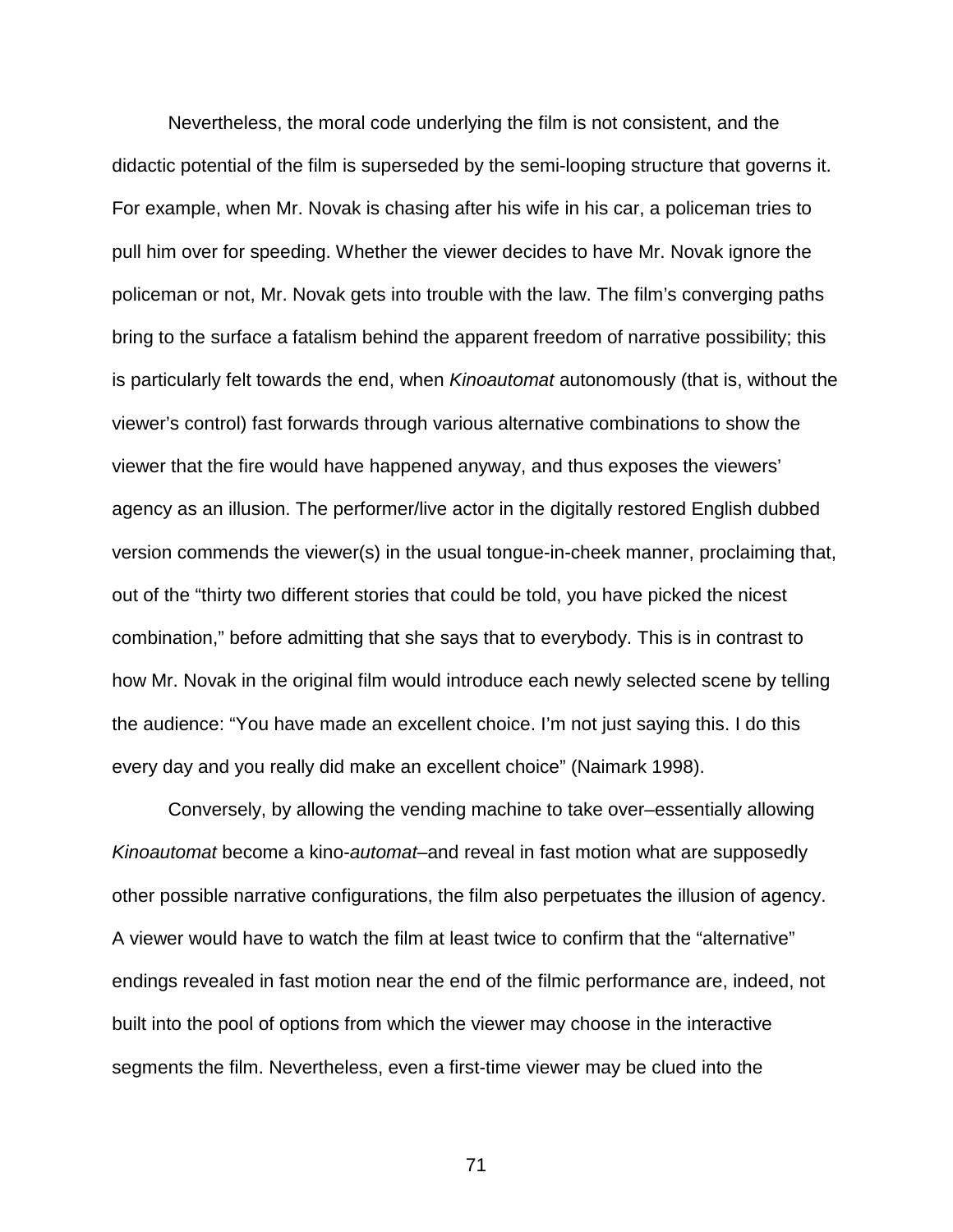absurdity of the kinoautomat sequences. The endings that the kinoautomat movie machine zooms through at the end appear visibly doctored, as a number of conspicuous "special effects" are introduced, including arrows that seem to have been painted onto the celluloid, sepia tinting and other color filters, computer sound effects, and mathematical symbols. At this point, the film is conspicuously interacting with itself: altering its black and white cinematography and its materiality by painting onto the celluloid, and altering its established rhythm by introducing ultra fast-motion. The computer sound effects are meant to draw attention to the automatically recombinatory nature of kinoautomat, and it would not be hard for new media critics to read this move as anticipatory of the aesthetics of database and soft(ware) cinema.

Because the film's pace and formal elements change radically and abruptly during the fast-motion sequences, the viewer is now consciously aware of the status he/she has been occupying all along: a passive observer of the narrative progression and a witness to a predetermined narrative conclusion. The alternative scenarios themselves additionally challenge their own feasibility. One of the supposedly optional endings played in fast motion, for instance, concludes with Mr. Novak being set on fire by a group of terrorists–an implausible, almost cartoonish, narrative exaggeration that, in itself, appears to mock the possibility of Mr. Novak–and, by extension, the viewer– being anything more than a pawn in a predetermined scenario. In fact, as the film progresses, Mr. Novak's agency appears to be gradually taken away from him; he goes from providing the seemingly omniscient voiceover in the opening scene of the film to being reduced to a victim of circumstance in the film's conclusion.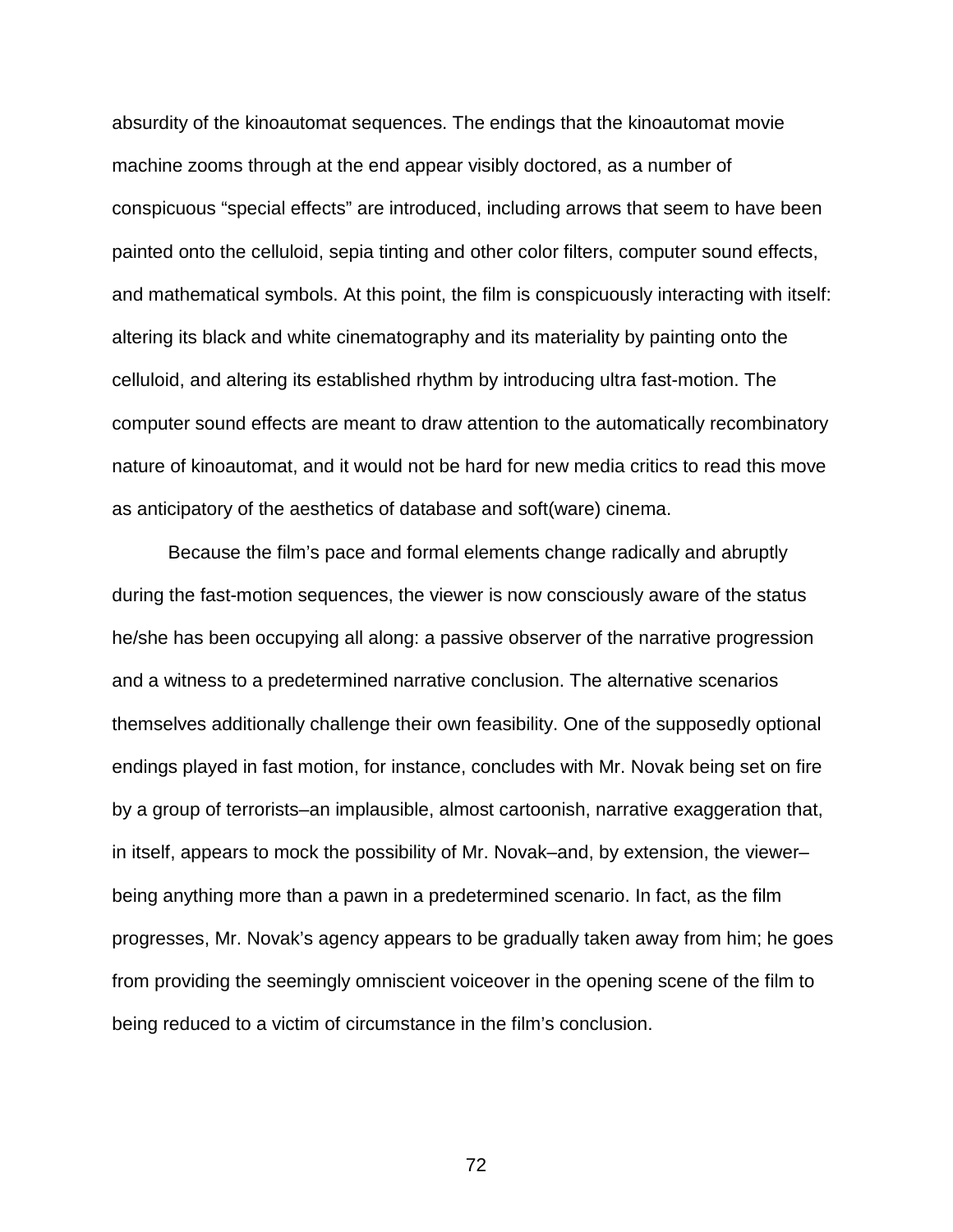Retrospectively, it is quite clear that Mr. Novak never possessed any agency in the first place, and this draws our attention to the fact that the film's disjunctive temporalities are never actually reconciled. In light of this realization, the voiceover belonging to Mr. Novak in the opening scene of the film is retrospectively recognized not as omniscient, but as extra-diegetic. In the opening scene, Mr. Novak's voice is set against the backdrop of a fire being put out in his apartment building. The voiceover matter-of-factly introduces his neighbors one by one as they are fleeing the building to escape the fire. After this scene, the narrative–with the help of the live performer– moves back in time to the events leading up to the fire. The fact that the film begins (nearly) at the end of the narrative makes narrative *choice* seem pointless. This futility becomes even more apparent once we consider that the viewers' choices are framed as if they might influence the *future* outcome of the story–even though the outcome, the fire, has already "taken place" on screen. Although there is the suspended mystery of who is actually responsible for setting the building on fire, the film does not place the viewer in the role of the detective (as does *Sufferrosa*, discussed in Chapter 1).

In other words, *Kinoautomat*'s narrative options are not meant to help the viewer uncover what led up to the fire through trial-and-error, but are placed in a temporally and narratively disjunctive *present* to give the illusion of the film being assembled in "real time." Moreover, the point of giving the viewer options to choose from is never actually made clear: are we meant to be helping Mr. Novak discover why the fire really happened (and possibly acquit him of arson), or are we meant to alter the presentturned-future outcome (the fire) through Mr. Novak' s past-turned-present decisions? Mr. Novak's self-accusatory tone in the film's opening scene leads us to believe that we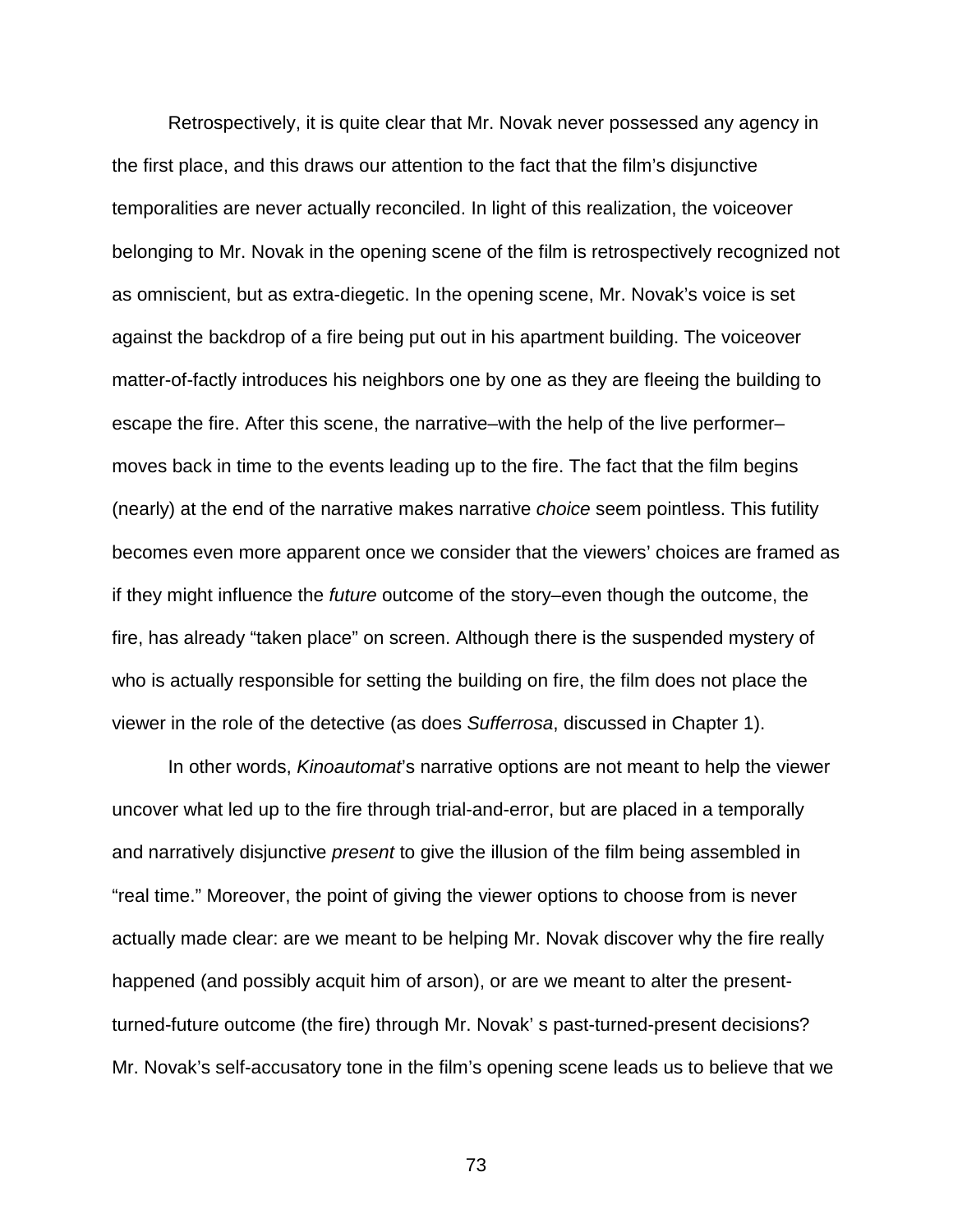are supposed to "try to find his mistake" that caused the fire, but that does not justify why we are given multiple options on past events that are presumably non-alterable because they already happened. The cause-and-effect of the viewer's choices is never fully disclosed and thus never fully motivated; this move is deliberately reflective on the filmmakers' part, and its objective converges with the objective of deliberately inconclusive puzzle films. Marshall Delaney, in a 1967 article on Expo 67, quotes a Czechoslovak press release which states that the audience's inability to change the ending of the film is meant to reflect "the experience of man in our modern society: life continues along the road of destiny irrespective of Man's decisions" (Delaney 1967). The inability to change the outcome of the narrative may seem unjustified or gimmicky within the narrative context, but it resonates experientially. In turn, this prompts another extra-diegetic hypothesis: if the ineffective majority vote in *Kinoautomat* is meant to simulate democratic decision-making, then is the performative aspect of the film suggesting that democracy is incapable of changing the end result of a societal process? This is a question that I will return to as I examine the activist and democratic promises of IC from a participatory culture framework.

The multiple and disjunctive temporalities are apparent from the film's opening scene–not to mention the live performance that keeps interrupting the narrative flow– and yet most of the existing critical approaches to the film have not made note of it because they have been more concerned with meta-filmic analysis and technological considerations. However, noticing the discrepancies in the narrative chronology and the non-sequentiality in the sequences extends beyond the textual level, and helps elucidate the New Wave sensibility of *Kinoautomat*. Deliberate forgetfulness,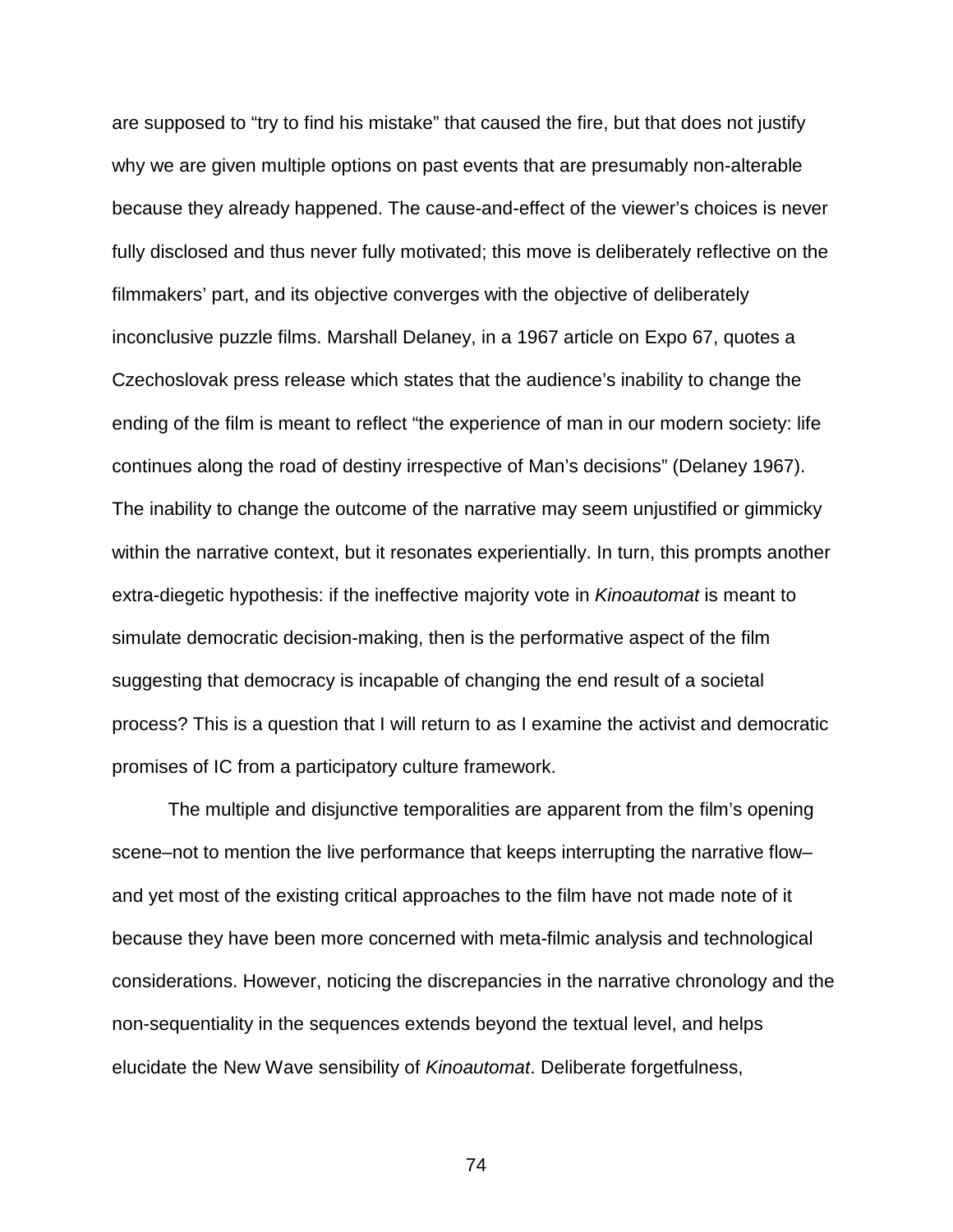retrospective revision of past recollections, and indirect sociopolitical critique form aesthetic motifs and ideological tropes in many socially conscious New Wave films, including the influential works of Miloš Forman. The opening scene of Kinoautomat subtly incorporates mnemonic failure and/or past obliviousness into the subtext of the film, its mechanisms, and its allegorical dimension. On a narrative level, Mr. Novak's voiceover is technically occurring post fire, yet he does not appear to possess knowledge of events that happened in the past nor does he know who really set the building on fire because he (erroneously) blames himself. The detachment of Mr. Novak's voiceover from his physical image appearing on the screen becomes more apparent when the voiceover says he never actually met his neighbor, whereas in the interactive "flashback" the two have not only met, but also got into a heated argument. The disjunction is more noticeable when Mr. Novak's image on the screen is symbolically doubled and then spread out into a split-screen in order to introduce the first two narrative options to the audience.<sup>[19](#page-74-0)</sup>

The uncanny moment Mr. Novak first appears on the screen twice shatters any remaining illusion of narrative immersion and draws attention to formal manipulation. Rather than attributing the chronological inconsistencies and the disjunctive temporalities of the film to a failure in its narrative structure or to its incomplete loops, however, we should alternatively consider their epistemological purpose. The term "looping" has been widely used to describe *Kinoautomat*'s structure, but–as is evident on close analysis of the filmic narrative–this categorization is inaccurate. The insistence

<span id="page-74-0"></span><sup>&</sup>lt;sup>19</sup> In the digital version of the film, the repetitive (and presumably unintentional) glitch that momentarily freezes the film when the hall porter is introduced contributes an additional layer of disjunction that undercuts any effort towards narrative immersion. This draws attention to the materiality of the DVD and the remediation process from celluloid to disc.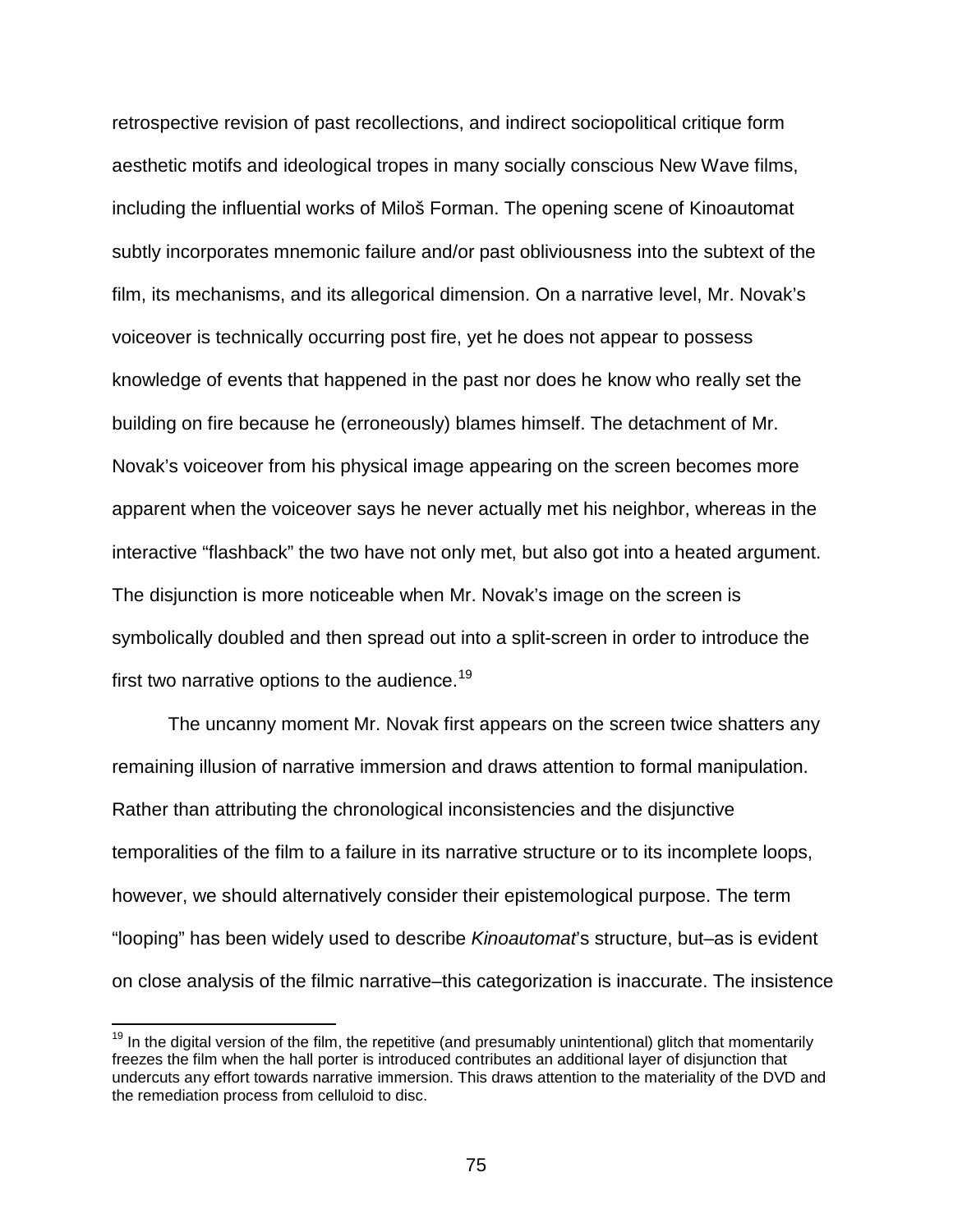on the film's loops in recent accounts attests to the tendency of reducing the original con-*text*s to aspects that cohere with the operative logic of new media rather than to narrative, historical, and reception considerations. Instead of loops, the film's structure can more accurately be analyzed in terms of convergent narratives, inverse forking paths, and–simply–motifs and repetitions.

The way the film is narratively (dis)organized points to a tension between "knowledge as an ongoing process and a known outcome" (Munster 2006: 81). The doubling of images, the rendering of characters into robotic automata, the splitting up of narrative into paths, and the repetition of certain moments in the film is, to apply Anna Munster's theory, "producing a deliberate reimagining of the past rather than a faithful but tired attempt to authenticate through resemblance" (Munster 2006: 81). This reasoning extends beyond the narrative level, especially when the digital restoration and DVD remediation of *Kinoautomat* are taken into account. In this case, the abovementioned rationale dismantles, at least partially, the burden of representation of an "original" performative film because "when the digital is harnessed to the forces of realism it inevitably fails to match up to the past" (Munster 2006: 81).

In some ways, *Kinoautomat* resembles the non-hierarchal (dis)organization of multiple-draft or forking path films like *Rashomon* (Akira Kurosawa, 1950), *Blind Chance/ Przypadek* (Krzysztof Kieslowski, 1981), *Sliding Doors* (Peter Howitt, 1998), and *Run Lola Run*, which feature initially competing yet ultimately compatible versions of virtual or parallel realities. Alternative versions of a story are presented in these films as co-existing and equally feasible possibilities, especially since an external point of reference and/ or an unequivocal or "objective" point of reliable narration are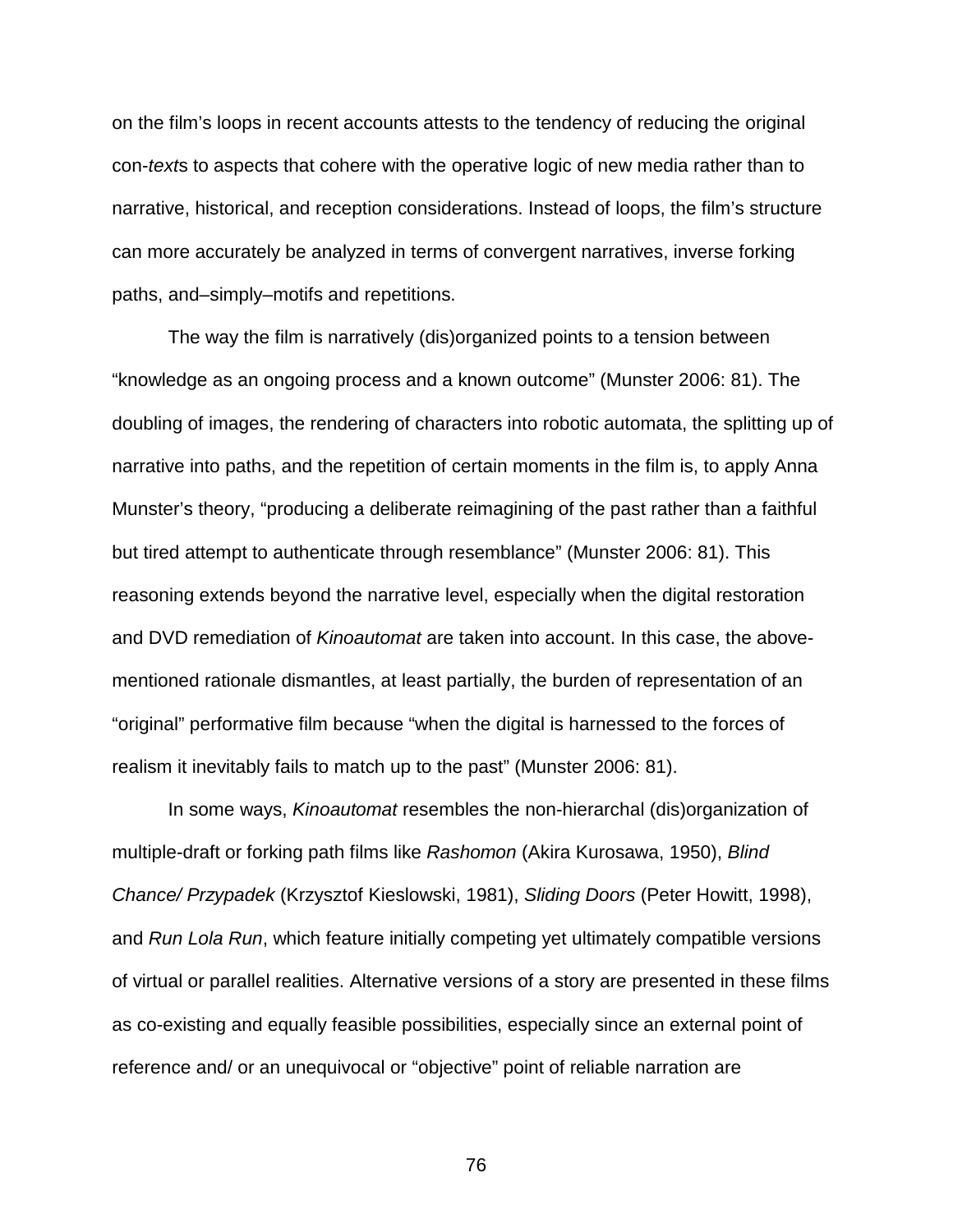conspicuously absent. $^{20}$  $^{20}$  $^{20}$  The motif of multiple paths that characterizes these films present new ways of manifesting or accessing reality: not as determined and singular, but as multivalent and irreducible to a single truth. This reasoning applies to *Kinoautomat*'s initially diverging narrative paths, and even to the eventual convergence of all narrative trajectories into one ending–and more acutely so if the viewer is unaware that there is only one ending to the film. Furthermore, the various possible interpretations of *Kinoautomat*'s metacinematic aspects–such as its critical reception, political impact, and historical value–construct the film and its surrounding discourses as equivocally multifaceted.

Presumably, the film's dialogue and subtext could not be too directly referential to their political context, lest this should get the film banned in Czechoslovakia (as it eventually happened anyway). The majority of spoken critique in the film comes from the dubious character of an ex-soldier named Captain, a mysterious figure whose sanity seems doubtful (unless his paranoid behavior can be attributed to post-traumatic stress disorder, if he is indeed a World War II survivor); this, in turn, makes his tirades seem out of place in a film where most characters are primarily–but perhaps also allegorically –concerned about their individual interests. The most direct reference is when the Captain laments the chaotic system of the apartment building, and articulates the need for an efficient "East and West bloc(k)" to "orientate ourselves." It is impossible for past and present viewers familiar with European history to dismiss the Captain's urge for

<span id="page-76-0"></span><sup>&</sup>lt;sup>20</sup> These films differ from multiple-perspective films that ultimately attempt to present the "full" picture from various perspectives in that they do not eventually settle on one version of the "truth." *Amores Perros* (Alejandro González Iñárritu, 2000), for instance, describes the converging and diverging lives of three dog owners in order to present interweaving plots. Similarly, *Vantage Point* (Pete Travis, 2008) tells the fictional story of the staged assassination of the American president from the perspective of witnesses and participants in order to cumulatively present a complete picture of the sequence of events from all possible angles.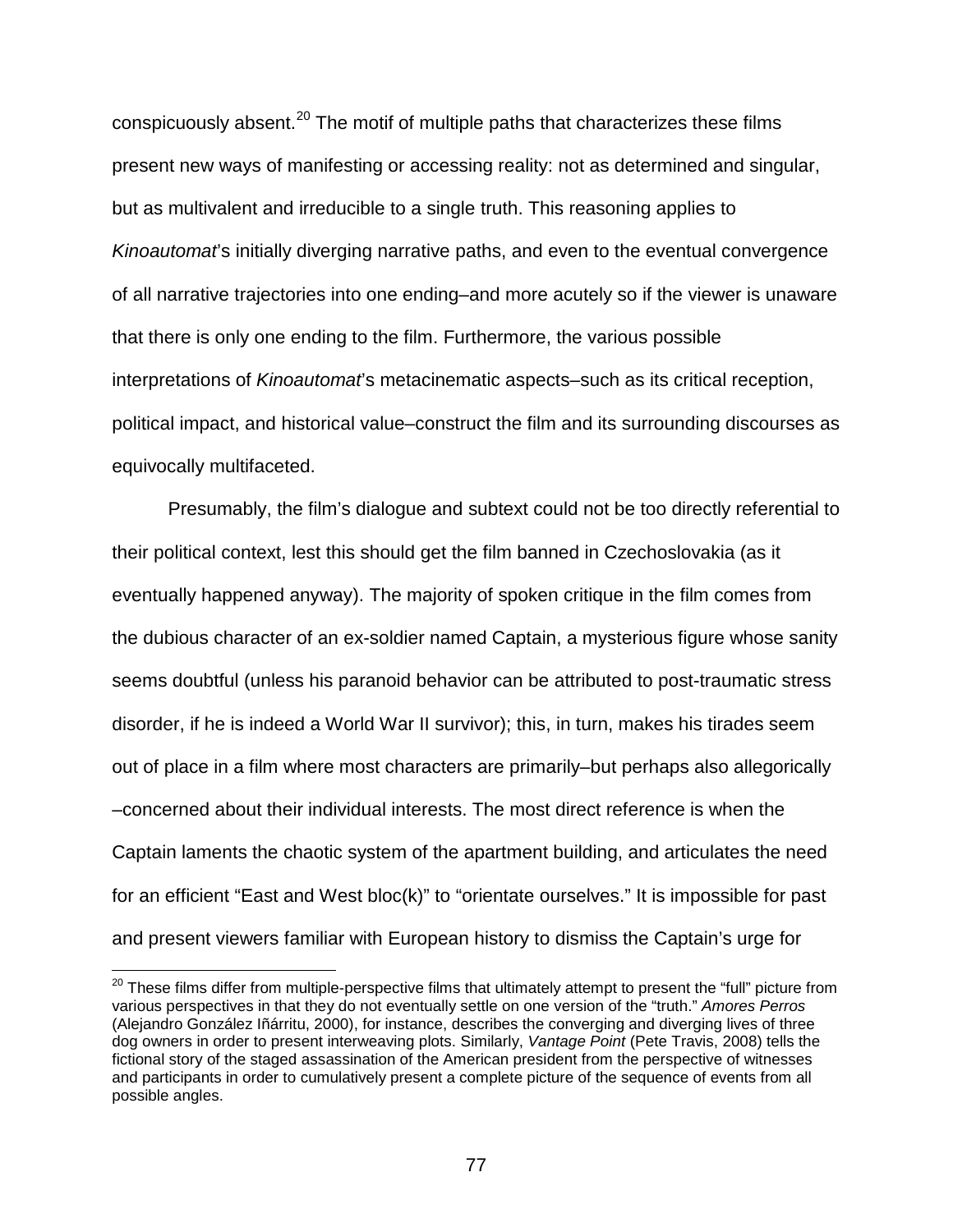reform as simple banter, especially given the politically turbulent context. The connotations of the (dubbed) words "East and West bloc(k)" alert viewers that there is more to the film than fiction and entertainment. To more modern viewers, the film–and especially the Captain's warnings in response to dreaded chaos–might even seem to be prophetic (by only a few years ahead) of the Prague Spring and the Warsaw Pact invasion of Czechoslovakia in 1968.

The interactive format provided a less conspicuous way to critique and simulate the democratic pretensions of the Communist Party without the film facing immediate state censorship; the interactive structure had the potential of escaping–albeit temporarily–the censors because it was a novel and unregulated technique at the time. The film's origins make it a national product, whereby nationhood is not perceived as a unifying force, but–rather–as an ongoing process of negotiation that encompasses internal tensions and sociopolitical segregation. Moreover, as Alan Williams has observed, cinema is an essential part of the process of defining national identity, and of stimulating debates over the meaning of "nation" (Williams 2002: 4). *Kinoautomat*'s nationally specific critique, as well as its domestic reception, attests to the complex relationship between cinema and nation. According to recently publicized Czech reports, the film was popular with its audiences in Prague, where it was successfully performed from 1971 to 1972. The local success of the film–perhaps due to its sly subversion of state ideology–and the fact that the creators behind *Kinoautomat* were, along with other New Wave filmmakers, considered a political threat, was what prompted the ruling party to ban the film in 1972.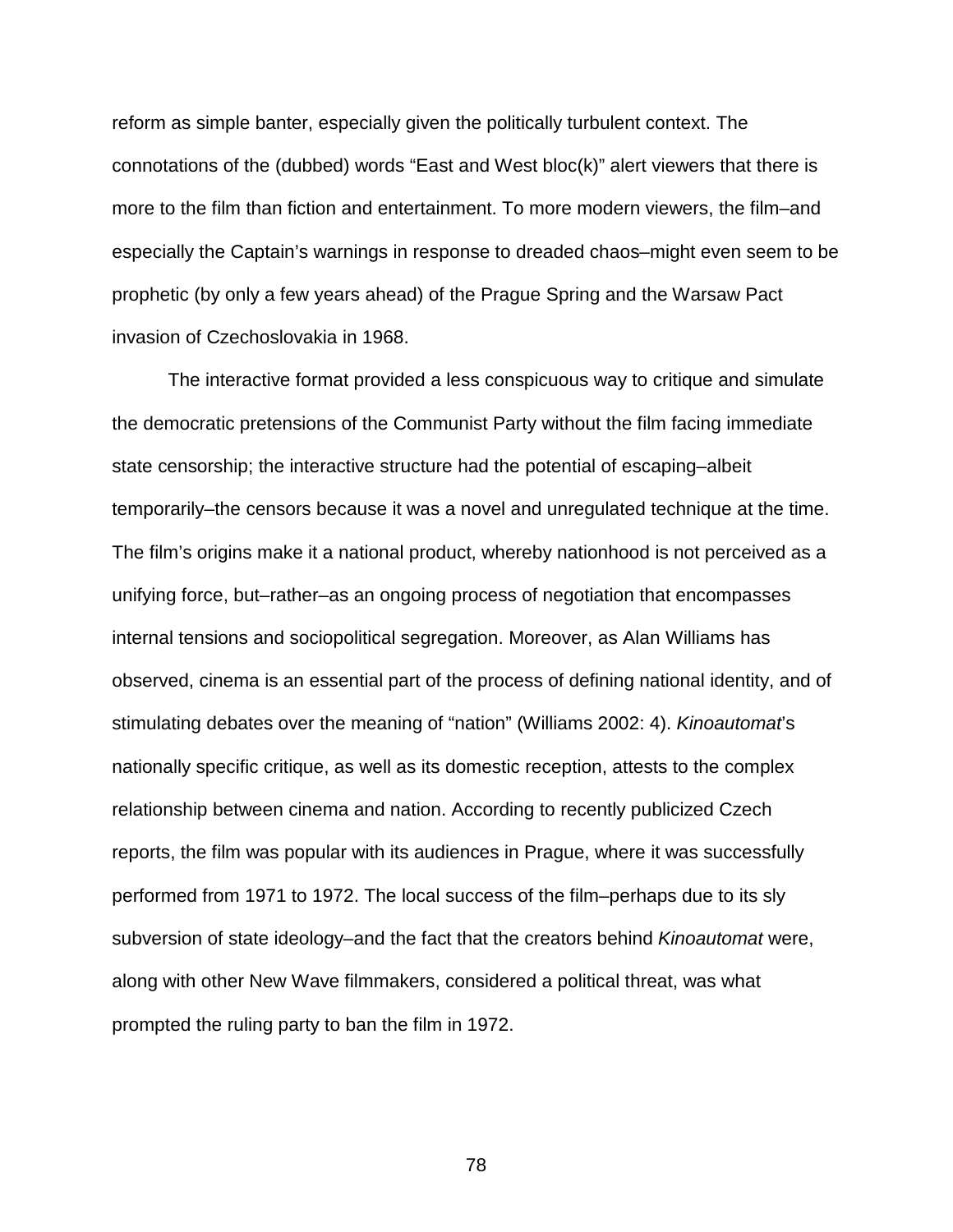Interactive media consumption was, at the time, a practice that had not fully undergone social and commercial regulation. However, in the case of *Kinoautomat*, the interactive concept of the film was considered state property under the Communist regime, which meant that interested Hollywood executives were not permitted to license the technology.<sup>[21](#page-78-0)</sup> The desire to regulate, institutionalize, and patent the very concept of interactivity indicates how "the opening up of new spaces of apprehension is tied to the contradictory forces of capitalist media expansion: these produce a greater democracy of image production and consumption, and greater social and economic control over images" (Marchessault 2008: 39-40). This might explain why the not-yet-mainstreamed experimental approaches to IC make use of taboos and morality as a testing ground for proposing new cinematic ethics and new criteria for the regulation of interactive production and consumption.

The introduction of interactive ways of film viewing as testing ground for new modes of perception is not a novel one, especially if we broaden interactivity to the work of pre-digital filmmakers like Vertov. Sergei Eisenstein influentially recognized the potential of cinema in transforming public consciousness through the dialectical struggle of visual elements, which results in the production of a "graphically undepictable" third element that lies between sensuous image and abstract thought (Eisenstein 1997: 30). Additionally, film historians Vanessa R. Schwartz and Leo Charney have associated early cinema with the culture of modernity (Schwartz & Charney 1996), while Tom Gunning has argued that early recorded attractions such as virtual rollercoaster rides prepared viewers for facing the shocks of modernity (Gunning 2004). More recently,

<span id="page-78-0"></span> $21$  Factual information taken from Ian Willoughby's article, "Groundbreaking Czechoslovak Interactive Film Revived 40 Years Later" (2007).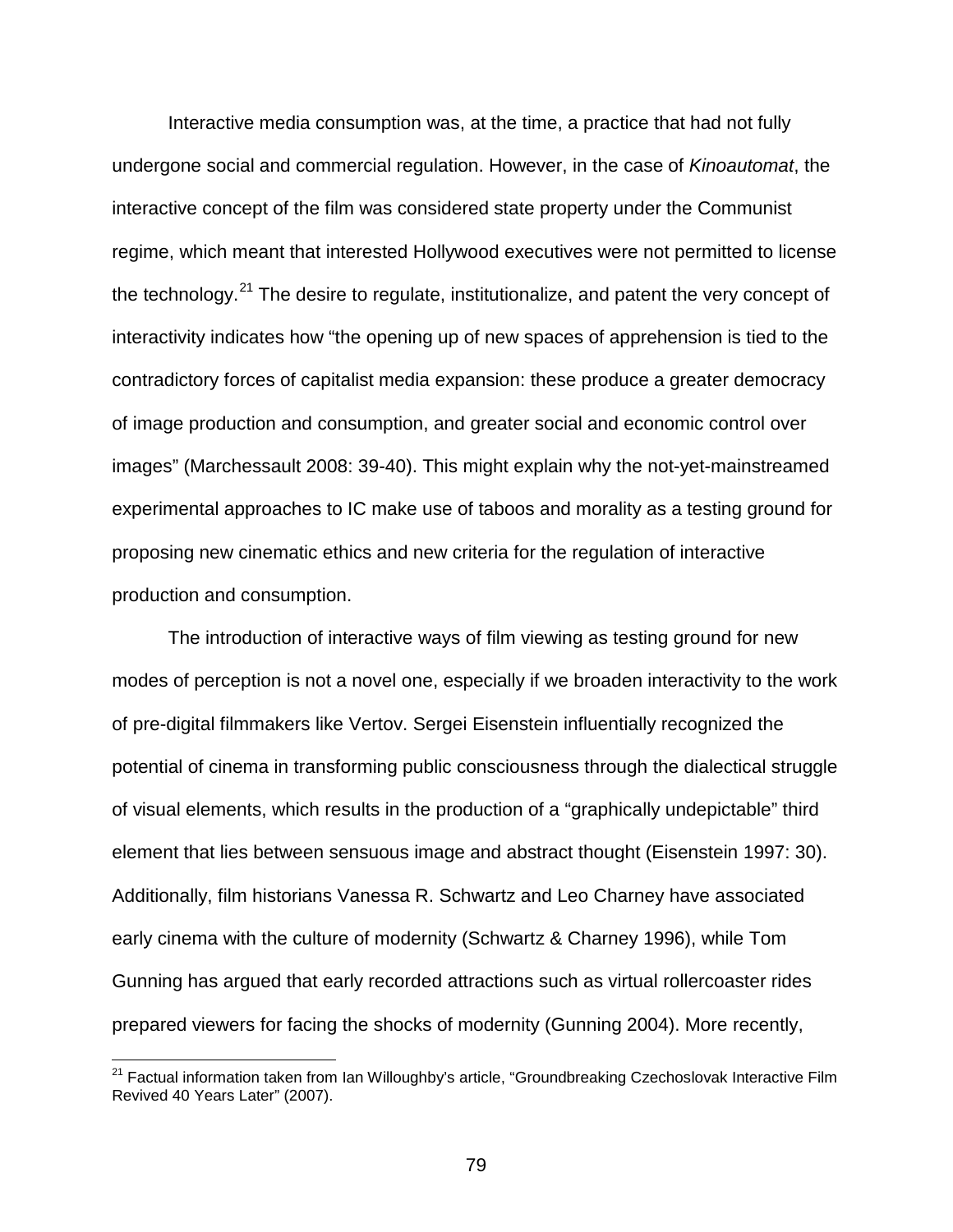Michael Cowan has historicized Weimar *rebus films* (moving picture puzzles) by linking the universal activity of puzzle solving to a "forum for testing new modes of distracted perception and divided attention particularly appropriate to the urban environment [in the 1920s]" (Cowan 2010: 200).<sup>[22](#page-79-0)</sup> Cowan's interpretation of rebus films is the modernist equivalent to Expo 67's arguably posthumanist objective of broadening modes of perception in the wake of a new cosmopolitan awareness. Approached from this angle, *Kinoautomat* adheres to the overall theme for the exhibition, and can accordingly be seen as an advocate of new ways of traversing the world through its expanded spectatorship model (albeit to a lesser extent than the works featured in The Labyrinth pavilion at Expo 67).

However, if the aforementioned allegorical dimension of *Kinoautomat* is taken into account, some significant discrepancies arise between Expo 67's democratizing objectives and, by extension, *Kinoautomat* as "world cinema." In fact, the analysis of *Kinoautomat* fluctuates according to context and historical or theoretical motives–from exploring new modes of subjectivity and introducing a new cinematic perception, to reflecting how audiences behave socially (for example, reflecting social powerlessness in the predetermined voting results). The environment of Expo 67 no doubt endowed the performance and reception of *Kinoautomat* with democratizing and globalizing intentions. However, the experience of the film takes on different meanings if we consider other exhibition contexts, such as those in Prague in the years following the Expo. While in the years before 1970 *Kinoautomat* could be seen as a clever attempt to critique the status quo by outwitting the censors, in the 1970s the power of the

<span id="page-79-0"></span> <sup>22</sup> Paul Leni's *Rebus Film Nr. 1* (1925) is an example of a rebus film.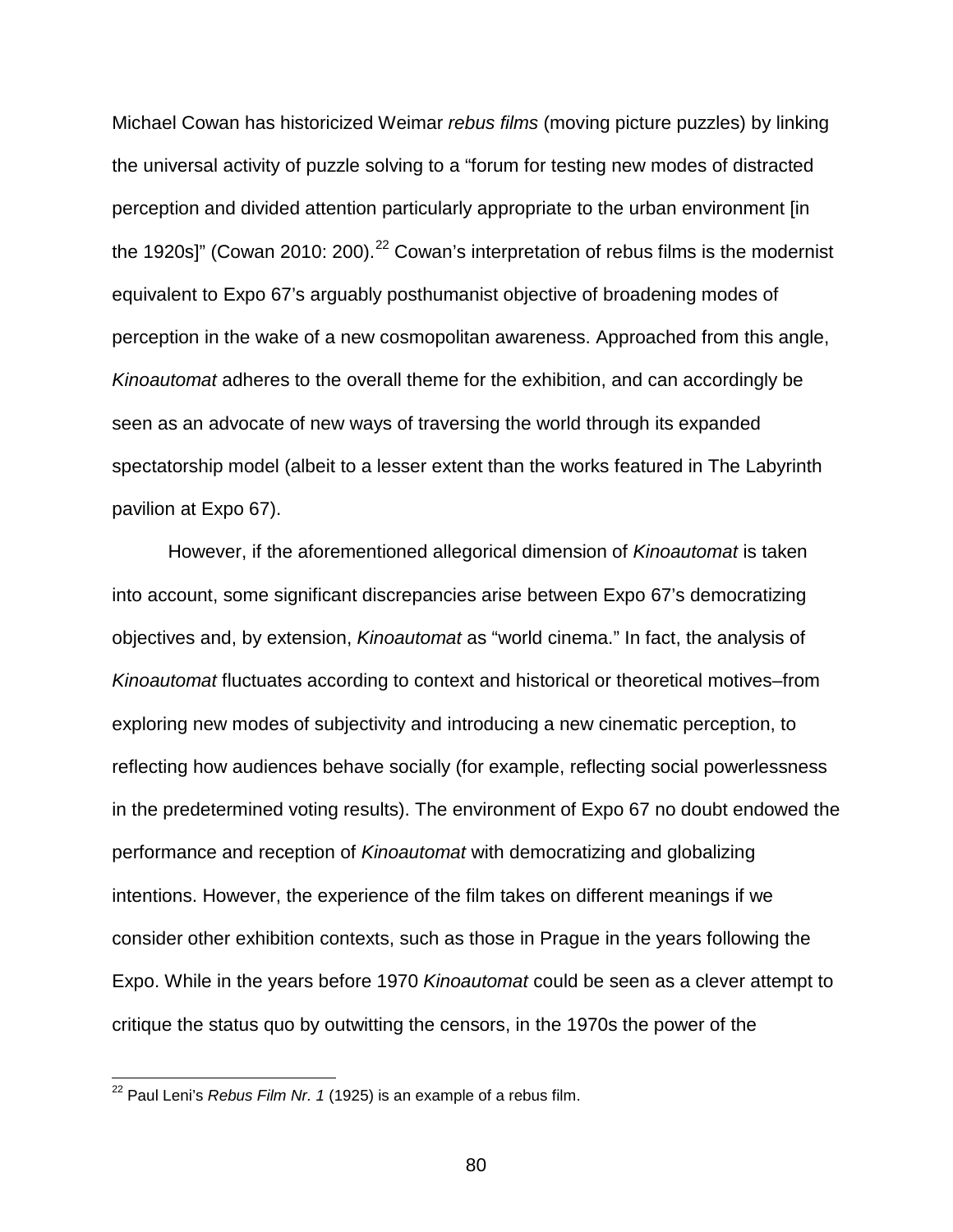Communist media had fully waned and a general apathy on the public's behalf meant that nobody even tried to outwit the censors anymore. $^{23}$  $^{23}$  $^{23}$ 

*Kinoautomat* seems to anticipate this apathy, urging people to take control of the media they consume, but also betraying a tone of resignation in the predetermined outcome of this apparent agency. In his account of the post normalization status of Czech media in the early 1970s, journalist Jan Čulík says that the media's primarily emotional campaigns "blotted out all meaningful discourse, but the meaning of these campaigns was purely ritualistic–no one believed what was being said. The medium was the message. What mattered was that rituals were being carried out" (Čulík 2008).

This account shifts the focus from the original intentions attributed to *Kinoautomat*'s interactivity (both within the context of Expo 67 and Czechoslovakia in the mid-1960s) to an additional possibility behind the use of interactivity; it raises the question whether the utopianism partially attached to *Kinoautomat*'s interactivity is meant to ironically reflect the utopianism in Socialism and Communist ideology. Conversely, is the potential cynicism that undercuts this utopianism (and consequently undermines the film's humorous conclusion) a sign of reservation about a Socialist alternative, especially given the growing apathy of the public–including the intellectual elites–in 1970s Czechoslovakia?

Robert Rosenstone is among the historians who have argued that a film's performative aspects do not necessarily hinder its potential to present a compelling

<span id="page-80-0"></span> $23$  The most passionate (and overtly biased) accounts of the growing apathy among the public are documented by contributors including Tomáš Pecina on the Czech political and cultural online website Britské listy (British letters). Even though the listy is notorious for publishing exposés and conspiracy theories, it is also known for its risqué and uncensored opinion pieces, which make it more reliable as a historical discussion of Czechoslovakian politics in the 1960s and 70s than the contemporary government-sanctioned reports.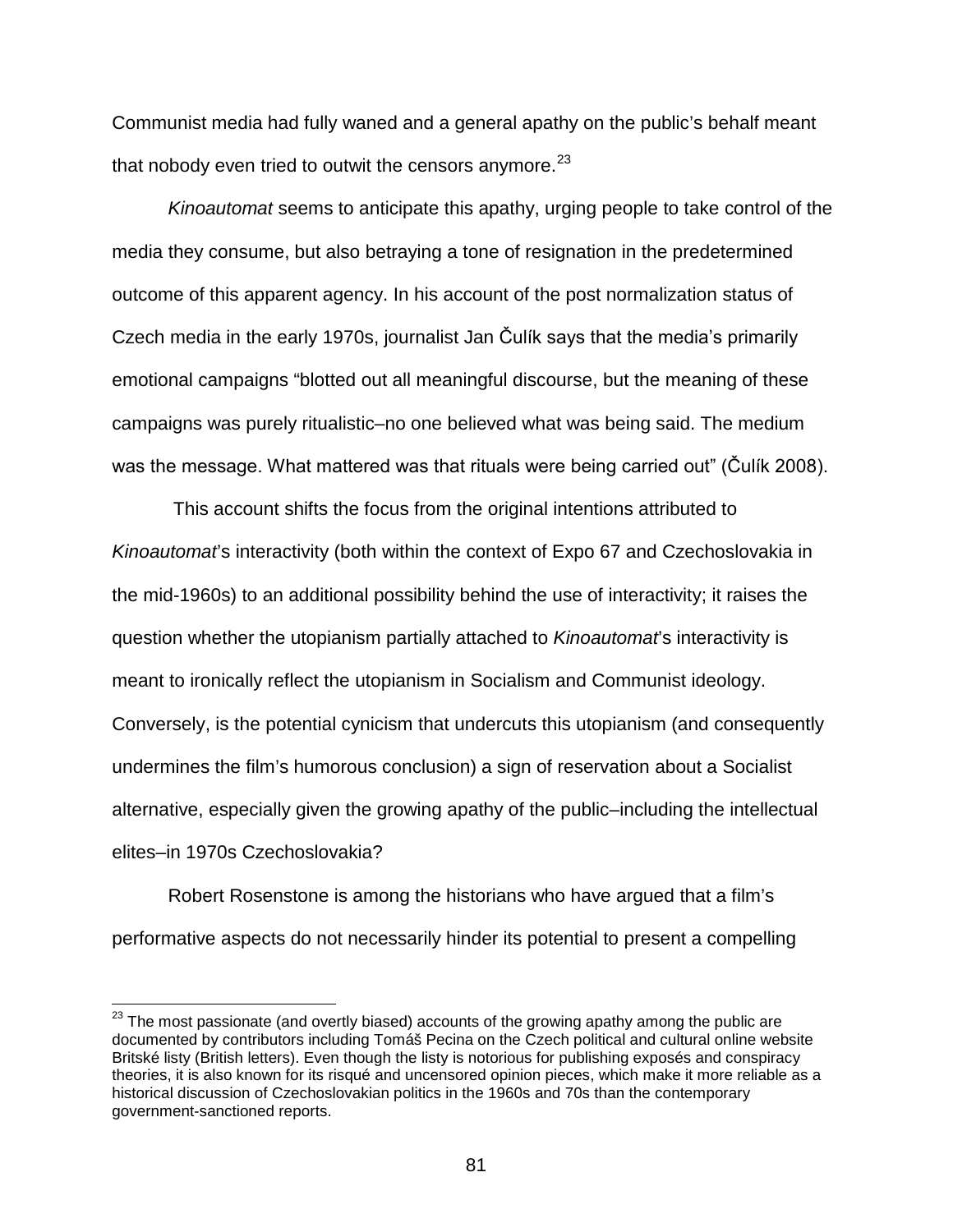argument for historical mythmaking as an integral part of history (Rosenstone 1995). This is an idea that has been explored in interactive works concerned with the relationship between the personal, the historical, and the fictional; examples include *Bleeding Through: Layers of Los Angeles 1920–1986* (Norman Klein & Andreas Kratky, 2003) and *Terminal Time* (to be discussed in Chapter 4). Films such as these have managed to transform the previously oxymoronic genre of "interactive documentary" by reconciling "interactivity" and "documentary" in order to spearhead the newly emerging practice of i-docs. The inconsistent meaning(s) of *Kinoautomat* is thus something that may be more historically valuable than aspects such as the indexical value of footage from the streets of Prague in the 1960s, the interactive mechanism, and even the political commentary.

Even within the context of *Kinoautomat*'s performance, the idea of rewriting and revising the past is explicitly presented to the film's audience. At one point, the performer asks the audience to reconsider their decision, and offers them the chance to re-cast their vote. The performer reminds viewers that they "now have an opportunity to do something that in real life wouldn't be possible, [and] decide what has already been decided." Although the film does not truly allow the audience to actively rewrite the outcome of the narrative–and only partially allows for the re-sequencing of the master narrative–the audience is still able to revisit and question some events that were previously taken for granted, such as Mr. Novak's involvement in the outbreak of the fire. The power to "decide what has already been decided" does not lie within the realm of narrative control, but is instead located in the viewer's ability to retrospectively rethink and reflect on prior understandings of the film and, by extension, meditate on notions of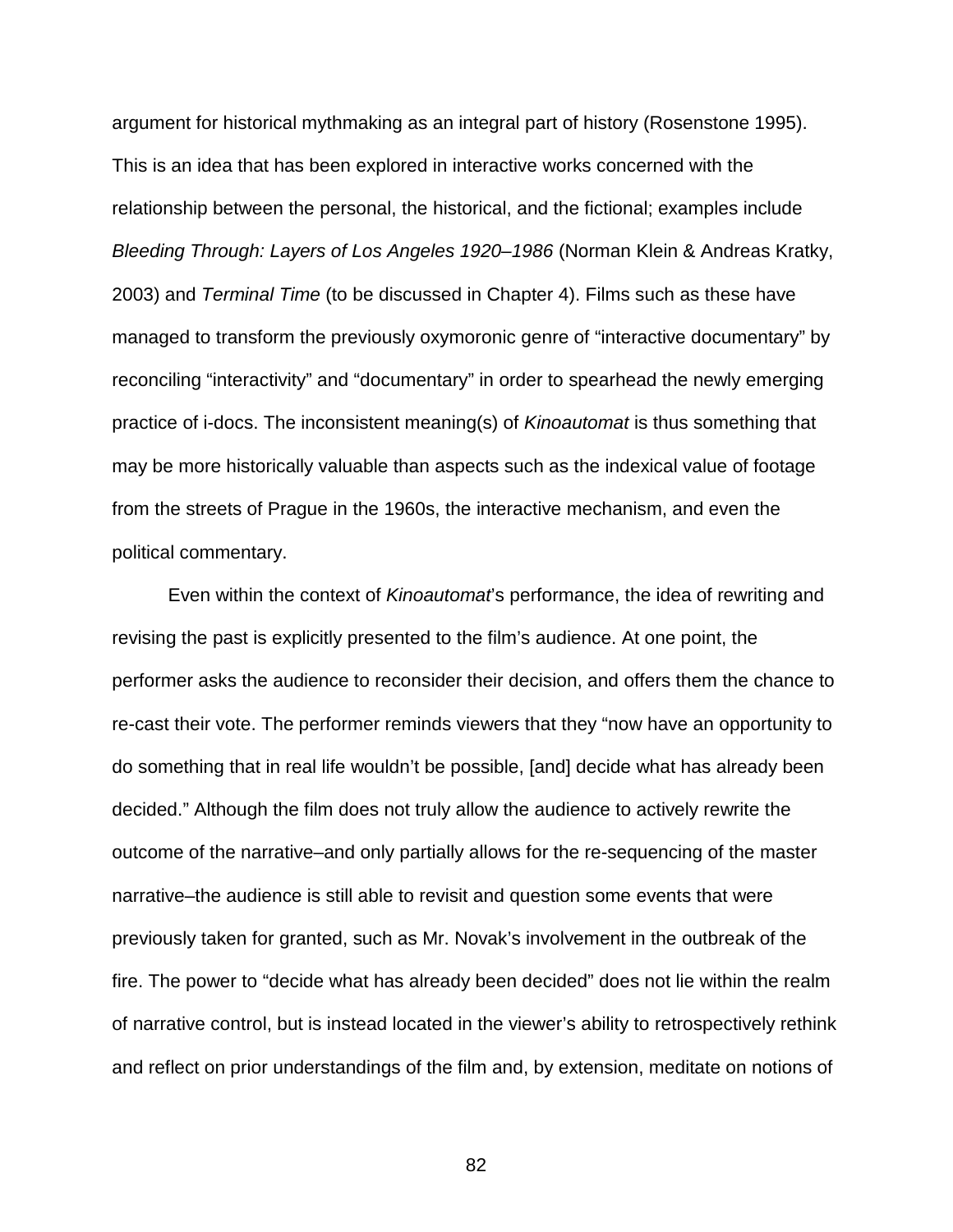chance, fate, agency, and cultural politics. The feature of narrative interactivity–with its connotations of reordering, temporal manipulation, and diegetic control–corresponds to, and expands, Rosenstone's argument that film increases the awareness "that we can never truly know the past, but can only continually play with, reconfigure, and try to make meaning out of the traces it has left behind" (Rosenstone 2006: 164).

After a few viewings, it becomes irrefutably clear that the film is organized around a master narrative, and that even most of its performative aspects are largely scripted. In contrast, the creation of a foundational historical narrative is hindered by the fact that past contexts of *Kinoautomat* are themselves unstable–which is, of course, a claim that can be made for any work of art or cultural artifact. Historians who argue that "only through the textual [and, in this case, filmic and technological] residues of the past can we recover putative contexts," point out that the result of this approach "is an inevitable circularity between texts and contexts that prevents the latter from becoming the prior determining factor" (Jay 2011: 558). Historian Martin Jay contends that:

we may not be able to understand a text or document without contextualizing it, but contexts are themselves preserved only in textual or documentary residues, even if we expand the latter to include nonlinguistic traces of the past. And those texts need to be interpreted in the present to establish the putative past context that will then be available to explain still other texts.

(Jay 2011: 558)

This assessment is particularly apt when applied to the process of digital remediation and recontextualization of *Kinoautomat,* and once again eases the burden of representation and reorients the objectives of media historiography.

## **From** *Kinoautomat* **to Digital Repository? An Applied Study of Media Excavation**

As a case study of IC, *Kinoautomat* stimulates further areas of inquiry when its

recent digitization and international circulation are taken into account. In 2007, forty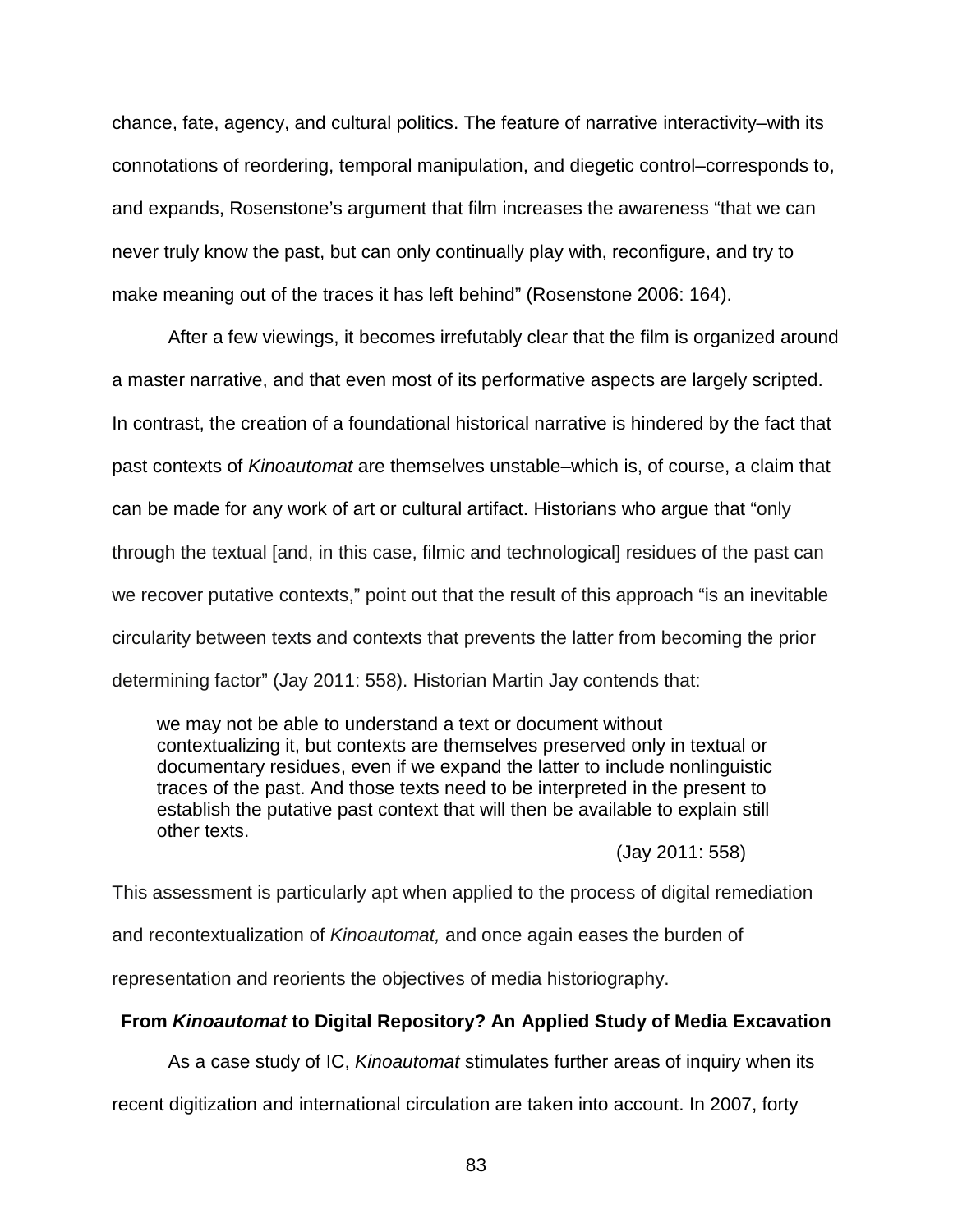years after *Kinoautomat*'s debut at Expo '67, the original film (including its performance component) was re-released to the international public via a limited series of screenings.<sup>[24](#page-83-0)</sup> A digitized DVD version of the film then followed, and was made internationally available a few years ago. My first encounter with the film was through the DVD version. Before this, I had had the impression that the film itself was formally and narratively unremarkable because none of the critiques I had read mentioned anything more than the basic plot premise that motivates the interactive component. Upon watching the dubbed English version of the film for the first time, I was surprised to discover the sophisticated editing techniques and caustic humor that actually made the film engaging to watch as a conventional film, entirely apart from its interactive mechanism.

The DVD version of *Kinoautomat* includes the original feature film and a newly recorded performance by a moderator (with the option of purchasing a copy dubbed in either English, German, or Italian; the dubbed English version features an Englishspeaking moderator). Apparently, the typical Czech humor characteristic in films from the 1960s does not translate well to other languages, or at least was not detected by a non-Czech viewer such as myself in the dubbed version. This makes me suspect that the original version was not faithfully dubbed, just as the original speech of the moderator was adapted for a digitally savvy audience.

The DVD version visibly reflects on the process of digitization and restoration; attentive modern viewers will be aware of the fact that they are watching the "translation" of a performative cinematic event into a digitally compacted object. And

<span id="page-83-0"></span> $24$  After the film's 1972 ban in Czechoslovakia, the film was last screened as a performance piece at Expo 74, and briefly broadcast on Czech television in the 1990s to an unsatisfied public.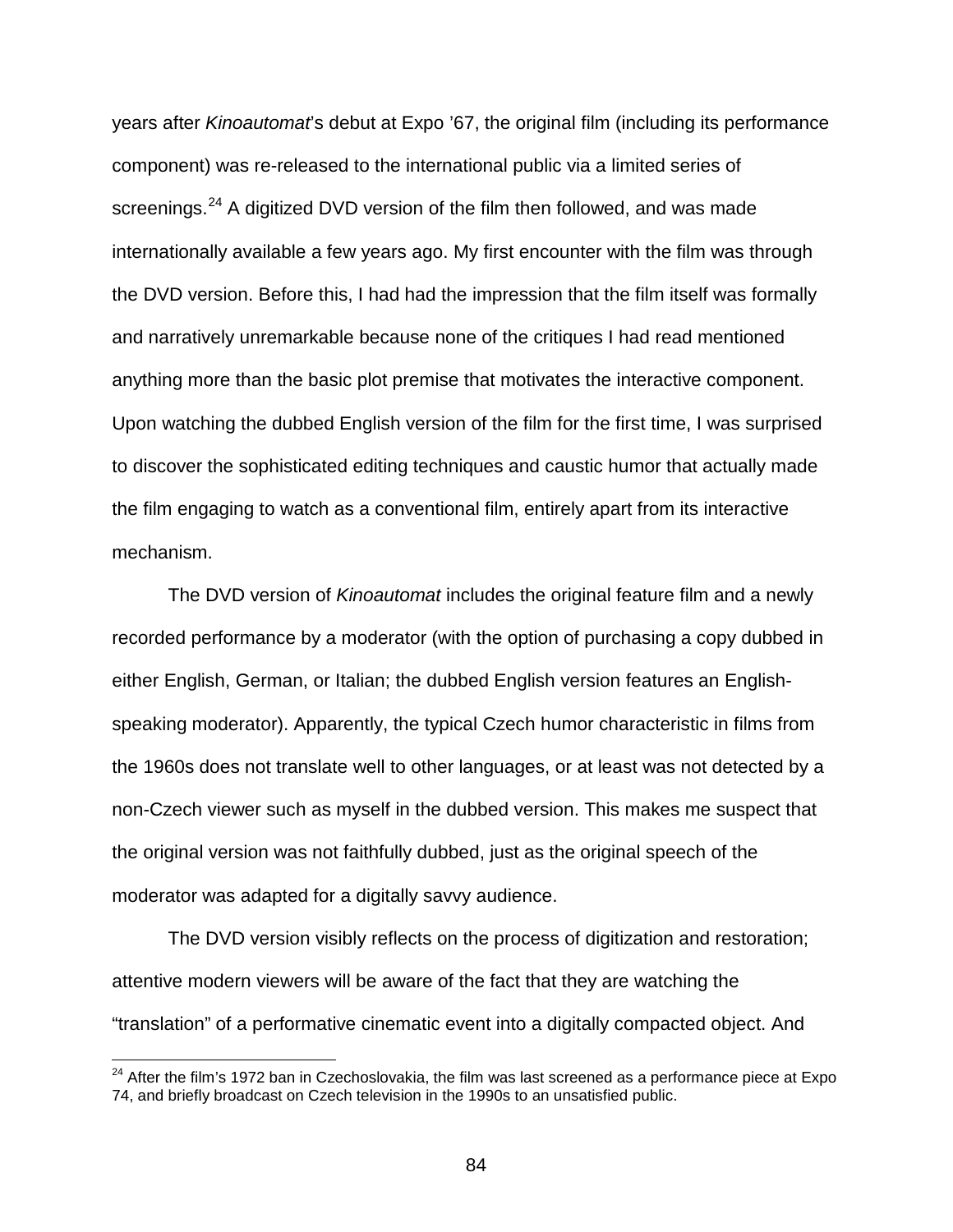that object, in turn, is–at least superficially–meant to generate an event of its own: an interactive experience (re)tailored for domestic and, even, individual viewing. In fact, the restored version is more concerned with contextualizing the *Kinoautomat* experience than transparently (re)mediating the film, and thus turns it into a historical artifact meant to be studied and appreciated, rather than to be watched and interacted with. The moderator first appears on the television screen to introduce the film as an example of "prehistoric interactivity" and stress its historical importance to modern viewers. Throughout this presentation of the film, the desire–and, certainly, the burden of both historical and technological representation–to convey to modern audiences the original screening conditions interferes with the attempt to produce a relatable digital product, much less a satisfactory viewing experience.

In my estimation, if the viewer has not experienced a *Kinoautomat* public screening, then she or he will be largely unable to tell which "original" aspects of the performative film have been preserved for domestic viewing in this new format. The moderator's speech is clearly geared towards modern audiences, as it draws attention to issues of materiality and mediation that resonate with contemporary discourses of digital/ analog, database/ narrative, and other dichotomies. The film begins with the illusion that the projector is broken and the film reel is damaged–which does not apply to the home DVD viewing experience. The moderator attempts to explain this glitch (or, in this case, simulated glitch) in asking: "can the film of a computer be broken? Most likely not," and goes on to say that every *Kinoautomat* performance in the 1960s and 70s began with this pretend–yet at the time plausible–malfunction.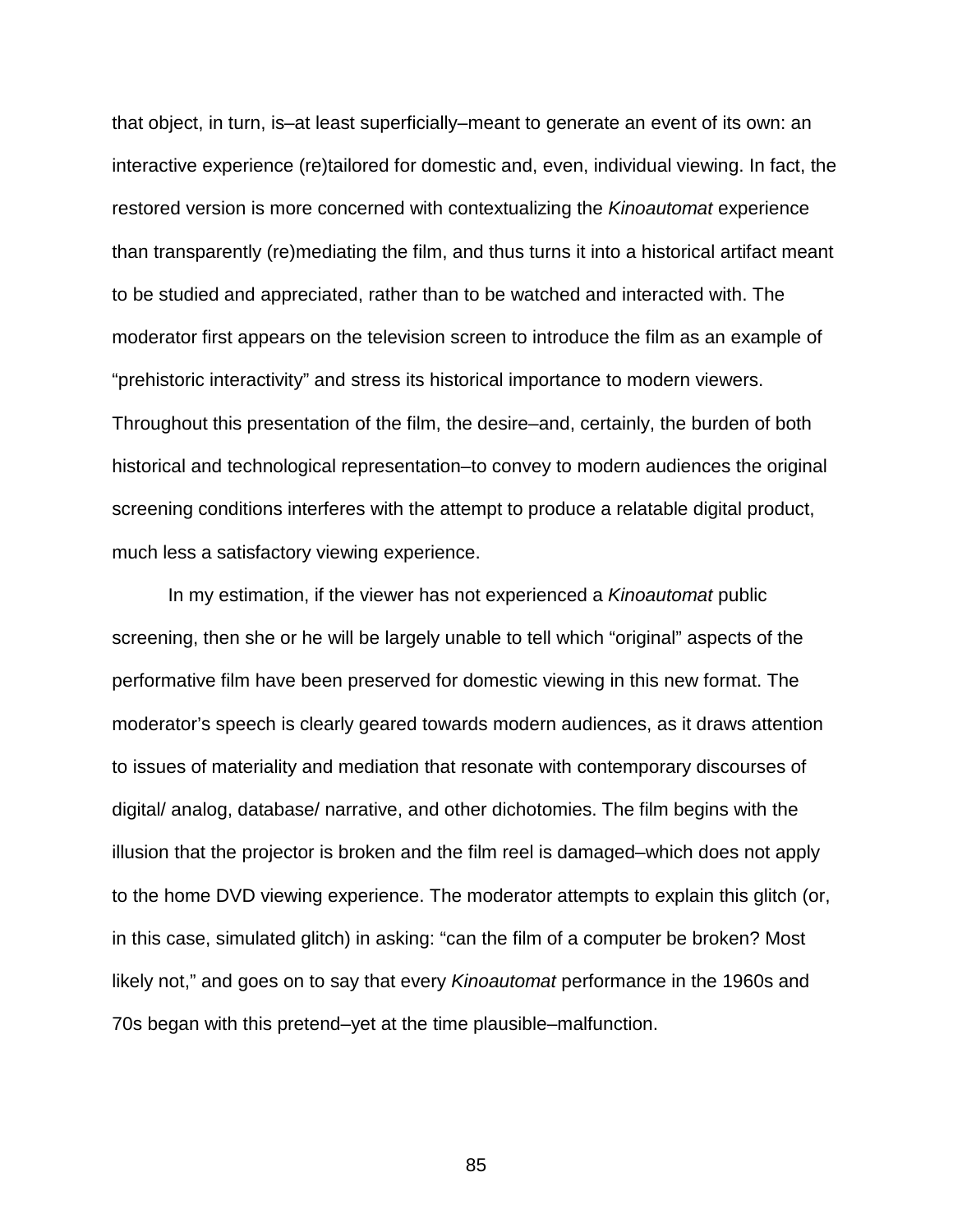The moderator in the *Kinoautomat* DVD bears the responsibility of not just moderating the viewer's voting process, but also conveying the extra-filmic dimensions of the performance to a modern audience. The restoration of the film to the public and its recognition as part of the Czechoslovakian New Wave has made it (retrospectively) a national(ist) artifact. Yet, the English version of its DVD downplays its cultural significance by lifting it from this national-political context, and focusing almost entirely on its notional forward-thinking use of technology. In fact, the promotional trailer for the DVD edition does a better job contextualizing the film in its historical moment, paradoxically through the use of digital remixing.

The trailer for the digitally restored *Kinoautomat* can be examined through the twin lenses of the mashup and the trailer re-cut: two digital remixing techniques usually associated with context collapse, inauthenticity, and ahistoricity. Mashups typically fuse discrete found footage sources into a derivative work that gives "original" material a new meaning. Mashups combine footage from seemingly incongruent sources, and have the ability to efface political, cultural, and other specificities for the sake of presenting a unified argument through continuity editing and montage. Trailer re-cuts use voiceover and re-editing to change the original genre of a film and create new subtexts; for instance, a romantic comedy can be re-cut into a trailer for a horror film where the subtext inevitably changes. There is no original *Kinoautomat* trailer, nor does its digital trailer fully reflect the mashup aesthetic; nevertheless, the trailer mimics some of the techniques argumentatively used in both mashups and re-cuts. First of all, the trailer remixes documentary footage of the Communist congress with a new voiceover that mashes up the original audio of the congress proceedings with audio from an interactive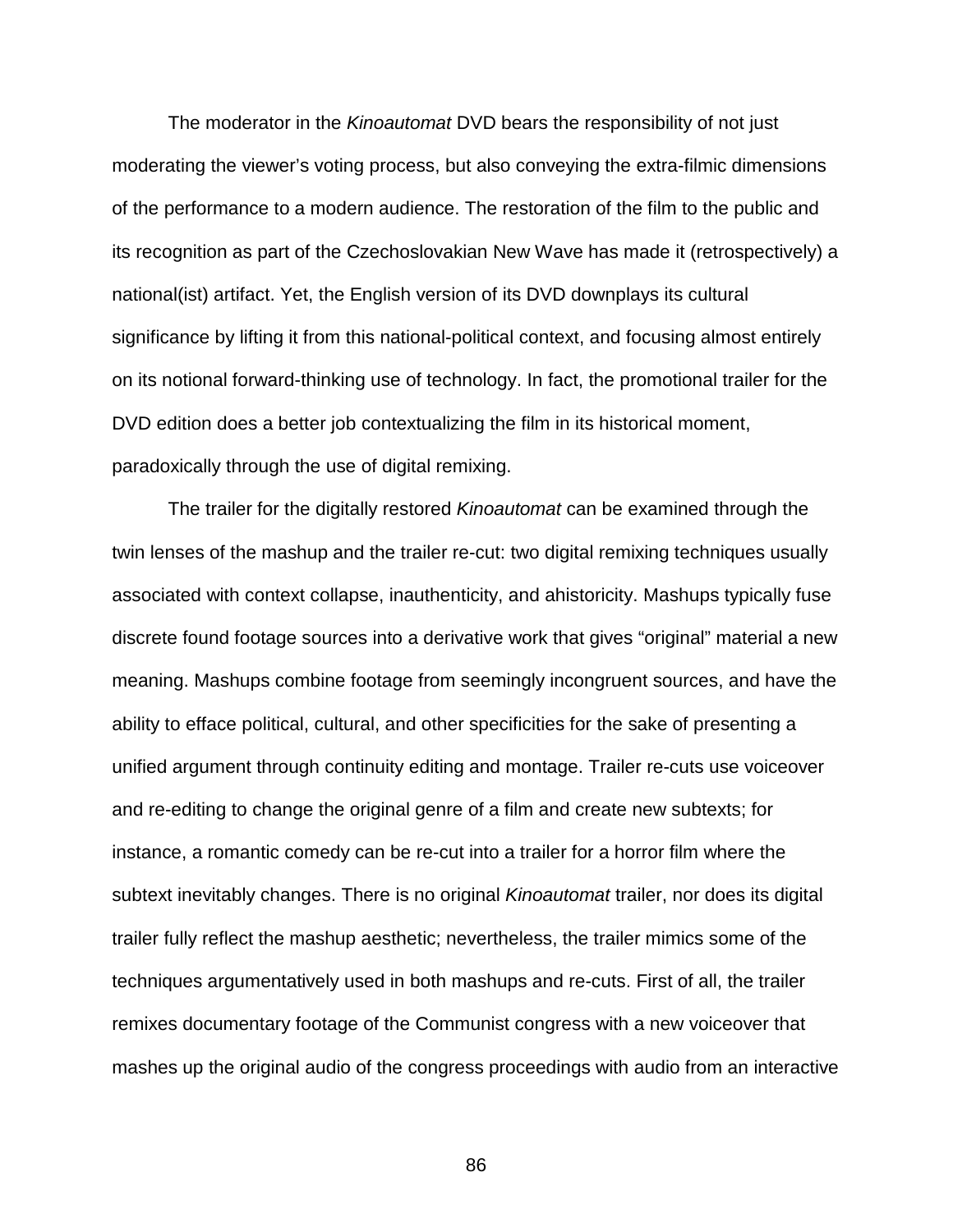*Kinoautomat* screening. In this sense, the trailer collapses the boundary between documentary footage and fictional narrative to draw attention to fictions of Communism, as the editing points to the film's complex relationship between fiction, entertainment, and allegory.

*Kinoautomat*'s digital remix trailer achieves two objectives that are usually seen as irreconcilable in the context of digital remixing: the trailer loosely places the film in context and makes it relatable to the digital generation. The trailer appeals to international online audiences via its use of digital language tools and viral circulation through sites like YouTube. Eli Horwatt suggests that digital remixing exemplifies how found footage image (re)making "has become relevant to new generations through the appropriation of contemporary images in an effort to address pertinent socio-political issues" (Horwatt 2010: 80).

Nonetheless, the appropriation and re-contextualization of original sources and the historical moments they represent occurs in a simplified and reductive form. Linda Hutcheon argues that, thanks to the element of parody inherent in the film's digital remix, audiences come to terms with the texts of "that rich and intimidating legacy of the past" (Horwatt 2010: 87). As with many processes of retroactive contextualization, the past is articulated in terms that are particularly resonant for present-day viewers. The ideological heavy-handedness of the *Kinoautomat* trailer is evident, for starters, in the introduction text that prefaces both the trailer and the historical status of *Kinoautomat* in terms that are understandable to current international audiences *and* that coincide with the mythologies of interactivity. Through the mash-up of documentary footage and audio from *Kinoautomat*'s performance, the trailer reflectively addresses how the film was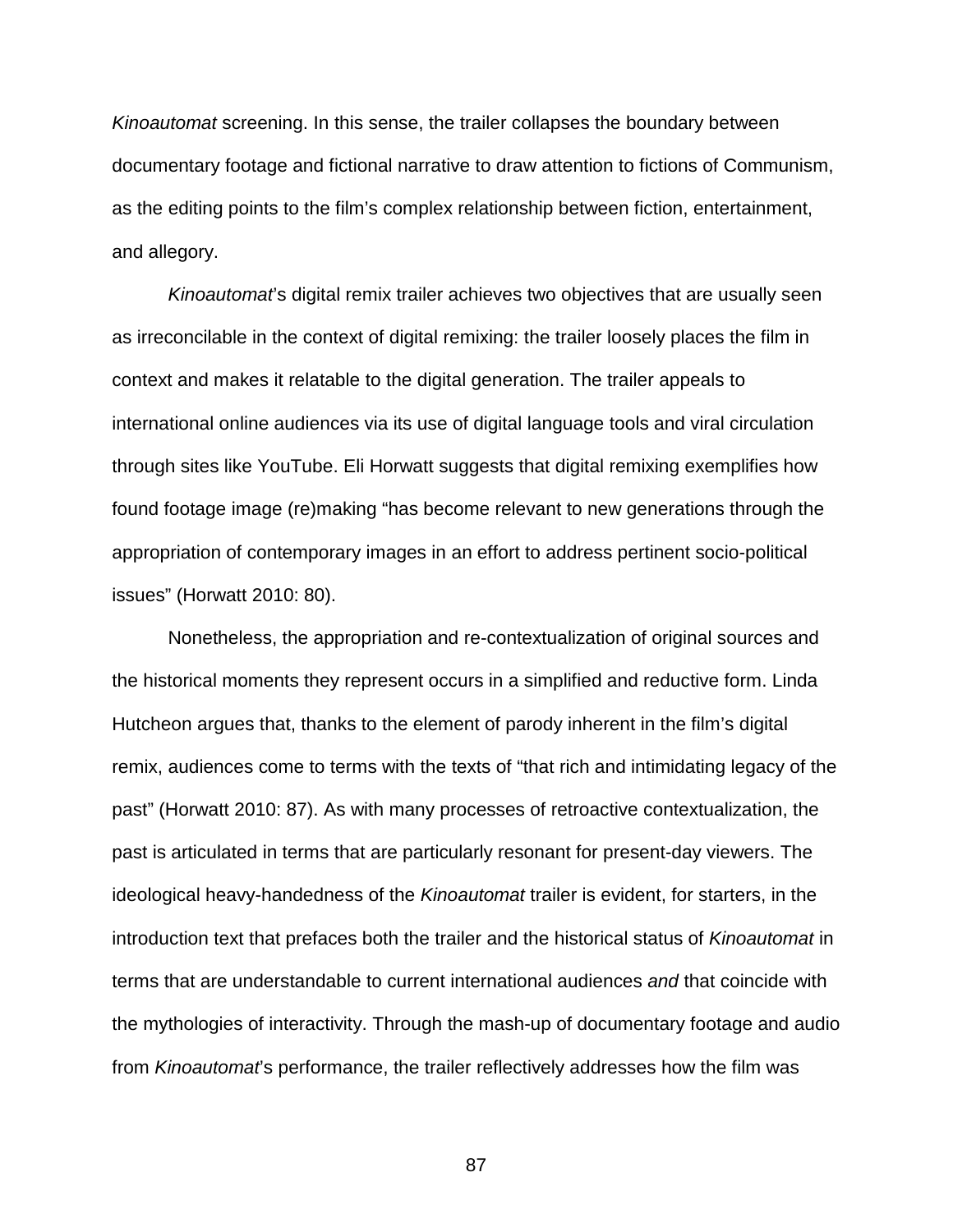intended "to demonstrate the absurdity of the [Communist] regime in contrast to free voting in a film," and simultaneously reinforces the fantasy of control associated with  $IC.<sup>25</sup>$  $IC.<sup>25</sup>$  $IC.<sup>25</sup>$  The trailer does not dwell on the problematic aspects of "free voting" in the film– which itself provides another layer of complexity to the film's underlying commentary. In fact, the trailer suggests that the film's democratic "free voting" was contradictory to the Communist Party's decision-making process. The way the film worked with the dynamics of a live audience, however, is far more complex than the trailer's attempt to summarize how the film was performed (and definitely more complex than how the performers originally explained it to contemporary audiences).

Apart from its representational (in)accuracies, however, the trailer is still valuable for the media archaeologist. The editing techniques used to compile the trailer–the mash-up and the re-cut–have been traditionally used to subvert existing meanings and oppose teleological interpretation. In light of this, the trailer appropriately renders the film's history *malleable* by subverting contextual fixity. The trailer hints at the uncertainty of conclusive contextualization and posits its own multi-platform and cross-contextual (yet not open-ended) mode as an alternative means of mediating the history of media.

Simply put, the film–like its digital trailer–deliberately tricked the audience into thinking it had control over the direction of the narrative, albeit superficially (the recontextualized digital version hints at contemporary audiences' disbelief regarding *Kinoautomat*'s promises of narrative control). In actuality, there was only one possible (happy) ending to the story, and even the trajectories "chosen" by the audience reached

<span id="page-87-0"></span> <sup>25</sup> Of course, this "intended" ideological purpose was not obvious in *Kinoautomat*'s original exhibition contexts, nor was it ever publicly confirmed by the film's creators (although Činčera's daughter and others have spoken about it in interviews given after his death). The political dimension of the film was toned down during the 1960–70s in both international expos and local screenings.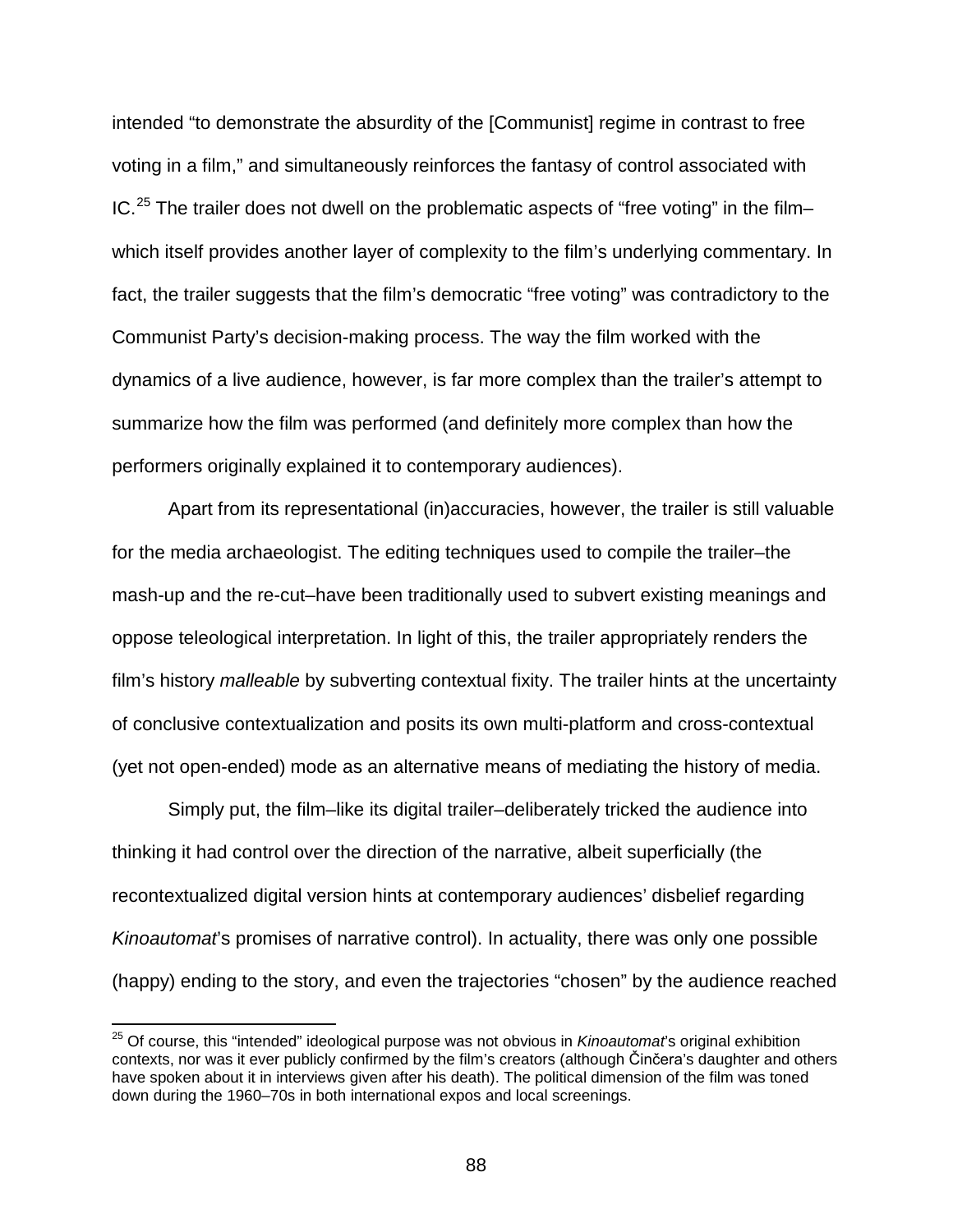the same conclusion at the end of each scene. There were even some speculative guesses, where the performer asked the audience to make a guess with no influence on the direction of the story. The film's quasi-looping (rather than branching-out or rhizomatic) design adds a more complex dimension to the subversiveness of the work– a dimension that cannot fully be conveyed through the trailer, or even fully grasped during a home viewing of the DVD. This is because the social and performative aspects of the work cannot be fully conveyed in the archival form; they can only be remediated. The main intention behind the use of interactivity was to simulate the illusion of a free vote with real consequences; in Communist Czechoslovakia even entertainment was censored, hence the futility of majority voting.

The DVD edition of *Kinoautomat,* released in 2008, as well as recent public screenings, makes the illusion of free voting more transparent than original screenings of the film. The re-recorded accompanying performance to the dubbed version of the film often hints at the audience's limited role in the construction of the film, and–at the beginning of the introduction–outright poses the question of whether *Kinoautomat* can ever play what you choose. If in doubt, the viewer watching the DVD at home can easily replay the film (although the impossibility of rewinding scenes makes it less easy to navigate) and, after trying out various combinations, confirm that all paths lead to the same ending. By contrast, *Kinoautomat*'s contemporary audiences watched the performance in a public setting, and had a different experience than the modern home viewer. Contemporary audiences were probably left in doubt as to the actual impact of the voting process, especially if they only got to experience the film once.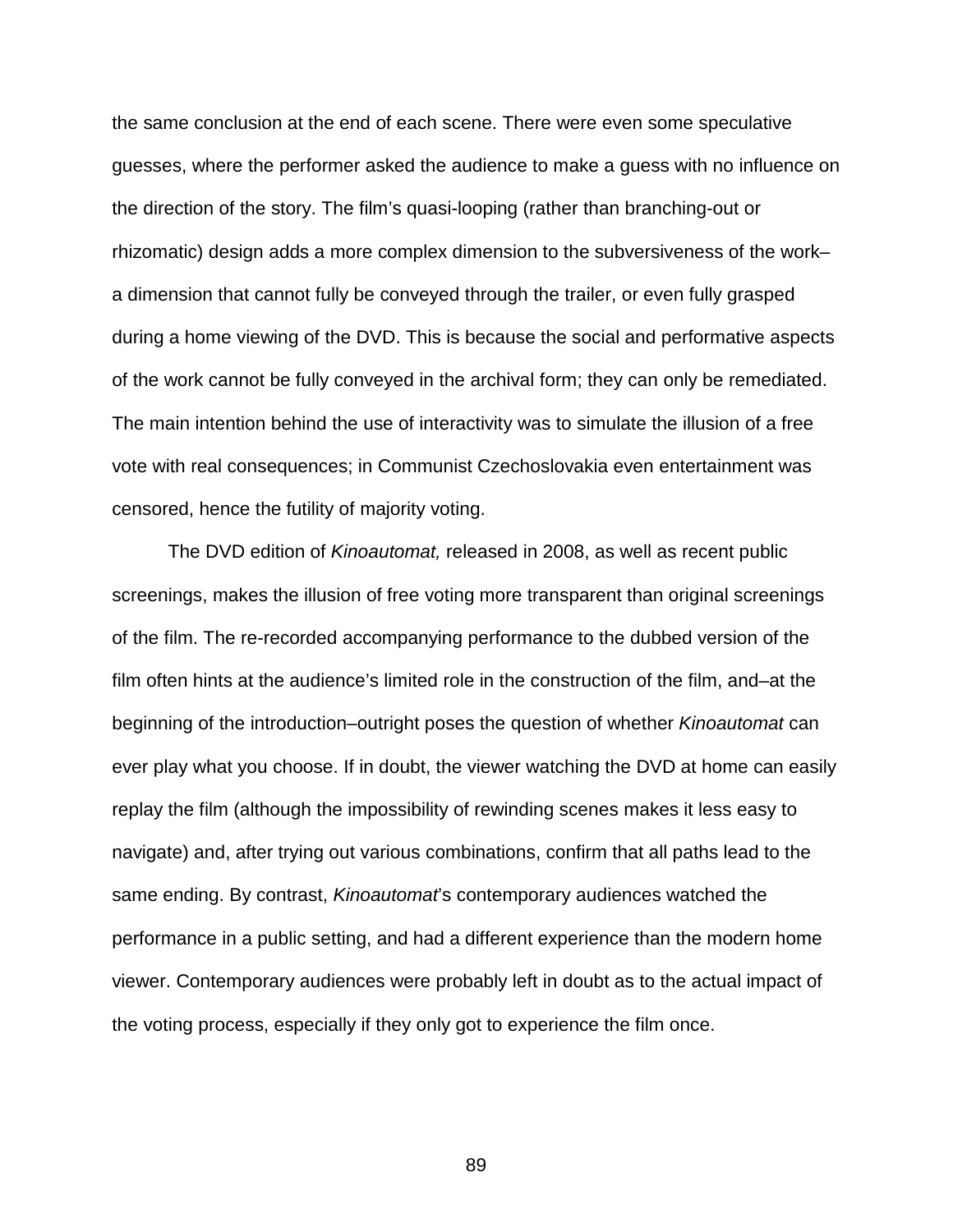Nonetheless, part of the social value of the film was seeing *how* the majority voted, especially when it came to morally ambiguous situations that made Mr. Novak choose between being a dutiful citizen and chasing after his wife. Furthermore, the public performance of the film makes for an altogether different experience than a domestic/individual screening, especially because the question of choice (real or imagined) becomes a collectively negotiated process. The ethical dilemmas in *Kinoautomat* are more nuanced and less polarized than those presented to the audience in later choose-your-own-adventure films such as *TWU*, discussed in Chapter 3, and required some deliberation on the audience's part. In public screenings of *Kinoautomat*, the deliberation process might have been more significant than whether or not individual–and, by extension majority–votes count. Initially, Činčera and his team did not anticipate the impact interactivity would have on the audience's social dynamic. After the first few screenings at Expo '67, the live show was adapted to not only acknowledge the audience as part of the performance, but to also enhance interaction among audience members. In a 1967 interview with *LIFE* magazine, Činčera commented on aspects that would later preoccupy empirical studies on interactivity as well as revisionist approaches to cinematic identification. After observing early audience response to *Kinoautomat*, Činčera declared the work a "sociological and psychological study about group behavior," and a means of "learning that people decide not on a moral code but on what they like to see" (Krappler 1967: 28C). Seeing *Kinoautomat* as both social experiment and historical artifact shifts the focus from the mechanics of interactivity to the *impact* of the film's ethical dilemmas on the audience dynamic, and thus to interactivity as a stimulus for social interaction.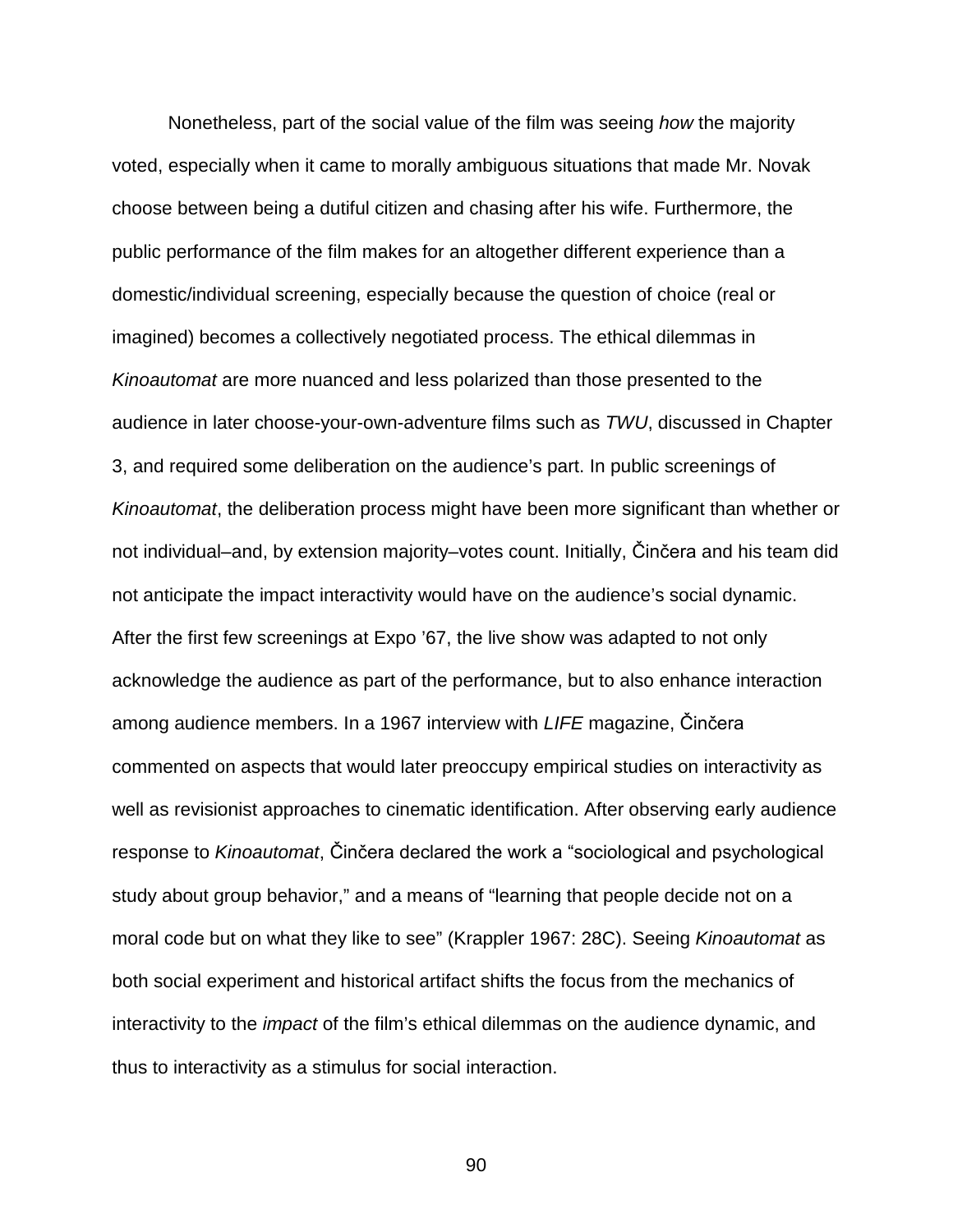Unfortunately, very little information has survived regarding how contemporary audiences responded to specific scenarios they encountered in the film, and how those scenarios affected the audience dynamic. This might be because the film-asperformance was primarily enjoyed as a transient experience, and thus there was no lasting record of detailed audience voting patterns. The few collective voting preferences that have survived are those considered noteworthy at the time in terms of generating more attention for the film, such as the fact (or rumor, depending on the source) that the only time audiences voted No to Mr. Novak allowing his half-naked neighbor into his apartment was when a group of nuns was in the audience.  $26$ 

The fact that the surviving audience responses to *Kinoautomat* have been quantified speaks to the wider tendency in film reception studies, whereby the results that forge trends in viewing habits (or the ones that form notable exceptions to those patterns) are those that usually find their place in historical records. In a sense, the historical does not take into consideration the individual that is part of the collective. More specifically, film history does not consider individual experiences that are part of a collective (and often abstract) "body" of spectatorship. Vivian Sobchack notes that, in the practices of both mainstream cinema and in theories of spectatorship, "the *particular* human lived-body (specifically lived as 'my body')" is missing because it is "in *excess* of the historical and analytic systems available to codify, contain, and even negate it" (Sobchack 1992: 147). Thus, the lack of significant audience response analyses to *Kinoautomat* point to irreparable yet unavoidable gaps in studies of film reception,

<span id="page-90-0"></span><sup>&</sup>lt;sup>26</sup> Anecdotal information regarding noteworthy voting patterns is also all the audience reception information that has survived about audiences of early mainstream IC films such as Castle's *Mr. Sardonicus*.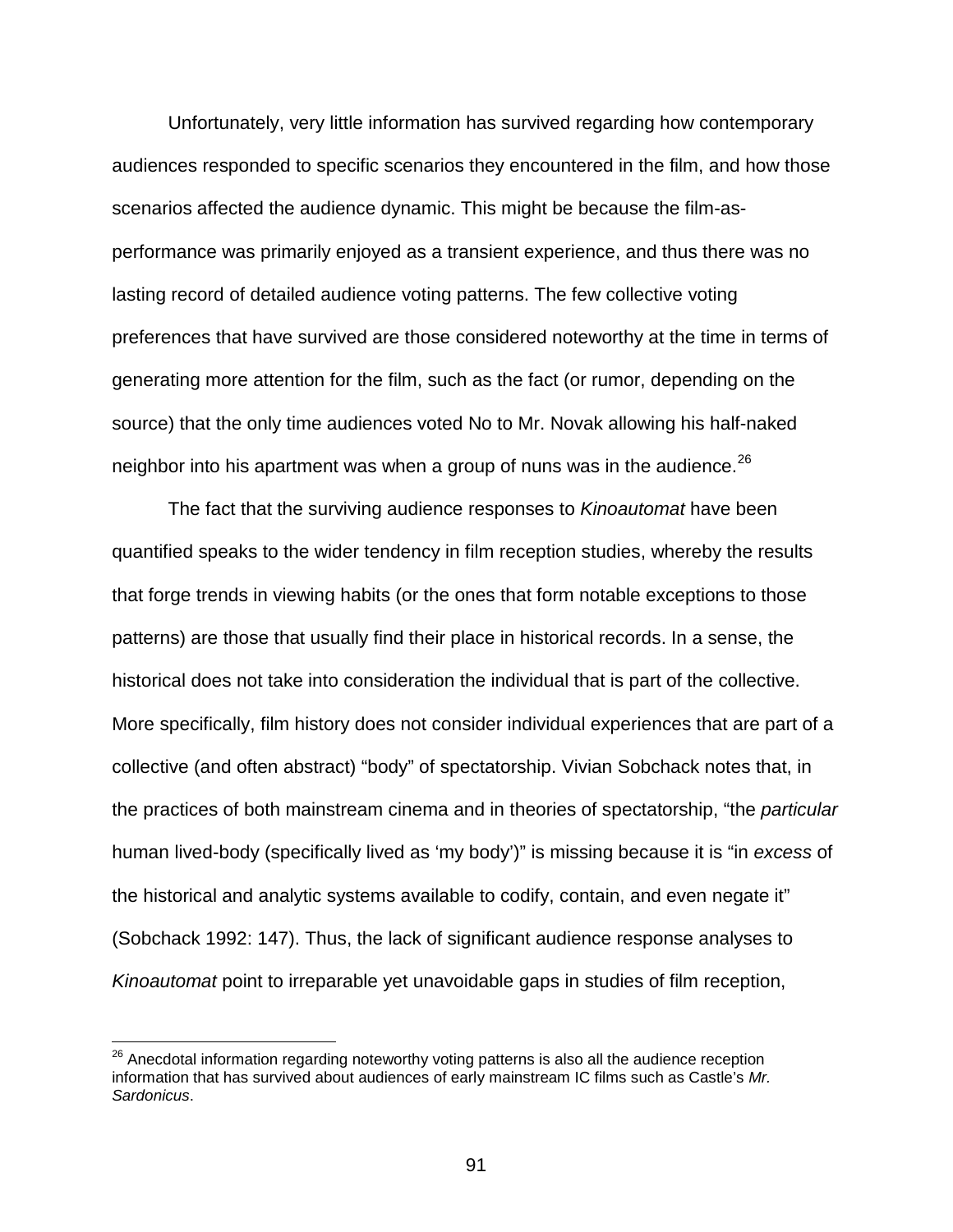extending beyond empirical records and indicating the crucial omission of phenomenological and biocultural considerations from the notion of spectatorship.

The fact that the interactive component overshadows all other contextual and narrative considerations (which traditional film analysis would otherwise consider) in the recent scholarship of *Kinoautomat* is indicative of what is at stake when new methodologies shift the priorities of existing fields of study. In this case, claims of *Kinoautomat*'s "new medianess" introduce distinct and significant problems: certain of its formal and performative resemblances to operations of digital media have prompted its academic excavation and association with digital discourses, but at the cost of marginalizing other equally valuable aspects of the work such as historical significance, audience reception, and sheer *film* appreciation. Subsequently, if these aspects were to be fully integrated into digital media studies, then the scope of media studies–as well as the notion of "digital culture"–would be informed with more complexity and cross-cultural perspectives, and would receive some necessary historical (rather than just historiographical) grounding.

The fragmented rediscovery of influential works like *Kinoautomat*, along with the difficulty of broad-ranging historical analysis that encompasses sociopolitical factors and is not limited to the retroactive mythmaking that has dominated related discourses, is an object lesson in how film and media studies should (re)constitute and productively engage with the material-procedural diversity and inconsistencies of both digital and filmic encounters, without necessarily conflating the two. In order to prevent the obsolescence of such remarkable techno-artistic experiments, an "object" of study needs to be understood in broader terms that not only involve material and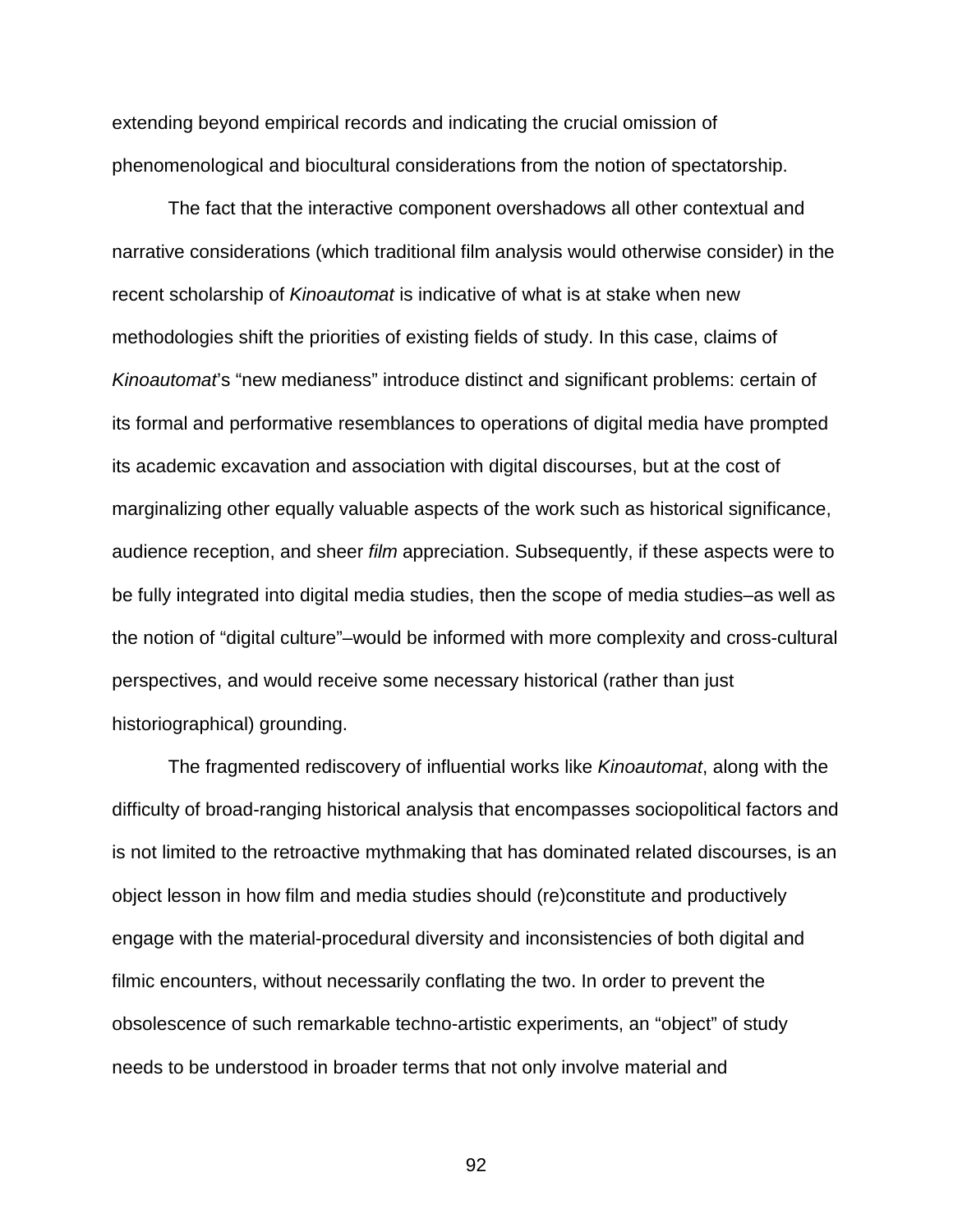technological concerns, but also encompass critical discourses of cultural studies, political-economic history, audience reception, and archive studies. As Gitelman and Pingree assert, when the histories of each medium are forgotten or ignored, "we lose a kind of understanding more substantive than either the commercially interested definitions spun by today's media corporations or the causal plots of technological innovation offered by some historians" (Gitelman & Pingree 2003: xv). Ultimately, *Kinoautomat* makes a powerful case for considering the inherently political nature of film preservation and restoration, and for regarding the practices of archiving and remediation as cultural processes that produce and codify cinematic heritage. $^{27}$  $^{27}$  $^{27}$ 

<span id="page-92-0"></span> $27$  Caroline Frick demonstrates these principles through cross-cultural comparative study and extensive examination of American film preservation practices in her book, *Saving Cinema: the politics of preservation* (2011).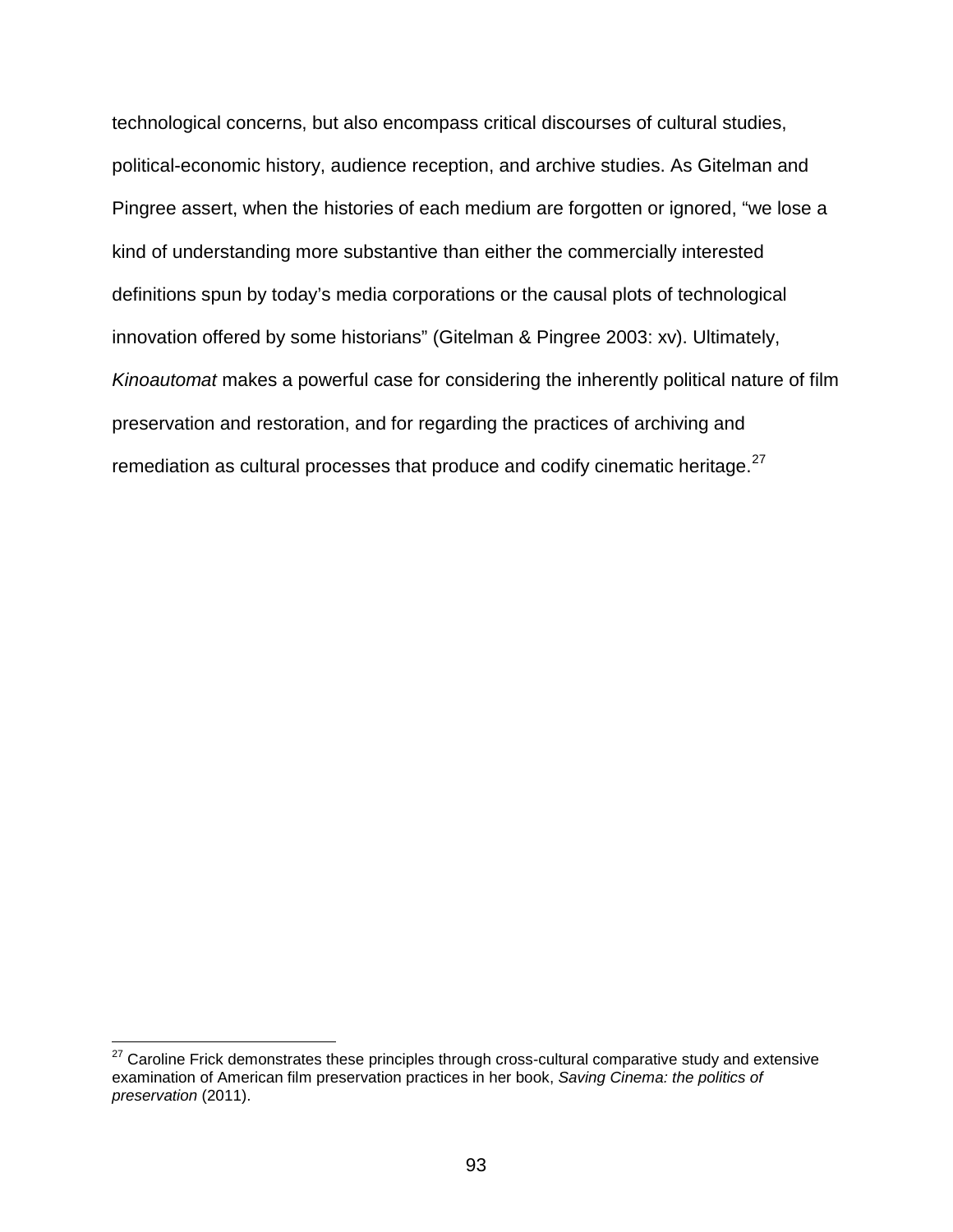## CHAPTER 3 PARTICIPATORY INTERACTIVITY, ISOLATIONIST CONNECTIVITY, AND SOFTWARE CINEMA

## **Introduction: Interactivity and Participatory Culture**

Many of the premature conclusions regarding interactivity–such as the primacy of a mechanical or prereflective response on the viewer's part–can be refuted through empirical observations of specific IC genres. Yet, some interactive films deliberately simulate these conditions or myths of interactivity in order to initiate ethical and aesthetic reflection and experimentation. Marsha Kinder observes that "interactivity tends to be used as a normative term–either fetishized as the ultimate pleasure or demonized as a deceptive fiction" (Kinder 2003: 351). Why do ICs–ranging from the avant-garde to the mainstream–continue to present themselves in a way that appeals to the public's constructed desire to participate in the creative process of the work? Even though IC's participatory myths can easily be disproved, dismissing them as falsifiable does not diminish their affective resonance. The aspirations embedded in discourses of interactivity indicate to us–as Oliver Grau points out–a "fraction of the imaginings that all tell us something, often something unsettling, about the utopian dreams of their epochs" (Grau 2003: 351). This is yet another reason why IC is worthy of more careful critical analysis than it has received, as many of its basic tenets have been disputably traced in new media forms that are not conceived as cinematic*.*

It is tempting to overestimate the power of user agency in types of cinema that require viewer participation in order to reach their objective. The frequent use of neologisms in discussions of IC, such as the portmanteaus *prosumer* (a fusion of producer and consumer), *viewser* (viewer and user, to be used as a shorthand for active participation in my analysis henceforth), and *interactor* (interactive and spectator),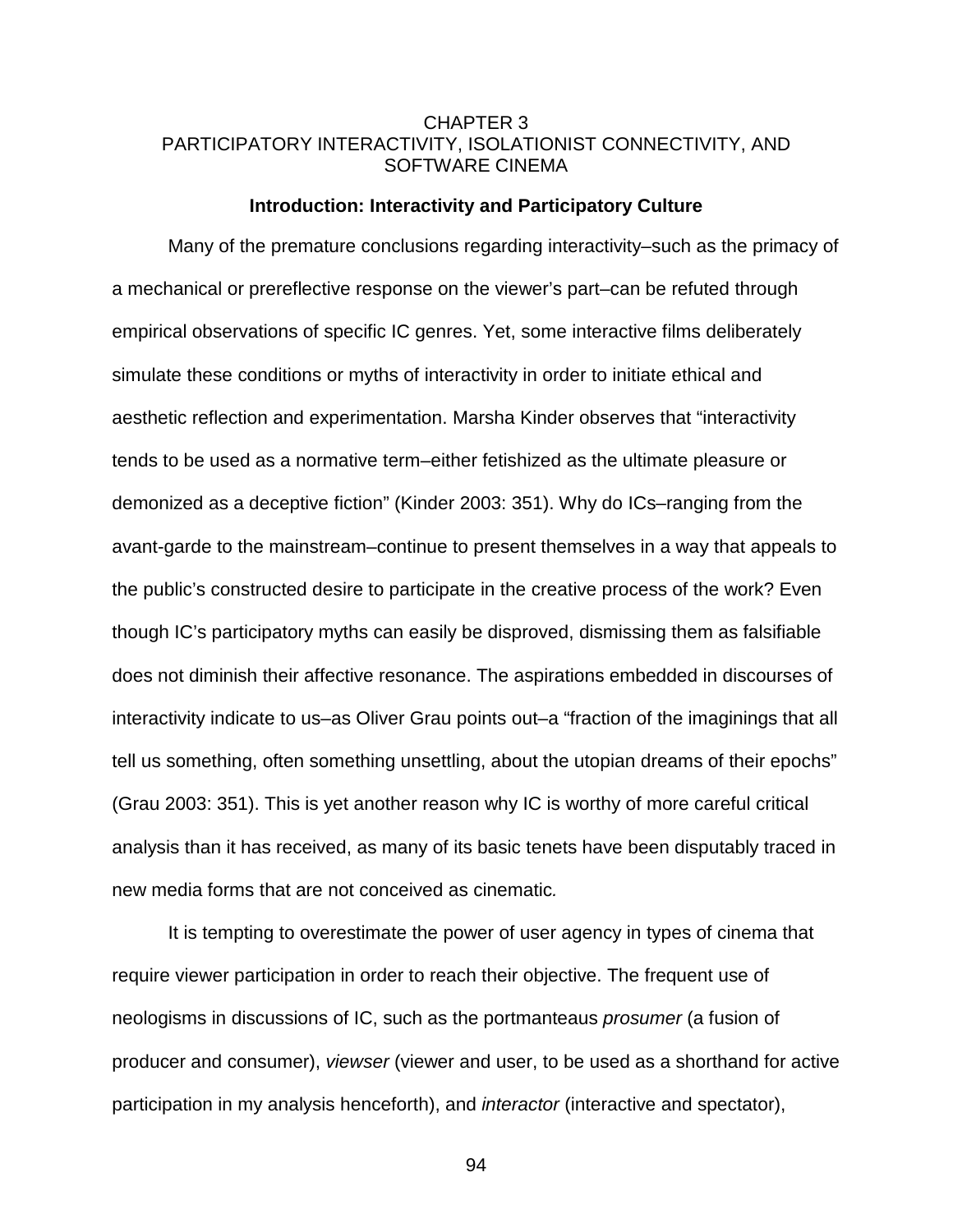indicates a desire on the part of creators and critics to redefine and expand the role of consumers, users, and spectators in the emerging digital landscape.<sup>[1](#page-94-0)</sup> The illusion of the spectator being in the coveted director's chair is one of the most frequent promises associated with IC.

As an example, the Brazilian film *Novo Idea Adventure* (Fiat, 2006) was reportedly the first interactive film to be screened in commercial movie theaters. Even though *Novo Idea Adventure* did not originate as an installation, it did have an expanded cross-media dimension, as it incorporated viewers' cell phones in the screening, allowing them to determine narrative outcomes by real-time voting via text messaging. Interestingly, *Novo Idea Adventure*'s tagline is not about the plot of the film, but focuses on how the film is meant to be experienced: "Now it is your turn to play God and experiment with several destinies to this adventure." The tagline thus invites viewers to participate, and also promises them directorial/authorial control. The film managed to attract 62% of movie theatergoers in São Paolo and Rio de Janeiro, which implies that the interactivity gimmick was mostly successful, at least from a marketing standpoint, given that the film itself seems to be otherwise unremarkable.<sup>[2](#page-94-1)</sup>

<span id="page-94-0"></span> <sup>1</sup> The portmanteau *prosumer* has the most extensive history out of these three neologisms. The term was first coined in the late 1970s-early1980s by futurologist Alvin Toffler. It has been criticized for its ambivalent connotations but, for the purposes of this dissertation, I will be using the term as shorthand for active (i.e., *pro*ductive), non-corporate consumers/viewers, in order to distinguish from corporate modes of production. I am using the term *prosumer* (and *prosumption* as its derivative noun) as shorthand in order to draw awareness to the fluctuating status of modes of media consumption. It should, however, be noted that the term *prosumer* is deceptively vague for a number of reasons, some of which coincide with the falsifiable mythologies of interactivity. The first reason why this term is problematic lies in the uncertainty of where to situate prosumers: do they operate within the logic of consumer culture, or do they retain a certain independence from mainstream economies? Another issue with the term is that *prosumer* misleadingly suggests that a prosumer is equally a producer and a consumer, whereas in fact this is rarely the case. A prosumer is either more of a producer or more of a consumer. The same reasoning can be applied to subsequent neologisms like *viewser* and *interactor*.

<span id="page-94-1"></span> $2$  At least that is the impression I got from reading English (and some Spanish) reviews of the film, most of which focus on the interactive aspects of the film; none provides even a basic plot summary.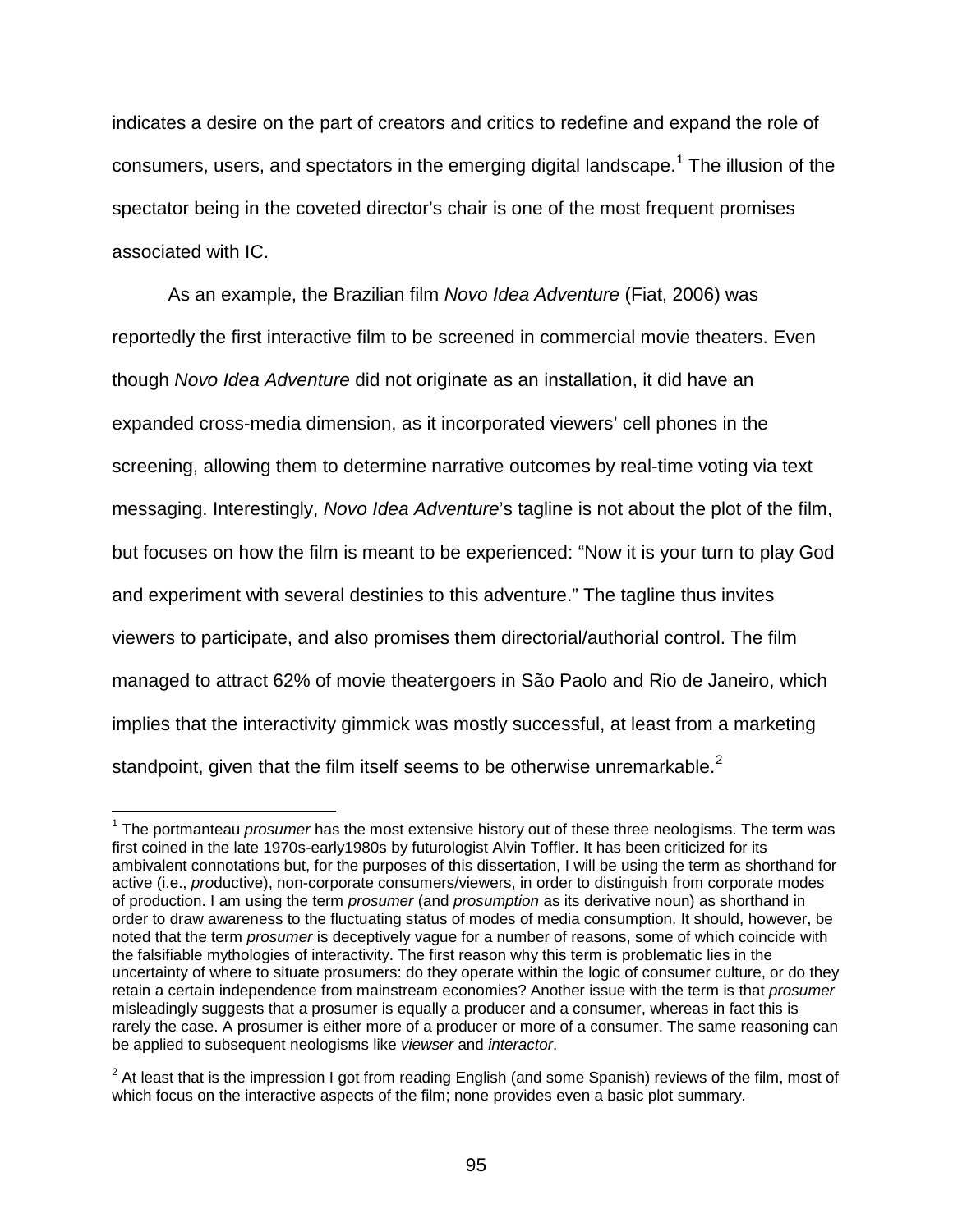The aim of creating works that can engage large numbers of people coincides with one of the desired objectives of participatory culture. According to Henry Jenkins, a participatory culture is one

with relatively low barriers to artistic expression and civic engagement, strong support for creating and sharing one's creations, and some type of informal mentorship whereby what is known by the most experienced is passed along to novices.

(Jenkins et al. 2006: 3)

In theory, members of a participatory culture are made to feel that their contributions matter, and creatively thrive under a collaborative model of artistic exchange. Relatively recent advancements in interactive modes of media production, consumption, and marketing prompt participatory culture enthusiasts like Jenkins to see this paradigm as increasingly achievable in the near future. $3$ 

Consequently, the roles of the media producer and consumer had to be revised within the participatory culture framework in order to reflect changes in models of production and consumption.The need to come up with neologisms and portmanteaus to define the rise of new modes of media consumption not only suggests that the traditional role–or, at least, the traditional view–of the media consumer has changed, but that it cannot be consistently and accurately contained within existing theoretical frameworks due to its unpredictability. The cultural critique that emanates from participatory culture frameworks calls for a reconfiguration and reconsideration of sociopolitical dynamics emerging from participatory uses of interactive technologies.

Equally significant, preoccupation with a creative work's ultimate meaning–from

<span id="page-95-0"></span> $3$  Jenkins cites relationship marketing, permission-based marketing and viral marketing as examples of marketing based on a collaborative process between producers and consumers that can pave the way towards more participatory cultural exchange (Jenkins et al. 2006).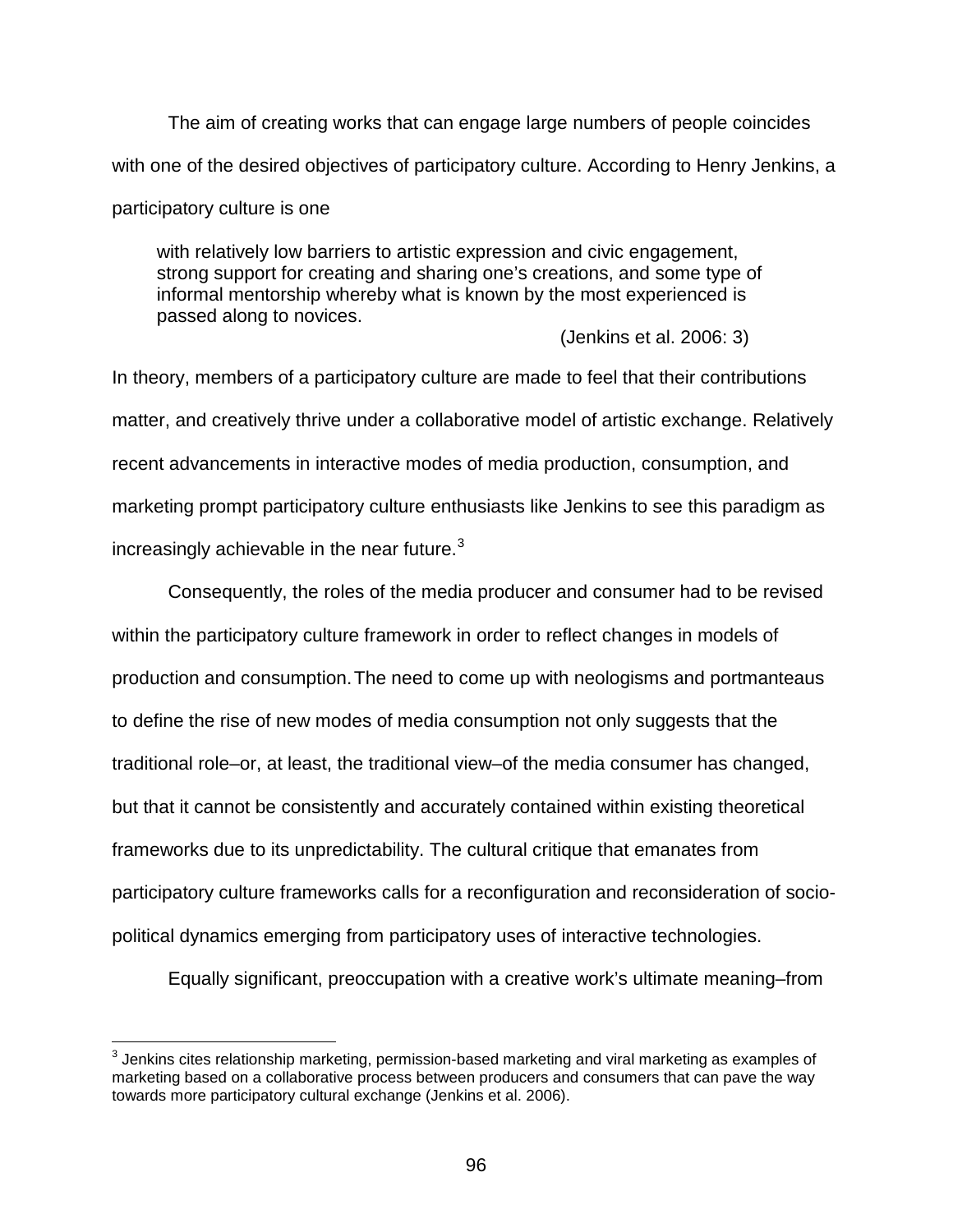both a creative and a consumer standpoint–is not as central anymore. In general, many artists are beginning to actively value their audience's active role in the construction or performance of their works, just as many industries are capitalizing on the cultural desire for pro-active consumption. Brett Gaylor's *Rip! A Remix Manifesto* (2008) is an example of a work that uses prosumption to mark out an activist stance in media culture. The free-to-remix film tackles ethical and cultural concerns regarding copyright in the digital era, and uses found footage to audio-visually enhance the filmmaker's position against the corporate control of cultural property. Gaylor initially adopted a name-your-own-price distribution system, but then embraced the alternative distribution system of Internet piracy and allowed his film to be shared free of charge. He is the creator of Open Source Cinema, a collaborative resource for people who wish to remix existing content (including footage from *RiP!*) and share media in order to make a statement. All content is licensed under a Creative Commons license–which allows for the work to be copied and distributed freely–in order to avoid lawsuits and copyright infringement. Gaylor is one of the many advocates of a Do-It-Yourself (DIY) approach to film production and distribution, where artists seek alternative and low-budget distribution channels for their work and are often very receptive to feedback and contributions from the public.

The implications of a participatory approach to filmmaking and reception are manifold. A recurrent thread of discussions of the empowering potential of interactivity is that these media permit the creation of works that, in artist Lynn Hershman's words, "talk back" to the artist and the audience. Hershman's objective of transcending the "one-sided discourse" of non-interactive [superficially defined, of course] works is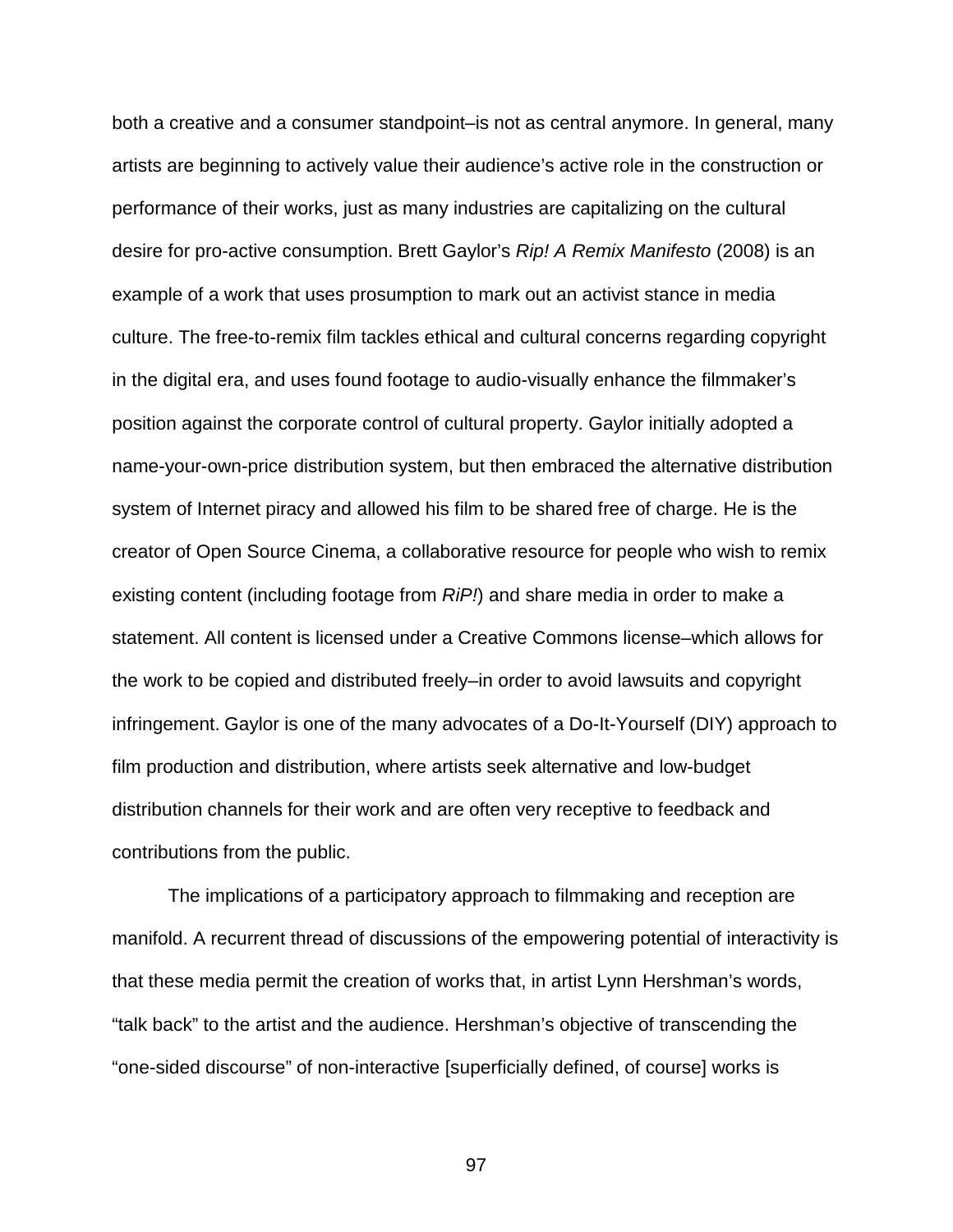shared with many installation/ interactive artists.<sup>[4](#page-97-0)</sup> Hershman's coveted "craving for control…longing for liveness [and] drive toward direct action" makes it sound as though it is not only audiences that long for "direct action," but also the artists (Hershman 2003b: 643). This is a claim that is more problematic than it may initially seem, because interaction-as-conversation implies a back and forth (or a common ground) between the medium and the producer and/or consumer that transcends automated feedback mechanisms.<sup>[5](#page-97-1)</sup> In the exhibition context of most works, for example, the work itself is not equipped with the intelligence (artificial or otherwise) to carry on a satisfactory back and forth spontaneous exchange. Nonetheless, just as the active consumer of a work can influence how the work looks, feels, and develops through interactive functions, the work can also influence responses of the user even if it cannot intelligently talk back to him/her. More accurately, the interaction between the work and the user is what actually talks back to the user's interpretation of the work. It can also be said that the artist talks back to the user through the medium of his/her work.

The participatory aspiration embedded in artists' desire to create interactive works often conflicts with practical issues of access and distribution. This conflict is evident in Lynn Hershman's intentions for her work versus the reality of limited public accessibility. Hershman is interested in "going beyond the screen, using new technologies to enliven and empower viewers, to create an experience that uses

<span id="page-97-0"></span> $4$  The assumption that a work can "talk back" evokes debates on artificial intelligence  $-$  an area too vast and problematic to even try to tackle here in satisfactory depth. Hershman's *DiNA* (2004) is a step towards fulfilling this objective. *DiNA* is – or, rather, was, since the original website does not exist anymore – an artificially intelligent presidential candidate bot running for Telepresident. *DiNA* was designed in a way that she can process Internet information in real time and respond to users' questions about current issues.

<span id="page-97-1"></span><sup>&</sup>lt;sup>5</sup> Of course, despite participatory culture enthusiasts (like Henry Jenkins) who argue that most audiences wish to prosume, some audience members simply want to watch a film. Not everyone wishes to interact with–and remix their own versions of–a film.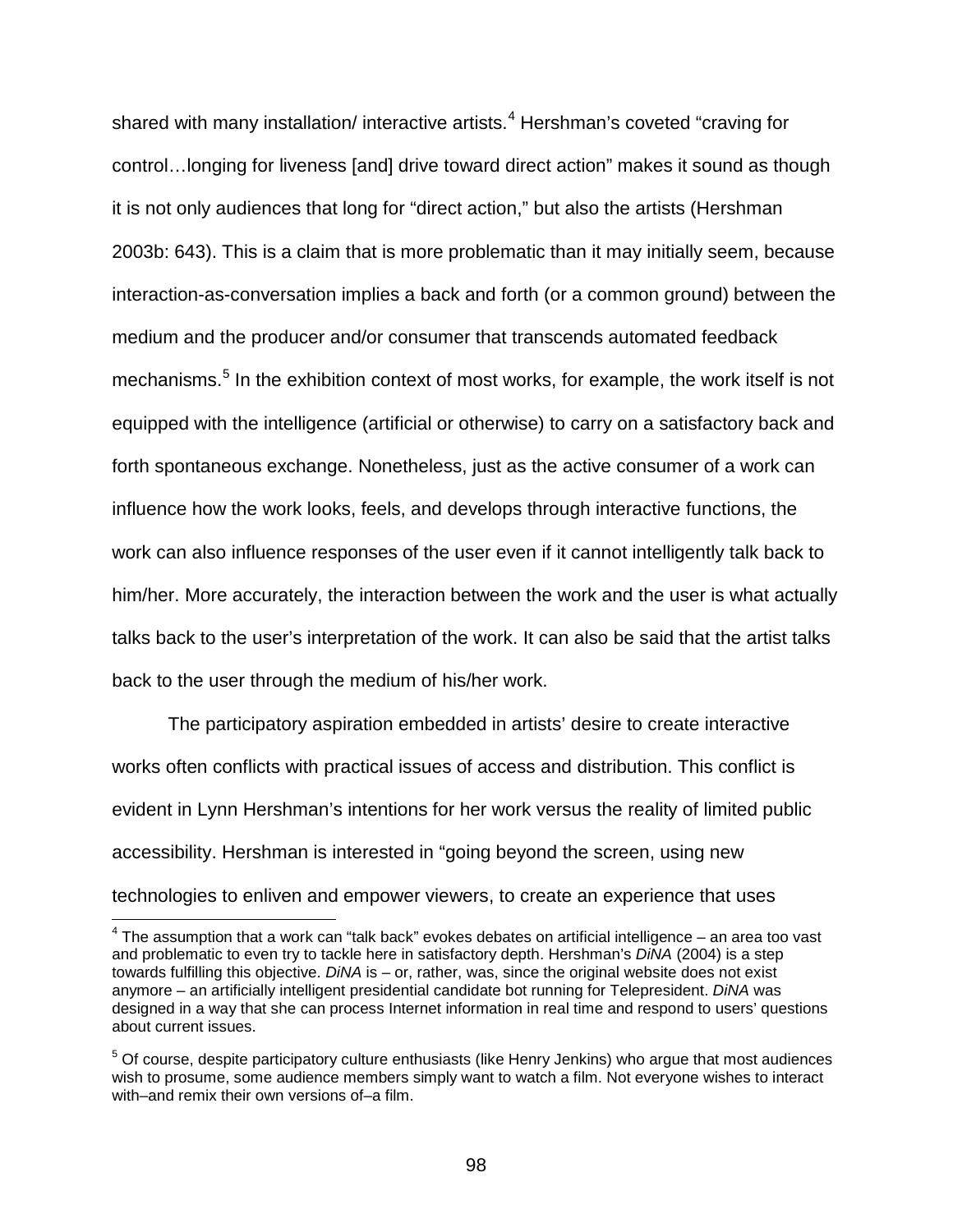moving images to defy conventional structure" (Hershman 2003a: 220). Her installations –which usually consist of multiple projection screens, interfaces, and touch screen monitors–defy the conventional mode of film projection on a single screen. Since these installations are large-scale and cannot be mass produced and mass distributed, technological limitations and high (re)production costs hold them back from engaging a wider and more globally participatory audience.

The fact that these installations are often large-scale, site-specific, and confined to museums, galleries and university-owned spaces indicates that these works are not accessible for mainstream consumption, but they are still consumption-driven in important ways. Intentionally or not, these works convey an aura of exclusivity and target a certain "elite" audience that is able to afford to visit the exhibition sites and/or travel to the festivals where these works are showcased. $6$  Hershman, like many other artists, acknowledges the fact that her works are in this way participatory in a limited sense. She admits that "creating a truly interactive work demands that it exist on a mass scale, available and accessible to many people" (Hershman 2003b: 646). In actuality, her interactive works are hard to find and difficult to access remotely. *Lorna*, the first interactive art videodisk, for example, was developed as a research and development guide, but it is generally inaccessible to the public. The CD-ROM version came out in a limited edition consisting of only twenty-five copies, of which only fourteen now exist. Lorna is still occasionally installed in galleries and museums, and was repackaged in a

<span id="page-98-0"></span> $6$  Visitors have to be able to pay the museum fee as well. Moreover, even though visitors can sometimes see installations exhibited in galleries for free, there are many galleries that charge an admission fee. This is because installations have found a temporary home in both museums and galleries – where the space is more used for displaying the works rather than selling them (unless the admissions fee is counted as part of the consumption of the works). Museum and gallery spaces have become, in a sense, interchangeable when it comes to exhibiting works because nowadays both places are penetrated with the agendas of corporations and issues relating to the commodification of art.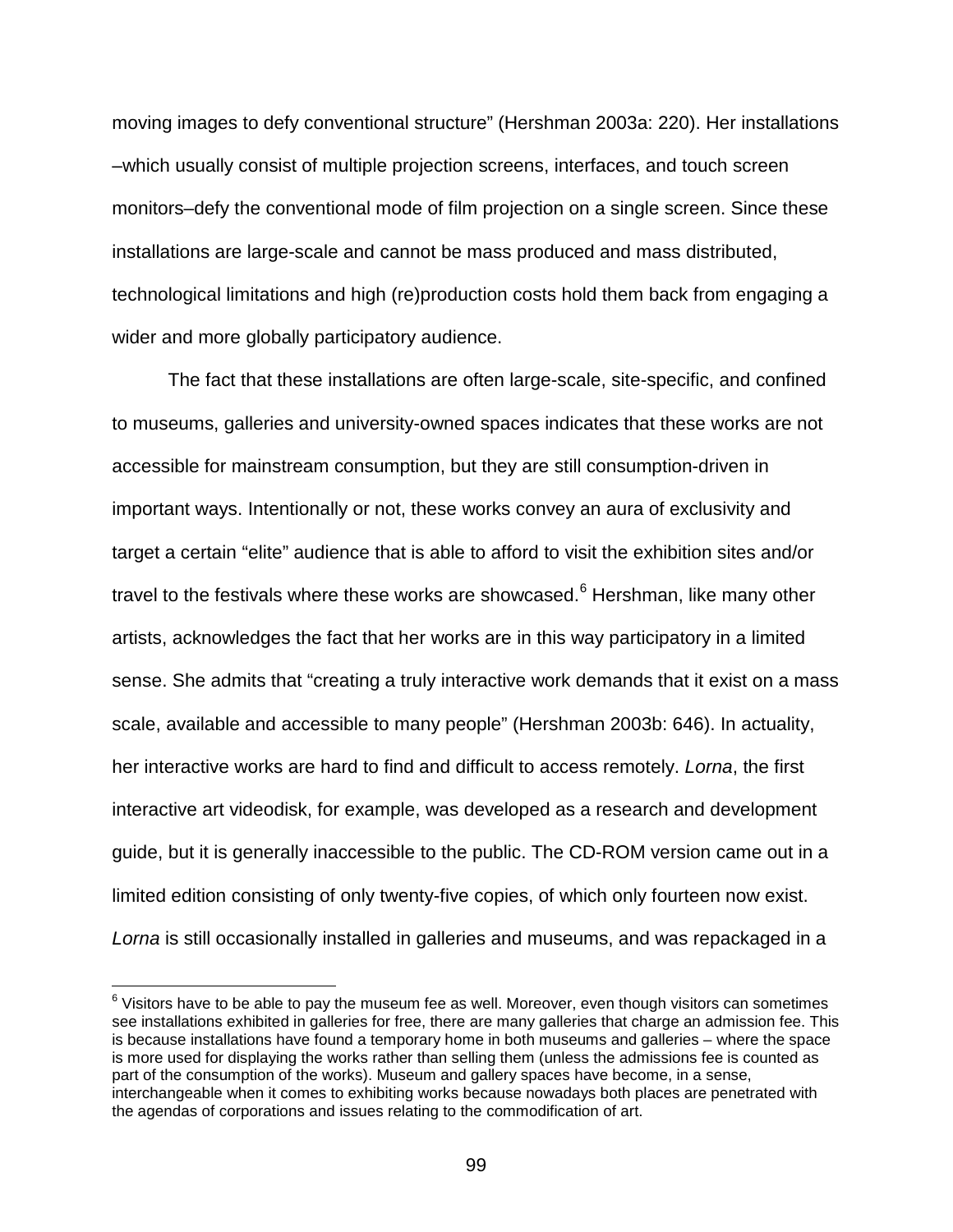HyperCard program that could be accessed on Macintosh computers before HyperCard became obsolete. Since Hershman is apparently not interested in making profit from globally selling DVD/CD-ROM versions of her installations–and survives instead on grants, sponsorships, research fellowships and revenues from her films and publications–she has not made an attempt to make available interactive versions of these works via her website.

The participatory aim often conflicts with how such works are actually circulated, due to factors such as the relative novelty of interactive art, the uncertainty on how to promote and distribute such works, and technological constraints (especially in terms of mass production). In their material form, interactive installations (especially those set up in paid venues) are exclusionary experiences limited to select groups of people. If we look at IC experiments as "innovations geared towards greater participation and interactivity on the part of filmmakers and spectators," then it is perhaps inevitable to also see these cinematic expansions as "tied to the contradictory forces of capitalism" (Marchessault 2008: 39). In other words, while multimedia experiments may be associated with greater plurality in the modes of consumption and production of images, they are also subject to greater economic and social control over the images they produce.

The collaborative ethos reflected in the act of giving the audience a stake in the shaping of the film experience relates to the crowdsourcing and collective intelligence paradigms characteristic of current digital media culture, and to a cultural and political outlook with democratic and empowering undertones.<sup>[7](#page-99-0)</sup> Andrew Cameron uses the term

<span id="page-99-0"></span> <sup>7</sup> As discussed in, for instance, Howard Rheingold's *Smartmobs: the next social revolution* (2002), and James Surowiecki's *The wisdom of crowds* (2005).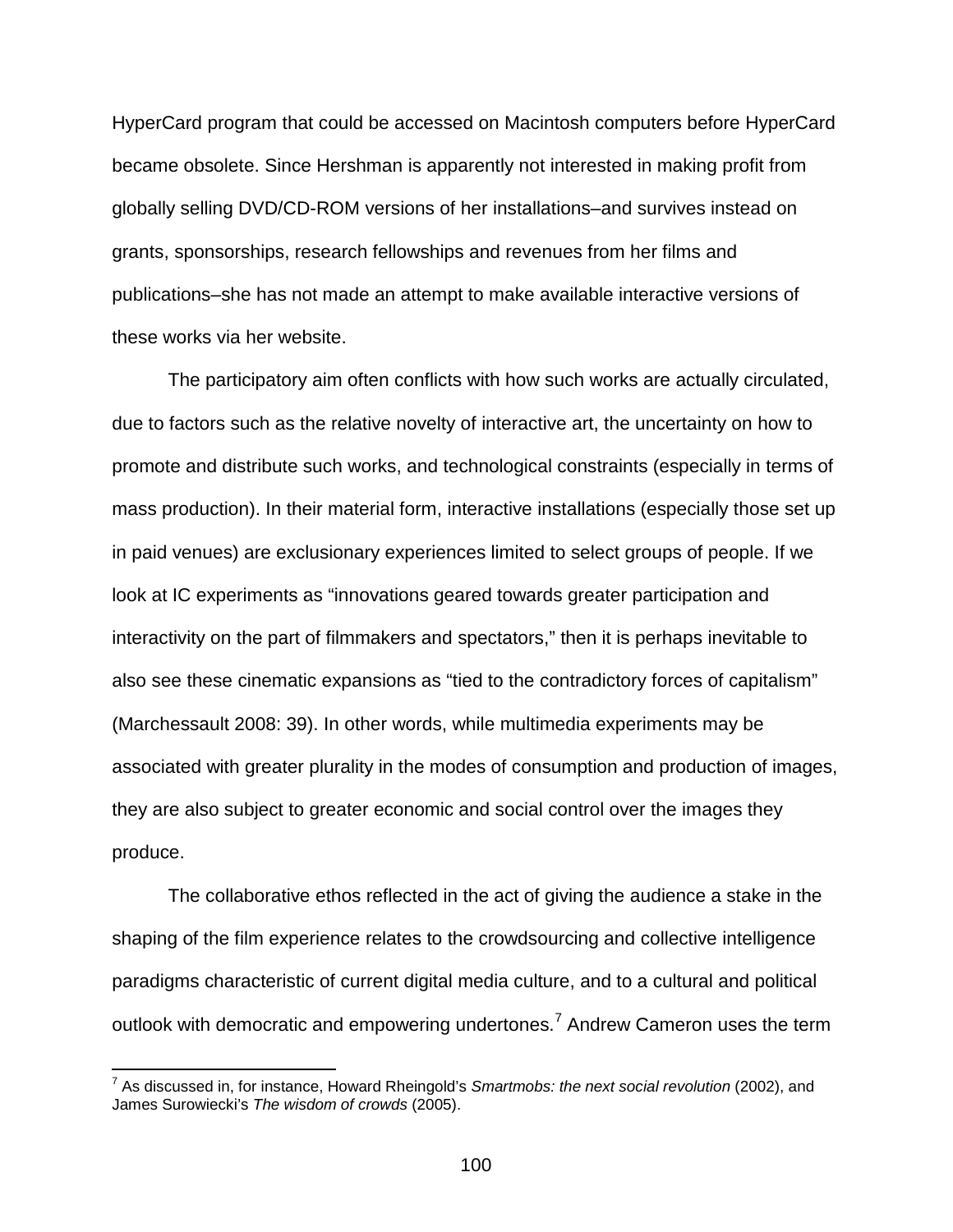"the politics of interactivity" to characterize the political and democratic promises of interactive infrastructures, and relates those to distributed communication networks such as the telephone system:

If the politics of a change in representation is centered on the move away from narrative with its baggage of authority, certainty and closure, the politics of interactivity at a more general level are about the end of mass culture. Interactive television or video telephony promises profound transformations in cultural and political life by fundamentally reordering the communications infrastructure away from a broadcast architecture in favor of a fully distributed network like that of the telephone system. Interactive infrastructure seems to promise liberation from authoritarian political control.

(Cameron 1995: 4)

Cameron sees the features of customization and individualization characteristic of interactive technologies as equivalent to wider cultural and political trends that redistribute power to the masses, which are now seen as networks of interconnected individuals. Furthermore, new technologies of inscription and preservation have ushered in new methods of archiving–and redefining–knowledge and information, as exemplified by collaborative intelligence paradigms such as Wikipedia. However, interactive infrastructures do not usually live up to their revolutionary potential, nor do they always produce the cosmopedic vision embedded in Pierre Lévy's notion of *collective intelligence*, where individual contributions synergistically add to communal goals such as problem-solving and innovative inventions (Lévy 1997).

Participatory models in business, advertising, and communications have resulted in a shift in our perception of human subjectivity–including, and often stemming from, a re-consideration of the role of the media consumer and producer in light of advancements in interactive technologies. The rhetoric of participatory culture–largely inspired by the writings of Lévy and popularized in academic circles by key figures such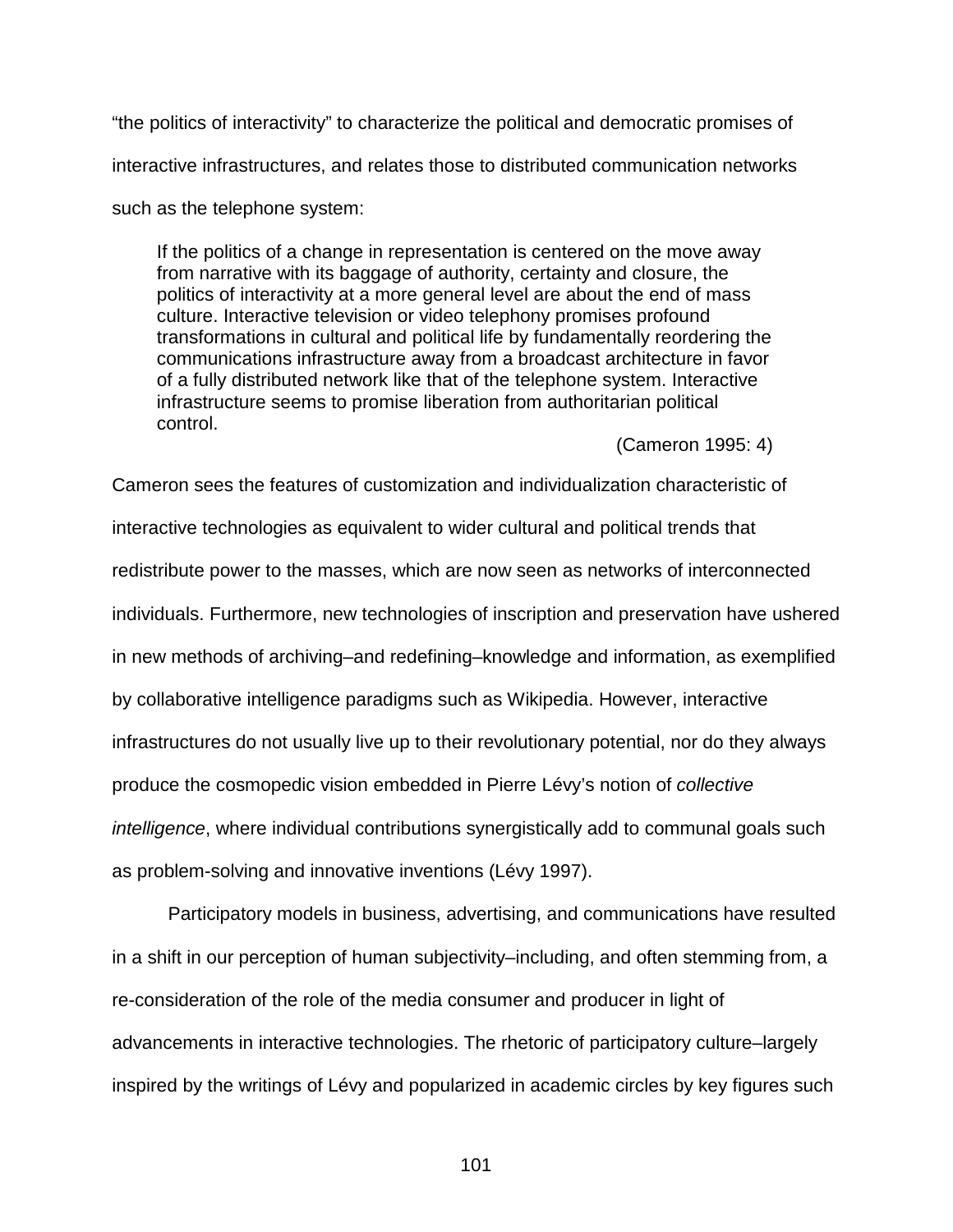as Henry Jenkins–prefigures narratives of contemporary media audiences having the agency to regulate and dictate media production depending on their individual and collective preferences. Organizational behavior theorist Harold J. Leavitt proposes a counterargument to theorists who argue that participatory, DIY, and grassroots paradigms are seriously undermining hierarchically structured, top-down models (Leavitt 2004). Leavitt argues that vertical hierarchy is still the inevitable cornerstone for large organizational structures, and that–in order to improve the productivity and viability of hierarchies–we must acknowledge their presence in even the most seemingly horizontal paradigms. Leavitt's approach calls for a reconsideration of the subversive potential Cameron attaches to decentralized network systems, especially in light of expanding cloud computing infrastructures that could possibly surpass distributed networks and reinforce capitalist hierarchies if the services provided remain under the control of a select few conglomerates like Google.

The possibility of decentralized systems eventually reverting back to a centralized structure, as suggested by Leavitt, can undermine the transformative potential of participatory approaches to mainstream production and consumption models (although for Leavitt this is not a downside). Conversely, incorporating consumer input into corporate decisions has the capacity to create platforms that transcend conventional consumption/production paradigms. Even though producers often set the parameters and provide the resources, the availability and accessibility of the tools of production enables consumers to become prosumers through appropriation, repurposing, and extending these existing platforms. Mirko Tobias Schäfer argues that the boundaries between industry-driven consumption and the domain of the user are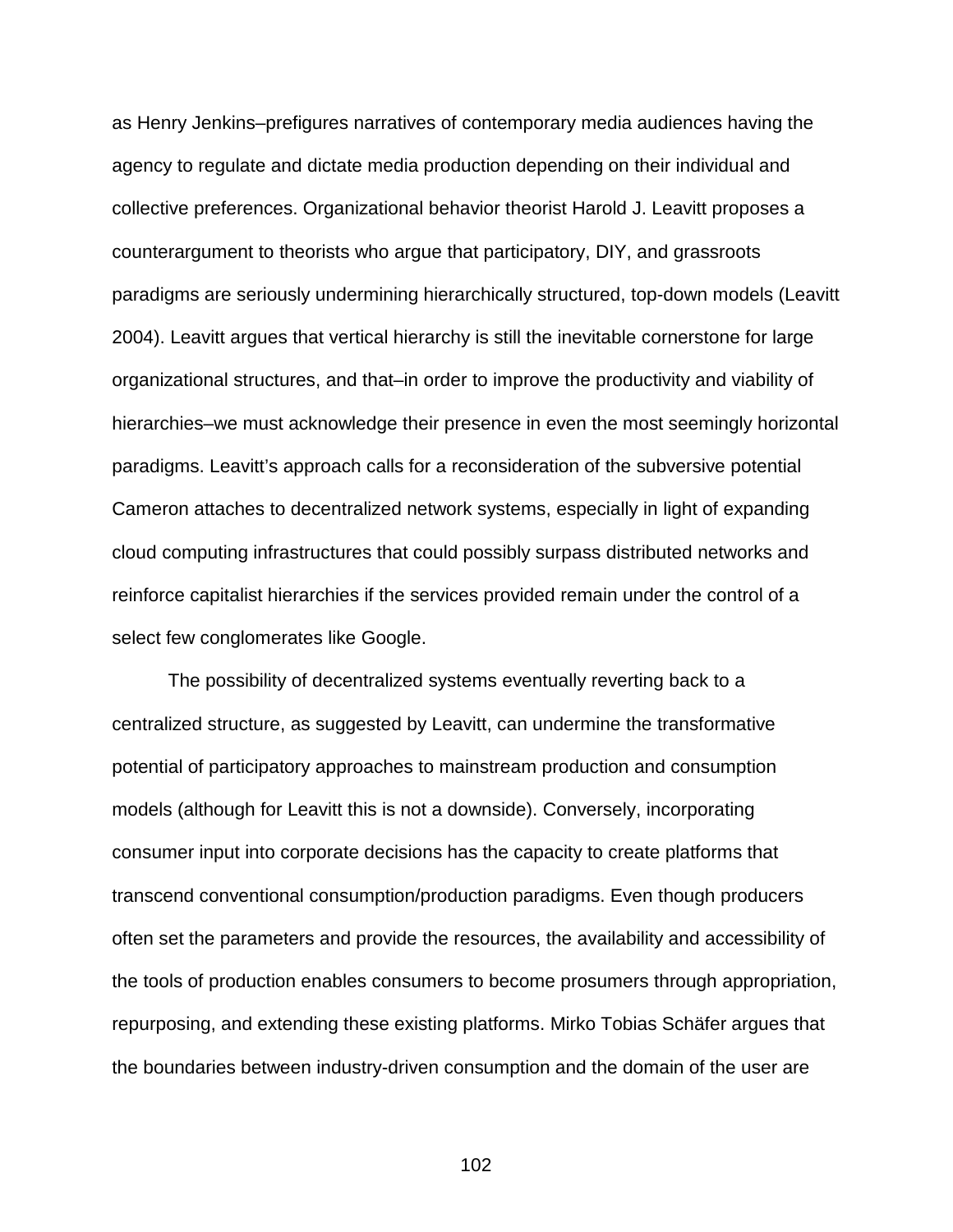becoming increasingly blurred. Schäfer asserts that the terrain of participatory culture is currently the most fertile ground for collaborative innovation between individuals, conglomerates, and technology (Schäfer 2011). Beta "trial" versions of software, for instance, are released to a limited number of users who pilot the software and offer feedback for improvement to the producers, or even create their own mods (modifications) which are then susceptible to co-opting by the corporate producers.

The democratization of interfaces, infrastructures, and platforms can also give rise to subversive and rebellious activity on the users' part. Hacktivism, a neologism that refers to the process of hacking for an activist and political purpose, is one example where conventional practices–in this case, filing and archiving–assume a different or subversive significance than their original purpose*. The File Room*, a project initiated by artist Antoni Muntadas and originally hosted by the non-profit Randolph Street Gallery, is an interactive archive of cases of artistic censorship ranging from Ancient Greece to the present.[8](#page-102-0) *The File Room* is a powerful example of counter-archival practices, and a demonstration of the productive potential of the fusion of artistic vision and activist purpose. The project originated as a physical installation at the Chicago Cultural Center in 1994, and has since expanded into a collaborative interactive archive that welcomes contributions from everyone. The installation mimicked governmental filing systems and databases, and used that familiar structure to question their authority and expose their exclusionary politics. The online mission statement states:

<span id="page-102-0"></span> <sup>8</sup> To access *The File Room* website, visit<http://www.thefileroom.org/> (accessed 10.12.2012).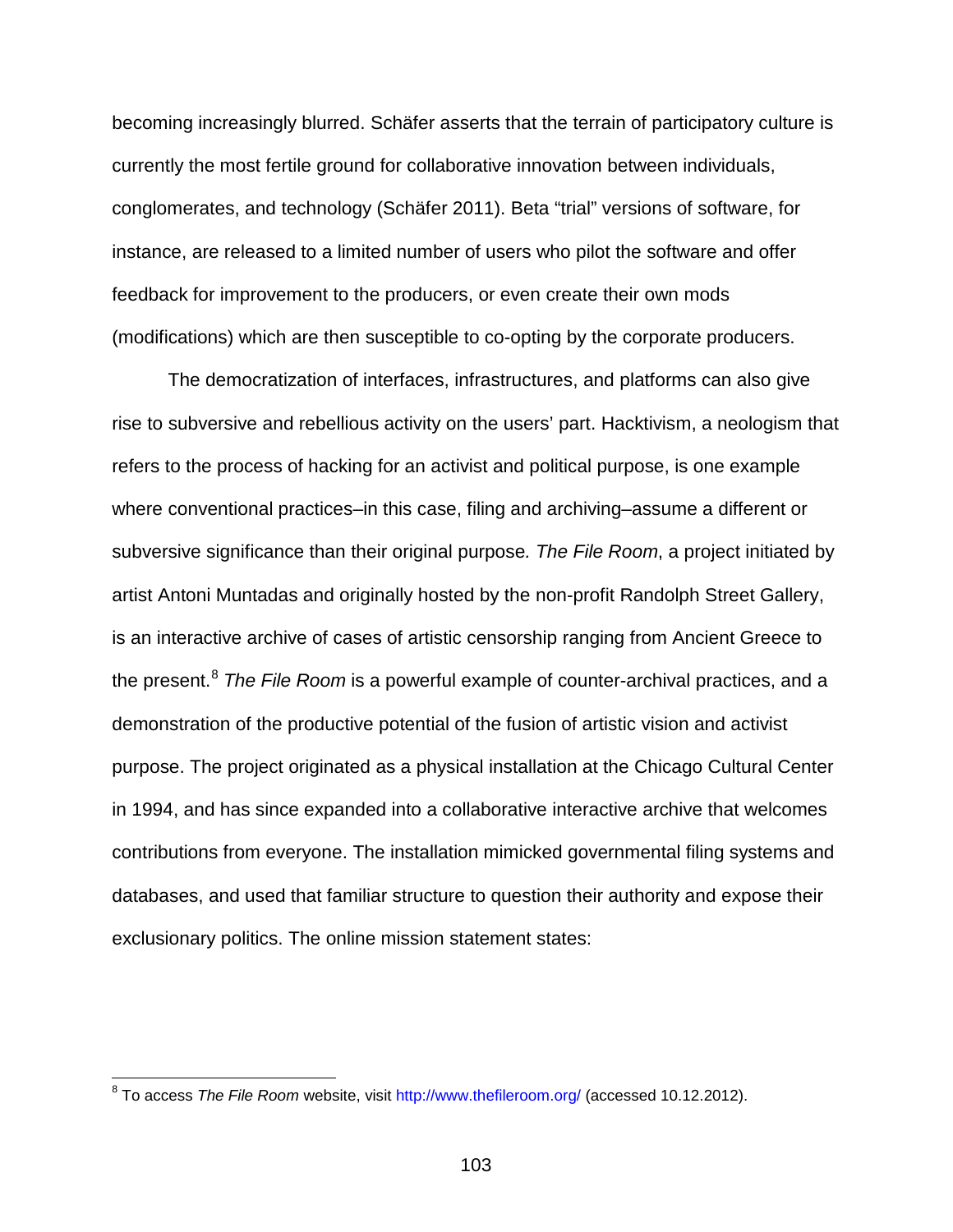*The File Room* claims no scholarly, editorial or scientific authority, but instead proposes alternative methods for information collection, processing and distribution, to stimulate dialogue and debate around issues of censorship and archiving.

(Muntadas 2001)

*The File Room* puts forward an open-system model for the cultural production of knowledge and the collective negotiation of information. This refashioned approach to non-hierarchical archiving takes advantage of the relative freedom of artistic expression in cyberspace to put forward cases where on- and offline freedom has been taken away.

The fact that *The File Room*'s open-system model is only feasible and expandable in an online environment suggests that the Internet has the potential to promote a globally reaching digital democracy, provided that all world citizens possess the same basic online communication skills and have equal access to the infrastructure. As Jenkins observes, new distribution channels and accessible production tools have lowered entry barriers into the marketplace of ideas; "these shifts place resources for activism and social commentary into the hands of everyday citizens" (Jenkins 2006a: 293). Open access to online platforms can sometimes result in bypassing the organizing principles of representative democracy, where democratically elected representatives act as spokespeople for their voters. Digital democracy, in some ways, cuts out the middlemen and allows for more direct forms of democracy to formulate.

The notion of digital democracy is more problematic when it is treated as a synonym for equality; although in theory, everyone with Internet access gets a "vote" and the right to potentially contribute to decision-making processes, those in the minority of majority-voted decisions (let alone those with no Internet access) do not have their voices heard on a large scale because their opinions do not align with the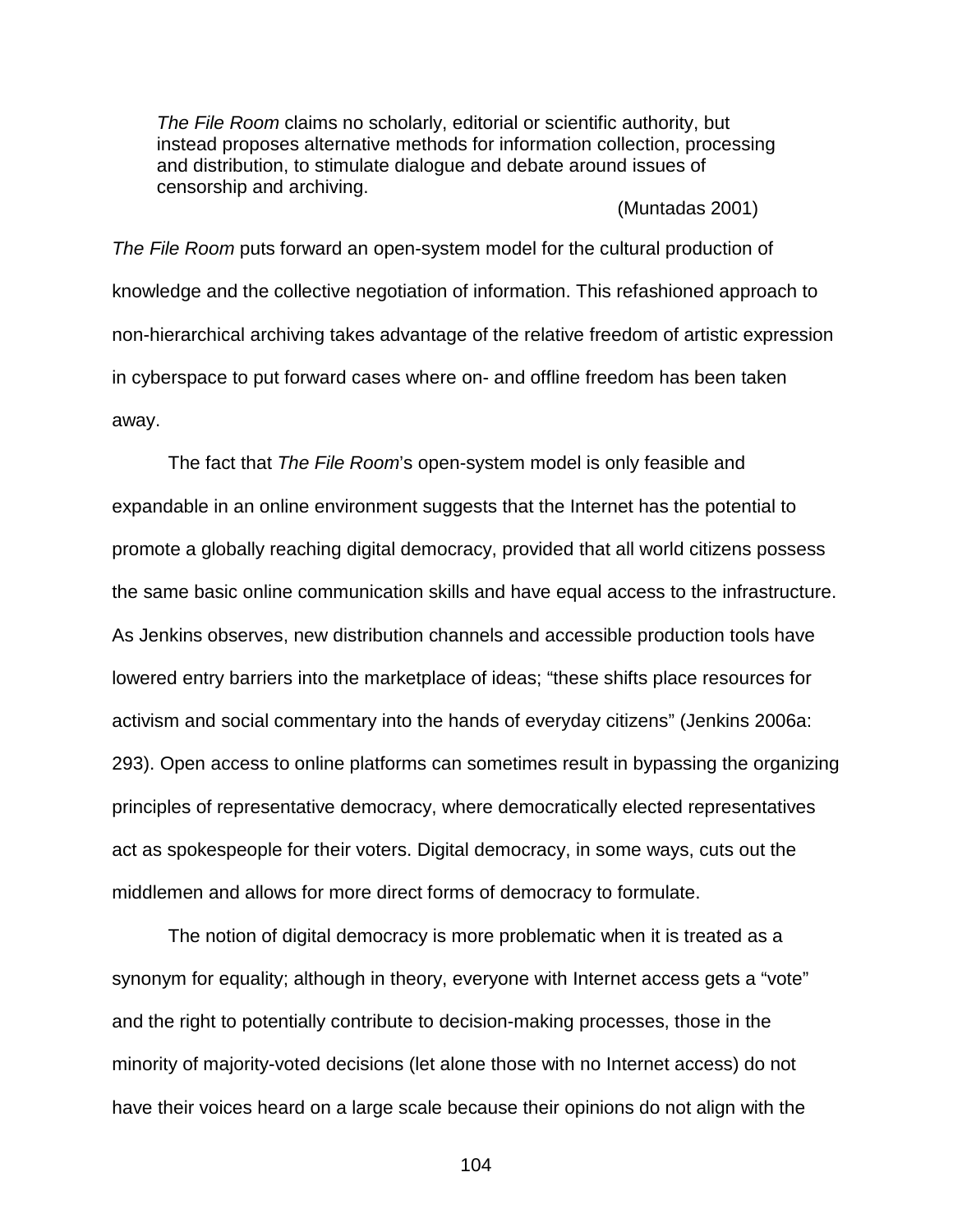choices of the majority. Exclusionary politics, marginalization of certain minorities, discrimination, and bullying do not magically disappear online; the anonymous and risk-free aspects of online participation can exacerbate socially condemnable behaviors.<sup>[9](#page-104-0)</sup> Furthermore, the right to vote–and therefore the right to participate–is not always desired by people, especially ones who have no stake in the decisions in question.

The *File Room*'s censorship cases stand as a reminder of the restrictions of freedom of expression:

As the debate over free and open telecommunications grows, so too will *The File Room* reflect decisions of why, how, when, where an individual point of view may be removed, can't be seen, heard, or read – each decision resonating with the implications throughout past and future of new technologies, marketing strategies, political decisions, and..."moral" control. (Muntadas 2001)

*The File Room* exposes the limits of a participatory culture discourse that dwells on freedom of expression and equality of access to new and old technologies. The archive envisions hacktivism as a mode of civic activity, whereby a nonconformist act is transformed into a legitimate means of creating new infrastructures, stimulating inquiry, and supplementing or challenging existing knowledge. The downside to uncensored and unregulated freedom of expression is that such an open system could lead to anarchy and chaos, which is why the Internet is not exempt from strategies of moral control and social gatekeeping. Nevertheless, a new form of citizenship emerges from the hacktivism paradigm: that of the citizen as hacktivist (an extension of the prosumer role), whose civic responsibilities have shifted to the realm of counter-hegemonic production.

<span id="page-104-0"></span> <sup>9</sup> In *Convergence Culture: Where old and new media collide* (2006), Jenkins analyzes multimedia citizen participation in the 2004 US presidential campaign as a case study that partially affirms the democratizing promises of participatory culture, and partially exposes the darker and anarchist undertones of a participatory approach to politics.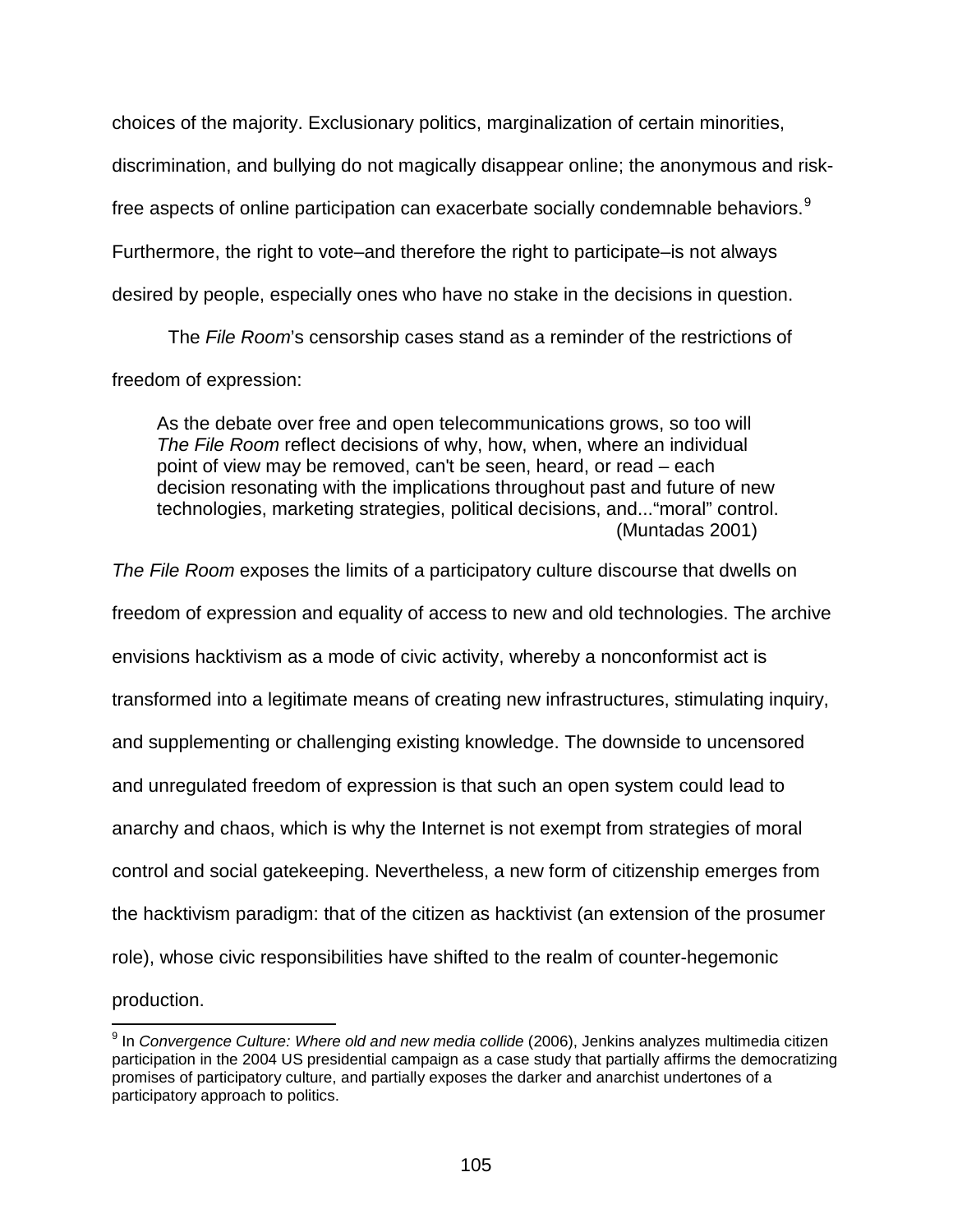The paradox of *The File Room*'s uncensored censorship cases–once hidden, now publically accessible–extends to the often contradictory emphases of participatory culture: individualism and collectivism. The domain of contemporary participatory culture–a significant portion of which is located online–is public and private at the same time; it brings to the surface complex dynamics of an on-going negotiation between social conduct and unregulated individual behavior. With this consideration in mind, I will explore the tension between private expression, self-censorship, and social conditioning in the terrain of IC practices, and compare the audience dynamic in public screenings to the intimate parameters of home viewing. I argue that IC models reflect the collaborative workings and indvidualist or exclusionary politics of participatory culture at large, and–when collectively analyzed– reveal the tensions and contradictions that arise from a participatory approach to media prosumption. The human longing for a sense of belonging and the simultaneous desire for autonomy become paradoxical driving forces behind our complex and often conflicting engagements with interactive media $10$ 

## **Interactive Fan Practices and Participatory Culture Theories**

Despite egalitarian appearances, many participatory models can actually reinforce capitalist structures by strengthening a privately owned economic system in which modes of production and distribution are geared primarily towards generating profit. If we consider the economy and ecology of the entertainment media landscape as the peak of participatory activity, then prosumer contributions are prone to being

<span id="page-105-0"></span> $10$  Andrew Keen proposes a similar argument using multiple case studies from social and corporate media to predict the future of Web 3.0 in his book, *Digital Vertigo: how today's online social revolution is dividing, diminishing, and disorienting us* (2012).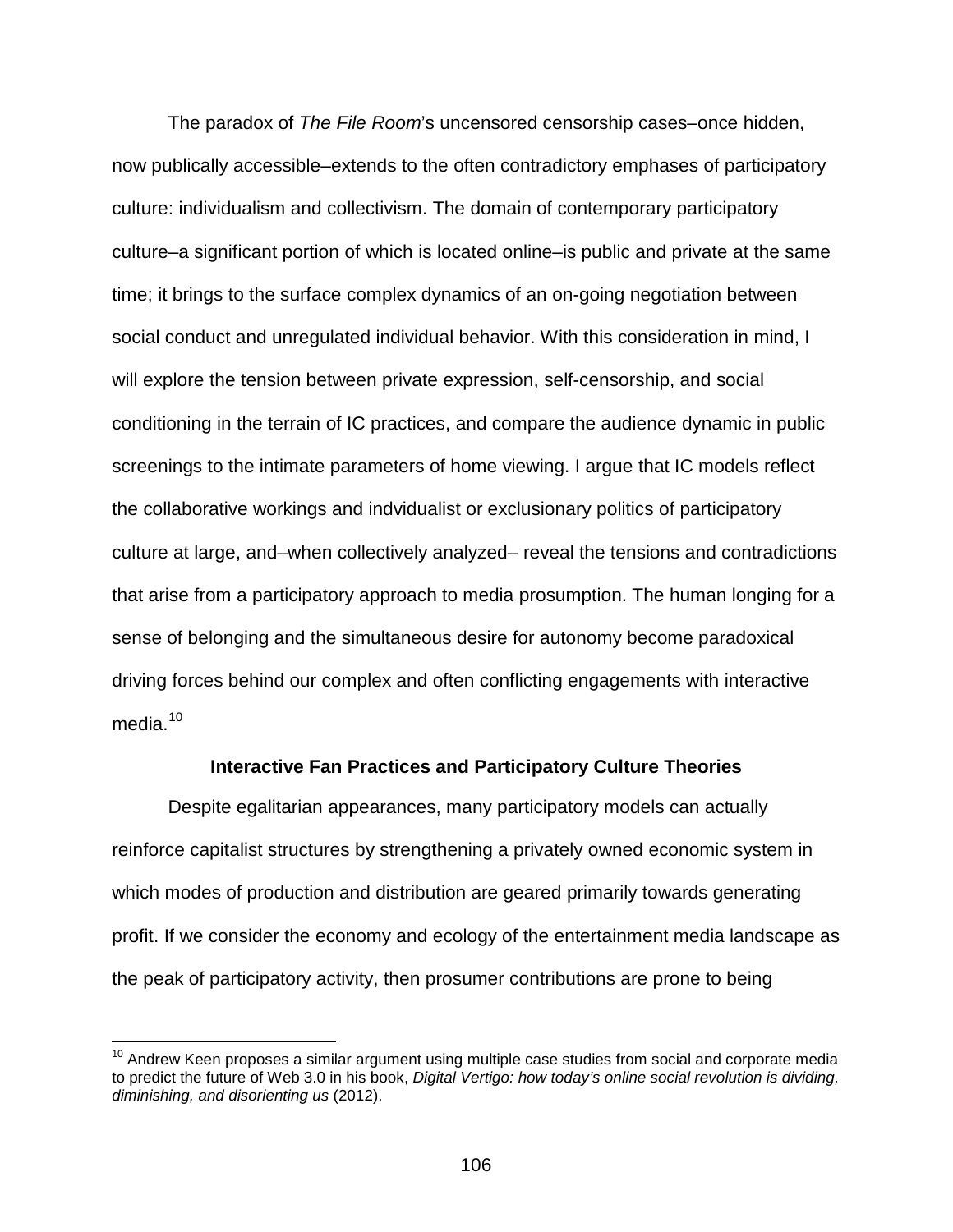coopted into capitalist rather than socialist work ethics. Schäfer notes that the initially celebratory tone of participatory culture discourses was undercut by subsequent considerations of the implications of integrating prosumer activities into corporate platforms and services (Schäfer 2011).

The integration of prosumer labor into capitalist structures is perhaps most noticeable in cases where the industries (as mainstream producers) become platform providers for consumers-turned-prosumers. A popular culture case study that ostensibly demonstrates this type of integration is the interactive promotion of NBC's television show *Heroes* (2006-2010).<sup>[11](#page-106-0)</sup> *Heroes* is a science fiction TV series that revolves around ordinary people with extraordinary abilities, and follows their struggles as they try to cope with the responsibilities that come with their remarkable powers. The height of the show's popularity occurred about the same time that participatory culture discourses were gaining a footing in academic circles. *Heroes*' cross-media format–stretching beyond the TV screen to the Internet, cell phones, graphic novels, and other media– enabled the implementation of participatory platforms into the storytelling process.<sup>[12](#page-106-1)</sup> The marketing of *Heroes* capitalized on the popularity of interactivity with media audiences. The peak of audience participation was reached when NBC launched the *Heroes* 

<span id="page-106-0"></span><sup>&</sup>lt;sup>11</sup> Case study information and analysis taken from my article, "Spoiling Heroes, Enhancing Our Viewing Pleasure: NBC's *Heroes* and the reshaping of the televisual landscape" (2010).

<span id="page-106-1"></span> $12$  New media offer unlimited opportunities for promotional and narrative tie-ins, and make consumers feel as though they have discovered new facets of their favorite television and film narratives on their own by stumbling upon them via random access. Transmedia or cross-media storytelling–that is, when a narrative flows across a variety of media such as television, magazines, and websites–is now a commonplace promotional tool in TV and the movies. Transmedia storytelling relies on contributions to the main storyline from several media outlets, but there is usually one medium that is considered the main contributor to the story. A noteworthy example of transmedia storytelling is the HBO *Voyeur Project*  (2007). HBO incorporated multiple media outlets into the storytelling, and implicated viewers into the process of discovering narrative fragments on social networking sites and other forums. The project is archived here:<http://archive.bigspaceship.com/hbovoyeur/> (accessed 09.22.2012).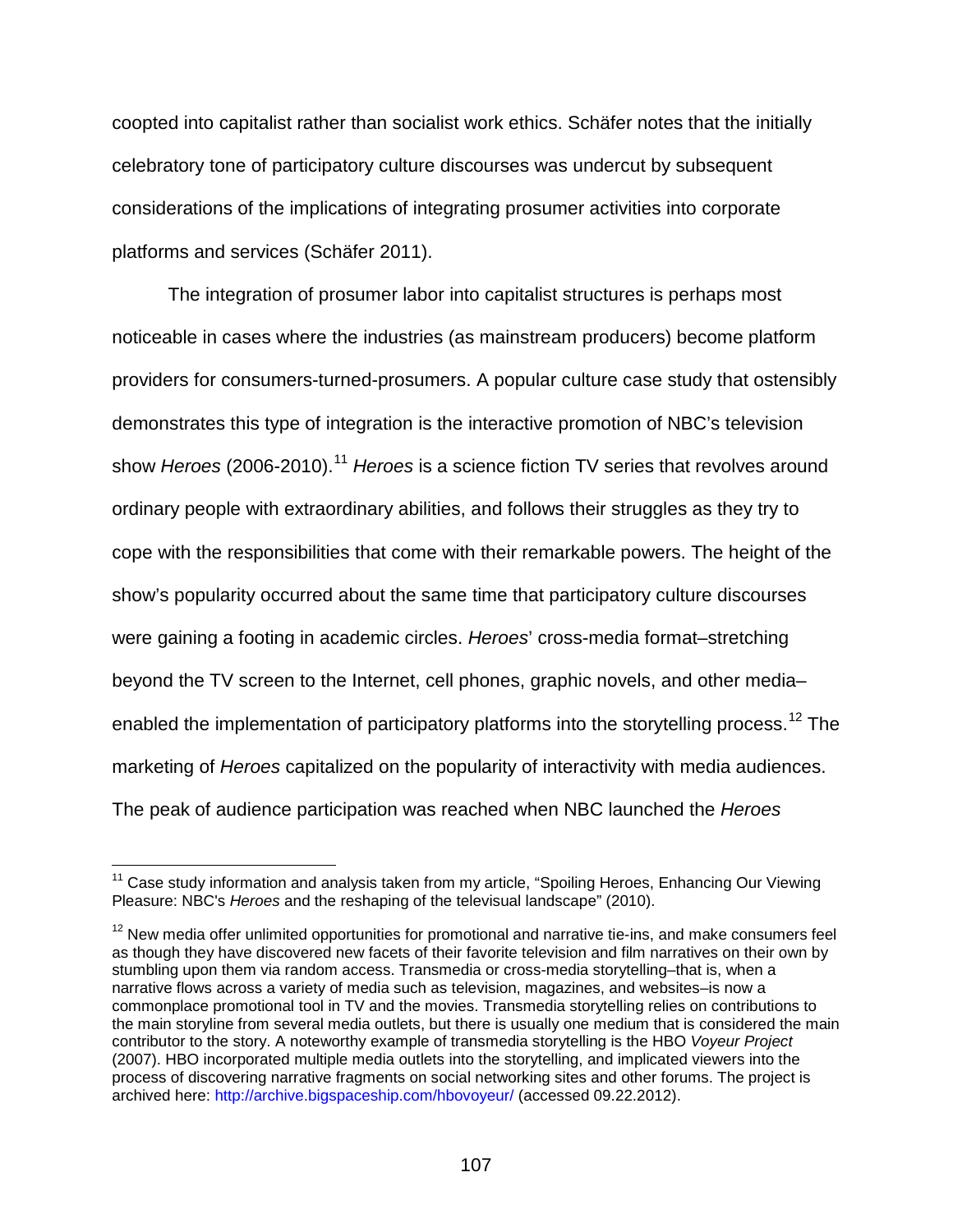Theories contest. The contest, launched during Season One of the series (2006), asked viewers to submit videos of their predictions of what will happen on the show to the *Heroes* website, with the winning entries being broadcast on television.

The *Heroes* Theories contest has, in a sense, recontextualized the meaning of *spoiling*. The spoiling of TV shows used to be an unsanctioned community-building activity, where fans would share their knowledge and predictions about the shows through independent forums such as fan websites and fanzines ("Caution! Spoiler alert!" is a common warning prefacing a posting to an online venue that gives away some crucial plot element).[13](#page-107-0) Informal spoiling practices could be considered a communal practice because discussion forums act as sites of inquiry where fans collectively share and negotiate spoiler information. NBC's *Heroes* Theories contest has, to an extent, legitimized (or mainstreamed) spoiling by encouraging consumers to solve the show's enigmas during Season One, rather than discouraging the potential leaking of information. At the same time, *Heroes* Theories eradicated a substantial part of the community element in spoiling practices by pitting fans against each other. Although some fans offered constructive feedback on other fans' Theories vlogs (video blogs), the competitive nature of this kind of spoiling–combined with the coveted prize of TV broadcasting–removed the fundamental community-building element present in traditional spoiling practices.

Fan communities typically revolve around the principles of interdependence and reciprocity, and have the potential of providing alternative models of exchange

<span id="page-107-0"></span><sup>&</sup>lt;sup>13</sup> In *Fans, Bloggers, and Gamers: Exploring participatory culture* (2006), Henry Jenkins explores the often-antagonistic relationship between fans and producers. Jenkins's case study of the CBS reality TV show *Survivor* particularly demonstrates the lengths fans can go to in order to uncover secrets about the show and, conversely, the lengths producers can go to in order to prevent the leaking of information.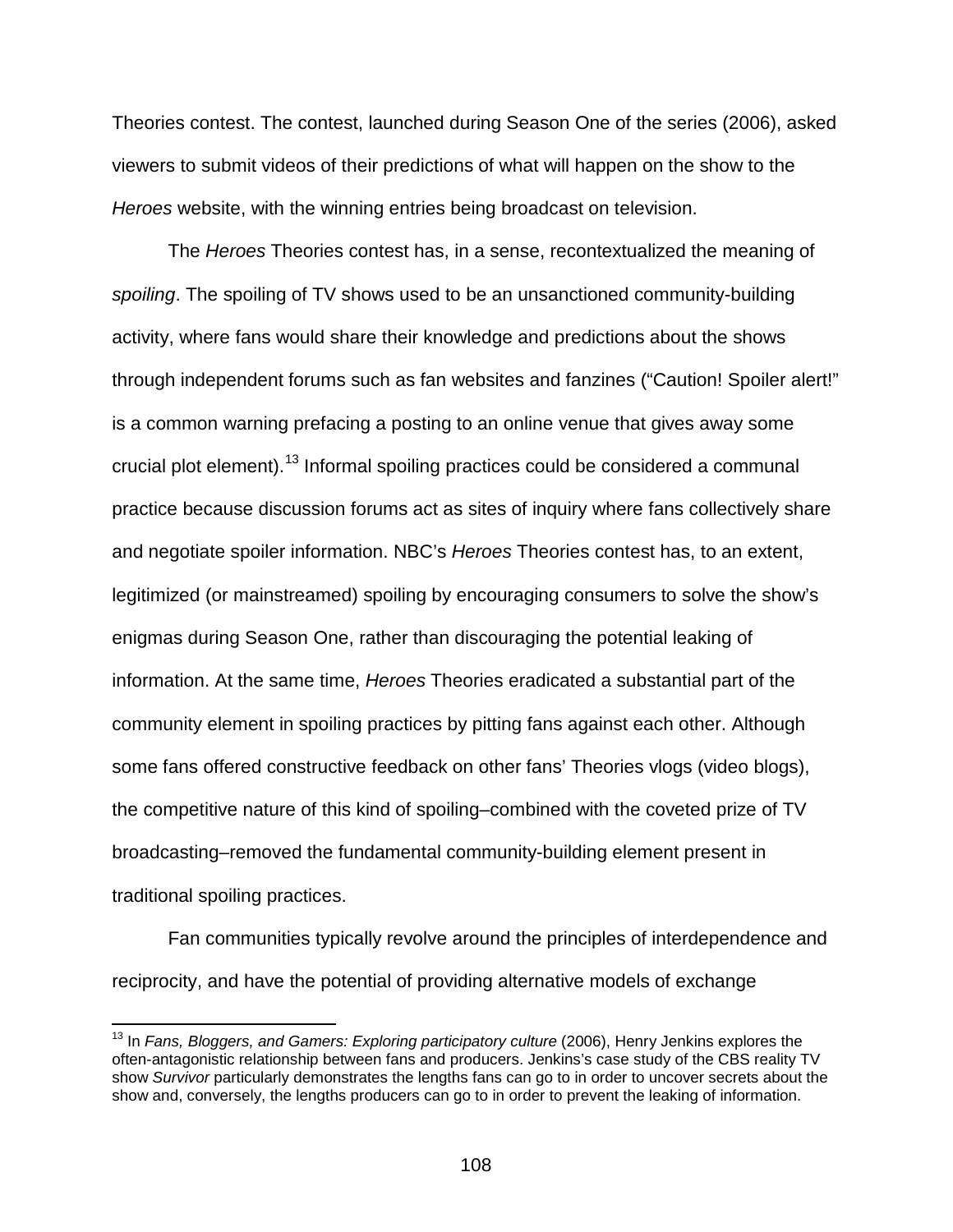(including gift economies) to the self-interests of a formal economy. However, with the convergence of grassroots and formal sectors, the "loyalty and […] sense of 'identity' or 'belonging'" characteristic of grassroots communities is no longer contradictory to the corporate principle of ''forming ties on the basis of calculation, monetary or otherwise'' (Jenkins 2006a: 280). As an applied case study, the *Heroes* Theories contest validates Jenkins's theory. NBC's promotional video for the contest celebrates the aesthetics of convergence and posed as a means of bridging producer interests with amateur production.[14](#page-108-0) The video encapsulates the convergence of fan-made videos with the aesthetics of television. The corporate co-opting of DIY aesthetics typical of amateur videos indicates the formation of a new dynamic between audiences and producers, where audiences are allowed a more active input into peripheral aspects of mainstream products.

Simultaneously, corporately owned platforms raise issues of intellectual property and cheap/free labor. The Theories contest rules, for instance, stated that all submissions were the intellectual property of NBC, and yet this did not deter prosumers from preferring to exhibit their videos on an official network website rather than more apparently participatory sites such as YouTube. The Cisco Systems sponsorship announced at the end of the Theories promo video, with its emphasis on "the human network," disturbingly hints at the commodification of human labor and its (re)distribution through networked technologies.

The latest television example that illustrates the evolution of the human network is the ABC reality show *The Glass House* (2012). *The Glass House* was promoted by

<span id="page-108-0"></span><sup>&</sup>lt;sup>14</sup> The video is available on YouTube, visit <http://www.youtube.com/watch?v=VupiADrchmA> (accessed 09.30.2011).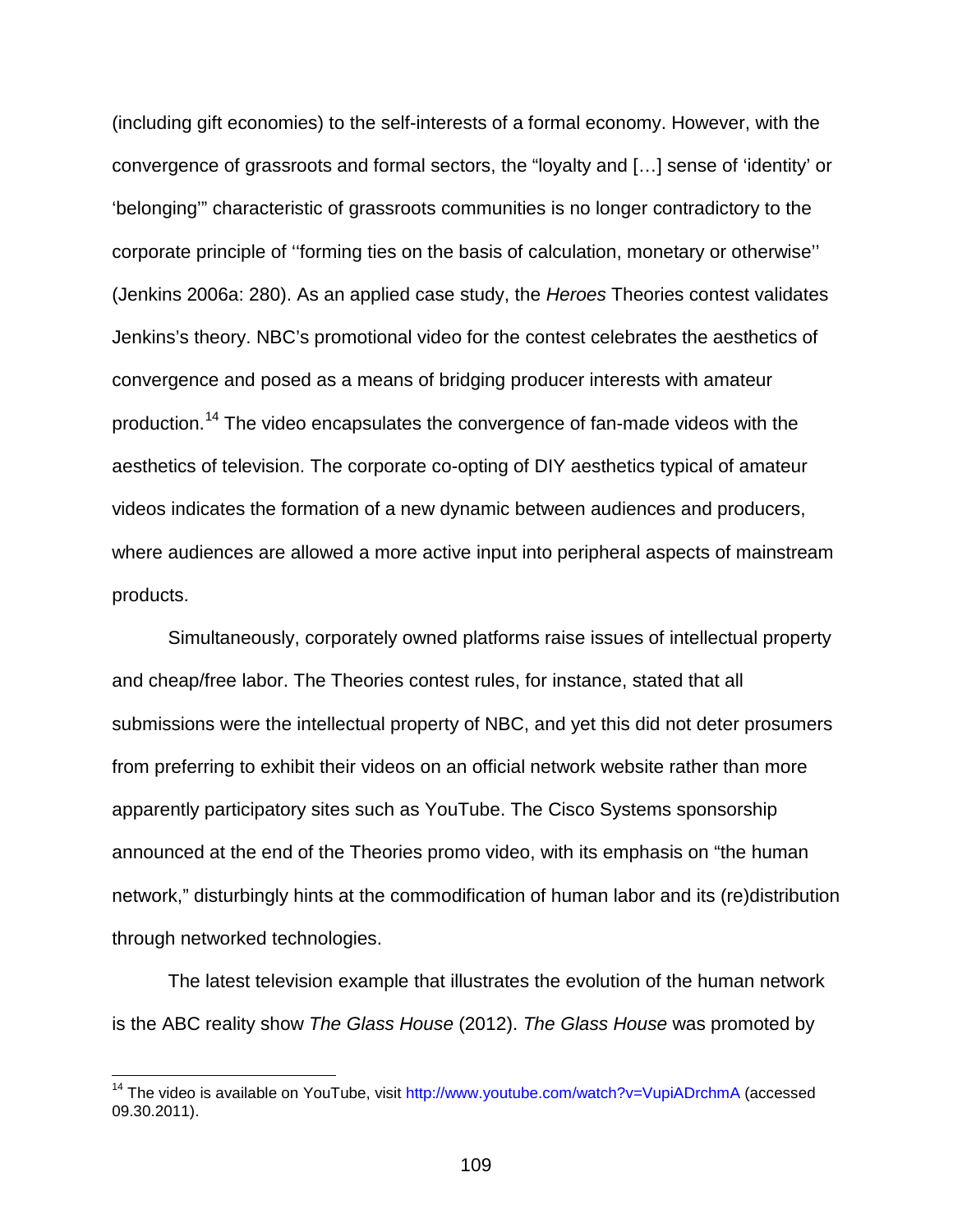ABC as the most interactive show in the history of television. On the show, fourteen contestants were placed in a fully wired, cutting-edge house made of glass, with their every move recorded and streamed on a live feed on the show's website. The last person voted off the show was rewarded with \$250,000. Viewers were encouraged to partake in decisions involving the contestants through the ABC website and social networks like Twitter. The decisions ranged from which contestants to sent home, to what outfits each contestant should wear. ABC provided additional opportunities to interact with the contestants, such as the chance to ask them questions via Twitter during the live feed, or respond to private questions asked by individual contestants. For decisions affecting the show's outcome, viewers were given a list of possible options to choose from, which meant that ABC set the parameters for the extent of control the viewers' majority vote could exert over the contestants. The show's tagline, "Your Vote Will Become Reality," suggests similar promises of agency to prototypical interactive entertainment systems such as *Kinoautomat*. Similarly, only majority votes by viewers determined each narrative outcome, and voting options were limited.

Still, preoccupations about the extent of interactivity and what qualifies as truly interactive are less relevant here than the system forged via the interactive format of the show. In this interactive entertainment economy, audiences are partially generating and shaping the content of the show without monetary compensation. Erkki Huhtamo points out that "in a world where the development of new technology has been subordinated to the interests of the market, the military and governments, the wonderful promise and 'democratizing' potential of interactive technology may be a camouflage for something else" (Huhtamo 1995: 99). In addition to the potential of interactivity to steer audiences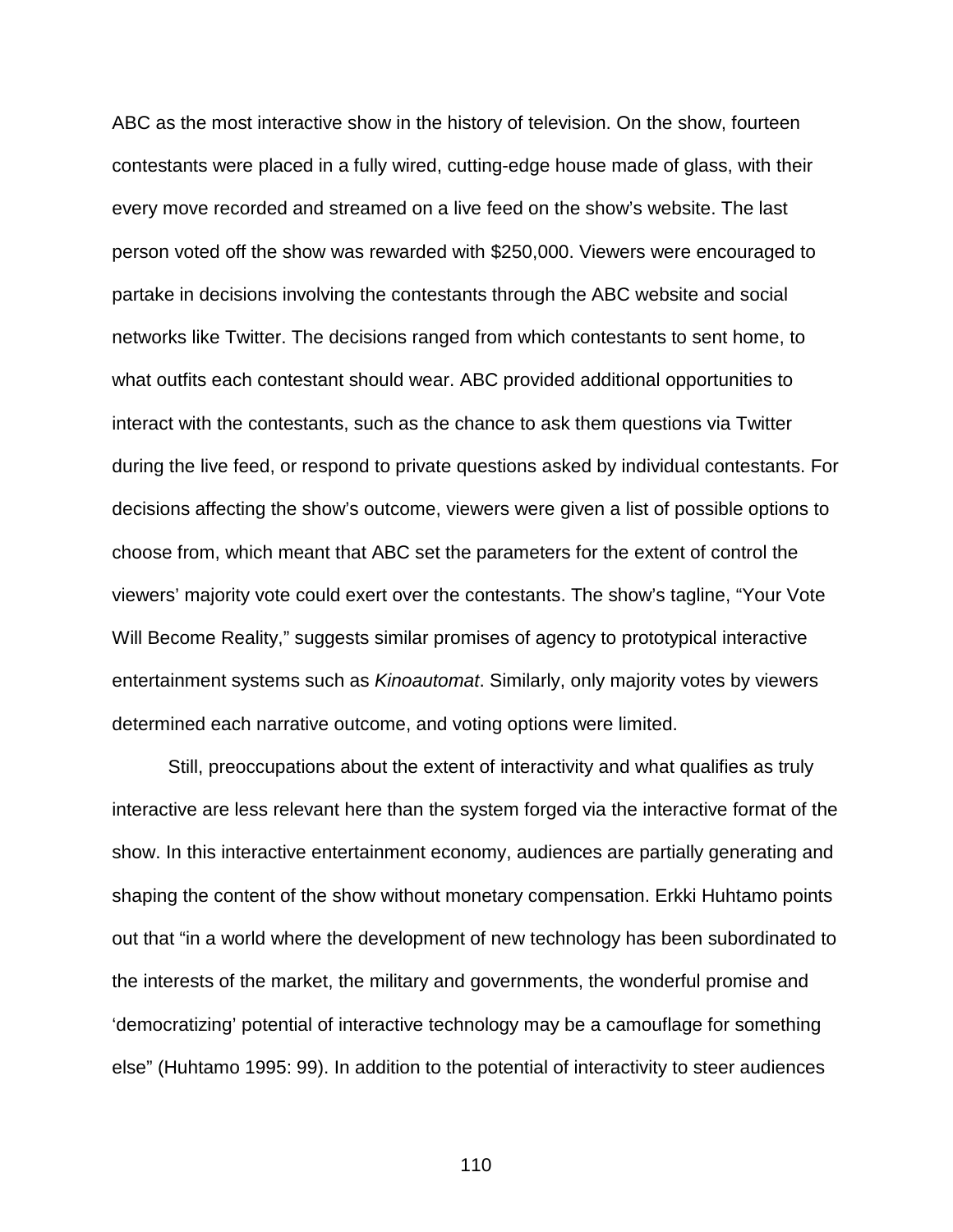towards certain agendas and ideologies though the aesthetics of play, this "something else" Huhtamo alludes to also includes cheap labor. As with Fordist automation where "the real motive was not the elimination of work but its displacement," the participatory promise may just be a front for creating a low-paid workforce under the façade of the gift economy (Huhtamo 1995: 100).

A gift economy does not completely transcend capitalism, especially when it takes place on corporate turf. In fact, the infrastructure of a gift economy can at times help capitalist systems migrate from one locale to another, such as the World Wide Web. In the case of *The Glass House*, the gift-givers–that is, the network executives "gifting" the interactive platform to viewers and online audiences–expect something in return. Conversely, the gift-receivers–that is, the audience–are expected to reciprocate by interacting with the platform as a commodity, thus becoming gift-givers themselves in generating more content and more revenue for the show. Furthermore, *The Glass House* gives the illusion that humans are controlling other humans through interactive technologies–a scenario eerily predicted and amplified in sci-fi films like *Gamer* (Brian Taylor & Mark Neveldine, 2009), where remotely controlled inmates fight against each other to win their freedom. *The Glass House*'s human-to-human interaction is achieved through social media, and regulated by the ABC network. The glass house namesake of the show metaphorically refers to the show's attempts to make the infrastructure of the interaction as transparent as possible, so as to enhance the illusion of contact between the players and the audience, and thus make the immediacy of control more plausible to interactive viewers. The resulting dynamic brings to the surface the aspect of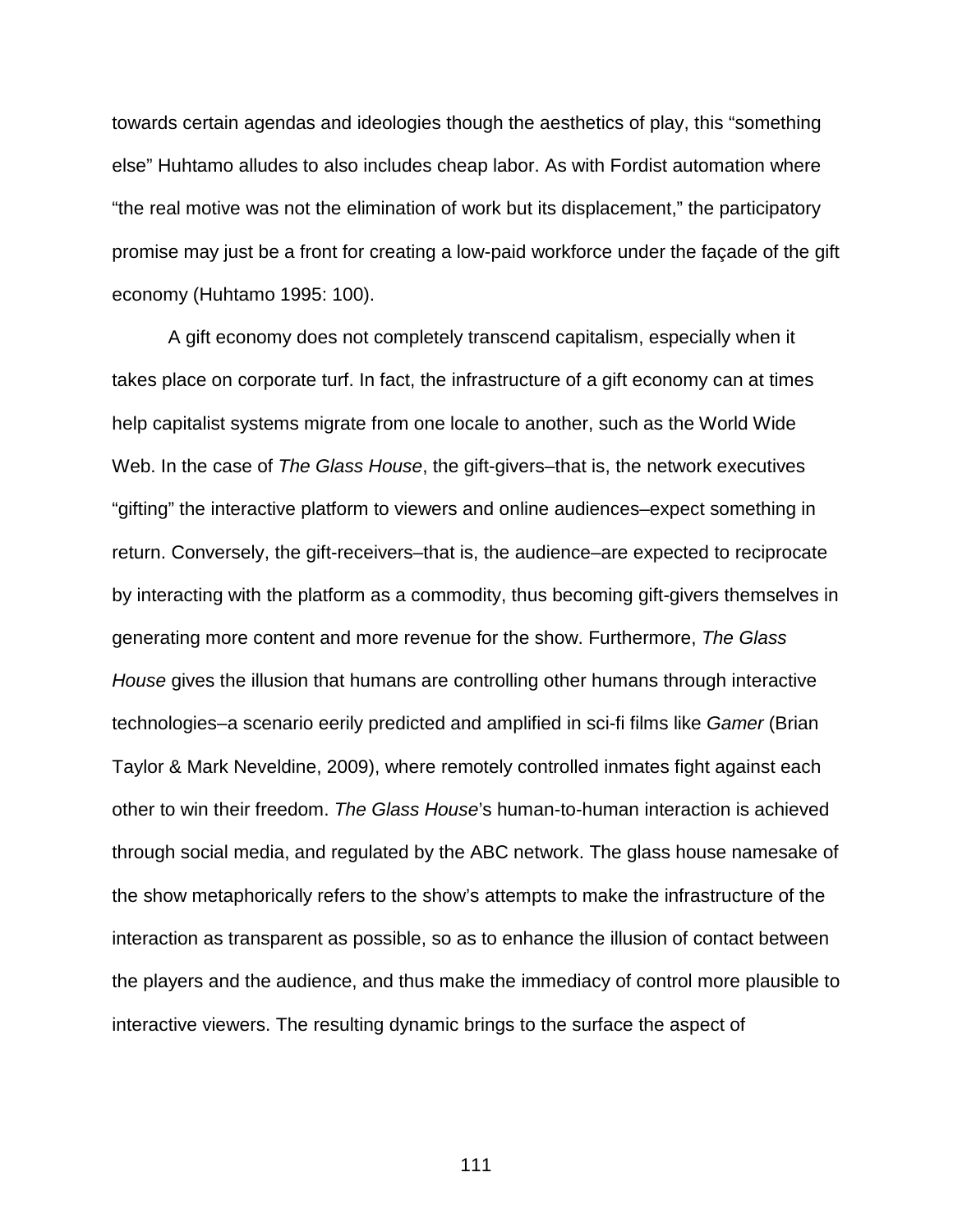interactivity that is directly linked to immaterial labor, surveillance, and corporate control of intellectual–and, in this case, bodily–property.

Maurizio Lazzarato's definition of immaterial labor helps explain the reason why value is accorded to agency and choice in postindustrial societies. Lazzarato defines immaterial labor as "the labor that produces the informational and cultural content of the commodity" (Lazzarato 2006: 133). Immaterial is not to be conflated with nonmaterial work, as Lazzarato makes sure to address both material and intellectual aspects of immaterial labor. The term encompasses two different facets of labor. One aspect refers to the commodity's "informational content" and, more specifically, the increasing role of cybernetics and computer skills involved in the workers' labor processes in large industries. The second aspect includes the commodity's "cultural content" that expands the understanding of work to activities that are not typically categorized as labor, such as activities that define and regulate artistic and cultural standards, tastes, fashions, and public opinion (Lazzarato 2006: 133-4).<sup>[15](#page-111-0)</sup> Participatory entertainment programs such as those mentioned earlier belong to this category, which explains why many cultural studies theorists focus their case studies on popular culture.

Lazzarato points out that, even though the capital relation does not essentially change, processes of immaterial labor alter the phenomenology of capital. Subsequently, immaterial labor alters the organization of capitalism, since intellectual property is gaining currency over material property. In other words, immaterial capital is not mainly measured and identified in material or fiscal terms, but in terms of the

<span id="page-111-0"></span> $15$  It should be noted that immaterial labor is not limited to postindustrial societies, but also encompasses domestic labor such as care giving, chores, and sex. See for example, Leopoldina Fortunati's article "Immaterial Labor and its Machinization" (2007).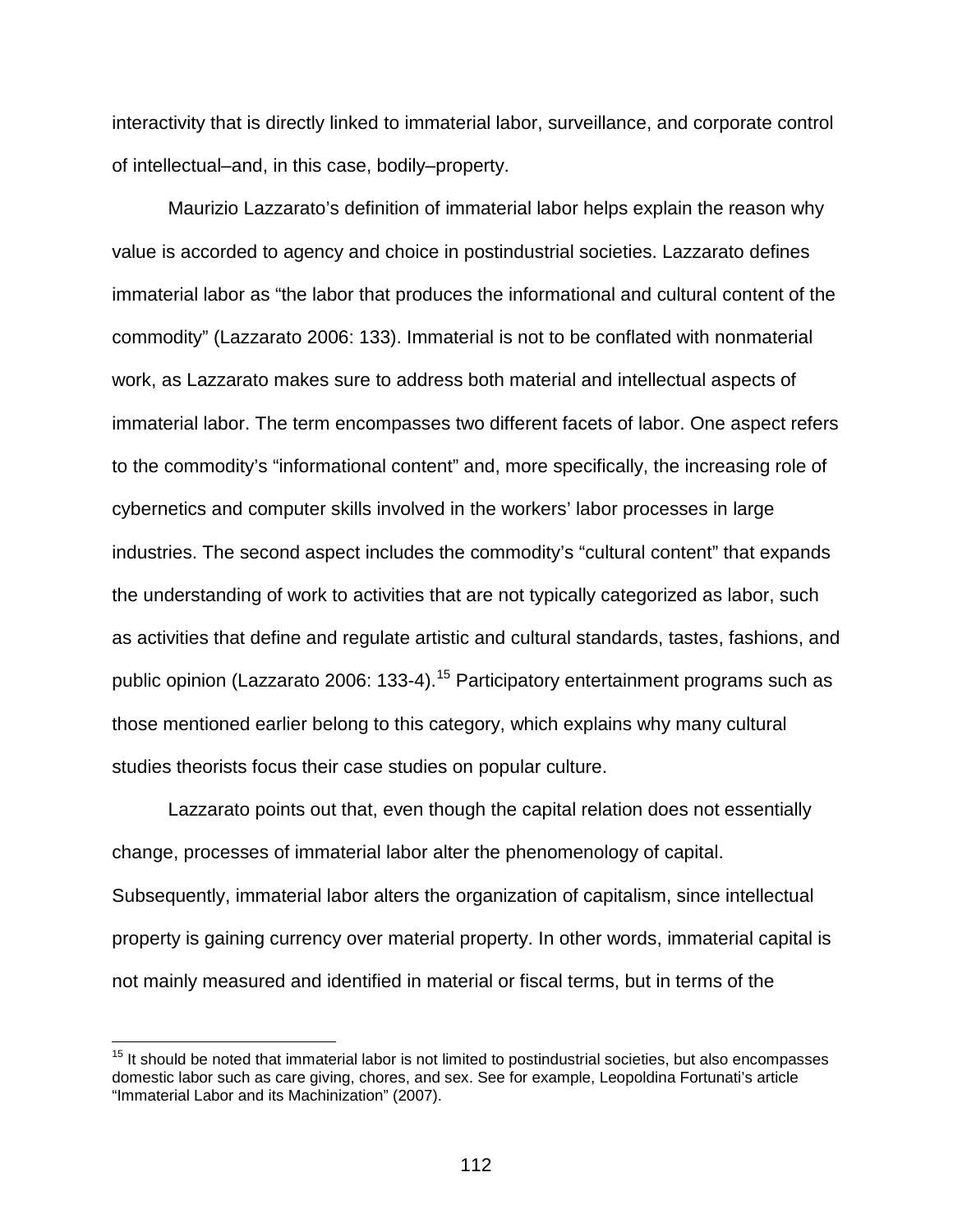production of new, commoditized forms of subjectivity. According to Lazzarato, subjectivity ceases to function as mainly an instrument of control in commercial hierarchies (if it ever was purely that), and becomes directly involved in the production of a social relation; subjectivity is the raw material of immaterial labor. The resulting relationship is not only one of production and consumption, but also a social one, revolving around collective invention and feedback-based innovation. Lazzarato argues that only if immaterial labor successfully produces this social relationship, does it translate into economic value. More importantly, immaterial labor "makes immediately apparent something that material production had 'hidden,' namely, that labor produces not only commodities, but first and foremost it produces the capital relation" (Lazzarato 2006: 138). Under the conditions of immaterial labor, subjectivity becomes "directly productive" because, Lazzarato argues, postindustrial societies aim to construct the consumer as communicator, and to construct this role as active (Lazzarato 2006: 143).

Lazzarato's critique of postindustrial labor can be criticized as extreme, especially in parts where he suggests that corporations take the laborers' subjectivity into consideration only to "codify it in line with the requirements of production," and to homogenize the individual and collective interests of the company and its workers (Lazzarato 2006: 136). While this interpretation is certainly applicable in many cases–for example, the television series mentioned above and the industrial settings Lazzarato has in mind–the social space is diverse enough to allow for other interpretations. Here I would like to use two different readings of Lazzarato's theory in order to draw attention to distinct paradigms at work in interactive processes and outcomes.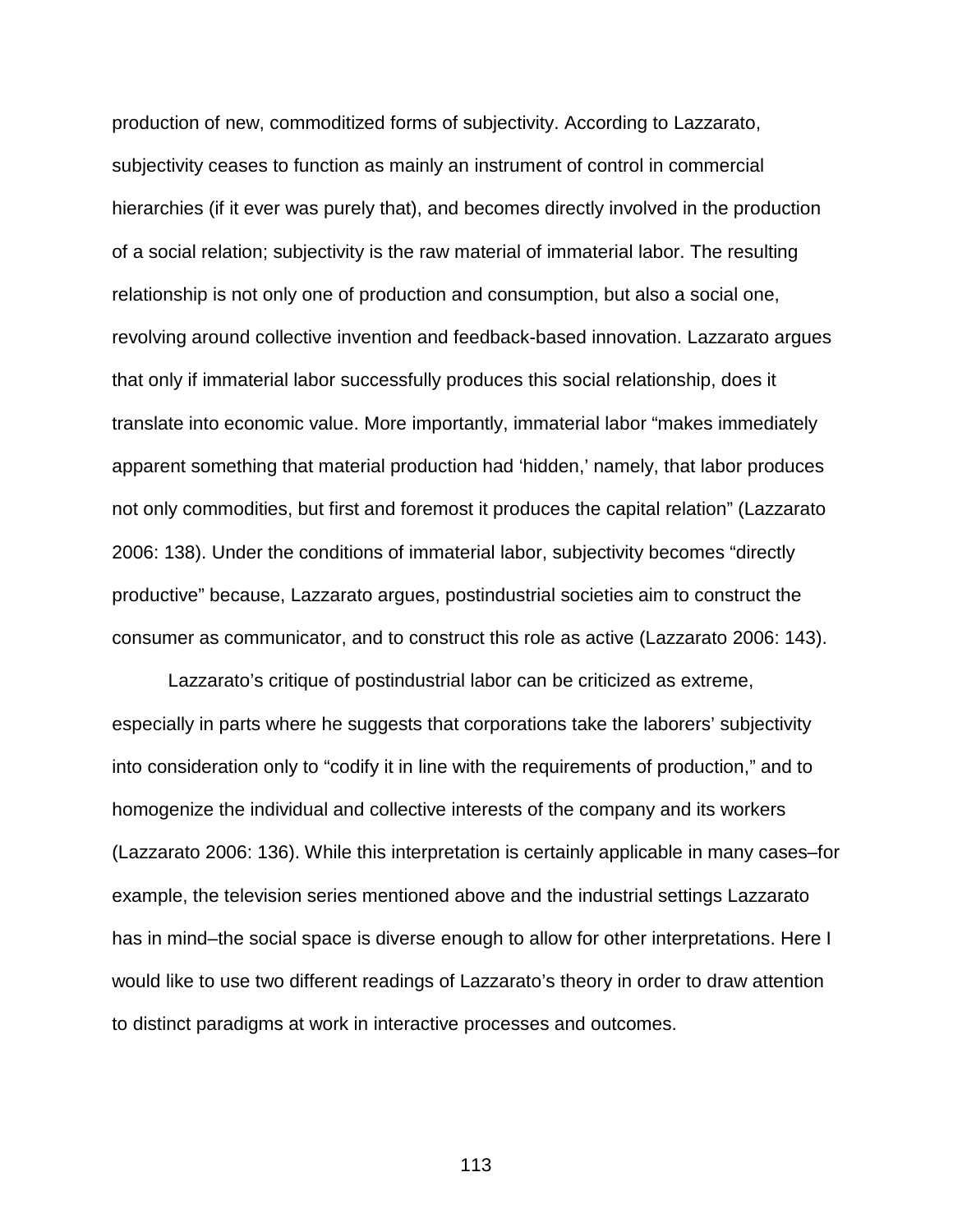The first reading is the more extreme–one that I will later relate to the routinization of play and behavioral conditioning that occurs in domestic types of IC. In this reading (which deliberately isolates specific aspects of the author's text), Lazzarato's use of the term "active" relates to the interpretation of "interactive" that associates it with the word "reactive." Lazzarato seems to acknowledge the (inter)active consumer/communicator as a product of the workings of postindustrial capitalist systems, rather than a potentially autonomous and willingly instigating agent in the production of immaterial labor. Consequently, the meaning of "directly productive" acquires a contrived and limited sense of agency in the context of Lazzarato's interpretation of the worker. Is Lazzarato's description of postindustrial labor an evolutionary model of Theodor Adorno and Max Horkheimer's culture industry, where in this case subjectivity, rather than mass culture, is at the center of industry? Instead of rendering the so-called masses passive, the subjectivity industry is rendering individuals active–but this process of producing active consumers still suggests a degree of manipulation, massification, and standardization reminiscent of Adorno and Horkheimer's discussion of the culture industry. These connotations can be inferred from the language used and the way the process of producing and commodifying subjectivity is described, although elsewhere Lazzarato has ostensibly disassociated his theory from the Frankfurt School's media theories (Lazzarato 2004). In fact, Lazzarato's work has prompted critics to interpret it in polarized ways. Media theorist Mark Deuze, for instance, splits the implications of Lazzarato's theory into two extremes by asking whether "the attitudes, behaviors, and choices of an individual [are] simply the product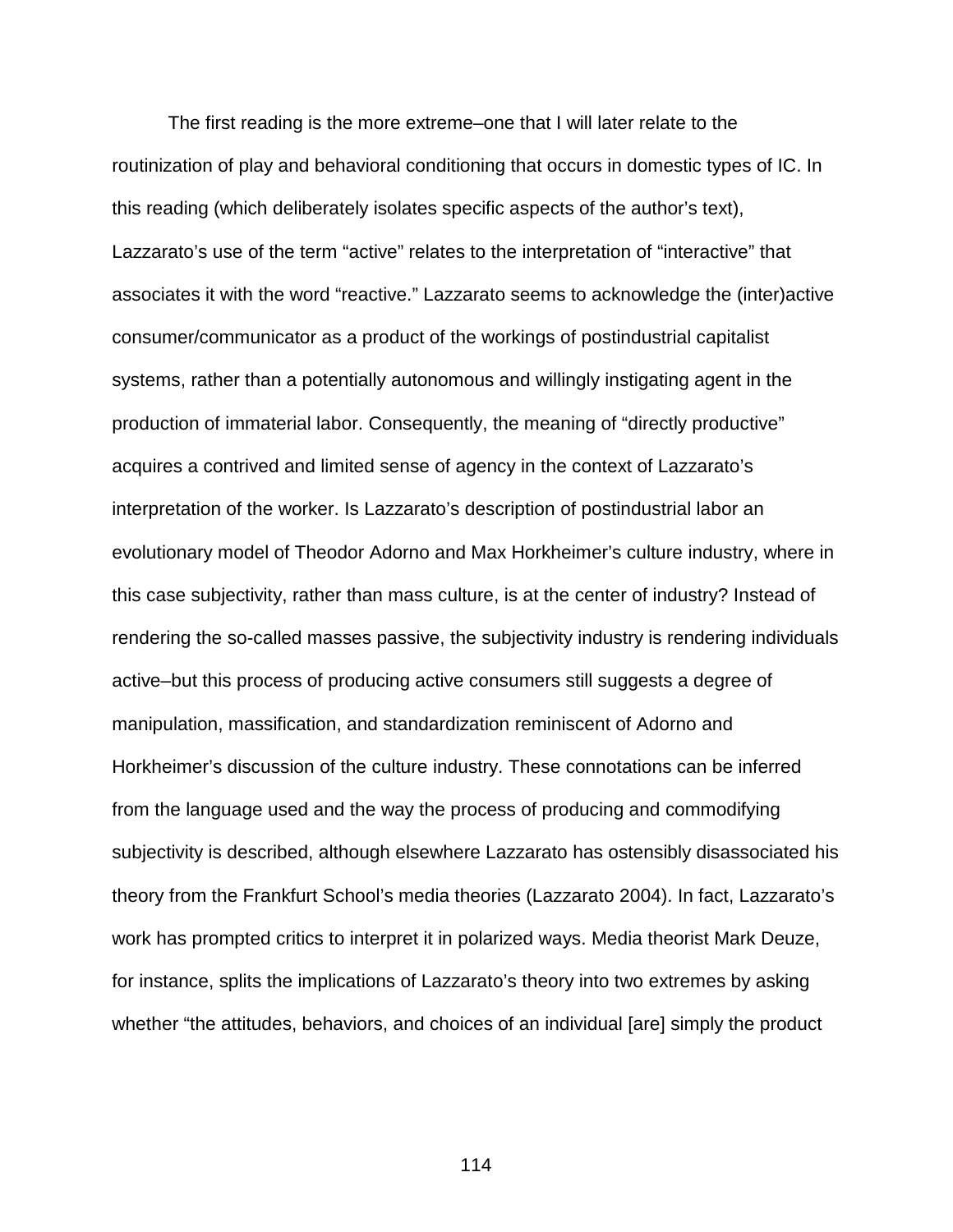of socialization into the existing order of things," or if they can exist independently of existing organizations and enterprises (Deuze 2007: 85).

A second, less absolute reading–prompted by a consideration of Lazzarato's earlier writings–sees the possibility of immaterial labor surpassing the disciplinary and reproductive character attached to the organization of labor in Marxist and neo-Marxist frameworks, and transforming into invention. In my own discussion of some types of IC, I am emphasizing the disciplinary aspect of immaterial labor (focusing on leisure activities and gameplay as quasi-institutionalized sites) by way of social and behavioral conditioning. But, if we consider immaterial labor as event and as invention, instead of reproductive labor (of material goods en masse, and of ideologies), then we open up the possibility of a type of labor that is uniquely productive (in that both event and invention are inimitable) rather than repetitively reproductive. This productive labor relates to the Marxist understanding of productive labor in that it is psychologically satisfying because the worker is not alienated from the act of production nor is he/she reduced to an instrument or object of production. The immaterial worker is able to productively apply aspects of human nature that are not employed in repetitive tasks, such as inventive thinking and recreational gratification.

For the purposes of the discussion of IC, Lazzarato's notion of the event needs to be expanded and tailored to contexts that are not typically perceived as sites of immaterial labor, including the movie theater. Unconventional sites of labor that are associated with entertainment, such as IC exhibition spaces, have the capacity to generate a type of recreational labor. In the context of recreational labor generated by IC, the event (the interactive experience) generates a material product (the resulting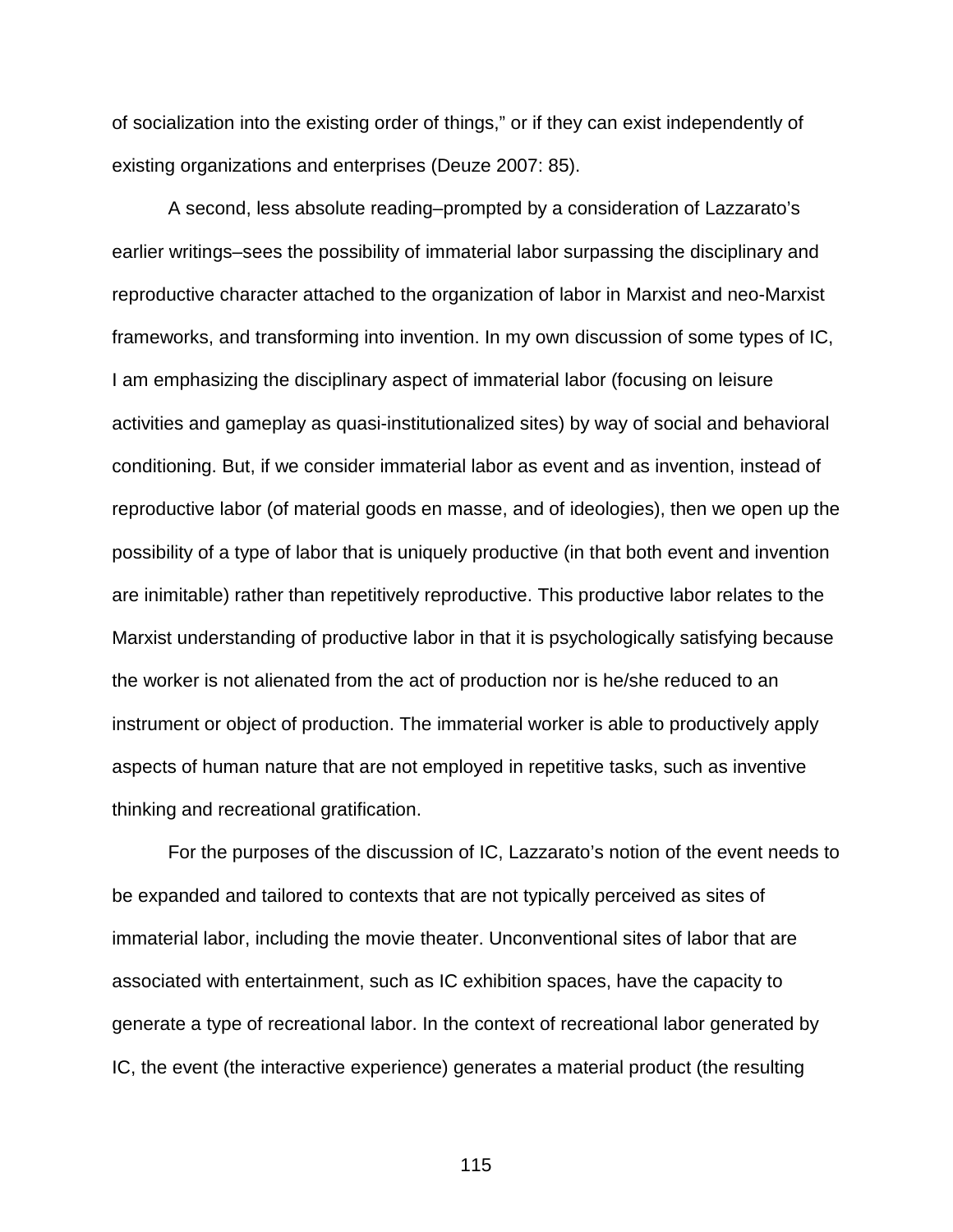film) and, in the process, ideally stimulates intellectual thought regarding the interactive experience. Conversely, as I will illustrate in the close analysis of the interactive rape video *Stockholm*, the opposite can happen; in goal-oriented interactive films organized by loops and repetitions, the viewser's response tends to be limited to acts of selection and task completion. In this context, the viewser's behavior towards the interactive text becomes habitual, as it is routinized into patterns of button pressing, mouse clicking, and so on. During this prereflective response, aesthetic appreciation of the content of the film is subordinated to the procedural tasks set by the film's interface.

## **Face to (Inter)face: Algorithmic Authorship and Generative Cinema**

The premise of immaterial labor indicates more ways of conceptualizing the impact of interactive activities on the viewser–with the viewser being both the executor of the film and the interactive consumer of the viewing experience. The active investment of the viewser in the progress of the film endows him/her with the ability to determine an outcome and, subsequently, grants him/her the ability to decide. If the viewser perceives himself/herself as an integral agent of the interactive experience, then he/she comes to think of the interaction as meaningful, and therefore perhaps psychologically satisfying. The prospect of predicting, dictating, and changing the course of the filmic narrative alters the basis of the cinematic encounter, and reorients the source of cinematic pleasure. Interactive artist and theorist Grahame Weinbren pinpoints one of the foundational aspects of cinema in arguing that:

the impossibility of impacting on the cinematic is one of the sources of our pleasure in it: should Lila Crane in *Psycho* be able to heed our cries of 'don't go up (/down) the stairs' and turn back, the entire effect of the horror film would dissolve. Much of cinema's power over us is our lack of power over it, and, in this sense, suspense is a paradigm of cinematic response. (Weinbren 1995)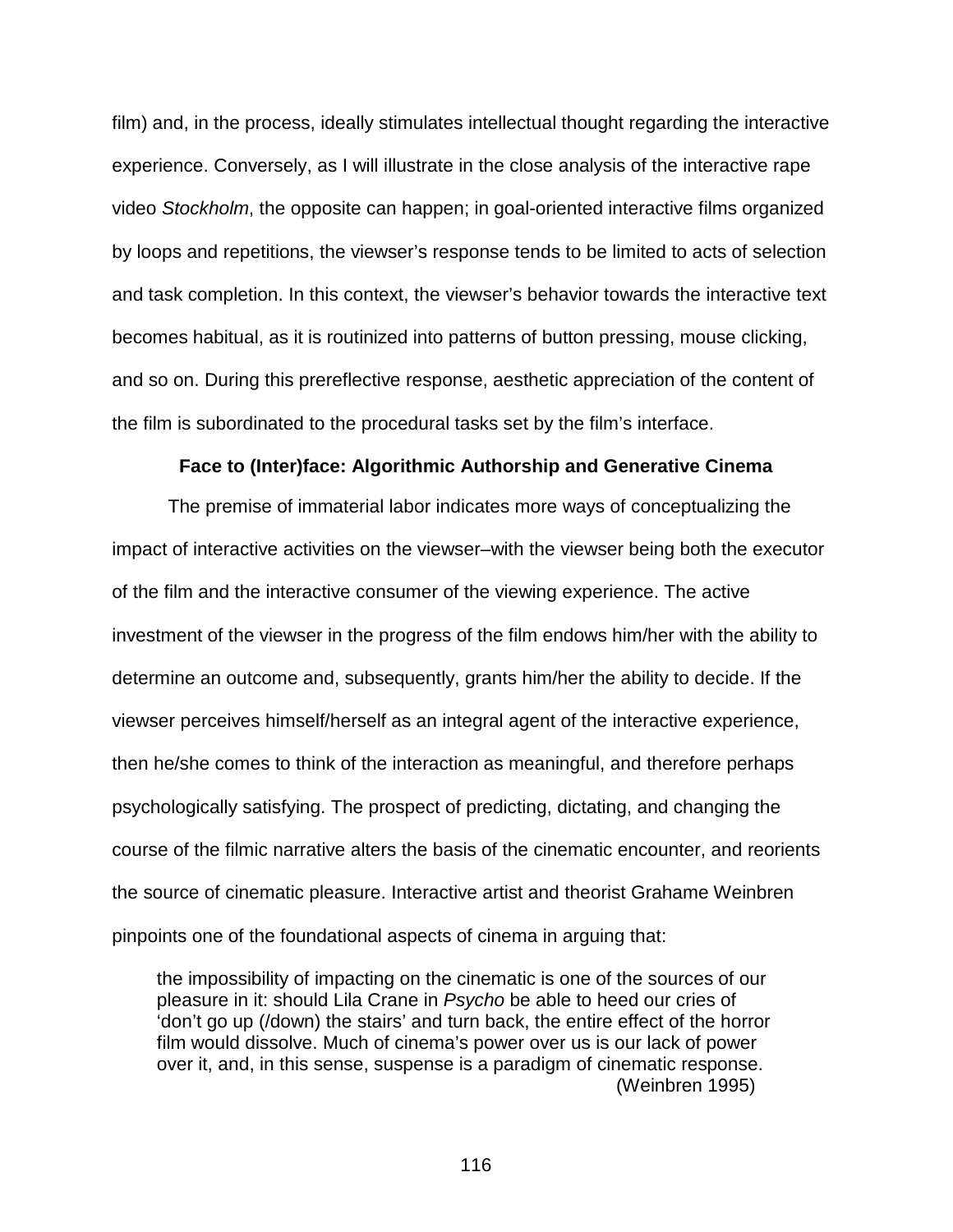Weinbren adds that, in most multimedia narratives, interactivity involves "trivial 'point and click' actions" on the user's part. These arguably superficial engagements with an interactive text are promoting an "elevation of interface over content and meaning," where content is subordinated to "a product of software dominating narrative form" (Weinbren 1995). Jenna Ng suggests that, in online interactive videos, the point and click actions assume a more profound significance than Weinbren's analysis allows. In Ng's view, online interactive films should be examined as a separate IC category because the viewser-text dynamic differs from the forms of spectatorship in other interactive contexts such as the audience-film dynamic in public screenings. According to Ng, the dynamic between the viewer and online interactive videos is in a constant flux that orients the interaction around "the ephemera of discovery" (Ng 2011).

In some cases of film interactivity, the cinematic is subsumed into the interactive, and pleasure becomes located in the active discovery and performance of the narrative rather than in the process of narrative comprehension or in the identification mechanisms. Nevertheless, there is still a degree of unpredictability even in highly interactive and participatory contexts. The lack of (full) control over the narrative development becomes relocated into the realm of film aesthetics. As interactive viewers, we may be able to dictate a narrative trajectory and choose our own adventure, but we still do not possess full control over how that choice will unfold, how it will sound, how exactly it will look, and so on. Even if we are able to determine the narrative outcome (the hero gets the girl, for example), we are never put in the fully creative position where we get to design that outcome (*how* the hero gets the girl). Instead, we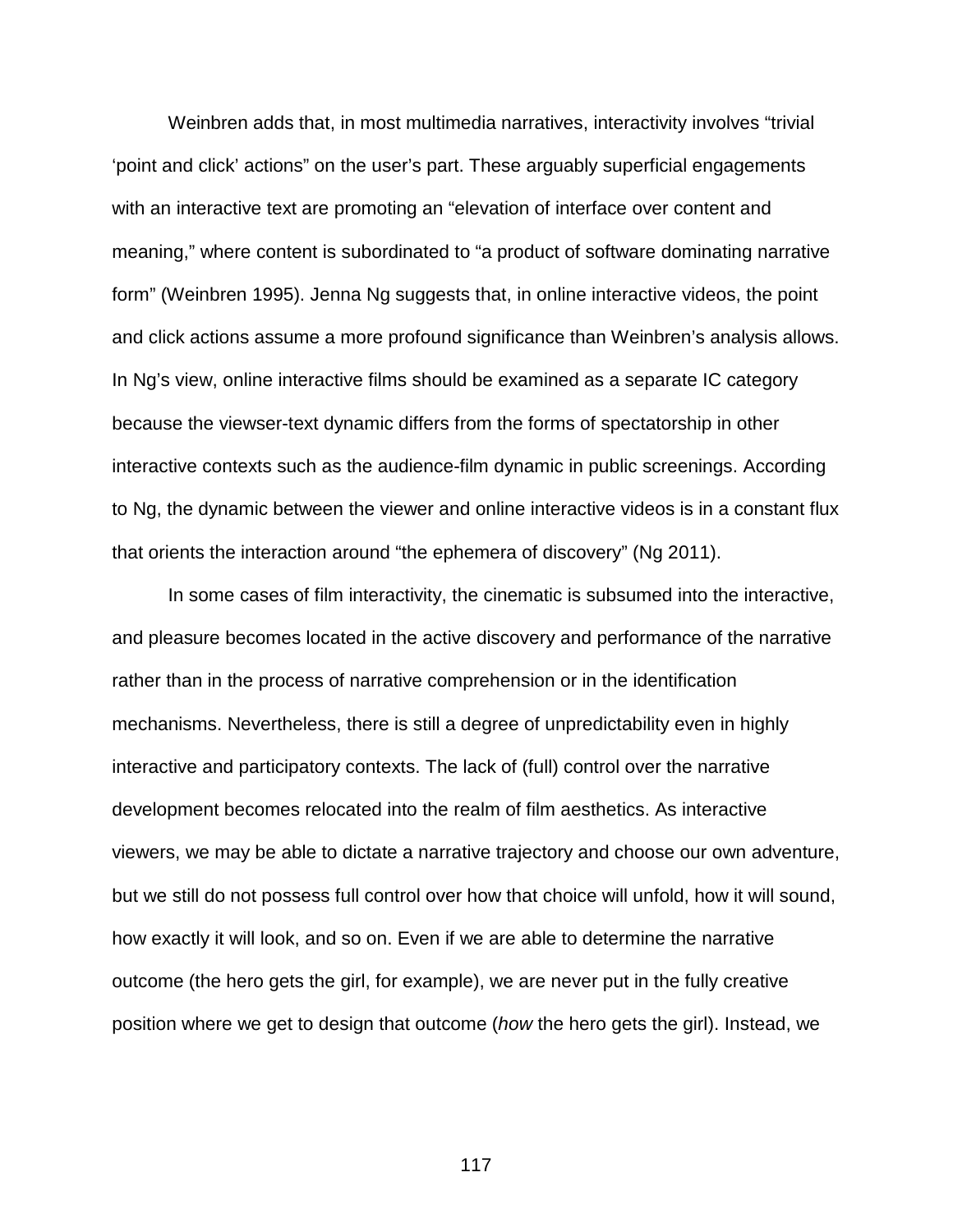choose to navigate a customizable sequence of someone else's imaginative vision, someone else's adventure.

Through close analysis of *Soft Cinema* films (Lev Manovich & Andreas Kratky, 2005) as primary examples, I explore cases of film interactivity where the cinematic is subsumed into the interactive; in this instance, interactivity takes place between the software and its execution by the computer hardware.<sup>[16](#page-117-0)</sup> Software-generated, automatically recombinatory narratives–where the software generates new narratives through the random selection and combination of discrete audio, visual, and/or textual tracks–(im)materially alienate the viewer from the creative process by focusing instead on the interaction between hardware and software. Here, the element of unpredictability that is part of cinematic pleasure lies in the recombination of discrete elements (audio, visuals, subtitles and so on) and the unexpected ways the software edits those elements together.

In database narrative engines such as those envisioned by Lev Manovich's collaborative *Soft Cinema* experiments, the notion of authorship is perceived by the viewer as procedural and the resulting film(s) appear to be spontaneously assembled in "real time." The vision behind the work's art aesthetics, however, remains in the hands of the (human) creators who devised the concept, its visualization, and its practical execution. In *Soft Cinema*, authorship is transferred from the artists and programmers to the artificial intelligence of the system. Still, the authoring of the overall narrative effect remains in the hands of the (human) creators who came up with the concept, its visualization, and its practical execution.

<span id="page-117-0"></span> <sup>16</sup> For more information on the *Soft Cinema* projects, see [http://www.softcinema.net](http://www.softcinema.net/) (accessed 08.30.2012).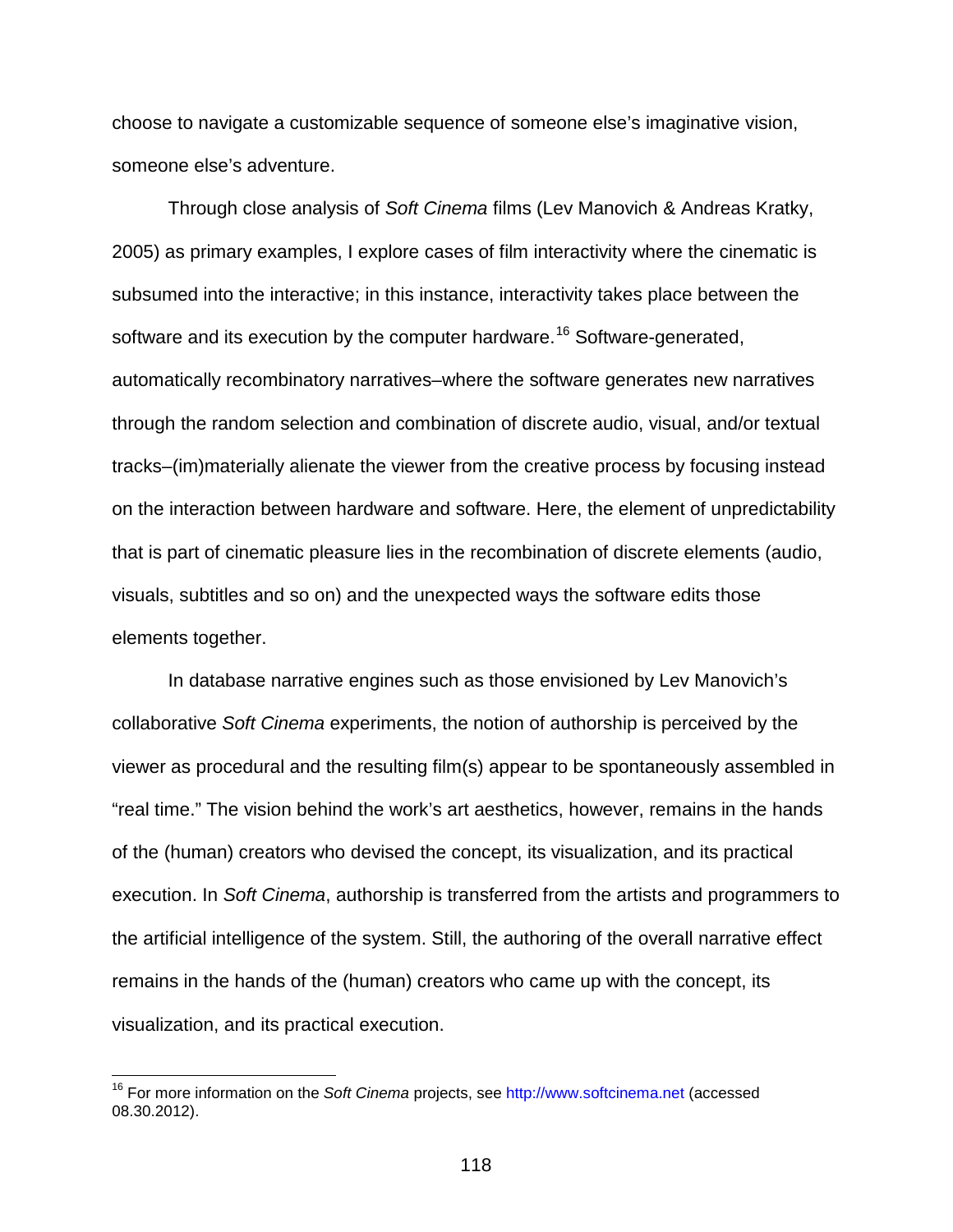#### **Code as Creative Design and Narrative Generator**

Michael Mateas and Andrew Stern argue that the creative role of the new media author must extend to creating code and making expressive use of the procedurality of digital works. This "procedurally literate authorship" enables artists to think within computational structures and "understand the interplay between the culturally embedded practices of human meaning-making and technically mediated processes" (Mateas & Stern 2010: 183). Mateas and Stern consider code as a species of writing that produces its own procedural aesthetics, rhetoric and poetics. They therefore propose that code be understood on the level of rhetoric and poetics, rather than just operational flows. They argue that code should constitute an added criterion to analyzing the relationship between authorship and audience reception (Mateas & Stern 2010: 184).

The consideration of code in the critical interpretation of a work overlaps with the notion of generative art, and expands the idea of procedural authorship to include nondigital contexts of algorithmic invention. Philip Galanter defines generative art as:

any art practice where the artist uses a system, such as a set of natural language rules, a computer program, a machine, or other procedural invention, which is set into motion with some degree of autonomy contributing to or resulting in a completed work of art.

(Galanter 2003)

Galanter's definition is not confined to computer art; it also includes art that adheres to preset instructions or imposed patterns (such as those found in Islamic tile work), Tibetan mandalas, and various modes of textile production dating back to Jacquard's punch card loom in the 19<sup>th</sup> century. To this list, I would add rule-bound constrained writing exercises (such as those devised by the Oulipo) and creative obstructions selfimposed by authors and filmmakers. An example of print-based generative poetry is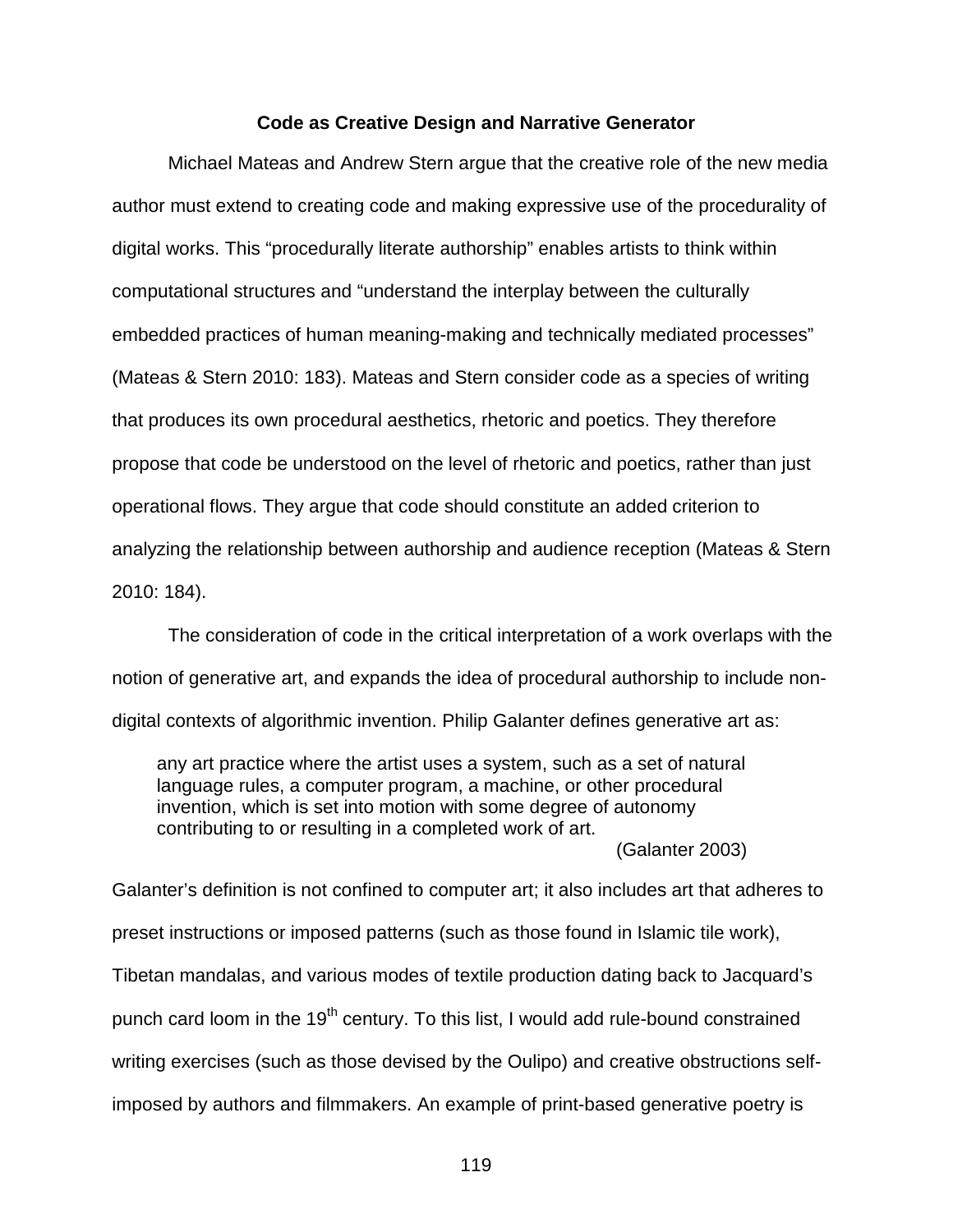Oulipian Raymond Queneau's mathematically inspired *Cent mille milliards de poèmes*  (1961). The book is a collection of ten fourteen-line sonnets, printed with each line on a separated strip of paper. The strips can be manually pulled back and forth to reveal new combinations of sonnet lines compatible across the entire textbase, resulting in 100,000,000,000,000 different sonnets. Lars von Trier and Jørgen Leth's *The Five Obstructions* (2003) is an example of a regenerative filmic exercise to remake Leth's *The Perfect Human* (1967) five times, each time with a different obstruction or limitation imposed by von Trier, resulting thus in five different films of the "same" narrative.

On the level of reception, the cognitive/imaginative authoring of individual stories emerging from the authorial concept depends on the viewer. *Soft Cinema* randomly (or semi-randomly) combines the ingredients for a movie, but it is up to the viewer to perceive narrative threads and infer stories, thus cognitively turning software into developed narrative. In his introduction to *Absences*, one of the *Soft Cinema* movies, co-creator Andreas Kratky says that the software cannot prescribe an aesthetic; it simply provides "an associative tool" for the artist to use as a platform for developing his aesthetics:

The machine is looking at–or, to put it into machine terms–is processing this material without any esthetic preconception and this allows for new structures to arise from an initially indiscriminate database. So while at the end it is an algorithm that tells the display part of the *Soft Cinema* software to show a certain sequence of film fragments, this algorithm is the result of an authoring process. Only through the creative decisions about which clips belong to the database, which parameters to select from, how to weight them and which rhythm in the temporal development to follow, the final film takes on meaningful esthetic qualities.

### (Kratky 2005)

Where Marsha Kinder has argued that that database narrative "exposes or thematizes the dual processes of selection and combination that lie at the heart of all stories,"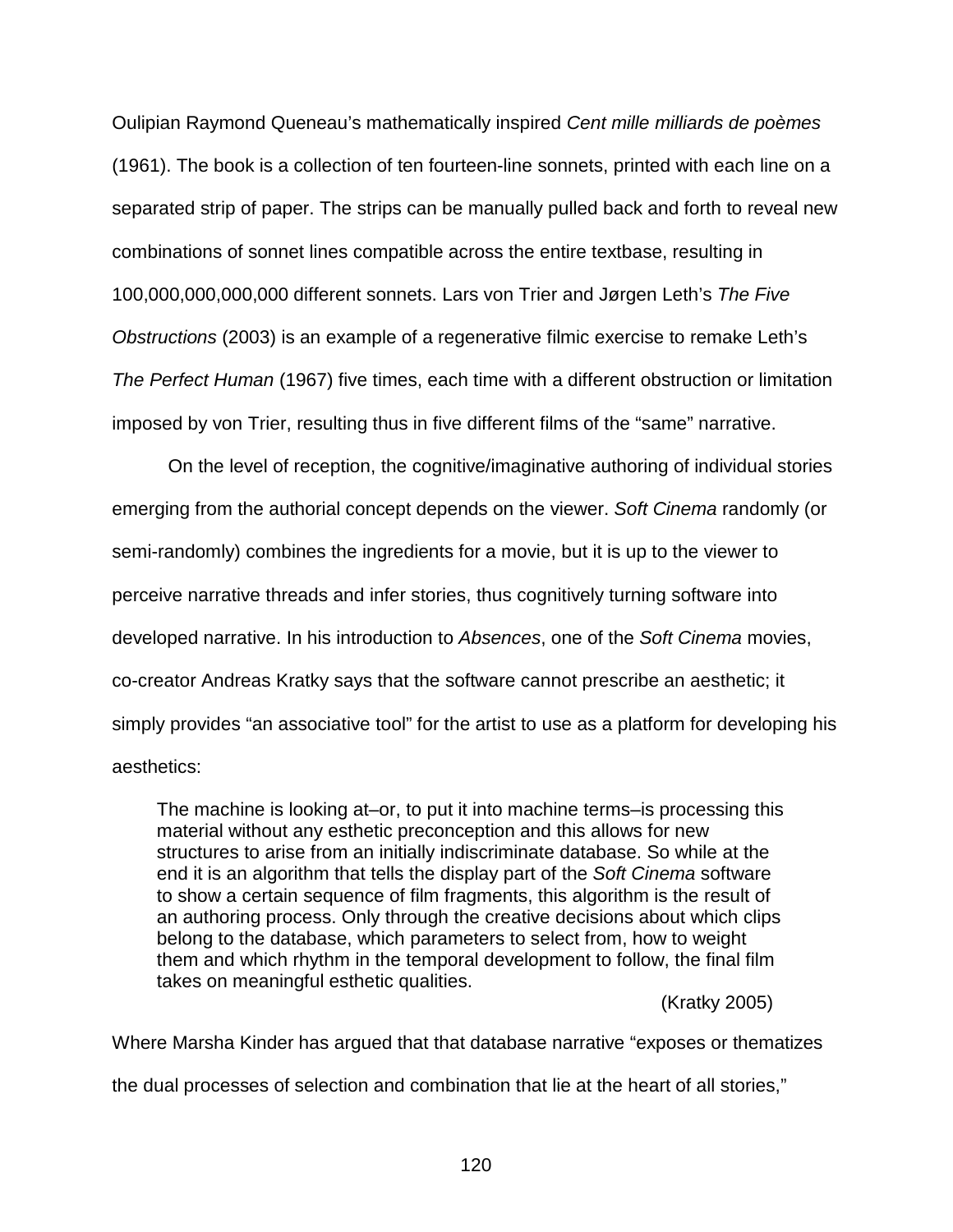Kratky emphasizes the role of (an authorial) artistic vision in the generation of software narrative forms (Kinder 2002a: 120). His emphasis counterbalances the common assumption that authors of database narratives are more concerned with the "speed of engineering" than the development of "possible genres" (Rieser & Zapp 2002, xxv-xxvi). This approach to *Soft Cinema* suggests that, even though the software-generated films appear to lack a unified authorial source–and thus actively resist the notion of auteurism–the author is still *somewhere* in the resulting work, perhaps in its foundational aesthetic qualities.

In one respect, database operations antagonize classical narrative paradigms in *Soft Cinema* by omitting or minimizing dramatic elements such as conflict, resolution, catharsis, and character development. But in another respect, the convergence of narrative and database that is possible in software cinema may result in new understandings of the operations of cinematic narrative that coincide with Carl Boggs and Tom Pollard's definition of postmodern cinema(s) ''characterized by disjointed narratives, a dark view of the human condition, images of chaos and random violence, death of the hero, emphasis on technique over content, and dystopic views of the future'' (Boggs & Pollard 2001: 159).

Narratively, the loosely structured premise of *Mission to Earth*, one of the software narratives, fittingly complements the film's disjointed and interrupted form. The synopsis accompanying the film gives the viewer an abstract sense of its narrative potential. The film is about the experiences and altered subjectivity of a female alien who is seeing, hearing, and reacting to Earth for the first time. Appropriately, the audio tracks are processed and sampled by the software as discrete data, while the various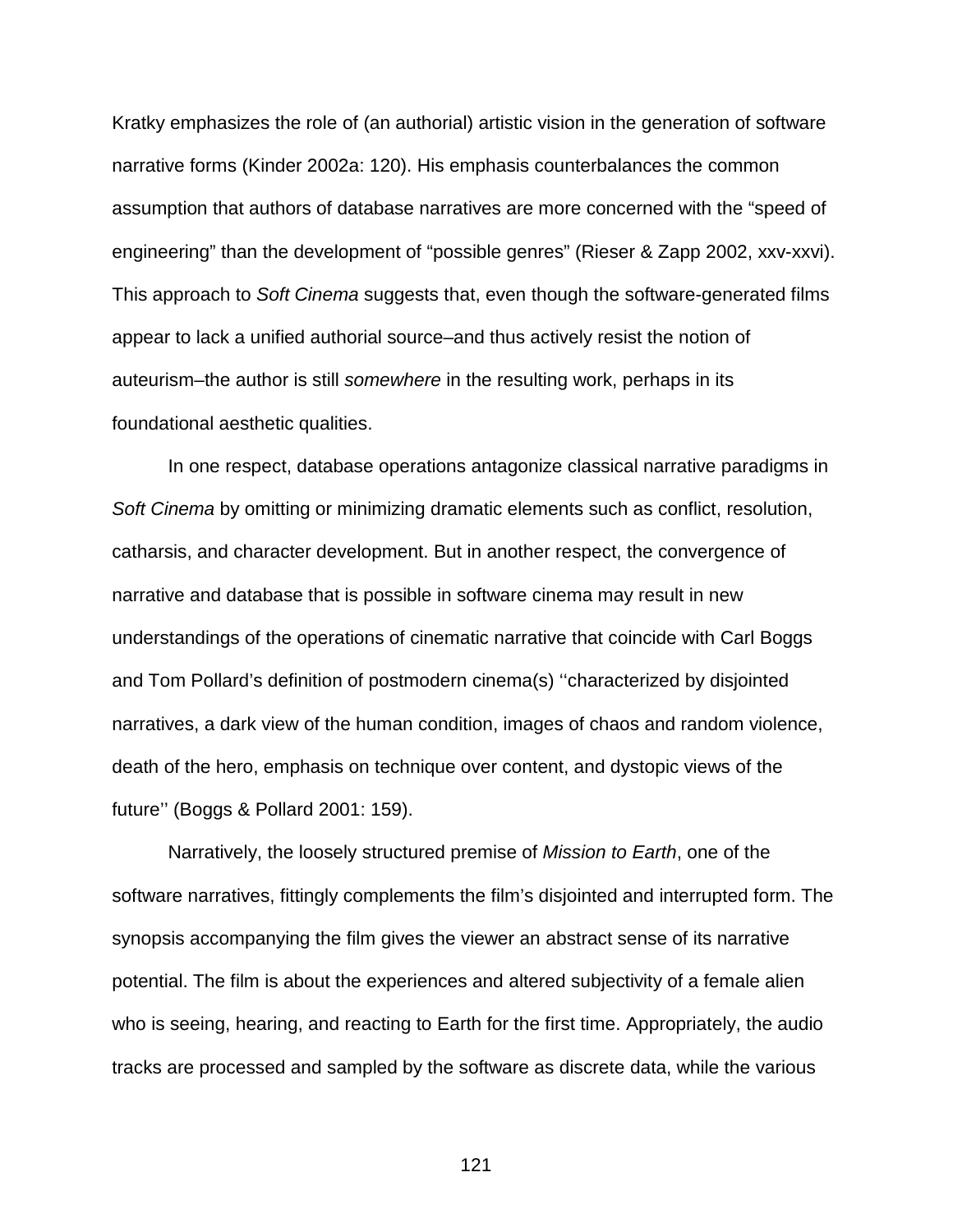sized screen windows are also seen as discrete; together, all these elements are combined in various configurations and grouped under a single encompassing screen (the computer screen, the TV monitor, or the installation screen) so that they can be simultaneously presented to the viewer. Although the combinations and recombinations of discrete audiovisual elements might resemble random software operations to the viewer, Manovich notes that some visuals are hard-wired in some parts of *Mission to Earth* in order to express a particular effect that the creators wish to convey (Manovich & Kratky 2005).

As viewers of the film, we may initially be unable to follow a fully developed story, but we are still able to have an immediate affective response to the sense of alienation and disorientation felt by the main character, Inga (Ilze Black). This sense of alienation and disorientation is not narratively conditioned: we do not empathize with Inga because there is not sufficient character development or depth, but we can share something similar to her experience of lost bearings. In their introduction to the film, Manovich and Kratky mention that Inga's alien experience is evocative of "both the Cold War era and of the contemporary immigrant experience that is so frequently the norm for inhabitants of 'global cities.'" The multi-frame and unpredictable layout of *Mission to Earth* appears intended to affectively correspond to nuances of "variable identity," a fluid, nuanced, and elusive concept of subjectivity that–according to the creators–encompasses "the trauma of immigration, the sense of living parallel lives, [and] the feeling of being split between different realities" (Manovich & Kratky 2005: 20).

The explicit association of these encounters with the history of the Cold War adds allegorical depth to *Mission*–a depth that is probably not perceivable to the viewer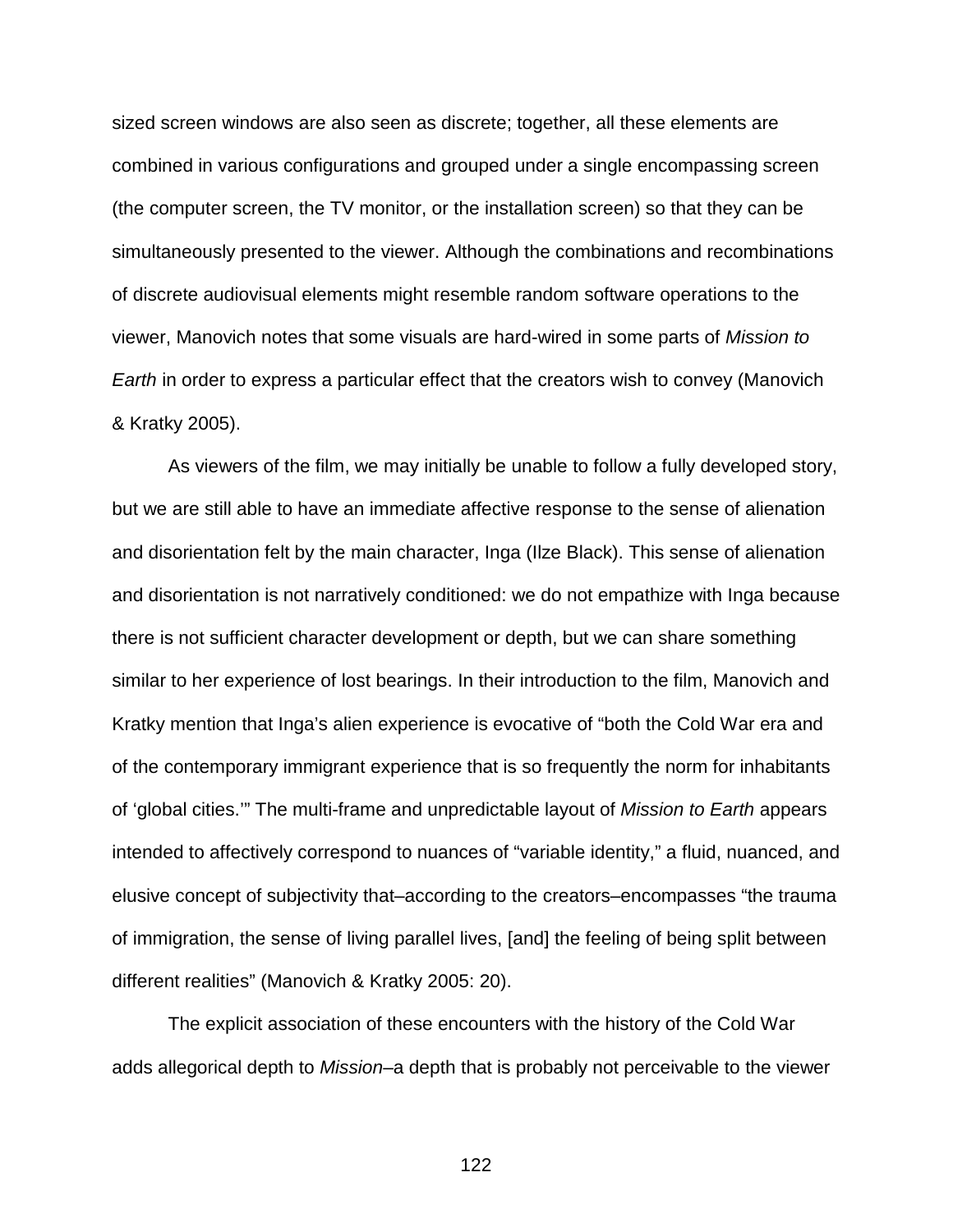if she is unaware of this intended allegorical dimension to the film (and, in auteurist terms, Manovich's personal investment in this topic as a Soviet immigrant). On purely technical registers, variable identity is formally constructed as the effect of algorithmic processes; it is a product of combinations of data/info-subjectivity in the digital field or postindustrial society. On the other hand, some qualities of Inga's culturally and technologically backward planet, Alpha-1, suggest–by way of the Cold War metaphor– that hybrid identity is not always the result of new or progressive operations of mind and technology, but may also encompass past psychological trauma, especially when that trauma (re)emerges as the result of a life-changing cultural, sociopolitical, and/or technological transition.

This juxtaposition of machinic and programmable processes, juxtaposed with human-centric and historical concerns, drives software film's implicit argument that relatable feelings (human affect) can be stimulated–and possibly even simulated–by software operations. At the core of *Mission*'s software are cultural and transnational– that is, *human*–concerns that resonate through the combination of formal and structural elements. The immigrant point of view in the film can thus be relatable in diverse reception contexts; it can be translated in broader terms as the experience of being in an unfamiliar place, the experience of navigating hybrid modes of subjectivity and, by extension, hybrid modes of spectatorship. In this respect, then, the narrative spills out into the affective realm as our bodies literally try to *make sense* of this new cinesoftware experience. Software cinema is thus, against all appearances of being driven primarily by inhuman computer operations, a cinema of effects and affects. While watching software cinema, we are receptive to the primal visceral appeal of moving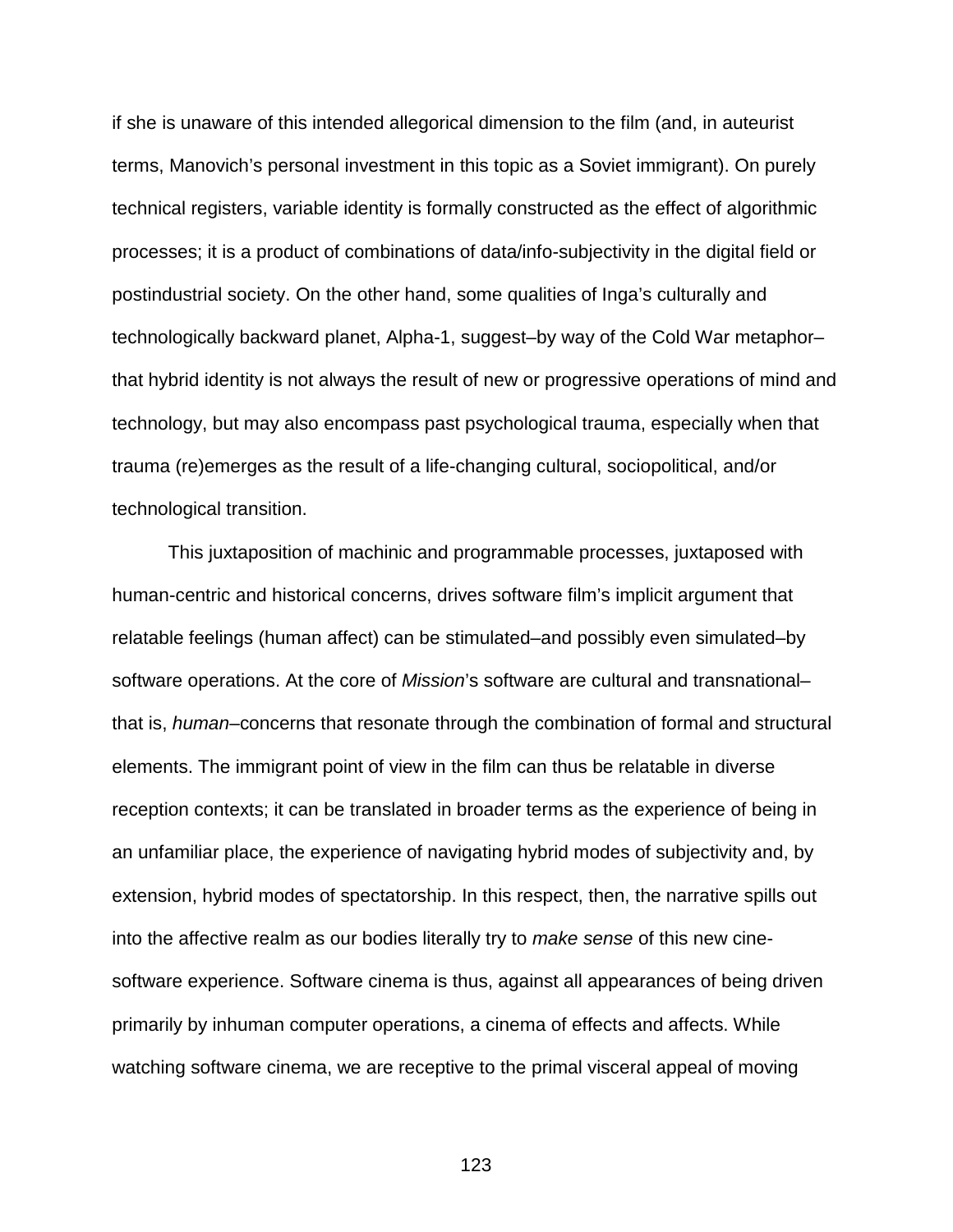pictures but, unlike cinema's first audiences, we work within new frameworks for relating to images that are not just moving, but are also pixelated, digitized, and interactive.

Tom Gunning's dismantling of the myth of the incredulous and frightened early cinema spectator has led to a wider critical awareness of not only the importance of film history in the formulation of film theory, but also–as a secondary point that is nonetheless more significant here–a critical emphasis on the material conditions of spectatorship and how they influence reception (Gunning 2004). As historians of early cinema have pointed out, the very conditions of early film projection and exhibition prevented the spectator's narrative or aesthetic immersion into the spectacle of moving pictures. Many early screenings took place in social settings, such as plazas and the Grand Café in Paris (famous for hosting the first documented public screening in 1895), which encouraged social interaction among spectators, but not immersion into the world of the film. In addition, the film projector was noisy and its mechanical operations were impossible to ignore during screenings. The subsequent additions of an accompanying musician or orchestra were made not only to add sound to the image but also to conceal the sound of the image projection machinery. These distractions, I argue, had a counter-immersive impact on viewer responses comparable to that of the viewer's awareness of the procedural character of software cinema.

In *Soft Cinema*, the spectator does not slip into full narrative immersion because her attention is on surface mechanisms of the film's assemblage–the multiple navigation windows, overlapping soundtracks, and so on–which in turn are representative of internal operations of software and hardware, and of graphical user interface (GUI) and human-computer interactions. The overlapping sound and visuals in the software films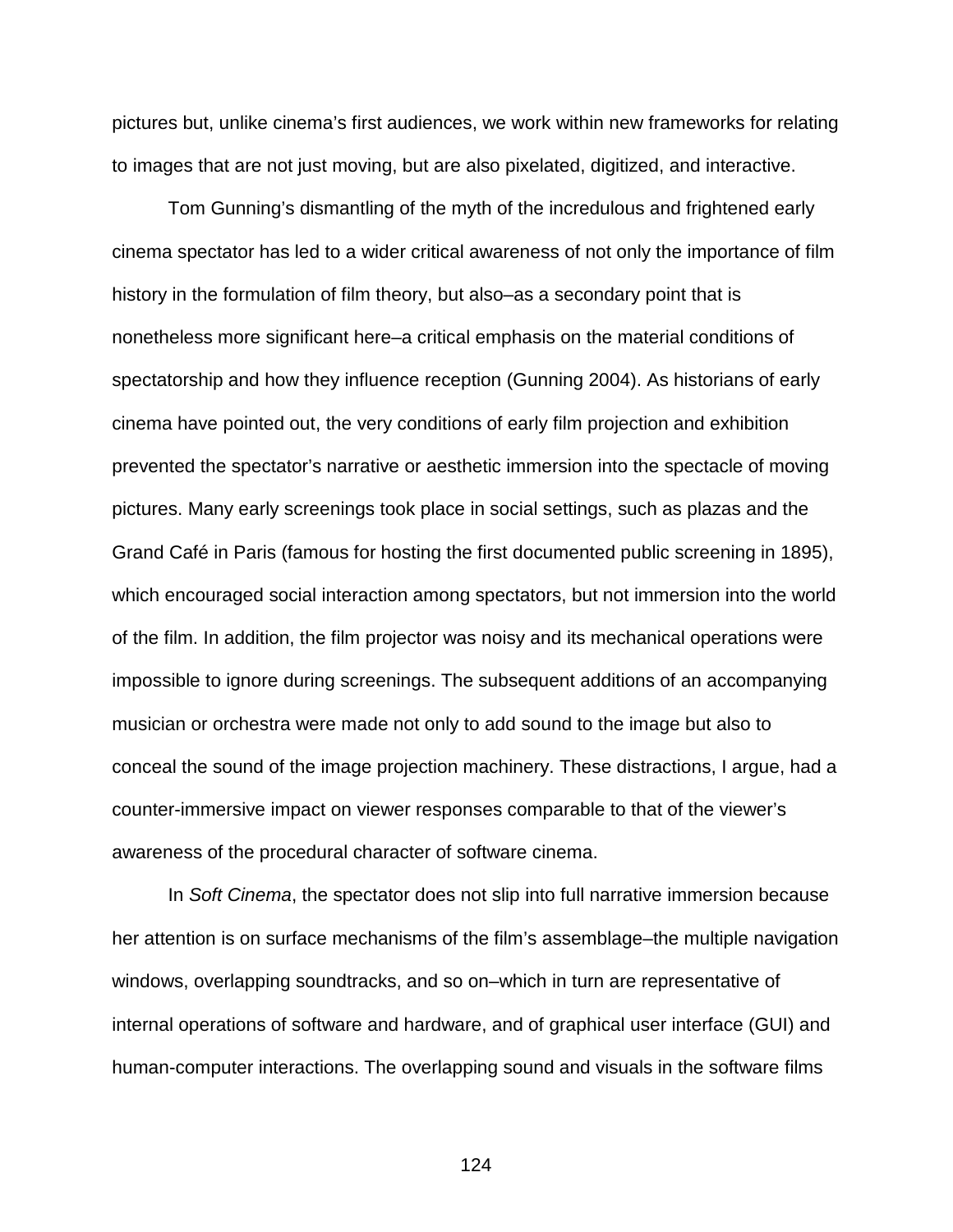correspond to–and for the viewer, appear to figure–operations of software database. The viewer's attention, therefore, is drawn to audiovisual evidence of the film's ongoing recombinatory operations, manifest in the automatic generation and recombination of multiple movie windows and overlapping audio tracks. Like the noisy projector and the noticeable surface of the projection screen in early screenings, the visualized materiality–or, the materialized-visually metaphorized immateriality–of the software mechanisms of digital projection in *Soft Cinema* make viewers constantly aware of the apparatus's role in the performance of the film.

Thus, the *Soft Cinema* viewer is not "absorbed" into the film's projected space; she is fully conscious that there are working mechanisms and infrastructures producing that which audiovisually (de)materializes on the screen. The viewer occupies a liminal space: cinema here is neither a field of illusion or, in conventional terms, narrative verisimilitude. In the context of *Soft Cinema*, the spectator takes on the additional role of reading data input as it appears on the interface. He/She engages in a hybrid practice of spectatorship that blends interface/screen reading with techniques of information processing and audiovisual, cognitive labor.

#### **Reorienting and Remixing Reception Modes**

Software cinematic spectatorship is thus not primarily temporally or narratively motivated, but it still does not fully elude the gradual process of accumulating narrative information. The primary source of narrative information about Inga's mission to earth comes from the main audio track rather than the visual elements and short clips that are asynchronously and (seemingly) arbitrarily paired with the audio. The fact that narrative information is accumulated aurally and progressively through the audio track sutures the viewer's experience to this register of continuity in the work, while at the same time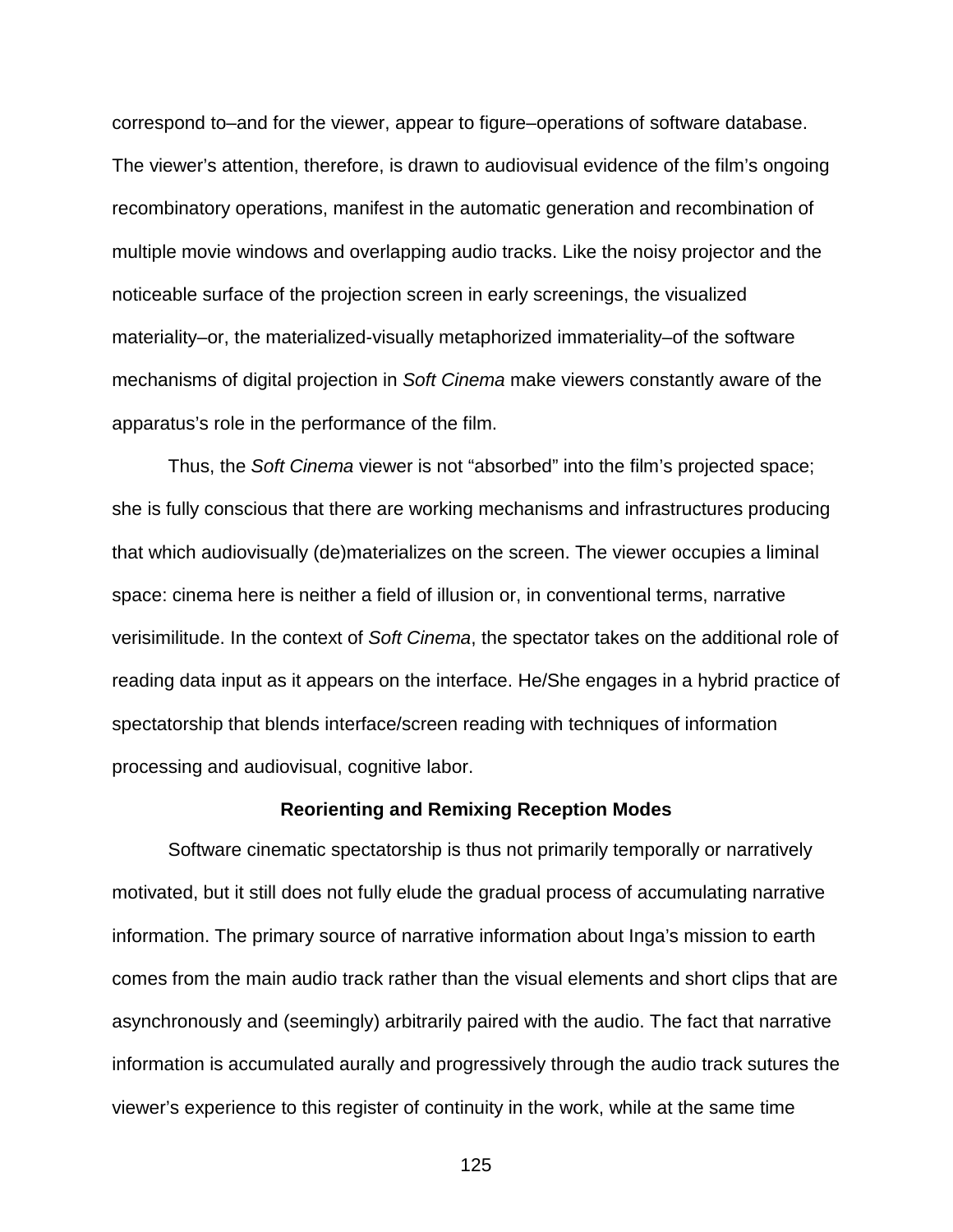undermining the primacy of visual continuity. In *Mission*, the overwhelming and disorienting images have a decentering and affectively disarming effect, while the consistent audio refocuses the viewer's narrative comprehension by shifting it to the realm of sound. This re-hierarchized sensory mode of spectatorship nearly isolates narrative comprehension to the auditory aspects of the film.

Nevertheless, *Mission*'s audio does not necessarily determine or limit the viewer's interpretation of the visual material, and vice versa; sometimes audio and picture appear to complement each other, while at other times the images veer off into a different direction than the more focused auditory narrative component. In fact, after prolonged or repeated viewing, it becomes evident that some audio sequences of *Mission* have been hard-wired into the database, so that they appear in predetermined orders. For example, all versions of Inga's story begin with an audio track that strategically conveys important background information about Inga. From the very first sentences, we know that Inga the alien likes going through the automatic car wash because it reminds her of her home planet, Alpha-1.

In all recombinant versions of *Mission*, the opening scene remains the same. The more versions of the film that are watched, the more information is accumulated about Inga's life on Earth. The information conveyed in each version does not contradict previous viewings; instead, the attentive viewer amasses more narrative information each time, chiefly through the audio track. Everything we can possibly know about Inga's personality and life on Earth is conveyed through a robotic and monotonous male voiceover. The monotone male voice brings to the surface power relations of patriarchal societies, and makes them applicable to postindustrial societies in which human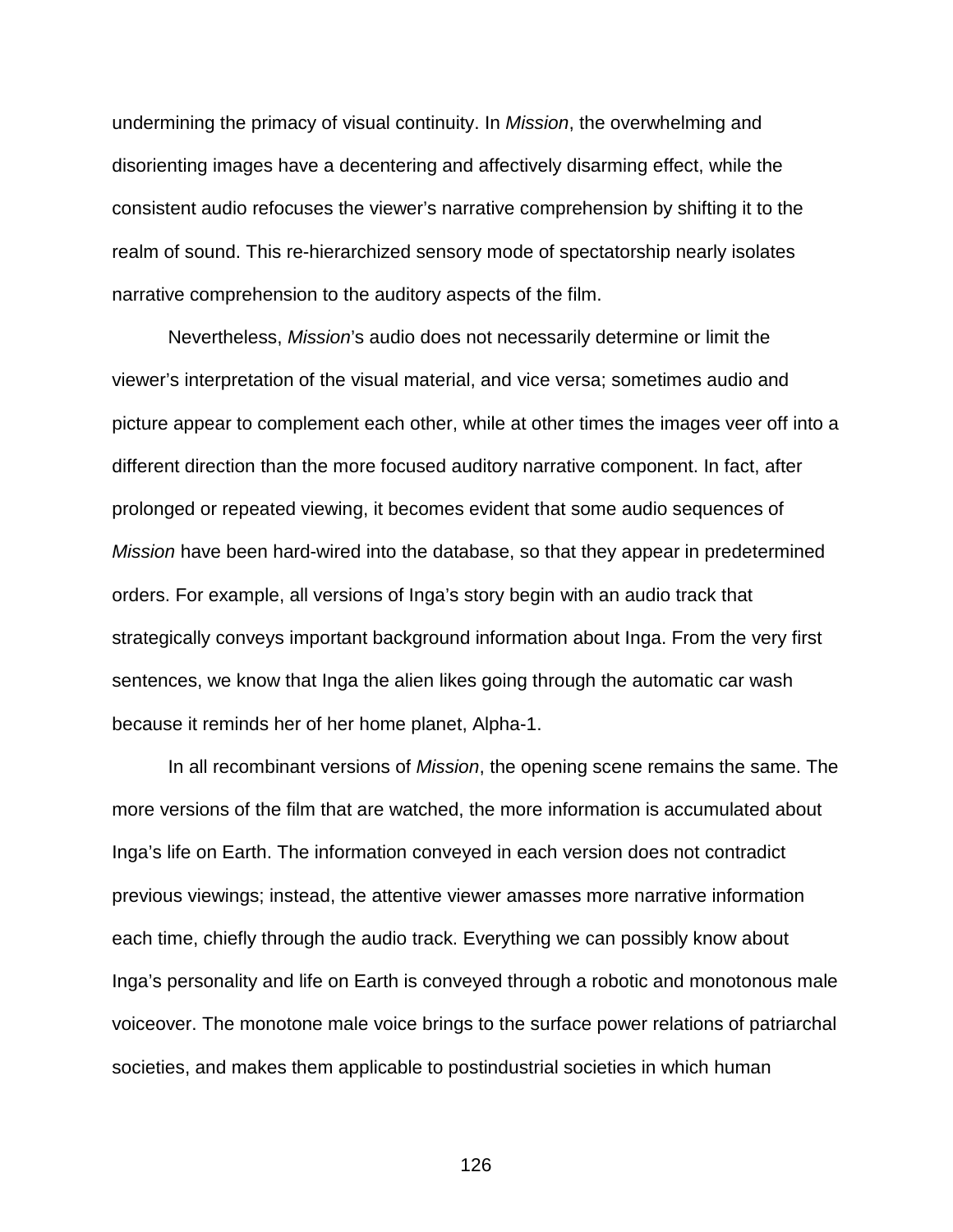interactions are being replaced by–or conveyed through–electronic and digital processes of standardization and automation. The repetition and overlap of audio and visual tracks, for instance, results in déjà-vus that contribute to the sense of circularity, repetition, and mundane routine that not only characterizes Inga's earthly life, but also organizes the way her life is conveyed to the viewer through data repetition, looping, and algorithmic recombination.

In a realm in which relations of data literally conjure the presentation of film subjectivity, the imaginative production of cinematic art is organized according to the logic of the computer's database. Delegating a large portion of the assemblage of the film image and sequence to a computer results in a liminal media object that exists "between narrative and a search engine" (Manovich 2004). Thinking of filmic narrative as combinatory and sufficiently quantifiable to be navigated with a search engine evokes other methods of data visualization, distant reading, and macro-analysis. The immersive art installation *T\_Visionarium* is, in some ways, a digital motion picture parallel to text mining and distant reading practices.<sup>[17](#page-126-0)</sup> The installation was conceived and designed by a team of digital artists and programming engineers for the iCinema Center's Advanced Interaction and Visualization Environment (AIVE). The installation contains a database of televisual information (with added film data in the second installment, *T\_Visionarium II*) that is mediated to viewers via a virtual reality environment. In this three-dimensional interactive space, viewers can explore and edit over 20,000 video clips tagged with descriptors and metadata relating to gender, emotions, editing pace, and actions performed. During projection, the viewer is virtually

<span id="page-126-0"></span> $17$  For detailed description and documentation, visit iCinema's T\_Visionarium website [http://www.icinema.unsw.edu.au/projects/t\\_visionarium](http://www.icinema.unsw.edu.au/projects/t_visionarium) (accessed 05.16 2012).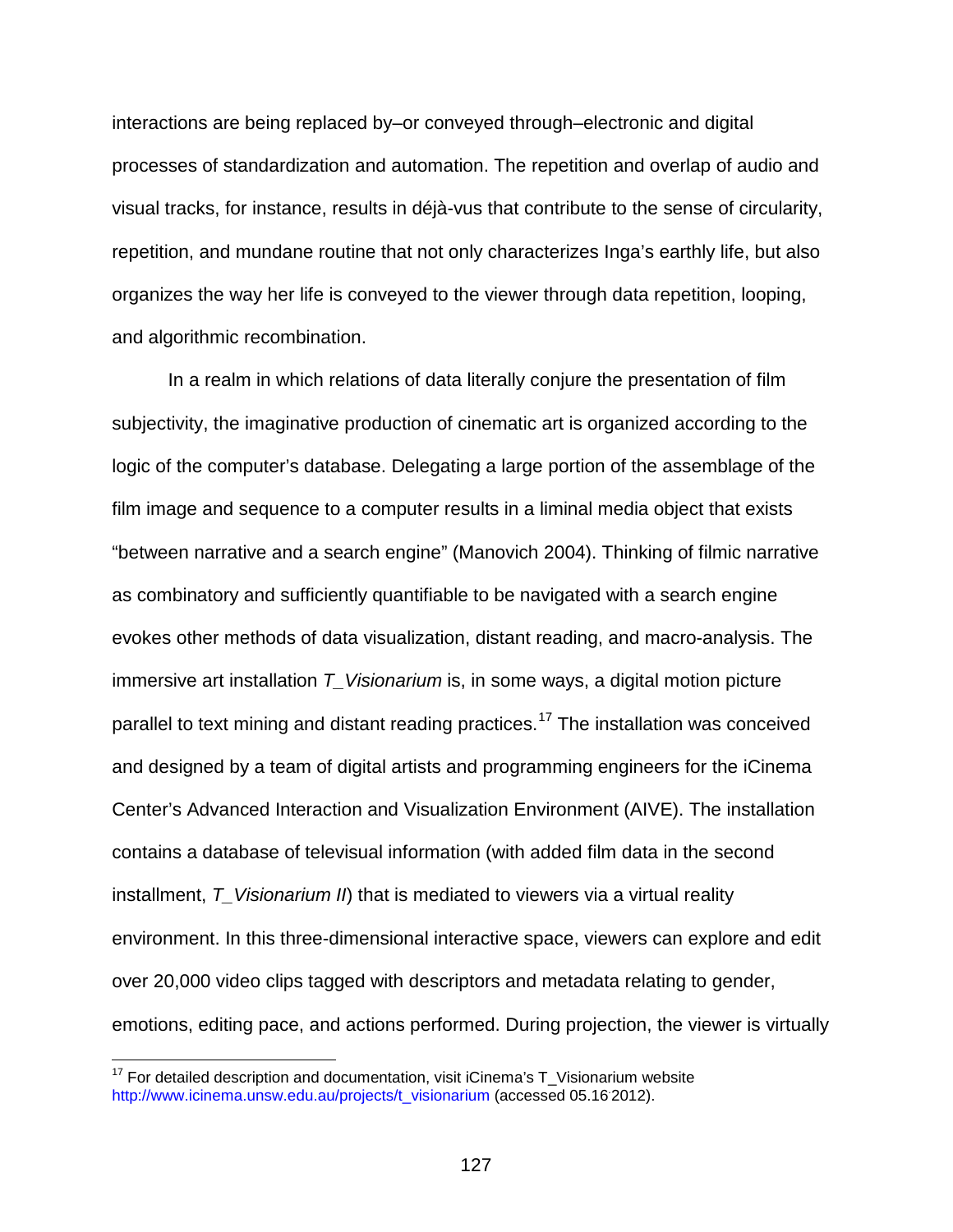surrounded by 250 video clips that are distributed around AIVE's encompassing circular interface. The viewer is able to select, organize, and connect the clips based on thematic and other associative connections. Tagging and metadata archive the clips based on thematic clusters that emphasize their most prominent features. The associative and thematic connections that link a clip to a cluster of other clips bring to the surface underlying and unintentional connections that are not determined by narrative context and linear storytelling.

This extraction of isolated aspects of audiovisual texts–a form of data mining à la Moretti–can result in a technique of subtext interpretation oriented by database structures like records, fields, tables and so on.<sup>[18](#page-127-0)</sup> While this data standardization and categorization can make vast amounts of information easily accessible, non-quantifiable information and interpretative methods risk becoming permanently lost; these omissions can, in time, be forgotten because the vastness of the database typically implies inclusiveness, thus masking omissions that do not fit into its storage and retrieval capacity. Alan Liu perceives the standardization of information as "the separation of content from material instantiation or formal presentation" that is at the core of the postindustrial imperative of making discourse mobile, automated, and transformable (Liu 2008: 216). But what happens to aspects of discourse that cannot be automated, compartmentalized, and recontextualized?

Manovich likens twentieth century cinema to a machine that mimicked the industrial era's Fordist automation and assembly lines. He argues that, like Ford's

<span id="page-127-0"></span><sup>&</sup>lt;sup>18</sup> Kathryn Schulz gives an overview of Moretti's methodology and incorporates some counterarguments to Moretti's extreme approach to literary analysis in her article, "The Mechanic Muse: what is distant reading?" (2011).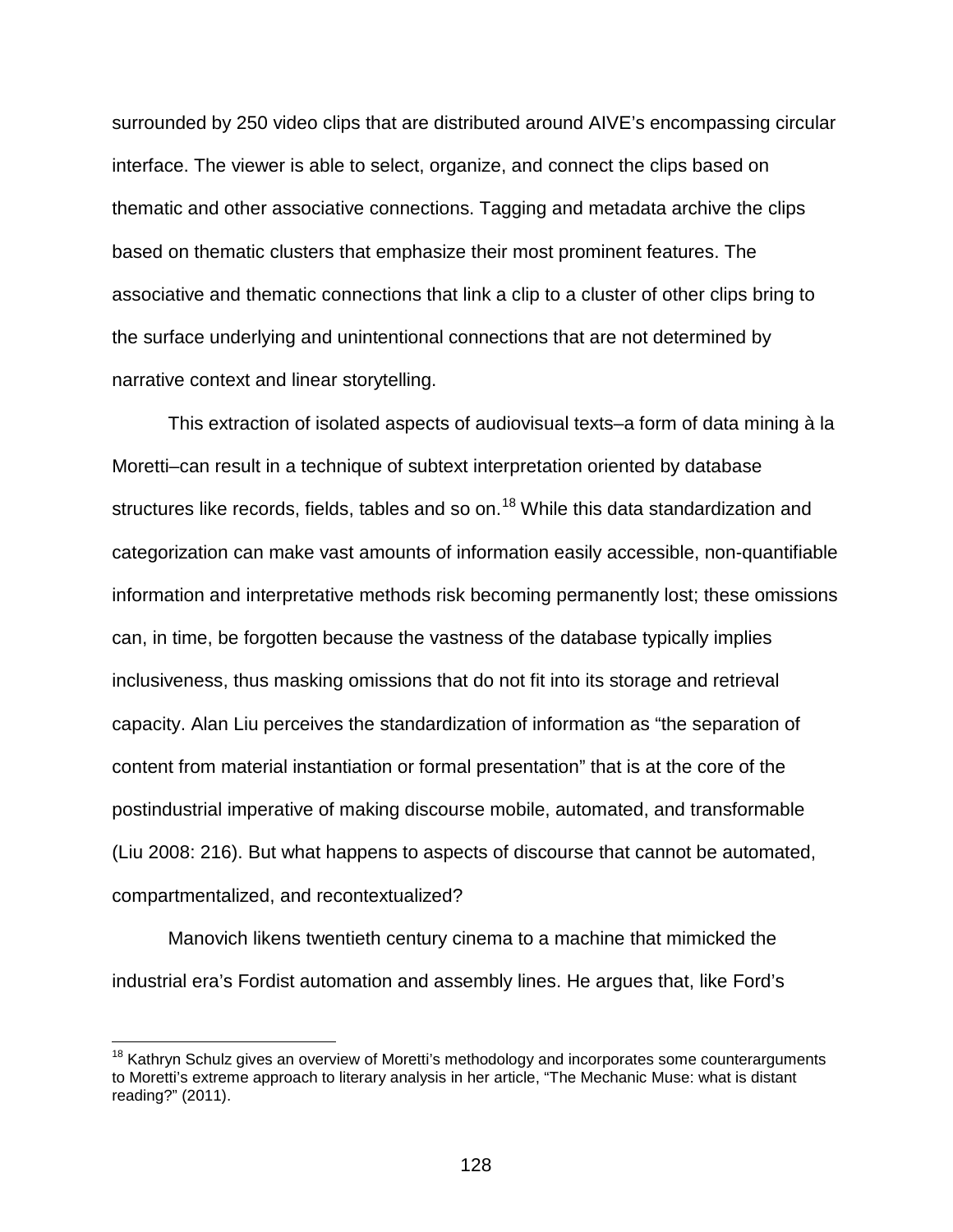assembly line "relied on the separation of the production process into a set of repetitive, sequential, simple activities," cinema's machinic logic revolved around "a sequential narrative and an assembly line of shots that appear on the screen one at a time" (Manovich 2004). Accordingly, Manovich likens formal and organizational elements of the information age to the logic of software cinema: a cinema tailored for individual interface viewing and hypertextual browsing. The loops, repetitions, and intertextuality of *T\_Visionarium* and *Soft Cinema* draw awareness to the organizational logic and shared elements that shape, recycle, and regenerate narratives.

#### **Data-Subjectivity and Posthuman Awareness**

In the case of software films, paratexts such as *Mission to Earth's* online synopsis can provide narrative direction that helps the viewer forge causal links where other cues are missing. Trans- or cross-media film spectatorship, where information from multiple media is amassed to extend and enhance the comprehension of the principal film(s), is now the typically interactive way of understanding movies in our culture; software narratives are no exception, as viewers can discover background information from sources other than the films or their immediate paratexts, with which to contextualize the (software) film experience. Even obscure cinematic experiments such as Manovich and Krakty's *Absences* make more "sense" when the viewer is aware of the artistic and theoretical aims of the work. The background knowledge, for instance, that *Absences* does not have a predetermined narrative frees the viewer from hermeneutic expectations that circle back to authorial intention. This allows the viewer to respond to the sequences or the unexpected aggregates of visual and aural elements without having to figure out their significance within a narrative scheme.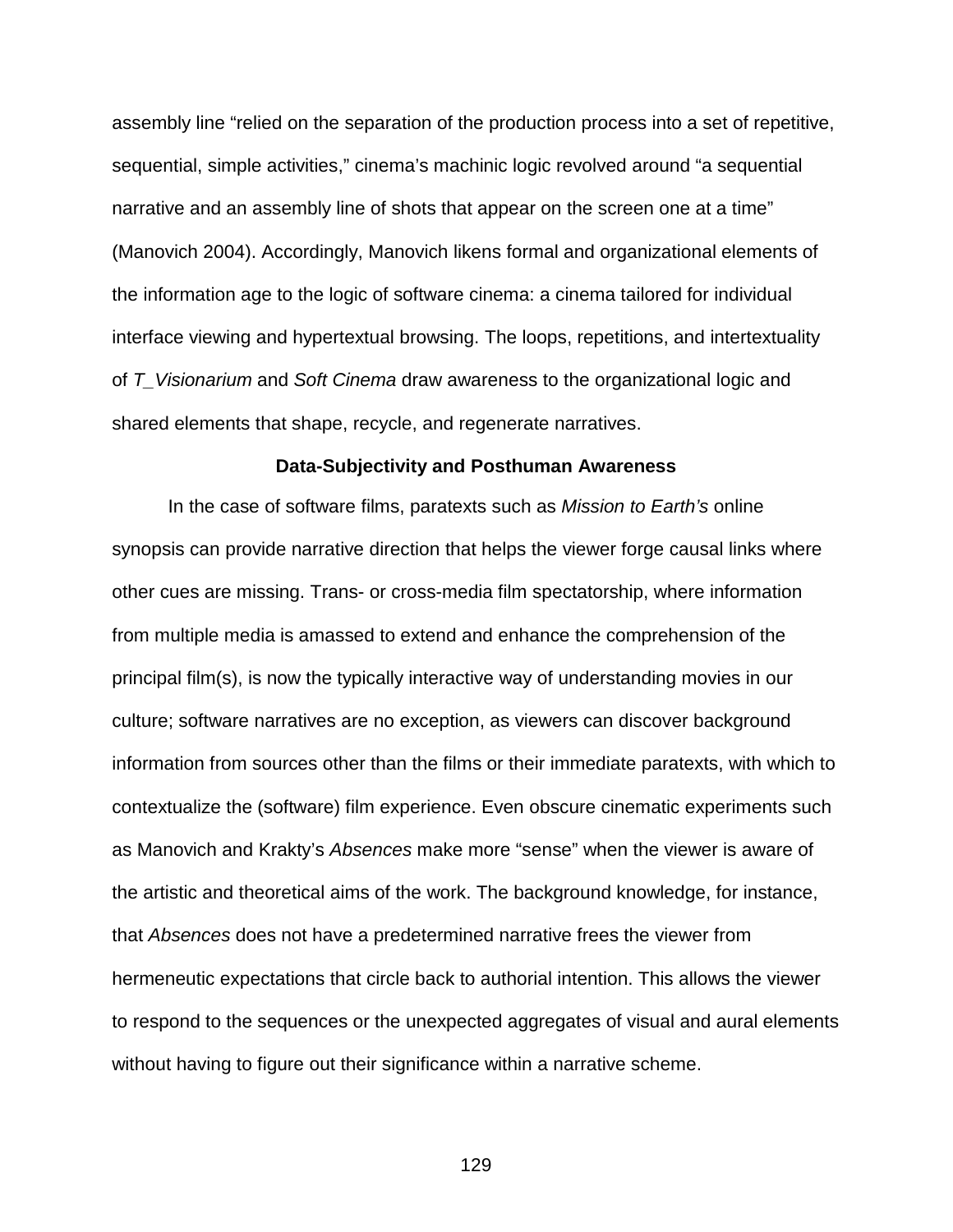The audio and visual tracks of *Absences* are usually abstract and difficult to decipher. The ambiguous text track accompanying windows on the screen and the overlapping ambient sounds determine our interpretation of the notional coherence of the film's projection. Although *Absences* is neither narratively nor logically conditioned, the readable text track serves as a (often-misleading) captioning device for what is seen and heard. For example, when the text underneath the window mentions that footsteps were heard, this element is hard-wired with video of the shadow of a man slowly walking towards an unknown destination (in one version, the text mentions a wedding ceremony as a possible destination for the shadow that could belong to the groom). This is also accompanied by inscrutable ambient sound; once the text is read, though, the sound will appear to resemble footsteps because of the caption. In other words, the text track narrows and specifies our perception of less easily decipherable elements by suggesting associative connections between these aspects of the projection. This mode of spectatorship, which is almost the opposite of free association, could be considered as the software-simulated equivalent to the Kuleshov Effect, whereby audiovisual pairings assume meaning and tone through software-produced editing arrangements in this computer-age definition of montage.

Importantly, lags, loops, and glitches of the software are more easily perceived when narrative expectations have been suspended, and disjunction becomes the defining mode of film reception. Are the lags, glitches, and loops of digital interactions software versions of affects, corresponding to how humans somatically and perceptively experience digital encounters? Anna Munster, echoing Brian Massumi, locates affective bodily sensation in the lag or time period between the "bodily beginning of an event and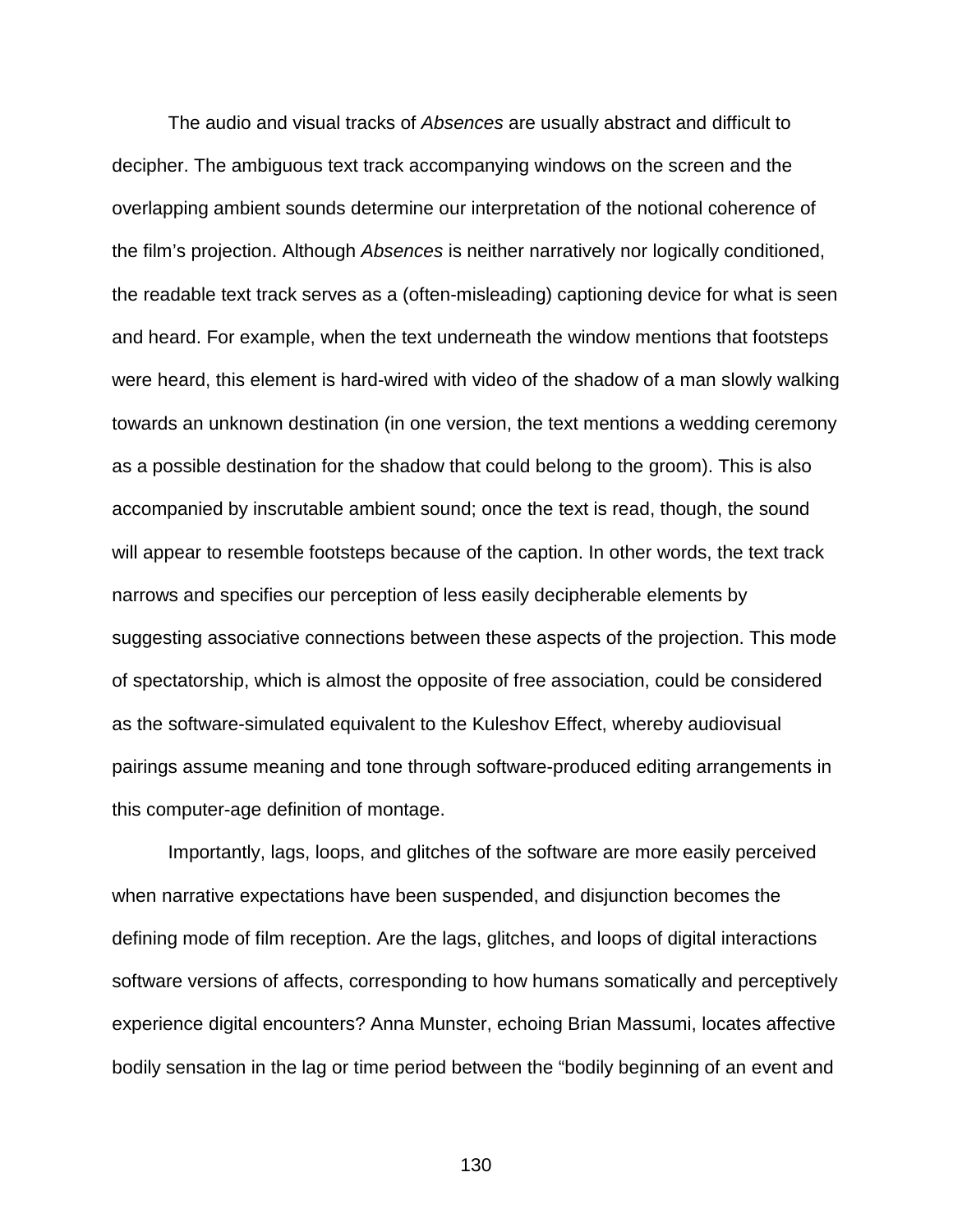its completion in an outwardly directed expression of emotion" (Munster 2006: 140). Here, we might observe that affective sensation that occurs in the in-between interval of an event's bodily sensed beginning and its outwardly manifested emotional expression must resonate with the lag which occurs between the software sending the command to the hardware, the hardware's reception and execution of that command, and the human body's sensation of the performance of this process. Before theories of affect and digital embodiment gained academic momentum, Linda Williams predicted in her essay "Film Bodies: Gender, Genre, and Excess" that the deployment of sensations in cultural forms such as the cinema is only just beginning to be understood and analyzed (Williams 1991). She argued that filmic identification does not just involve the bodily reproduction of the sensations displayed by bodies on the screen, but also (or instead) encompasses a complex network of triggers and sensations that include the filmic apparatus. If, as Manovich has repeatedly asserted in his body of work, software is the new cultural form and database is the metaphor through which our daily interactions are understood, then the hybrid mode of spectatorship produced by software cinema further expands the nuanced and expanded meaning of embodied identification suggested by Williams.

Thus, if we regard the data-subjectivity simulated by–and emerging from– software cinema as an aspect of spectatorship at large, we may compare the screen's reproduction of the body of the software to Williams's notion of screen bodies. Our perception of the materialized (as in, audiovisualized) body of the software/database on the screen results in varying degrees of investment in and detachment from what is shown and heard, which must vary considerably in relation to the sequences and disjunctions with which it is shown and heard. In light of this, (software) cinematic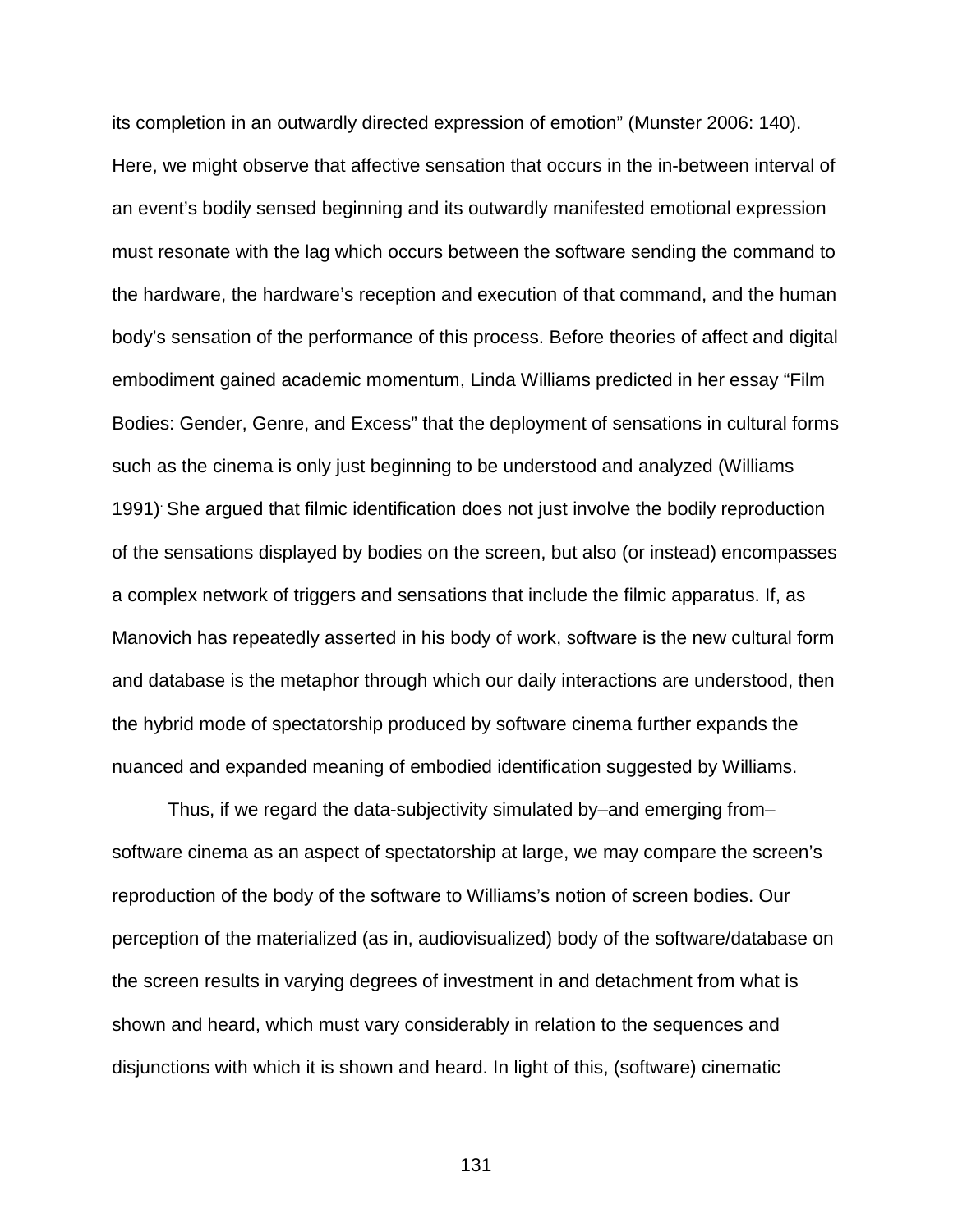identification is keyed to distanciation and difference–rather than empathy and situational identification–and is accentuated by our perceptive and sensate awareness of the repetitive glitches and lags that mark the software as different from our biological processing of audiovisual information. By extension, digital embodiment is a "differentially produced mode of living or experiencing the body" because, as Munster argues, we are not just somatically experiencing forward-moving temporal speeds but also periods of asynchronicty punctuated by intervals or lags; "these delays occur because both code and the body fall short of the other's speeds" (Munster 2006: 64).

Peter Krapp argues that glitches and lags–rather than immediacy and seamless communication–are an integral part of an ongoing digital embodiment that is "immanently capable of becoming both sensate and virtual"(Krapp 2011: 17). Krapp clarifies that he is not advocating technological determinism by proposing an understanding of human-computer interaction centered on the glitch or the software exploit. Alluding to Alexander Galloway, Krapp argues instead for a posthumanist approach that points out the cultural importance of "any code that runs counter to the perceived mandates of machinic execution, such as the computer glitch or the software exploit" (Krapp 2011:91). In other words, the analytical emphasis is not on a machinecentric logic that explains why malfunctions happen. It is, rather, a posthuman understanding of how these perceived malfunctions productively help us conceptualize them as an integral part of the culture of mediation and interaction in the programmable and digital era.

Glitches, lags, and loops establish their own rhythm, and, through prolonged viewing of software films, our bodies may become accustomed to that mode of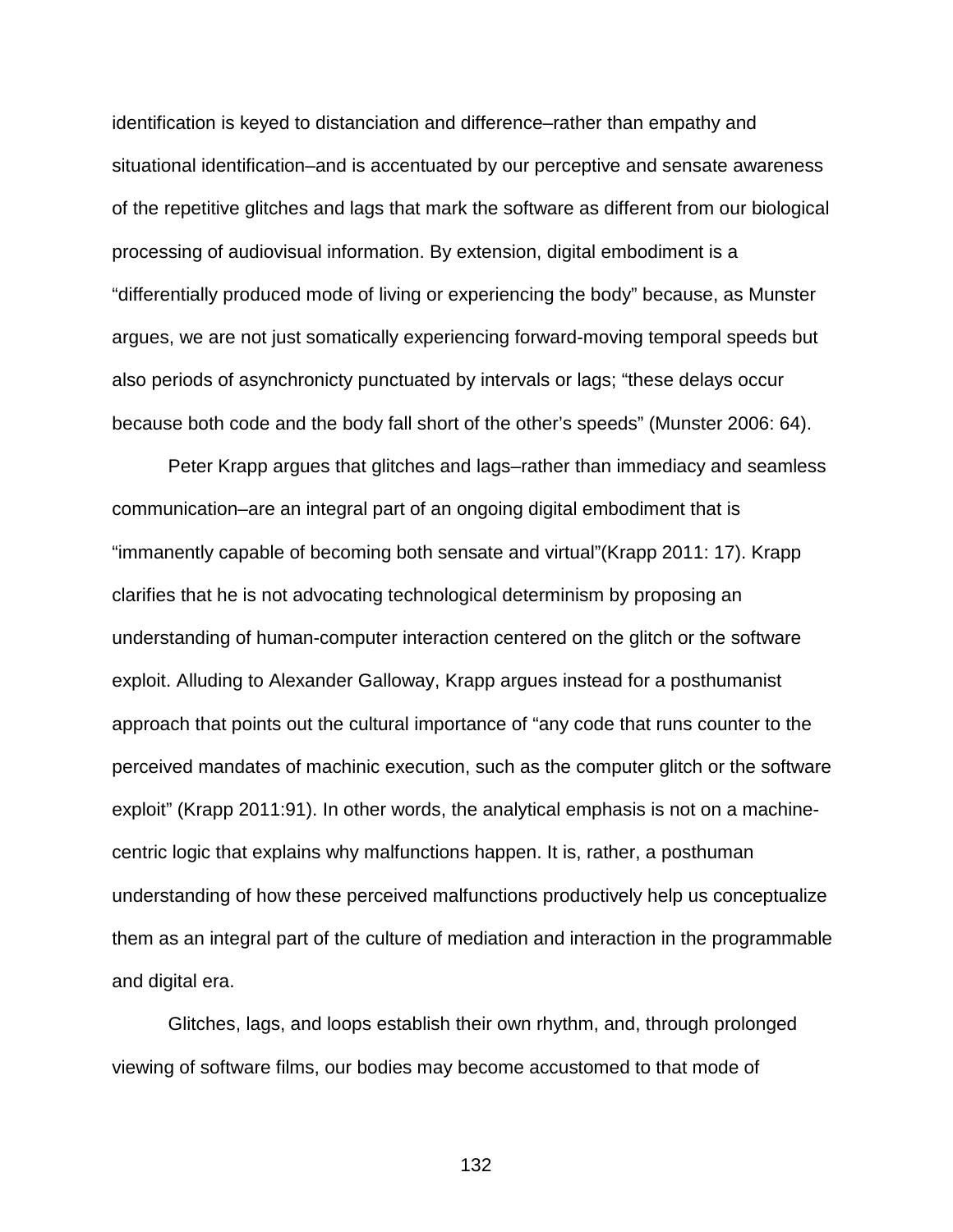interaction in the same way we have become acclimated to the lags and loading times of Internet surfing and, prior to that, to the 1990s MTV-style fast-paced editing patterns of television and film, and so on. Although we become accustomed to this interrupted and hypertextual mode of watching movies, the evidence on whether we fully internalize this mode in ways that permanently rewire our brain remains inconclusive. One view argues that the sensory overload of multiple and simultaneous non-linear operations places overwhelming demands that cannot be adequately processed by the human hrain $19$ 

The counterargument is that frequent exposure to new modes of processing information trains the mind and body to adapt to demands of new technologies. This argument has been taken up by scholars in disciplines ranging from the humanities to neuroscience, who support the line of research that is indicative of new technologies retraining and repurposing our neural circuitry in psychosomatic ways. More recently, Hayles has applied this line of reasoning to electronic literature case studies (Hayles 2012). Her approach partly draws from Andy Clark's neural constructivist viewpoint, which claims that in our habitual interactions with the world, "we remain open to quite profound kinds of neural (cortical) growth and rewiring" that render us adaptive cyborgs by nature (Clark 2003: 31). The cognitive impact of hypertextual forms of reading on the learning process is being extensively researched, evaluated, and reassessed in light of new methods for interactive pedagogy and self-training tools.<sup>[20](#page-132-1)</sup> In the near future, genres of software cinema have the potential of stimulating similar academic inquiry on

<span id="page-132-0"></span><sup>&</sup>lt;sup>19</sup> For more information on how this reasoning pertains to interactive cinema, see Nitzan Ben Shaul's *Hyper-Narrative Interactive Cinema: Problems and solutions* (2008).

<span id="page-132-1"></span> $20$  Motoko Rich's article, "Literacy Debate: Online R U really reading?"(2008) offers a comprehensive synopsis of early responses to new modes of reading.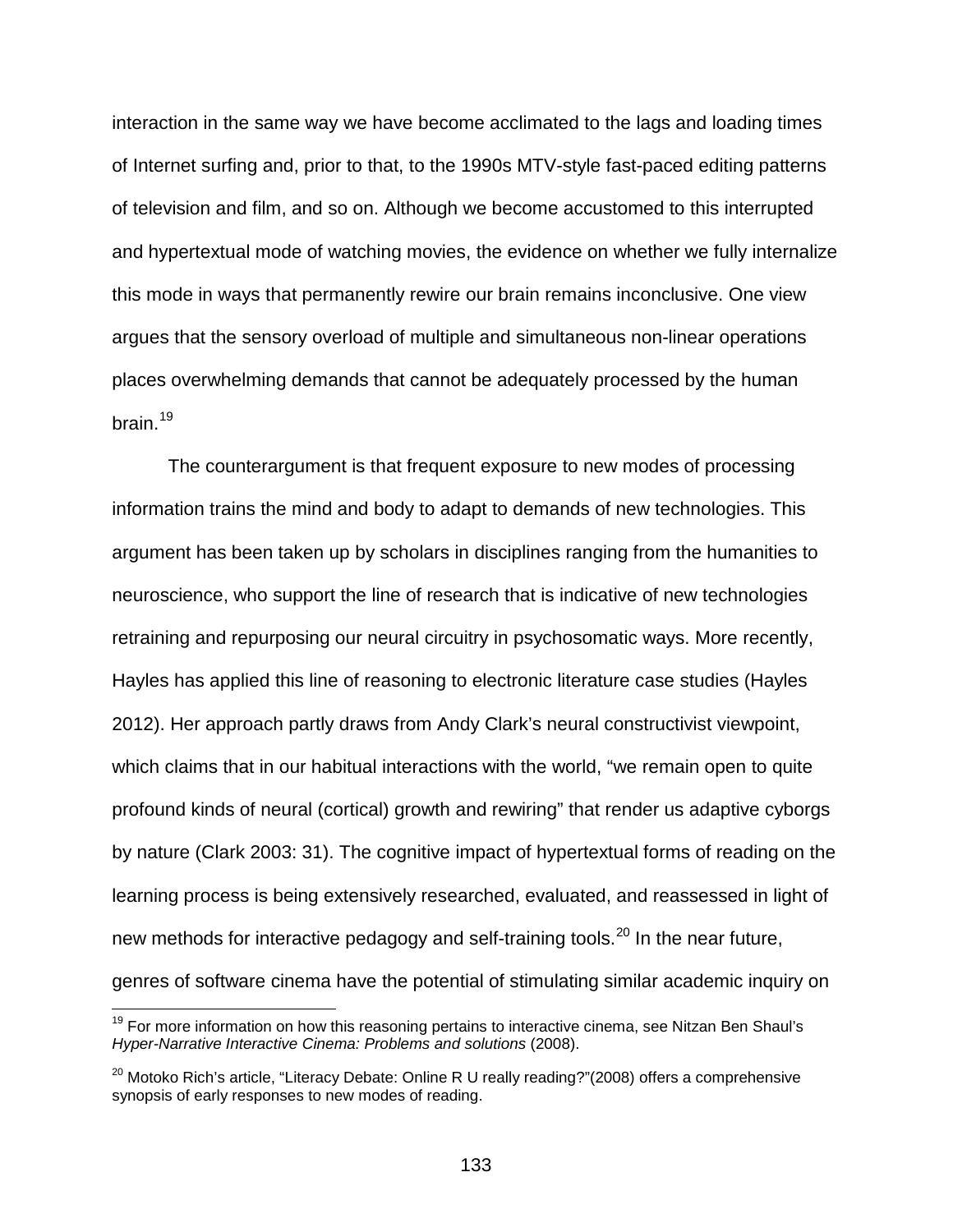multimodal film's impact on the human brain. Such investigations may productively expand theories of narrative comprehension in film to cover robustly hypertextual conditions of spectatorship.

At the risk of falling into the trap of historical and technological determinism or cinematic essentialism, I would argue that–despite its emerging and changing technics and aesthetics–software cinema retains one of the socio-pedagogical functions of the cinema: that of training audiences to receive and buffer contemporary medial sensations. Michael Cowan recently reiterated cinema's status as "training ground for the modes of distracted and divided attention adapted to the conditions of the urban milieu" in light of his rediscovery of the Weimar "rebus films" (crossword puzzle films) of 1925 to 1927. According to Cowan, rebus films "used the onscreen game format, and the affective experience of play, precisely in order to facilitate the assimilation of that new milieu" (Cowan 2010: 209). Just as early cinema arguably prepared audiences and worked as a buffer for shocks of technological and industrial modernity, software cinema trains the viewer in new modes of film spectatorship, and new modes of narrative and affective subjectivity, that correspond to the hypertextual ways in which we interact with digital technologies.

Research has indicated that the habitual actions associated with web interactions –such as moving the cursor, clicking the mouse, and using multiple browser tabs–have the potential to retrain and repurpose our neural circuitry. Just as reading has been shown to profoundly impact brain functioning, learning to read–and, in this case, to watch films-differently can potentially rewire or expand the brain's cognitive abilities.<sup>[21](#page-133-0)</sup> If

<span id="page-133-0"></span> $21$  For a sample of diverse approaches to the benefits and drawbacks of new modes of reading and expanded cognition, see: Nicholas Carr's *The Shallows: What the Internet is doing to our brains* (2010),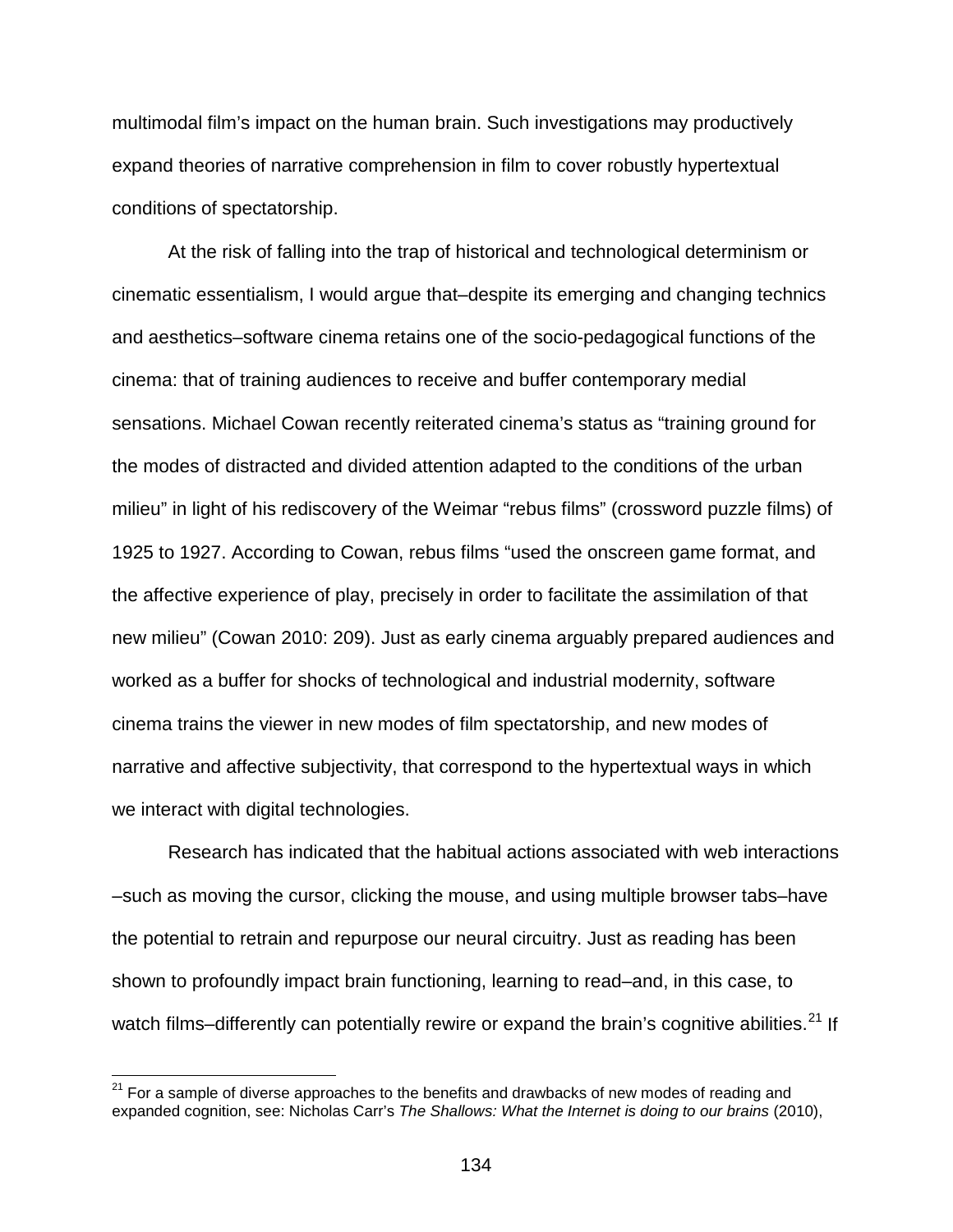we approach software cinema from this perspective, then its objective of expanding viewers' cognitive skills by expanding the dimensions of spectatorship correlates to expanded cinema's stated objective of extending consciousness by expanding and ultimately transcending the apparatus of classical cinema.

By stripping film narratives down to their raw elements of dialogue, images, and audio (or at least the digitized and processed equivalents of these), does software cinema also herald the death of cinema as we (think we) know it? Is software cinema turning cinema into software? Or is software cinema expanding cinema in the way that flicker films expanded the definition of cinema by stripping it down to some of its fundamentals? The most notable flicker film is Tony Conrad's *The Flicker* (1965), an experimental film consisting of only five frames, two of which are constantly alternated to create the flicker effect. The "Warning" frame that opens the film, warning audiences that *The Flicker* may cause epileptic seizures or mild shocks, literally turns the metaphor of cinema as a buffer for the shocks of modernization on its head. Instead of training audiences to tolerate the shocks of modernity, *The Flicker* induces shocks to audiences through its flickering effects. By breaking cinema down to its elemental form consisting of frame juxtaposition and light projection, flicker films expand the definition of cinema by contracting cinema to some of its basic elements and primal sensations. $^{22}$  $^{22}$  $^{22}$ Accordingly, *Soft Cinema* orchestrates the film experience around the contraction or distillation of the internal operations of software into visualized aspects such as the appearance of multiple windows and the simulation of overlapping actions, thus

John Palfrey and Urs Gasser's *Born Digital: Understanding the first generation of digital natives* (2010), and Andy Clark's Supersizing the Mind: Embodiment, action, and cognitive extension (2010).

<span id="page-134-0"></span> $22$  A similar argument is developed by Chrissie Iles in relation to gallery films in the 1970s in "Inside Out: Expanded Cinema and its relationship to the gallery in the 1970s" (2009).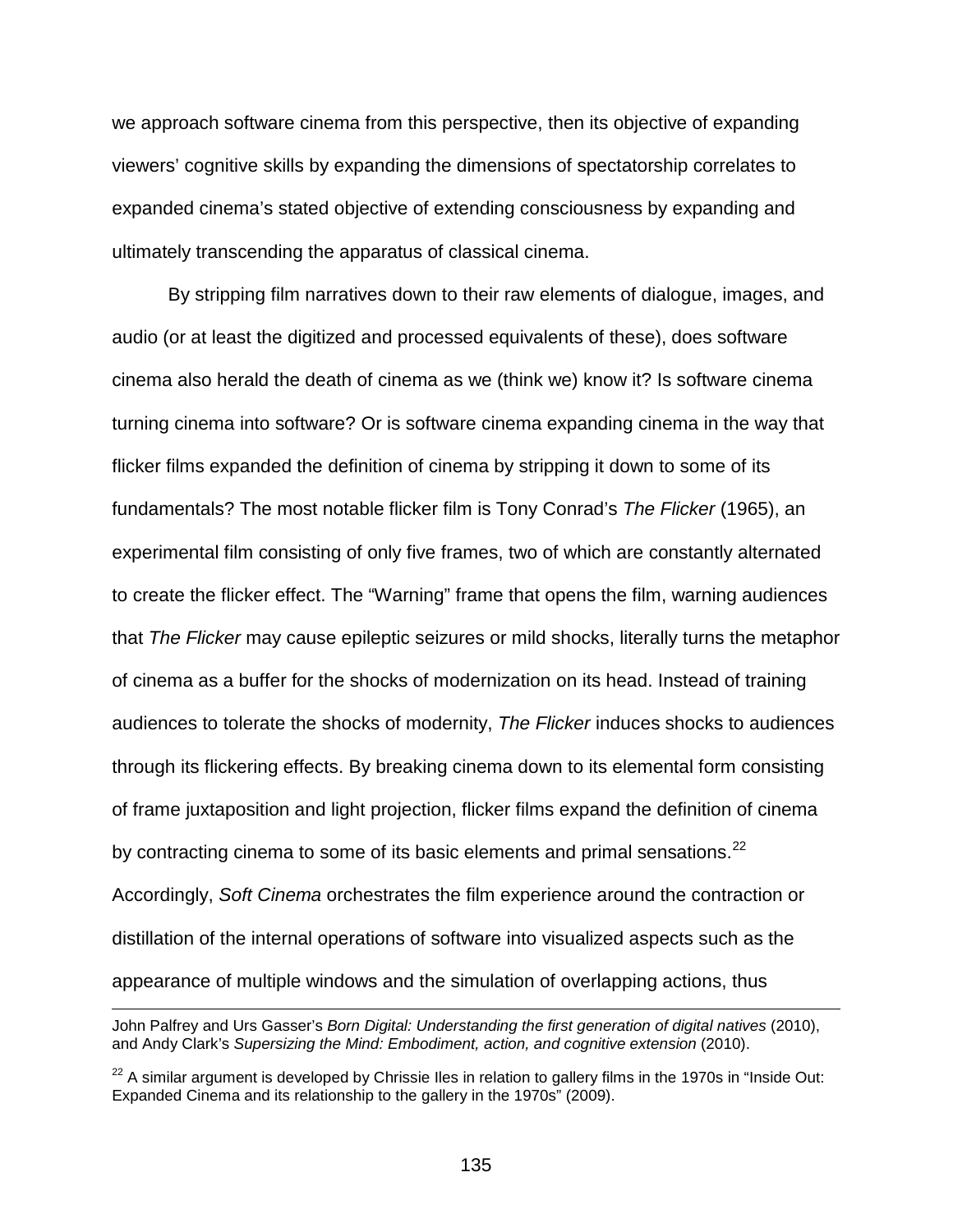expanding the language of cinema to include vicissitudes of the procedures of digital media.

The constant experimentation with form, style, and perspective reflected in the changing and recombinatory aesthetics of database cinema suggests that datasubjectivity is impossible to pin down to a consistent aesthetic style. Data-subjectivity is what Manovich defines as "the subjective experience of a person living in a global information society" (Manovich 2005). The creators of *Soft Cinema* wanted to visualize this data-subjectivity in a unique way exclusive to this type of filmmaking. The notion of data-subjectivity assumes an additional meaning to that ascribed to it by Manovich. The films do not only attempt to convey the complex plurality of human data-subjectivity, but also generate or simulate their own object-oriented data-subjectivity, forged from the data input and information remix. Data-subjectivity seems to partially suggest that this subjectivity is data-produced or invoked, and humanly perceived (rather than humanly produced).

The two-fold meaning of the human-machine orientation of data-subjectivity raises the question whether procedural and automated systems can be integrated into processes of human subjectivity-formation. If so, then this might lead to a level of posthuman awareness where the construction of a posthuman sensibility has less to do with literal cyborgs and nonbiological components, and more to do with the formation of subjectivities. Hayles suggests that the posthuman is not technologically determined, and that its complex psychology should not be reduced to "mechanistic models equating humans and automata" (Hayles 1999: 70). At the same time, she acknowledges that technology can stimulate reflection on what it means to be human in the current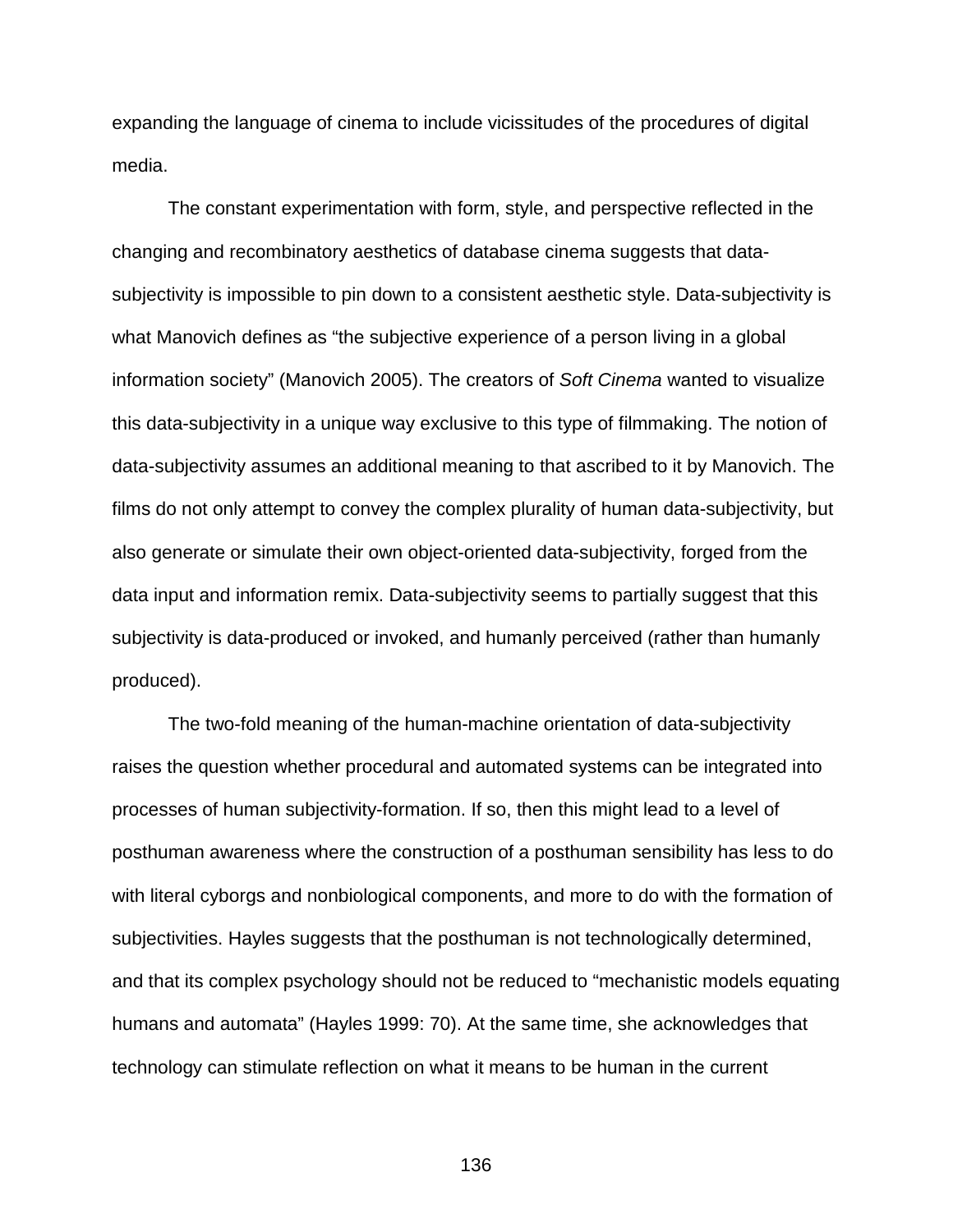technocultural intersection (Hayles 1999: 4). While technology does not determine or dictate the essence of posthuman condition, the posthuman is perpetually entangled with notions of technological identity and the conditions of the information culture from which it arguably emanates.

Although, as Hayles notes, the posthuman condition is often reductively understood in terms of automation and mechanization, I propose that we should not exclude cybernetic processes–including data recombination and programmable authorship–from the consideration of spectatorial subjectivity. In her recent work, Hayles considers more closely the cybernetic processes of artificial intelligence machines and reading software. She takes into account the complex meshing of the temporalities of machine operations and human cognition. Humans establish synaptic connections rapidly, and process narrative at a slower rate; machines process bit reading and logic gates rapidly, and load complex programs slowly (Hayles 2012). Applying Hayles' theory, *Soft Cinema* exposes these cross-modalities by visualizing them, and aesthetically thematizes the "different time scales in which human and machine cognitions intermesh" through its incongruent rhythms and varying processing speeds (Hayles 2012: 13). The result is what Anna Munster calls informatic affect, which is "a process of subjective bodily recomposition that occurs in relation to the alterity that pattern and code renderings open up for us" (Munster 2006: 142). In other words, the perceived difference between our minds/ bodies and code/ pattern configurations results in an affectively driven mode of subjectivity that is partially oriented by the cybernetic conditions in which that subjectivity emerges and is enacted.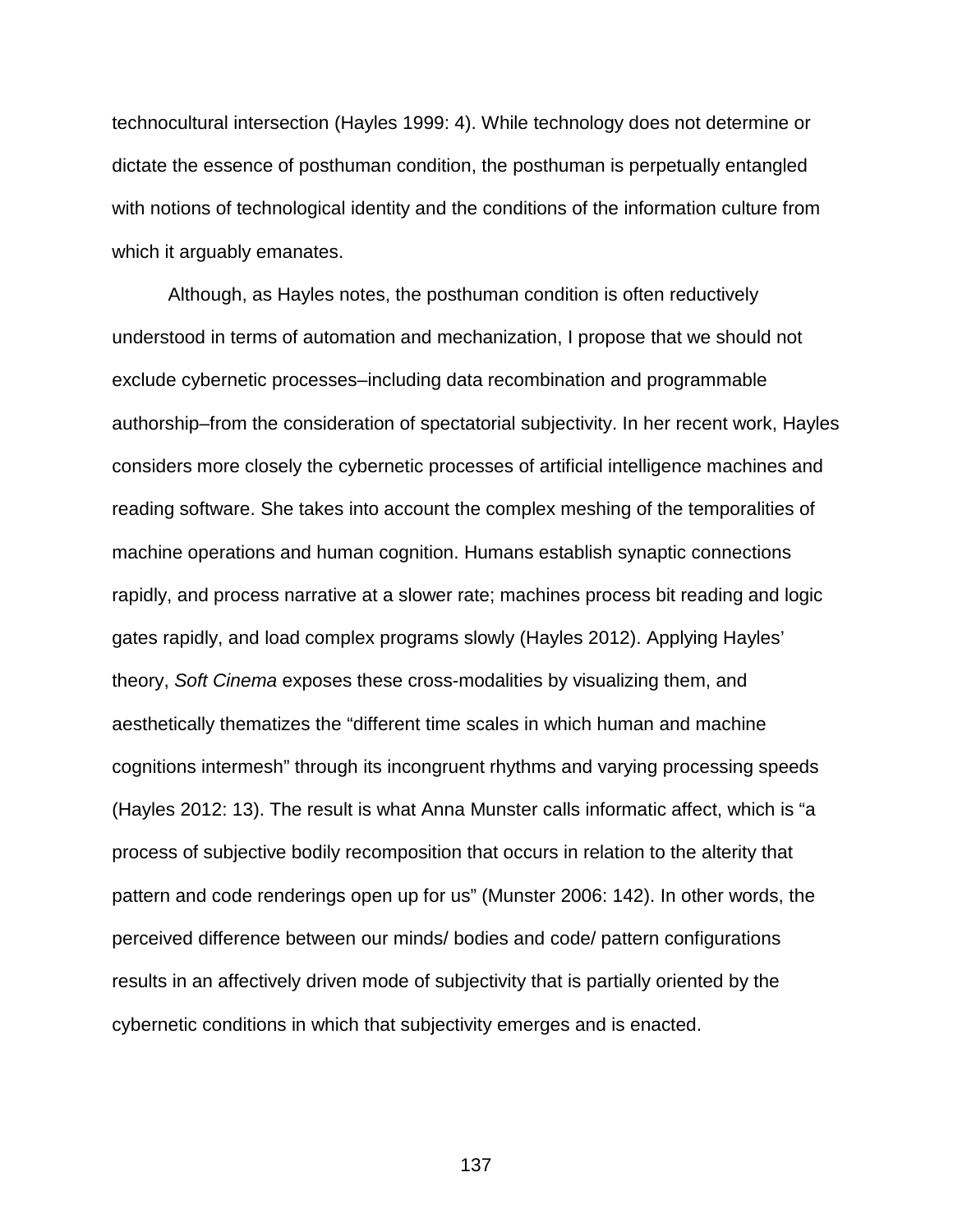#### **Generative Cinema as Distant Viewing?**

*Soft Cinema*'s meditation on, and mediation of, the (post)human condition begins with the authoring process. Software cinema creates the illusion of automatically generated authoring processes, even if that procedural or algorithmic authorship requires the intelligence of programming engineers. Illusory or not, the belief that a machine generates the raw elements that humans turn into narratives is the literalization of Roland Barthes' "death of the author," and the reincarnation of the author as software. If human life experiences provide the raw materials for narratives then procedural authorship turns the creative process of experiential narrativization into a recombinatory machinic process, which in turn is meant to simulate and stimulate experiential narrativization on the viewer's part. In a sense, the viewer's initial approach to software films resembles a gamer's approach to a computer or video game: the focus is more on the (automatically) interactive platform and its potential for generating content, than on traditional film reception and cinephilic aspects such as auteurist appreciation and classical paradigms of identification.

In responding to the proposition that databases will overtake narrative as the new dominant cultural form of meaning-making, Hayles argues that both apparatuses are essential in understanding the symbolic world because each contributes to that world with distinct and irreplaceable particularities. Hayles notes that database technology relies on "the interoperability of databases, whereas narrative is tied to the specificities of individual speakers, complex agencies, and intentions only partially revealed" (Hayles 2012: 198). She goes on to suggest that narratives resist the standardization that characterizes databases, and this resistance is what makes them a uniquely human invention. *Soft Cinema*–and the broader trend of software cinema–attempts to reconcile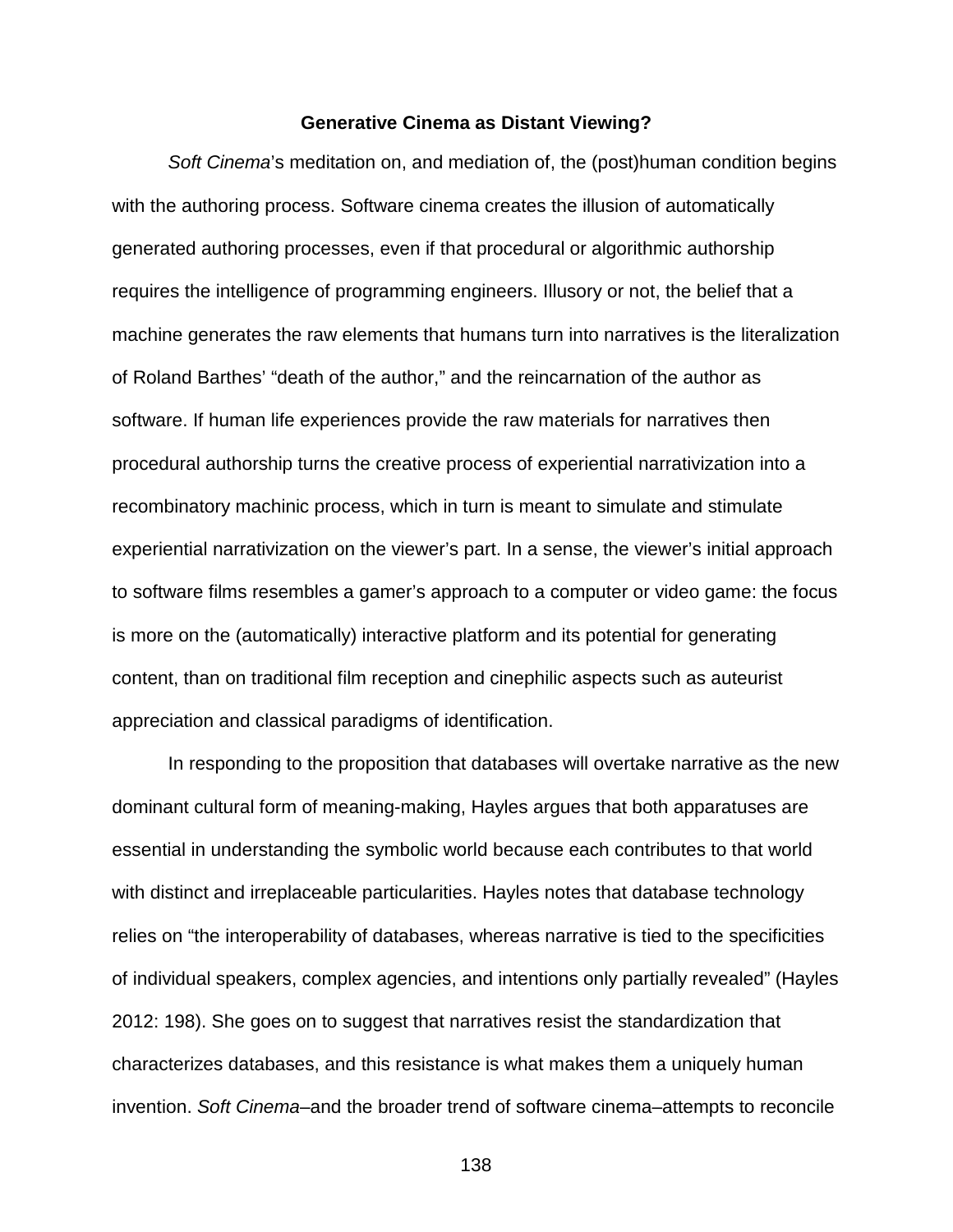these two forms, narrative and database, by using the sorting and standardization features of the database to generate software narratives.

The driving force behind database authorship and readership tools is to facilitate and expand creative and pedagogical processes; more than that, these technologies are capable of (re)generating creative processes in an apparently spontaneous and unlimited manner that seems to overcome human setbacks such as writer's block and imaginative sterility. It remains to be seen whether artificial intelligence engines can become sophisticated enough to autonomously compose nuanced generative narratives that are compelling enough to become "cinema." Another uncertainty regarding generative narratives is whether the components of storytelling can ultimately be broken down into formulas that can be standardized, simulated, and infinitely remixed by automated algorithmic processes, and thus be free of the cultural, genre, and linguistic conditions that shape master narratives. If so, then software cinema could possibly become the new form of world cinema: a cinema using the common language of software and the (almost) globally resonant aesthetics of the database.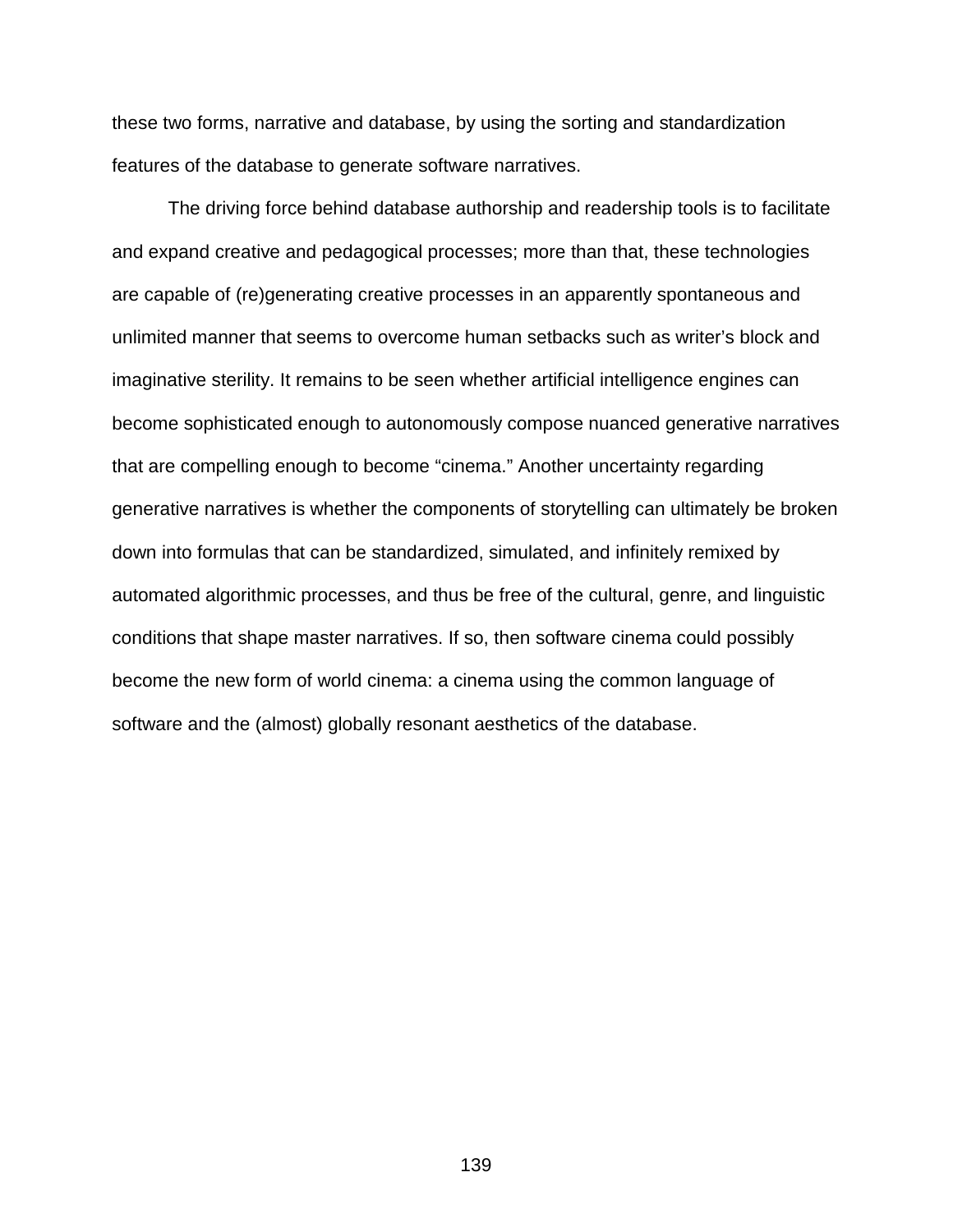# CHAPTER 4 AUDIENCE PARTICIPATION, COLLECTIVE AUTHORSHIP, AND PSYCHE-GENERATED CINEMA

### **Introduction**

Despite claims to the opposite, the promises of many interactive films to reposition the viewer in the role of the director are unrealistic. At best, the viewer assumes the role of a co-projectionist, as in the case of *Mr. Sardonicus* and *Kinoautomat*, where the projectionist would cover and uncover the lenses of different projectors so that the reel selected by the audience could be projected. Consequently, if the viewer concludes that the actual power to control and perform the outcome or direction of the film is illusory, then he/she might perceive himself/herself as a marginalized contributor to the process of the film's narrative development. This sense of alienation typically stems from a lack of true–that is, psychologically or narratively fulfilling–participation, although many interactive films and artworks deliberately simulate this state of alienation in order to incite social and intellectual reflection.

In this respect, the constrained agency of the viewer–which often translates to or results from an inability to physically and materially manipulate the content and progression of the film (and other aspects related to the film's material performance)– can productively generate a more critical response to the actual purpose of the interaction. In other words, if the purpose of the interaction comes to be perceived as something other than (or more than) narrative and/or material control of the film, then what comes to be perceived by the viewser as ritualized behavior within the context of the interaction–such as pushing buttons or voting with other audience members– acquires a more profound significance. In a limited position of authority over the film's development, especially in public and mass screenings, the viewer may be inclined to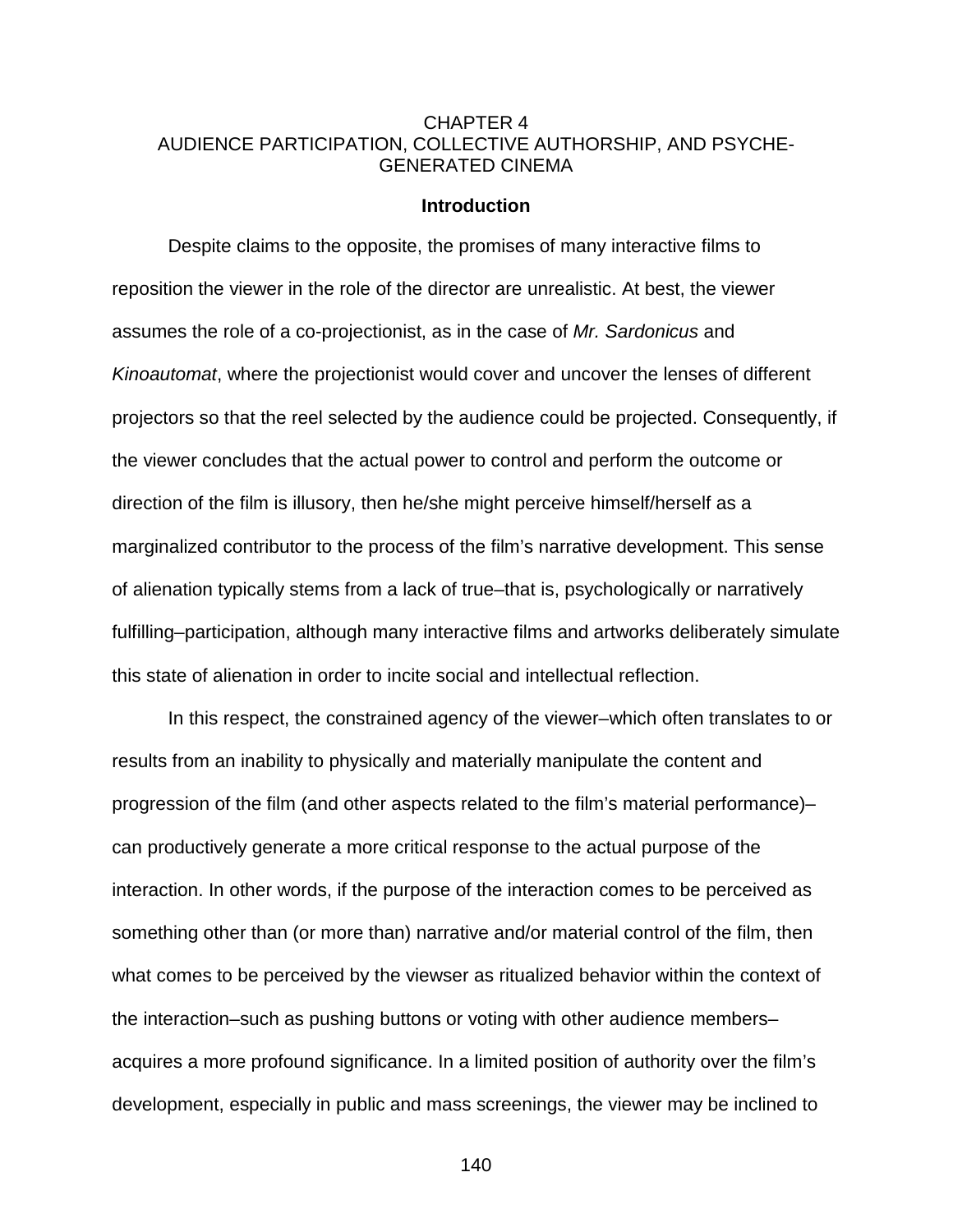think beyond the stated goals of the performance: beyond saving a damsel in distress, beyond exposing a federal conspiracy, and beyond the immediate goal of generating a customizable film. We should keep in mind, however, Nico Carpentier's argument that pioneering IC experiments such as *Kinoautomat* did not profoundly transform the format or the dynamic of the typical movie-going experience, which is still mostly based on "active interpretation and passive immersion, and without active co-decision-making. Carpentier says that the "right to create in mainstream theaters remains the author's" (Carpentier 2011: 303).

The concentrated power of the few versus the distributed power of the masses remains a central preoccupation in scholarly and popular discourses of the participatory dynamics of consumers and audiences. In the context of convergence culture and hybrid media ecology, it is difficult to draw firm conclusions regarding shifts in authority and changes in public perception. It is even more difficult to verify whether changes in entertainment structures translate into real changes in the sociopolitical realm. Henry Jenkins brings up two alternative views in assessing forms of participatory culture in the entertainment realm. Applying W. Lance Bennett's dual paradigms of "disengaged youth" and "engaged youth," Jenkins argues that audience participation in entertainment media–particularly in online forums such as YouTube–can be seen through a negotiation of these two critical lenses. The disengaged youth paradigm sees active engagement in popular culture as a means of distracting emerging citizens from participation in real-world institutions, while the engaged youth model alternatively sees play with popular culture as enabling young people to find their voice and to subsequently deploy it in activist and sociopolitical movements (Jenkins 2006a: 93-94).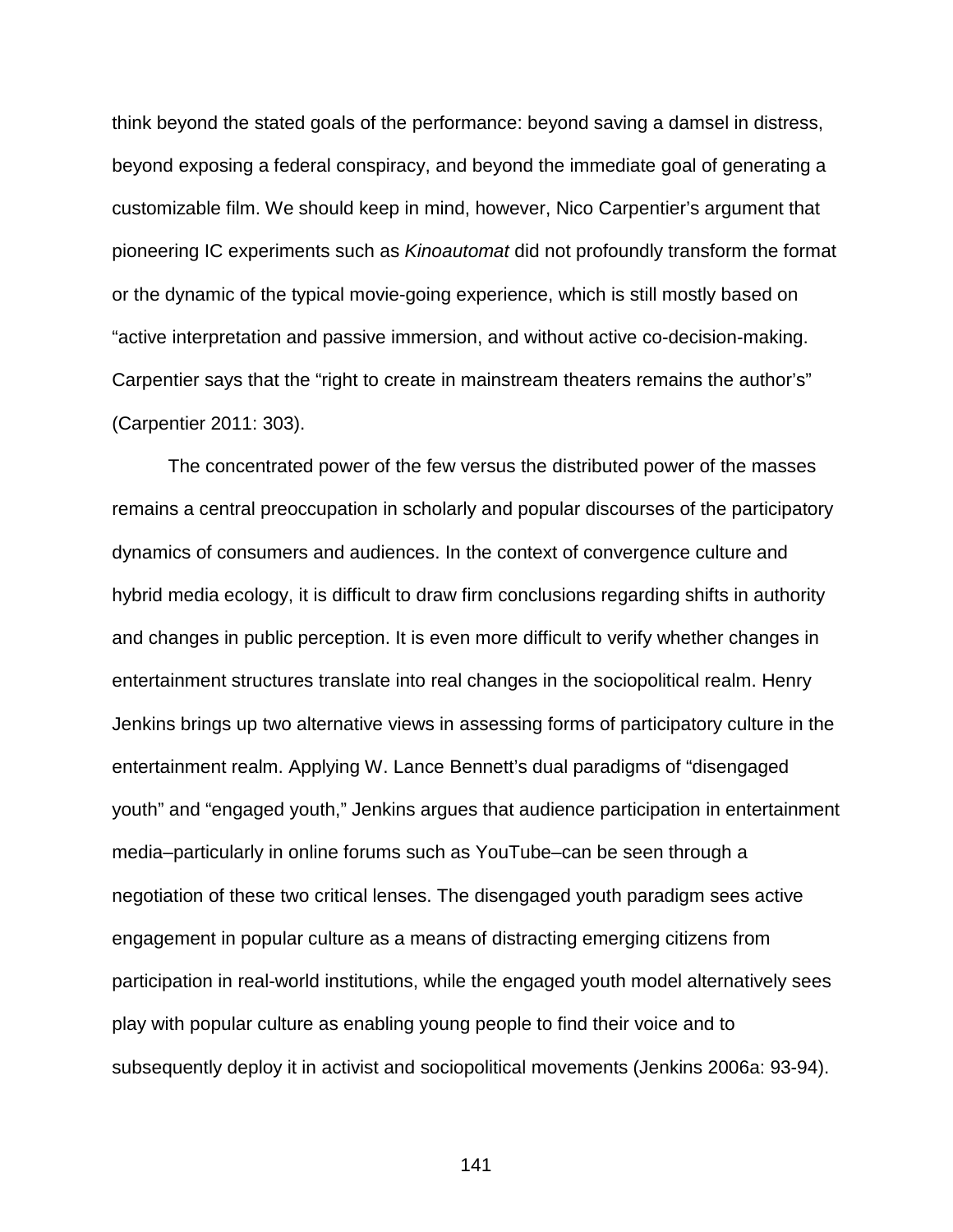Audience participation in the performance of entertainment media is an integral part of cultural production and consumption, but does not automatically translate into participation in a rigorously sociopolitical sense. IC simulates some of the principles of participatory culture, while at the same time tests the boundaries of those principles. IC public screenings exemplify some of the synergistic dynamics that Jenkins sees as an integral part of fandom communities–a dynamic that could be transferrable to the interactive viewing habits of a mass public. In the interactive screenings I have conducted in a classroom setting, I have noticed that on several occasions students would try to vote in groups to sway the majority vote to their collectively desired narrative outcome.

Conversely, IC public screenings also have the capacity of exposing the limitations of a democratic approach to media consumption by making the audience aware of the boundaries and impracticalities of collective action, in ways similar to the first screenings of *Kinoautomat*. The difference between recent public screenings and the first screenings of *Kinoautomat* (particularly those in the heavily media-regulated communist Czechoslovakia) is that now audiences are accustomed to a much higher degree of control and customization in many of the media they consume. Therefore, adding interactivity to the film experience in a movie theater or public exhibition space might seem like the next natural procession of cinema to audiences accustomed to smart phones, e-readers, digital 3D cinema and immersive gaming systems, rather than the potentially revolutionary and empowering innovation it was in the context of Expo '67. Furthermore, compared to the degree of customization and interactivity offered by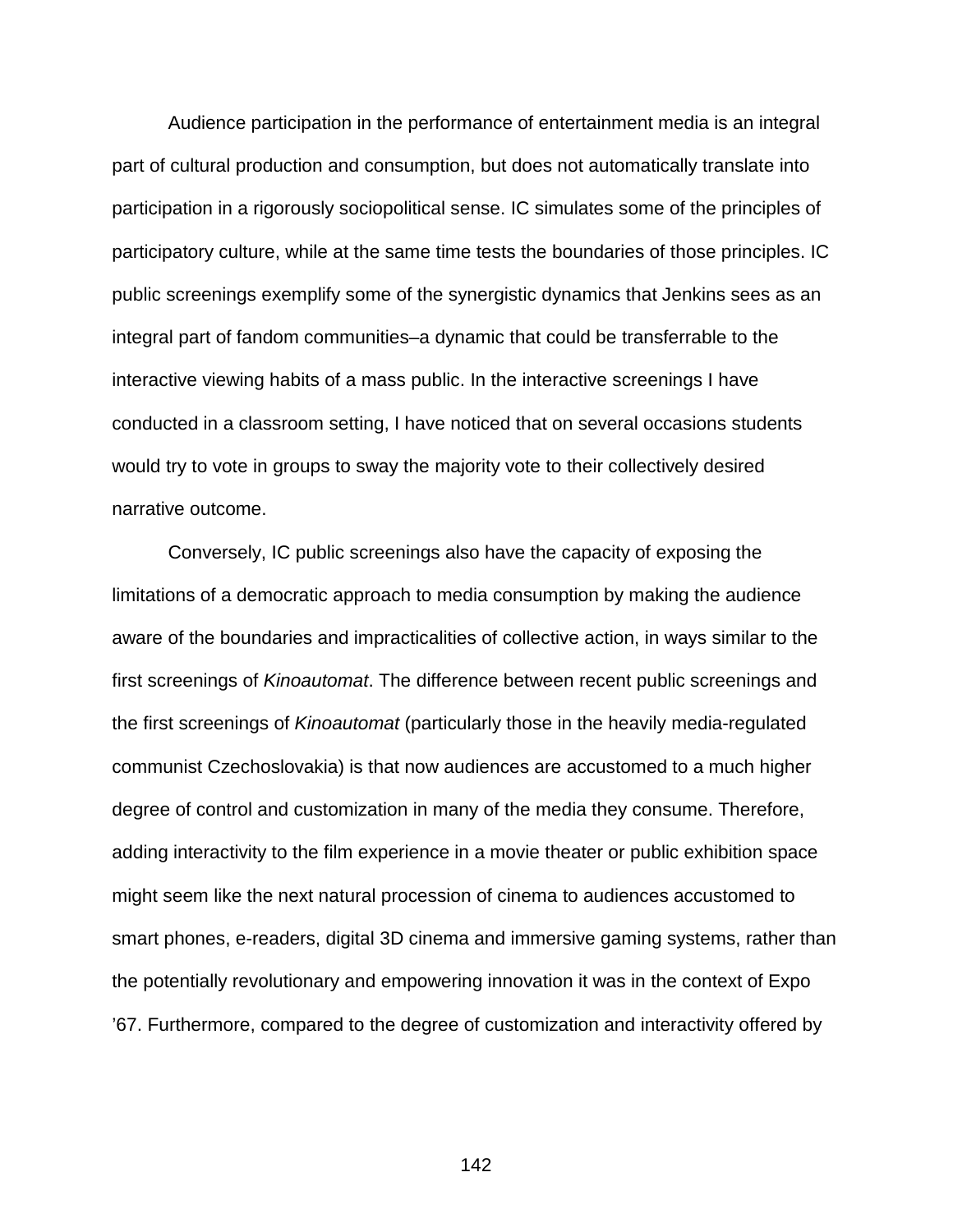other media such as computers, televisions and videogames, the interactivity in public IC screenings differs from the interactivity afforded by other media.

Nevertheless, the interactivity in IC–however that interactivity is simulated– makes apparent and viscerally felt culturally engrained impulses intensified by technological advancement and post industrialization: the desire to choose, foresee, and determine outcomes in the performance of media, as free agents. The objective of free agency constitutes part of a secular perspective on life that runs counter to fatalism and religious determinism. On the one hand, the aforementioned lure of playing God and experimenting with "several destinies" put forth by *Novo Idea Adventure* and echoed in many other forms of IC contrasts with a deterministic philosophy of how we navigate our lives. On the other hand, the idea of free agency and unlimited control places the individual in an unrealistic position of power that the technology–as a simulation of the universe–cannot sustain.

The viewer playing director is ostensibly a more feasible objective for IC than the viewer playing God (!), and coincides with participatory culture theory's emphasis on collaborative authorship and collective intelligence. Interactive films challenge the primacy of the author/ director in the construction and execution of narrative by placing the reader/viewer at the core of the authoring process. As Söke Dinkla asserts, "an interactive media work is not only potentially open-ended, it does not exist unless there is interaction" (Dinkla 2002: 33). Dinkla further observes that "imagination is no longer the creative achievement of a privileged individual, but is instead defined as the ability to organize abstract orders sensually, [and that] it is the user, not so much the artist, who is required to perform the imaginative act" (Dinkla 2002: 37). Dinkla's perspective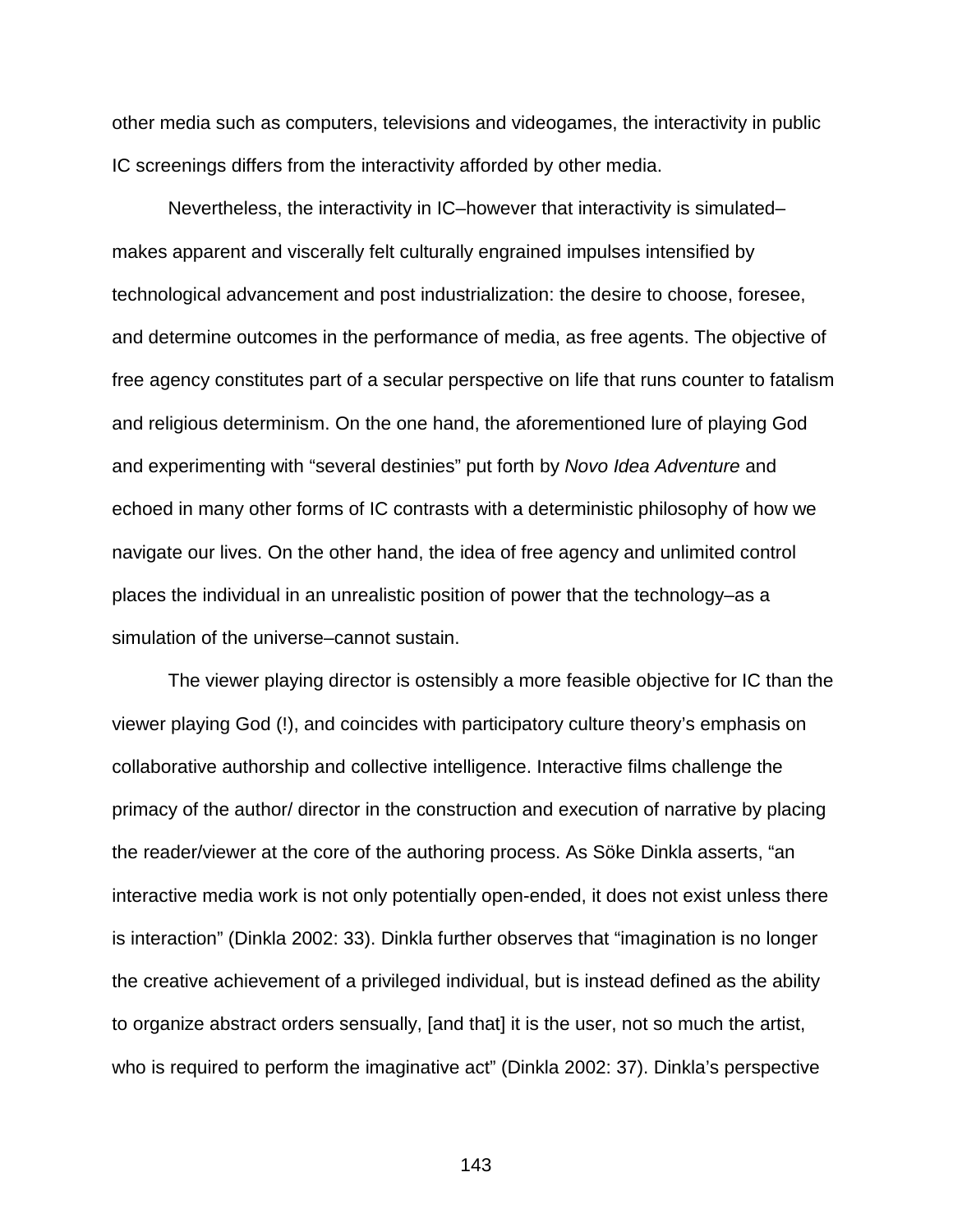echoes Roland Barthes's narrative of the death of the Author and his reincarnation as a scriptor of the text–akin to the director/producer of the interactive narrative – rather than a meaning-inducing entity outside or beyond the text (Barthes 1977).

Eco's aforementioned concept of the open work and the democratization of a work's critical interpretation are relevant here. Beyond his analysis of the open work and its multiple reception contexts, Eco proposes that uncertainty concerning the intention of a work "invites us to consider *why* the contemporary artist feels the need to work in this kind of direction, to try to work out what historical evolution of aesthetic sensibility led up to it and which factors in modern culture reinforced it" (Eco 1989: 4). The proliferation of open works in participatory culture intensifies such preoccupations, even as these works continue to displace and undermine the author as the supposed center of creativity and meaning.

Elsaesser's notion of mind-game and puzzle films is related to the idea of interactive authorship, although in this context interactivity is not materially or outwardly manifested, meaning it is not manifest in the sense that the viewer actively reorders or impacts the film on the screen. Instead, the viewer is cognitively in charge of the coauthoring process when he/she is asked to make sense of deliberately elusive plot structures. The jumbled up temporalities, suspended storylines, and postmodern aesthetics of these complex narratives "could be seen as indicative of a 'crisis' in the spectator-film relation" because the classical ways of theorizing the spectator as voyeur, observer, and witness no longer adequately account for the complex modes of spectatorship that emerge from multimodal narratives (Elsaesser 2009: 16). The crisis Elsaesser refers to could also extend to the relationship between directors and viewers,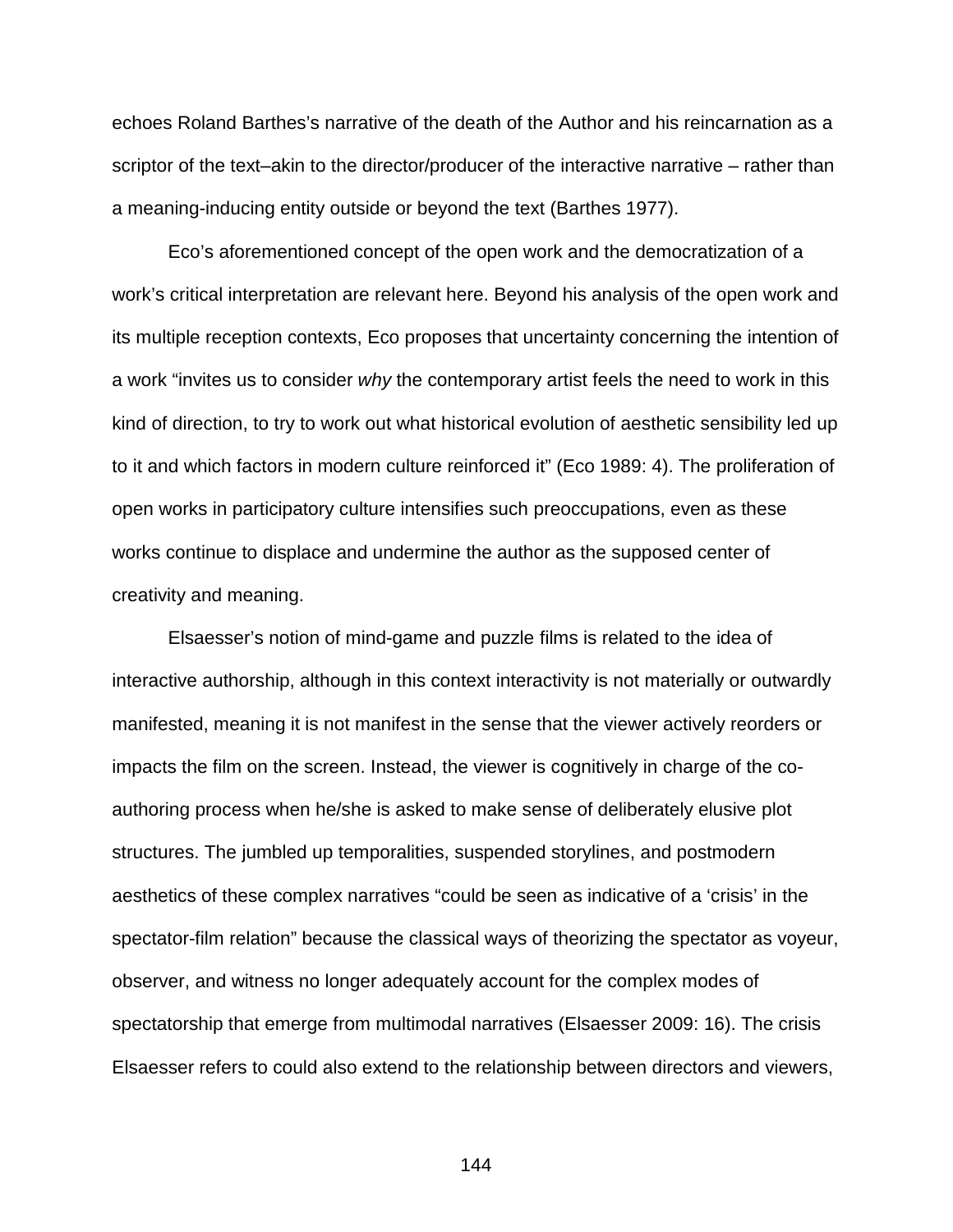particularly in the context of filmic narratives that alienate viewers from authorial presence in the form of unified closure (within the film or in its commercial paratexts such as biographical information and director interviews). A recent example is commercial auteur Christopher Nolan's refusal in interviews to offer a conclusive interpretation to the ambivalent ending of his film *Inception* (2010), thus effectively allowing viewers to determine the film's ultimate narrative closure(s) instead of relying on the director as the sole provider of ultimate coherence.

The above-mentioned dispersed modes of authorship seem to move away from traditional auteur discourses that "base themselves on the multifaceted belief that films, though usually produced collectively, are most likely to be *valuable* when they are more or less conspicuously the product of their directors" (Grant 2000:101). Thomas Schatz's reexamination of the studio era is an example of some of the first critical moves away from traditional auteur theory. Schatz's focus on "the whole equation of pictures" placed emphasis on the synergistic aspects of filmmaking, and thus expanded the figure of the auteur to a collaborationist notion (Schatz 1988). In addition to Schatz, other theoretical revisions of auteur theory emerged that placed emphasis on various aspects of collective and decentralized systems of authorship that went beyond the process of film production. In the late 1980s and early 1990s, Timothy Corrigan and Meaghan Morris's expansions and deconstructions of auteurism in the context of commercial film culture reached the conclusion that film consumption "did not have to involve the viewing of a film" because the promotional paratexts of a film–including trailers and advertising– constitute the primary means of auteur film circulation that refashion auteurism as "cultural and commercial intersubjectivity" (Grant 2000: 103). The revisited auteur of the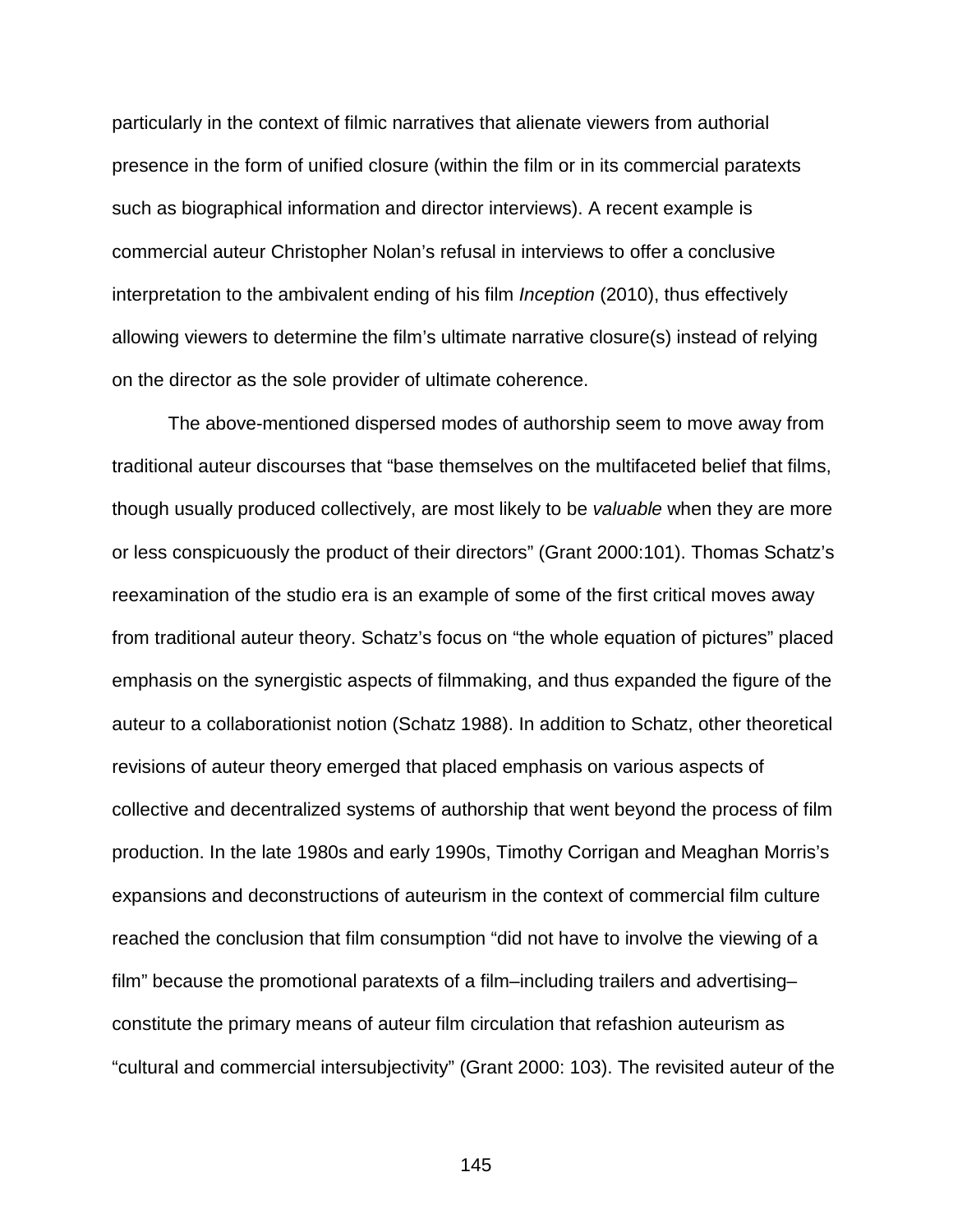1970s to the 1990s was dispersed across promotional media and commercial industries, rather than primarily deciphered in camera style and other qualities exclusive to filmmaking techniques.

Questions of authorship and author(ity) reemerge in plural form in discourses of participatory culture that celebrate the creative power of the many and critique the authoritarian control of those who try to control meaning and creative resources. Nicholas Rombes, for instance, has blogging and other social authoring activities in mind when he says that "the elevation of the personal and private to the public level has only compounded the cult of the author. We are all authors today. We are all *auteurs*" (Rombes 2008: 437). To characterize the massification of authorship platforms as a democratized form of auteurism is an exaggeration that devalues the charisma and unique perspective of an auteur (which is, in turn, open to questioning). Auteurs possess a distinct signature style that comes off in the aesthetics of their work without over-determining filmic interpretation like other forms of authorship do, such as autobiography. Still, Rombes's general statement about contemporary authorship can be validated in practices that promote do-it-yourself (DIY) ethics and egalitarian ideology. Examples include fan videos and found footage remix practices that testify to interactive authorship being a re-authoring process that is constantly in flux because the meanings and subtexts of texts are constantly being renegotiated and communally debated as they are being rewritten and publicly shared.

The proliferation of digital filmmaking technologies, the multiplication of distribution channels, the blurring of distinctions between the cinematic space and alternative viewing spaces, the revised notion of intellectual property, and the more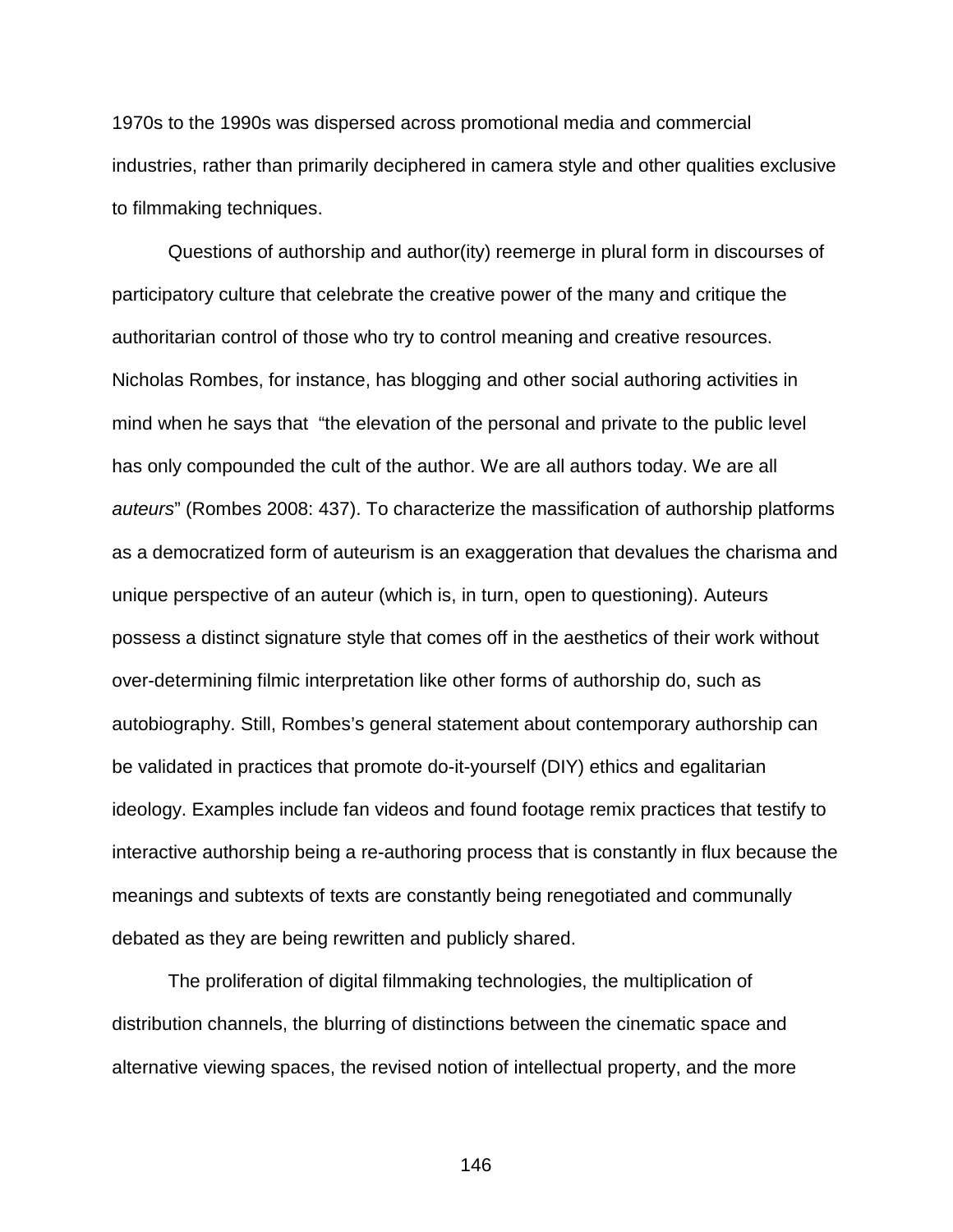participatory role of the audience reconfigure traditional producer-consumer roles. But does this process of renegotiation and reconfiguration of conventions apply to cinema in the same ways it does to other social media and digital spheres? The move towards the relinquishment of authorial control invites us to rethink cinematic authorship in the fluctuating contexts of mobility, performance, collaboration, and immateriality.

In addition to the two-fold emphasis on collective authorship and viewer intervention, ICs ultimately reveal how central unpredictability is to the cinematic experience and, in this respect, rework and reinforce the presence of the author-asproducer within participatory contexts. Furthermore, by inviting the viewer to become the author of the narrative, IC producers do not fully resign their authority over the text; most of the time, producers simply redistribute and reassign selected elements of this power dynamic. The impossibility of a complete reversal or transcendence of the conventional relationship between author/director and reader/viewer in the context of IC highlights dimensions of the cinematic that endure despite changes undergone by cinematic media. In many types of IC, authorship becomes a power struggle between audience and author or system. In majority-ruled IC screenings, audiences attempt to exert control over a conjectural Author and also struggle for power among themselves, thus performing a competitive aspect to interactive authorship.

When audiences grow conscious of their limited control over an interactive film they begin to decipher an underlying direction or agenda that they associate with the work's authors – or, in the case of *Kinoautomat*, with the sociopolitical realities of their time and/or New Wave ideology. I will analyze a case where the filmmaker's agenda of steering the viewer towards outcomes that are socially deemed as morally acceptable is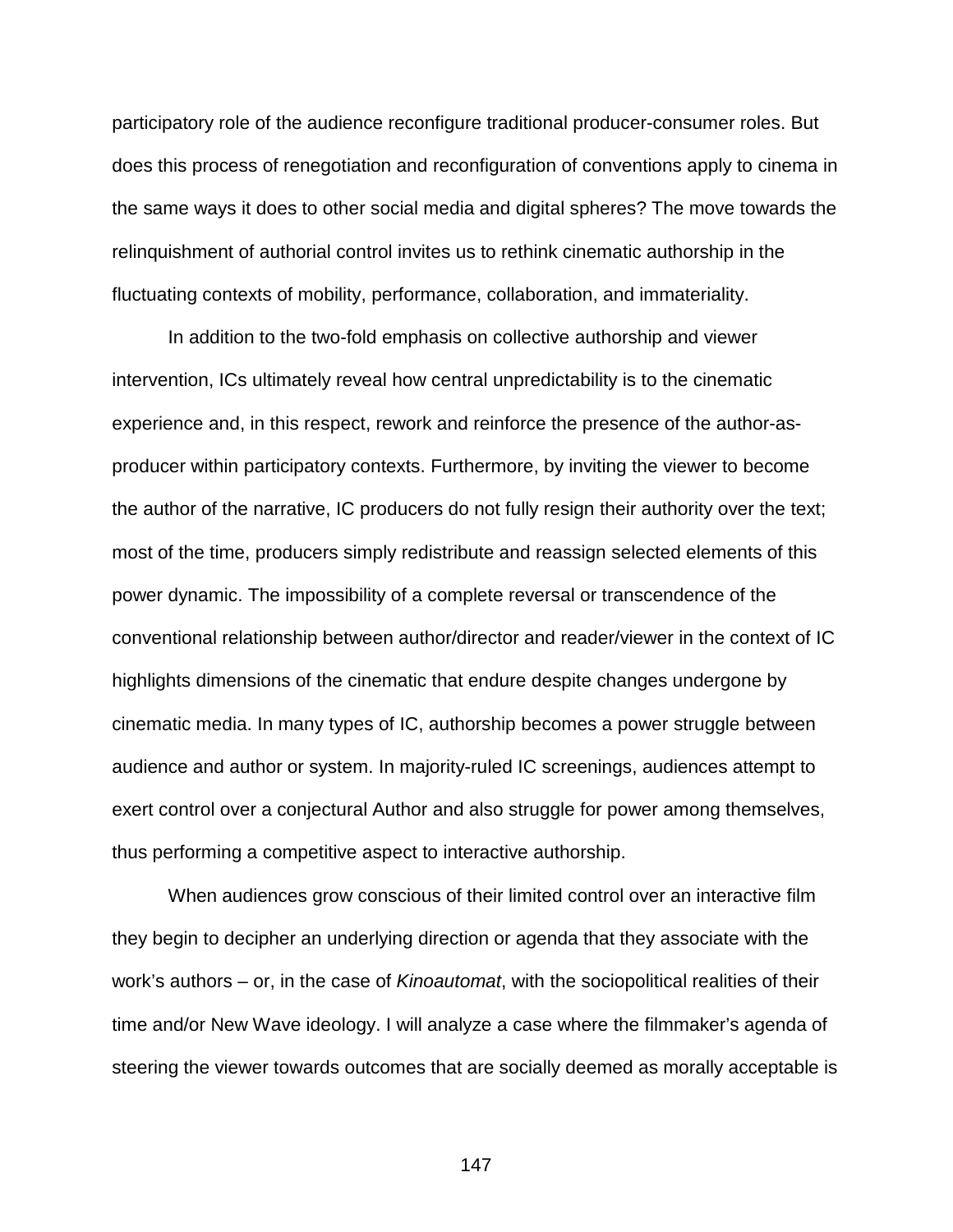achieved through deliberately exaggerated, transparent, and conspicuously reflexive techniques that deconstruct the utopian aspects of interactive ethics.

# **"Now Prepare to Fawk up Someone Else's Life": Responsibility, Behavioral (mis)Identification, and Dissociation**[1](#page-147-0)

Despite efforts for a more egalitarian approach to making and distributing art, Dinkla argues that "participation is located along a fragile border between emancipatory act and manipulation;" this dynamic extends to industry regulations as well as social and political contexts (Dinkla 1996: 290). Many examples of IC capitalize on this desire to control and overpower the agency of technology, while masking the fact that film aesthetics are controlled by the authors (including programmers and software engineers) of the interactive narrative. A recent interactive film that exemplifies the "fragile border" Dinkla is referring to is David Donihue's DVD movie *TWU*. The film requires the viewer to assume the avatar of Eric, the 21-year-old protagonist, and to make decisions regarding Eric's behavior in specific scenarios.

The genre of the film changes depending on the choices the viewer makes. The story could culminate in over 30 different endings, although narrative options at certain points in the film are usually limited to two or three distinctly outlined possibilities. The opening of the film provides the viewer with instructions on how to interact, and highlights the viewer's decision-making power. However, this decision-making privilege apparently comes with ethical responsibility, since the introduction warns the viewer that: "if you act like a prick in the film, then you become a prick in real life." This warning seems to be intentionally tongue-in-cheek, especially given the fact that the film itself consists of a playful pastiche of various cinematic influences and animation techniques.

<span id="page-147-0"></span> <sup>1</sup> Quote taken from the instructional video included in *TWU* DVD (2010).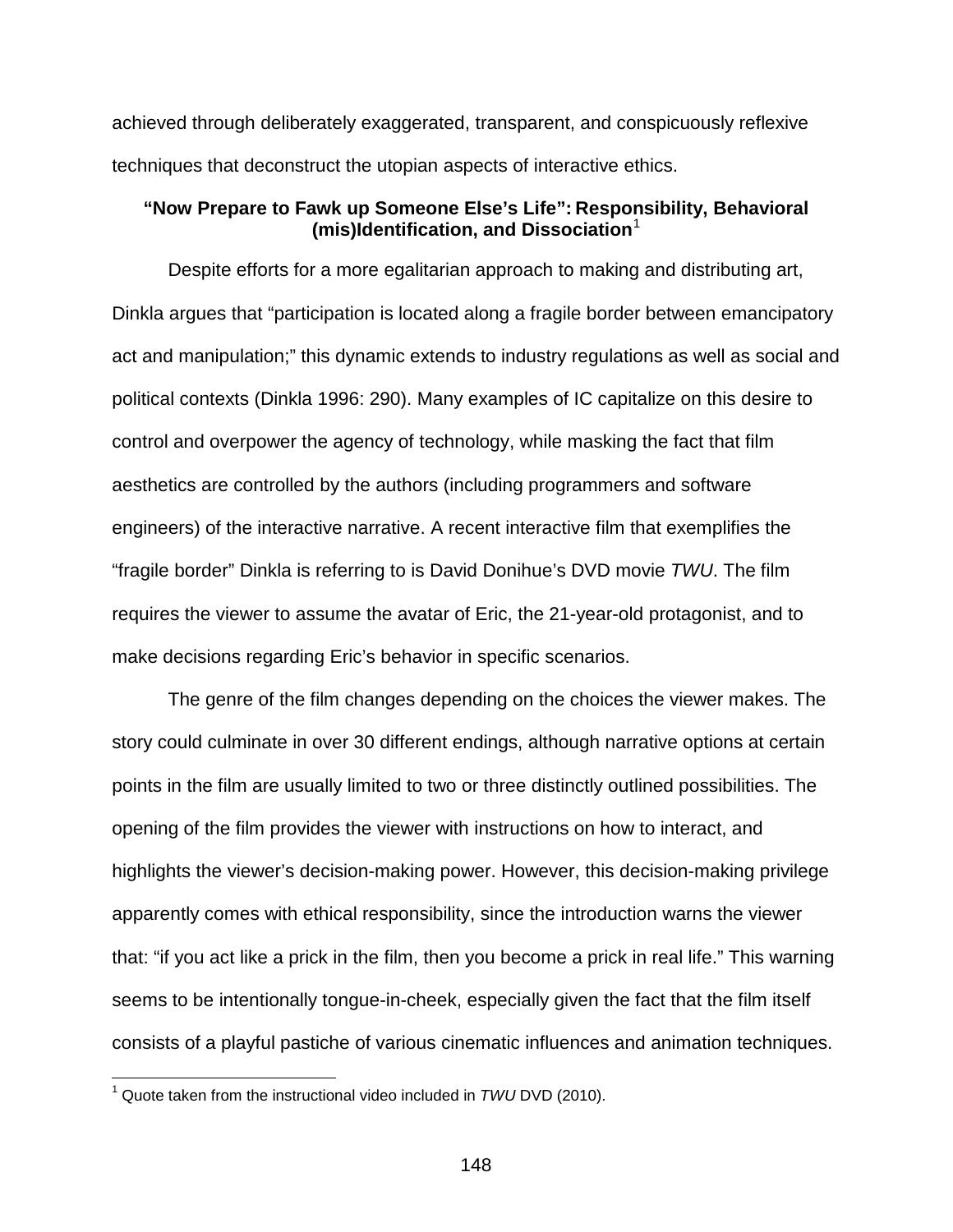Nevertheless, even if the viewer tries to "act like a prick" by choosing to have Eric skip work, stab his boss, get drunk, etc., the narrative somehow always reverts back to options that include more socially acceptable behavior (e.g., saving a damsel in distress), so as to redeem the protagonist (and presumably the "corrupt" viewer), and avoid what the film sees as deviant behavior that leads to what the filmmaker labels as "Moral Decay." Moreover, some possible outcomes of the viewer's actions are never realized, even if the viewer attempts to pick them from the options menu. For instance, when the viewer chooses to have a girl go back to Eric's place, she automatically turns down his invitation and thus the viewer does not get to witness the narrative outcome that might result from her obliging Eric. The moral implications in the life choices the viewer has to make for the protagonist in *TWU* appear therefore to have quasi-didactic aims. Since the implied demographic for the film is youthful (teenage to mid-twenties in age), the film seems to be trying to demonstrate to viewers that interactivity–and, by extension, agency and free will–must be used in an ethically responsible way.

In the film, the notion of interactivity-as-escapism is ultimately exposed as a fantasy. Viewers are forced to face specific consequences on screen if they choose to use the protagonist as an avatar for acting out illegal and taboo fantasies. In this case, interactivity acts as an ethical trial-and-error game where the viewer tries to figure out how to play the film according to rules established by its creators, rather than experimenting with narrative trajectories in a less limited (and less judgmental!) manner. In a way, the viewer assumes the position of the interactive voyeur–or the voyeuristic interactor–who is not only allowed glimpses into private moments and tests the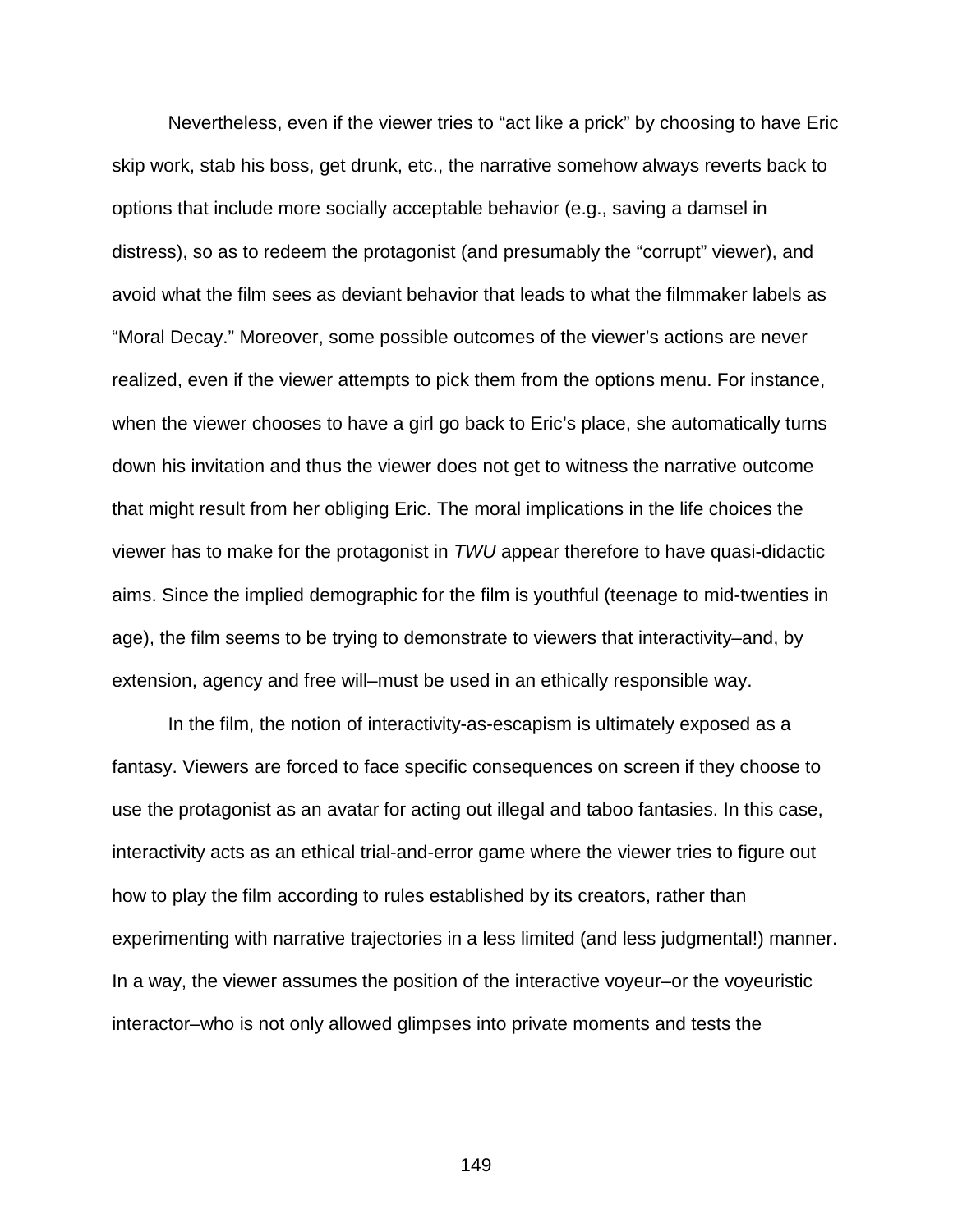boundaries of social taboos, but is able to partially determine which of those fantasies and taboos are enacted in the story world of the film.

*TWU* can be regarded as a meta-interactive film (or even an anti-interactive film to an extent), since it maintains an openly reflective position on cinema and interactivity throughout. In some ways, the film provides an amplified and technologically updated film experience that is reminiscent of the spectator impact of Alfred Hitchcock's *Rear Window* (1954). Although the two films are conspicuously dissimilar in terms of context, production values, cultural influence, and storyline, they both acknowledge the role of the viewer in the reception of the film. Both films mirror "the process of filmmaking and the experience of film spectatorship" by reflexively utilizing the very conventions they expose (Cowie 2005: 476). *Rear Window* has been extensively analyzed by critics and theorists, so I will not go into detail on how the film functions as a commentary on filmmaking and spectatorship. Elizabeth Cowie sufficiently summarizes the workings of *Rear Window* in saying that what is central to the film is "a look that sees without being seen, and it is the desires, and consequences, involved in such looking that are explored in the film" (Cowie 2005: 476). Further, Cowie likens the nearly immobilized (because of a leg injury) protagonist, Jeff, to the film spectator because both watch action unfold at a distance but are not able to act directly.

In *Rear Window*, Jeff's love interest Lisa acts on his behalf, thus becoming the agent of his voyeuristic tendencies.<sup>[2](#page-149-0)</sup> When Jeff suspects his neighbor, Lars Thorwald, of murdering his (Thorwald's) wife, it is Lisa who climbs into Thorwald's apartment for

<span id="page-149-0"></span> $2$  With this interpretation, I am not excluding alternative interpretations of the film that see Lisa as an autonomous agent and feminist prototype rather than Jeff's puppet. The film is ambivalent enough to accommodate the coexistence of diverse readings.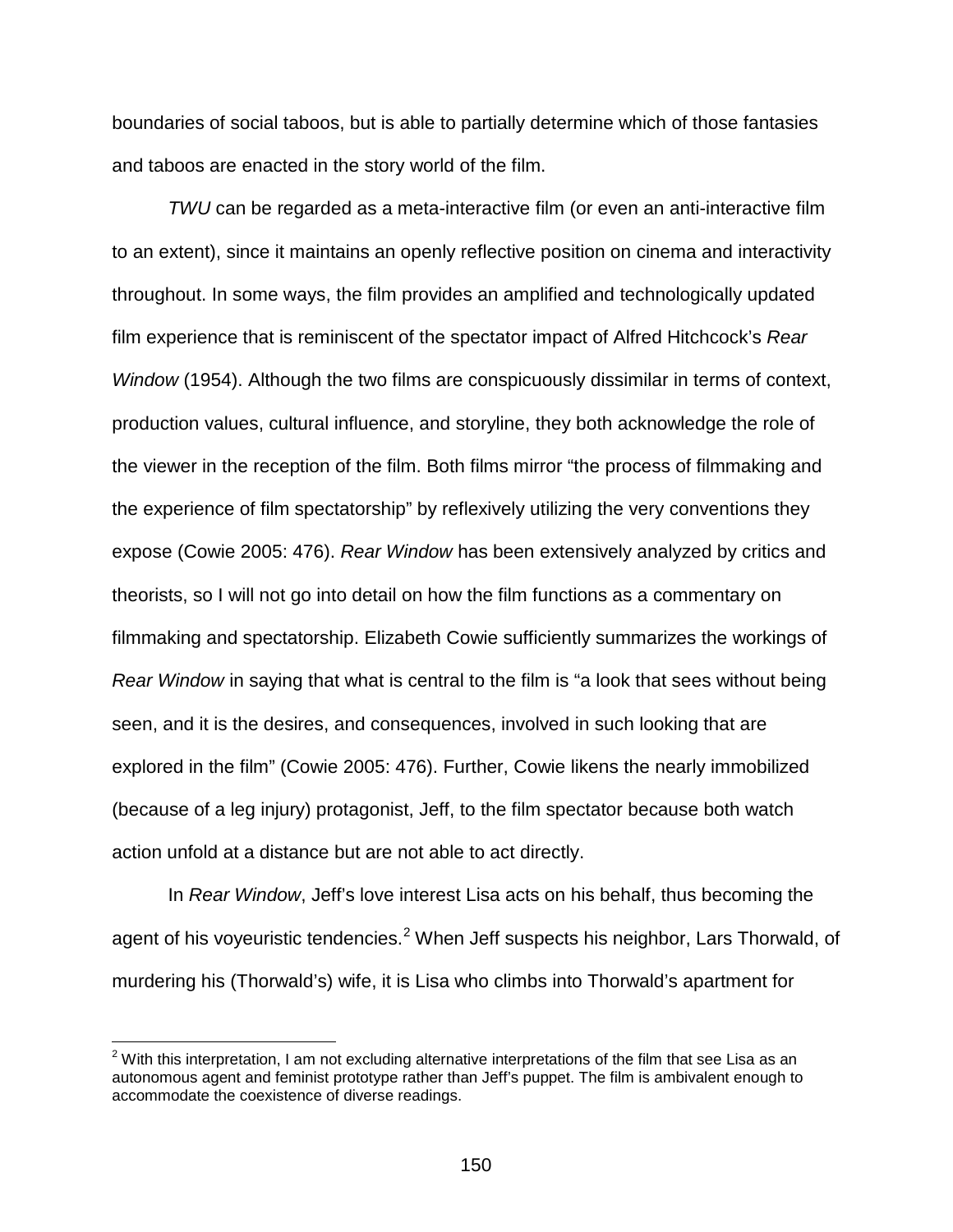evidence because Jeff cannot leave his apartment, only watch from a window facing Thorwald's apartment. Similarly, in *TWU*, Eric is supposed to act on the viewer's behalf by executing the narrative trajectories picked by the viewer. When Eric and Jeff's behavior crosses ethical boundaries–whether by intruding a neighbor's privacy or stabbing one's boss–they are symbolically punished within the narrative realm of the film. In Jeff's case, he is doubly *cast*-rated by the end of the film: not only does he injure his other leg, but it becomes quite clear that it is Lisa who literally wears the pants in their relationship.

In a sense, the interactive viewer of *TWU* resembles the viewer of *Rear Window*– or any other film, if we take *Rear Window* as a general metaphor for film spectatorship. Both viewser and viewer indulge their voyeuristic–and, in the case of *TWU*, sadistic– tendencies through the intrusive perspective of the film, and, for *TWU*, the intrusive interactions in the film, with no real-life consequences. Viewer and viewser leave the film experience unscathed, with the only "punishment" being that the film has ended, thus ending the vicarious pleasure in watching and interacting. The reflexive and playful filmmaking in both films seems devoid of a serious reprimanding tone or an overt moralizing function. Alternatively, if we see film as a (rear) window to real life, then the ending of a film does not signal the end of voyeuristic pleasure; it simply extends the voyeurism to activities in other realms such as the digital (online stalking and so on).

The tongue-in-cheek style of *TWU* exposes utopian myths associated with the notion of interactivity in popular culture. In the film, there are moments where Eric articulates his fear and suspicion of being manipulated by an unknown force (presumably the viewser). Tellingly, Eric only expresses these suspicions when his life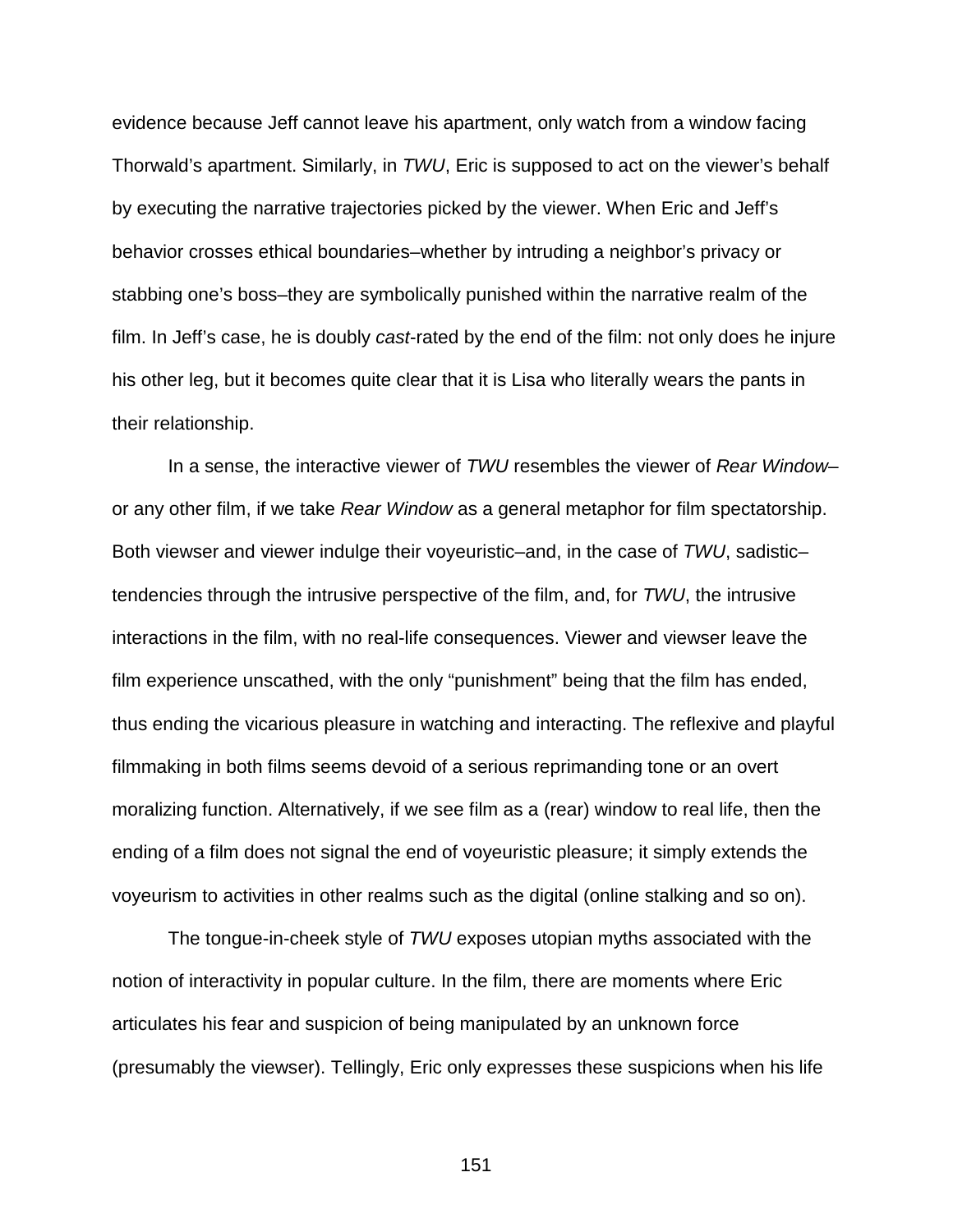takes a turn for the worse – that is, when the user has made "bad" choices for Eric (including opting to have Eric stab his manager and flee from a cop). If the viewser makes too many of these "unethical" decisions for Eric, the film tries to give the viewser one last chance to redeem himself/herself by giving Eric some agency to control his destiny. During one trajectory, for instance, Eric pleads for a chance to call his exgirlfriend and ask for help. At this point, the following text appears on the screen, in front of Eric's silhouette:

Eric **thinks** he has a **choice**. He is attempting to take away your pre purchased right to **control** what he does. Do you let him call his exgirlfriend or do you continue to attempt to control his body? You **choose**. [words in bold as they appear on the screen]

#### (*TWU* 2010)

Interestingly, the word "attempt" is not highlighted, and yet it is key in this case because the user ultimately does not gain control of Eric's body regardless of the trajectory chosen. Seeing Eric "think" for himself makes us aware of the epistemological terrain of interactivity discourse, where the intertwined notions of (post)human agency (here in the sense of a convergent techno-human subjectivity) and technological determinism are philosophically interrogated.

*TWU*'s parodic take on choice and agency is reminiscent of one of the most commercially successful early CD-ROMS: Mike Saenz's interactive erotica *Virtual Valerie* (1990). As Harpold observes, *Valerie* does not have much complexity as an interactive text because there are limited narrative trajectories, and how the user is able to realize the "putative goal of the program–a sexual assignation with Valerie–is severely constrained..." (Harpold 2000: 136). In Valerie's virtual living room (the first room in her apartment that the user gets to see), the explicit control buttons (meant to act as responses to Valerie's questions) are labeled as follows: "Yes," "No," "Huh?"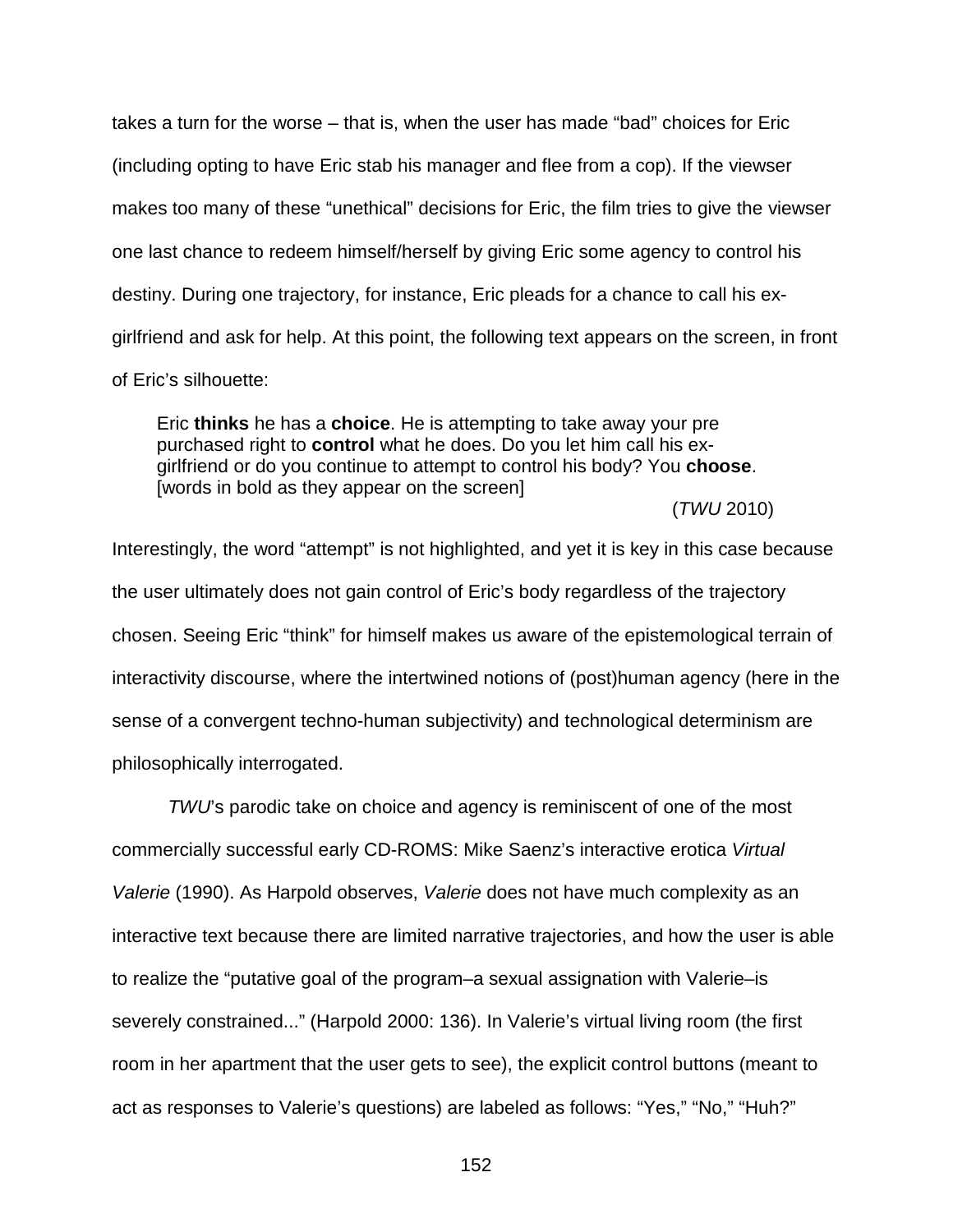("No" and "Huh?" result in the same outcome). Underneath those responses is a Panic button; clicking on this button turns the computer screen into a simulation of a statistical analysis program, though, according to Harpold, it more resembles a parody than an actual program (Harpold 2000: 139). The purpose of this button seems to be to hide the game if someone you do not expect walks by your screen.<sup>[3](#page-152-0)</sup> However, as Harpold points out, this Panic button is not available anywhere else in the game, much less the bedroom, where more explicit sexual interactions can take place. Through the option of the Panic mode, *Valerie* offers the illusion that the user cannot only control what happens in the game, but also that he (or she) can control how the program behaves. The Panic mode temporarily brings the player outside the narrative dimension of the game and into the game's programming functions (albeit through a false projection), and thus resembles some of the strategies used in *TWU*. These strategies aim to foster meta-textual (and meta-filmic) awareness to the viewer by simulating fantasies of control and agency before completely stripping the viewer of any control or agency within the film and its navigation.

Most of the closing sequences to the various narrative trajectories in *TWU*  accentuate the viewer's powerlessness: the fast forward option is disabled, thus forcing the viewser to retreat (if we consider this move a recoil) into the position of the viewer and watch the film with no intervention until the end credits if he/she wishes to play again. Having to sit through long sequences, such as the surrealist-inspired animation sequence that leads to a romantic ending, the viewer might feel a sense of unease, anticipation and, frankly, boredom. The closing sequences typically last longer than the

<span id="page-152-0"></span> $3$  Harpold offers other possible interpretations of the "Panic" button in his article, but for now I will focus on this one because it relates more closely to the analysis of *TWU*.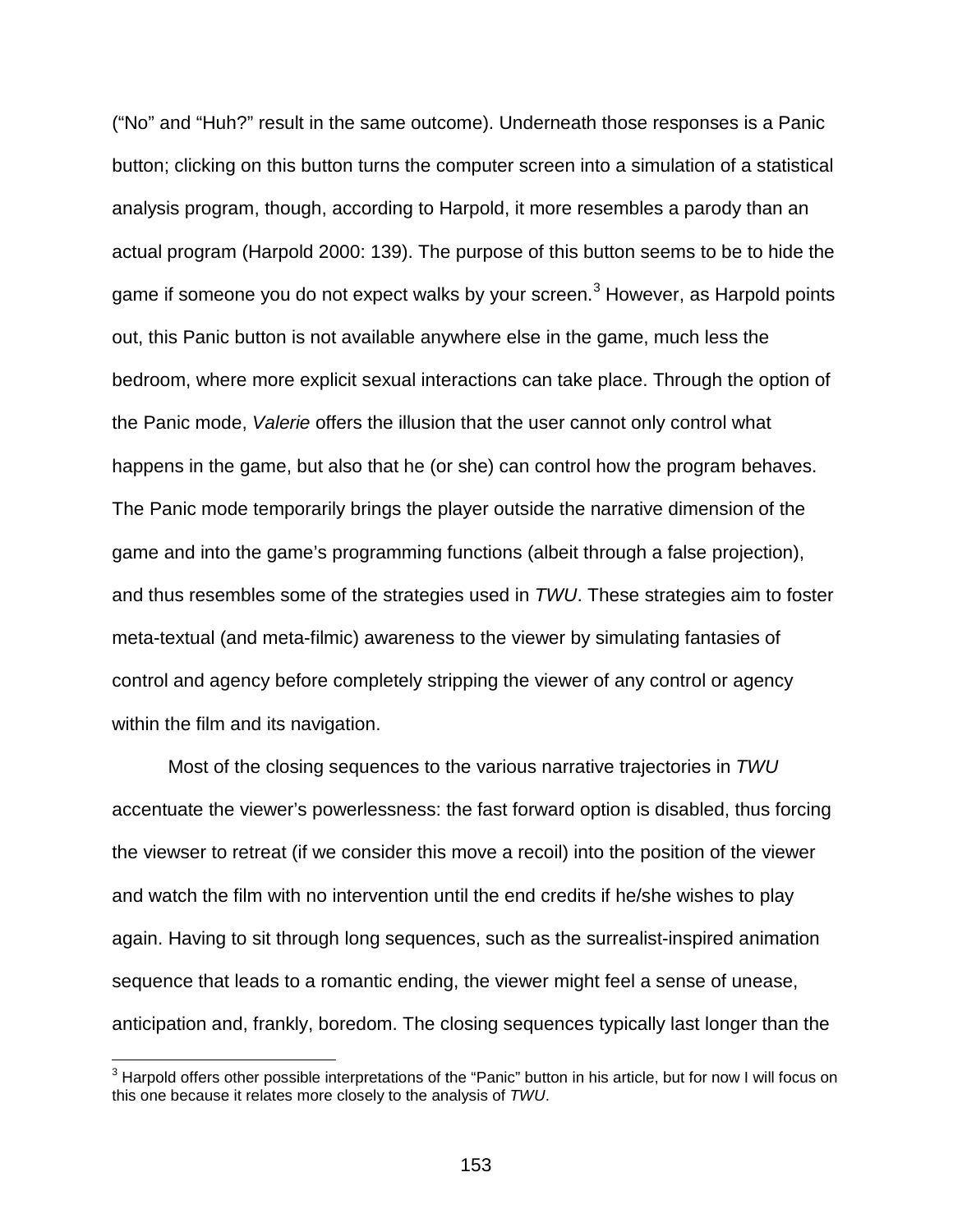segments in between interactive parts, and consequently disrupt the balance between the interchangeable activities of viewing and participation. Based on my personal interactions with the film, as well as from empirical observations gathered from public screenings with students, the film is more enjoyable–or, as some would put it, tolerable– as an interactive narrative, rather than a sit-back-and-watch kind of film. The general consensus that the interactive parts are more entertaining than the played-out sequences explains why the non-interactive scenes seem drawn-out and unnecessarily prolonged to most viewers. This might be why the majority of critically acclaimed interactive films, including *Late Fragment* and Morten Schjødt's *Switching* (2003), adhere to a structure of brief scenes connected by interactive segments featuring multiple choice trajectories and loops.

The interactive mode of watching these films usually overtakes more cinephilic aspects of spectatorship such as aesthetic appreciation. This mode often reorients the physiological and psychological experience of cinema to one that is physiologically centered on pushing buttons to try and control the navigation of the narrative, and psychologically focused on short-term narrative goals. However, the goals posed in choose-your-own-adventure films such as *TWU* are not straightforward, and fail to convey a sense of overall purpose to the viewser in the way that goal-oriented videogames do. Not having a clear sense of direction and goal typically result in the viewser's disengagement and disinterest in both the film as film and the film as game.

In both noninteractive films like *Rear Window* and interactive movies like *TWU*, the viewser remains a viewer (and listener) in the physical sense of the word, at least in some parts of the film. Even when viewers actively choose a narrative trajectory for the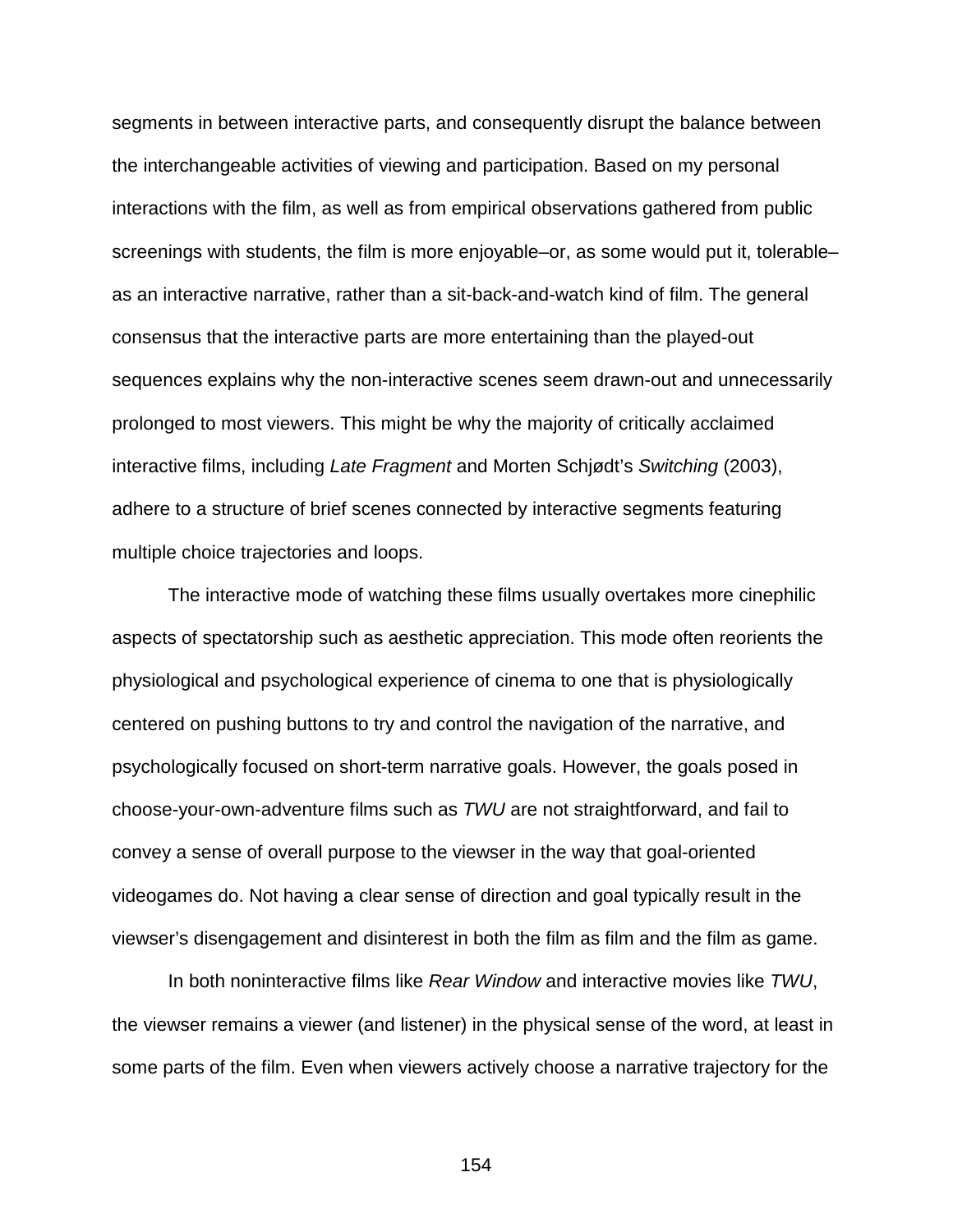IC protagonist, they still have to sit back and watch how that trajectory unfolds because the established rhythm of the film takes precedence over the viewser's putative agency. All forms of moving image spectatorship imply a certain degree of physical passivity in response to what is shown and heard. In fact, interactivity is usually incorporated into a film when the images remain static, are looped, or have exhausted their appeal to the viewer–that is, when the moving audiovisual images are no longer interesting to the viewer and he/she chooses to move to another sequence, as in the case of multi-screen or split screen interactions in Mike Figgis' *TimeCode* (2000). *TWU* slows down or pauses the moving image and audio track to cue the moments where viewer interaction is required in order for the storytelling to resume. This mode of interrupted spectatorship does not allow enough time for narrative engagement to develop to the point where empathy, immersion, and other identification mechanisms can operate.

#### **The Collective Consciousness: Public Interaction and Conformist Behavior**

The viewer's lack of interest in the filmic narrative or lack of investment in the narrative outcomes–particularly when the viewer realizes that interactivity does not equal narrative control–can shift the focus from the storytelling aspects of film to the social domain of interactive spectatorship. In individual, domestic screenings of the film, the viewer might be able to have a more fulfilling filmic interaction because he/she has more control over short-term decisions that affect the film's progression and does not have to take into account other viewers' choices. In public screenings, the dynamic between the viewers, the film, and its performative aspects noticeably changes. In social IC settings such as movie theaters, the focus shifts from the situations on the screen to the audience's reaction to collective response on interactive choice.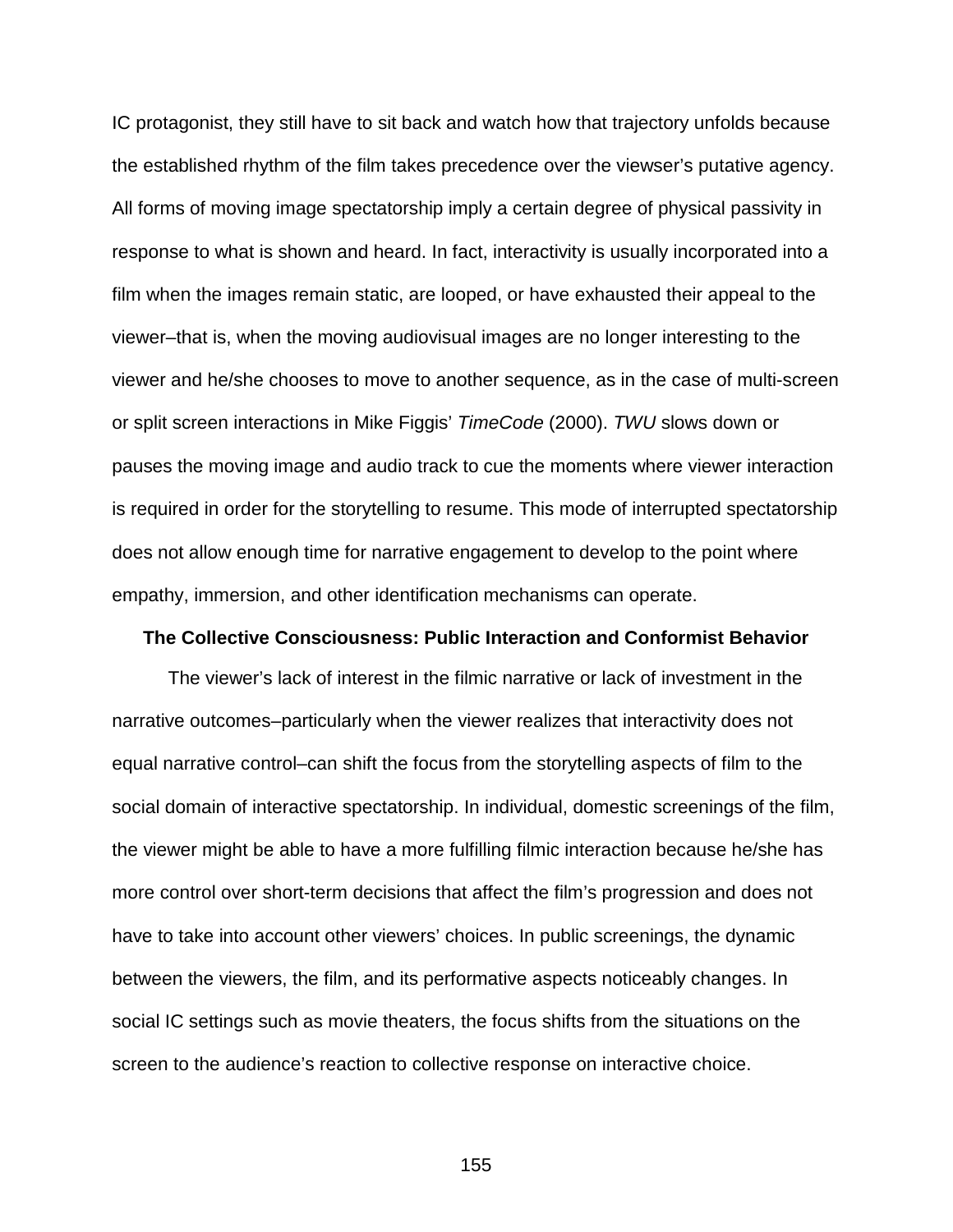At this point, Činčera's realization that *Kinoautomat* functioned as a "sociological and psychological study about group behavior" needs to be reiterated because it applies to the dynamic of other kinds of IC screenings. After observing the first audience responses to his film, Činčera became aware that people did not vote based on moral criteria, but on what they would like to see on the screen (Kappler 1967: 28C). The filmmaker had previously not taken into account the possibility of an audience dynamic emerging from the audience's interaction with the film and the live performer; this is because the audience's social interaction is hard to predict in detail, even when the audience's narrative choices are as predictable as choosing to further torture Mr. Sardonicus in Castle's film. This might explain why IC reception analyses typically focus on the relationship between viewer (or plural viewers in a homogenized form) and the interactive work, rather than the inter-audience dynamics stimulated by interactivity.

In order to obtain some empirical observations that are currently lacking from academic discussions of IC, I adapted *TWU* for student screenings in three undergraduate courses on film analysis and media studies. The film was screened based on majority vote decisions, and then repeated screenings were made to try out other options (the runner-up options) and explore other possibilities, particularly for scenarios where the votes were almost equally split between two or three possible trajectories. Since *TWU*'s postmodern aesthetic comprises a pastiche of influences rather than in-depth character development and fully developed storylines, situational or empathetic identification between Eric and the audience was not established. *TWU* displays its devices for the viewer to perceive, and makes it difficult to identify with characters and situations because the film insists on turning viewer expectations on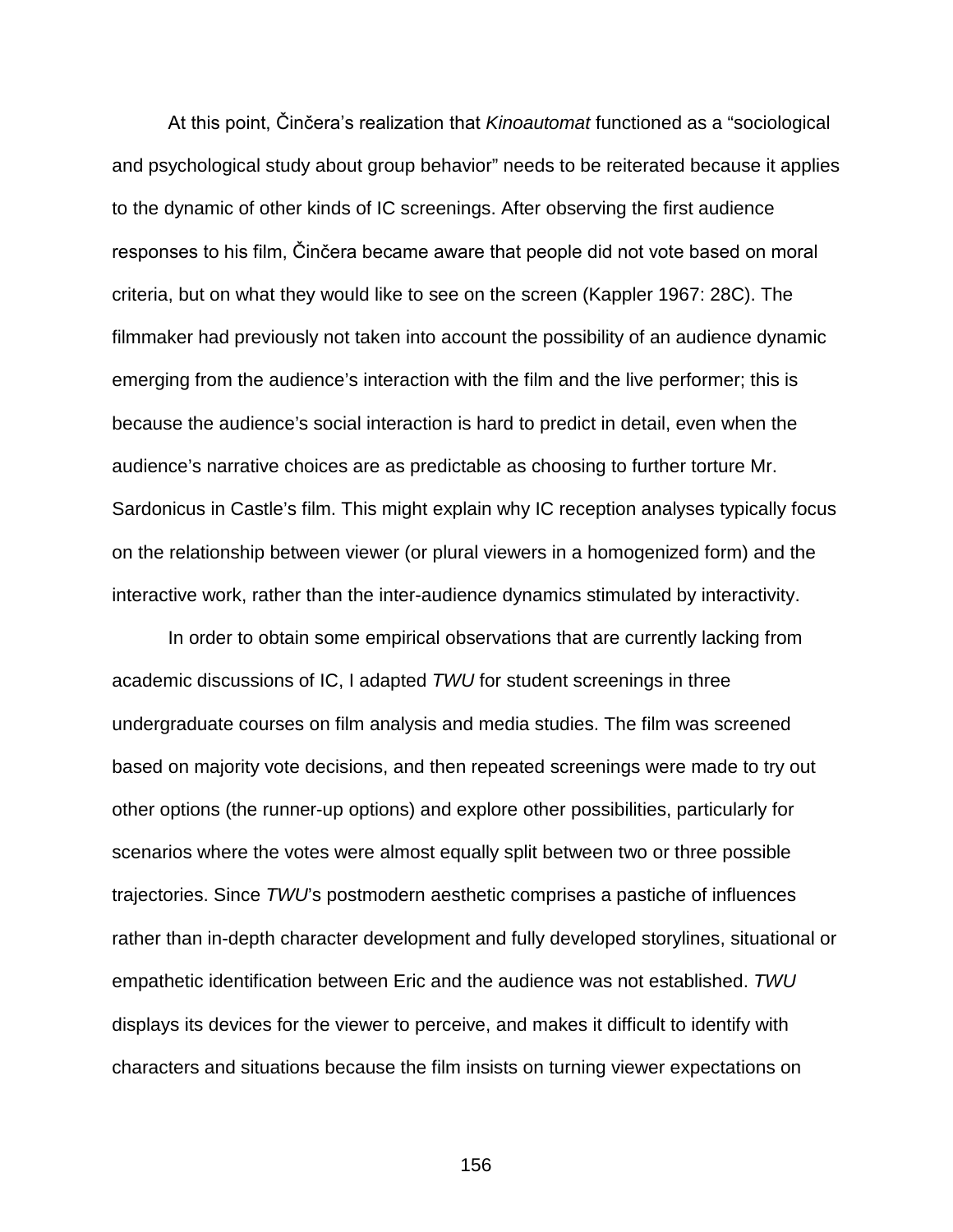their head. An example where the viewser is duped is when he/she is asked to pick a girl at the bar for Eric to whom Eric should talk. The viewser is given three options in this case: a blonde, a goth, and a girl who appears to have a cold sore. The film frames the blonde girl as the most attractive of the three by focusing on features such as her nice hair, making the other two seem unapproachable or unsuitable for Eric by not dedicating as much screen time to them and thus implicitly dismissing them. By zooming in on the cold sore, aggressively framing the goth girl, and keeping a strategic camera distance from the blonde, the film makes it almost too easy to arrive at a decision based on mainstream aesthetic criteria. In the class screenings, the majority voted for the blond girl, who turns out to be a kinky cross dresser. The second popular option was the girl with the cold sore, whose cold sore turns out to be just crumbs on her face, and–without the misleading cold sore–she turns out to be the most suitable choice for Eric.

In order to encourage processes of identification, some aspects of a film need to be consistently developed, including character depth, situational realism, relatable camera angles or coherent editing. *TWU*'s attempt to interweave viewing mode with interactive mode results in preventing both modes from fully engaging the viewser. The interrupted mode of spectatorship, amplified by the film's deliberate inability to commit to a consistent style or genre of filmmaking (perhaps commenting on the ADD generation that is its subject matter), further prevents viewers from developing sustained interest in Eric's predicaments. In fact, students tended to pick the opposite of how they would behave in the given scenarios, thus confirming Činčera's conclusion that narrative pleasure did not have to align with moral beliefs. In all three screenings, students almost unanimously had Eric skip work, stab his boss, and do drugs. The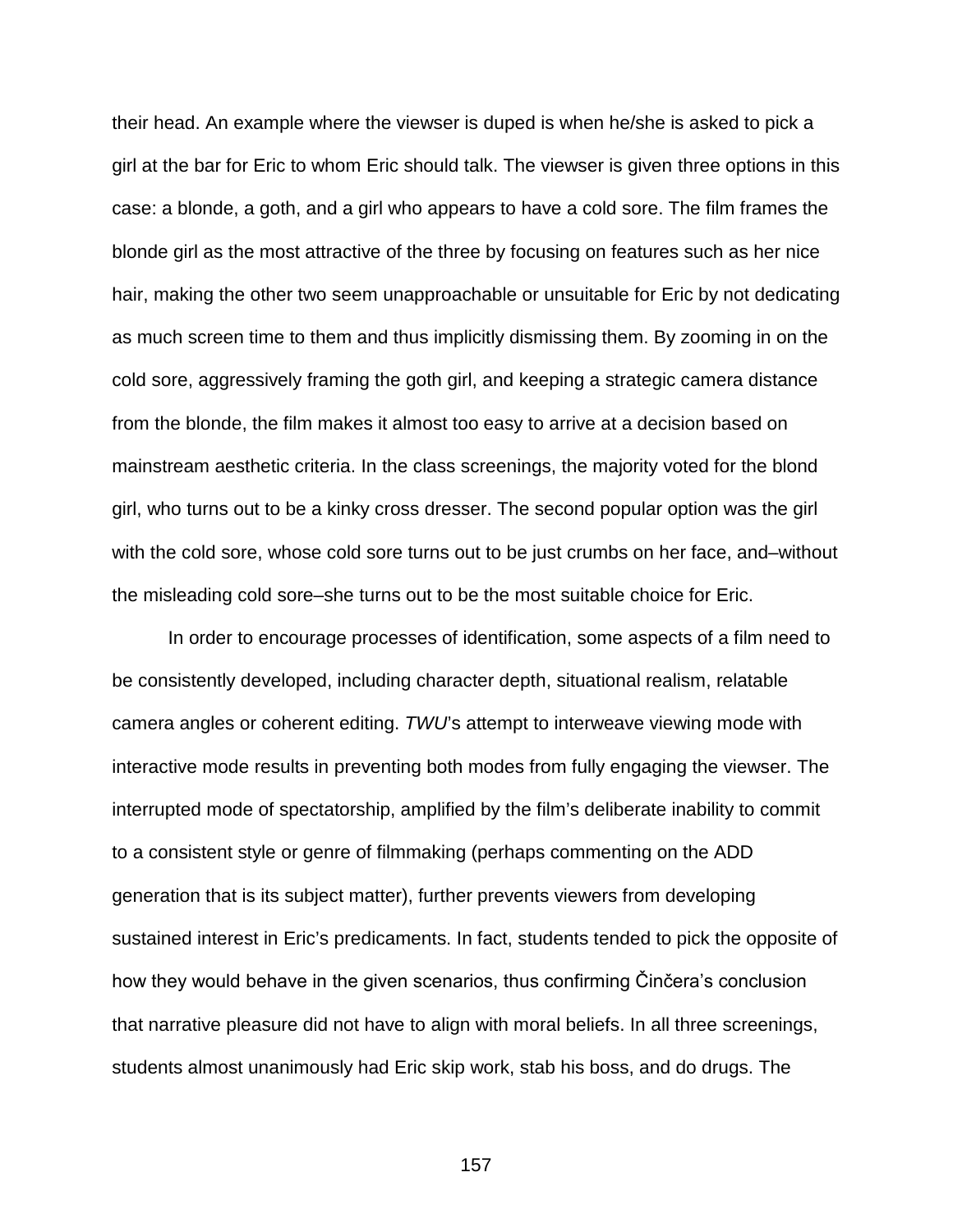students who voted against those options were ridiculed by the rest of the class for picking the safer options. The fact that most students enthusiastically voted for Eric to drink alcohol and do drugs was perhaps an indication of the pro-alcohol and drug attitude students adopt socially in order to fit in, or a desire to subvert conventional expectations by voting for the most risky possibilities.

The most dividing choice among participants was whether to have Eric throw a brick at a barking dog chasing him or, alternatively, run away from the dog. Most male students and non-animal lovers picked the brick-throwing option, much to the dismay of–and dirty looks from–the majority of female students and from animal lovers (male and female). Consequently, this narrative dilemma resulted in an animated debate among students that extended beyond the narrative and into the realm of ethics and animal rights.

These preliminary empirical observations from actual screenings suggest that technological interactivity can indeed stimulate social interaction and even lead to collective ethical inquiry. The observations on uniform voting patterns indicate suggest a different outcome of interactivity, one that is related to social control and self-regulation. The polarizing questions implicitly or explicitly asked by *TWU*–such as the drug-related narrative trajectories–indicated uniform voting patterns akin to herd mentality or peer pressure. In other words, the individual viewers voted alike in scenarios where they could assume that their classmates would vote along similar lines. Since the audience consisted of late teens to early twenties college students, some responses were predictable, even when considering the educational context of the IC experience. That is, students did not try to impress their instructor by picking the safest or most morally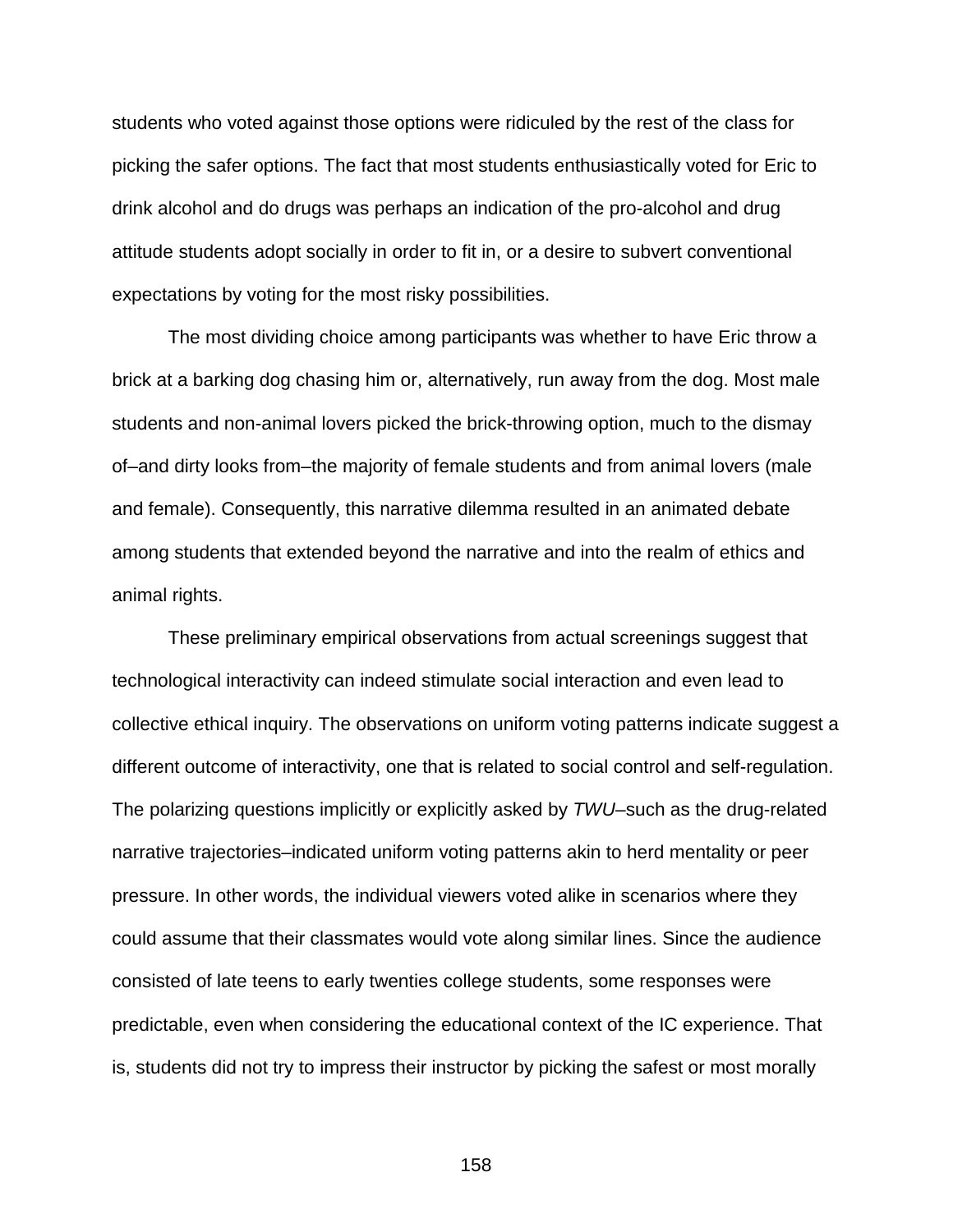acceptable options; instead, they tried to align their votes with the votes of the majority of their peers. Voting for Eric to do drugs, for instance, could either be a form of vicarious experience for students who recreationally enjoy drugs, or it could be a means for students to give in to a form of implicit peer pressure without actually doing drugs. Voting for someone to do drugs in a fictional realm still reflects back on the individual viewer's social persona and tells the crowd something about that person: either that person is pro-drugs or is easily influenced by the consensus, to put it simply; alternatively, this could just be an attempt to pick what is perceived as the most interesting narrative option. These are just speculative interpretations of the overall dynamics of the experience, and the classroom setting should be taken into account so as not to generalize these as wider trends in reception. The observed patterns do, however, correspond to reception tendencies in other areas.

In the case of more heterogenous audiences, uniform responses are more difficult to quantify and assess. Yet, when the audience or certain groups in the audience socially present themselves in a certain way, then the rest of the audience expects their voting habits to predictably align with their social persona. The social activity of predicting voting patterns and closely monitoring and/or imitating audience reaction can thus become part of the IC experience. The case of the nuns who allegedly were the only group to vote No to Mr. Novak allowing his half-naked neighbor into his apartment during a 1960s *Kinoautomat* performance is still cited as a noteworthy anomaly in recent critiques of the film. The status of the nuns and social preconceptions about their behaviors are reflected in their uniform voting decision. In this case, the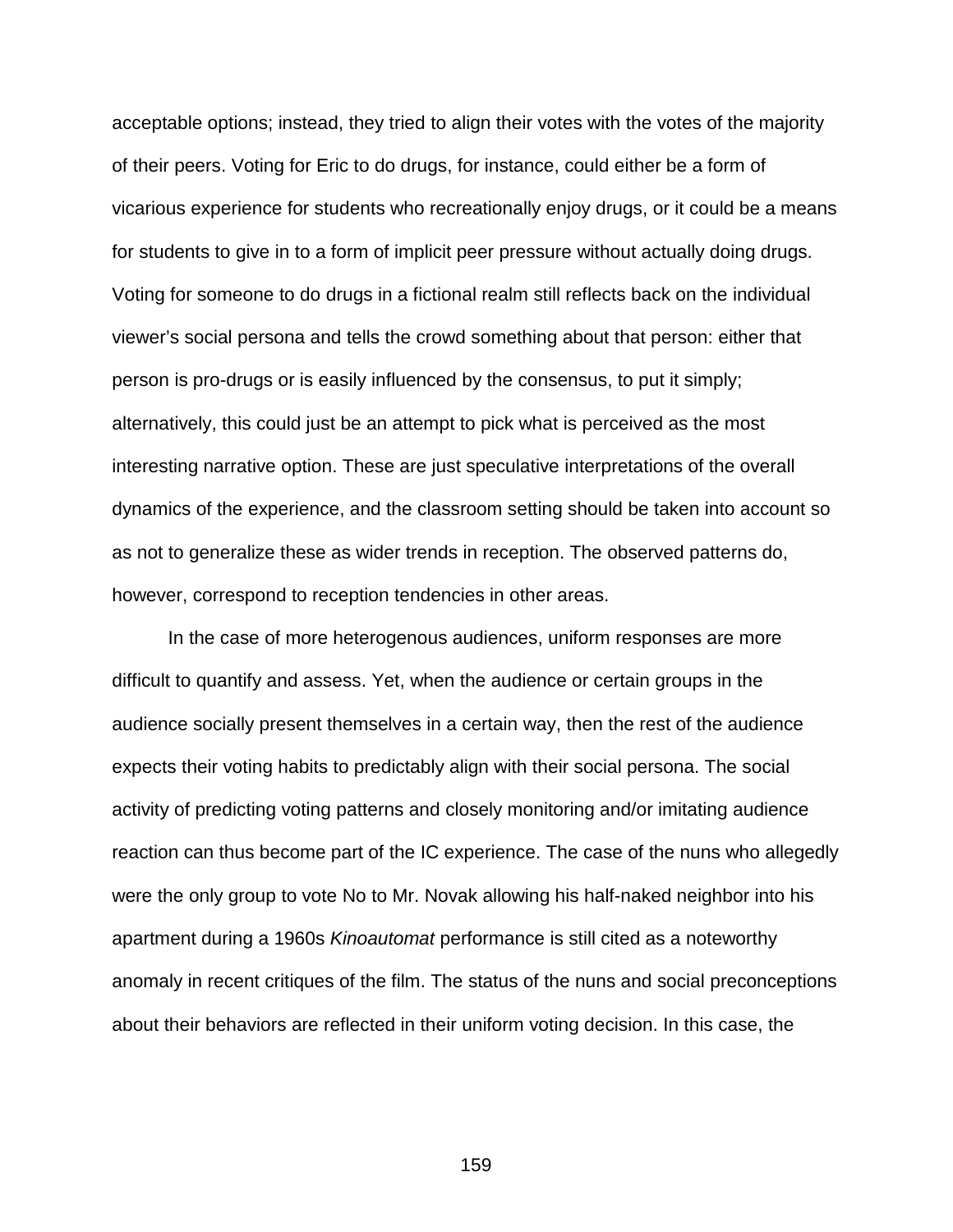nuns' vote adheres to religious expectations that dictate their social behavior, and does not necessarily represent what they individually would like to see on screen.

Činčera's aforementioned comment about the audience voting based on what they would like to see rather than on culturally sanctioned codes of behavior takes on more complexity once we consider specific voting patterns in public settings. The examples of the nuns and the college students indicate that public behavior in IC screenings–and, by extension, other social settings–is a compromise between individual desires and the self-projection of a public persona. The social interaction promoted by IC public performances is less spontaneous and more context-regulated than individual and domestic screenings because in social settings viewers are conscious of how others interpret their interaction with the film.

Cinema as a communally shared experience has the potential to encourage ritualized behavior. Nowadays, the multiplex experience is much more regulated than cinema's first public venues and plazas. Ushers regularly patrol the theater, viewers are repeatedly reminded to turn off their cell phones, and purses are checked for outside food items prior to entry. All these restrictions remind viewers that they inhabit a shared and regulated space and must behave accordingly. Norman Holland likens the behavior of the movie audience to that of a mob:

You turn over part of your mental functioning – your defenses – to that collective mentality. If the rest of the audience laughs, you feel licensed to laugh. If they cry, you will feel free to cry. If they are restless and noisy, you will share their rejecting the movie. If they hiss and boo, you feel free to join the chorus. You don't decide what's okay to do in the theater; they decide for you.

(Holland 2011)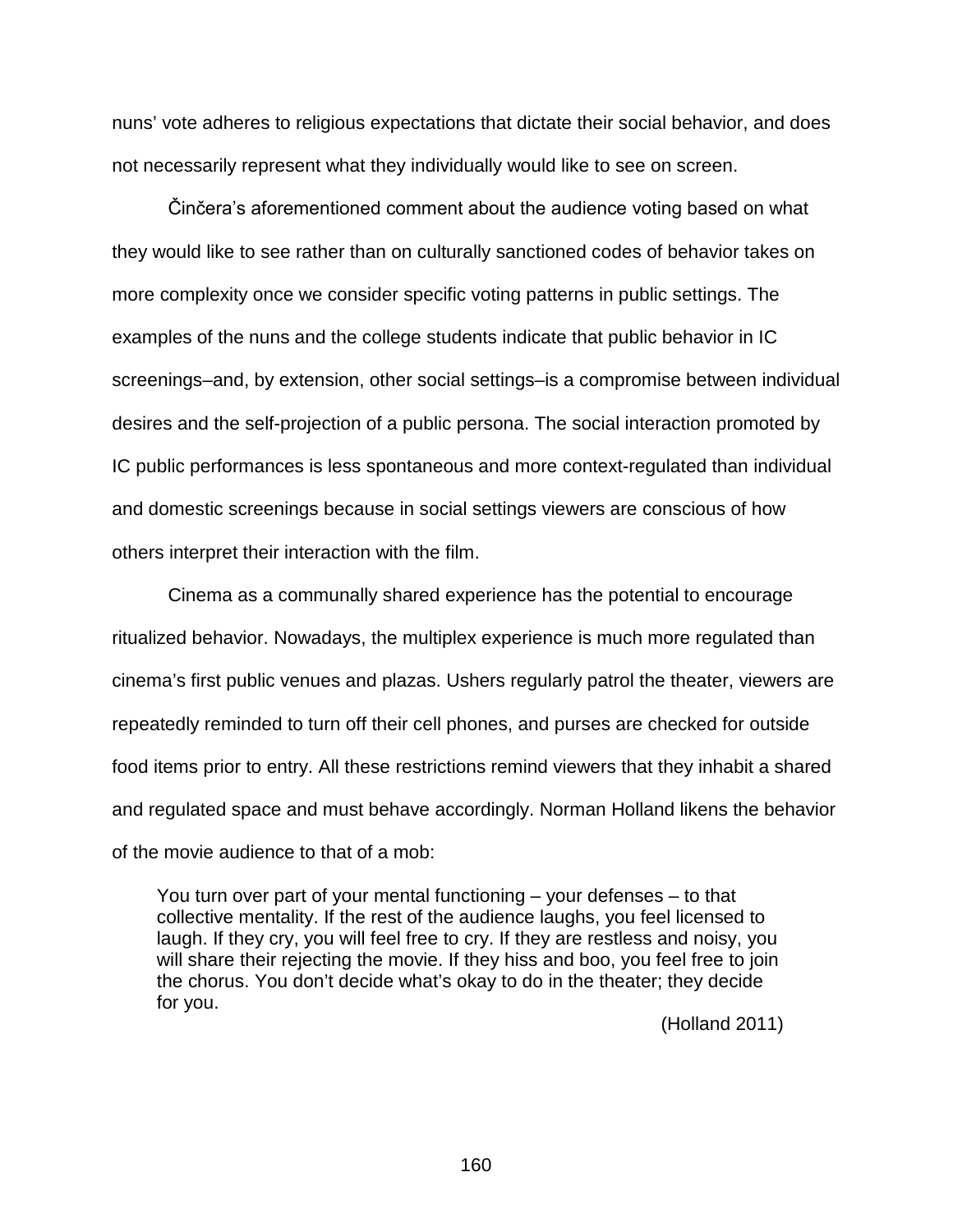The "they" refers to the crowd or group mentality of the audience, where the most dominant or active personalities are the ones that dictate or negotiate the boundaries of social interaction in that public space.

John A. Bargh and Ezequiel Morsella's expanded definition of the unconscious mind relates to ritualized forms of conduct in public places. Bargh and Morsella challenge the "conscious-centric" bias embedded in conventional notions of the unconscious in cognitive psychology, and argue that the unconscious is not necessarily synonymous with the subliminal but, instead, encompasses pre-reflective and independent behavioral guidance systems. These guidance systems are evaluative, motivational, and perceptual, and their resulting outcomes precede conscious reflection (Bargh & Morsella 2008: 73). In some ways, this notion overlaps with Sobchack's aforementioned notion of the "lived body" that pre-reflectively or somatically thinks (or, more precisely, feels) for itself and bypasses cognitive thought processes for immediate visceral sensations. Bargh and Dijksterhuis's automatic perception-behavior is relevant to Holland's mob mentality metaphor because automatic perception-behavior results in default tendencies to emulate the behavior of those around us (Bargh & Dijksterhuis 2001). Automatic perception-behavior suggests that, as a starting point or default option for one's own behavior, one unconsciously or blindly adopts what others are doing, particularly in unfamiliar settings and new encounters with strangers.<sup>[4](#page-160-0)</sup>

Holland supports the reasoning that, since movie theaters are typically environments in which the audience engages in minimal voluntary motor activity, the

<span id="page-160-0"></span> <sup>4</sup> For empirical and sociological behavioral studies of the perception-behavior link, see Tanya L. Chartrand, William Maddux, and Jessica L. Lakin's essay, "Beyond the Perception-Behavior Link: the ubiquitous utility and motivational moderators of unconscious mimicry" (2005).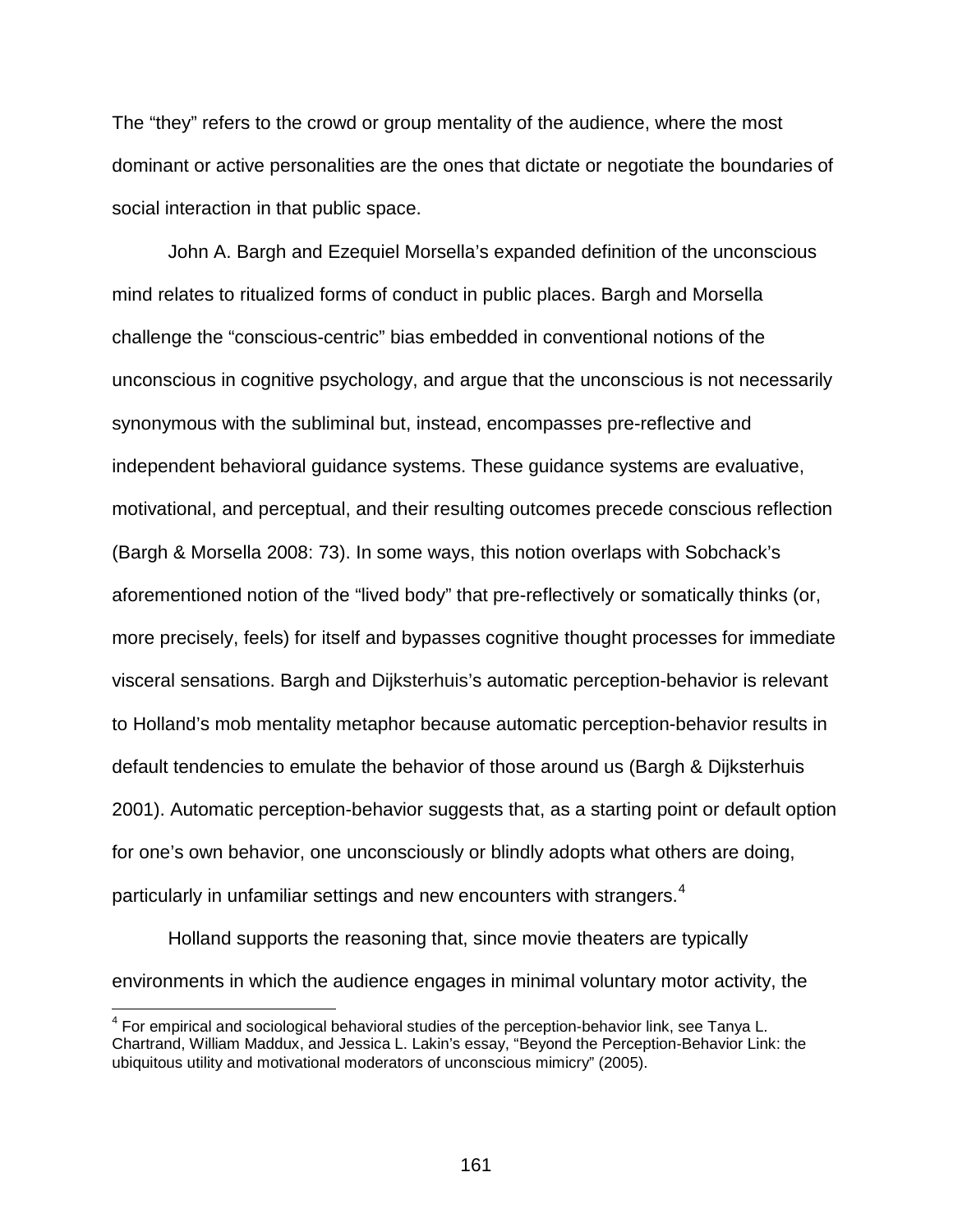viewer's cognitive systems take precedent over systems associated with motion and physical control. Holland adds that the subcortical parts of our brain that regulate emotions release some of their control, and impulses to act become less guarded; this explains why our inhibitions become lowered and we are thus more susceptible to imitating the crowd's response of laugher, gasping, and so on in the movie theater. Bargh and Morsella add that the unintentional imitation of others' behavior and mannerisms increases social bonding and likeability among individuals, serving as a type of "social glue" (Bargh & Morsella 2008: 76). This is certainly true in the interactive screenings with students described earlier, where peer pressure, collectivism, and social personae become interchangeable.

In his analysis of social networks and paradigms of collective intelligence/ stupidity, Keen wonders whether networked behavior–which I am extending here to IC collective audience actions–encourages herd behavior and social conformity to a larger extent than it does innovative and independent thinking. Keen's speculations echo Jonah Lehrer's insights on the downsides of collective thought and collaborative action, referred to by the neologism *groupthink*:

While the Web has enabled new forms of collective action, it has also enabled new kinds of collective stupidity. Groupthink is now more widespread, as we cope with the excess of available information by outsourcing our beliefs to celebrities, pundits and Facebook friends. Instead of thinking for ourselves, we simply cite what's already been cited. (Lehrer 2011)

Lehrer sees groupthink as a means of cultivating herd mentality rather than a way of thinking for oneself within a group. People coming together by way of networks and forming collective actions can have a productive and influential chain reaction, as recently demonstrated by the Arab Spring and the Occupy movements. Such actions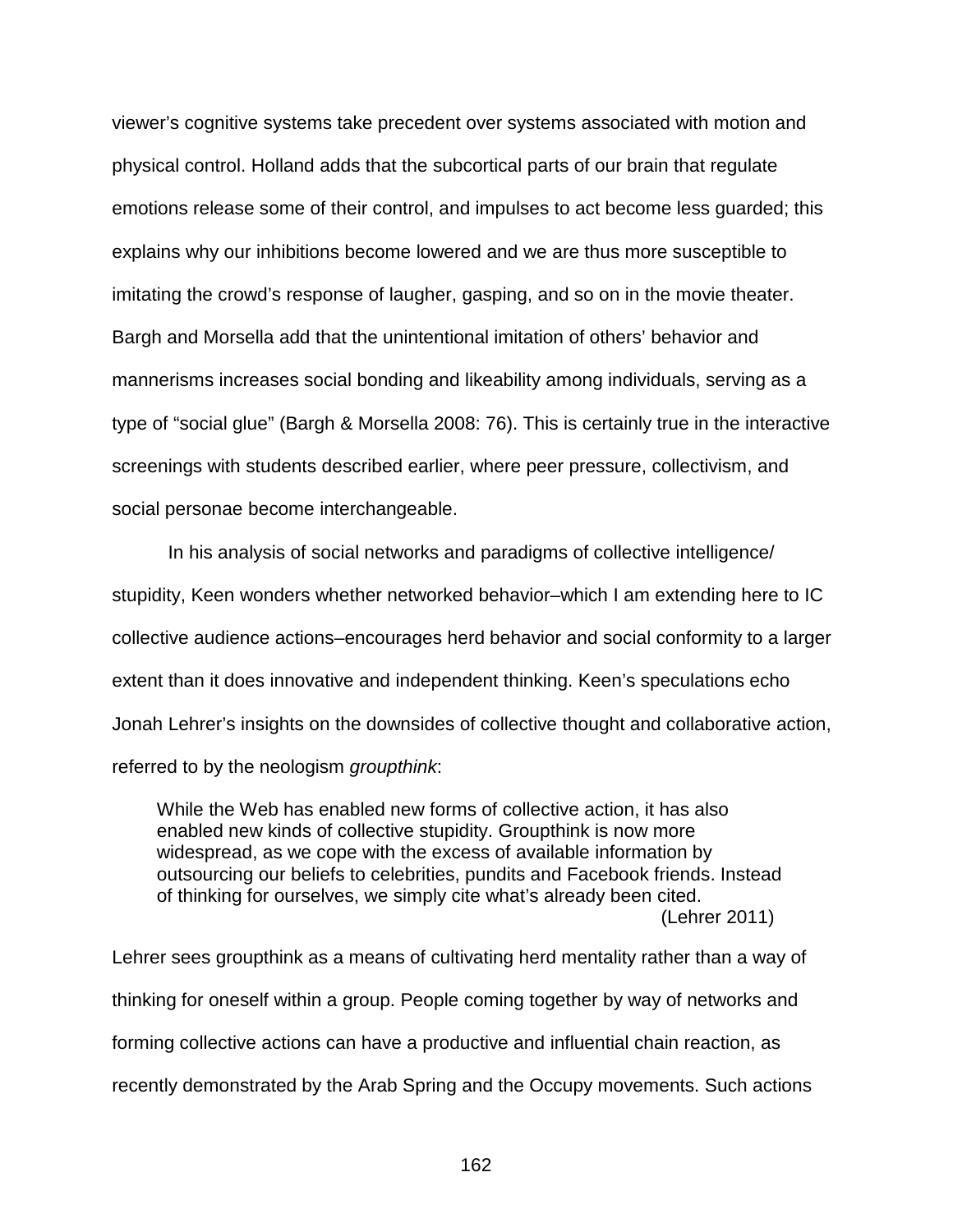show the power of decision-making mechanisms within a crowd when they are mobilized towards a common cause. Even if herd mentality unites for a positive cause, individuals within the herd undergo self-regulating in order to fit into the shared mentality of the group. This self-regulation typically entails downplaying facets of one's identity that do not cohere with the aims of the herd and, in extreme cases, promotes fanaticism and anarchy, as in the mob mentality behavior exhibited during the Greek riots of 2008 that escalated to police attacks and defacement of public property.

Referring to microblogging social networking site Twitter's process of externalization and condensation of thoughts, *The New York Times* critic David Carr tweeted that "mass externalization of thought creates hive mind".<sup>[5](#page-162-0)</sup> The hive mind composed of tweets, organized and thematized by hashtags, generates visualizations of vast collections of random, trivial, and spontaneous thoughts shared on a collective networking platform. Twitter provides a platform where people can externalize, verbalize, and share their thoughts–which can then be categorized into groups via hashtags. In comparison, public interactive screenings demonstrate the external actions of hive mentality that becomes homogenized into collective decisions: mass voting or other participatory actions typically amount to a single outcome on the screen, thus visibly eliminating dissonance because only one narrative trajectory at a time can be chosen and shown on the screen, even in multi-projection contexts.

The interactive film performance *Cause and Effect* (*Przyczyna I skutek*, 2004– 2007), created by Chris Hales and Teijo Pellinen, creates interactive encounters that

<span id="page-162-0"></span> $5$  Carr's full tweet, posted on Twitter on October 24<sup>th</sup> 2009, is as follows: "Twitter = a conversation of charming exhibitionist w/a lot on their minds. Mass externalization of thought creates hive mind," <https://twitter.com/carr2n/status/5123780518> (accessed 11.04.2012).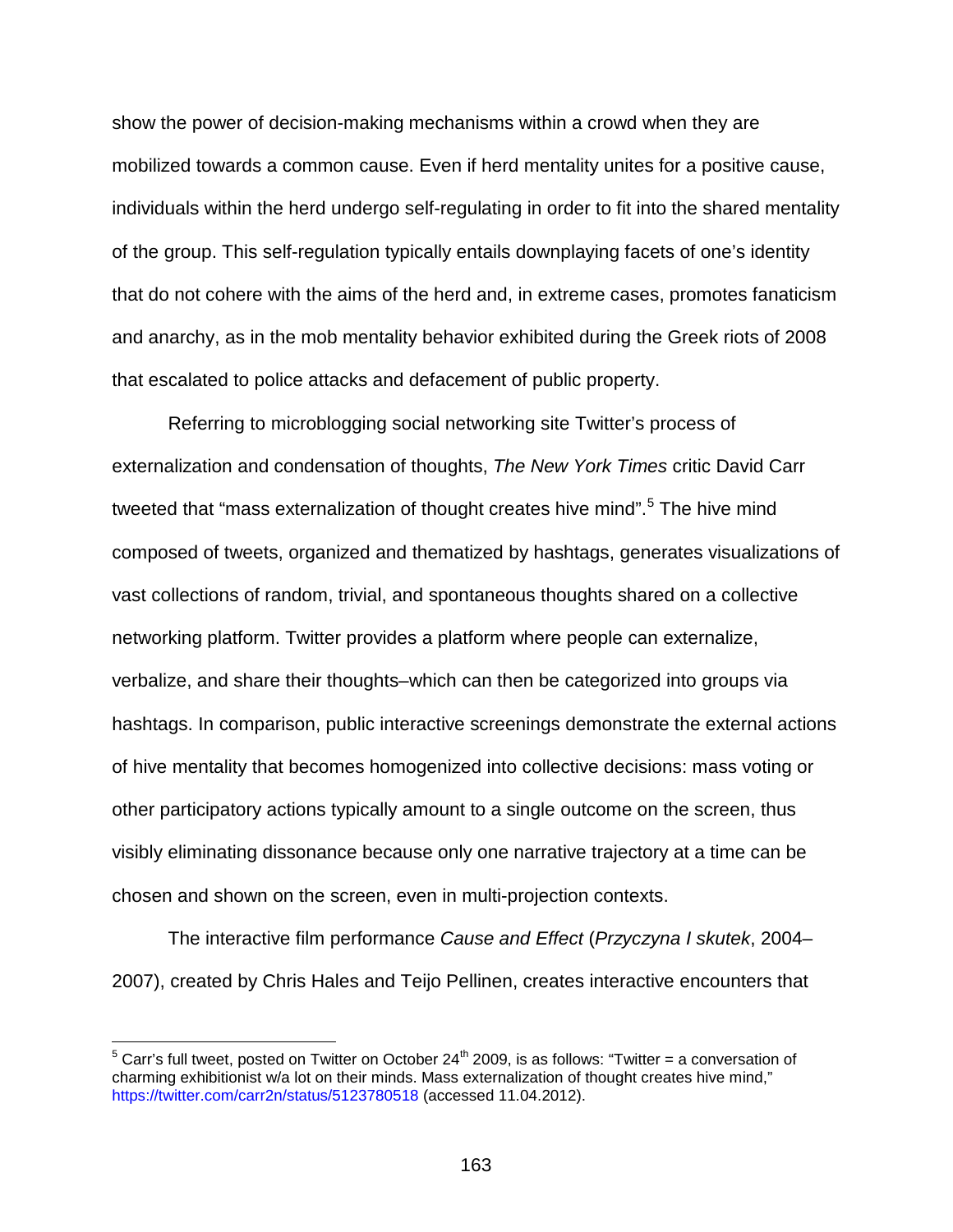physically and mentally condition the audience members to react alike and act as one. The film acts as a platform for audience participation, whereby audience members can remotely manipulate the content of the film via motion sensors and by using datagloves. The film consists of loosely linked and unrelated mini-narratives that have crowd participation as their primary goal, rather than the presentation of fully developed stories. *Cause and Effect* is, as its title suggests, more of a platform to demonstrate the filmic impact (effect) of the audience's actions (cause) and a means of assessing the mainstream potential of interactive film technologies.

The film performance incorporates types of voting, where the audience is asked to choose from two possible options, but most of the interaction focuses on the collective impact of audience reaction. The audience is asked to engage in physical actions that have a corresponding influence on events in the film. If the participants scream loud enough, their collective volume breaks the glasses depicted in the film and thus moves the story to the next scene. If the participants rhythmically clap when the screen splits into several parts, each part of the split screen alternates frames to the beat of the combined clapping. If the participants collectively and synchronously lift their arms up and push their palms forward towards the screen, their action corresponds to synergistically pushing a woman on the screen back into the tub water from which her head initially surfaces.

By directing the audience's attention towards a specific objective and mostly focusing the interaction on the physical realm, the film limits interaction to shared goals and physical motions. Actions become ushered and synchronized towards a single, unified objective and thought processes are externalized and directed towards certain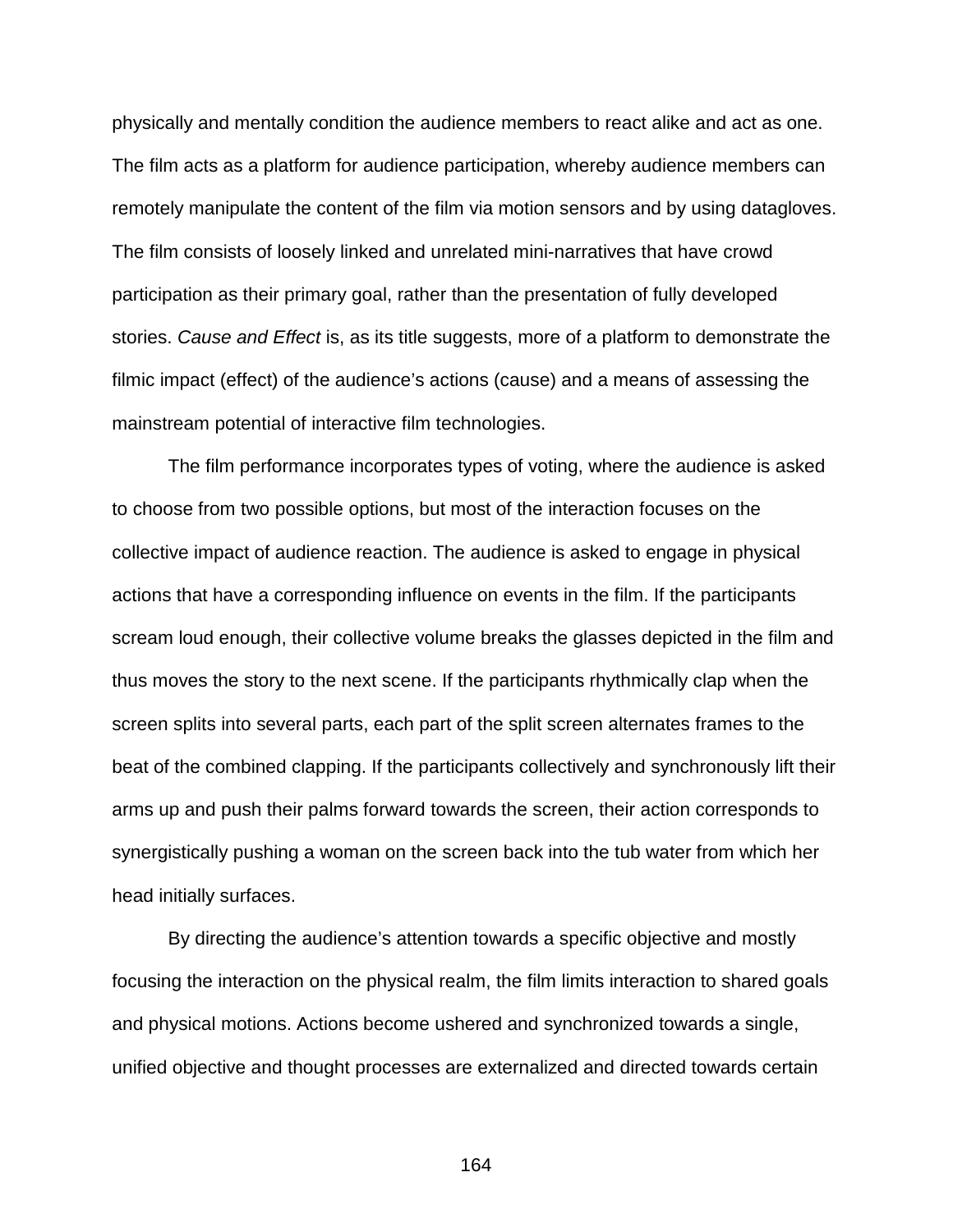short-term goals that forego profounder individual reflection. The moment in *Cause and Effect* where all audience members lift up their arms and push their data-gloved hands forward to symbolically drown a woman is emblematic of the heights that cinema's cultivation of crowd mentality–and, in this case, herd activity–can reach. Perhaps interactivity is the means to finally realize Luis Buñuel's unfulfilled objective of using cinema to mobilize the masses–except, in the case of IC, mobilization will not culminate in "a passionate call to murder" that shocks the masses into awareness, but in the pacification and massification of audiences working towards a common, unquestioned, and probably trivial goal…

## **History is in Your Hands:** *Terminal Time* **as Collective and Subjective Historiography**

Collectivism and individualism are two competing and polarizing tendencies at the core of audiences' engagements with interactive media. On the one hand, interactive media facilitate the emergence of synergistic processes such as collective intelligence and grassroots communities. On the other hand, they place the individual at the center of the interaction by offering more individualized content and features of personal customization. Communications technology has the power to both connect and isolate. At times, self-oriented media converge with networked communities; for instance, social interactive media like Facebook are routinely used as both a platform for self-promotion and for connecting with others. In experimental IC practices, particularly those in a public setting, the degree of agency offered via interactive involvement with the film is often undermined by the fact that this decision-making has to be shared with others. Individual viewers in public interactive screenings participate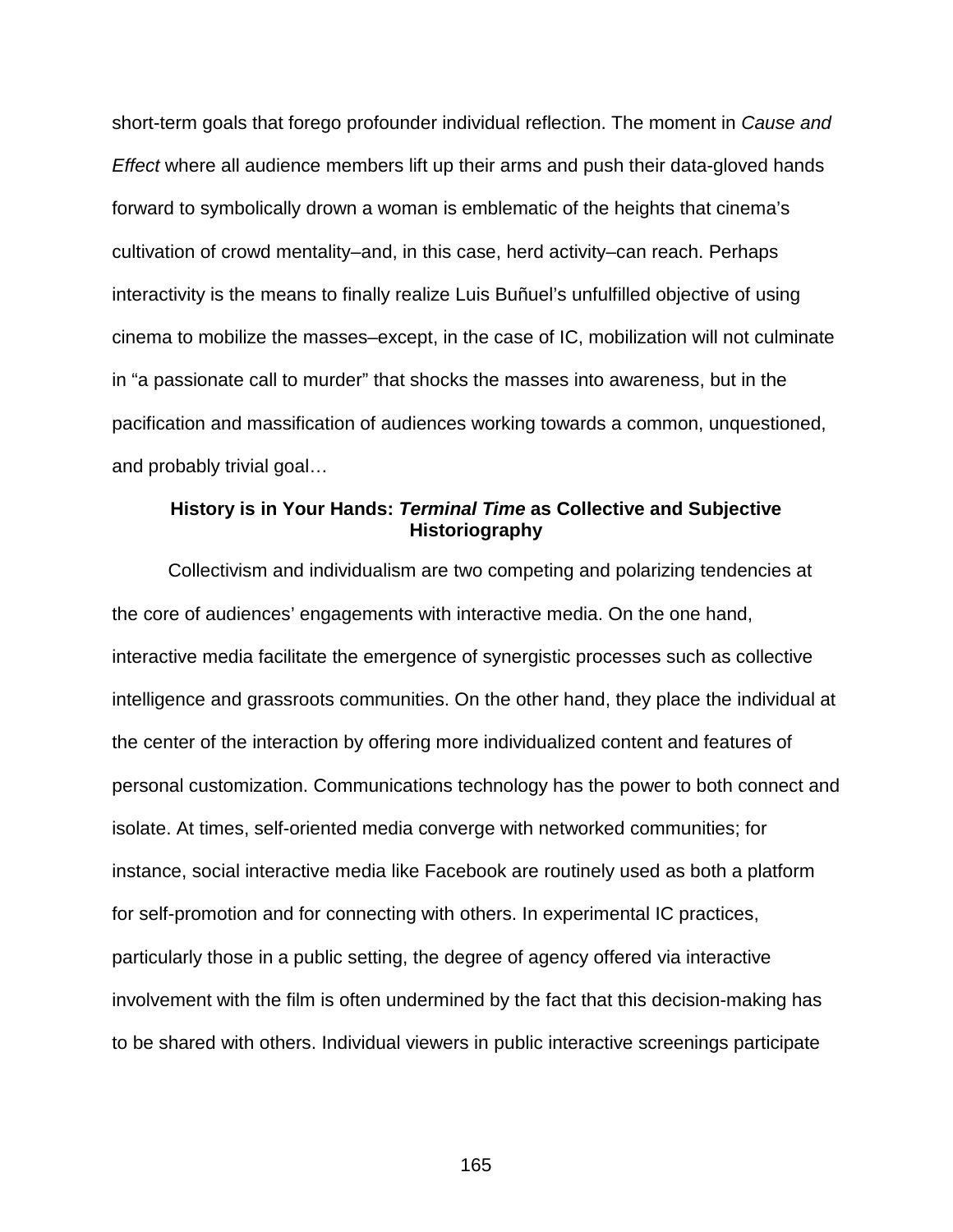both for themselves and with/for others; their individual choices become part of the collective impact on the film, thus connecting participants in filmic and extra-filmic ways.

In many public screenings, the individual subjectivities of interactive audience members are merged into a hive mindset that is then applied to the most popular options on the movie screen. As I have shown, in *Cause and Effect* standardized and uniform action takes over the hive mentality and transforms it into something akin to mob or herd mentality. While herd mentality involves social processes such as peer pressure and adopting the group's dominant behaviors, hive mentality is a state of mind(s) consisting of plural opinions precariously assembled together but without necessarily being co-dependent.

A film that explores the dynamic resulting from the tension between herd mentality and the hive mind is *Terminal Time*. *Terminal Time* is an interactive film performance centered on mass externalization of internal biases and their compilation into a single, linear mockumentary. In this performative film, the dual tendencies characteristic of interactive media–collectivism and individualism–are merged and forced into compatibility and standardization for the production of a revisionist mockhistorical documentary that reconstructs history according to audience's prejudices and desires. *Terminal Time* is powered by an artificial intelligence engine that combines historical events, documentary conventions, ideological rhetoric, and consumer polls to produce a customizable film experience that rewrites history according to responses of the audience majority. An applause-meter is used as an audience response-measuring device that calculates the most popular answer to multiple-choice poll questions according to the volume of applause each option receives; the winning answer is the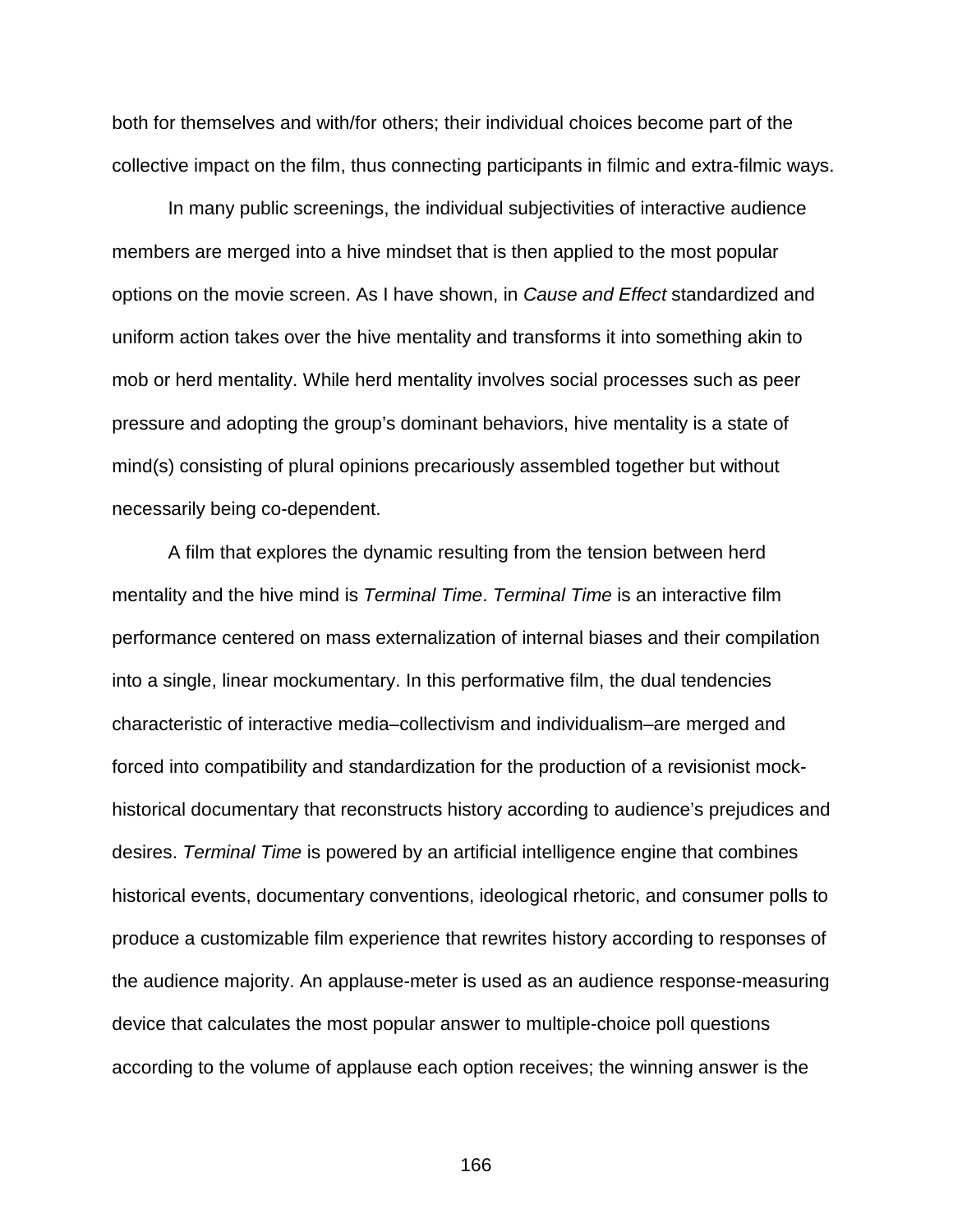one that receives the loudest applause. The documentary assemblage is 30 minutes long, and the film is paused at certain points to ask questions that determine the direction of the rest of the documentary. The *Terminal Time* film machine responds to audience feedback accordingly and compiles an ideologically biased rewriting of major historical events.

The answers to the multiple-choice questions influence the events that are selected to be shown to the audience as part of the documentary; these events and their sequencing are meant to reflect and exaggerate the audience's desires and biases. Sample poll questions include asking the audience whether life was better in the time of their grandparents or if it keeps getting better every day, and what the most pressing issue in the world is today (out of four possible answers). Thus, history in *Terminal Time* is rendered malleable, as the tentative past becomes both personalized and collectively negotiated. The resulting fictionalized histories conspicuously respond to audience feedback, but the artificial intelligence (AI) system also puts a spin on the poll results by pushing the story into extreme conclusions; for instance, if audience members decide that the most pressing issue in the world is the fact that machines are becoming more intelligent than people, the AI engine generates a dystopian history where machines take over every aspect of human life, thus magnifying the audience's possible anxieties regarding a machine-oriented future. If the audience majority picks the statement that men are becoming too feminine and women too masculine as the world's most pressing issue, then the system generates a version of history where gender roles are completely reversed, thus magnifying the (majority) viewers' possible gender-related insecurities.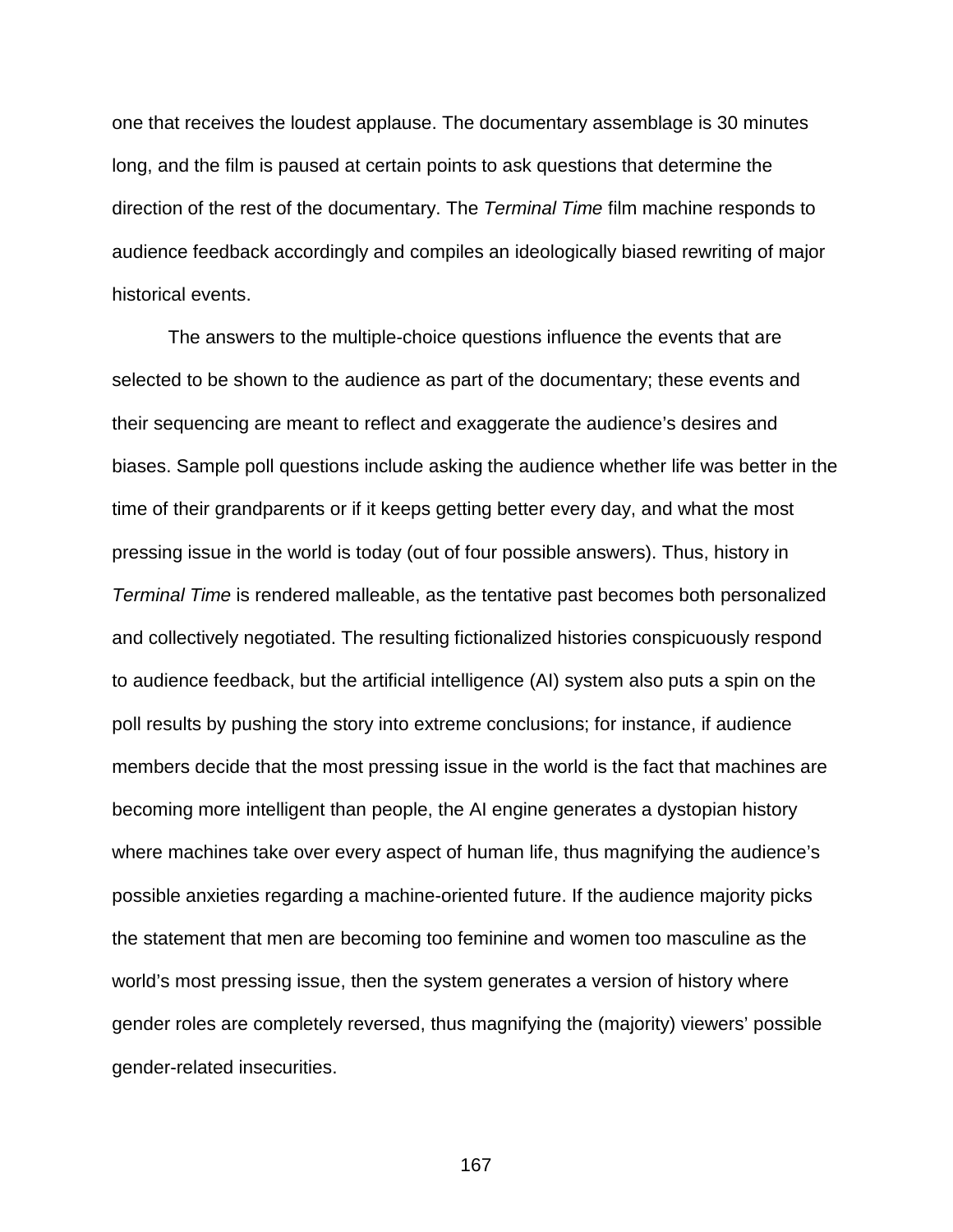The creators of *Terminal Time* explain that audiences are not directly asked what kind of history they wish to see; instead, they are asked questions about their own "psychographics" such as their cultural biases, work status, and sociability: "the resulting history is like holding a funhouse mirror to the audience; it reflects an exaggerated and distorted view of the audience's biases" (Mateas et al. 2000). In addition to experimenting with interactive technology, the film's creators approached *Terminal Time* as an investigation of audience dynamics. They noticed that during the poll segments audience members sometimes compete for control of the winning choice by shouting and clapping to score high on the applause-meter, or laugh when an unpopular choice is met with silence. As the viewers watch the resulting documentary, they loudly express reactions such as gasps, groans, and laughter (Mateas et al. 2000). The audience reactions tend to increase as the ideological bias underlying the documentary becomes increasingly noticeable.

*Terminal Time*, as an artistic experiment in the collective revision of history, both indulges in and critiques the empowering rhetoric of interactivity. On the one hand, the film's interactivity, coupled with the seemingly objective conventions of documentary cinema, makes the rewriting of history seem not only possible, but mandated by technologies that actively prompt users to customize, remix, and recontextualize. On the other hand, *Terminal Time* highlights the subjective processes of negotiation, selectivity, and causality that underlie historiographical processes. As in the case of *Kinoautomat*, the participation of audience members in seemingly democratic procedures does not alter the course of "actual" events or the status quo. However, what recombinatory films such as *Terminal Time* do is question the very notion of objective and consensually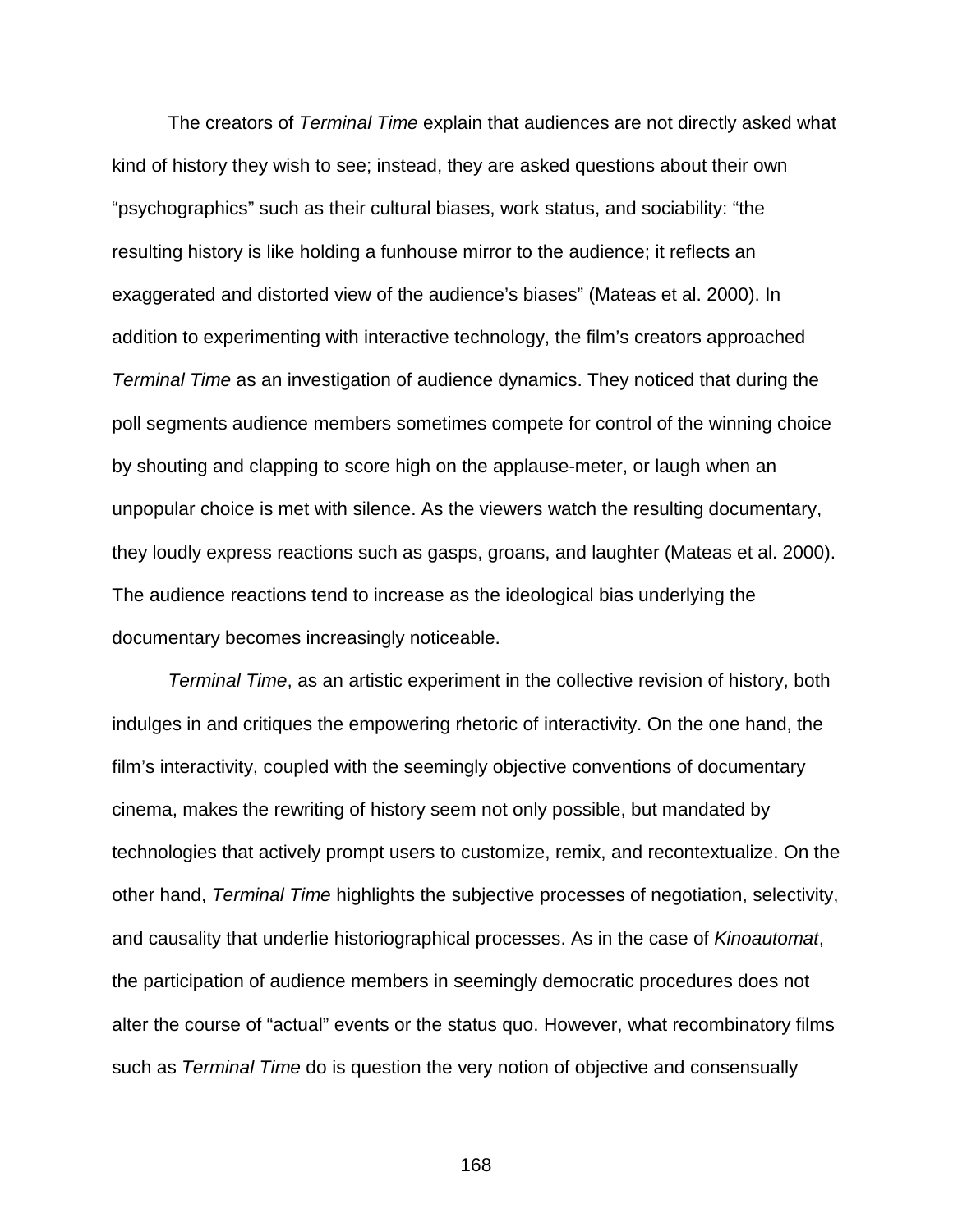formed history, and make audiences more reflective of the very tools that construct, selectively archive, and reinvent shared historical formations and collective belief systems.

By incorporating, exaggerating, and standardizing the audience's subjectivity in the interactive performance of the film, *Terminal Time* produces a tentative history that is the result of an authoring process generated and/or facilitated by digital technologies, and archived as prosthetic cinematic memory. Russell J. A. Kilbourn, building on Jonathan Long's theory of modern subjectivity, asserts that subjectivity is now "dependent on external mnemotechnical prostheses," resulting in a "collective, thoroughly *artificial* memory." By relying on external storage and mnemonic devices such as film and digital archives, memory becomes de-ontologized, with "its grounding in social reality and its representations rather than an extra-cinematic, subjective interiority" (Kilbourn 2012:77). *Terminal Time* draws attention to the politics of shared memory and historicized narratives by using transparent propaganda techniques–such as a biased voiceover and exaggerated poll results–to inquire into the ways in which audiovisual and interactive technologies subjectively reconstruct the past as malleable present.

The film conspicuously and reflexively presents shared history as a process of cinematic memory that is more immersive than functionally interactive. The gradual subversion of both documentary conventions and collective decision-making processes in *Terminal Time* draws attention to the ways in which, to apply Kilbourn's theory, audiovisual and interactive media either supplement or, at worst, destroy " 'natural' memory by naturalizing the technical and artificial, providing a seemingly 'universal'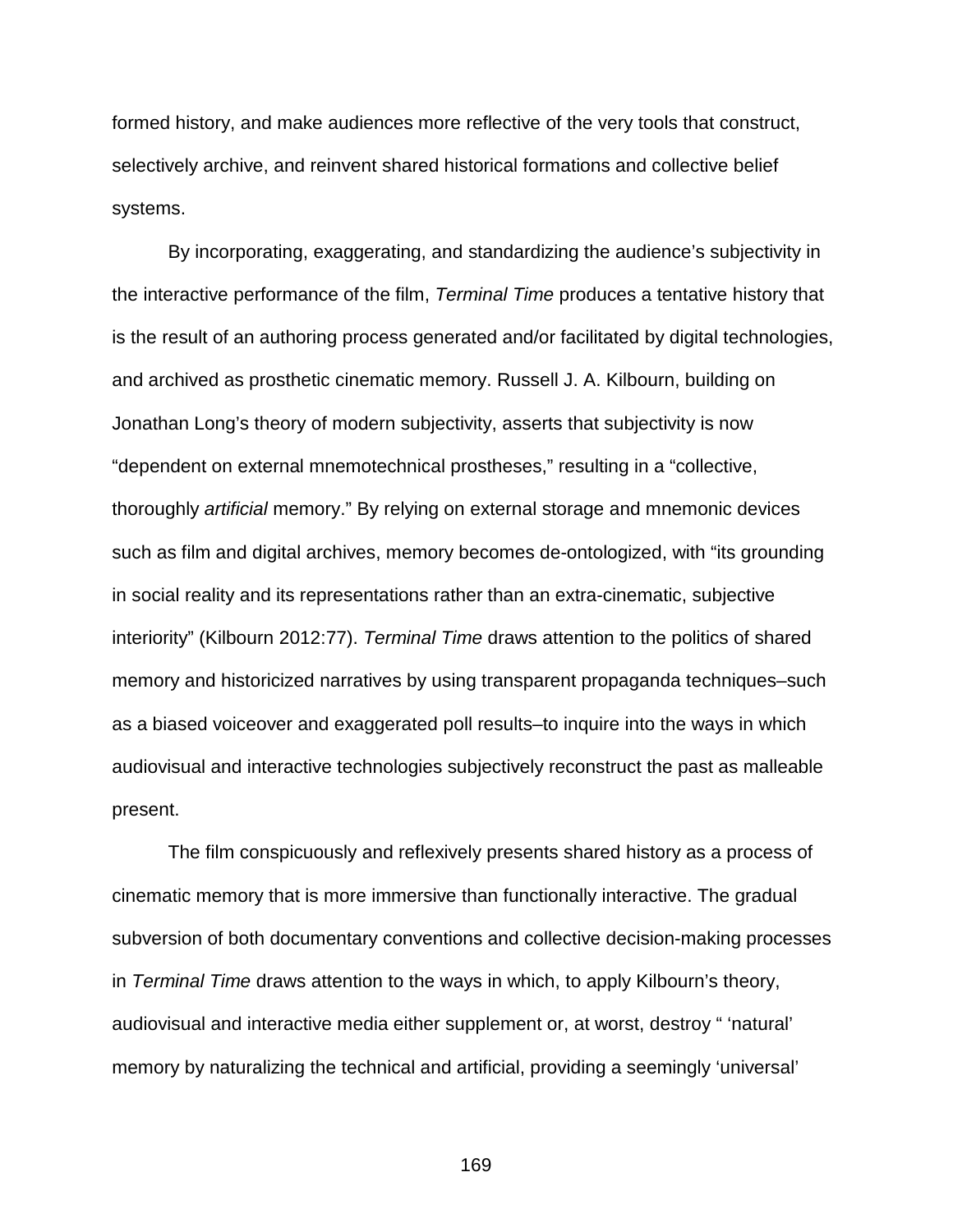objective visual language for the representation of subjective (re-)experience of the past" (Kilbourn 2012: 77). *Terminal Time* intertwines questions of collective memory, cine-history, and interactivity in order to present the distant past as immediate present. Through interactivity, historical information is brought to the present in order to be reedited, collectively negotiated, and reimagined; questions regarding the ontology of knowledge in the information age transform into questions regarding the function of information in the production of knowledge. The fact that *Terminal Time*'s artificial intelligence engine ultimately dictates the final version of events (such as the account of the first Crusades) undermines the agency that individuals–and, collectively, humans– generally associate with interactivity.

The combination of encyclopedic and participatory features at work in *Terminal Time*–characteristics first associated with interactive digital environments in Janet Murray's work (Murray 1998)–makes a broader statement about the utopian promise of interactive media. User participation in an interactive system implies that the system directly responds to the user's actions, and masks the fact that this interaction is limited and preprogrammed by the system's designers (think of the limitations of search engine parameters, for instance). Equally, the encyclopedic nature of interactive systems suggests that they have vast, if not infinite, capacity for the storage and retrieval of information. Because of this potentially infinite information storage capacity and the search and navigation tools that render it accessible to the user, the user might be misled into thinking that the information contained within the system is comprehensive and thus be unable to recognize the limitations in the forms of interaction allowed within the information database. Likewise, *Terminal Time* initially promises its viewers the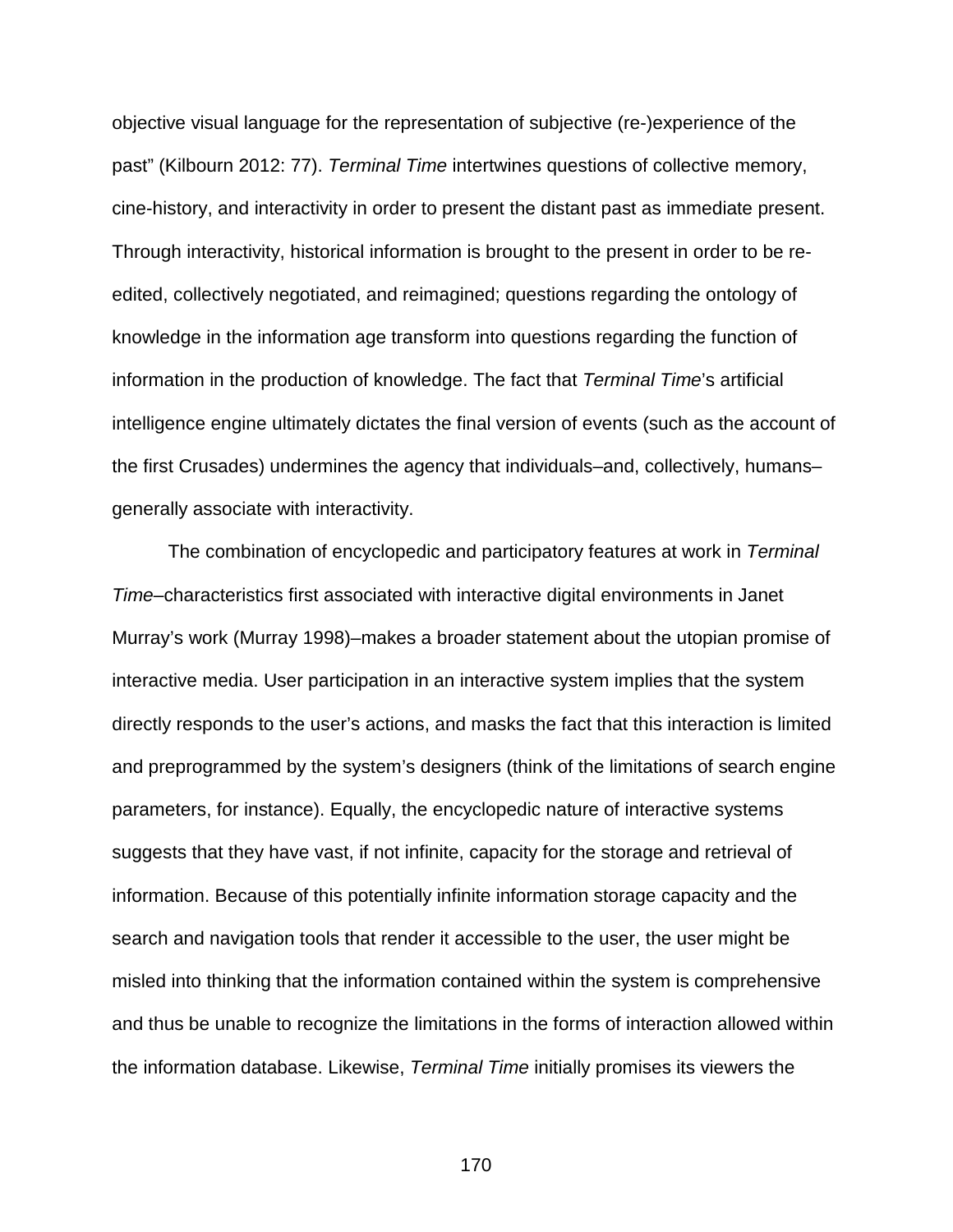agency to indirectly change the course of a potentially infinite world history by directly changing the course of the historical documentary. History is presented as a recombinatory database of footage consisting of audio and video tracks that are paired and recombined according to the poll results. The more time the audience spends interacting with the film, the more aware they become of the information excluded from the history database (evident in the repetition of a narrow selection of events shown from different perspectives), and begin to question why only certain forms of interaction are allowed. Ultimately, *Terminal Time* illustrates a productive definition of history precisely because it lacks a conclusive version of historical events and because it combines the objective (as in, programmable and automatic) authoring processes of the AI engine with the functions of the database and the exaggerated subjectivity of the collective audience.

Each particularized interactive pathway that asks for new insights on the past creates a form of procedural authorship that brings localized and customizable meaning to otherwise remote and unverifiable historical events. In a sense, the film conflates three distinct temporalities into a singular experiential mode: what has happened (documented history), what is happening (polls and documentary assemblage), and what can happen in the past (revisionist approach to consensually accepted facts). In other words, the past becomes present, and the present is once again constructed as the past, that is, as the present revision and audiovisualization of past histories replayed and (re)lived through the cinematic event. Lynn Hershman argues that "the very act of viewing a captured image creates a distance from the original event. The captured image becomes a relic of the past" (Hershman 2003b: 646). In *Terminal Time*, the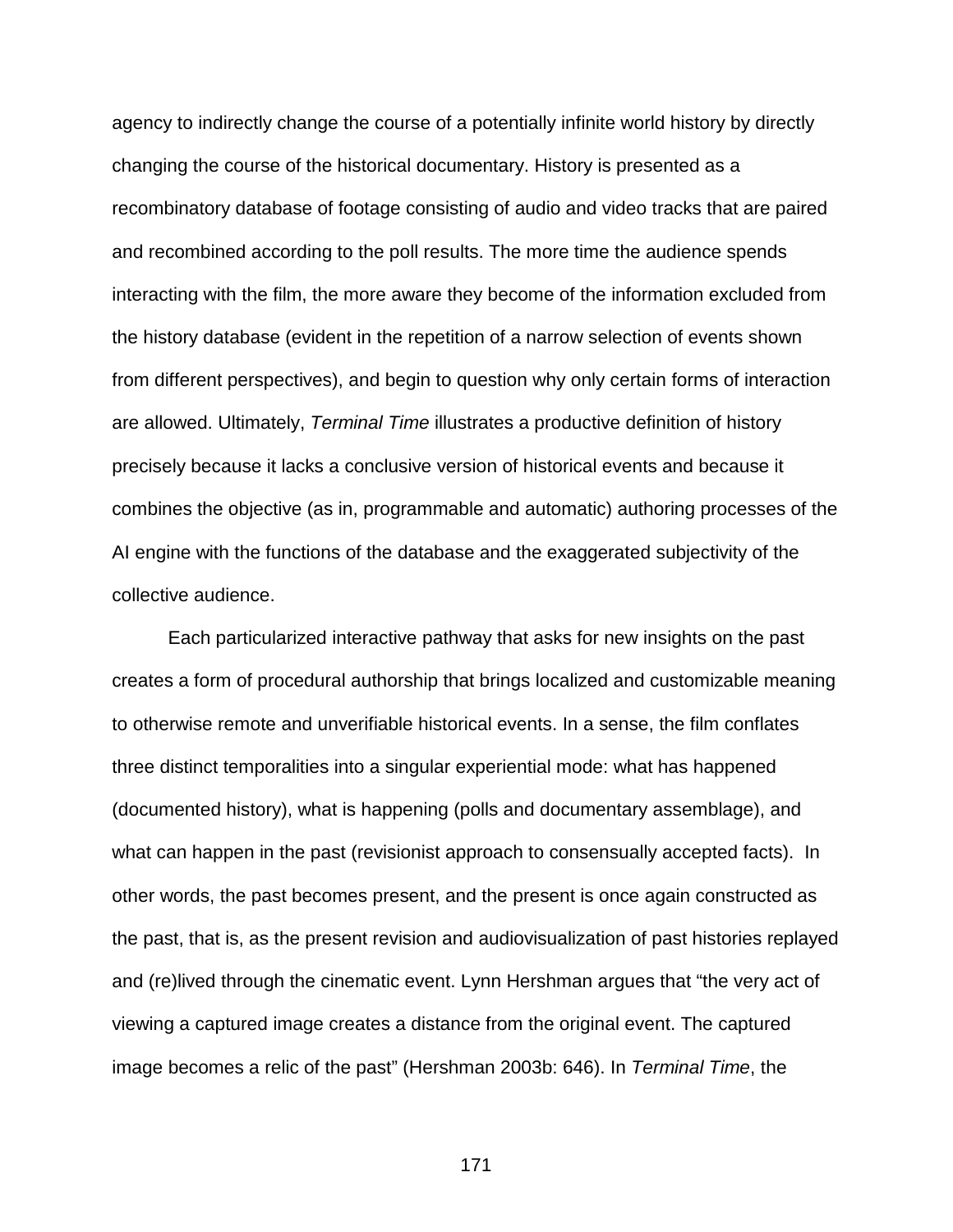documented images of recreated events create an illusory proximity to the past and

simultaneously exclude the prospect of an objective and complete understanding of

history from a present standpoint.

Since *Terminal Time* is a variable film performed in front of a live audience,

performance studies theory can be useful in broadly understanding IC as performative

cinema. Performance studies theorist Richard Schechner argues that the uniqueness of

an event is in its interactivity rather than its materiality;

in that uniqueness, interactivity always remains in the *now*. It cannot be repeated. It cannot be exchanged. It cannot be reproduced. It cannot be saved. It cannot be recorded. The temporality of pastness in non-interactive cinema is derived from the relationship between the photographic image and reality in terms of a physical *trace* (of light reflecting off the object onto a light-sensitive surface) and in the closed nature of its narrative. (Schechner 2002: 288)

Although *Terminal Time* does not have a large-scale social influence on the revision of documented history and methods of historiography, Schechner says that the moving images of IC lead "not to the pastness of what had gone on before but to the futurity of what outcome might emerge from it" (288). Philosopher Claude Romano's notion of "advenant" refers to the experiential modality that transcends traditional subject positions because an advenant is interactively immersed in the event as it is happening –in this case, the event being the participatory process of revision of historical events (regardless of how illusory viewer agency is). Romano argues that "what happens to the advenant is existentially transformative, because the event that occurs cannot be indifferently witnessed from the outside" (Romano in Jay 2011: 565-6). This is especially true in the process of re-historicization since *Terminal Time* asks personal questions to viewers which are then used to generate subjective recombinant histories. History then, in the context of *Terminal Time*, concerns less momentous events and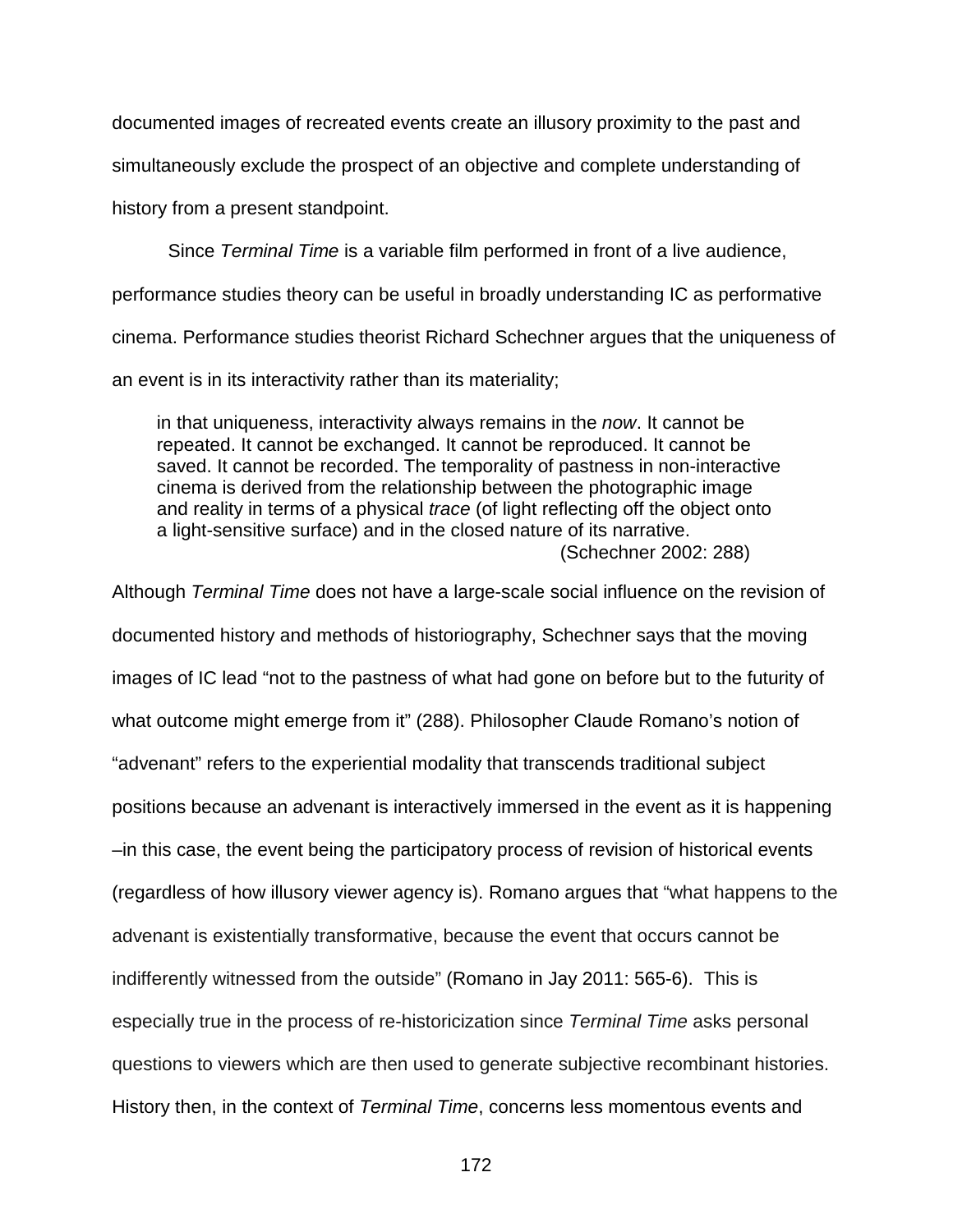facts about the past, and more the ways in which viewers are personally implicated into the emerging narrative of history represented in the film (in the sense of their recognition of the narrative impact of their poll results). The emerging hybrid spectatorship and the subjective regeneration of the historical past-as-present implicate viewers in filmic historiography in ways that illustrate how individuals are innately, culturally, and socially conditioned into accepting various modes of narrativization that relate to identity, memory, and shared history.

### **Watch What You Wish For: The Interactive Psyche**

"We only see each other through the subconscious of some other system," said Stan Vanderbeek in reference to his visionary design of the spherical theater Movie-Drome in 1963 (Vanderbeek in Youngblood 1970: 350). Vanderbeek's Movie-Drome involved people lying down and being surrounded by floating, three-dimensional movie images. The conceptual architecture of the theater was meant to offer a transcendental experience that united viewers with the world and outer space. The potential of cinema to not only influence behavior, but to also condition the mind and body to new experiences was at the core of expanded cinema experiments such as Movie-Drome. Vanderbeek's Movie-Drome had the metaphysical objective of extending the mind and body into the cinematic architecture and subsequently extending the cinematic architecture outwards into the universe in an act of global connectivity.

Janine Marchessault uses the term "sensory training ground" to describe expanded cinema works that can be interpreted as attempts at training target audiences–the future citizens of a global community–to simultaneously process various multi-sensory stimulants (Marchessault 2008: 47). By expanding cinema to its architectural space, such works propose a definition of cinema-as-space, cinema-as-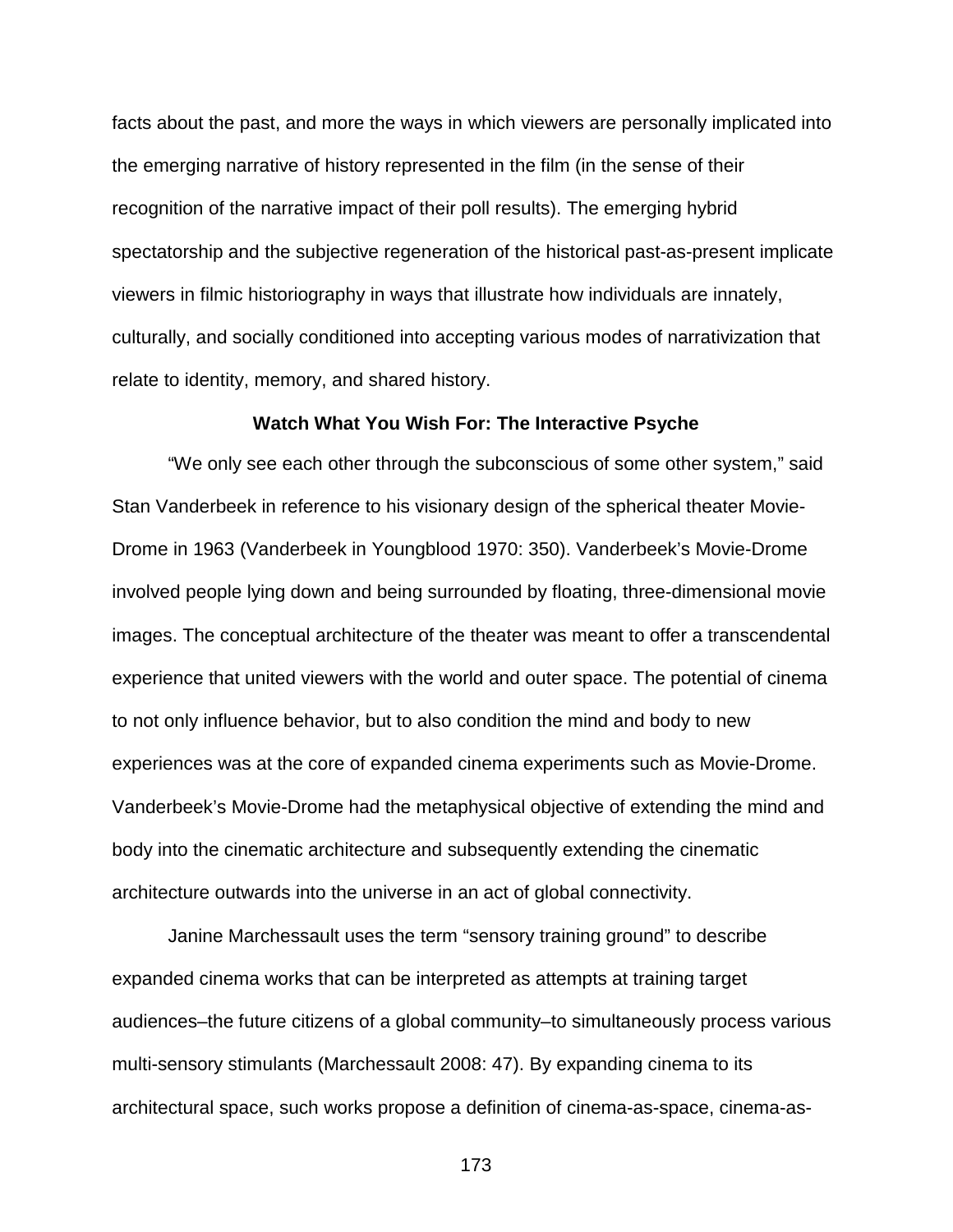body, and cinema-as-world. In comparison, most types of IC *contract* and invert these analogies into space-as-cinema, body-as-cinema, and world-as-cinema, thus rendering the metafilmic as filmic (i.e., the metafilmic reflexivity reverts back into the filmic realm). In other words, the outer periphery of the cinematic apparatus–the screening space, the social context, the spectator's body and so on–is absorbed or funneled *into* the cinematic realm through interactive techniques, rather than projected outwards (in both a literal and metaphorical sense).

Films such as *Terminal Time* use interactivity to expand the audience's consciousness of large-scale notions such as world history, but then revert those notions back into how they relate to the individual and/or the collective audience. Instead of connecting individuals externally to the cosmos and to global history at large, as expanded cinema attempted, individual audience members internally perceive *Terminal Time*'s history as personalized, selective, and deliberately myopic. *Terminal Time* externalizes the mind, but not in the universally or outwardly expanded metaphysical sense of expanded cinema; instead, *Terminal Time* presents a magnified version of the audience's biases and desires, thus rendering abstract feelings into a narrative (hi)story that resonates within the particular interactive event. In *Terminal Time*, aspects of the mind and human disposition are compartmentalized and broken down into objectified processes of standardization such as opinion polls and their respective movie-generating algorithms that, in turn, correspond to audiovisualized reenactments of historical narratives.

According to Lev Manovich, processes that objectify and externalize the mind–in this case, in the form of biases that manifest themselves through exaggerated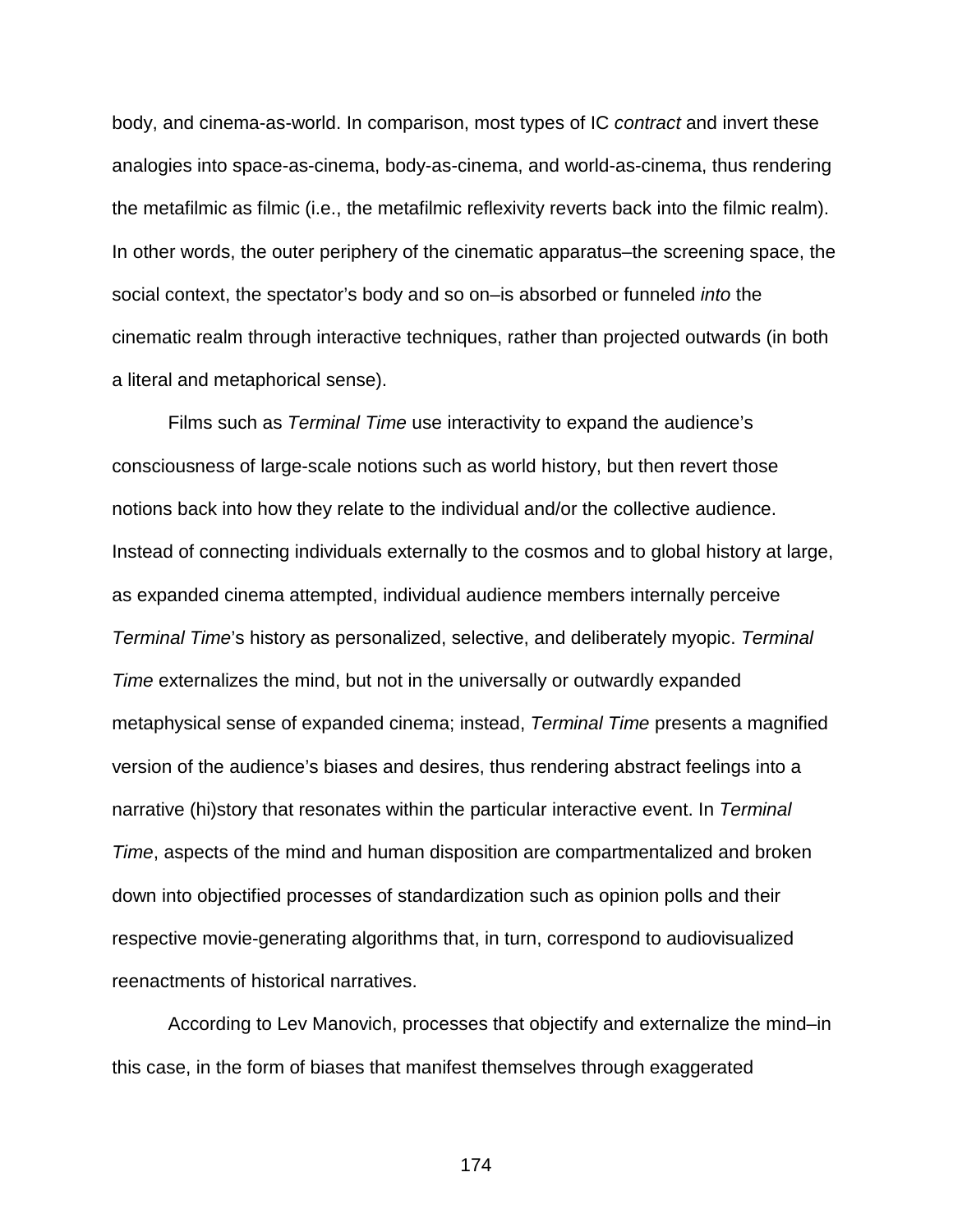audiovisual narratives–correspond to the "larger modern trend to externalize mental life" (Manovich 2002: 57). To extend this reasoning to social networking platforms, it is worth mentioning that the current status update prompt for Facebook profiles is "What's on your mind?"–a phrase that invites users to externalize and publicly share selective thoughts. In addition, hyperlinking is used by Manovich as an example of how interactive media objectify some central thought processes by externalizing mental processes of problem solving, reflection, association, and recall, and then standardize those inner processes by equating them to link clicking, page navigation, and other Web surfing functions. According to Manovich, the externalization of these basic cognitive functions in hyperlinking does not leave individual room for reflection and independent action; if all users use the same interactive formats, then there is inevitably a degree of standardization and automation in user interactivity even if the end result of each interaction may be materially different.

Manovich's observations about the cultural emphasis on externalizing the mind through new technologies can be traced back to Hugo Münsterberg's theories on the psychology of cinema, first published in 1916. Munsterberg combined psychological research with aesthetic analysis, and used the term *photoplay* to describe the cinema effect which "tells us the human story by overcoming the forms of the outer world, namely, space, time, and causality, and by adjusting the events to the forms of the inner world, namely, attention, memory, imagination, and emotion" (Munsterberg 2001: 129). Cinema's photoplay reproduces, externalizes, and objectifies the inner workings of the mind; for instance, flashbacks/cut-backs objectify mnemonic function by externalizing, visualizing, and making retrospectively linear the process of memory recollection.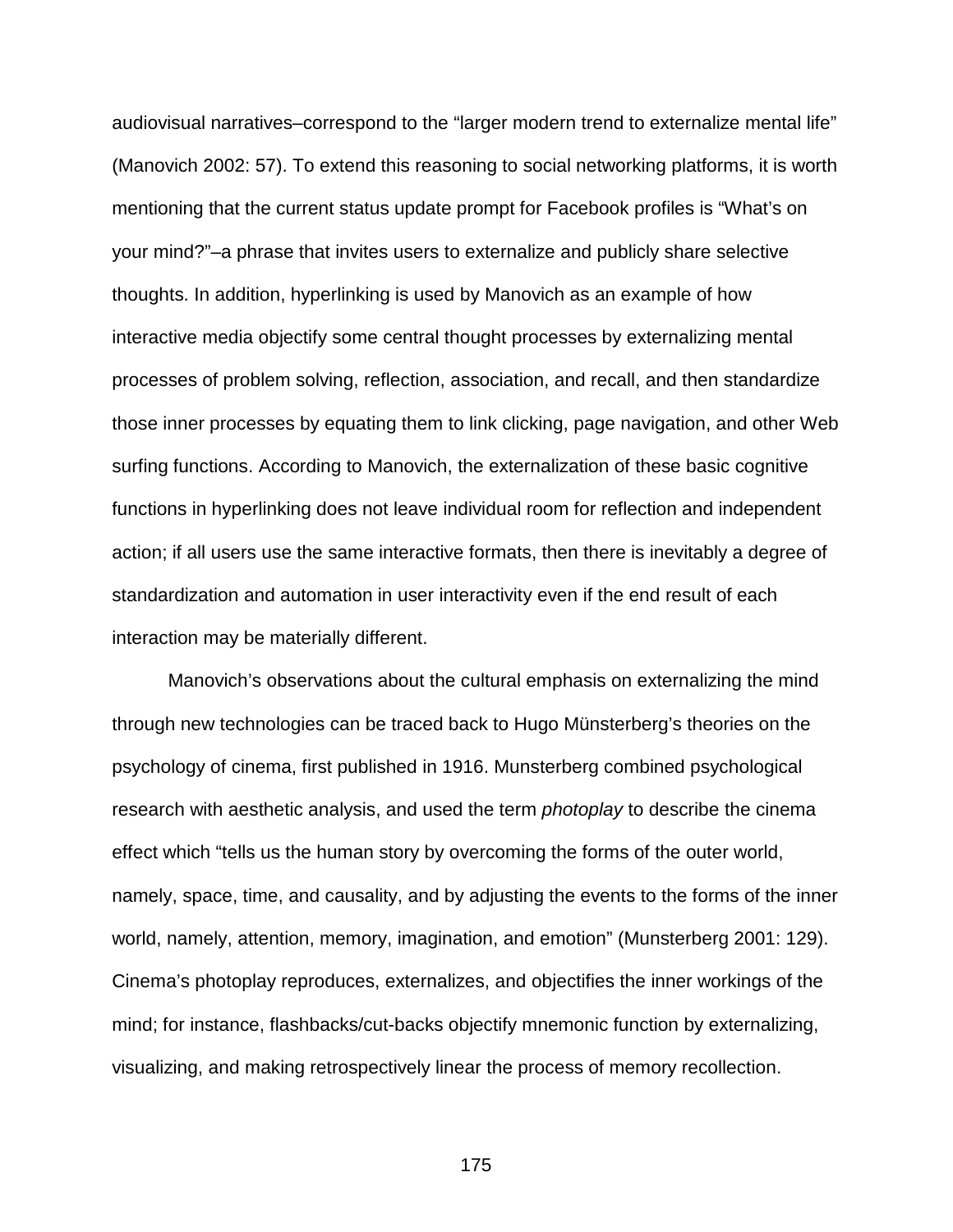According to Munsterberg, the photoplay does not respect the temporal structures of the physical universe. Instead, the photoplay reminds us of the mind's ability to bring the past to the present through the association of ideas, and of cinema's ability to visualize and narratively organize abstract and subjective mental processes. As an extension of the photoplay techniques, *Terminal Time*'s rewriting of historical events in real time renders history as an experience of biased mnemonic recollection and collectively negotiated individualization.

*Terminal Time*'s customizable version of history has the potential to encourage social interaction among the participants of this social experiment. Interactive films tailored for home viewing, however, tend to focus more on isolationist aspects of technology by placing a single user at the core of the personalized interaction. In films that demand a single viewer, the interactive narrative is not only generated by an individual, but also revolves around the individual's innermost thoughts and desires, thus making the interactive experience exclusively personal and intimate.

David Wheeler's *TLC* is an example of a customizable movie that attempts to generate "a fantasy built from the very stuff of your own mind." Unlike the collaborative approach of IC public performative screenings, *TLC* is specifically tailored not just for home viewing, but for individual viewing, since its ostensibly psychoanalytical approach to narrative generation promises that "no two people will experience [the film] in exactly the same way."[6](#page-175-0) The film revolves depicts the relationship between Michael Overton and his wife Allison, who are coping with the death of their daughter. Allison is so acutely traumatized that she lives in denial of her daughter's death, and pretends she is still alive. The couple's therapist, Dr. Turner, recommends nurse Katherine Randolph to

<span id="page-175-0"></span><sup>6</sup> Quotes taken from the *TLC* DVD sleeve (1998).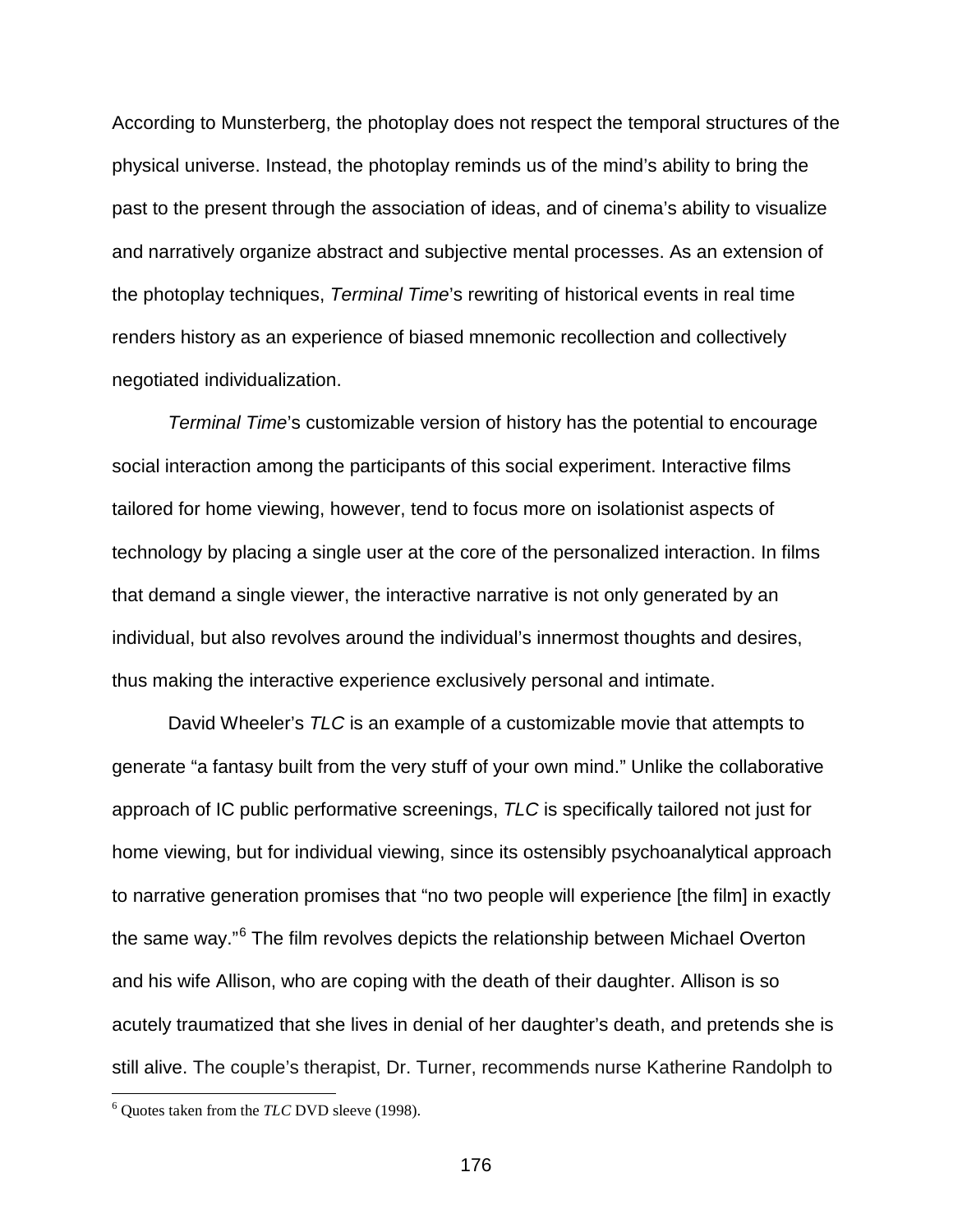help Allison recover from her loss. Katherine's unorthodox treatment methods create tension and misunderstandings among the couple. The viewer's response to series of psychoanalytical multiple-choice questions is meant to determine how the complex dynamic between the Overtons and Katherine develops by customizing the most psychologically satisfying version for each viewer; depending on the viewer's overall responses to the questions, the story fluctuates from a love triangle horror film to an erotic lesbian fantasy.

In essence, *TLC* is a suspense thriller that puts the viewer in the dual position of a psychiatric patient and a detective. The viewer is asked a series of multiple-choice questions at the end of each variable scene in order to determine the content of the scene that follows. In other words, the viewer's response to the questions shapes the unfolding arc of the story, even though the viewer cannot directly predict exactly how the answers orient the narrative. The questions are based on the Thematic Apperception Test (TAT), which features various apperception exercises that directly or indirectly relate to the development of the film. As an example of TAT-based customization, the selection of mostly queer-oriented answers (ranging from the viewer confessing an attraction to people of the same gender, to a queer interpretation of ambivalent classical paintings) generates a version of the film that is laden in lesbian subtext and includes a love scene between the two principal female characters of the film.

The viewer is additionally placed in the position of a detective since he/she has the ability to snoop around in a digitally animated simulation of the Overton house. In the simulation, the viewer can move around each room and click on objects to reveal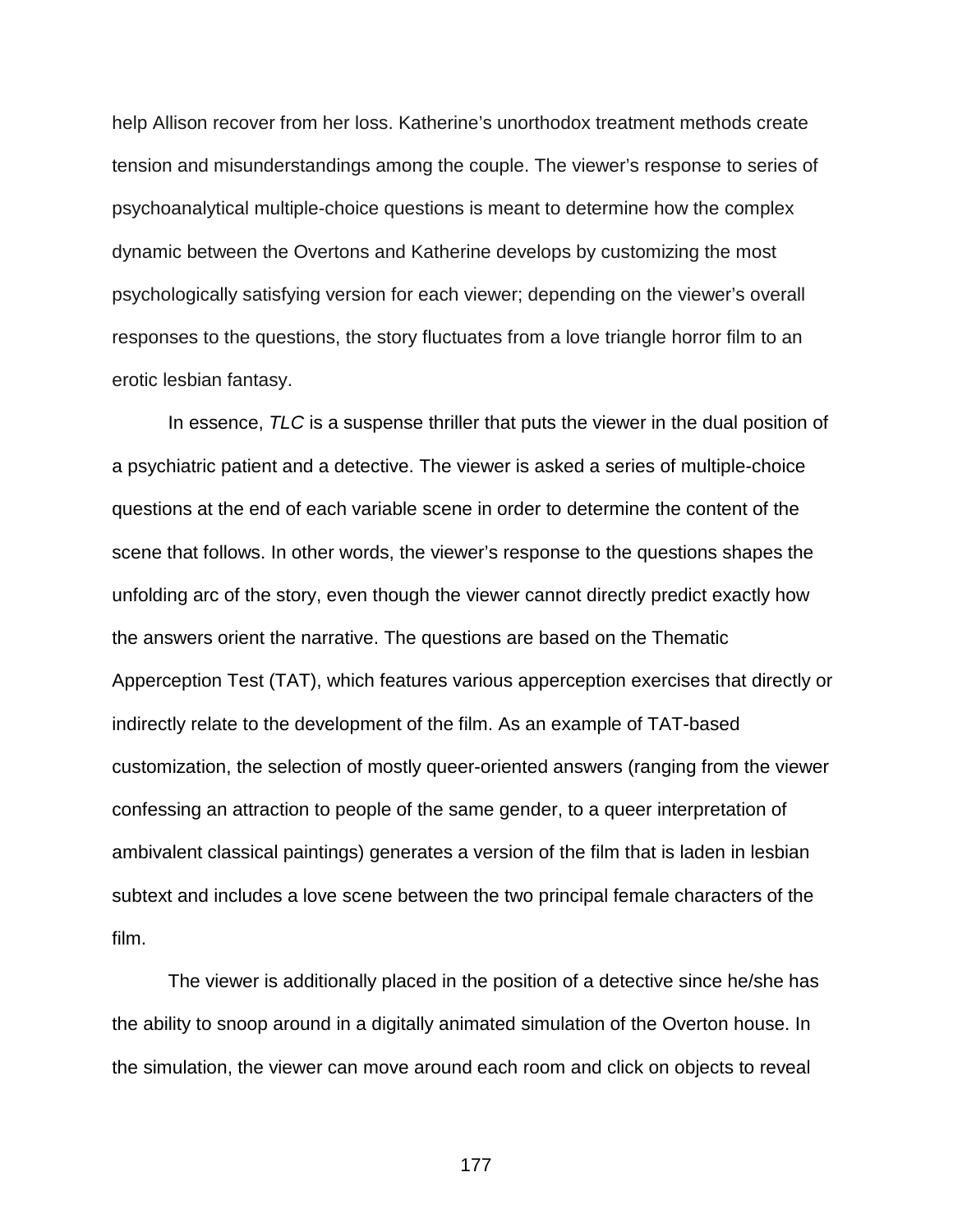hidden secrets about the house's occupants. However, the main contributors to the story's development are the TAT-based sections; the exploration of the house simulation is elective and does not add substantial information to the story. The TAT sections are essentially forced upon the viewer, since the story cannot progress unless all the questions in each section are answered. Although the concept of generating a film based on unconscious fantasies is as intriguing as the idea of neurocinema–the method of using neuroscience to measure viewer response to specific aspects of a film in order to improve its cognitive and visceral appeal–the disruptive and time-consuming TAT sections might initially appear to the viewer as interactivity for interactivity's sake. This forced–or not immediately purposeful–interactivity relates to Lazzarato's observation that Western societies mandate that all modern citizens "become subjects," and sees participative initiatives as "production for production's sake" (Lazzarato 2006: 135). For Lazzarato, the Western mandate that individuals "become subjects" sustains an authoritarian discourse: "one *has to* express oneself, one *has to* speak, communicate, cooperate, and so forth" (Lazzarato 2006: 135). Accordingly, *TLC* serves as a condensation of the postindustrial tendency to mass-produce active subjects and to commodify individualism. Furthermore, *TLC*'s psyche-oriented movie-generating system draws attention to the aspect of interactive communications that focuses on the externalized expression, standardization, and surveillance of the mind.

*TLC* produces variable combinations of pre-existing scenes in response to individual answers to multiple-choice questions in order to create narratives that purportedly reflect the viewer's (unconscious) desires. The idea behind this recombinant and changeable film aims to place the viewser at the center of an emergent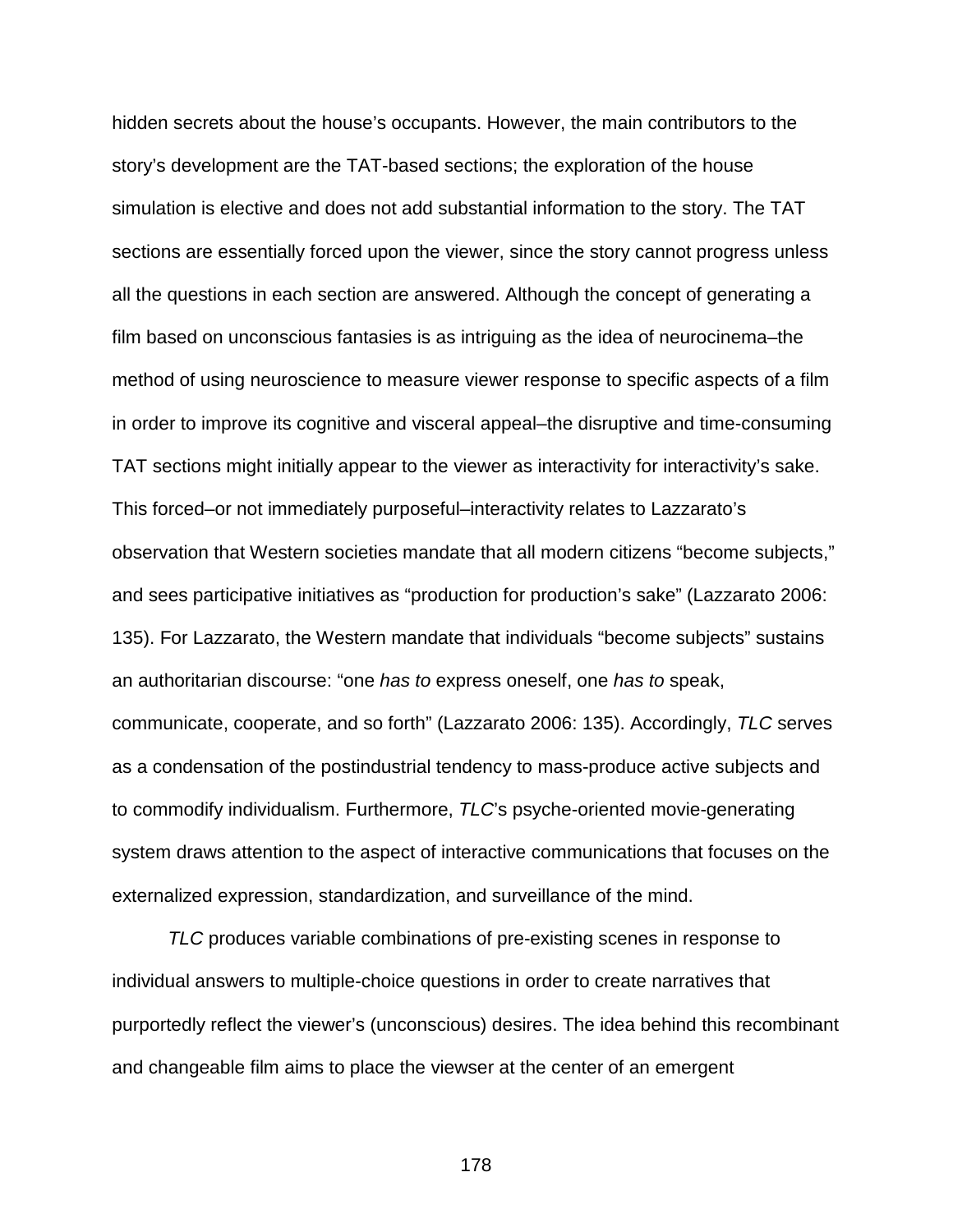individualized narrative, while at the same time using AI and algorithmic processes to make this individuality quantifiable. Although the viewser's reception is at the core of the interactive experience, this experience differs from the model of inclusive spectatorship in studies of minority representation. Inclusive spectatorship not only incorporates otherwise marginalized subjects into the production of the film narrative, but also posits the viewer as active interpreter of the film and author of the film's subtext in open-ended and ambivalent narratives. The idea of cognitively and subjectively including the individual in the interpretation of the film narrative was initially advocated by avant-garde filmmakers as an alternative to established paradigms of mainstream spectatorship. The spectator's interpretation of morally ambivalent and ethically open-ended narratives– such as the lyrically presented love triangle in Agnes Varda's *Le Bonheur* (1965) and Varda's non-judgmentally depicted romance between a mother and her daughter's young classmate in *Kung-Fu Master!* (1988)–is determined by the viewer's personal biases and socially constructed morals.<sup>[7](#page-178-0)</sup> Films that demand inclusive spectatorship remind viewers of the various factors contributing to their construction as filmic and, by extension, *social* subjects: biological, cultural, societal, historical, psychological, and so on.

*TLC* can be considered as both an interactive equivalent and a counter-paradigm to inclusive spectatorship. *TLC* resembles inclusive spectatorship in its attempt to psychologically and subconsciously immerse the viewer's subjectivity into the movie. However, unlike inclusive spectatorship and like *Terminal Time*, the subjectivity of the

<span id="page-178-0"></span> $<sup>7</sup>$  For an application of bell hooks' notion of critical and inclusive spectatorship, see Ruth Hottell's article,</sup> "Including Ourselves: The Role of Female Spectators in Agnès Varda's *Le Bonheur* and *L'Une chante, l'autre pas*" (1999).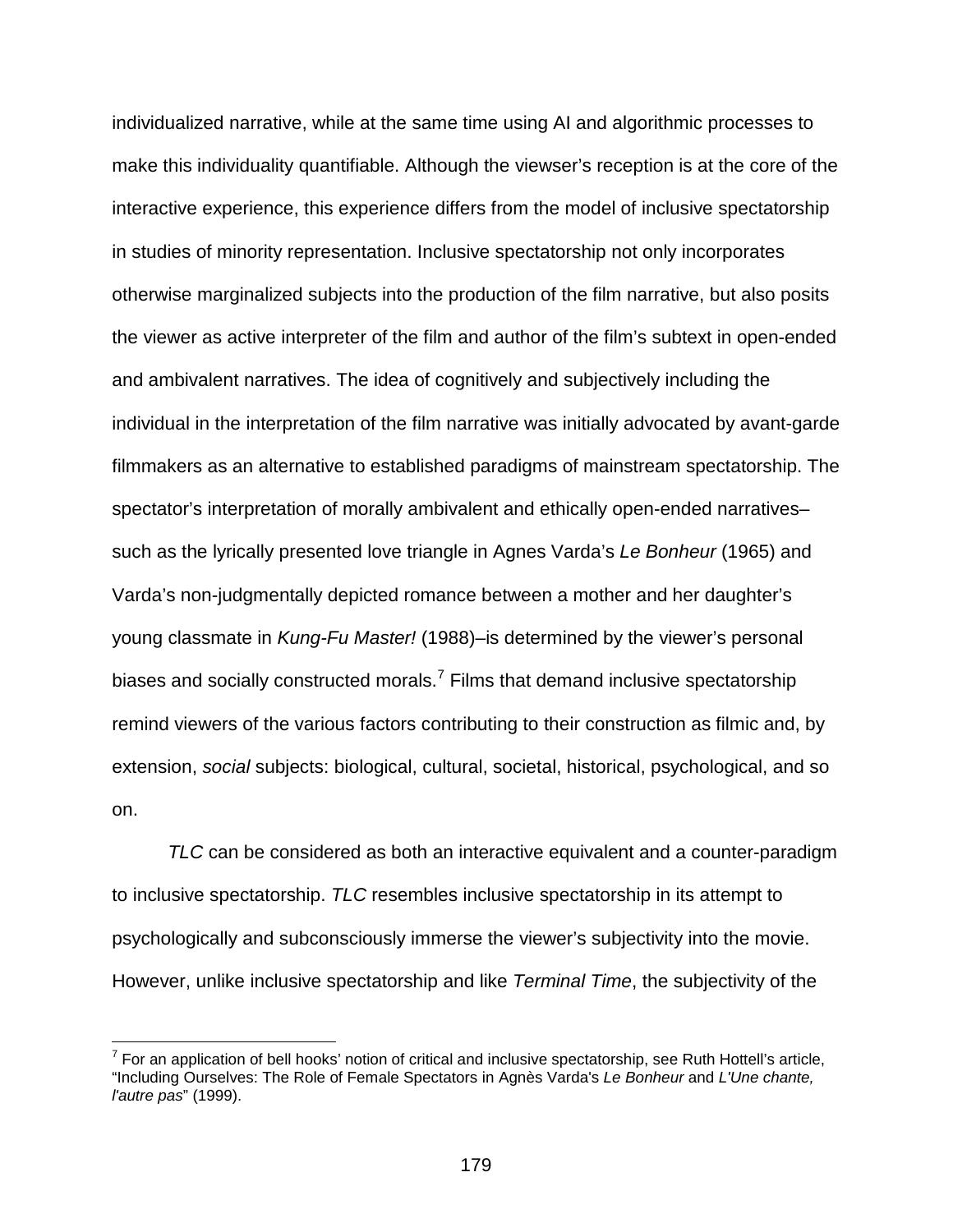viewer is intermingled with the movie-generator's AI and algorithms. In a way, *TLC*  narrativizes and compartmentalizes facets of the human psyche; the interactive film projects the viewer's quantifiable psychological test results and automatically converts data from the human soul into an audiovisual landscape generator. Unlike inclusive spectatorship, where the viewer can cognitively decide (through imagining/ interpreting) the film's ethical orientation and overall meaning, *TLC*'s interactively inclusive spectatorship prioritizes the film's projection–and consequent estimation or reductive interpretation–of the viewer's predisposition.

After all the TAT portions have been completed, the viewer's data is gathered and the entire variable movie is played with no interruptions, letting the viewer figure out how her or his individual TAT answers contribute to the production of the variable narrative. Therefore, the viewer's perceptions and opinions are externally expressed via multiple-choice answers, sorted into categories that correspond to designated movie portions, and funneled into the cinematic realm in the form of an introversive movie fantasy. Consequently, the introversive movie experience is contained within the cinematic realm, instead of the cinematic serving as a means to expand the mind and body into other realms of awareness and planes of physical, sociocultural, and metaphysical realities.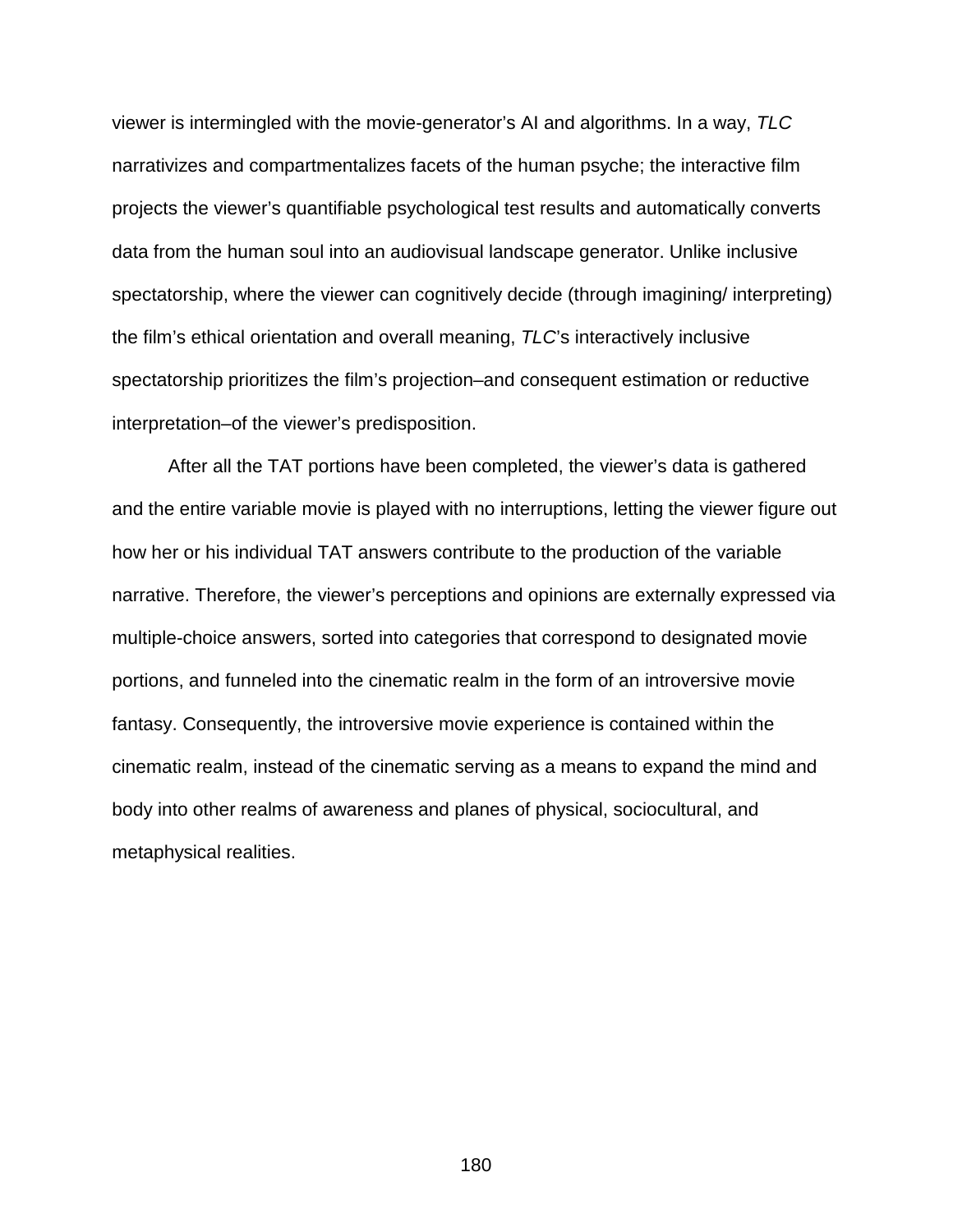# CHAPTER 5 DIDACTIC INTERACTIVITY AND SUBVERSIVE FANTASY

#### **Crime and (Virtual) Punishment: Sociopedagogical Interactivity**

The psychological interaction and social behavior of viewers in public screening spaces is seen by Norman Holland as more restricting than viewing experiences in more private settings. The IC collective screenings described earlier adhere more to frameworks for the analysis of crowd mentality in public theaters than the psychology of an individual viewer watching a DVD at home. This is because public experiences are controlled and regulated; in the case of the IC experience, the behavioral regulation can originate from the film (as it does in *TWU* and *Cause and Effect*) and extend to regulating rituals dictated by majority responses (such as felt or imagined peer pressure on how to respond and behave, and mirror-reactions that correspond to the rest of the group's actions). The way audiences socially behave during interactive screenings such as those of *Cause and Effect* can sometimes provide evidence for a social-constructivist paradigm of film response. Although contemporary film theory now takes into account evolutionary-biological factors and innate biological mechanisms to produce an expanded theory of embodiment, we should still consider the possibility of the social self as either an extension or a socially adjusted projection of an innate self.

Interactive films that incorporate collective consensus into the experience by majority-regulated narratives can trigger forms of social conditioning and even herd mentality. Although, as discussed earlier, physical and material interactivity sometimes stimulates intellectual (inter)activity, at other times it can be used to direct behavior in predictable patterns. When the behavioral regulating mode of interactivity converges with the conditioning aspects of cinema, cinema is removed from its visceral and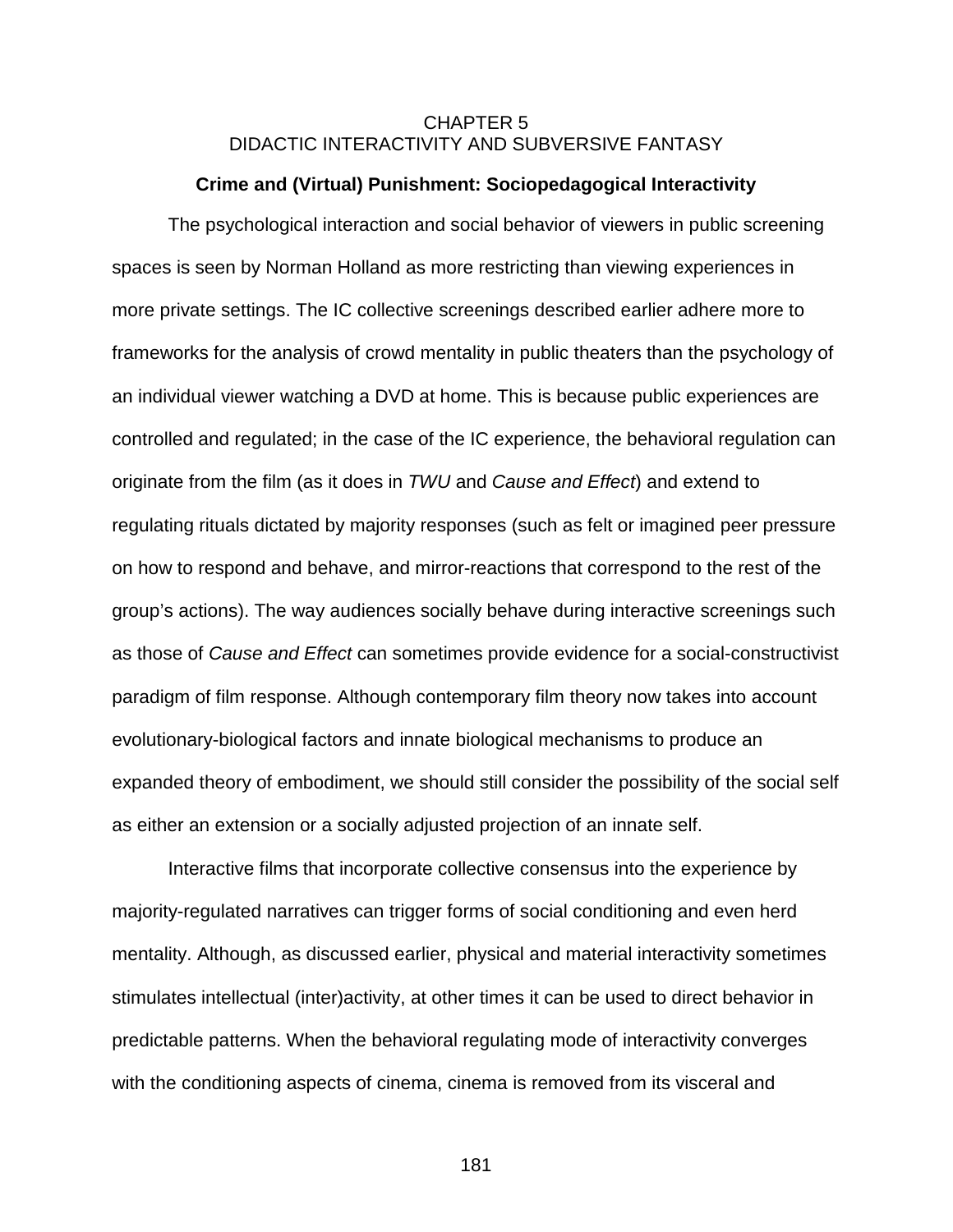primordial aspects and, instead, subsumed it into interactive frameworks that focus on the cultivation and regulation of social behaviors and attitudes.

The connection between cinema and its effect on individual and collective mentality has been debated since the medium's inception. The impact of the cinematic apparatus on the unconscious has been scrutinized within psychoanalytical frameworks, the function of cinema as propaganda has been analyzed in historical and sociocultural contexts, and viewer reception and identification patterns have been approached from several disciplines including communications and race studies. Influential theorists such as Walter Benjamin regarded cinema as a disciplinary machine that trained viewers' senses in preparation for the shocks of modernity and urbanization, and/or as a buffer that provided a training ground for viewers to realign their bodies to the fast-paced demands of modernization.

The vast potential of cinema as a psychosomatic training ground is also reflected in the history of film censorship and commercial licensing of the film industry in response to cinema's potential of influencing viewers. Early on in the history of the medium, cinema's visual appeal during the silent era was considered by cinema reformers (such as the kinoreformer of 1910s Germany) a potent suggestive mechanism that could exert influence over naïve viewers if it depicted imitable deviant behavior. Hollywood's Motion Picture Production Code (the Hays Code) morally censored and regulated film production in the US from the 1930s until the late 1960s. The Code forbade the depiction of deviant behavior (which at the time included suggestions of homosexuality and interracial romance) on screen lest audiences choose to imitate that behavior in real life. The fear that impressionable spectators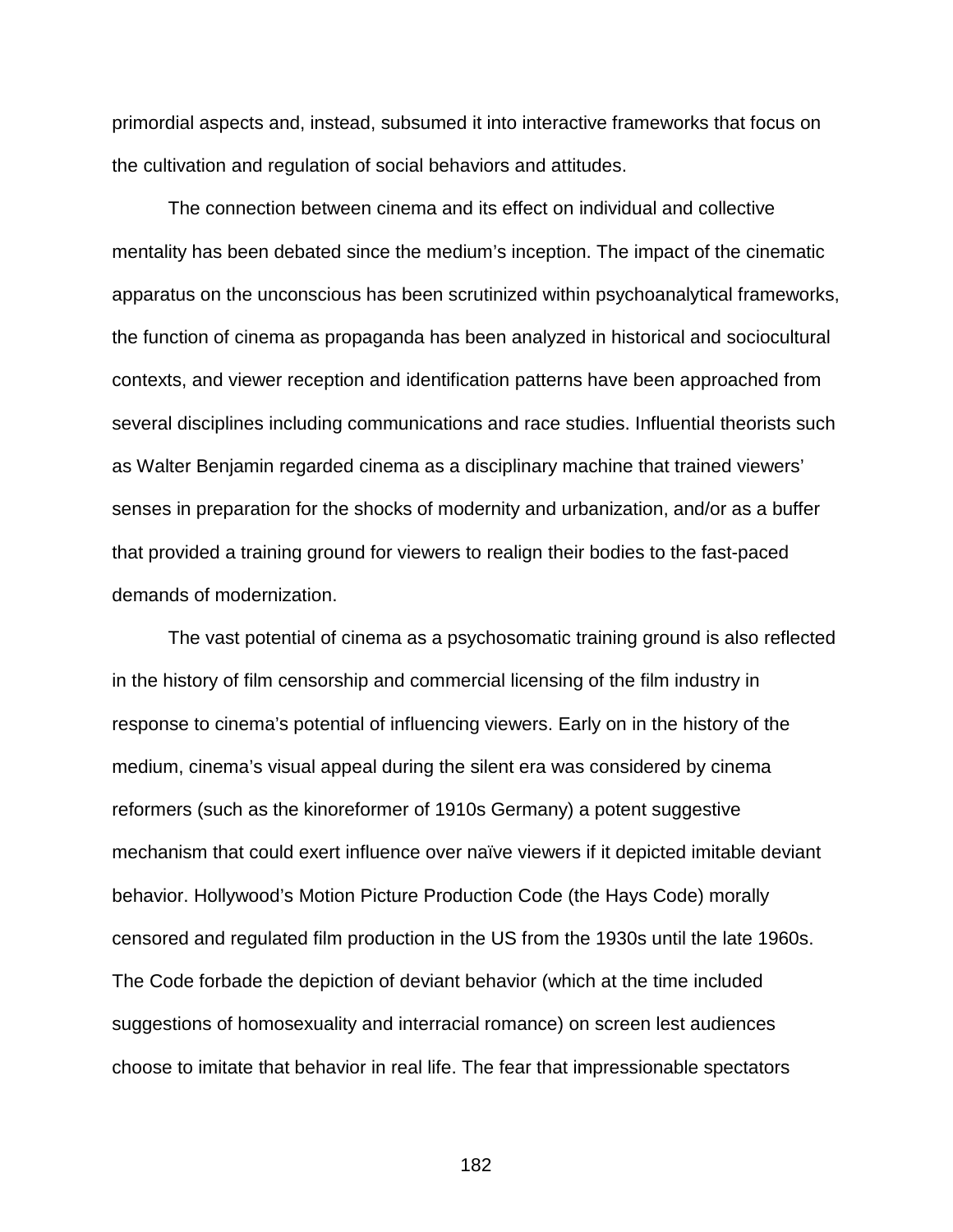might internalize the images on the screen and then replicate them in reality overlaps with grievances about cinematic influence from several marginalized groups for collective underrepresentation, marginalization, or misrepresentation in popular media and culture at large. $1$ 

Before the development of film propaganda, some early cinema subgenres focused on socializing, training, and disciplining audiences on how to behave in the public milieu of cinema and beyond. Elsaesser categorizes these silent films as "rube films": comic movies about countrymen as naïve viewers who encounter cinema for the first time and are so astonished by its verisimilitude that they behave inappropriately by violating the tactile space between spectator and screen (Elsaesser 2006). Examples of the rube subgenre include the British film *The Countryman's First Sight of the Animated Pictures* (Robert W. Paul, 1901) and the Edison-produced *Uncle Josh at the Moving Picture Show* (Edwin S. Porter, 1902). By poking fun at naïve rubes' attempts at making tactile contact with cinema, rube films favored visual pleasure and equated that pleasure with physical distance from the screen and suspension of disbelief.

Elsaesser wonders whether rube films "construct their meta-level of selfreference in order to 'discipline' their audience," not mainly by showing negative examples of viewer conduct but, rather, "by a more subtle process of internalized selfcensorship" (Elsaesser 2006: 213). The fact that uncle Josh is eventually chastised for his behavior by the projectionist, for instance, could be seen as an allegory for the opposite of cinematic pleasure (tactile proximity), as well as an attempt to provide

<span id="page-182-0"></span> $<sup>1</sup>$  The counterargument to this reasoning has been expressed in multiple disciplines. One of the most</sup> relevant in film studies is by Noel Carroll, who has argued that viewers have fixed emotional and moral positions that cannot be altered by fictional representations. According to Carroll, fictional films reinforce and offer deeper insights into viewers' already-adopted attitudes (Carroll 1998).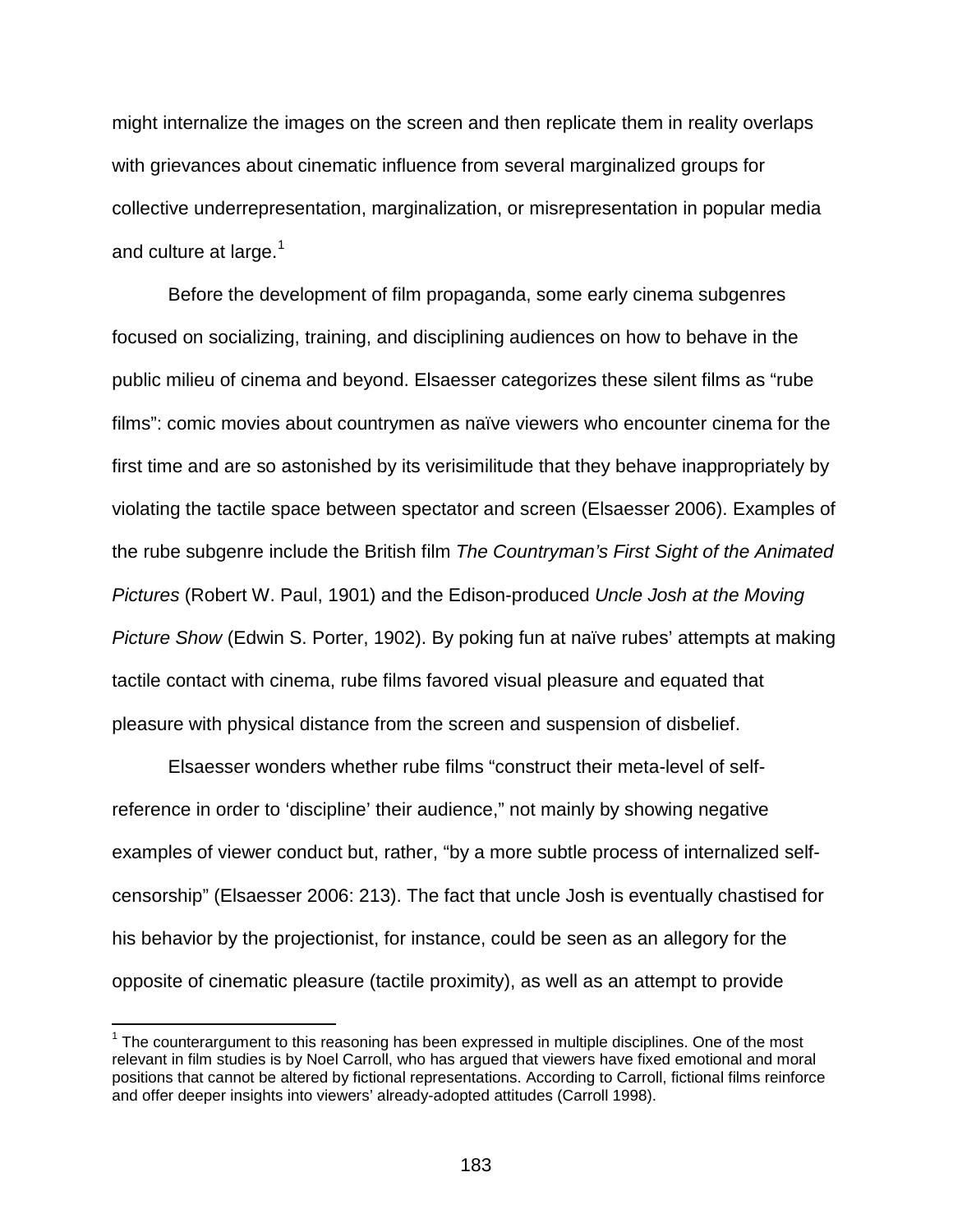audiences with models on how not to behave socially (look but don't touch). As a filmsabout-films subgenre, rube films discourage a materially and physically defined form of interactivity, while IC encourages material and somatic forms of interactivity but usually only within preset parameters. Elsaesser's reasoning suggests that interfaces and installations are subsuming the diegetic space of the narrative under interactive mechanisms that retrain viewers as users, viewsers, players, witnesses, participants, and even rubes.

The use of interactive formats to achieve pedagogical and socio-psychological training objectives is certainly not limited to theatrical and mobile cinema contexts. For instance, an independent British crime-prevention non-profit organization called Crimestoppers released the interactive video "Choose a Different Ending" (2009) on YouTube and other digital platforms so as to educate and train viewers on how to make decisions to prevent violence.<sup>[2](#page-183-0)</sup> The viewser is ostensibly placed in situations that could escalate to violence if the wrong decision is made. The viewser can, for example, choose to join an argument, take a knife, and stab someone else in the chest; all of these choices are conspicuously marked as "wrong" since they result in the viewser's death in each setting. The accompanying video description claims that "you decide whether to live or die," with the implied aim of the interaction being to survive…and the only way to achieve that is by selecting the pacifist route. Interactivity is once again presented as a framework for autonomous choice, yet the consequences to each decision mark that choice as either "wrong" (= death) or "right" (= life). The most interactive component to this video series is the fact that it enables user feedback in the

<span id="page-183-0"></span> $2$  To watch the "Choose a Different Ending" video, visit<http://www.youtube.com/watch?v=JFVkzYDNJqo> (accessed 08.10.2012).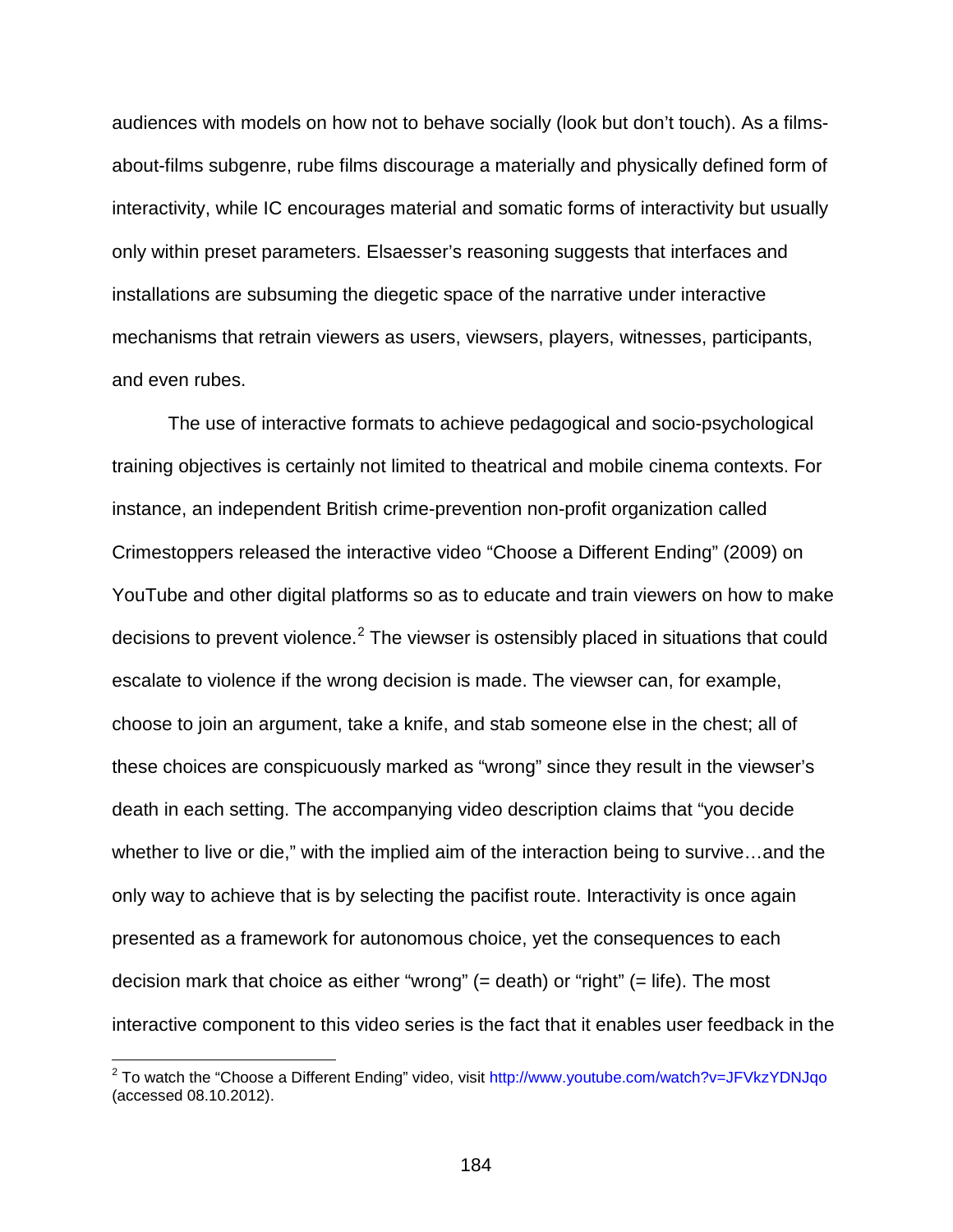form of comment posting. While the most popular YouTube comments (that is, the ones that received the most thumbs up and follow-up replies) tend to praise the campaign's crime awareness agenda, other comments criticize the simplicity of the film's scenarios, the unrealistically polarized options, and the possibly racist elements in the videos (most of the criminals happen to be black, and the victims are white).

Videos such as "Choose a Different Ending" have fallen victim to parodies that mock their didactic and activist purposes and exaggerate characteristics of interactive frameworks. Totally Sketch, a comedy group that releases videos on social networking sites, has created several interactive videos that poke fun of the condescending tone that permeates these educational interactive works. Totally Sketch's "Interactive Hookup" (2010) humorously exaggerates the manipulation of the viewer's decisions in interactive films by forcing the [presumed male] viewer to save himself for marriage, instead of having sex with the scantily clad female in the video.<sup>[3](#page-184-0)</sup> Through the interactive format, the viewer is "free" to choose from three different options, with the option of abstinence ultimately deemed as the "right path" by the voiceover. Even the "safe sex" option leads to negative consequences, such as a clingy and manipulative girlfriend.

The online examples mentioned above put their own spin on the didactic and/or training potential of interactivity. Interactive DVD and CD-ROM formats are commonly used to facilitate the learning of languages, improve course material, and train skills such as eye-movement coordination. In the field of education, the capacity of interactivity in enhancing learning is currently being explored in a variety of ways. Interactive functions such as clicking on icons and typing in the right answers to learning

<span id="page-184-0"></span><sup>&</sup>lt;sup>3</sup> To watch the "Interactive Hook-Up" video, visit <http://www.youtube.com/watch?v=JKxee9vqTPA> (accessed 05.20.2011).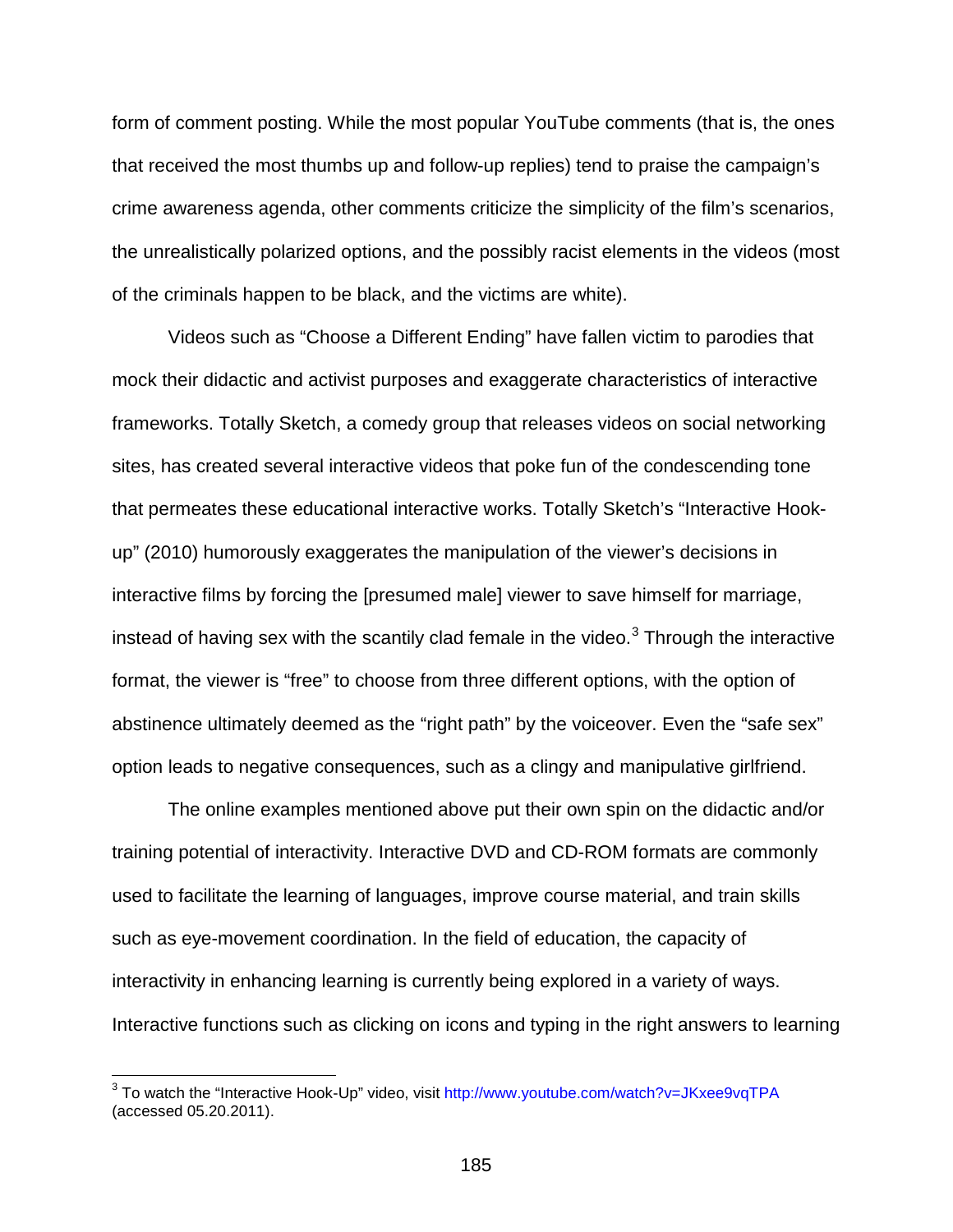exercises constitute examples of learning-based interactivity. Even the choose-yourown-adventure interactive practice has been adapted to learning environments; an example of this is McGraw-Hill Higher Education's *Reel Society* (2006), an instructional CD-ROM for sociology students. The CD-ROM features interactive video sections where the user gets to pick different scenarios that correspond to applied aspects and questions about sociological theories. In such cases, the pedagogical aspect of interactivity is intended to make learning a more visual and participatory experience–two features that arguably maximize educational potential and cognitive engagement in students.

The dynamic combination of interactive technology with educational tools (also extending to military training simulations) is an aspect that interactive videos and films build on in their own endeavors, whether those objectives are artistic, pedagogical, or comical. The disparate examples mentioned indicate that interactivity places the act of [illusory] choice at the heart of ethical and aesthetic practice, and thus takes the educational and (re)training potential of interactivity to the extreme by illustrating transparent attempts at brainwashing the viewser under the guise of narrative pleasure and task completion. These types of instructional films turn the pedagogical objectives of educational and training-oriented interactive systems into motifs to be played with, modified, and subverted.

The tendency for interactive films to be accompanied by instructions for their use–similar to the rube films' instructions on how now (not) to behave as viewer and social subject–points to the reorienting of the cinematic experience towards a process of retraining the viewer as a user, and shifting cinema from spectacle to production. This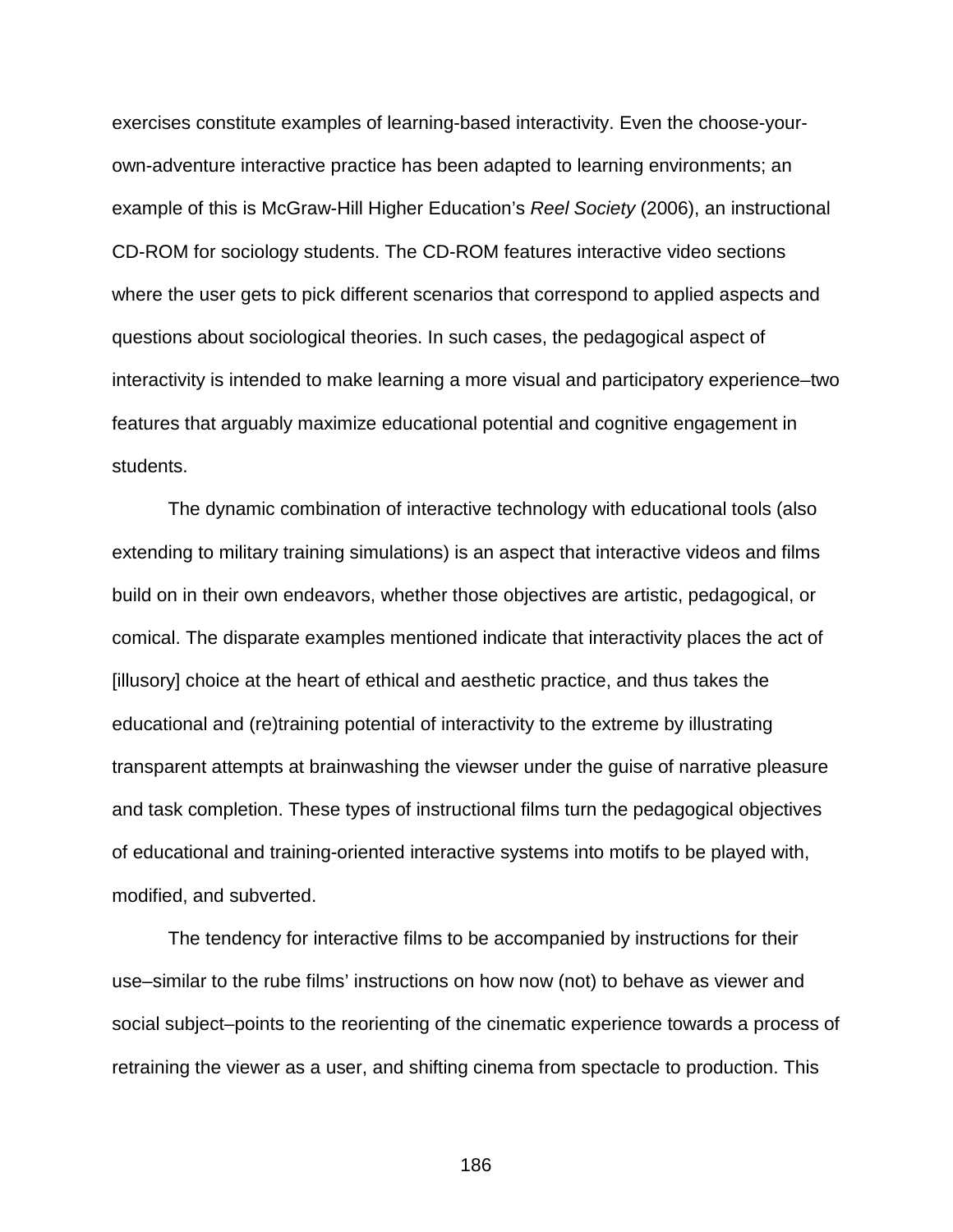process of cinematic (re)production usually involves the viewer following sets of instructions; the adherence to rules extends the notion of the screening space as a regulated milieu with its own spoken and unspoken rules (in modern-day movie theaters, the rules also extend to cell phone use). In a way, interactive spectatorship undermines the primacy of vision–and, to an extent, hearing–in cinema by focusing more on the physically and/or intellectually obtained outcomes of the interaction. In other words, the main focus shifts from audiovisual absorption to interactive (re)production through motion, selection, or thought.

Jonathan Crary has provided a pioneering study of the decline in the primacy of the Cartesian model of objective vision during the nineteenth century and the emergence of subjective vision, encouraged through new forms of spectatorship and shifts in the social perception of the modern observer (Crary 1992). Crary's extended inquiry into the biological and epistemological components of subjective vision helps us formulate a corporeal notion of vision by compelling us to consider the possibility of (in)sight being derived internally from within our subjectivity and corporeality, rather than triggered by what we see in our external realities.

The shifting of modalities is a prevalent objective in the work of experimental artists such as the Austrian multi-media artist Valie Export. A particularly fitting example of rethinking the primacy and ontology of vision in cinema is Export's *Tap and Touch Cinema* (*Tapp- und Tast-Kino*, 1968-71). *Tap and Touch Cinema* was a feminist performance piece staged by Export and Peter Weibel. The piece was performed in ten European cities between 1968 and 1971, and consisted of Export inviting passersby to touch her breasts through a curtained portable contraption meant to symbolize the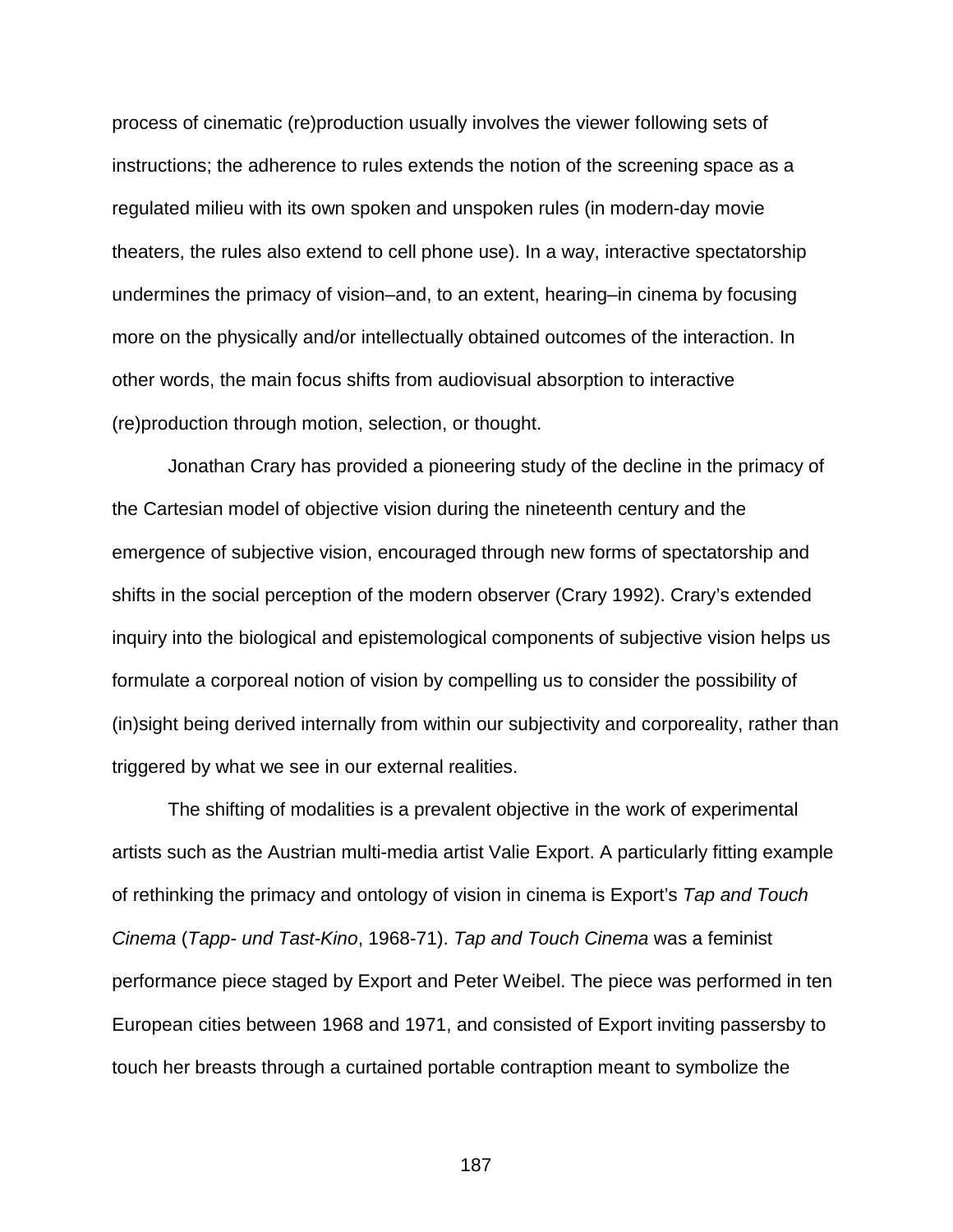cinematic apparatus. The objective of the performance was to criticize and reverse gaze theory by turning gaze into touch and theory into manual application.

*Tap and Touch Cinema* isolated and intensified the sense of touch, since the mostly male passersby could not see the female breasts, they could only feel (and assume it was) them. By emphasizing the tactility of the cinematic gaze, Export reorients the cinematic experience around the sensation of touch, which makes all other senses subordinate to it and provides the main trigger for the participant to materially and, by extension, cognitively piece together the "movie" in the darkened space. *Tap and Touch Cinema* is relevant to the discussion on retraining and reorganizing the senses involved in the cinematic experience because it relates to Laura U. Marks' notion of haptic visuality. Marks defines haptic visuality as the tactile quality of vision: touching with one's eyes (Marks 2002). Export's *Tap and Touch Cinema* reverses this notion of haptic visuality to produce a kind of visual tactility: seeing with one's hands. In retrospect, Export's work expands Crary's notion of subjective vision in that it extends and temporarily isolates cinematic vision to the realm of tactility. Through different strategies, interactive films also subsume vision into more materially/ haptically interactive senses such as touch and bodily motion. Without the fear of being chastised for being rubes, interactive audiences are encouraged to interact directly, bodily, with the apparatus and, more broadly, restructure the sensual hierarchy of their cinematic encounters.

The raw, immediate, and uncensored reaction towards early cinema that is critiqued and mocked through the rube draws awareness to the fact that cinema, in its full capacity, viscerally appeals to the senses it cannot represent through its technology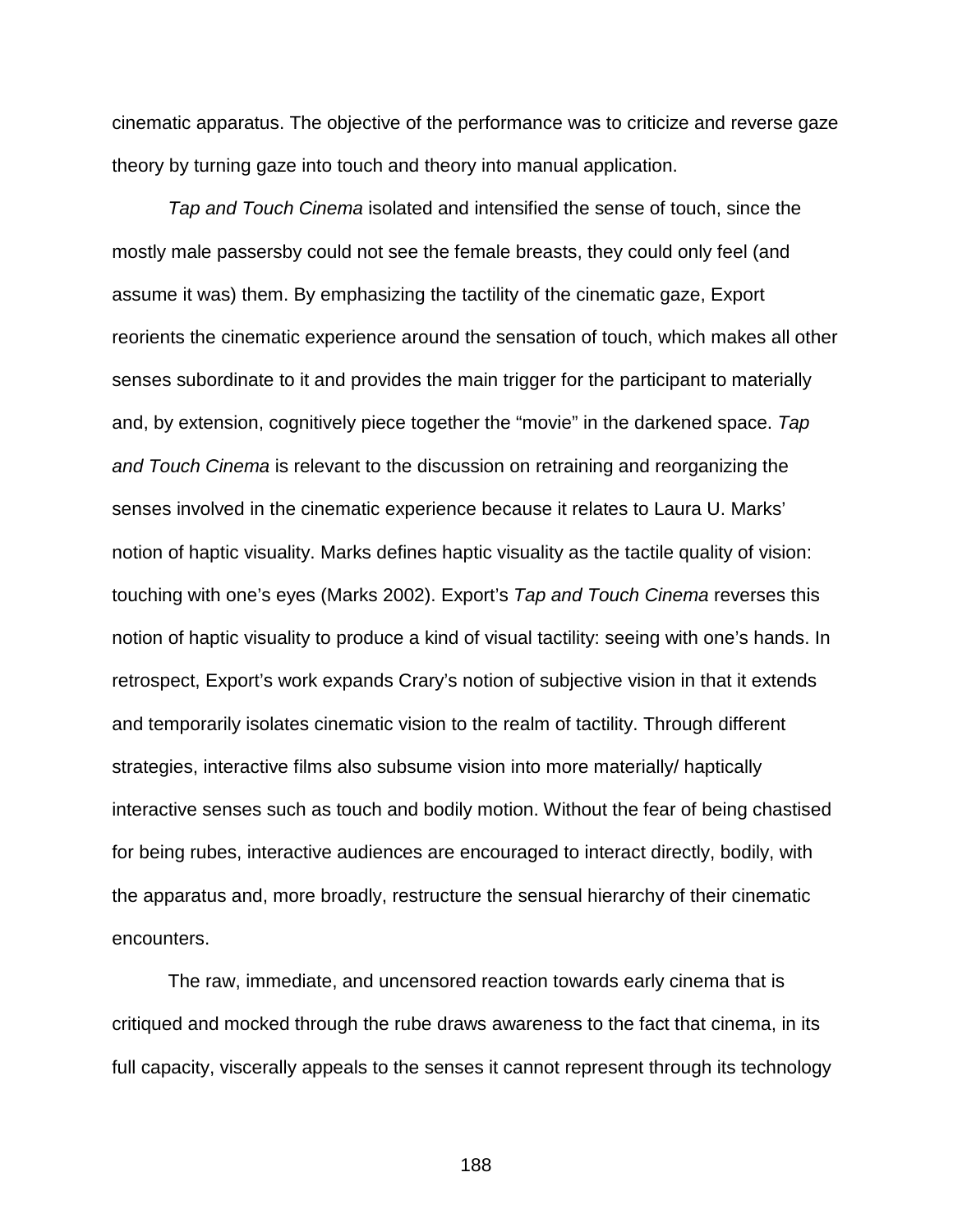(touch, smell, taste).[4](#page-188-0) Moreover, the notion of voyeurism explored through the trope of the rube draws awareness to the fact that, as Elsaesser and Malte Hagener observe, voyeurism "depends on forms of disembodiment, especially the idea of not having to take responsibility for one's bodily presence in a given space or at a given time" (Elsaesser & Hagener 2010: 85). The pleasure in watching slapstick rube films is therefore located in identification via the recognition of difference and in the vicarious enjoyment of watching someone else break the rules and physical boundaries of cinema without the viewer suffering the consequences of this subversion.

The social training aspect of rube films extends to expanded cinema's efforts to train viewers as new global citizens that are able to simultaneously process multiple sensory stimulants. Expanded cinema included the physical immersion of spectators into the cinema's architectural space. In Kroitor's *Labyrinth* (1967), visitors were able to walk through a cine-labyrinth in order to gain access to the multiple screens and projections of the expanded cinema installation. Kroitor's cinema was part of Expo 67's effort to train the new global citizen to process various multi-sensory stimulants by letting visitors wander about freely within the architectural space of the film, rather than confine them to their seat. It was an attempt to deconstruct the primacy of vision in the cinematic encounter, and reorient the cinematic experience around physical navigation. By reorienting and conditioning through repetition the viewers' bodies to new forms of cinema, expanded endeavors such as *Labyrinth* acknowledged the importance of bodily

<span id="page-188-0"></span> $4$  Experiments in VR attempt to collapse the barrier between sensual representation and physical sensation. An example of this collapse is the idea of teledildonics, which refers to the technology used to achieve the remote transmission of tactile sensations through VR gear (such as bodysuits and gloves) for virtual sex.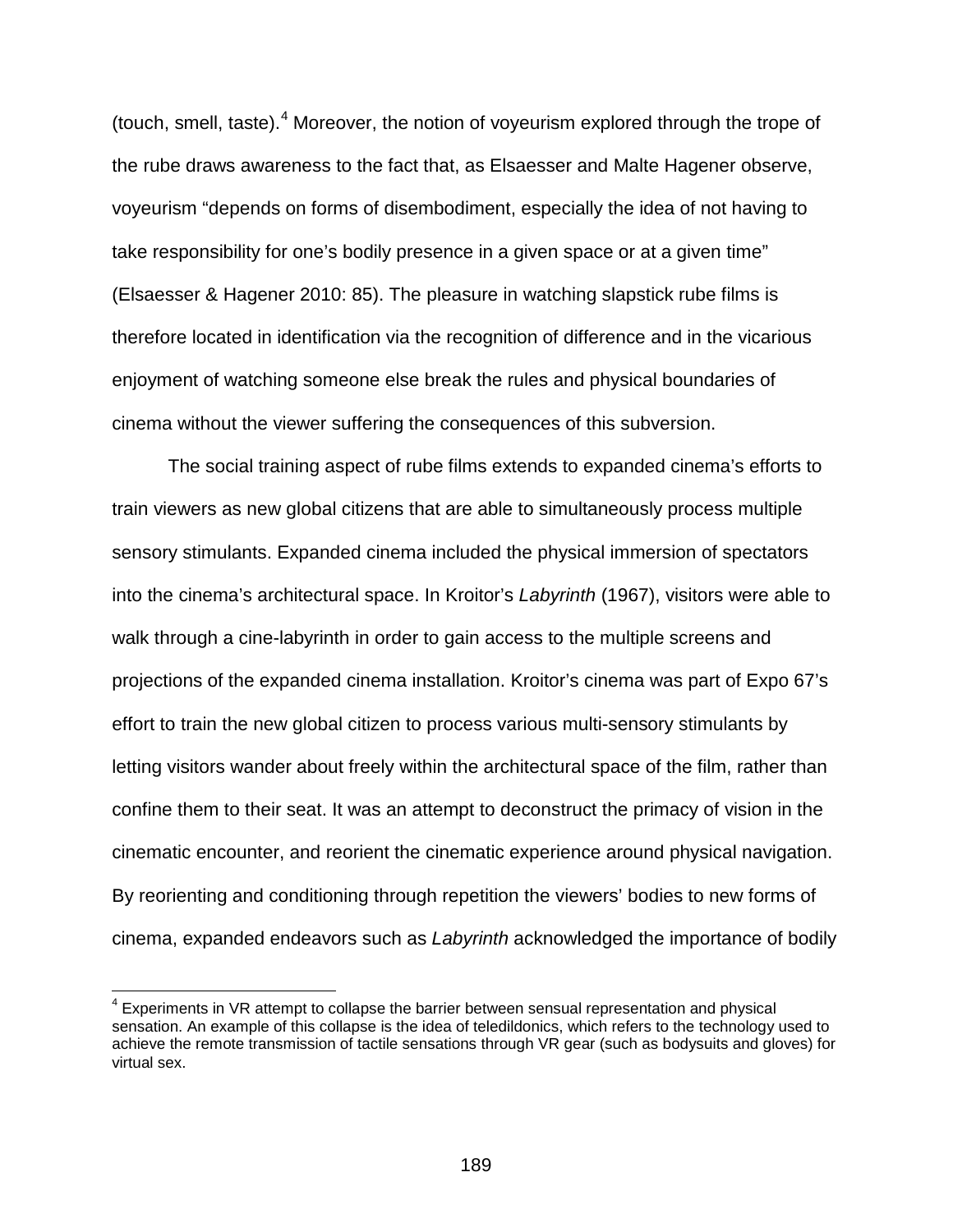training in the formation of modern citizens–a feat that bears Foucauldian overtones. By extension, sociologist Marcel Mauss's anthropological inquiry has demonstrated the sometimes-overlooked yet nonetheless pervasive power of physical behaviors in the formation of cultural and social structures (Mauss 1973). Physical emulation as a significant factor in social development has been demonstrated by numerous studies on the establishment of gender roles through, for example, conscious and unconscious imitation of sociocultural behavioral models.

Although in the interactive citizen-training videos such as those discussed earlier the transparent manipulation of the viewser happens in a deliberately tongue-in-cheek manner, it nonetheless brings to the surface more sinister undertones associated with the framework of interactivity: the aforementioned notion of cheap labor and commodification of the body, as well as the compartmentalization of the senses to induce the weakening of self-control and ethical judgment. Interactivity as a disciplinary tool could be another source of concern for those skeptical of the ideology behind interactive pedagogy. Matt Garite expands pedagogy beyond the realm of institutionalized education, and into the sphere of recreational video games. Garite argues that the interactivity in digital games "generally manifests itself as a relentless series of demands, a way of disciplining player behavior." Garite makes the connection between the binary choices featured in games to the testing that is "the primary means by which contemporary disciplinary mechanisms construct standardized, routine models of behavior suitable to the working conditions of late capitalism" (Garite in Imre 2009: 29). In this view, to paraphrase Imre, interactivity functions as the opposite of agency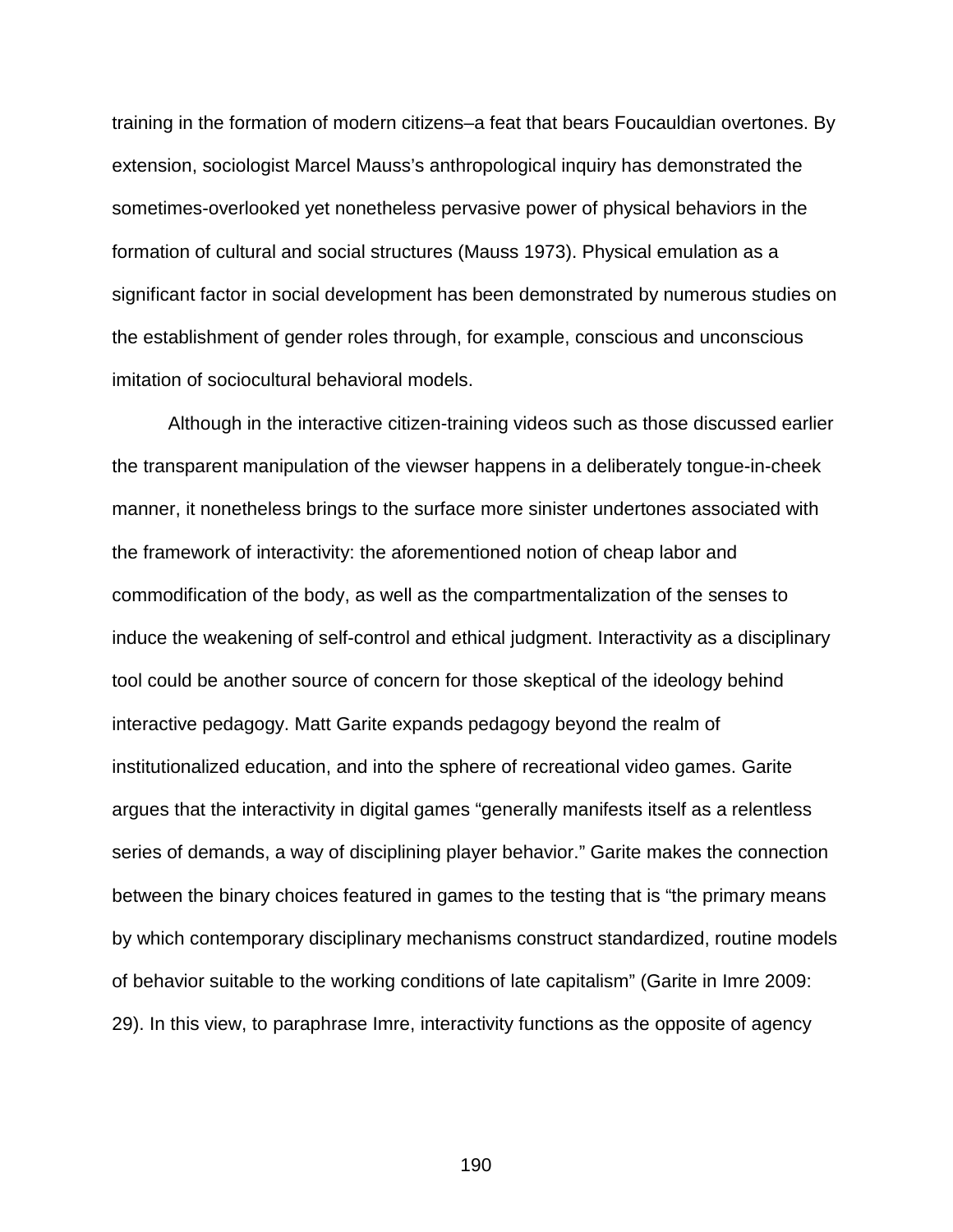and freedom: it becomes a means of surveillance and control whose institutional façade is the educational system (Imre 2009: 30).

Mitchell Waldrop concisely reiterates an argument frequently associated with the uses of interactive technologies in saying that their real significance was in

how the technology was woven into the fabric of human life–how computers could change the way people thought, the way they created, the way they communicated, the way they worked together, the way they organized themselves, even the way they apportioned power and responsibility. (Waldrop 2002: 342)

The interactive features of computers that are designed for human control have the capacity, according to Waldrop and others, to change their user during and after each interaction. As mentioned earlier, evidence of the long-term impact of computers on the human brain and body is inconclusive, and so is evidence on particular areas of interface-based activities such as online reading. The argument, for instance, that computer games, nonlinear mind-game films, and hypertextual navigation help viewsers develop new cognitive skills and autonomously figure out how to interact with automated systems is debatable.<sup>[5](#page-190-0)</sup> However, the fact that there are strong arguments supporting the pedagogical capacity of interactive technologies speaks to interactivity's potential of training users to think and behave in specific and/or new ways.

Echoing and expanding sociologist Roger Caillois's skill-cultivating aspects of human play, Henry Jenkins advocates the culture-changing potential of playful interactivity (such as online activist political parodies) in stating that "we are trying out through play patterns of interaction that will soon penetrate every aspect of our lives"

<span id="page-190-0"></span> <sup>5</sup> An example of this line of reasoning is Steven Johnson's *Everything Bad is Good for You: How today's popular culture is actually making us smarter* (2005), which received mixed reviews regarding many of its core arguments. The counterargument claims that interactivity in realms of play is equal to passive forms of entertainment that have no transformative power on cultural and political institutions.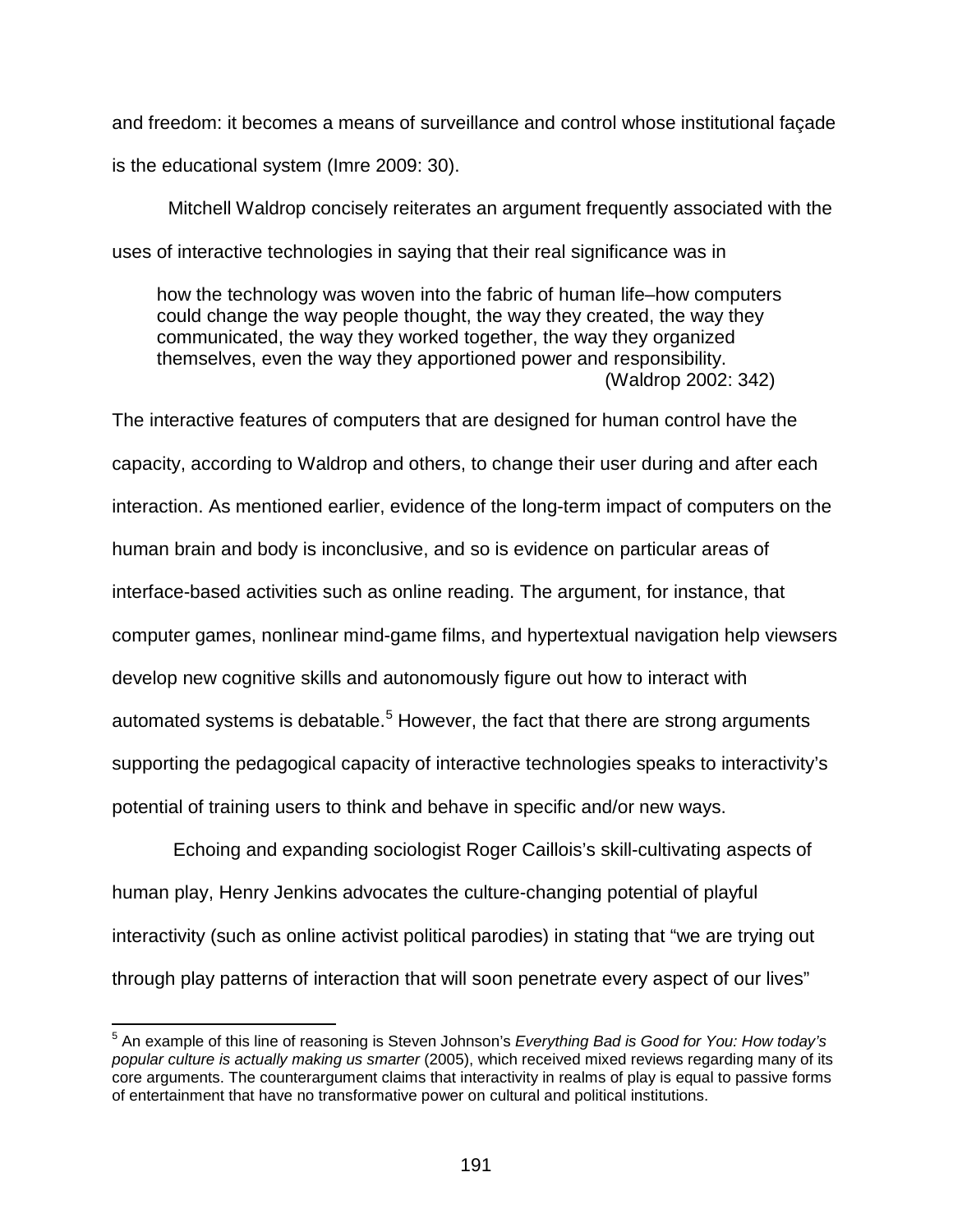(Jenkins 200[6](#page-191-0)a: 135). $<sup>6</sup>$  These patterns of interaction have the capacity of establishing</sup> behaviors that transform cultural mentality in both productive and counterproductive ways. An exploration of the notion of training and reorienting user behavior in IC can offer profound insights into the pedagogical potential of interactivity, especially through extreme examples that test the boundaries of both interactivity and cinematic representation.

## **Extreme Interactivity:** *Stockholm* **and the Ethics of Play**

Stanton Audemars's interactive DVD, *Stockholm: an exploration of true love*, immerses the viewser in a subversive fantasy that, according to the filmmaker, is geared towards broadening the definition of romance and counterbalancing Hollywood's sugarcoated love stories. If, as Vanderbeek thought, the international medium of cinema is the ideal vehicle for penetrating the global unconscious, then it would make sense that some ICs focus on training viewsers in premeditated ways that aim to endorse specific agendas. For interactive filmmakers dealing with risqué subject matter, interactivity can easily be seen as a pretext to indulge in libidinally charged fantasies that impose specific agendas onto viewers using a controlled form of interactive play.

*Stockholm* is an interactive video in which the viewer is asked to assume the persona of a kidnapper in order to act out scenarios from case studies of the Stockholm syndrome. *Stockholm* is not only a useful case study for discussing the subversive potential of video practices, but can also provide insight into the use of interactivity as a mechanism for testing moral ground and for restructuring viewer interaction around the

<span id="page-191-0"></span> <sup>6</sup> In his work, *Les jeux et le homes: le masque et le vertige*, Caillois divided human play into the structural categories of competition (*agon*), simulation (*mimicry*), chance (*alea*), and vertigo (*ilinx*), with each category leaning towards fantasy (*paideia*) or skill (*ludus*).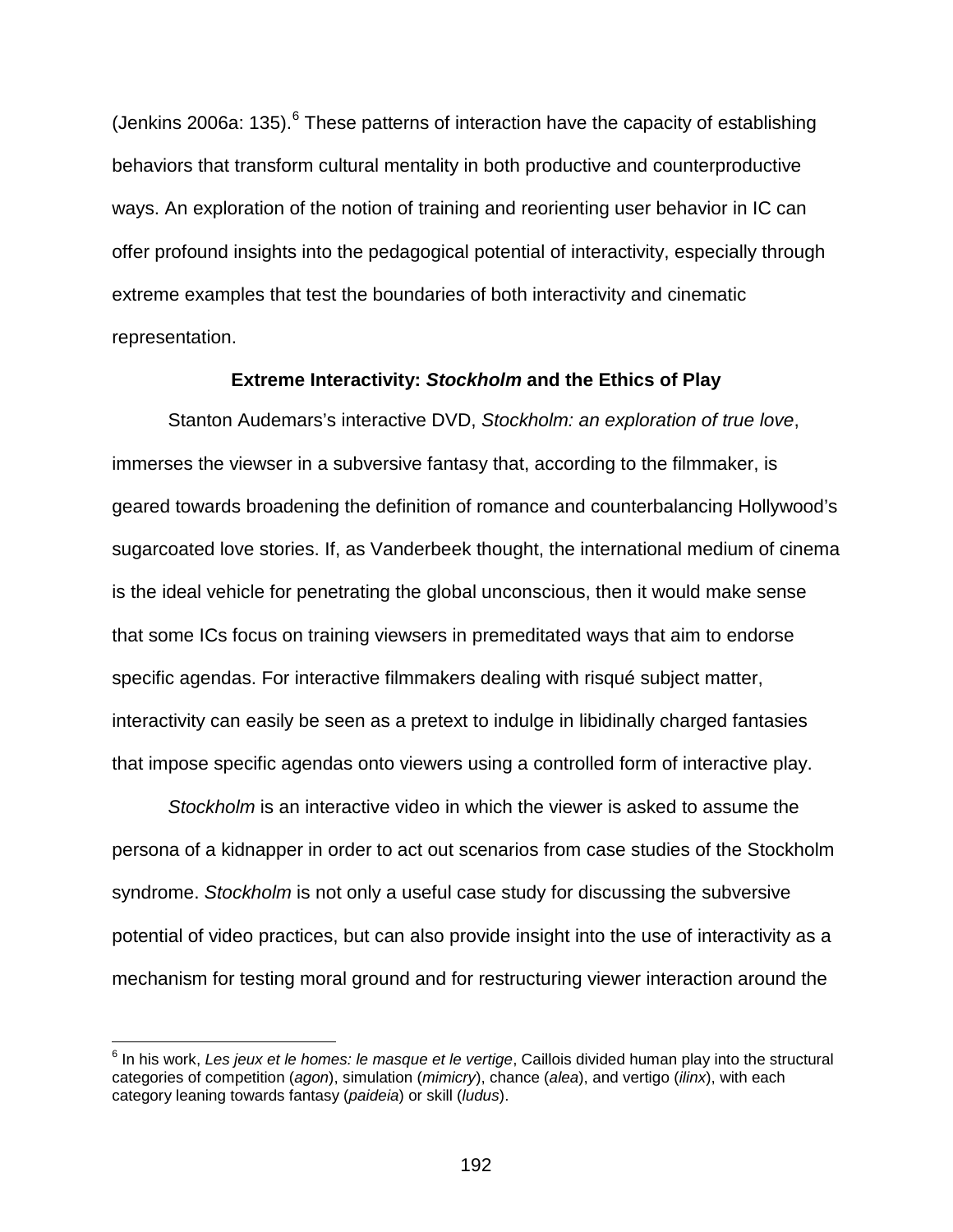ethics of play. *Stockholm* is analyzed here as an extreme example of both subject matter and use of interactivity to test how far interactive encounters can push ethical and representational boundaries, and to what degree they can condition user response and, even, reshape the viewer's perspective.

On a superficial level, it can be assumed that the film employs interactivity to explore the paradoxical nature of the Stockholm syndrome, in which the victim develops an emotional attachment to his/her captor through a form of traumatic bonding. Yet, the syndrome is turned into a game where the objective becomes to expose the social conditioning we undergo as members of civilized communities by enforcing its own conditioning–a perverse logic, if you will, wherein perversity is defined as *productive* deviance. Through socially condemnable behavior–kidnapping, gassing, and raping–the film presents a sadomasochistic definition of love that both runs counter to, and to some extent exaggerates, Hollywood's idealized depictions of romantic love. Through enactment of perverse scenarios, the interactive experience of *Stockholm* attempts to create a progressive participatory spectacle in which social taboos and condemnable practices are turned into a behaviorally transformative and, debatably, enlightening form play.

By implicating the viewer into the kidnapping and subsequent molestation of the female victim, the film not only creates a perverse spectator, but also a willingly participatory instigator of the spectacle. Here I am using the term "perverse spectator" in the sense that Janet Staiger uses it in her work (Staiger 2000). Staiger argues that perversion can suggest a willingly subversive mode of spectatorship, but it can also imply an inability to adopt any other position, for instance due to an externally imposed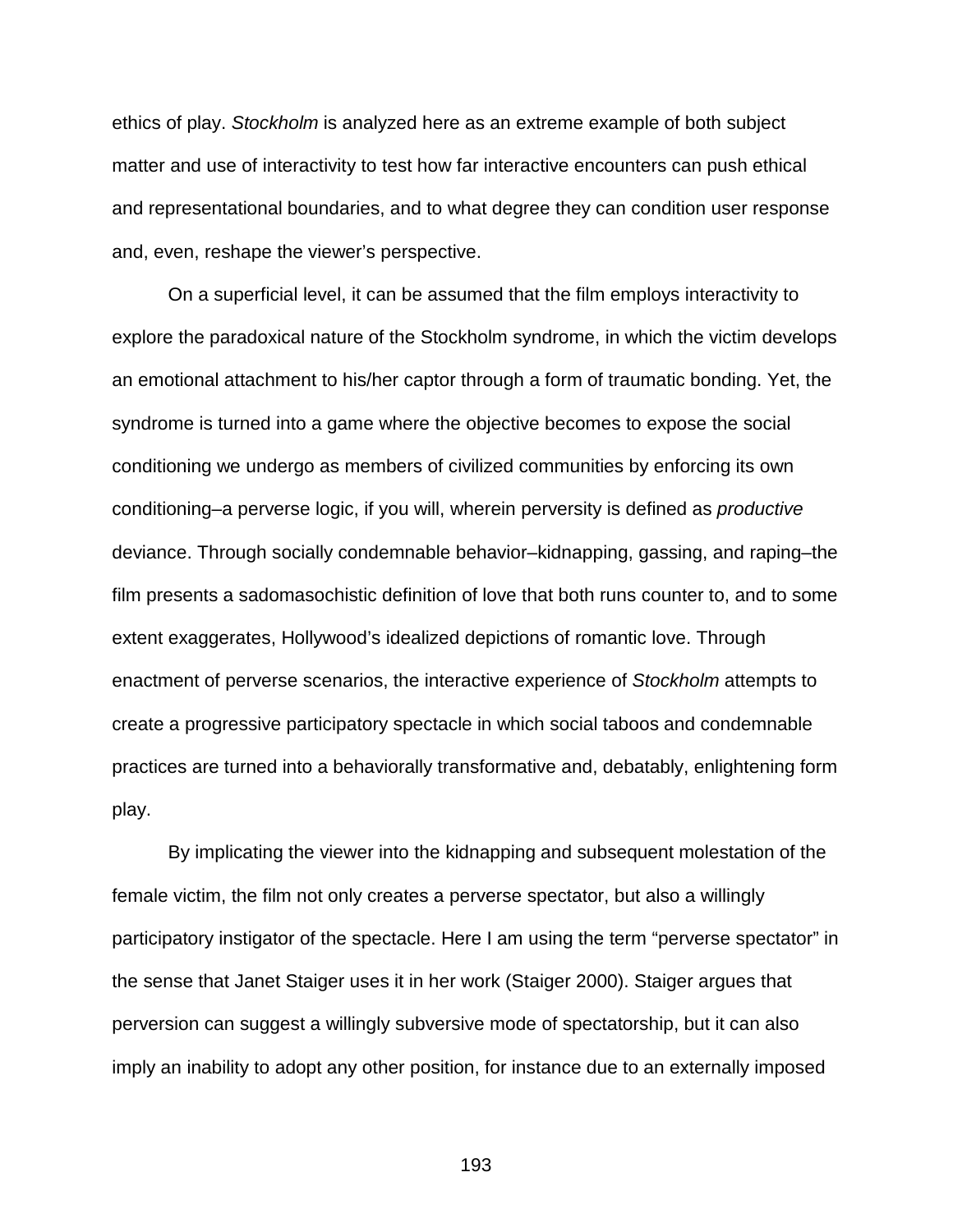(by the film/filmmaker) perverse viewpoint. As Staiger points out, perversion–as a turning away from the typical film reception patterns–does not necessarily result in politically progressive deviance. *Stockholm* begins with a talking sock puppet that makes a mockery out of the explicit content warning preceding the introduction. The mockery of the explicit content warning alludes to the cliché of the susceptible viewer and that of the impressionable videogame player. *Stockholm*'s tongue-in-cheek approach to changing the viewer's ethics and predispositions (assuming that those do not align with the filmmaker's in the first place) both parodies and attempts to use interactivity as a form of willful conditioning.

Following the rationale of thinkers such as Caillois and Johan Huizinga, that new ethics and cultural perspectives emerge out of play, *Stockholm* attempts to act as a "simulation that challenges what you've been taught love is supposed to be. The point of *Stockholm* is not that kidnapping is the right thing to do. The point is that we need to reexamine our definition of love." By using notionally ludic play as a form of social training and ethical re-alignment, *Stockholm* exemplifies Caillois's view of *ludus* as a formalized, regulated, and institutionalized activity. The video attempts to impose the filmmaker's agenda on the viewer through its videogame aesthetics, and establish its own norms and ethics regarding the use of interactivity and, more broadly, the idea of romantic love. The video's ludic aesthetics are not ethically or politically progressive enough to be considered playful resistance, but they do challenge the viewser to a transgressive form of gameplay that bears the burden of representation. If Audemars's goal of broadening viewers' perspective on love is successful–or at least if it implicates the viewer into this sadomasochistic idea of love–then, as Miriam Hansen speculates,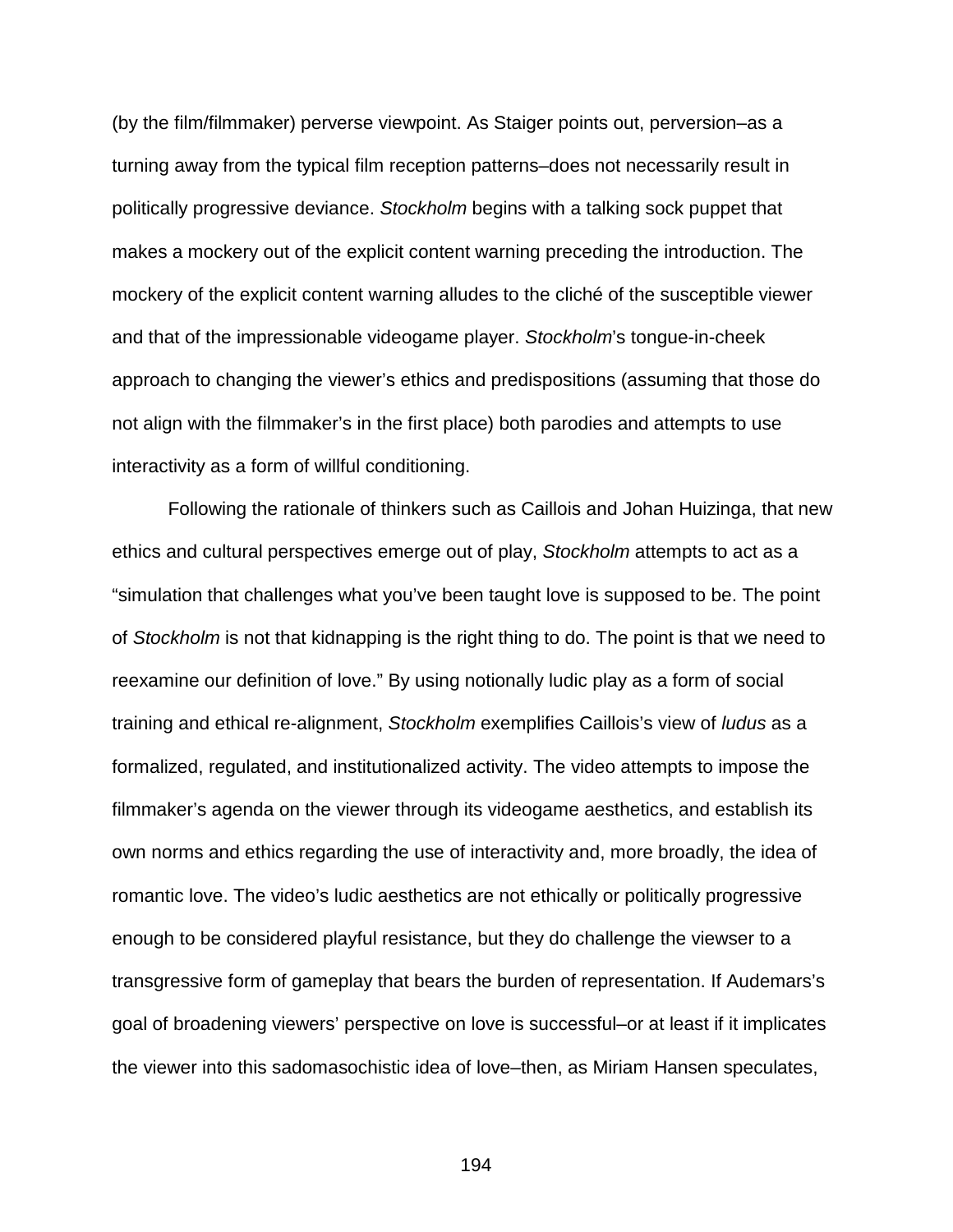the spectatorial activity "focused on the acquisition of skills and memorizing of moves [could] vindicate Adorno's verdict against the 'sportification of play' as a form of internalized social discipline" (Hansen 2004: 44).

The goal of the film is to make the kidnapped girl fall in love with her abductor through various methods of assault, ranging from sexual harassment to gassing. While *TWU* mostly discourages users from making unethical choices for the protagonist by steering the narrative towards more socially acceptable outcomes (such as heteronormative romance, monogamy, and chivalry), *Stockholm* encourages the viewer-slash-kidnapper to take advantage of the interactive format to molest the victim in the name of "love."<sup>[7](#page-194-0)</sup> If the viewer tries to be gentle with the abused girl and refrain from gassing her, then the film reaches an abrupt ending that is equated with losing at a video game–an ending similar to (yet less extreme than) the virtual slap in the face in the first version of *Virtual Valerie,* where the forced computer reboot indicates that the player has lost the game of sexual courtship with Valerie (Harpold 2000: 137). In both cases, the moment where the viewser loses–and is thus forced to restart the film (or, in *Valerie'*s case, the computer)–serves as the ultimate deconstruction of interactive agency: the player has no choice but to start from the beginning, in hopes of making it further next time. In the case of *Stockholm*, this is also the moment where the film's nature culminates in a paradox: it becomes both a non-interactive (or, typical) film with a

<span id="page-194-0"></span> <sup>7</sup> Here it should be noted that even *TWU*'s ethical consistency is doubtful at times–at least for more conservative viewers. In two of the faster-paced sequences in the film, there is some anti-Republican rhetoric casually thrown into the conversation, which might go unnoticed if the viewer is preoccupied by anticipating the next moment of choice. The film also wavers in its stance towards drug use, and imposes an implicit hierarchy that ranks LSD and cocaine as the more punishable drugs; the punishment for allowing Eric to consume or be around these drugs leads to a tragic ending for the protagonist. On the other hand, marijuana use is not overtly criticized; it could even be argued that marijuana is depicted in a positive light in the majority of the film, since it inspires a surrealist love sequence that leads to a happy ending.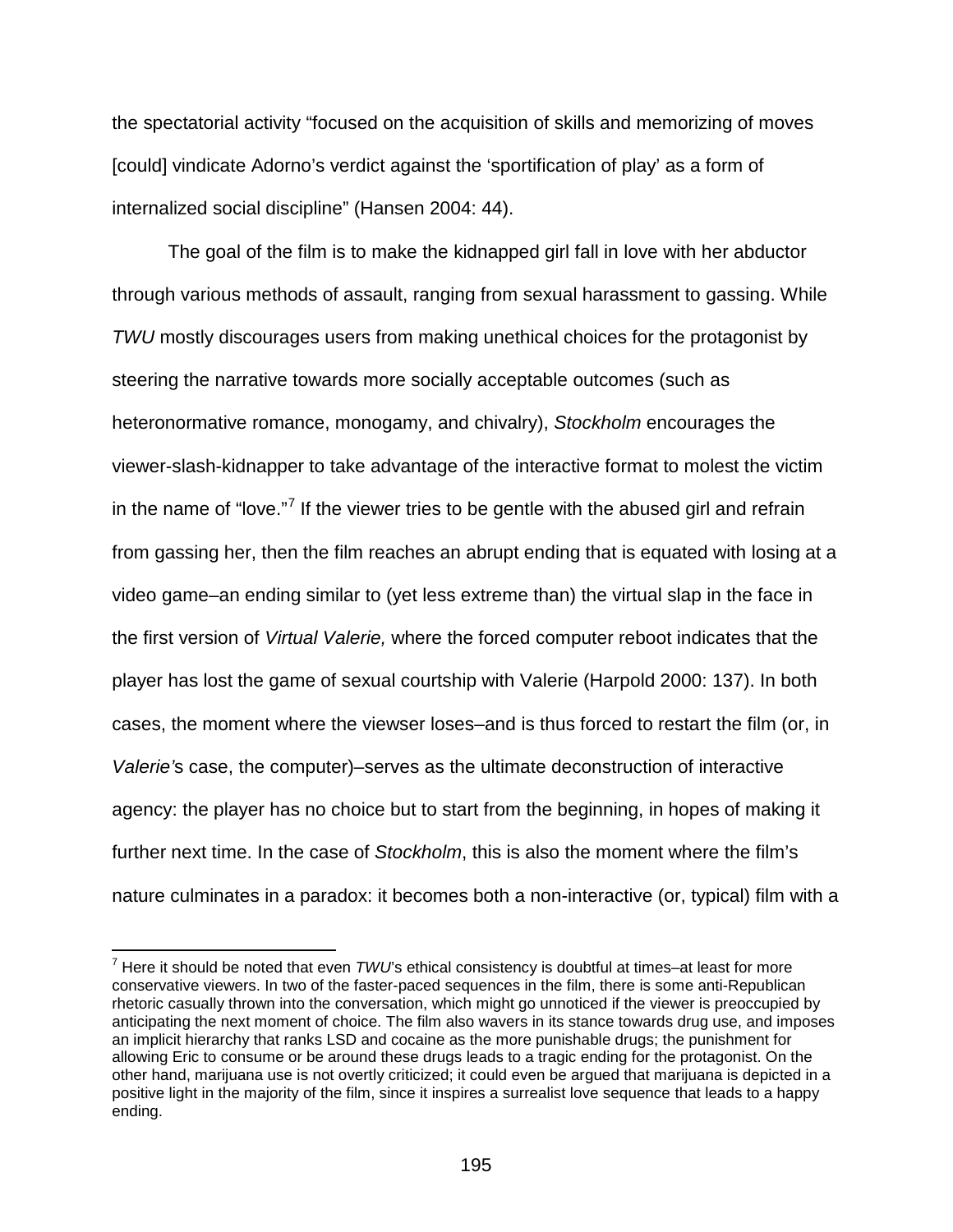finite ending, and an anti-film in the sense that its "Game Over" closure is derived from the conventions of closure in video games rather than from conventions of movie endings.

Nonetheless, even just for the mere fact that *Stockholm* comes in the form of a DVD–and is thus, as the medium dictates, meant to be watched like a movie, not played like a console game–might prompt viewers to retrospectively reflect on how the interactive format reorients their viewing experience and their relationship to the moving and looping images. The more a viewer wishes to successfully play according to the film's rules, the more he/she comes to regard the film as a game. As the viewer assumes the role of the player, he/she also becomes vicariously and haptically (via the remote control) implicated into the task that is literally at hand: to complete the sadomasochistic depiction of love.

In my experience of the film, the more focused one is on the goal of making the girl fall in love through abusive means, the less concerned one becomes with the ethical implications of this symbolic violation. Disturbingly, repetitive losing can make one even more determined to win, regardless of what is ethically and allegorically at stake in winning. Psychological and narrative closure is dually achieved within the film once the viewser manages to make the victimized girl fall in love with him/her. Psychological closure is achieved in the sense that the Stockholm syndrome comes full circle, and thus the psychological phenomenon is fully demonstrated (gaining love through abuse), albeit through the filmmaker's reductive interpretation of it.

The film has been accused of gratuitous violence and unmotivated taboo acts. Regardless of accusations, the film is intended by the filmmaker to illustrate the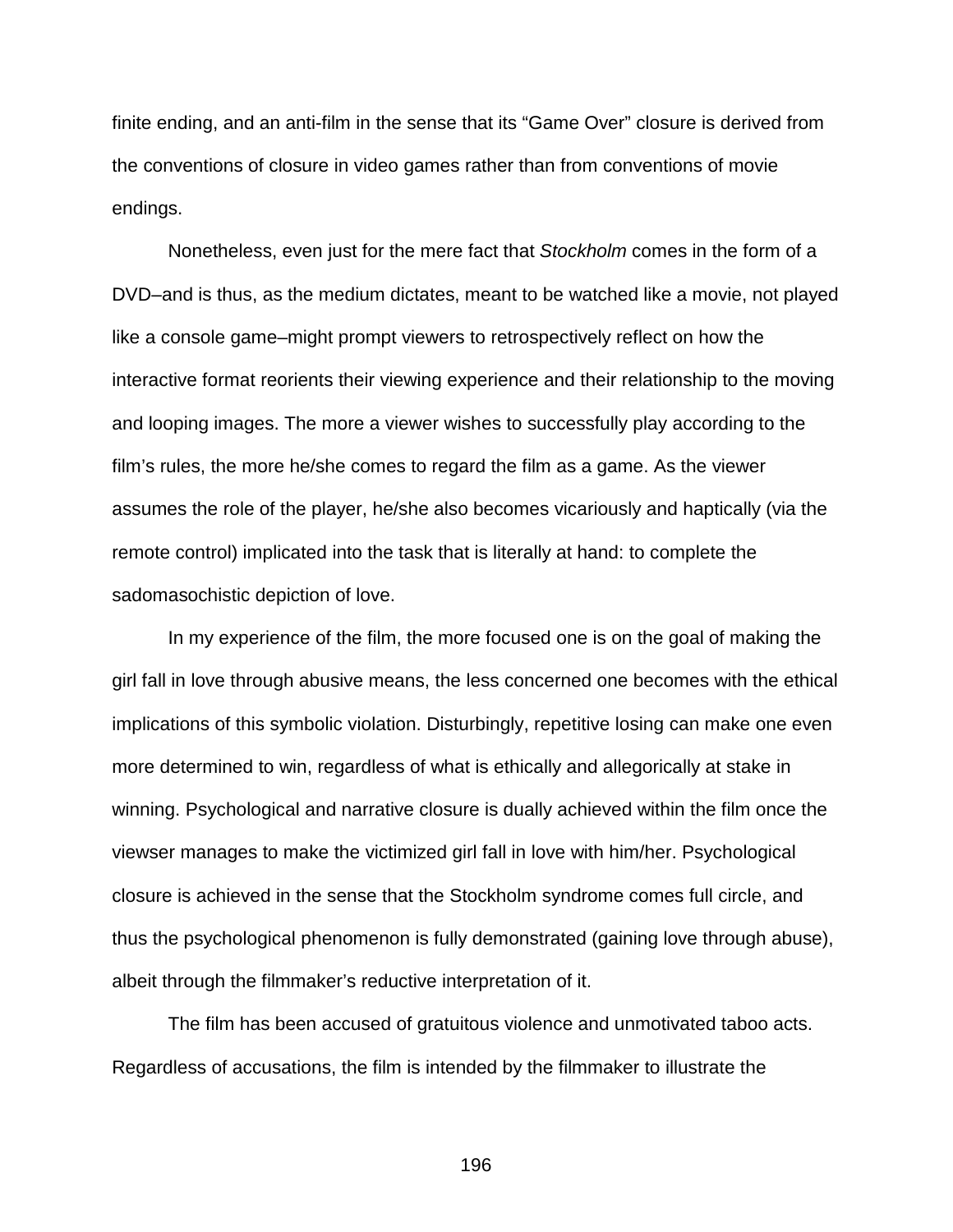paradoxical nature of the Stockholm syndrome, whereby the hostage develops a positive emotional bond with their captor in mistaking cruelty for kindness. In many ways, the video's reputation precedes its content, for it is nearly impossible to avoid extra-textual information about the work; even on the *Stockholm* website, the work is introduced as "the controversial masterpiece that was banned from Amazon," thus alluding to the video's notoriety.

## **Mimetic Interactions and Virtual Reactions**

The strong reactions that *Stockholm* has provoked speak to its mimetic potency. The case study of *Stockholm* illustrates that–despite their unconventional approaches to filmmaking–interactive works are still, to some extent, assessed by mimetic criteria and measured against standards for ethical cinematic representation when it comes to depicting sensitive issues related to gender, sexuality, and violence. The critical reception of *Stockholm* and the campaigns to boycott it validate this argument. *Stockholm* has drawn comparisons to the controversial and no longer commercially distributed 3D Japanese *RapeLay* (2006) video game that allows players to stalk, molest, and rape girls. Illusion, the production company for *RapeLay*, defended the game by arguing that virtual rape is a lesser crime than the symbolic acts of murder commonly instigated in action-driven videogames.

In a similar vein, Audemars has defended *Stockholm* against critical backlash by arguing that the film depicts a more realistic portrayal of love than the sugarcoated romances viewers are accustomed to seeing on TV and Hollywood movies. If we apply Linda Williams's classification of sadomasochistic pornography, then it can indeed be argued that *Stockholm*'s "suspension of pleasure over the course of prolonged sessions of dramatic suffering […] offers a particularly intense, almost parodic enactment of the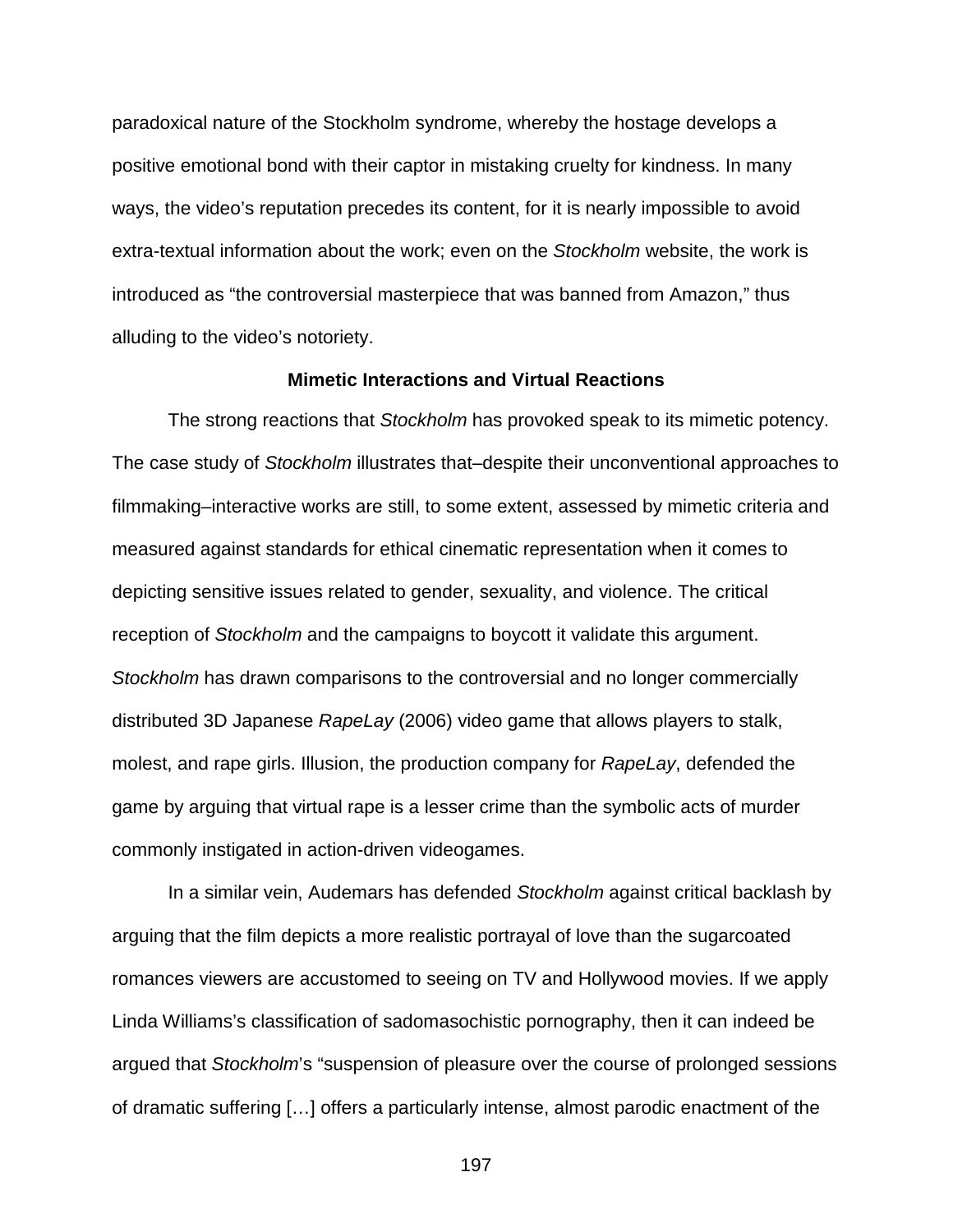classic melodramatic scenario of the passive and innocent female victim suffering at the hands of a leering villain" (Williams 1991: 8). Paradoxically, then, *Stockholm* subverts patriarchal structures of pleasure through the interactive depiction of female abuse that does not end with the typical "money shot" of male ejaculation typically signaling the ending of pornographic videos, but with an animated graphic informing the viewer that he/she has won the game. In this sense, the film denies male–and, by extension, sadistic–pleasure on- and off-screen by only showing fragmented sexual scenes (consisting of extreme close-ups on body parts with lack of establishing shots, muffled ambient sounds, and dim lighting) that do not culminate in the predictable manner of most formulaic porn. This subversion of certain conventions does not, however, result in any type of female empowerment on- or off-screen; it is subversion without progression or revision of existing structures because the conclusion veers away from filmic images and into the realm of computer graphics and video game closure, thus abstaining from profoundly engaging with–and possibly deconstructing–the heteronormative patriarchal structures it evokes.

The initial vendor for the video, Amazon.com, has discontinued distribution of *Stockholm* from its website, and many critics labeled the video as misogynistic and unnecessarily graphic. The backlash that *Stockholm* received, especially from feminist critics who opposed the video primarily due to its premise (they refused to purchase and interact with it first-hand), partially validates the argument that the mainstream hype surrounding interactive media is often a pretext for a profounder degree of manipulation. In the case of film, interactivity can become a two-fold way of crossing debatably ethical lines of filmic representation by rendering the viewer complicit in the process of image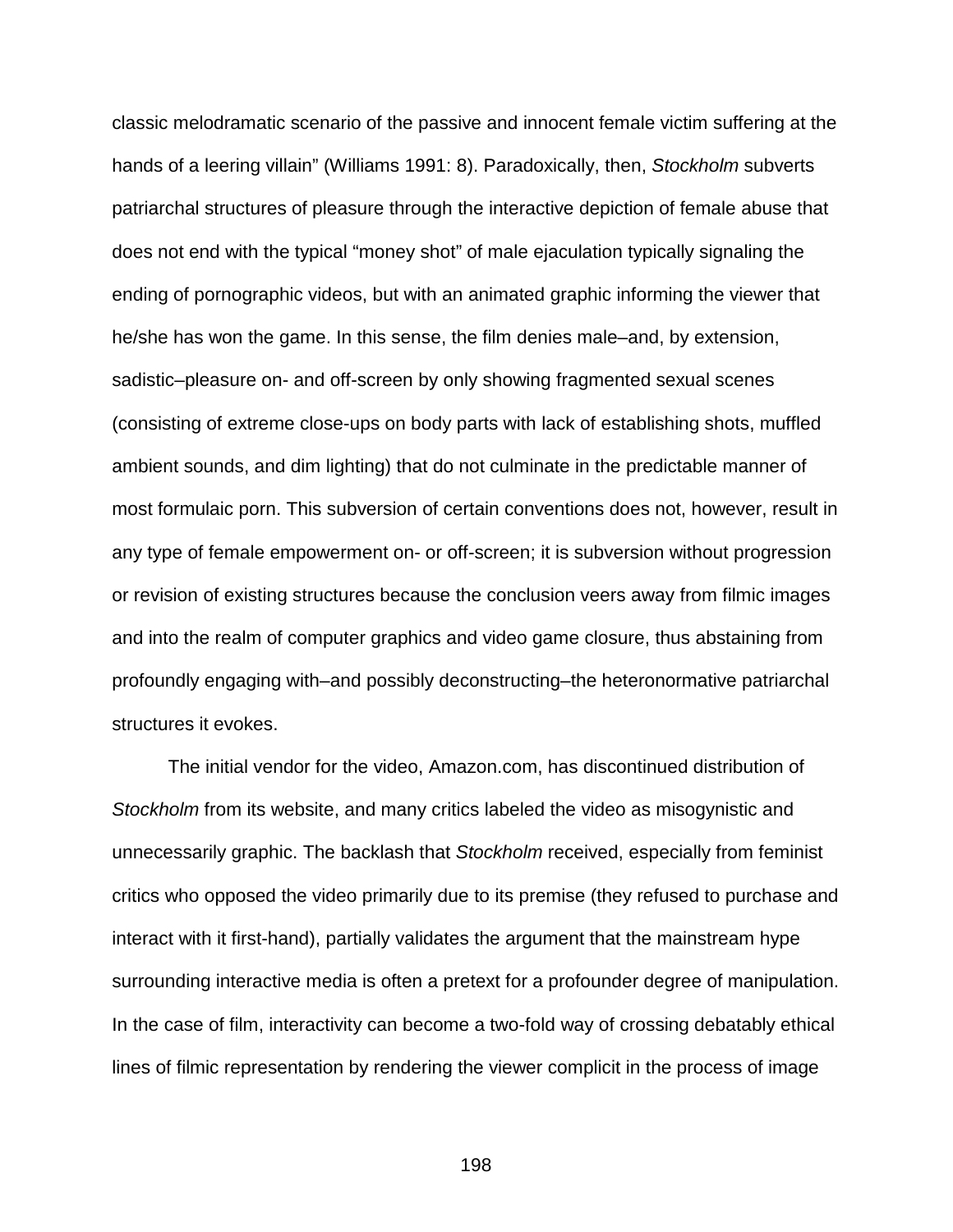(de)construction. Thus, viewers-turned-players become part of the construction of the filmic text, not just manipulated by or absorbed into its ideological apparatus, as classical film theories would suggest.

Torben Grodal suggests that, in some film theories, subjectivity is linked with perversions such as fetishism and voyeurism because such conditions "activate sexrelated phenomena but block the acting out of the desires elicited, so that the viewer experiences a saturated activation of sexual associations without the tension associated with acting out those desires" (Grodal 2009: 248). Conversely, in interactive videos like *Stockholm*, the viewer is invited to act upon the taboo desires imposed on him/her by the narrative of the video. Therefore, the viewer is aware of his/her complicity in the virtual performance of sadomasochistic acts, even as he/she is unable to interact with the video beyond predesigned, goal-oriented parameters (and cannot even interact with the video as conventional pornography, since the "money shot" is ultimately suspended and the pornographic sequences are filmed from canted angles that disorient the viewer and discourage erotic pleasure).

The majority of *Stockholm* is conveyed through POV shots in which the captured woman is the focal point. The kidnapper's point of view is mediated to the viewser as seamlessly as possible, presumably to facilitate identification with the goal of the video or, even, a superficial immersion into the kidnapper's mentality. The gender of the vicarious kidnapper in the video is deliberately unclear, since the formless avatar does not speak and is not attached to a visible on-screen body; the only filtering we are aware of is the POV shots, but there is no visible on-screen body attached to those POV shots (although there is a detached and seemingly artificial penis in more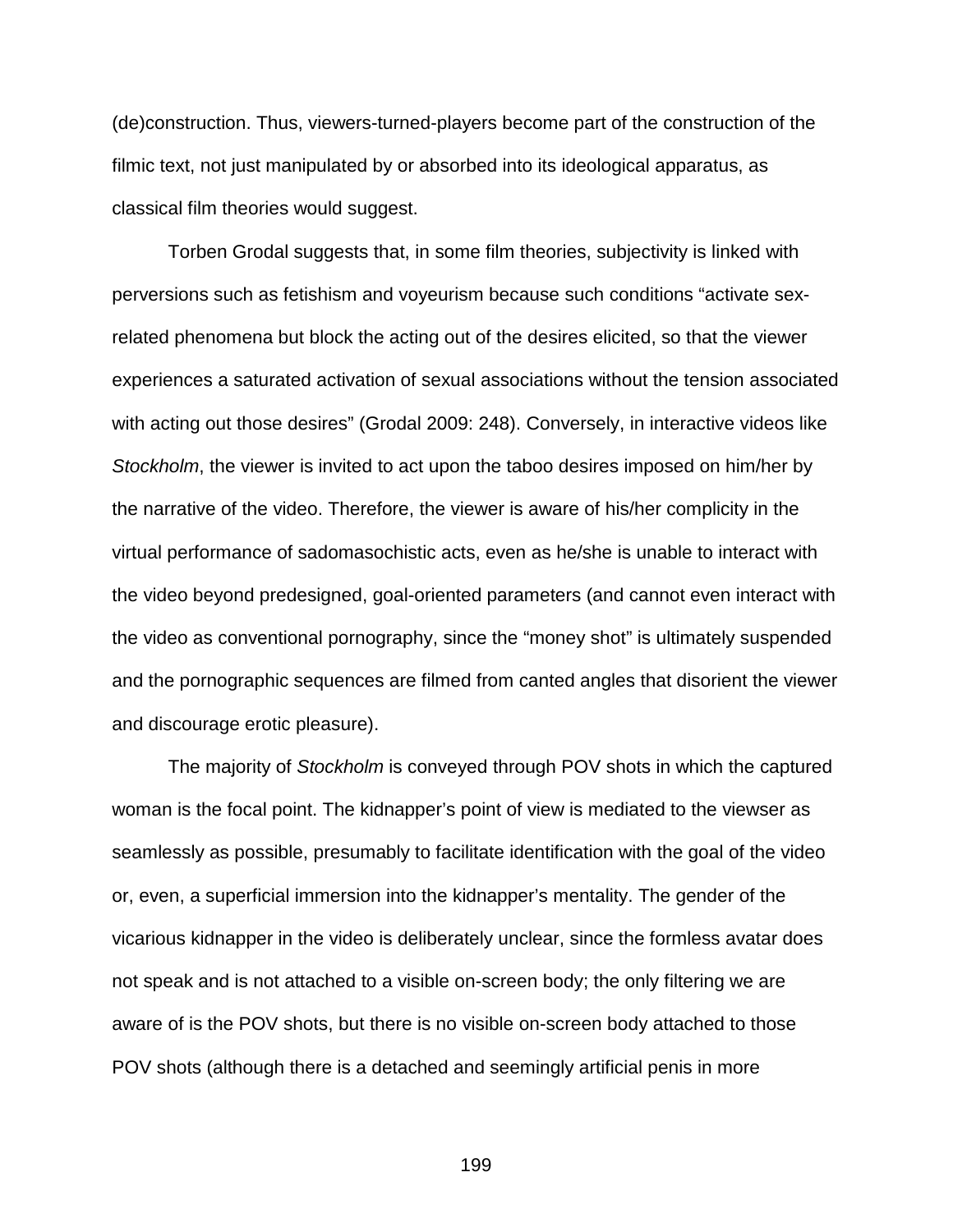advanced stages in the film, which leads to more gender confusion). Even the kidnapper's commands are conveyed in written form so as to directly appeal to the viewer without the means of audible, gender-coded sound.

The way *Stockholm* is framed is reminiscent of first-person shooter games, where the form of the shooter's avatar is never fully revealed to the player controlling it. The first-person shooter resemblance does not end with filming techniques and avatar resemblance; it extends into connections with the training potential of those games. Penny argues that first-person shooters enable their players to develop skills such as marksmanship that can be transferrable to non-virtual realms. He goes as far as to argue that such games have "the potential to build behaviors that can exist without or separate from, and possibly contrary to, rational argument or ideology" (Penny 2004). The goal-oriented, game-like structure of *Stockholm* means that viewsers invested in completing *Stockholm*'s objective might be inclined to bypassing representational questions (including concerns about simulated rape and misogyny) for the sake of prioritizing the gaming aspects of the video.

A goal-oriented focus can compel the viewser to forego the act of critical reflection on what is depicted on the screen and, more significantly, on what the symbolic implications of the interaction signify. To an extent, the more one interacts with images in a material way (such as through a touch screen or a remote control), the less one reflects on them; a certain degree of distance, lack of control, and physical detachment from the screen might actually imply a higher degree of reflective engagement with moving images, which in this case counters the argument that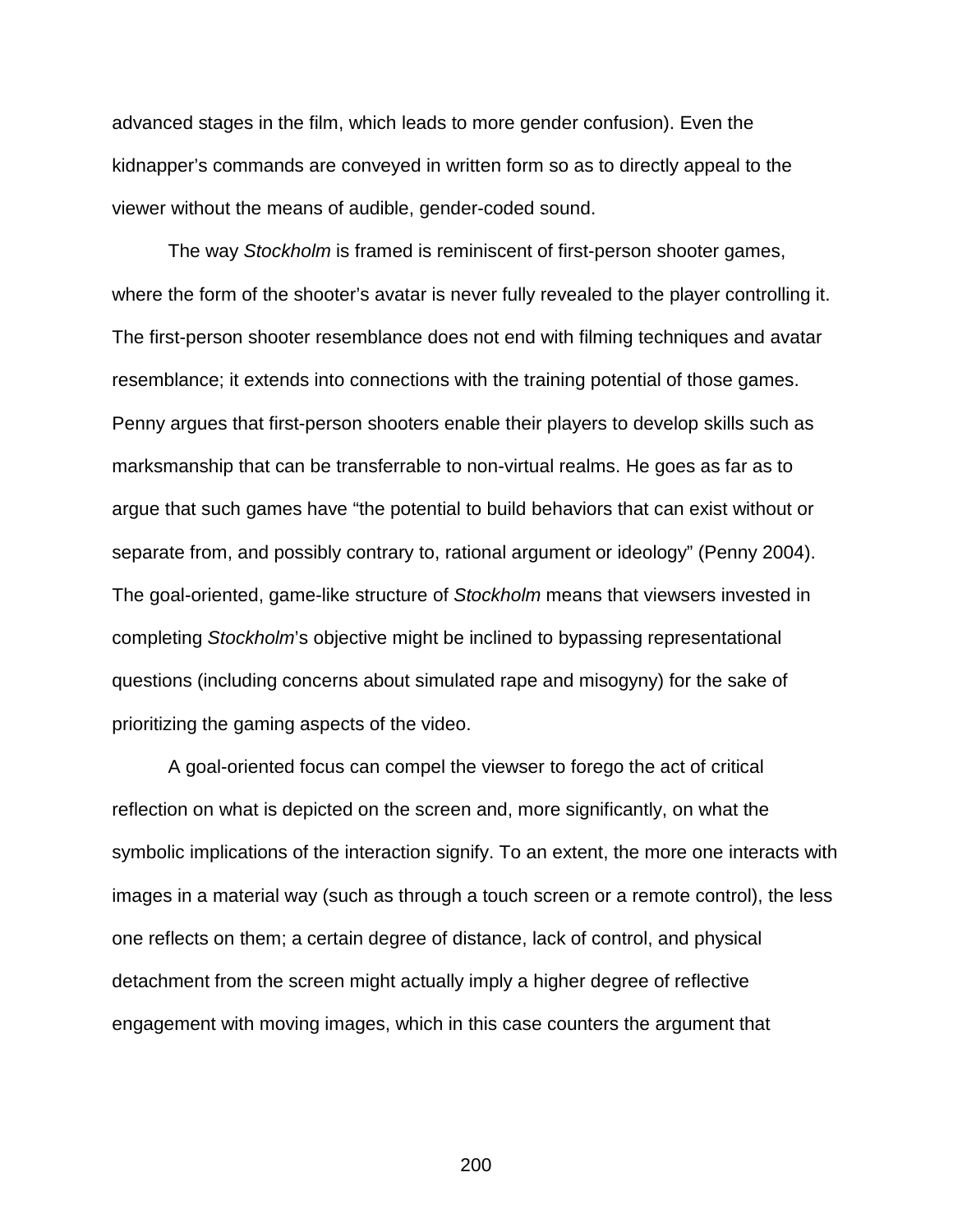material/ physical interactivity encourages cognitive engagement as, for instance, in the case of strategy-oriented games.

Even if the viewser cognitively develops a strategy for winning *Stockholm*, habitual gameplay contains aspects that are pre or post reflective–that is, they are outside the realm of active and premeditated thought–and fall into other processes such as sensory-motor repetition (as in repeatedly clicking a cursor) and memorization. Sherry Turkle argues that a winning strategy "involves a process of deciphering the logic of the game, of understanding the intent of the game's designer, of achieving a 'meeting of the minds' with the program" (Turkle 2003: 502). In *Stockholm*, the notion of authorial intent and the logic of the video/game are fused together in order to produce a particular kind of subjectivity that dictates the scope and direction of the interactive experience. The looping and repetitive structure of the video facilitates the trial-anderror memorization of right and wrong selections in the way that players learn from their mistakes in a game and try to pursue alternative routes instead. With habitual interaction, the viewser learns that, for instance, gassing the kidnapped girl makes her more susceptible to the kidnapper's commands; this means that the viewser who wishes to play the film to its preordained conclusion begins to instinctively select the "Gas her" option before any other, to increase chances of the girl complying with commands such as taking off her clothes. For someone invested in winning *Stockholm,*  those commands become increasingly less literal and less shocking with every interaction because the primary goal is to move further along in the video/game.

Hayles's theory about interactive texts is applicable to *Stockholm*'s kind of interactivity. Hayles argues that an interactive hypertext is materially performed before it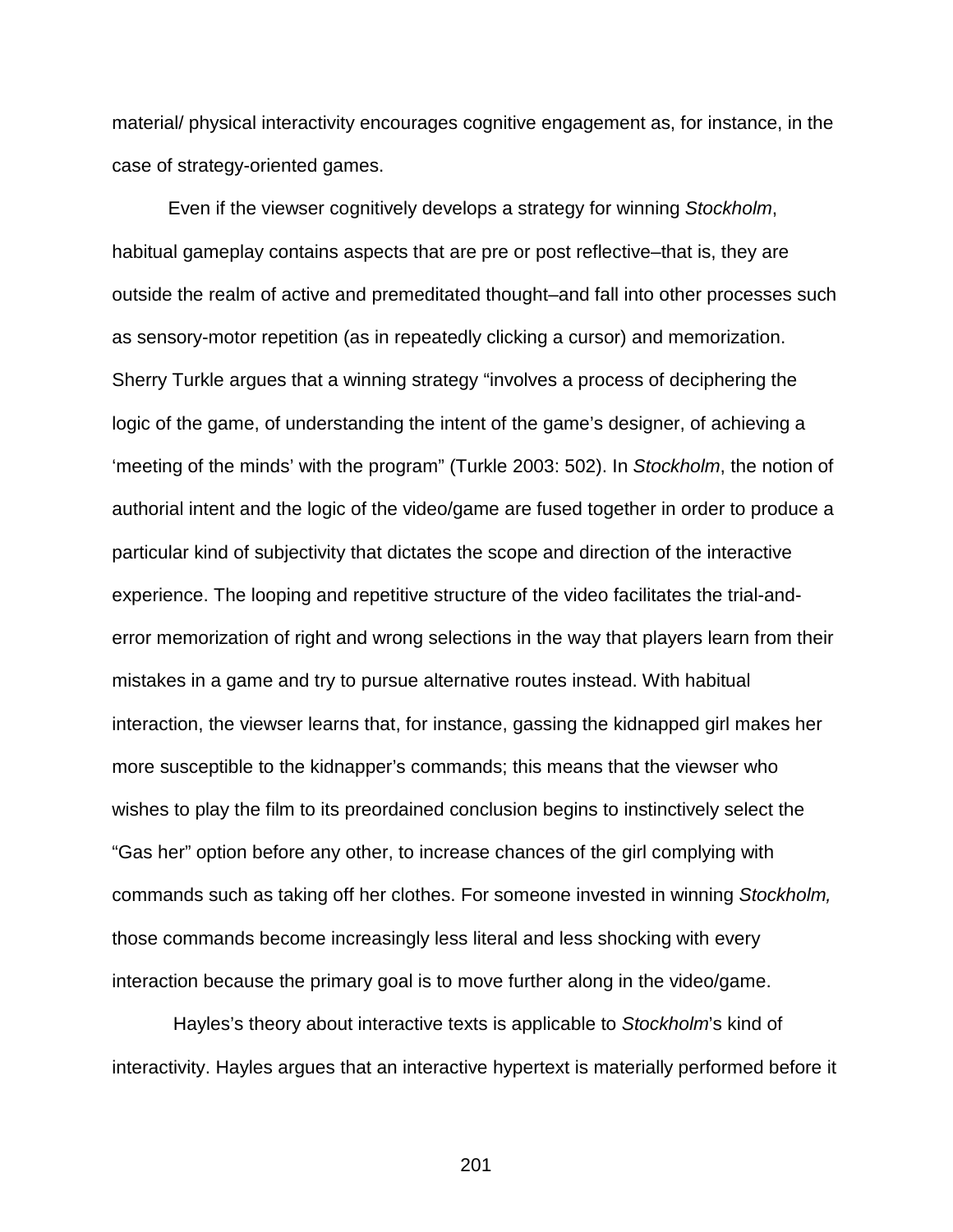is cognitively read. An interactive text's material performance is, according to Hayles, "necessarily prior to whatever cognitive processing the user performs to read and interpret the text" (Hayles 2006: 185). This means that the reader–or in this case, viewser–is initially concerned with bringing the interactive text to life by helping it unfold through tools of interaction such as the cursor, the remote control, the keyboard, and the menus. Hayles therefore says that a more fitting term for an interactive text is "process," instead of the typical term of "object" applied to print literature and, in this case, most non-interactive films. In light of this rationale, the term "object" in this context bears connotations of a static materiality and of a pre-completed state, whereas "process" implies progression and creation in real time.

The performance of an interactive text occurring before the text's cognitive processing is a compelling argument that could explain why some viewers might be inclined to interact with *Stockholm* before reflecting on the symbolic implications of their interaction. The video can thus be regarded as a form of conditioning in the sense that the viewer is asked to (inter)act before he/she thinks, and then to subsequently think in terms of gaming mechanisms and strategy rather than in extra-textual ways. Penny would term this kind of conditioning as anti-intellectual training, which occurs when an activity is introduced methodically and/or repetitively by cultivating bodily behavior that ultimately becomes automatic or reflex. Penny refers to anti-intellectual training in the context of sports, martial arts, and military training, but then extends his argument to video games as training simulators. By comparison, *Stockholm*'s looping and repetitive structure includes recurring commands such as that of gassing the victim which, when repeated, become almost automatically selected by the viewser in order to progress in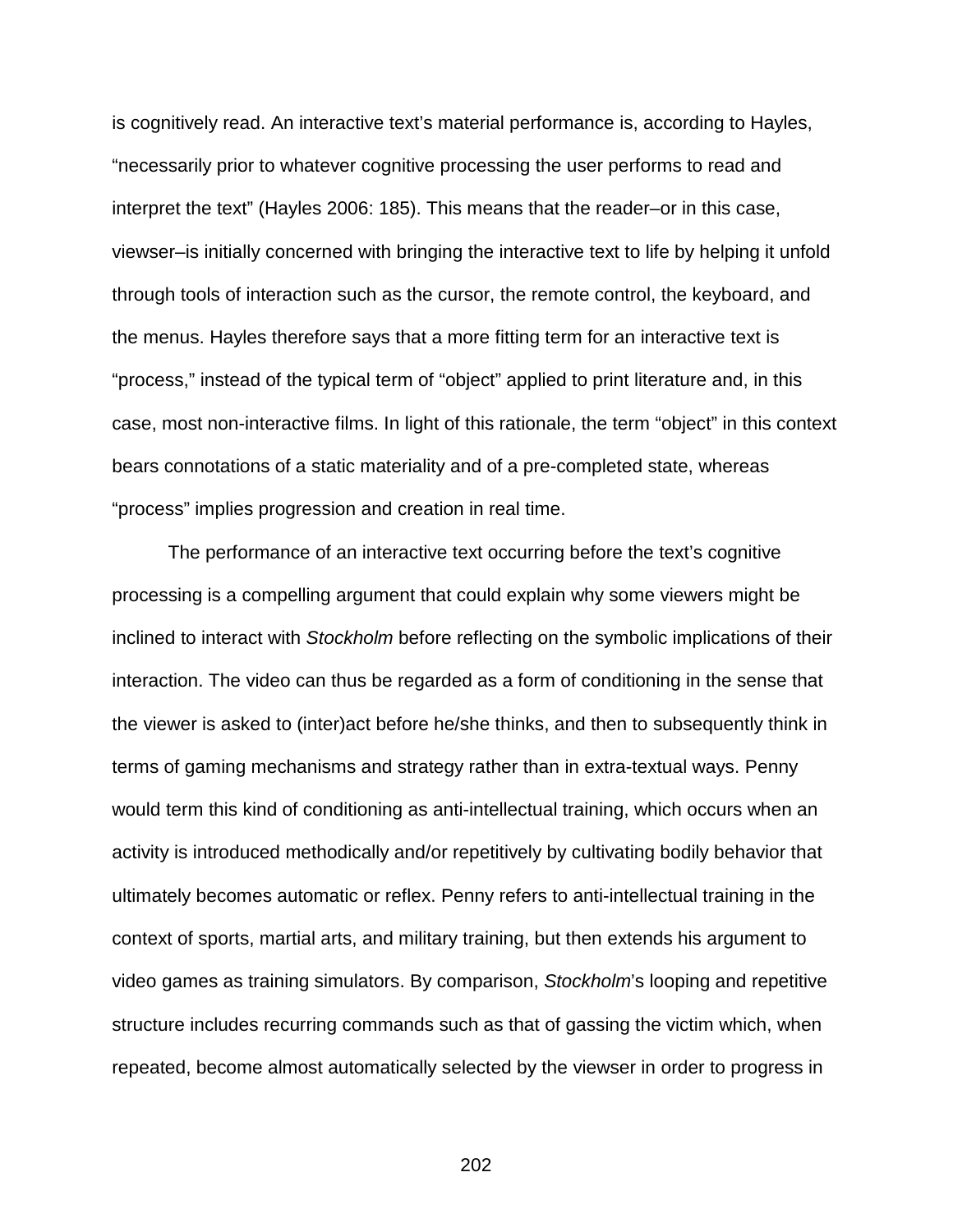the game (meaning, the viewser gradually learns that choosing the gassing option before selecting any sex-related actions makes the victim more submissive and moves the game further along).

Aniko Imre also supports this reasoning in alluding to Julian Stallabrass's argument that computer games mechanize the human body through repetitive motions and goal-oriented processes, and links the logic of computer games to the conditions of global capitalism and the fragmentation or loss of the self in labor-intensive tasks. Imre contends that such models impose on their subjects a limited and controlled notion of subjectivity that is defined by external factors rather than internally formulated. In the case of ethically polarizing contexts such as the controversial premise of *Stockholm*, compartmentalization is also essential in order to align–through play and participation– the viewer's views with the ideology of the video. In other words, if the viewer's moral values are incompatible with the principles of the game, then the viewer must either forgo critical and ethical reflection when interacting or refrain from interacting with *Stockholm*. As an example of affective play–that is, play that is arguably more instinctive than logic-driven–Imre cites Benjamin's analysis of gambling as a combination of affective engagement and automatic or habitual action (Imre 2009: 29).

The viewser's conditioning in *Stockholm* begins by initiating tactile interactivity with the video (pressing buttons on the remote control), and then aims to more profoundly reorient the viewer's perception of notions such as love and art. The possibility that the viewser leaves the interactive encounter unchanged does not necessarily undermine the fact that interactive media hold great potential to literally and figuratively change people's minds and bodies even more so than non-interactive media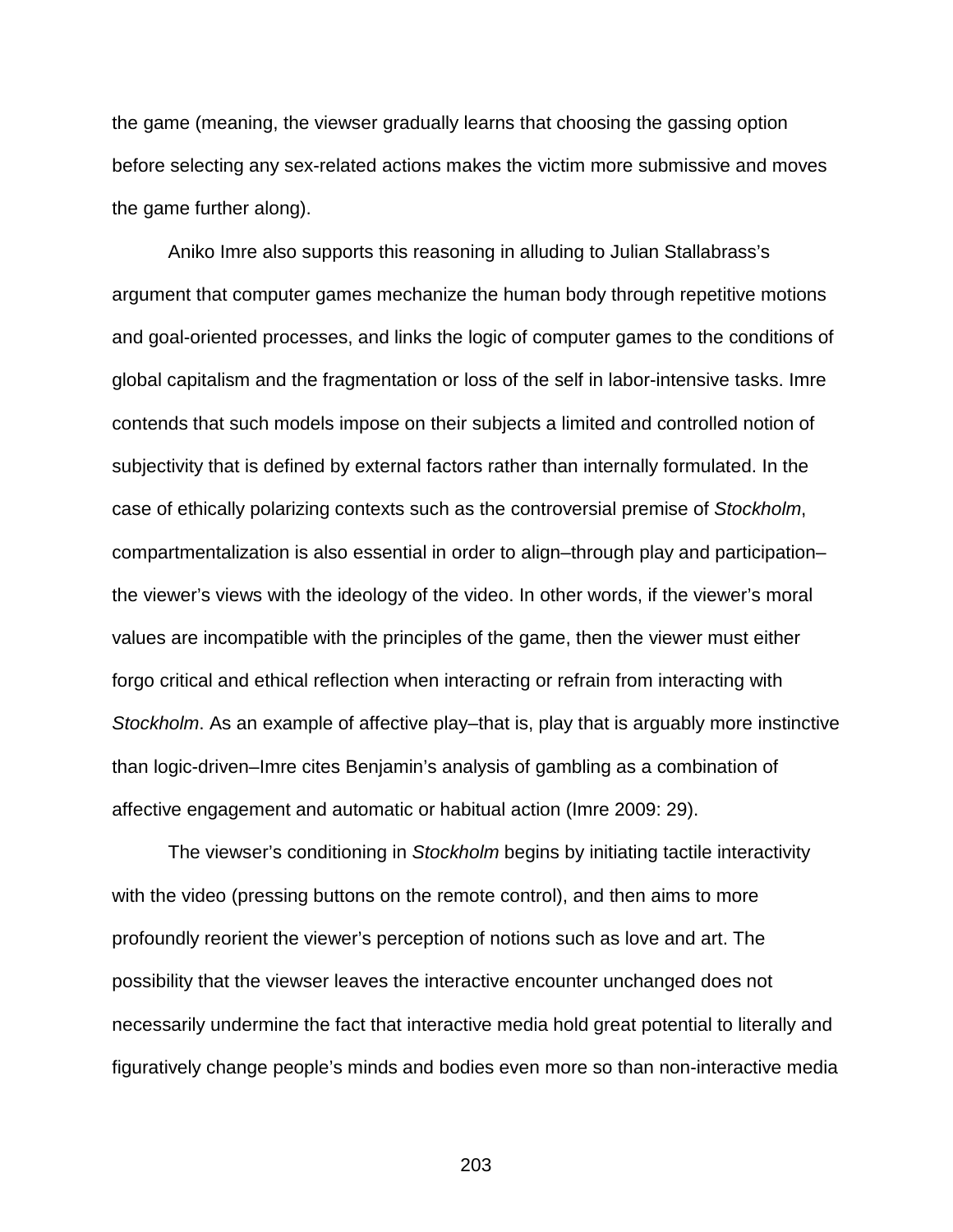because they implicate the user into their processes. This relates back to the conditioning aspect of early cinema (notably the rube films) and to subsequent social concerns about the influence of cinema–and, later, interactive media such as videogames–on impressionable viewers. In public screening contexts, factors such as socialization and audience dynamic can impact the process of audience training. However, since *Stockholm* is only released for home viewing, the privacy of the domestic setting could mean that the viewer might be more inclined to interact with a taboo film than he or she would be in more public domains (similar to the logic behind the shift of pornography from theatrical to home viewing in the 1980s). In this case, the privacy afforded by the domestic setting for the viewing creates an environment where the viewer might be more receptive to the experience, even out of sheer curiosity, without worrying about public criticism.

*Stockholm* attempts to reorient, expand, and problematize the notion of romance by inviting the viewer to participate in this deconstruction. In this way, the video is rewiring the viewer's interaction with a taboo scenario to which the normal or expected reaction would be to disprove of it, but now, instead, the prompted response is to help this taboo materialize on the screen fragment by fragment, level by level. The video is thus trying to prime the viewser by repeating acts of "love" in hopes that, if repeated enough times, the subject will become desensitized and, even, accepting of that version of love, or at least the reasoning behind it; alternatively, if desensitization is not what occurs during the interaction, then what occurs could be a different form of sensitization: eliciting a positive response from the scenario. The repetition of the disturbing acts of sadomasochism until they become more acceptable within the framework of repeated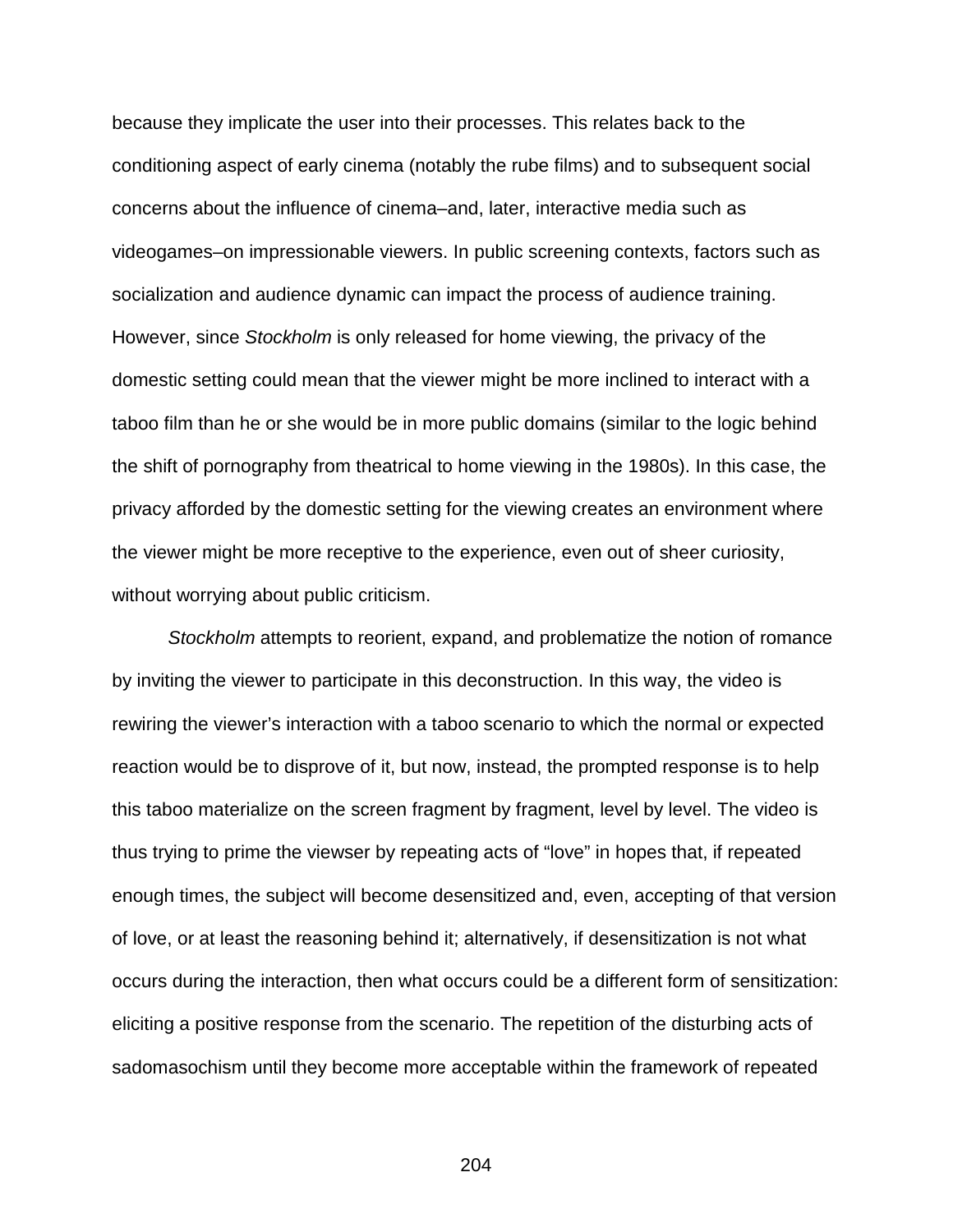externalized interactivity is reminiscent of how certain attitudes and ideas become normalized though sociocultural conditioning and routinized activities.

What is at stake in "winning" *Stockholm*? What is ethically and psychologically at stake in a video that equates narrative and psychoanalytical closure to the act of winning a game? More so, what is at stake when that success is brought about by vicariously performing acts of sadomasochism that infringe on basic human rights? The intention behind interactivity becomes even more problematic and even less convincing when the symbolism in the performative acts becomes too overwhelming to dismiss as "just a game" or "only a movie." Penny articulately expresses the representational and performative burden that controversial interactive images and their respective acts bear in his analysis of an extreme example of interactive art. *Kan Xuan* was an interactive installation by artist Alexander Brandt of a life-size image of a naked Asian woman, which Penny had visited in 2000. $8$  The virtual woman was positioned lying face up on a crumpled cloth in a dark corner. As Penny describes, "the only possible mode of engagement presented to the user" was to stomp on the virtual woman who, in response, recoiled in pain and eventually faded away if the stomping was persistent (Penny 2004). Brandt's work essentially invites the audience to enact unprovoked violence against a defenseless woman of color.

The *Kan Xuan* installation might, like *Stockholm*, have profounder intentions behind this seemingly unmotivated act of cruelty, but it nonetheless presents a powerful example of "the potential of electronic representations to encourage or reinforce behaviors in the real world, in this case racist and/or misogynist behaviors" (Penny

<span id="page-204-0"></span><sup>&</sup>lt;sup>8</sup> The installation is not well documented online. For a basic description and images, visit the Feipingguo website,<http://www.feipingguo.com/Kan%20Xuan.htm> (accessed 02.02.2013).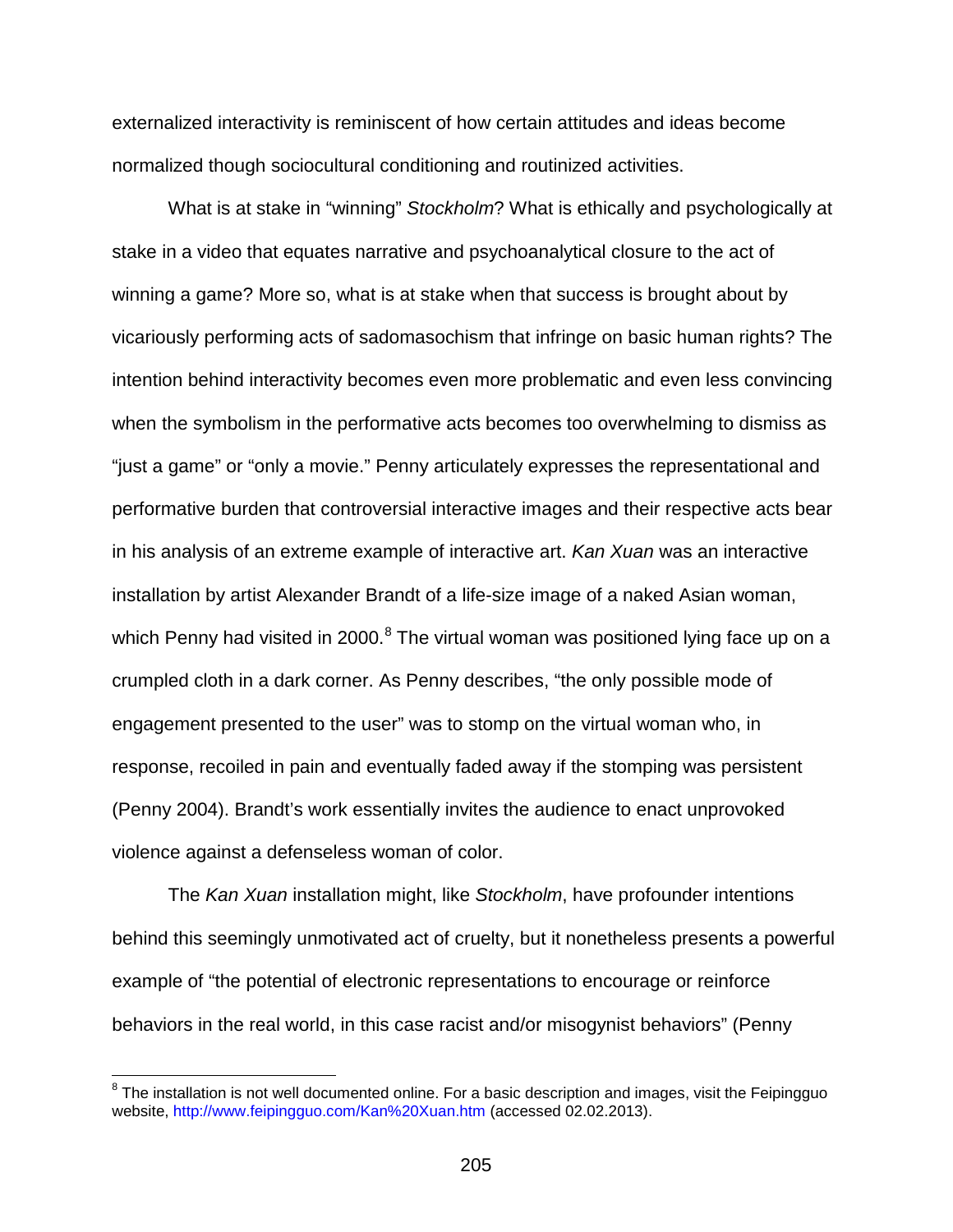2004). The intention behind extreme mimetic images and interactions might be to provoke critical thinking, but can the intention behind a symbolic enactment of violence negate the very act of violence? Penny notes that, in embodied interactive practices, theories of visual representation are not sufficient to account for interactive enactment because "an interactive 'representation' is more than a representation" (Penny 2004). The more one is physically implicated into the execution of a symbolic act, the more the interactive action moves towards the literal realm. As Penny argues,

the persuasiveness of interactivity is not in the images per se, but in the fact that bodily behavior is intertwined with the formation of representations. It is the ongoing interaction between these representations and the embodied behavior of the user that makes such images more than images. (Penny 2004)

When interactivity engages the individual in physical ways (such as the kinesthetic playing of Wii games, where physical motion directly corresponds to on-screen movement), then symbolism becomes submerged into a more literal terrain, depending on the degree of physical immersion and film-human motion coordination.

Although *Stockholm* cannot be fully classified as an example of embodied interactivity because the viewser's physical participation is limited to a narrow haptic order (pushing buttons on the remote control), the video subjects the viewser to a type of moral realism. According to Thomas M. Powers, moral realism takes into account the intentions and causes of actions more than the actual outcome of those actions (Powers 2003: 197). In other words, if there is malicious intention behind an act, then the act itself can be deemed malicious regardless of whether or not it has real-life impact. Moreover, if a simulated act evokes genuine feelings in the person performing it, such as guilt and shame, then that makes the simulated act appear more real to the interactor. Virtual worlds and reality are not mutually exclusive realms, but performative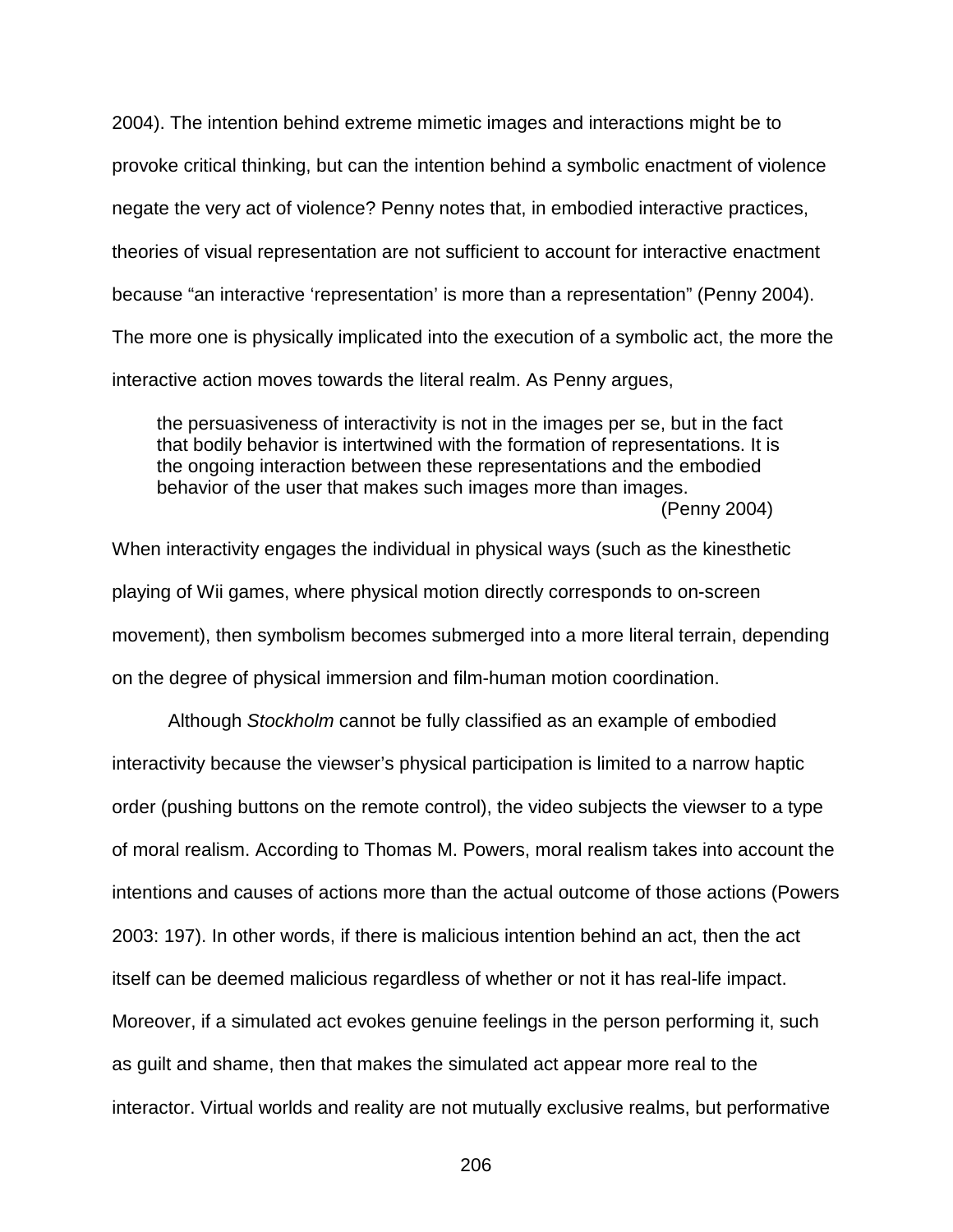acts in virtual contexts can translate to social interaction equivalents, as in the case of bullying and cyberbullying. This reasoning elicits yet again long-standing debates about simulation and its influence on user behavior. Furthermore, this restates the question whether interactive technologies–and communication media in general–provide a buffer from real-life consequences and socially acceptable behavioral norms.

Feminists and others opposing the circulation of *Stockholm* would certainly agree that accountability for our decisions is part of our existential condition as human beings, regardless of what realm those decisions take place in. Scholars studying the influence of video game simulations and life-like robots claim that these simulations are a means of training and, in some cases, desensitizing people for the real thing.<sup>[9](#page-206-0)</sup> The mixed and polarized reactions *Stockholm* has received partially confirm the argument that both film and interactivity can exert influence over their consumers, but can they literally change their minds in a lasting way? It remains to be seen whether the combination of film and interactivity will result in technology that can meaningfully alter consumer behavior and impact the collective unconscious.

## **Postscript**

Due to the fact that IC is still very much a practice in development–in its several incarnations that range from art installations to fan videos–it is difficult to arrive at conclusive conclusions about IC as whole. As this project has demonstrated, there are various dimensions and degrees of interactivity that continue to expand alongside the new media landscape. Consequently, theoretical and analytical models must continue to expand in order to address the various mutations of this multifarious genre. The

<span id="page-206-0"></span> $9$  See for example Sherry Turkle's connections between virtual pets, video games, and military simulations in *Alone Together: Why we expect more from technology and less from each other (*2012).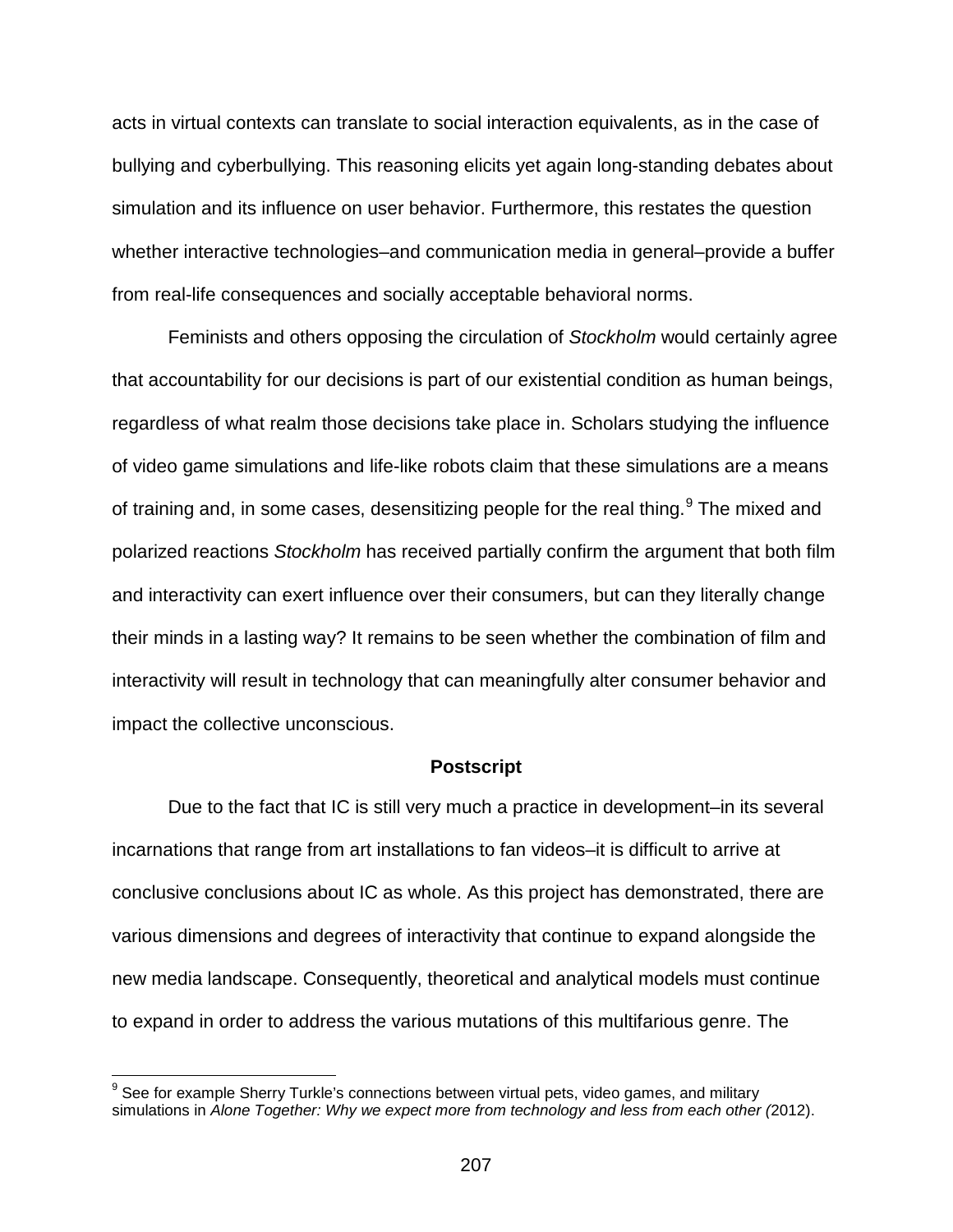changing and convergent paradigms of cinematic spectatorship–exemplified by the multifarious nature of IC spectatorship and reception modes–require new research methods and expanded tools of documentation in order to adequately encapsulate the plurality of the interactive media landscape and to prevent the omissions in future canons of potentially significant interactive experiments.

As demonstrated throughout this study, a critical and theoretical survey into the history of both cinema and interactivity reveals that they are entwined with notions of training the masses and conditioning prescribed behaviors. Therefore, the plurality of IC can provide us with valuable insights into human behavior that corresponds to larger cultural trends and social contexts. These insights are not necessarily disproved or negated by reception studies, but instead act as complementary approaches to examining audience responses on both individual bases and as a collective. Like IC's hybrid and derivative nature, IC as an object of study both assimilates and revises several key theories pertaining to both its filmic and interactive constituents. IC's constraints regarding the user's freedom within the realm of the interaction expand to aspects that transcend the textual: the rediscovery of IC within the broader frameworks of the history of cinema and new media reveals historical, political, ideological, cultural, and ethical constraints that illuminate its marginalization from mainstream versions of film and media histories.

My overall skepticism regarding the empowering and democratizing potential of interactive media extends to the current hype surrounding new methods of analyzing media texts. While new trends such as data text mining and computational approaches can expand our understanding of a media object, solely focusing on newer interpretative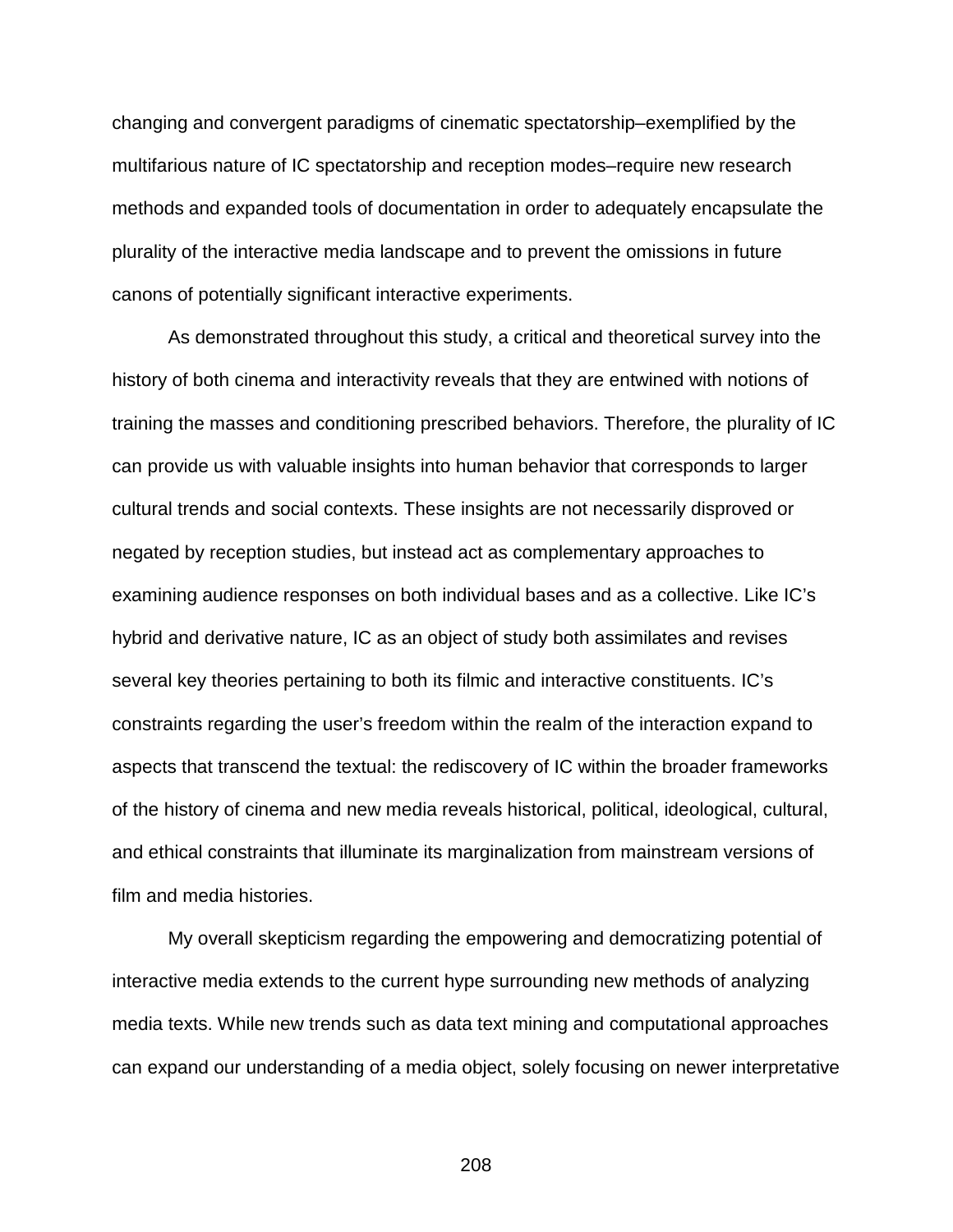models can produce insights that are just as myopic as focusing on so-called outdated analytical paradigms. Throughout this project, I advocate a hypercontextual approach that takes into account interactions on multiple levels (consumption, production, circulation, distribution, access) and synthesizes the most productive aspects of both established and emerging analytical frameworks. As I demonstrate through detailed case studies, close readings and formal analysis of media works can still be useful in the critical study of hybrid media objects. A hypercontextual and hypertheoretical approach not only provides sociopolitical insight and historical depth, but also problematizes the notion of interactivity as a primarily digital phenomenon and instead relates it to the nuances of the human condition that are influenced by–but are also instrumental in shaping–the digital age.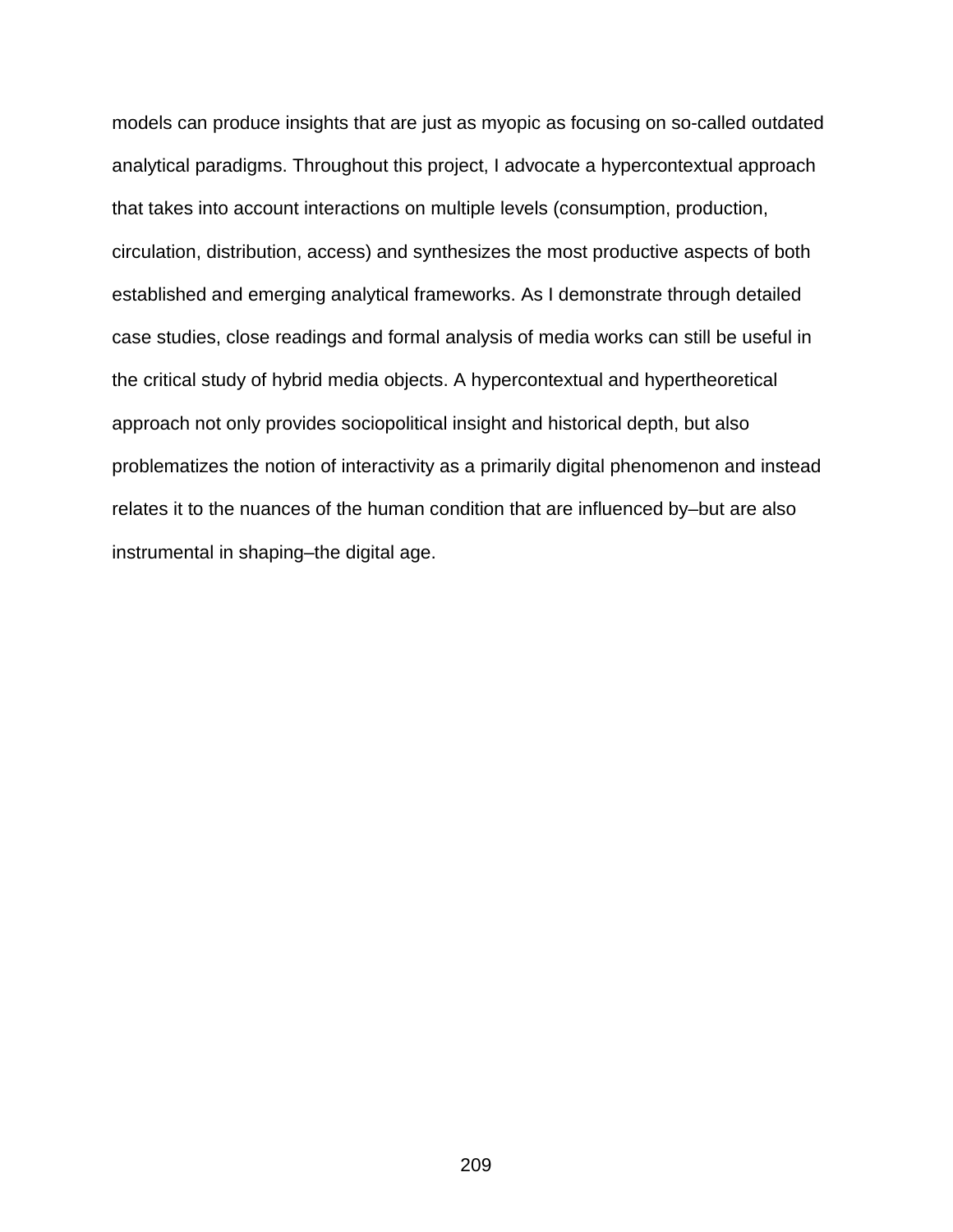#### LIST OF REFERENCES

- Anderson, H 1997, *Conversation, language, and possibilities: a postmodern approach to therapy*, Basic Books, New York.
- Aylett, R & Louchart, S 2004, "Narrative theory and emergent interactive narrative," *International Journal for Continuing Engineering Education and Lifelong Learning*, vol. 14, no.6, pp. 506-518.
- Balsom, E 2009, "A cinema in the gallery, a cinema in ruins," *Screen*, vol. 50, no. 4, pp. 411-427.
- Bargh, JA & Dijksterhuis, A 2001, "The perception-behavior expressway," *Advances in Experimental Social Psychology*, vol. 33, pp. 1-40.
- Bargh, JA & Morsella, E 2008, "The unconscious mind," *Perspectives on Psychological Science*, vol. 3, no. 3, pp. 73-79.
- Barker, JM 2009, *The tactile eye: touch and the cinematic experience*, University of California Press, Berkeley.
- Barthes, R 1977, *Image, music, text*, trans. S Heath, Hill & Wang, New York.
- Bazin, A 2004, "In defense of mixed cinema" in *What is cinema? Volume I*, ed. H Grey, University of California Press, Berkeley, pp. 54-75.
- Boggs, C & Pollard, T 2001, ''Postmodern cinema and Hollywood culture in an age of corporate colonization,'' *Democracy & Nature*, vol. 7 no. 1, pp. 159-181.
- Bolter, JD & Grusin, R 2000, *Remediation: understanding new media*, The MIT Press, Cambridge, MA.
- Bordwell, D 2002, "Film futures," *SubStance*, vol. 31, no. 1, pp. 88-118.
- Branigan, E 1992, *Narrative comprehension and film*, Routledge, New York.

*Britske listky*. Available from:<http://www.blisty.cz/> [10 October 2012].

Bucy, EP 2004, "Interactivity in society: locating an elusive concept," *The Information Society*, vol*.* 20: 373–383.

Burgess, J & Green, J 2009, *Online video and participatory culture*, Polity, Malden, MA,.

Caillois, R 1958 *Les jeux et le homes: le masque et le vertige*, Gallimard, Paris.

Cameron, A 1995, "Dissimulations: illusions of interactivity," *Millennium Film Journal*, no. 28, spring, pp.3-4.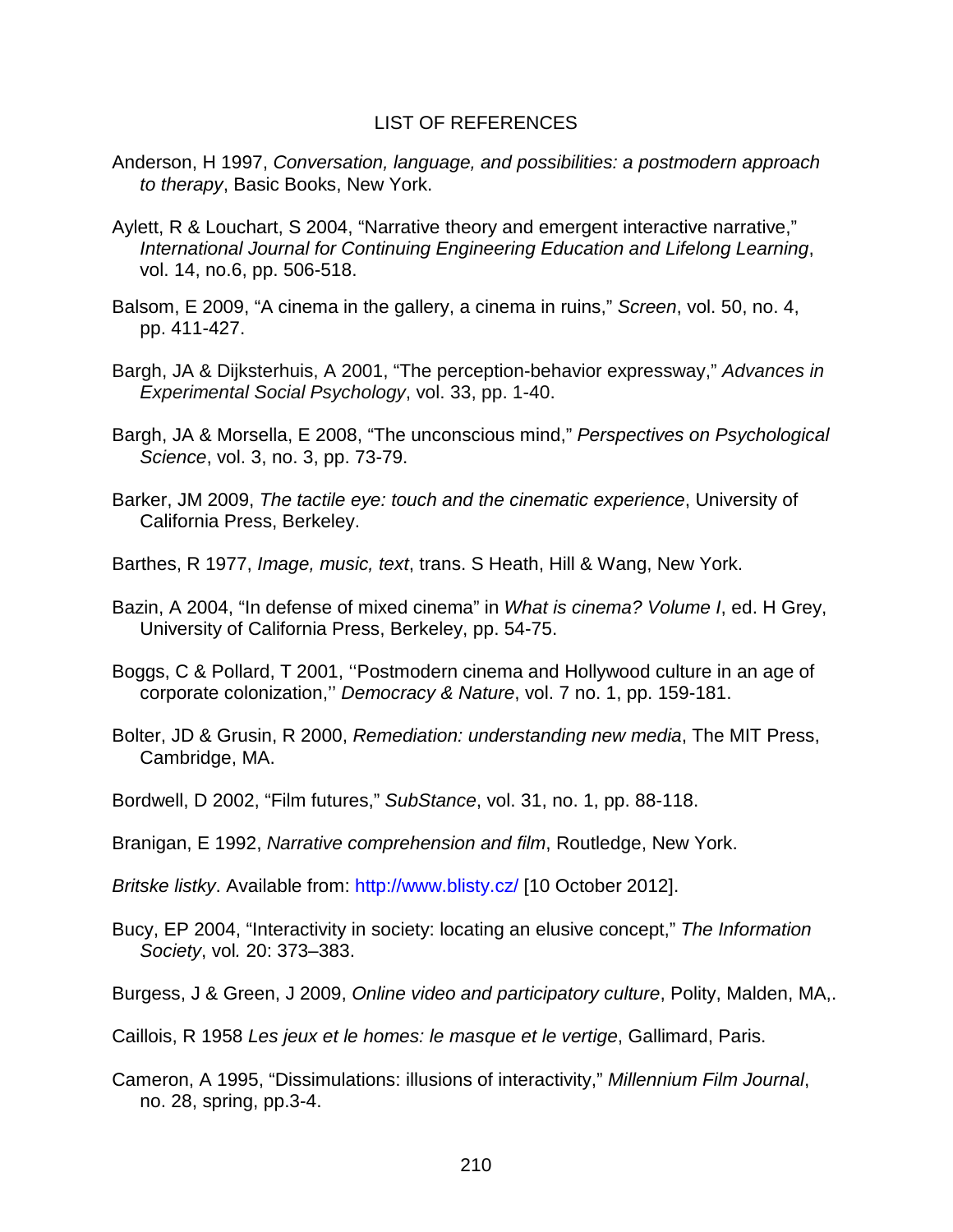- Carpentier, N 2011, *Media and participation: a site of ideological-democratic struggle*, Intellect, Chicago.
- Carr, N 2010, *The shallows: what the Internet is doing to our brains*, Norton & Co., New York.
- Carroll, N 1998, *Mystifying movies: fads and fallacies in contemporary film theory*, Columbia University Press, New York.
- Charney, L & Schwatz, VR (eds) 1996, *Cinema and the Invention of Modern Life,*  University of California Press, California.
- Chartrand, T, Maddux, W & Lakin, JL 2005, "Beyond the perception-behavior link: the ubiquitous utility and motivational moderators of unconscious mimicry" in *The new unconscious*, eds RR Hassin, JS Uleman & JA Bargh, Oxford University Press, Oxford, pp. 334-361.
- Chun, WHK 2008, "The enduring ephemeral, or the future is a memory," *Critical Inquiry*, vol. 35, no. 1, pp. 148-171.
- Chung, DS & Yoo, C 2008, "Audience motivations for using interactive features: distinguishing use of different types of interactivity on an online newspaper," *Mass Communication and Society*, vol. 11, no. 4, pp. 375-397.
- Clark, A 2003, *Natural born cyborgs*, Oxford University Press, Oxford.
- Clark, A 2010, *Supersizing the mind: embodiment, action, and cognitive extension*, Oxford University Press, Oxford.
- Corrigan, T 1981, *A cinema without walls: movies and culture after Vietnam,* Rutgers University Press, New Brunswick, NJ.
- Cowan, M 2010, "Moving picture puzzles: training urban perception in the Weimar 'rebus films,' " *Screen*, vol. 51, no. 3, pp. 197-218.
- Cowie, E 2005, "Rear window ethics" in Film analysis: a Norton reader, eds J Geiger & RL Rutsky, Norton, New York, pp. 475-93.
- Crary, J 1992, Techniques of the observer: on vision and modernity in the 19th century, The MIT Press, Cambridge, MA.
- Čulík, J 2008, *There was no censorship in Czechoslovakia in the 1970s and 1980s*, lecture transcript posted on The University of Glasgow website. Available from:<http://www.arts.gla.ac.uk/Slavonic/Censorship.htm> [18 Febuary 2012].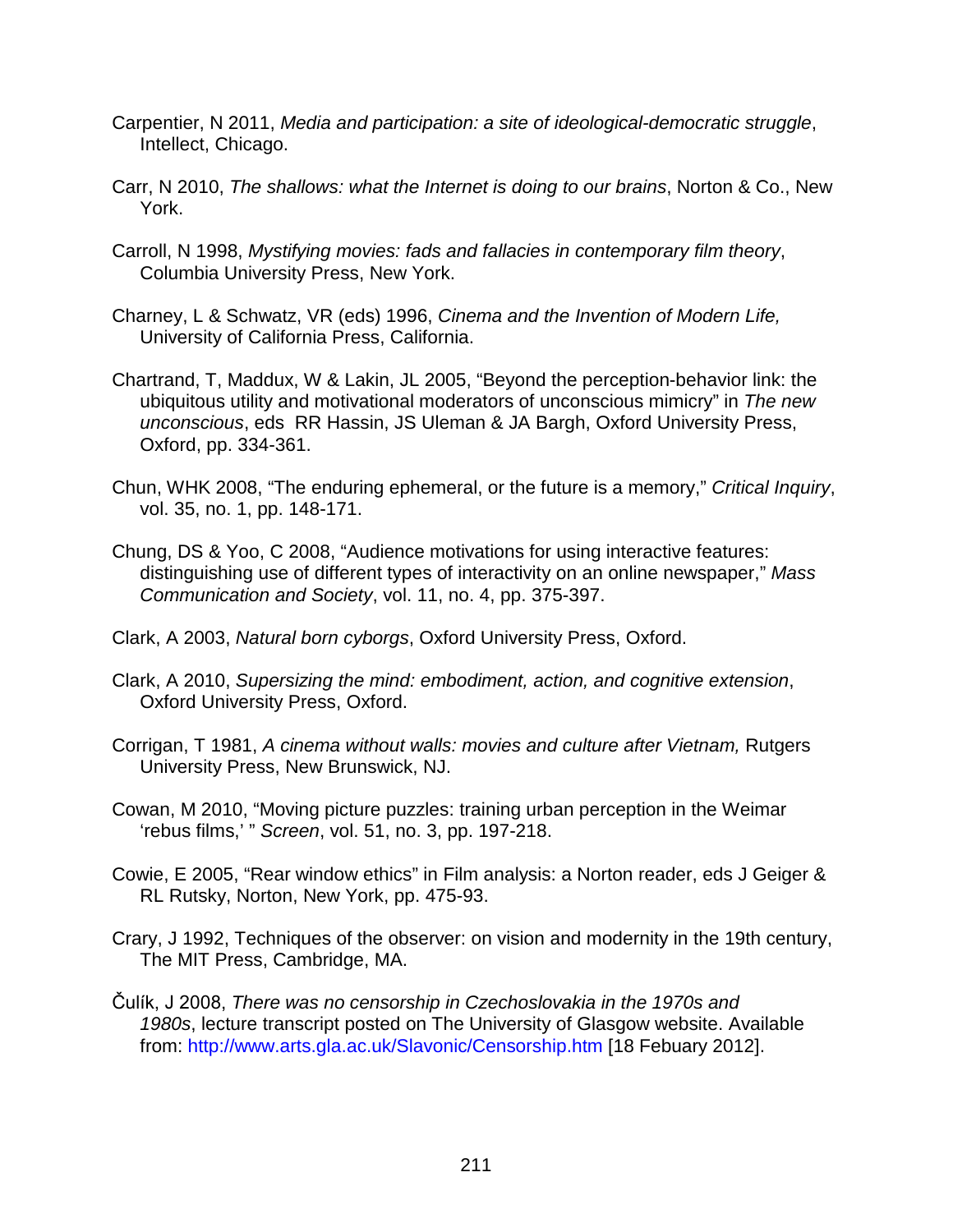- Daly, K 2010, "Cinema 3.0: the interactive image," *Cinema Journal,* vol. 50, no. 1, fall, pp. 81-98.
- Delaney, M 1967, "Film techniques at Expo 67," *Saturday Night*, vol. 82, no. 7, July, pp. 33-35.
- Deleuze, G & Guattari, F 1987, *A thousand plateaus: capitalism and schizophrenia*, trans. B Massumi, University of Minnesota Press, Minnesota.
- Deuze, M 2007, *Media Work*, Polity, London.
- Dinkla, S 1996, "From participation to interaction: towards the origins of interactive art" in *Clicking In: Hot links to a digital culture*, ed. L Hershman, Bay Press, Seattle, pp. 279-290.
- Dinkla, S 2002, "The art of narrative towards the floating work of art" in *New screen media: cinema/art/narrative*, eds M Rieser & A Zapp, BFI, London, pp. 27-41.
- Doane, MA 2007, "The indexical and the concept of medium specificity," *Differences: A Journal of Feminist and Cultural Studies*, vol. 18, no.1, pp. 128-52.
- Dove, T 2003, "Sally or the Bubble Burst" in *Future cinema: the cinematic imaginary after film*, eds J Shaw & P Weibel, The MIT Press, Cambridge, MA, pp. 236-239.
- Eco, U 1989, *The open work*, trans. A Cancogni, Harvard University Press, Cambridge, MA.
- Eisenstein, S 1997, "The cinematographic principle and the ideogram" in *Film form: essays in film theory*, trans. J Leda, Harcourt, San Diego, pp. 28-44.
- Elsaesser, T 2004, "The new film history as media archaeology," *Cinemas*, 14.2-3: 75-117
- Elsaesser, T 2006, "Discipline through diegisis: the 'rube' film between 'attractions' and 'narrative integration' " in *The Cinema of Attractions Reloaded*, ed. W Strauven, University of Amsterdam Press, Amsterdam, pp. 205-223.
- Elsaesser, T 2006, "Early film history and multi-media. An archaeology of possible futures?" in *New media, old media: a history and theory reader*, eds WHK Chun & T Keenan, Routledge, New York, pp. 13-25.
- Elsaesser, T 2009, "The mind-game film" in *Puzzle films: complex storytelling in contemporary cinema*, ed. W Buckland, Warren Buckland, Malden, MA, pp. 13-4.
- Elsaesser T & Hagener, M 2010, *Film theory: an introduction through the senses*, Routledge, New York.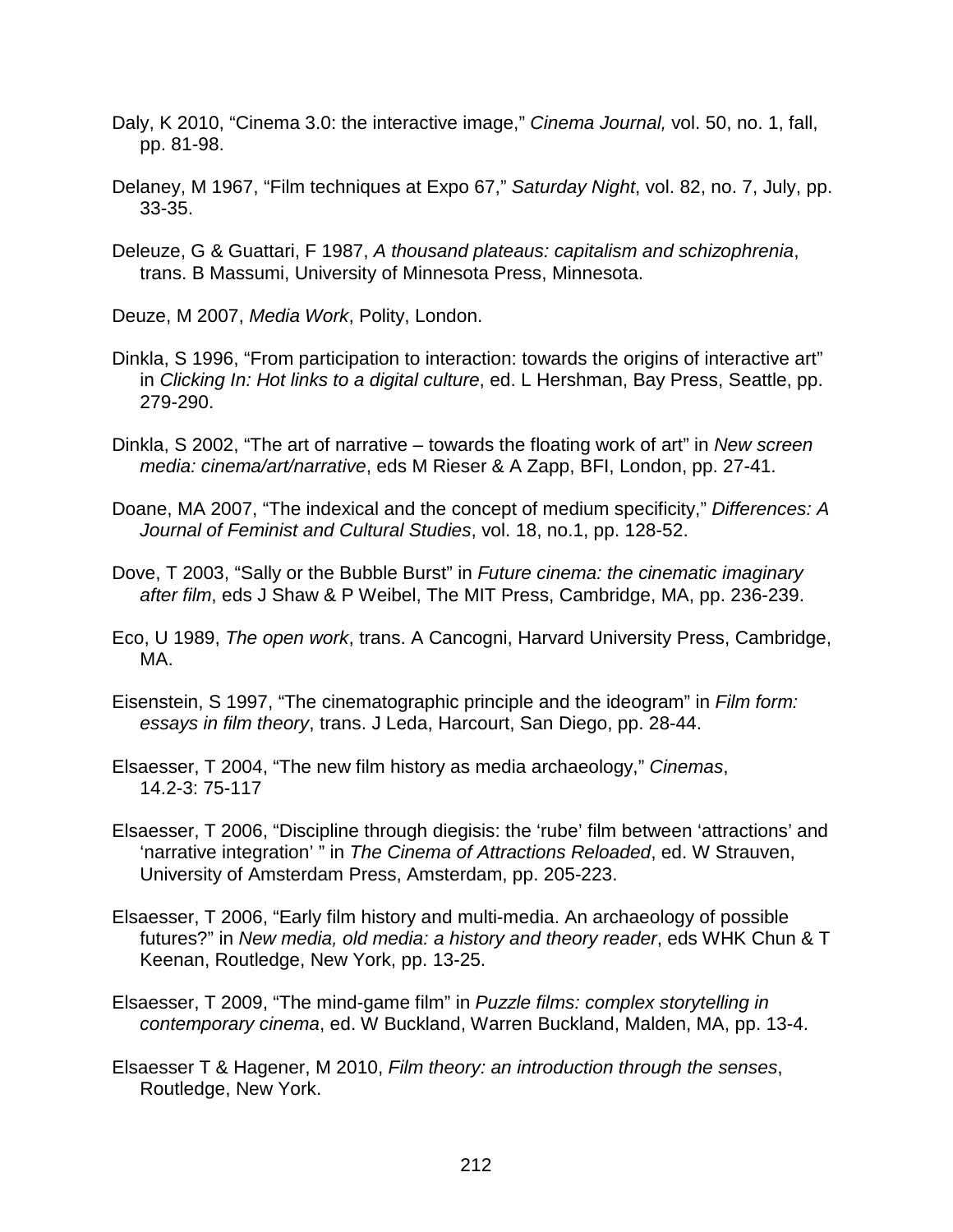- Ernst, W 2006, "Dis/continuities: does the archive become metaphorical in multi-media space?" in *New media, old media: a history and theory reader*, eds WHK Chun & T Keenan, Routledge, New York, pp. 105-123.
- Ezra, E & Rowden, T 2006, *Transnational cinema: the film reader*, Routledge, New York.
- Fortunati, L 2007, "Immaterial labor and its machinization," *Ephemera: Theory & Politics in Organization*, vol. 7, no.1, pp. 139-157.
- Frick, C 2011, *Saving cinema: the politics of preservation*, Oxford University Press, Oxford.
- Friedberg, A 2004, "The end of cinema: multimedia and technological change" in *Film Theory and Criticism*, eds L Brady & M Cohen, 6th edn, Oxford University Press, Oxford, pp. 914-926.
- Funkhouser, CT 2007, *Prehistoric digital poetry: an archeology of forms, 1959-1995*, University of Alabama Press, Tuscaloosa, AL.
- Galanter, P 2003, "What is generative art? Complexity theory as a context for art theory," *Philip Galanter*. Available from: [http://www.philipgalanter.com/ downloads/](http://www.philipgalanter.com/%20downloads/%20ga2003_paper.pdf)  [ga2003\\_paper.pdf](http://www.philipgalanter.com/%20downloads/%20ga2003_paper.pdf) [2 September 2012].
- Gitelman, L & Pingree, GB 2003, *New media, 1740-1915*, The MIT Press, Cambridge, MA
- Grant, C 2000, "www.auteur.com?," *Screen*, vol. 41, no. 1, pp. 101-8.
- Grau, O 2003, *Virtual art: from illusion to immersion*, trans. G Custance, The MIT Press, Cambridge, MA.
- Grodal, T 2009, *Embodied visions: evolution, emotion, culture, and film*, Oxford University Press, Oxford.
- Grusin, R 2006, "DVDs, video games, and the cinema of interactions" in *Multimedia histories: from the magic lantern to the Internet*, eds J Lyons & J Plunkett, University of Exeter Press, Exeter, pp. 209-21.
- Gunning, T 2004, "An aesthetic of astonishment: early film and the (in)credulous spectator" in *Film theory and criticism*, eds L Brady & M Cohen,  $6<sup>th</sup>$  edn, Oxford University Press, Oxford, pp. 862-76.
- Hales, C 2005, "Cinematic interaction: from *Kinoautomat* to *Cause and Effect*," *Digital Creativity*, vol. 16, no. 1, pp. 54-64.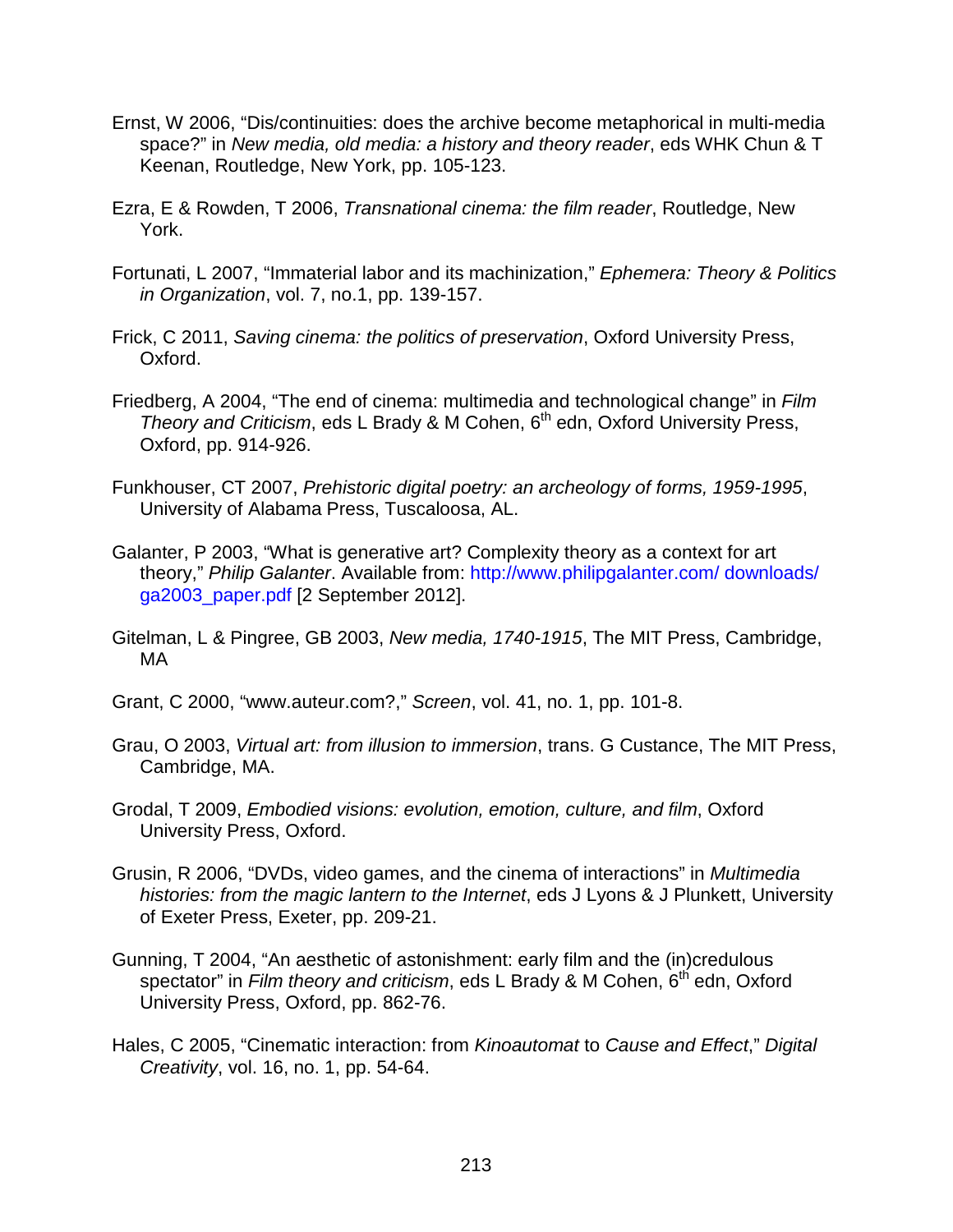- Hames, PA 1985, *The Czechoslovak New Wave*, University of California Press, Berkeley.
- Hansen, MBN 2006, *New philosophy for new media*, The MIT Press, Cambridge, MA.
- Hansen, MB 2004, "Room-for-play: Benjamin's gamble with cinema," *October*, no. 109, summer, pp. 3-45.
- Harpold, T 2000, "The misfortunes of the digital text" in *The emerging cyberculture: literacy, paradigm, and paradox*, eds SB Gibson & OO Oviedo, Hampton Press, Cresskill, NJ, pp. 129-49.
- Harpold, T 2009, *Ex-foliations: reading machines and the upgrade path*, University of Minnesota Press, Minneapolis.
- Hassapopoulou, M 2010, "Spoiling *Heroes*, enhancing our viewing pleasure: NBC's *Heroes* and the reshaping of the televisual landscape" in *Writing and the digital generation: essays on new media rhetoric*, ed*.* H Urbanski, McFarland, Jefferson, NC, pp. 45-57.
- Hayles, KN 1999, *How we became posthuman: virtual bodies in cybernetics, literature, and infomatics*, The University of Chicago Press, Chicago.
- Hayles, KN 2006, "The time of digital poetry: from object to event" in *New media poetics: contexts, technotexts, and theories*, eds A Morris & T Swiss, The MIT Press, Cambridge, MA, pp. 181-209.
- Hayles, KN 2012, *How we think: digital media and contemporary technogenesis*, The University of Chicago Press, Chicago.
- Hershman, L 2003a, "Teknolust" in *Future cinema: the cinematic imaginary after film*, eds J Shaw & P Weibel, The MIT Press, Cambridge, MA, pp. 220-227.
- Hershman, L 2003b, "The fantasy beyond control" in *The new media reader*, eds N Wardrip-Fruin & N Montfort, The MIT Press, Cambridge, MA, pp. 643-647.
- Himmelsbach, S 2003, "The interactive potential of distributed networks: immersion and participation in films and computer games" in *Future cinema: the cinematic imaginary after film*, eds J Shaw & P Weibel, The MIT Press, Cambridge, MA, pp. 530-535
- Holland, N 2011, "Seeing movies now alas!," *Psychology Today* 21 March. Available from: [http://www.psychologytoday.com/blog/is-your-brain-culture/201103/seeing](http://www.psychologytoday.com/blog/is-your-brain-culture/201103/seeing-movies-now-alas)[movies-now-alas](http://www.psychologytoday.com/blog/is-your-brain-culture/201103/seeing-movies-now-alas) [20 September 2012].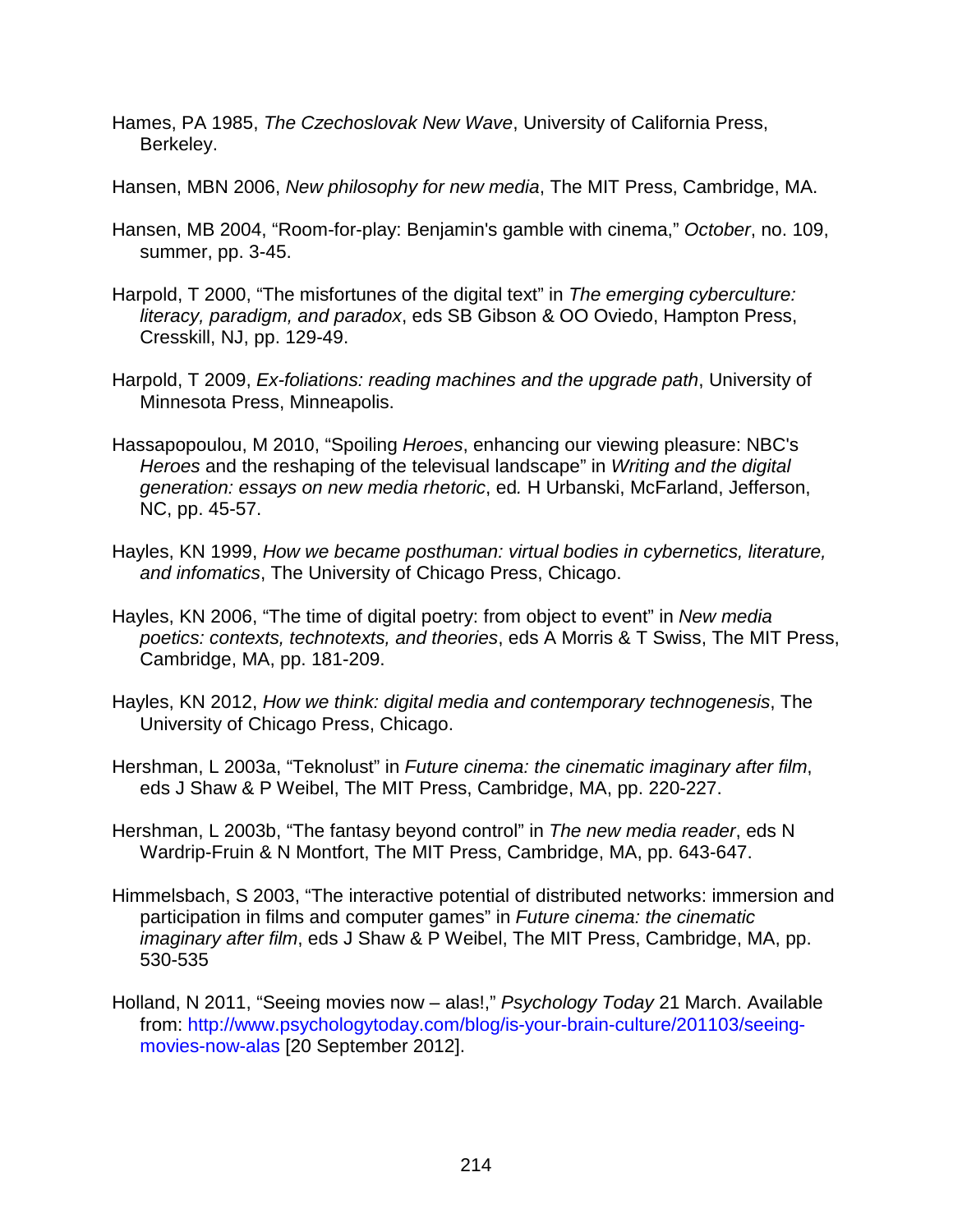- Horwatt, E 2010, "A taxonomy of digital video remixing: contemporary found footage practice on the Internet" in *Cultural borrowings: appropriation, reworking, transformation*, ed. IR Smith, Scope, Nottingham. Available from: <http://www.scope.nottingham.ac.uk/cultborr/chapter.php?id=8> [10 June 2010].
- Hottell, R 1999, "Including ourselves: the role of female spectators in Agnès Varda's *Le Bonheur* and *L'Une chante, l'autre pas*," *Cinema Journal*, vol. 38, no. 2, winter, pp. 52-71.
- Huhtamo, E 1995, "Seeking deeper contact: interactive art as metacommentary," *Convergence*, vol. 1, no.2, pp. 81-104.
- Huhtamo, E 1997, "From kaleidoscomaniac to cybernerd: notes toward an archaeology of the media," *Leonardo*, vol. 30, no. 3, pp. 221-24.
- Huhtamo, E 2000, "From cybernation to interaction: a contribution to an archaeology of interactivity" in *The digital dialectic: new essays on new media*, ed. Peter Lunenfeld, The MIT Press, Cambridge, MA, pp. 96-111.
- *iCinema: T\_Visionarium*, 2008. Available from: [http://www.icinema.unsw.edu.au/](http://www.icinema.unsw.edu.au/%20projects/t_visionarium)  [projects/t\\_visionarium](http://www.icinema.unsw.edu.au/%20projects/t_visionarium) [16 May 2011].
- Iles, C 2009, "Inside out: expanded cinema and its relationship to the gallery in the 1970s," *Rewind*. Available from: [http://www.rewind.ac.uk/expanded/Narrative/](http://www.rewind.ac.uk/expanded/Narrative/%20Tate_Doc_Session_2_-CI.html)  [Tate\\_Doc\\_Session\\_2\\_-CI.html](http://www.rewind.ac.uk/expanded/Narrative/%20Tate_Doc_Session_2_-CI.html) [2 December 2011].
- Imre, A 2009, *Identity games: globalization and the transformation of media cultures in the new Europe*, The MIT Press, Cambridge, MA.
- Jagemann, A 2009, "*Kinoautomat* DVD Review," *Art Margins*, 31 December. Available from: [http://www.artmargins.com/index.php/6-film-a-video/549-raduz-cincera-jan](http://www.artmargins.com/index.php/6-film-a-video/549-raduz-cincera-jan-rohac-vladimir-svitacek-qkinoautomat-clovek-jeho-dum-one-man-houseq-dvd-review)[rohac-vladimir-svitacek-qkinoautomat-clovek-jeho-dum-one-man-houseq-dvd-review](http://www.artmargins.com/index.php/6-film-a-video/549-raduz-cincera-jan-rohac-vladimir-svitacek-qkinoautomat-clovek-jeho-dum-one-man-houseq-dvd-review) [10 December 2011].
- Jay, M 2011, "Historical explanation and the event: reflections on the limits of Contextualization," *New Literary History*, vol. 42, no. 4, pp. 557 -571.
- Jenkins, H 2002, "Interactive audiences?" in *The new media book*, ed. Dan Harries, BFI, London, pp.157-70.
- Jenkins, H 2006a, *Convergence culture: where old and new media collide*, New York University Press, New York.
- Jenkins, H 2006b, *Fans, bloggers, and gamers: exploring participatory culture*, New York University Press, New York.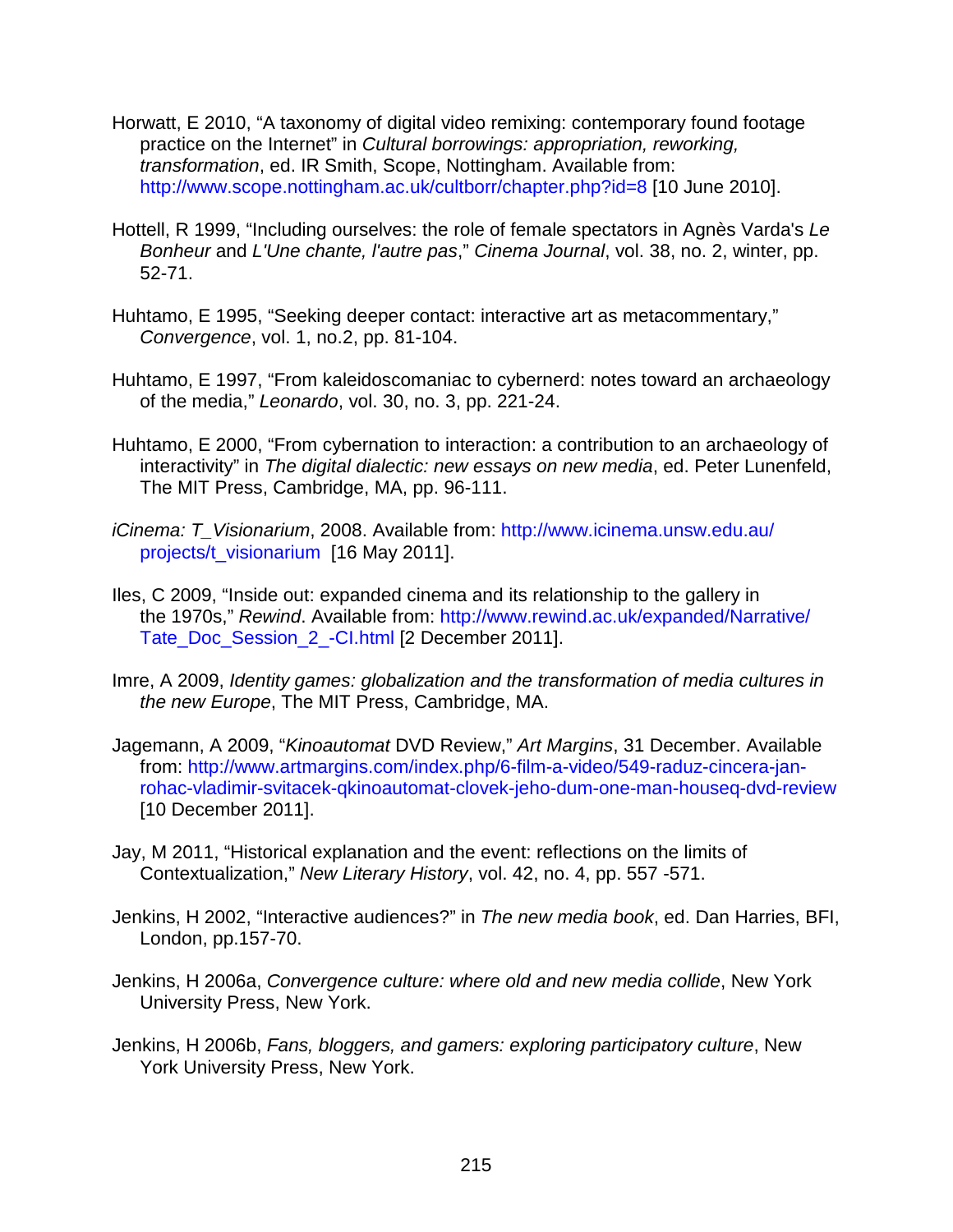- Jenkins, H, Clinton, K, Purushotma, R, Robinson, AJ & Weigel, M 2006, ''Building the field of digital media and learning. Confronting the challenges of participatory culture: media education for the 21<sup>st</sup> Century," MacArthur Foundation, Chicago. Available from: [http://digitalis.nwp.org/sites/default/files/files/81/Confronting%20the%20](http://digitalis.nwp.org/sites/default/files/files/81/Confronting%20the%20%20Challenges%20of%20Participatory%20Culture.pdf)  [Challenges%20of%20Participatory%20Culture.pdf](http://digitalis.nwp.org/sites/default/files/files/81/Confronting%20the%20%20Challenges%20of%20Participatory%20Culture.pdf) [10 January 2013].
- Johnson, S 2005, *Everything bad is good for you: how today's popular culture is actually making us smarter*, Riverhead Trade, New York.
- Kappler, F 1967, "The mixed media communication that puzzles, excites and involves," *LIFE*, vol. 63, no.2, p. 28C.
- Kaprow, A 2003, " 'Happenings' in the New York Scene" in *The new media reader*, eds N Wardrip-Fruin & N Montfort, The MIT Press, Cambridge, MA, pp. 83-88.
- Keen, A 2012, *Digital vertigo: how today's online social revolution is dividing, diminishing, and disorienting us*, St. Matin's Press, New York.
- Kennedy, B 2000, *Deleuze and cinema: the aesthetics of sensation*, Edinburgh University Press, Edinburgh.
- Kepley, V 1996, "Whose apparatus? problems of film exhibition and history" in *Posttheory: reconstructuring film studies*, eds David Bordwell & Noel Carroll, The University of Wisconsin Press, Madison, pp. 520-552.
- *Khan Xuan*, 2000. Available from: <http://www.feipingguo.com/Kan%20Xuan.htm> [02 Febuary 2013].
- Kilbourn, RJA 2012, " 'Prosthetic memory' and transnational cinema: globalised identity and narrative recursivity in *City of God*" in *Millennial cinema: memory in global film*, eds A Sinha & T McSweeny*,* Wallflower Press, New York, pp. 71-96.
- Kinder, M 2002a, "Narrative equivocations between movies and games", *The new media book*, ed. D Harries, BFI, London, pp.119-32.
- Kinder, M 2002b, "Hot spots, avatars, and narrative fields forever: Buñuel's legacy for new digital media and interactive database narrative," *Film Quarterly*, vol. 55, no. 4, pp. 2-15.
- Kinder, M 2003, "Designing a database cinema" in *Future cinema: the cinematic imaginary after film*, eds J Shaw & P Weibel (eds) Cambridge, MA, The MIT Press, pp. 346-353.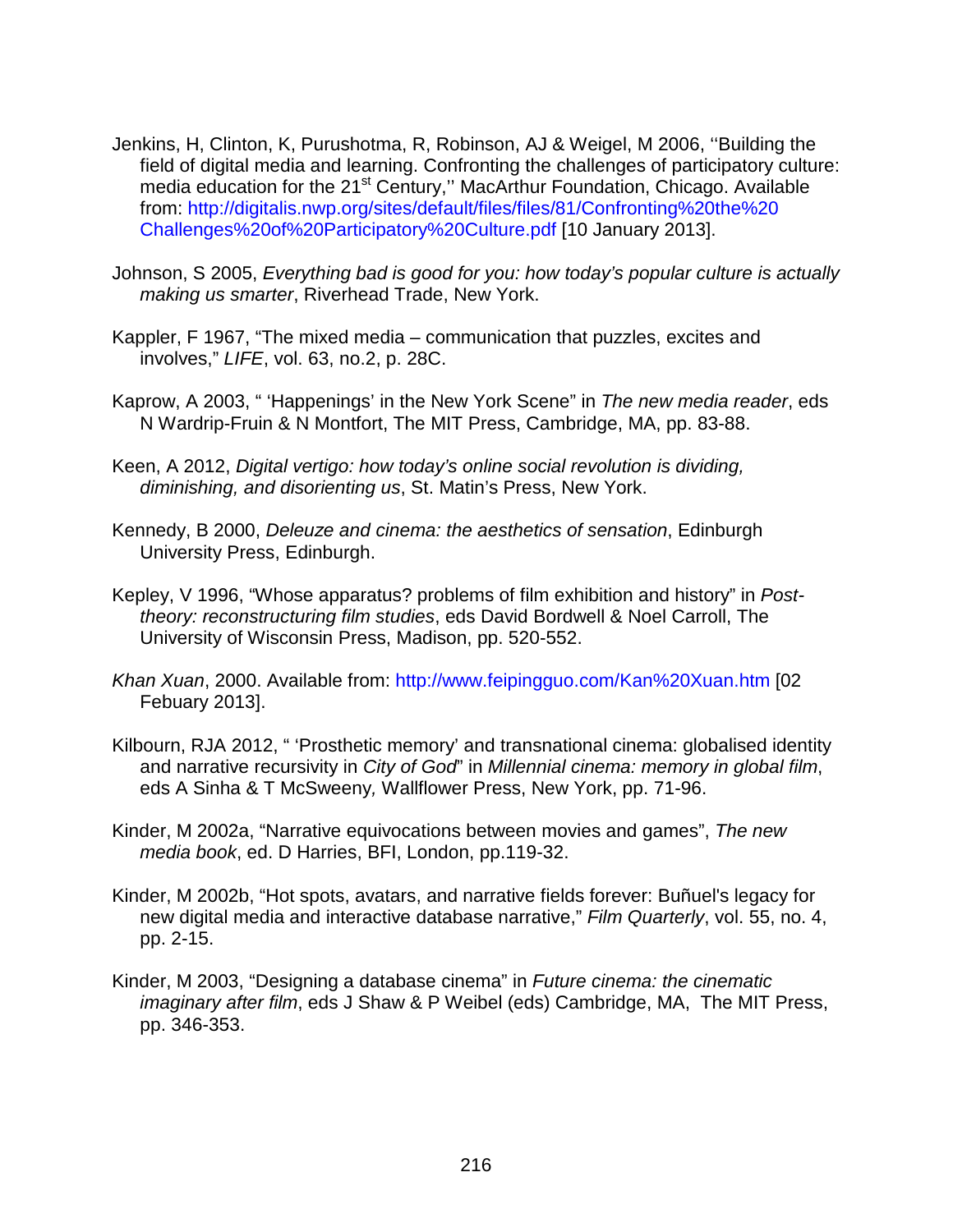- Kinik, A (2012) "Multi-screen metropolis: expanded cinema and the vision of Montreal at Expo 67," Society for Cinema and Media Studies (SCMS) conference presentation, Boston Plaza Hotel and Towers, Boston, MA [24 march 2012].
- Kirschenbaum, M 2008, *Mechanisms: new media and the forensic imagination*, The MIT Press, Cambridge, MA.
- Kracauer, S 1995, *The mass ornament: Weimar essays,* trans. TY Levin, Harvard University Press, Cambridge, MA.
- Krapp, Peter (2011) *Noise channels: glitch and error in digital culture*, University of Minnesota Press, Minneapolis.
- Kratky, A 2005, *Absences*. Available from <http://www.softcinema.net/absences.htm> [20 May 2012].
- Lazzarato, M 2004, "From capital-labor to capital-life," *Ephemera: Theory & Politics in Organization*, vol. 4., no. 3, pp. 187 -208.

Lazzarato, M 2006, "Immaterial labour" in *Radical thought in Italy: a potential politics*, eds P Virno & M Hardt, University of Minnesota Press, Minnesota, pp. 133-147.

- Leavitt, HJ 2004, *Top down: why hierarchies are here to stay and how to manage them more effectively*, Harvard Business Press Books, Cambridge, MA.
- Lehrer, J 2011, "When we are crowded by the crowd," *The Wall Street Journal* 28 May. Available from: [http://online.wsj.com/article/](http://online.wsj.com/article/%20SB1000142405270230406650457%20634128%200447107102.html)  [SB1000142405270230406650457 634128 0447107102.html](http://online.wsj.com/article/%20SB1000142405270230406650457%20634128%200447107102.html) [12 February 2012].
- Lévy, P 1997, *Collective intelligence: mankind's emerging world in cyberspace*, trans. R Bononno, Perseus Books, Cambridge, MA.
- Leiner, DJ & Quiring, O 2008, "What interactivity means to the user: essential insights into and a scale for perceived interactivity," *Journal of Computer-Mediated Communication*, vol. 14, no. 1, pp. 127-155.
- Liu, A 2008, *Local transcendence: essays on postmodern historicism and the database*, University of Chicago Press, Chicago.
- Lunenfeld, P 2004, "The myths of interactive cinema" in *Narrative across Media: The languages of storytelling*, ed. Marie-Laure Ryan, University of Nebraska Press, Lincoln, pp. 377-389.

Manovich, L 2001, *The language of new media*, The MIT Press, Cambridge,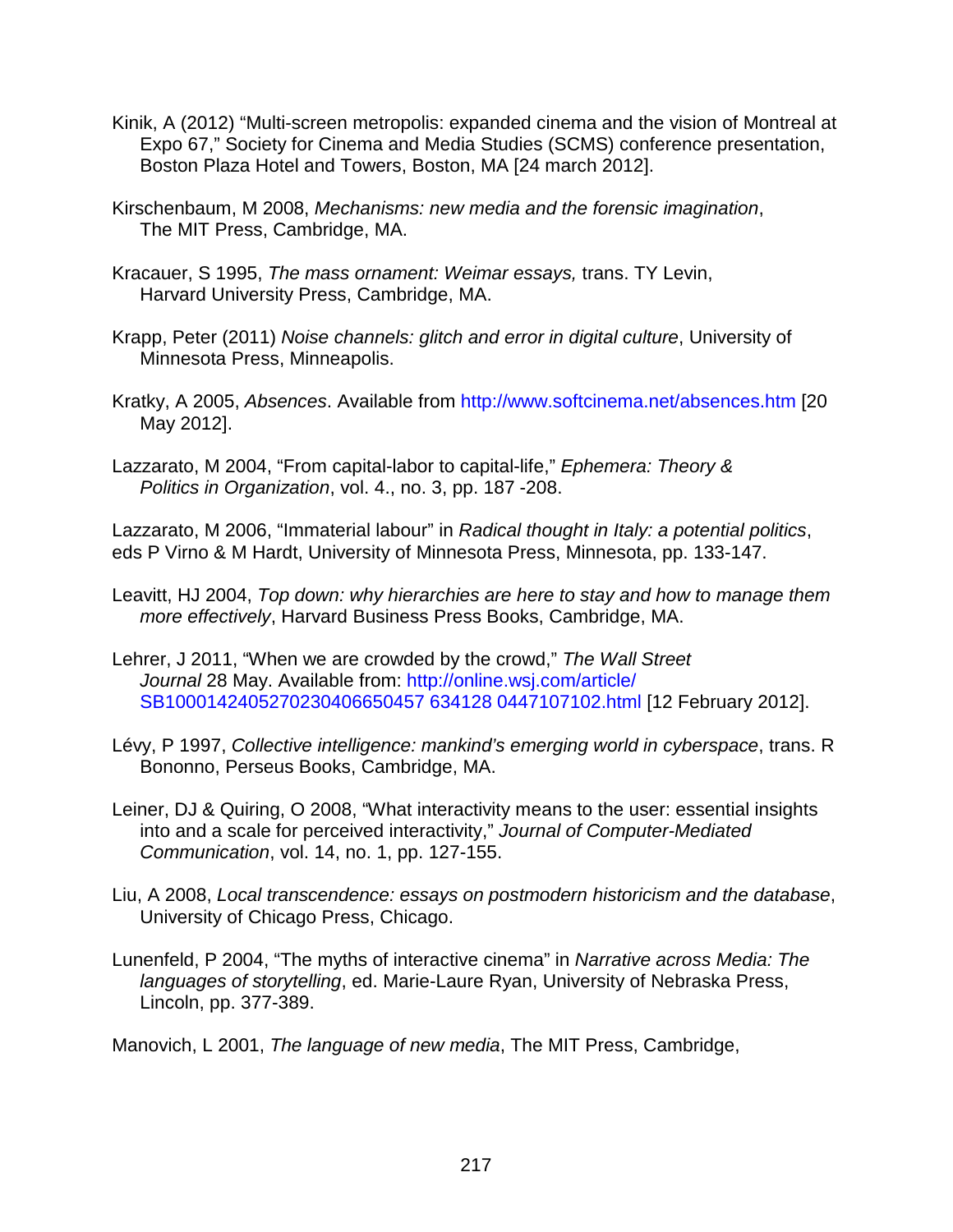- Manovich, L 2008, "On *Soft Cinema*: *Mission to Earth*," *Electronic Book Review*, 4 April. Available from:<http://www.electronicbookreview.com/thread/firstperson/cine-o-matic> [16 May 2012].
- Manovich, L 2008, *Software takes command* [beta version]. Available from [http://www.manovich.net/ softbook/](http://www.manovich.net/%20softbook/) [10 March 2010].
- Manovich L & Kratky, A 2005, *Soft cinema: navigating the database*, The MIT Press, Massachusetts.
- Marchessault, J 2008, "Multi-screens and future cinema: the labyrinth project at Expo 67" in *Fluid screens, expanded cinema*, eds J Marchessault & S Lord, University of Toronto Press, Toronto, pp. 29-51
- Marks, L 2002, *The skin of the film: intercultural cinema, embodiment, and the*  senses, Duke University Press, Durham, NC.
- Mateas, M, Vanouse, P & Domike, S 2000, "Generation of ideologically-based historical documentaries," *Proceedings of the conference of the association for the advancement of artificial intelligence*, ed. CAAAI, Austin, pp. 36–42.
- Mateas M & Stern, A 2010, "Writing *Façade*: a case study in procedural authorship" in *Second person: role-playing and story in games and playable media*, eds N Wardrip-Frun & P Harrigan, The MIT Press, Cambridge, MA pp. 183-208.
- Mauss, M 1973, "Techniques of the body," trans. B Brewster, *Economy and Society*, *vol.* 2, no. 1, pp. 70-88.
- Mayne, J 1993, *Cinema and spectatorship*, Routledge, New York.
- Merewether, C 2006, *The archive*, The MIT Press, Cambridge, MA.
- Metz, C 1982, *The imaginary signifier*, University of Indiana Press, Bloomington.
- Munster, A 2006, *Materializing new media: embodiment in information aesthetics*, Dartmouth, Hanover, NH.
- Munsterberg, Hugo (2001) [1916] "The Means of the Photoplay" in Allan Langdale (ed.) (2010) *Hugo Munsterberg on Film – The Photoplay: A Psychological Study and Other Writings*, Routledge, New York, pp. 128-38.
- Muntadas, A 2001, *The File Room*. Available from:<http://www.thefileroom.org/> [10 December 2012].
- Murray, J 1998, *Hamlet on the holodeck: The future of narrative in cyberspace,* The MIT Press, Cambridge, MA.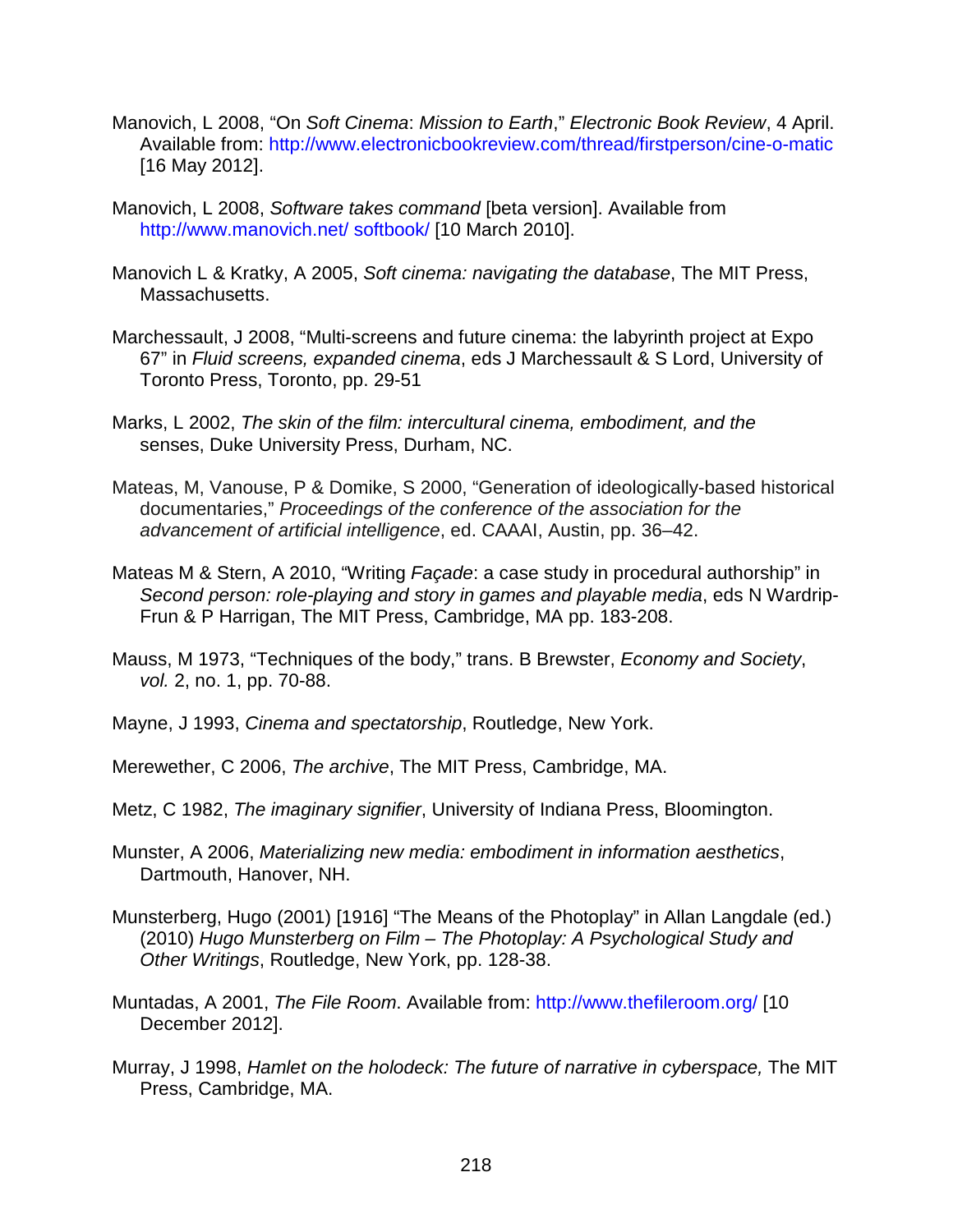- Naimark, M 1998, "Interval trip report: first interactive filmmaker," *Naimark*. Available from:<http://www.naimark.net/writing/trips/praguetrip.html> [14 March 2010].
- Ng, J 2011, "Fingers, futures, fates: viewing interactive cinema in *Kinoautomat* and *Sufferrosa*," *Screening the Past,* no. 32. Available from: [http://www.screeningthepast.com/ 2011/11/fingers-futures-fates-viewing-interactive](http://www.screeningthepast.com/%202011/11/fingers-futures-fates-viewing-interactive-cinema-in-kinoautomat-and-sufferrosa/)[cinema-in-kinoautomat-and-sufferrosa/](http://www.screeningthepast.com/%202011/11/fingers-futures-fates-viewing-interactive-cinema-in-kinoautomat-and-sufferrosa/) [14 March 2012].
- Palfrey, J & Gasser, U 2010, *Born digital: understanding the first generation of digital natives*, Basic Books, New York.
- Penny, S 2004, "Representation, enaction, and the ethics of simulation," *Electronic Book Review*, 26 June. Available from: [http://www.electronicbookreview.com/thread/ firstperson/machanimate](http://www.electronicbookreview.com/thread/%20firstperson/machanimate) [4 December 2012].
- Powers, TM 2003, "Real wrongs in virtual communities," *Ethics and Information Technology*, vol. 5, pp.191-198.
- Queneau, R 1961, *Cent mille milliards de poèmes*, Gallimard, Paris.
- Quiring, O 2009, "What do users associate with interactivity? A qualitative study on user schemata," *New Media & Society*, vol. 11, no.6, pp. 899-920.

Rheingold, H 2002, *Smartmobs: the next social revolution*, Basic Books, New York.

- Rich, M 2008, "Literacy debate: online r u really reading?" *The New York Times* 27 July. Available from:<http://www.nytimes.com/2008/07/27/books/27reading.html> [accessed 09.30.2010].
- Martin R & Zapp, A 2002, "Foreword: an age of narrative chaos?" in *New screen media: Cinema/art/narrative*, eds R Martin & A Zapp, BFI, London, pp. xxv-xxvii.

Rodowick, DN 2007, *The virtual life of film*, Harvard University Press, Cambridge, MA.

- Rombes, N 2008, "The rebirth of the author" in *Critical digital studies: a reader*, eds A Kroker & M Kroker, University of Toronto Press, Toronto, pp. 437-441.
- Rosenstone, RA 1998, *Visions of the past: the challenge of film to our idea of history*, Harvard University Press, Cambridge, MA.

Rosenstone, RA 2006, *History on film/film on history*, Longman, London.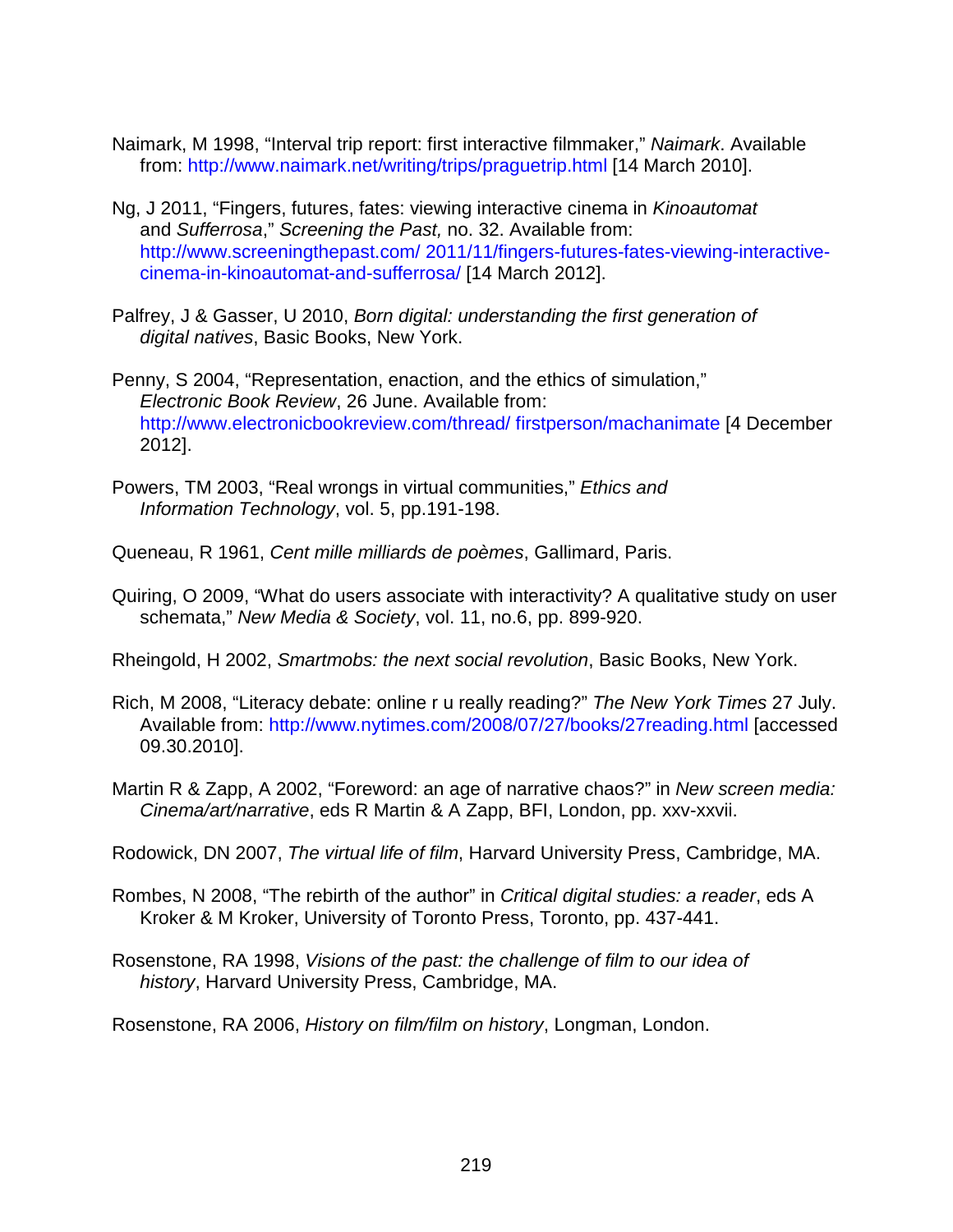- Rutherford, A 2003, "Cinema and embodied Affect," *Senses of Cinema*, vol. 25. Available from: [http://sensesofcinema.com/2003/feature-articles/embodied\\_affect/](http://sensesofcinema.com/2003/feature-articles/embodied_affect/) [5 May 2011].
- Schäfer, MT 2011, *Bastard culture!: how user participation transforms cultural production,* Amsterdam University Press, Amsterdam.
- Schatz, T 1988, *The genius of the system: Hollywood filmmaking in the studio era*, Pantheon Books, New York.
- Schechner, R 2002, *Performance studies: an introduction*, Routledge, London.
- Schulz, K 2011, "The mechanic muse: what is distant reading?" *The New York Time*s 26 June. Available from: [http://www.nytimes.com/2011/06/26/](http://www.nytimes.com/2011/06/26/%20books/review/the-mechanic-muse-what-is-distant-reading.html?pagewanted=all)  [books/review/the-mechanic-muse-what-is-distant-reading.html?pagewanted=all](http://www.nytimes.com/2011/06/26/%20books/review/the-mechanic-muse-what-is-distant-reading.html?pagewanted=all) [2 June 2011].
- Scullion, R 2011, "Inscribing the historical: film texts in context" in *The Routledge companion to film history*, ed. William Gynn, Routledge, New York, pp. 127-138.
- Shaul, NB 2008, *Hyper-narrative interactive cinema: problems and solutions*, Rodopi, New York.
- Simmons, J 2002, "New media as old media: cinema" in *The new media book*, ed. Dan Harries, BFI, London, pp. 231-241.
- Small, E 1994, *Direct theory*: *experimental film/video as major genre*, Southern Illinois University Press, Illinois.
- Sobchack, V 1992, *The address of the eye: a phenomenology of film experience,* Princeton University Press, Princeton.
- Spieker, S 2008, *The Big Archive: Art from bureaucracy*, The MIT Press, Cambridge, MA.
- Stromer-Galley, J 2000, "On-line interaction and why candidates avoid it," *Journal of Communication*, vol. 50, no.4, pp. 111–32.
- Sundet, VS, & Ytreberg, E 2009, "Working notions of active audiences: further research on the active participant in convergent media industries," *Convergence: The Journal of Research into New Media Technologies*, vol. 15, no. 4, 2009, pp. 383-390.

Surowiecki, J 2005, *The wisdom of crowds,* Random House, New York.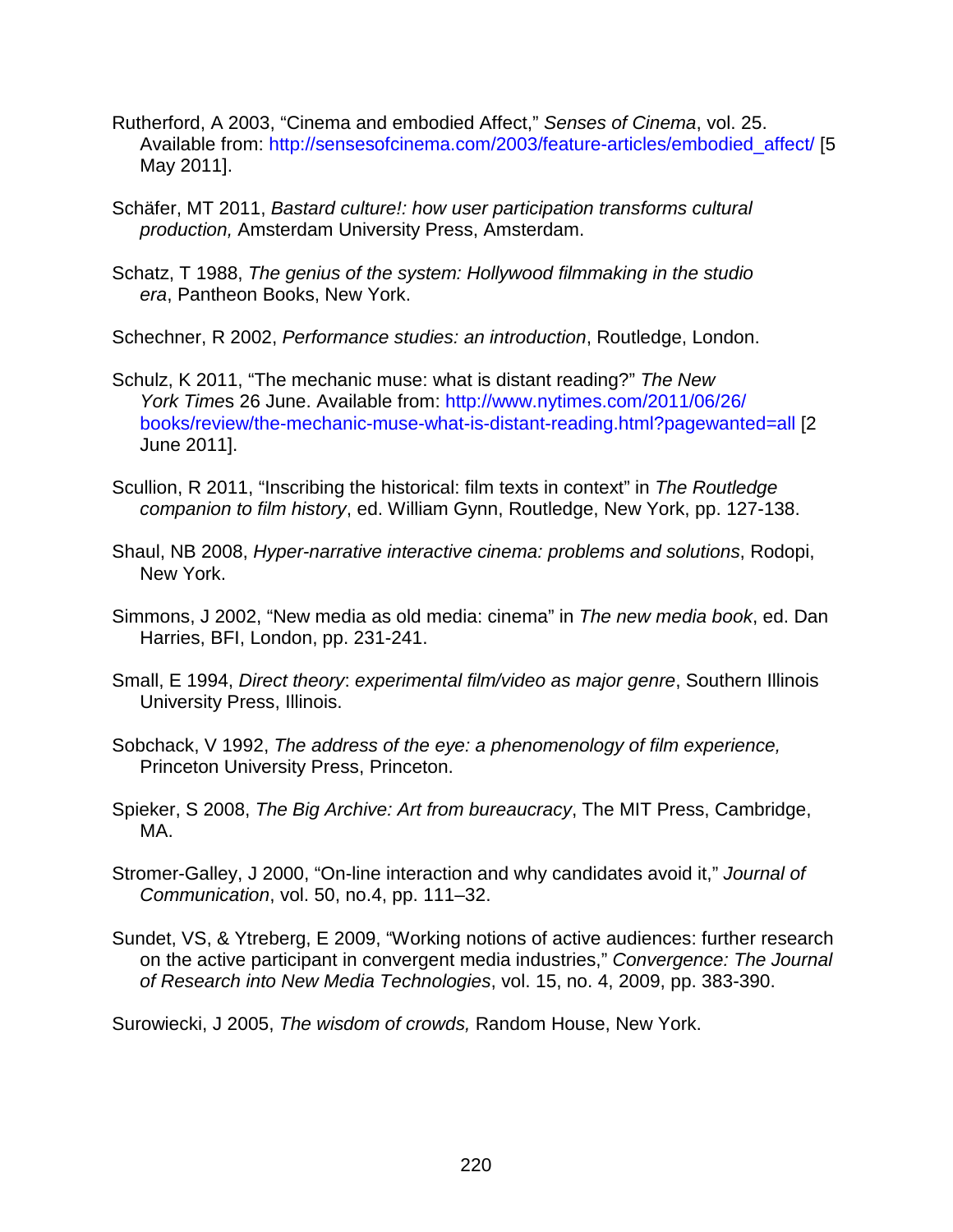- Turkle, S 2003, "Video games and computer holding power" in *The new media reader*, eds N Wardrip-Fruin & N Montfort, The MIT Press, Cambridge, MA, pp., pp. 500- 513.
- Turkle, S 2011, *Alone together: why we expect more from technology and less from each other*, Basic Books, New York.
- Vasulka, W 2008, "A lecture delivered at NTT InterCommunication Center, Tokyo, September 13, 1998" in *Buffalo heads: media study, media practice, media pioneers, 1973-1990*, eds W Vasulka & P Weibel, The MIT Press, Cambridge, MA, pp. 392-399.
- Vorderer, P, Knobloch, S & Schramm, H 2001, "Does entertainment suffer from interactivity? The impact of watching an interactive TV movie on viewers' experience of entertainment," *Media Psychology*, vol. 3, no. 4, pp. 343–363.
- Waldrop, M 2002, *The dream machine: J.C.R. Licklider and the revolution that made computing personal*, Penguin Books, New York.

Weibel, P 2007, "*YOU\_ser: the century of the consumer*", ZKM, Germany.

- Weibel, P 2002, "Narrated theory: multiple projection and multiple narration (past and future)" in *New screen media: Cinema/art/narrative*, eds R Martin & A Zapp, BFI, London, pp. 42-53.
- Weinbren, Grahame 1995, "Kismet, Protagony, and the Zap Splat Syndrome," *Millennium Film Journal Online*, no. 28. Available from: [http://mfj](http://mfj-online.org/journalPages/MFJ28/ZapSplat.html)[online.org/journalPages/MFJ28/](http://mfj-online.org/journalPages/MFJ28/ZapSplat.html) ZapSplat.html [20 April 2009].
- Williams, A 2002, "Introduction" in *Film and nationalism,* ed. Alan Williams, Rutgers University Press, New Brunswick, NJ, pp. 1-24.
- Williams, L 1991, "*Film bodies: gender, genre, and excess,*" *Film Quarterly*, vol. 44, no. 4, pp. 2-13.
- Willis, H 2005, *New digital cinema: reinventing the moving image*, Wallflower Press, New York.
- Willoughby, I 2007, "Groundbreaking Czechoslovak interactive film revived 40 years later", *Radio Praha*, 14 June. Available from: [http://www.radio.cz/](http://www.radio.cz/%20en/section/panorama/%20groundbreaking-czechoslovak-interactive-film-system-revived-40-years-later)  [en/section/panorama/ groundbreaking-czechoslovak-interactive-film-system-revived-](http://www.radio.cz/%20en/section/panorama/%20groundbreaking-czechoslovak-interactive-film-system-revived-40-years-later)[40-years-later](http://www.radio.cz/%20en/section/panorama/%20groundbreaking-czechoslovak-interactive-film-system-revived-40-years-later) [30 October 2011].

Youngblood, G 1970, *Expanded cinema*, P. Dutton & Co., New York.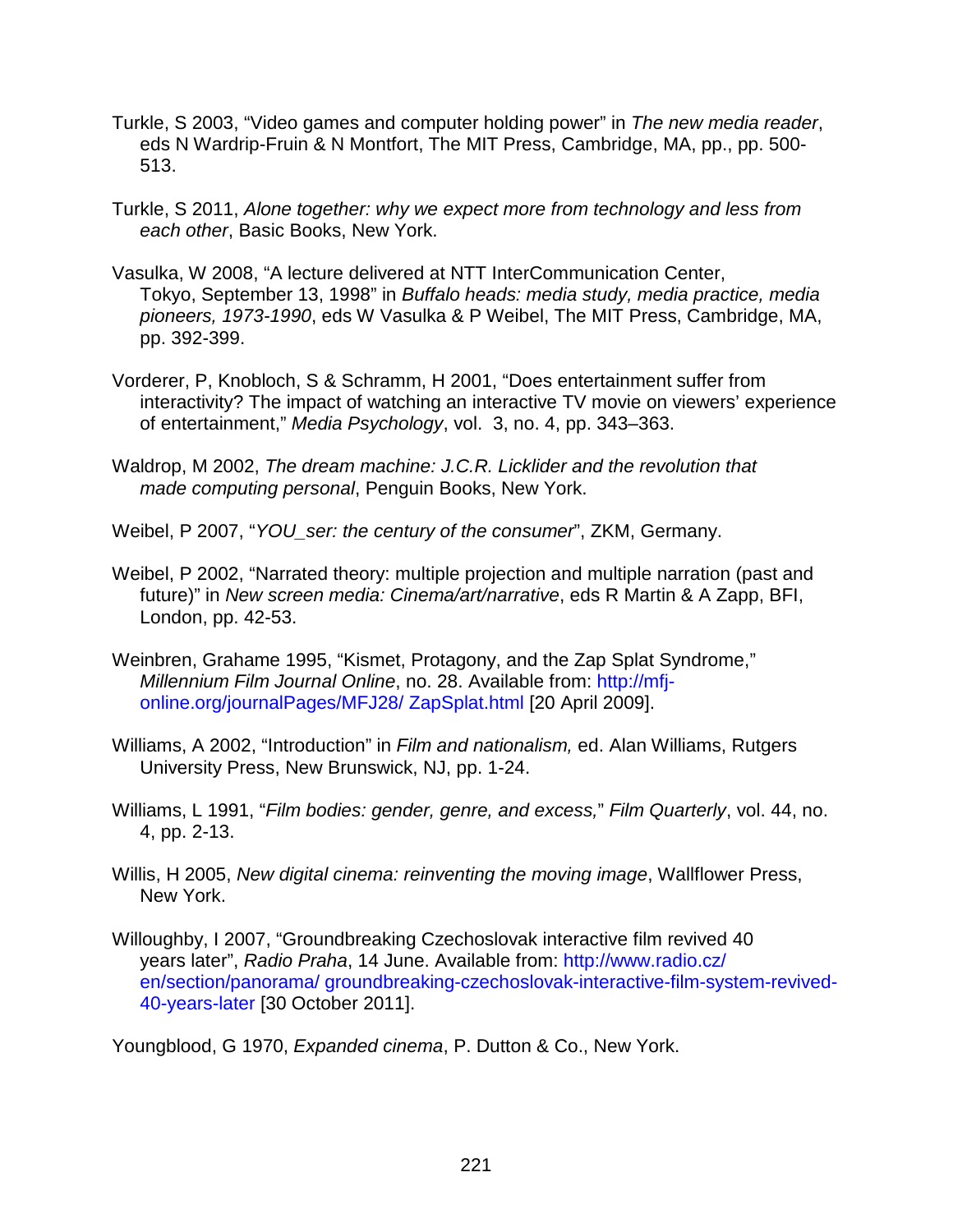Youngblood, G 1989, "Cinema and the code," *Leonardo: Computer Art in Context*, [supplemental issue] no. 2, pp. 27-30.

## MEDIA CITED

*Alphaville*, Jean-Luc Godard, France, 1965.

*Amores Perros*, Alejandro González Iñárritu, Mexico, 2000.

*Bleeding Through: Layers of Los Angeles 1920–1986*, Norman Klein & Andreas Kratky, USA, 2003.

*Blind Chance/Przypadek*, Krzysztof Kieslowski, Poland, 1981.

*Cause and Effect/Przyczyna I skutek* [mixed media], Chris Hales & Teijo Pellinen, UK, 2004–2007.

*Choose a Different Ending* [online video], Adifferentending, 2009. Available from: <http://www.youtube.com/watch?v=JFVkzYDNJqo> [8 August 2012].

*Choose Your Own Adventure: The abominable snowman*, Bob Ducette, USA, 2006.

*Doom*, Andrzej Bartkowiak, USA, 2005.

*Elephant*, Gus Van Sant, USA, 2003.

*Final Fantasy: The spirits within*, Hironobu Sakaguchi & Motonori Sakakibara, USA/ Japan, 2001.

*Heroes*, The NBC Television Network, USA, 2006-2010.

*Heroes Theories Promo* [online video], jellocake, 2007. Available from: <http://www.youtube.com/watch?v=VupiADrchmA> [30 September 2011].

*House of Wax*, André De Toth, USA, 1953.

*I'm Your Man*, Bob Bejan, USA, 1998.

*Inception*, Christopher Nolan, USA, 2010.

*Interactive Hook-Up* [online video], TotallySketch, 2010. Available from: <http://www.youtube.com/watch?v=JKxee9vqTPA> [20 May 2011].

*Kinoautomat*, Radúz Činčera, Czechoslovakia, 1967.

*Kung-Fu Master!*, Agnes Varda, France, 1988.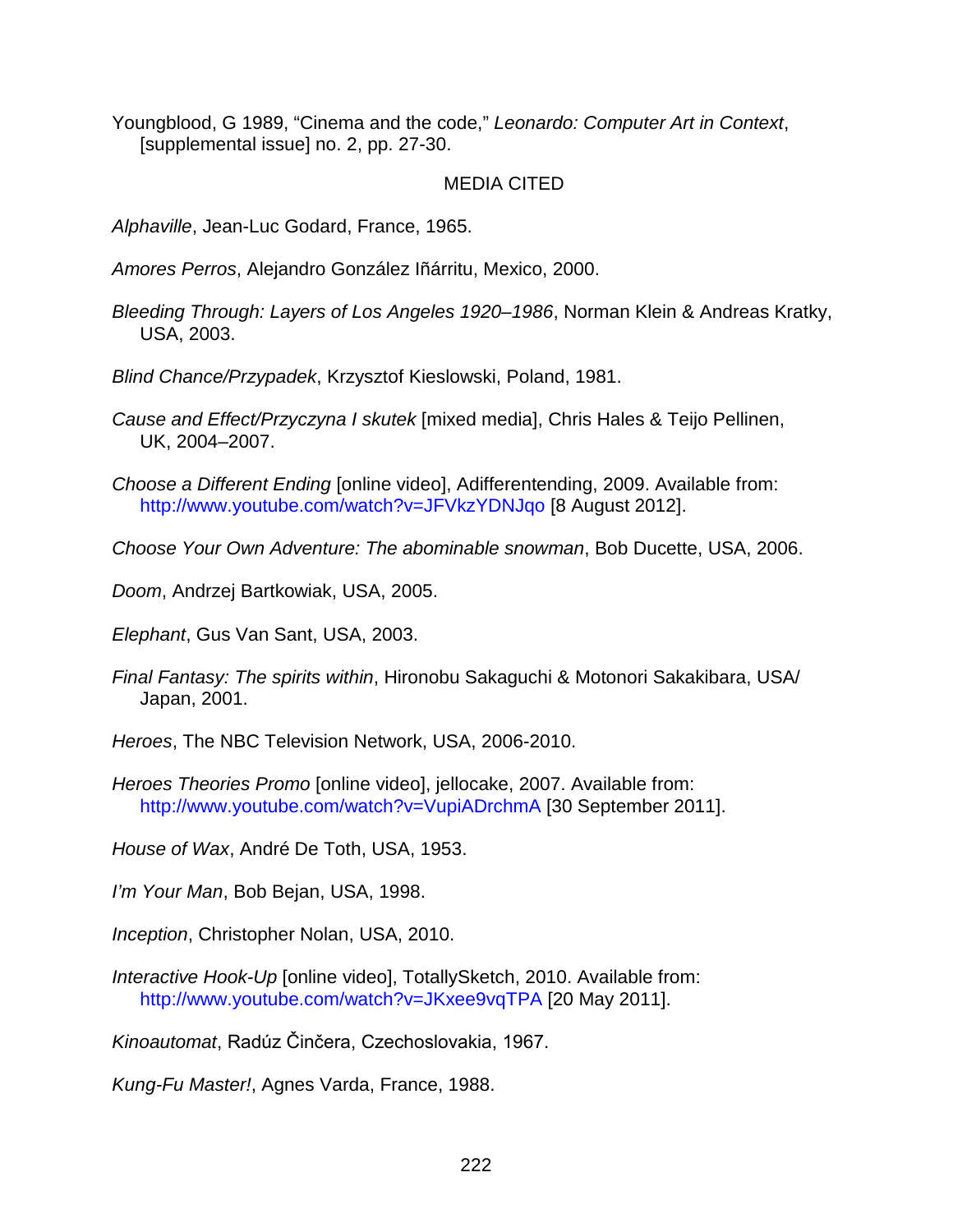*Labyrinth* [mixed media], Roman Kroitor, Canada, 1967.

*Lady in the Lake*, Robert Montgomery, USA, 1947.

*Lara Croft: Tomb raider*, Simon West, USA, 2001.

*Late Fragment*, Daryl Cloran, Anita Doron & Mathieu Guez, Canada, 2007.

*Le Bonheur*, Agnes Varda, France, 1965.

*Lorna* [mixed media], Lynn Hershman, USA, 1979-83.

*Man with a Movie Camera*, Dziga Vertov, Soviet Union, 1929.

*Memento*, Christopher Nolan, USA, 2000.

*Mr. Sardonicus*, William Castle, USA, 1961.

*Novo Idea Adventure*, Fiat, Italy, 2006.

*RapeLay* [videogame], Illusion, Japan, 2006.

*Rashomon*, Akira Kurosawa, Japan, 1950.

*Rear Window*, Alfred Hitchcock, USA, 1954.

*Rebus Film Nr. 1*, Paul Leni, Germany 1925.

*Rip!: a remix manifesto*, Brett Gaylor, USA, 2008.

*Run Lola Run/Lola rennt*, Tom Tykwer, Germany, 1998.

*Sliding Doors*, Peter Howitt, UK, 1998.

*Soft Cinema* [mixed media], Lev Manovich & Andreas Kratky, Germany/New York/ California, 2002-2005.

*Star Wars*, George Lucas, USA, 1977.

*Stockholm: an exploration of true love*, Stanton Audemars, USA, 2009.

*Sufferrosa*, Dawid Marcinokowski, Poland, 2010.

Switching, Morten Schjødt, Denmark, 2003.

*Tap and Touch Cinema/Tapp- und Tast-Kino* [mixed media], Valie Export, Austria,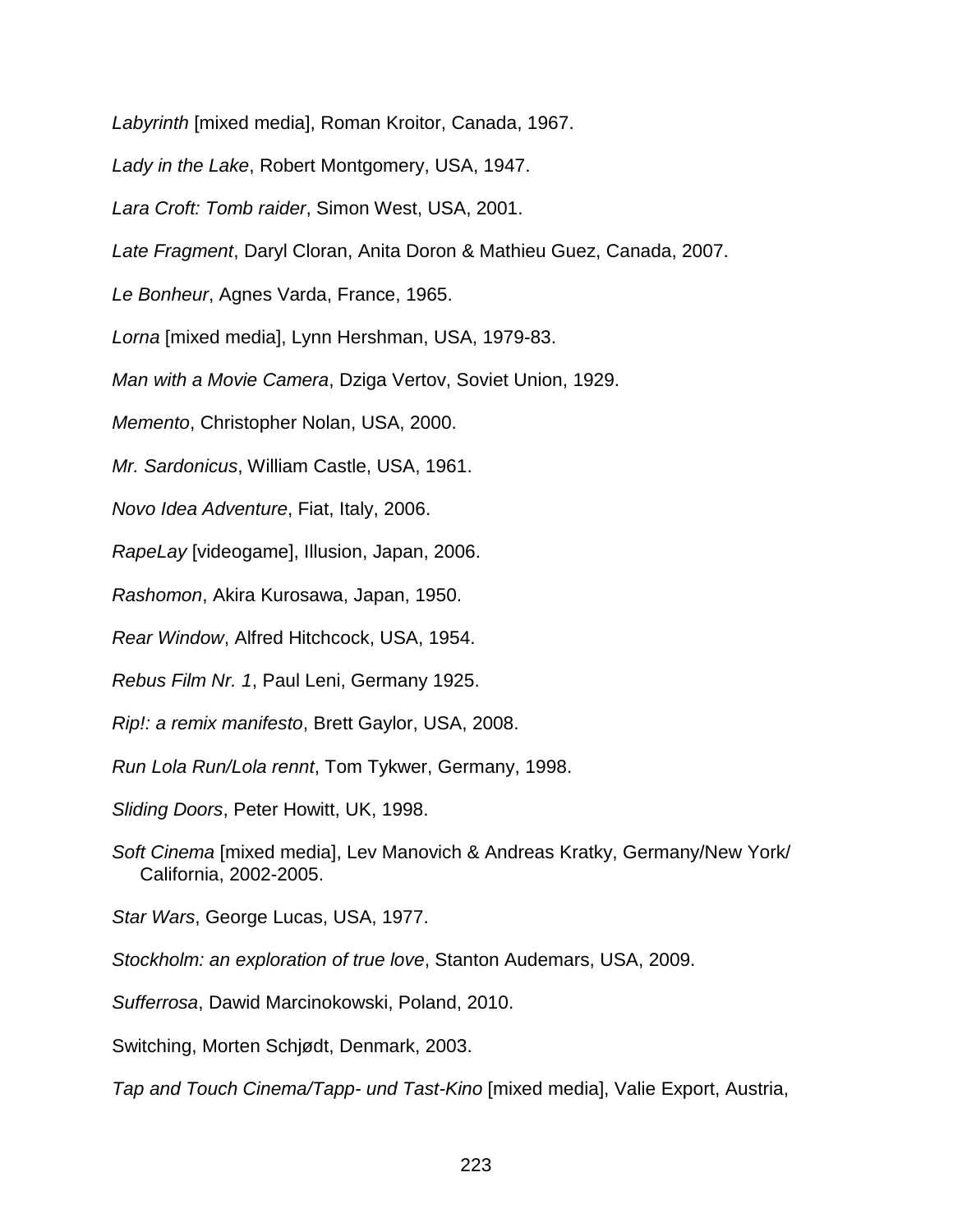1968-71.

*Tender Loving Care*, David Wheeler, Australia, 1999.

*Terminal Time* [mixed media], Steffi Domike, Michael Mateas & Paul Vanouse, USA, 1999–2003.

*The Blair Witch Project*, Daniel Myrick & Eduardo Sanchez, USA, 1999.

*The Countryman's First Sight of the Animated Pictures*, Robert W. Paul, UK, 1901.

*The Five Obstructions*, Lars von Trier & Jørgen Leth, Denmark/Switzerland/Belgium/ France, 2003.

*The Flicker*, Tony Conrad, USA, 1965.

*The Glass House*, The ABC Television Network, USA, 2012.

*The Matrix*, Andy Wachowski & Lana Wachowski, USA, 1999.

*The Perfect Human*, Jørgen Leth, Denmark, 1967.

*The Sixth Sense*, M. Night Shyamalan, USA, 1999.

*The Tingler*, William Castle, USA, 1959.

*The Weathered Underground*, David N. Donihue, USA, 2010.

*Timecode*, Mike Figgis, USA, 2000.

*Tron*, Steven Lisberger, USA, 1982.

*Uncle Josh at the Moving Picture Show*, Edwin S. Porter, USA, 1902.

*Vantage Point*, Pete Travis, USA, 2008.

*Virtual Valerie* [videogame], Mike Saenz, USA, 1990.

- *Voyeur Project* [mixed media archive], HBO Network, USA, 2007. Available from: <http://archive.bigspaceship.com/hbovoyeur/> [22 September 2012].
- *We Are Young* [mixed media], Alexander Hammid & Francis Thompson, Canada, 1967.